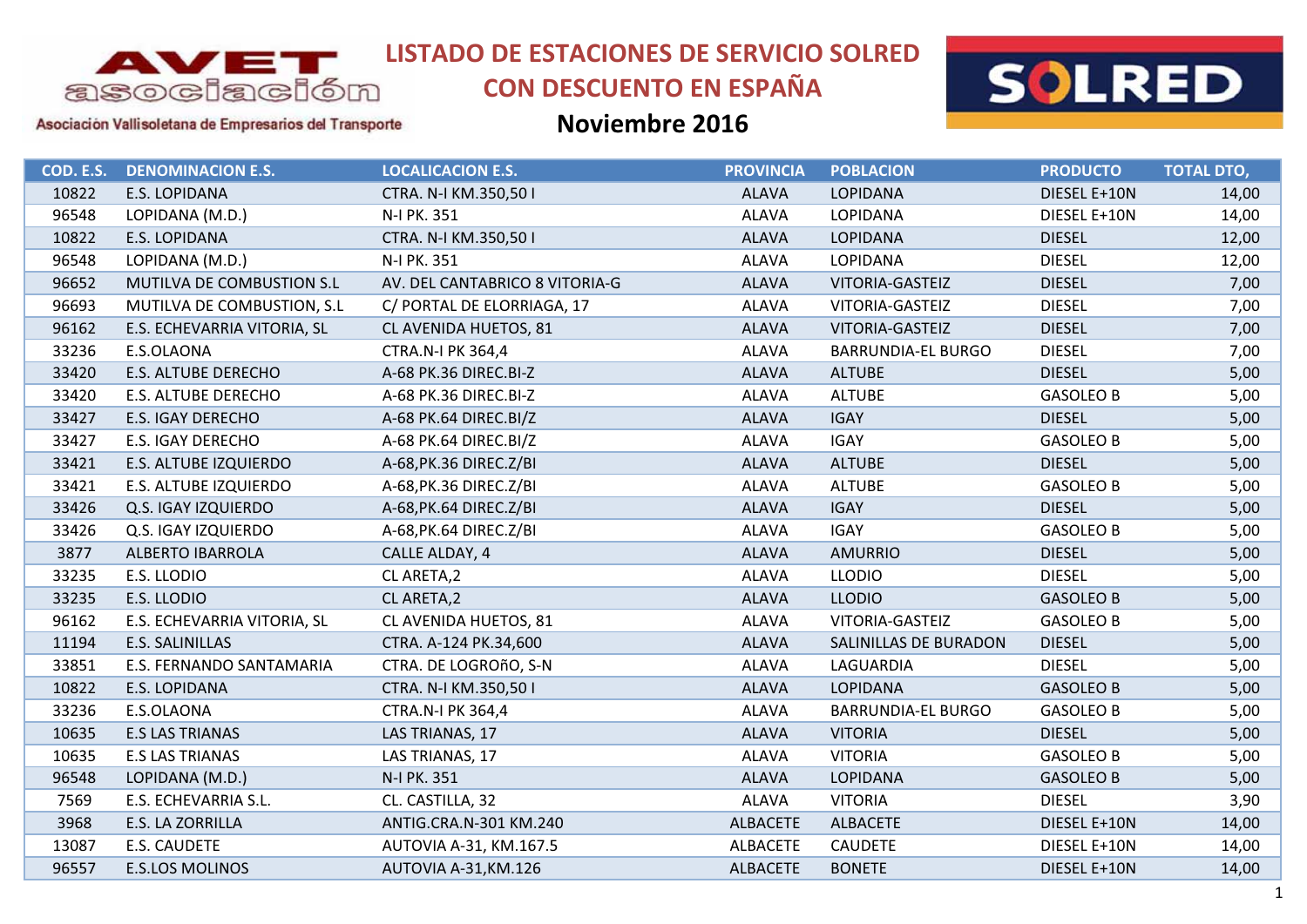

# **CON DESCUENTO EN ESPAÑA**



### Asociación Vallisoletana de Empresarios del Transporte

| 34365 | LA SIERRA E.S., S.L.                        | AV. CASTILLA LA MANCHA, 23             | <b>ALBACETE</b> | ELCHE DE LA SIERRA                    | DIESEL E+10N  | 14,00 |
|-------|---------------------------------------------|----------------------------------------|-----------------|---------------------------------------|---------------|-------|
| 33613 | E.S.MILLA S.L.                              | <b>AVDA.DE LEVANTE,15</b>              | <b>ALBACETE</b> | <b>MADRIGUERAS</b>                    | DIESEL E+10N  | 14,00 |
| 33518 | ROBLEGAS, S.A.                              | CL ALFREDO ATIENZA N 156               | <b>ALBACETE</b> | LA RODA                               | DIESEL E+10N  | 14,00 |
| 5376  | E.S. J.MARTINEZ NAVARRO                     | CN-301, PK.231,8                       | <b>ALBACETE</b> | <b>LA GINETA</b>                      | DIESEL E+10N  | 14,00 |
| 15718 | PETRO GAS CAR, S.L.U                        | CR CM-332, 46,4                        | <b>ALBACETE</b> | <b>ALATOZ</b>                         | DIESEL E+10N  | 14,00 |
| 12206 | NU/EZ-FLORES MENCIA, SA                     | CR. A-31, PK. 103                      | <b>ALBACETE</b> | HOYA GONZALO                          | DIESEL E+10N  | 14,00 |
| 33088 | E.S. PECISA                                 | CR. A-31, PK. 86,4                     | <b>ALBACETE</b> | CHINCHILLA DE MONTEARAG(DIESEL E+10N  |               | 14,00 |
| 96900 | AREA SALIDA 129, SL                         | CR. A-43 PK. 129                       | <b>ALBACETE</b> | VILLARROBLEDO (ALBACETE) DIESEL E+10N |               | 14,00 |
| 33519 | ROBLEGAS, S.A.                              | CTRA. CM-3114 PK 0,010                 | <b>ALBACETE</b> | LA RODA                               | DIESEL E+10N  | 14,00 |
| 5503  | E.S. VILLALBA REOLID S.L.                   | CTRA. JAEN N.2                         | <b>ALBACETE</b> | <b>ALBACETE</b>                       | DIESEL E+10N  | 14,00 |
| 34526 | ADMON. Y D. DE COMBUSTIBLES, S.I MURCIA, 33 |                                        | <b>ALBACETE</b> | <b>HELLIN</b>                         | DIESEL E+10N  | 14,00 |
| 4716  | <b>E.S. SAN PRUDENCIO</b>                   | N-322 PK.353                           | <b>ALBACETE</b> | <b>ALBACETE</b>                       | DIESEL E+10N  | 14,00 |
| 7155  | <b>E.S.SAN PRUDENCIO S.L.</b>               | NACIONAL, 301 MADRID-CARTAGENA, KM.19! | <b>ALBACETE</b> | <b>MINAYA</b>                         | DIESEL E+10N  | 14,00 |
| 34318 | E.S. CAMPOLLANO                             | PG. CAMPOLLANO, PAR-2 C.T.             | <b>ALBACETE</b> | <b>ALBACETE</b>                       | DIESEL E+10N  | 14,00 |
| 3968  | E.S. LA ZORRILLA                            | ANTIG.CRA.N-301 KM.240                 | <b>ALBACETE</b> | <b>ALBACETE</b>                       | <b>DIESEL</b> | 12,00 |
| 13087 | E.S. CAUDETE                                | AUTOVIA A-31, KM.167.5                 | <b>ALBACETE</b> | <b>CAUDETE</b>                        | <b>DIESEL</b> | 12,00 |
| 96557 | <b>E.S.LOS MOLINOS</b>                      | AUTOVIA A-31, KM.126                   | <b>ALBACETE</b> | <b>BONETE</b>                         | <b>DIESEL</b> | 12,00 |
| 34365 | LA SIERRA E.S., S.L.                        | AV. CASTILLA LA MANCHA, 23             | <b>ALBACETE</b> | ELCHE DE LA SIERRA                    | <b>DIESEL</b> | 12,00 |
| 33613 | E.S.MILLA S.L.                              | AVDA.DE LEVANTE, 15                    | <b>ALBACETE</b> | <b>MADRIGUERAS</b>                    | <b>DIESEL</b> | 12,00 |
| 33518 | ROBLEGAS, S.A.                              | CL ALFREDO ATIENZA N 156               | <b>ALBACETE</b> | LA RODA                               | <b>DIESEL</b> | 12,00 |
| 5376  | E.S. J.MARTINEZ NAVARRO                     | CN-301, PK.231,8                       | <b>ALBACETE</b> | LA GINETA                             | <b>DIESEL</b> | 12,00 |
| 15718 | PETRO GAS CAR, S.L.U                        | CR CM-332, 46,4                        | <b>ALBACETE</b> | <b>ALATOZ</b>                         | <b>DIESEL</b> | 12,00 |
| 12206 | NU/EZ-FLORES MENCIA, SA                     | CR. A-31, PK. 103                      | <b>ALBACETE</b> | <b>HOYA GONZALO</b>                   | <b>DIESEL</b> | 12,00 |
| 33088 | E.S. PECISA                                 | CR. A-31, PK. 86,4                     | <b>ALBACETE</b> | CHINCHILLA DE MONTEARAG(DIESEL        |               | 12,00 |
| 96900 | AREA SALIDA 129, SL                         | CR. A-43 PK. 129                       | <b>ALBACETE</b> | VILLARROBLEDO (ALBACETE) DIESEL       |               | 12,00 |
| 33519 | ROBLEGAS, S.A.                              | CTRA. CM-3114 PK 0,010                 | <b>ALBACETE</b> | LA RODA                               | <b>DIESEL</b> | 12,00 |
| 5503  | E.S. VILLALBA REOLID S.L.                   | CTRA. JAEN N.2                         | <b>ALBACETE</b> | <b>ALBACETE</b>                       | <b>DIESEL</b> | 12,00 |
| 34526 | ADMON. Y D. DE COMBUSTIBLES, S.I MURCIA, 33 |                                        | <b>ALBACETE</b> | <b>HELLIN</b>                         | <b>DIESEL</b> | 12,00 |
| 4716  | <b>E.S. SAN PRUDENCIO</b>                   | N-322 PK.353                           | <b>ALBACETE</b> | <b>ALBACETE</b>                       | <b>DIESEL</b> | 12,00 |
| 7155  | <b>E.S.SAN PRUDENCIO S.L.</b>               | NACIONAL, 301 MADRID-CARTAGENA, KM.19! | <b>ALBACETE</b> | <b>MINAYA</b>                         | <b>DIESEL</b> | 12,00 |
| 34318 | E.S. CAMPOLLANO                             | PG. CAMPOLLANO, PAR-2 C.T.             | <b>ALBACETE</b> | <b>ALBACETE</b>                       | <b>DIESEL</b> | 12,00 |
| 33848 | ENERGIA SANTA ANA, SL                       | A-31, PK 126 MD                        | <b>ALBACETE</b> | <b>BONETE</b>                         | <b>DIESEL</b> | 10,00 |
|       |                                             |                                        |                 |                                       |               |       |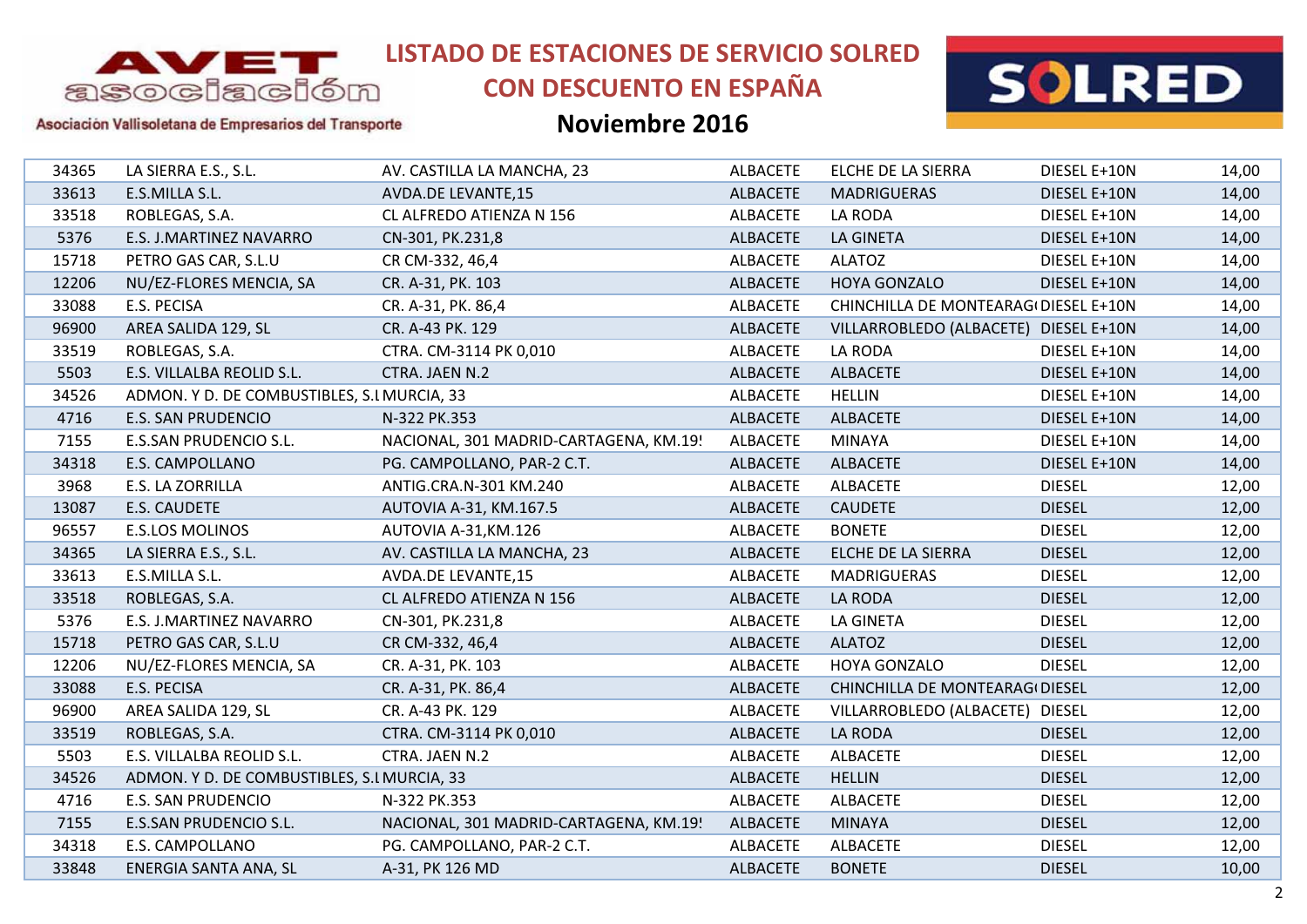

# **CON DESCUENTO EN ESPAÑA**



### Asociación Vallisoletana de Empresarios del Transporte

| 11809 |                        | E.S. LA GINETA AUTOVIA                                | AUTOVIA A-31, KM.61                  | <b>ALBACETE</b> | <b>LA GINETA</b>   | <b>DIESEL</b>    | 10,00 |
|-------|------------------------|-------------------------------------------------------|--------------------------------------|-----------------|--------------------|------------------|-------|
| 96375 | E.S. LA RODA           |                                                       | AUTOVIA A-31, SALIDA 40              | <b>ALBACETE</b> | LA RODA            | <b>DIESEL</b>    | 10,00 |
| 96353 | E.S. ALMANSA           |                                                       | AVDA. AYORA, 24                      | ALBACETE        | ALMANSA            | <b>DIESEL</b>    | 10,00 |
| 33978 |                        | E.S. DEL REY GONZALEZ, SL                             | AVDA. LEVANTE, 17                    | <b>ALBACETE</b> | <b>CHINCHILLA</b>  | <b>DIESEL</b>    | 10,00 |
| 33881 |                        | ENERGIA SANTA ANA, S.L.                               | AVDA. PRINCIPE, 4                    | <b>ALBACETE</b> | <b>SANTA ANA</b>   | <b>DIESEL</b>    | 10,00 |
| 6569  | E.S. TAIBILLA, S.L     |                                                       | BARRANDA-NERPIO AB-702 PK.45,65      | <b>ALBACETE</b> | <b>NERPIO</b>      | <b>DIESEL</b>    | 10,00 |
| 10798 |                        | I.PETROLIFERAS ALBACETE, S.A.                         | CL. CARRETERA JAEN, 47               | <b>ALBACETE</b> | <b>HELLIN</b>      | <b>DIESEL</b>    | 10,00 |
| 33392 |                        | GASOGAS CALEFACCION S.L.U                             | CR N310, 137,7                       | <b>ALBACETE</b> | VILLARROBLEDO      | <b>DIESEL</b>    | 10,00 |
| 7359  |                        | E.S.DEL REY GONZALEZ, SL                              | CR. N-322, PK.359                    | <b>ALBACETE</b> | <b>ALBACETE</b>    | <b>DIESEL</b>    | 10,00 |
| 33981 |                        | ADMON.Y D.DE COMBUSTIBLES, S.L. CTR. CM-412, PK-266.3 |                                      | <b>ALBACETE</b> | <b>ISSO-HELLIN</b> | <b>DIESEL</b>    | 10,00 |
| 96378 | E.S. ALBACETE          |                                                       | CTRA. A-31 SALIDA 69                 | <b>ALBACETE</b> | <b>ALBACETE</b>    | <b>DIESEL</b>    | 10,00 |
| 33646 |                        | E.S. SAN JOSE DE LA FLORIDA, S.L.                     | CTRA. CM-412 P.K. 297,5              | <b>ALBACETE</b> | <b>ONTUR</b>       | <b>DIESEL</b>    | 10,00 |
| 33980 | E.S. HELLIN, S.L.      |                                                       | CTRA. N-301, PK-303,7                | <b>ALBACETE</b> | <b>HELLIN</b>      | <b>DIESEL</b>    | 10,00 |
| 33583 |                        | E.S. DEL REY GONZALEZ, SL                             | CTRA. N-3133 PK 11,100               | <b>ALBACETE</b> | EL BONILLO         | <b>DIESEL</b>    | 10,00 |
| 5380  |                        | E.S. DIAZ MU/OZ, S.L.                                 | CTRA.HELLIN-POZO HONDO C-500 PK.29,7 | <b>ALBACETE</b> | POZO HONDO         | <b>DIESEL</b>    | 10,00 |
| 4438  |                        | E.S. RODRIGUEZ Y CORCOLES                             | N-3014 PK.300,9                      | <b>ALBACETE</b> | <b>TOBARRA</b>     | <b>DIESEL</b>    | 10,00 |
| 3470  |                        | E.S. PASEO DE LA CUBA                                 | PASEO DE LA CUBA 21                  | <b>ALBACETE</b> | <b>ALBACETE</b>    | <b>DIESEL</b>    | 10,00 |
| 33690 | <b>E.S.VERTICE</b>     |                                                       | A-31, PK. 81                         | <b>ALBACETE</b> | <b>ALBACETE</b>    | <b>DIESEL</b>    | 7,00  |
| 96333 |                        | E.S. PEDRO ISIDORO ORTIZ, S.L.                        | C/DOS DE MAYO, 167                   | <b>ALBACETE</b> | VILLARROBLEDO      | <b>DIESEL</b>    | 7,00  |
| 33395 |                        | <b>EXPLOTACION SAN CRISTOBAL SL</b>                   | CR. DE OSSA DE MONTIEL, 21           | ALBACETE        | VILLARROBLEDO      | <b>DIESEL</b>    | 7,00  |
| 3968  | E.S. LA ZORRILLA       |                                                       | ANTIG.CRA.N-301 KM.240               | <b>ALBACETE</b> | <b>ALBACETE</b>    | <b>GASOLEO B</b> | 5,00  |
| 13087 | E.S. CAUDETE           |                                                       | AUTOVIA A-31, KM.167.5               | <b>ALBACETE</b> | <b>CAUDETE</b>     | <b>GASOLEO B</b> | 5,00  |
| 11809 |                        | E.S. LA GINETA AUTOVIA                                | AUTOVIA A-31, KM.61                  | ALBACETE        | LA GINETA          | <b>GASOLEO B</b> | 5,00  |
| 96557 | <b>E.S.LOS MOLINOS</b> |                                                       | AUTOVIA A-31, KM.126                 | <b>ALBACETE</b> | <b>BONETE</b>      | <b>GASOLEO B</b> | 5,00  |
| 96375 | E.S. LA RODA           |                                                       | AUTOVIA A-31, SALIDA 40              | ALBACETE        | LA RODA            | <b>GASOLEO B</b> | 5,00  |
| 96353 | E.S. ALMANSA           |                                                       | AVDA. AYORA, 24                      | <b>ALBACETE</b> | <b>ALMANSA</b>     | <b>GASOLEO B</b> | 5,00  |
| 5439  | E.S. FLORES            |                                                       | CN-322 CORDOBA-VALENCIA, PK.276      | <b>ALBACETE</b> | ALCARAZ            | <b>DIESEL</b>    | 5,00  |
| 96378 | E.S. ALBACETE          |                                                       | CTRA. A-31 SALIDA 69                 | <b>ALBACETE</b> | <b>ALBACETE</b>    | <b>GASOLEO B</b> | 5,00  |
| 3470  |                        | E.S. PASEO DE LA CUBA                                 | PASEO DE LA CUBA 21                  | <b>ALBACETE</b> | <b>ALBACETE</b>    | <b>GASOLEO B</b> | 5,00  |
| 34318 | E.S. CAMPOLLANO        |                                                       | PG. CAMPOLLANO, PAR-2 C.T.           | <b>ALBACETE</b> | <b>ALBACETE</b>    | <b>GASOLEO B</b> | 5,00  |
| 15536 | E.S. LA VENTA S.L.     |                                                       | N-322 CORDOBA-VALENCIA PK.338        | ALBACETE        | <b>ALBACETE</b>    | <b>DIESEL</b>    | 3,90  |
| 13198 | E.S. CREVILLENTE       |                                                       | AU AL-MU PK 722,4                    | <b>ALICANTE</b> | <b>CREVILLENTE</b> | DIESEL E+10N     | 14,00 |
|       |                        |                                                       |                                      |                 |                    |                  |       |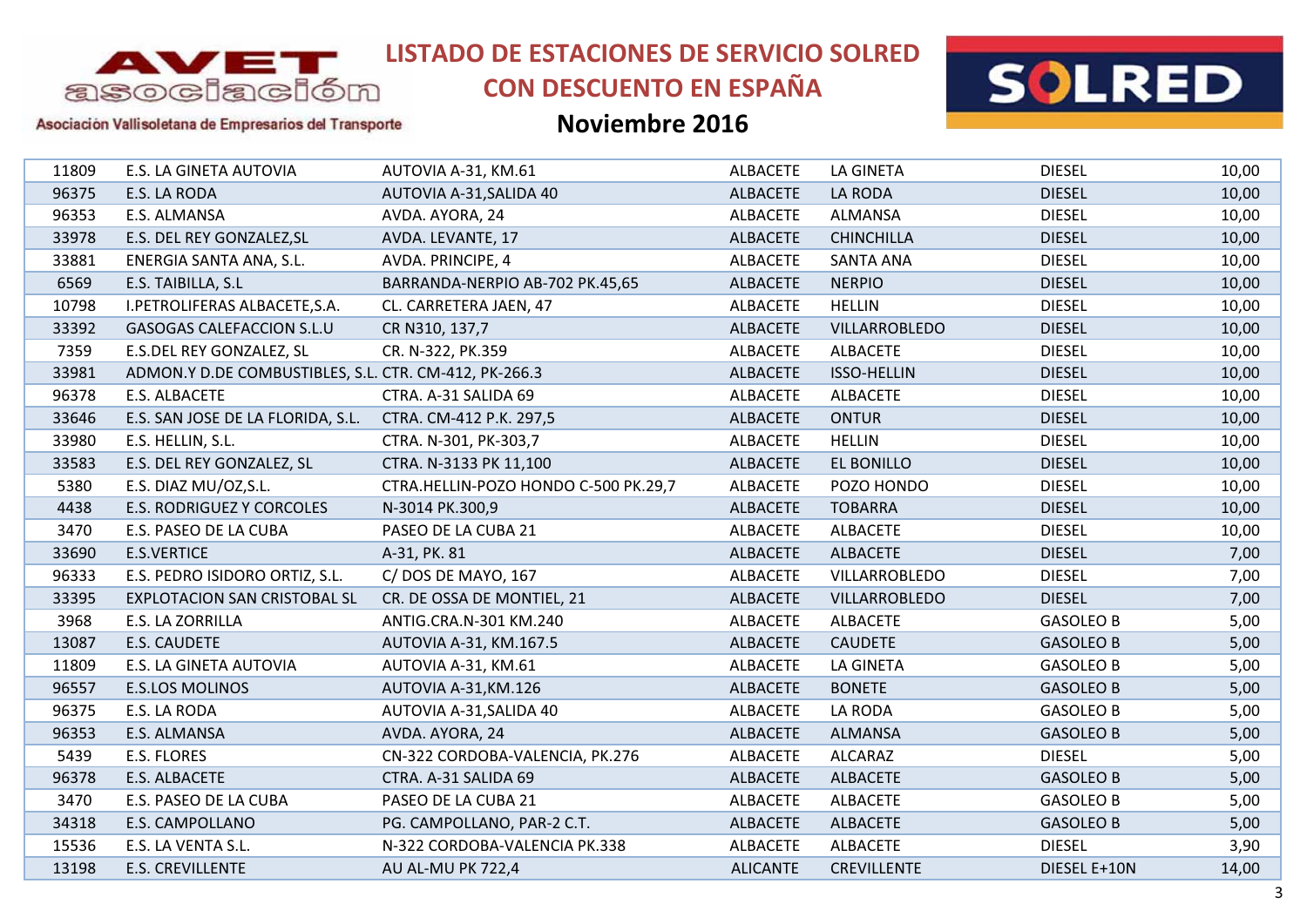

# **CON DESCUENTO EN ESPAÑA**



### Asociación Vallisoletana de Empresarios del Transporte

| 96886<br>E.S.GLEM, S.L.<br>AUTOVIA DE ALICANTE, PK 53<br><b>ALICANTE</b><br><b>VILLENA</b><br>96089<br>E.S. RABASA<br><b>ALICANTE</b><br><b>ALICANTE</b><br>AVDA. DE LA UNIVERSIDAD<br>E.S. RIESMA-3<br><b>CASTALLA</b><br>33752<br>AVDA.DE IBI,80<br><b>ALICANTE</b><br>33067<br>PETRO.CARIBA, S.L.<br><b>ALICANTE</b><br><b>REBOLLEDO</b><br>C/ SERRANIA, 28<br>96843<br>E.S. GLEM, S.L.<br><b>ALICANTE</b><br><b>CASTALLA</b><br>CR CV-815 PK 5,7<br>96129<br><b>ALICANTE</b><br>GLEM, SL.<br>CR. CV-909, PK. 4,2<br>SAN ISIDRO DE ALBATER<br>96391<br>E.S. ORIHUELA<br><b>ALICANTE</b><br>ORIHUELA<br>CR. N-340 KM. 688,6<br>33516<br>PETROSAN 2010, S.L.<br><b>ALICANTE</b><br><b>CALLOSA DE SEGURA</b><br>CT. N-340, PK-693<br>13474<br>E.S. ESPARTAL<br>CTR.MADRID, 19-ESQ.RIO JUCAR<br><b>ALICANTE</b><br><b>ALICANTE</b><br>7360<br>E.S. GLEM-AGOST<br>CTR.SAN VICENTE-AGOST, PK-11<br><b>ALICANTE</b><br><b>AGOST</b><br>10759<br>E.S. RIESMA 4 BIAR<br>CTRA. ALCOY-VILLENA KM.38,228<br><b>ALICANTE</b><br><b>BIAR</b><br>33926<br>E.S. EL JARDIN<br>CTRA. DE YECLA, 6<br><b>ALICANTE</b><br><b>VILLENA</b><br>33924<br><b>VILLENA</b><br>E.S. GLEM, S.L.<br><b>ALICANTE</b><br>CTRA. N-330, PK-356,8<br>34150<br><b>E.S. ALICANTE</b><br><b>ALICANTE</b><br><b>ALICANTE</b><br><b>CTRA. OCAñA PK 408,800</b><br>13198<br><b>E.S. CREVILLENTE</b><br>AU AL-MU PK 722,4<br><b>ALICANTE</b><br><b>CREVILLENTE</b><br><b>DIESEL</b><br>96886<br><b>VILLENA</b><br><b>DIESEL</b><br>E.S.GLEM, S.L.<br>AUTOVIA DE ALICANTE, PK 53<br><b>ALICANTE</b><br>96089<br>E.S. RABASA<br>AVDA. DE LA UNIVERSIDAD<br><b>ALICANTE</b><br><b>ALICANTE</b><br><b>DIESEL</b><br><b>CASTALLA</b><br><b>DIESEL</b><br>33752<br>E.S. RIESMA-3<br><b>ALICANTE</b><br>AVDA.DE IBI,80<br>33067<br><b>REBOLLEDO</b><br><b>DIESEL</b><br>PETRO.CARIBA, S.L.<br>C/ SERRANIA, 28<br><b>ALICANTE</b><br>96843<br>E.S. GLEM, S.L.<br><b>ALICANTE</b><br><b>CASTALLA</b><br><b>DIESEL</b><br>CR CV-815 PK 5,7<br>96129<br>GLEM, SL.<br><b>ALICANTE</b><br><b>DIESEL</b><br>CR. CV-909, PK. 4,2<br>SAN ISIDRO DE ALBATER<br>96391<br><b>E.S. ORIHUELA</b><br>CR. N-340 KM. 688,6<br><b>ALICANTE</b><br><b>ORIHUELA</b><br><b>DIESEL</b><br>33516<br>PETROSAN 2010, S.L.<br>CT. N-340, PK-693<br><b>ALICANTE</b><br><b>CALLOSA DE SEGURA</b><br><b>DIESEL</b><br>13474<br><b>DIESEL</b><br>E.S. ESPARTAL<br>CTR.MADRID, 19-ESQ.RIO JUCAR<br><b>ALICANTE</b><br><b>ALICANTE</b><br>7360<br><b>DIESEL</b><br>E.S. GLEM-AGOST<br>CTR.SAN VICENTE-AGOST, PK-11<br><b>ALICANTE</b><br><b>AGOST</b><br><b>BIAR</b><br>10759<br>E.S. RIESMA 4 BIAR<br>CTRA. ALCOY-VILLENA KM.38,228<br><b>ALICANTE</b><br><b>DIESEL</b><br>33926<br>E.S. EL JARDIN<br><b>VILLENA</b><br><b>DIESEL</b><br>CTRA. DE YECLA, 6<br><b>ALICANTE</b><br>33924<br><b>VILLENA</b><br><b>DIESEL</b><br>E.S. GLEM, S.L.<br>CTRA. N-330, PK-356,8<br><b>ALICANTE</b><br>34150<br>E.S. ALICANTE<br>CTRA. OCAñA PK 408,800<br><b>ALICANTE</b><br><b>ALICANTE</b><br><b>DIESEL</b><br><b>DIESEL</b><br>96636<br>E.S.REALENGO (MD)<br>A-37 PK 728,2 M.D<br><b>ALICANTE</b><br><b>CREVILLENTE</b><br>96637<br>CATRAL<br><b>ALICANTE</b><br><b>CREVILLENTE</b><br><b>DIESEL</b><br>A-37 PK728,2 M.I<br>96810<br>GLEM, SL.<br>AUTOVIA DE LEVANTE, KM.53<br><b>ALICANTE</b><br><b>VILLENA</b><br><b>DIESEL</b> |  |  |              |       |
|----------------------------------------------------------------------------------------------------------------------------------------------------------------------------------------------------------------------------------------------------------------------------------------------------------------------------------------------------------------------------------------------------------------------------------------------------------------------------------------------------------------------------------------------------------------------------------------------------------------------------------------------------------------------------------------------------------------------------------------------------------------------------------------------------------------------------------------------------------------------------------------------------------------------------------------------------------------------------------------------------------------------------------------------------------------------------------------------------------------------------------------------------------------------------------------------------------------------------------------------------------------------------------------------------------------------------------------------------------------------------------------------------------------------------------------------------------------------------------------------------------------------------------------------------------------------------------------------------------------------------------------------------------------------------------------------------------------------------------------------------------------------------------------------------------------------------------------------------------------------------------------------------------------------------------------------------------------------------------------------------------------------------------------------------------------------------------------------------------------------------------------------------------------------------------------------------------------------------------------------------------------------------------------------------------------------------------------------------------------------------------------------------------------------------------------------------------------------------------------------------------------------------------------------------------------------------------------------------------------------------------------------------------------------------------------------------------------------------------------------------------------------------------------------------------------------------------------------------------------------------------------------------------------------------------------------------------------------------------------------------------------------------------------------------------------------------------------------------------------------------------------------------------------------------------------------------------------------------------------------------------------------------------------------------------------------------------------------|--|--|--------------|-------|
|                                                                                                                                                                                                                                                                                                                                                                                                                                                                                                                                                                                                                                                                                                                                                                                                                                                                                                                                                                                                                                                                                                                                                                                                                                                                                                                                                                                                                                                                                                                                                                                                                                                                                                                                                                                                                                                                                                                                                                                                                                                                                                                                                                                                                                                                                                                                                                                                                                                                                                                                                                                                                                                                                                                                                                                                                                                                                                                                                                                                                                                                                                                                                                                                                                                                                                                                              |  |  | DIESEL E+10N | 14,00 |
|                                                                                                                                                                                                                                                                                                                                                                                                                                                                                                                                                                                                                                                                                                                                                                                                                                                                                                                                                                                                                                                                                                                                                                                                                                                                                                                                                                                                                                                                                                                                                                                                                                                                                                                                                                                                                                                                                                                                                                                                                                                                                                                                                                                                                                                                                                                                                                                                                                                                                                                                                                                                                                                                                                                                                                                                                                                                                                                                                                                                                                                                                                                                                                                                                                                                                                                                              |  |  | DIESEL E+10N | 14,00 |
|                                                                                                                                                                                                                                                                                                                                                                                                                                                                                                                                                                                                                                                                                                                                                                                                                                                                                                                                                                                                                                                                                                                                                                                                                                                                                                                                                                                                                                                                                                                                                                                                                                                                                                                                                                                                                                                                                                                                                                                                                                                                                                                                                                                                                                                                                                                                                                                                                                                                                                                                                                                                                                                                                                                                                                                                                                                                                                                                                                                                                                                                                                                                                                                                                                                                                                                                              |  |  | DIESEL E+10N | 14,00 |
|                                                                                                                                                                                                                                                                                                                                                                                                                                                                                                                                                                                                                                                                                                                                                                                                                                                                                                                                                                                                                                                                                                                                                                                                                                                                                                                                                                                                                                                                                                                                                                                                                                                                                                                                                                                                                                                                                                                                                                                                                                                                                                                                                                                                                                                                                                                                                                                                                                                                                                                                                                                                                                                                                                                                                                                                                                                                                                                                                                                                                                                                                                                                                                                                                                                                                                                                              |  |  | DIESEL E+10N | 14,00 |
|                                                                                                                                                                                                                                                                                                                                                                                                                                                                                                                                                                                                                                                                                                                                                                                                                                                                                                                                                                                                                                                                                                                                                                                                                                                                                                                                                                                                                                                                                                                                                                                                                                                                                                                                                                                                                                                                                                                                                                                                                                                                                                                                                                                                                                                                                                                                                                                                                                                                                                                                                                                                                                                                                                                                                                                                                                                                                                                                                                                                                                                                                                                                                                                                                                                                                                                                              |  |  | DIESEL E+10N | 14,00 |
|                                                                                                                                                                                                                                                                                                                                                                                                                                                                                                                                                                                                                                                                                                                                                                                                                                                                                                                                                                                                                                                                                                                                                                                                                                                                                                                                                                                                                                                                                                                                                                                                                                                                                                                                                                                                                                                                                                                                                                                                                                                                                                                                                                                                                                                                                                                                                                                                                                                                                                                                                                                                                                                                                                                                                                                                                                                                                                                                                                                                                                                                                                                                                                                                                                                                                                                                              |  |  | DIESEL E+10N | 14,00 |
|                                                                                                                                                                                                                                                                                                                                                                                                                                                                                                                                                                                                                                                                                                                                                                                                                                                                                                                                                                                                                                                                                                                                                                                                                                                                                                                                                                                                                                                                                                                                                                                                                                                                                                                                                                                                                                                                                                                                                                                                                                                                                                                                                                                                                                                                                                                                                                                                                                                                                                                                                                                                                                                                                                                                                                                                                                                                                                                                                                                                                                                                                                                                                                                                                                                                                                                                              |  |  | DIESEL E+10N | 14,00 |
|                                                                                                                                                                                                                                                                                                                                                                                                                                                                                                                                                                                                                                                                                                                                                                                                                                                                                                                                                                                                                                                                                                                                                                                                                                                                                                                                                                                                                                                                                                                                                                                                                                                                                                                                                                                                                                                                                                                                                                                                                                                                                                                                                                                                                                                                                                                                                                                                                                                                                                                                                                                                                                                                                                                                                                                                                                                                                                                                                                                                                                                                                                                                                                                                                                                                                                                                              |  |  | DIESEL E+10N | 14,00 |
|                                                                                                                                                                                                                                                                                                                                                                                                                                                                                                                                                                                                                                                                                                                                                                                                                                                                                                                                                                                                                                                                                                                                                                                                                                                                                                                                                                                                                                                                                                                                                                                                                                                                                                                                                                                                                                                                                                                                                                                                                                                                                                                                                                                                                                                                                                                                                                                                                                                                                                                                                                                                                                                                                                                                                                                                                                                                                                                                                                                                                                                                                                                                                                                                                                                                                                                                              |  |  | DIESEL E+10N | 14,00 |
|                                                                                                                                                                                                                                                                                                                                                                                                                                                                                                                                                                                                                                                                                                                                                                                                                                                                                                                                                                                                                                                                                                                                                                                                                                                                                                                                                                                                                                                                                                                                                                                                                                                                                                                                                                                                                                                                                                                                                                                                                                                                                                                                                                                                                                                                                                                                                                                                                                                                                                                                                                                                                                                                                                                                                                                                                                                                                                                                                                                                                                                                                                                                                                                                                                                                                                                                              |  |  | DIESEL E+10N | 14,00 |
|                                                                                                                                                                                                                                                                                                                                                                                                                                                                                                                                                                                                                                                                                                                                                                                                                                                                                                                                                                                                                                                                                                                                                                                                                                                                                                                                                                                                                                                                                                                                                                                                                                                                                                                                                                                                                                                                                                                                                                                                                                                                                                                                                                                                                                                                                                                                                                                                                                                                                                                                                                                                                                                                                                                                                                                                                                                                                                                                                                                                                                                                                                                                                                                                                                                                                                                                              |  |  | DIESEL E+10N | 14,00 |
|                                                                                                                                                                                                                                                                                                                                                                                                                                                                                                                                                                                                                                                                                                                                                                                                                                                                                                                                                                                                                                                                                                                                                                                                                                                                                                                                                                                                                                                                                                                                                                                                                                                                                                                                                                                                                                                                                                                                                                                                                                                                                                                                                                                                                                                                                                                                                                                                                                                                                                                                                                                                                                                                                                                                                                                                                                                                                                                                                                                                                                                                                                                                                                                                                                                                                                                                              |  |  | DIESEL E+10N | 14,00 |
|                                                                                                                                                                                                                                                                                                                                                                                                                                                                                                                                                                                                                                                                                                                                                                                                                                                                                                                                                                                                                                                                                                                                                                                                                                                                                                                                                                                                                                                                                                                                                                                                                                                                                                                                                                                                                                                                                                                                                                                                                                                                                                                                                                                                                                                                                                                                                                                                                                                                                                                                                                                                                                                                                                                                                                                                                                                                                                                                                                                                                                                                                                                                                                                                                                                                                                                                              |  |  | DIESEL E+10N | 14,00 |
|                                                                                                                                                                                                                                                                                                                                                                                                                                                                                                                                                                                                                                                                                                                                                                                                                                                                                                                                                                                                                                                                                                                                                                                                                                                                                                                                                                                                                                                                                                                                                                                                                                                                                                                                                                                                                                                                                                                                                                                                                                                                                                                                                                                                                                                                                                                                                                                                                                                                                                                                                                                                                                                                                                                                                                                                                                                                                                                                                                                                                                                                                                                                                                                                                                                                                                                                              |  |  | DIESEL E+10N | 14,00 |
|                                                                                                                                                                                                                                                                                                                                                                                                                                                                                                                                                                                                                                                                                                                                                                                                                                                                                                                                                                                                                                                                                                                                                                                                                                                                                                                                                                                                                                                                                                                                                                                                                                                                                                                                                                                                                                                                                                                                                                                                                                                                                                                                                                                                                                                                                                                                                                                                                                                                                                                                                                                                                                                                                                                                                                                                                                                                                                                                                                                                                                                                                                                                                                                                                                                                                                                                              |  |  |              | 12,00 |
|                                                                                                                                                                                                                                                                                                                                                                                                                                                                                                                                                                                                                                                                                                                                                                                                                                                                                                                                                                                                                                                                                                                                                                                                                                                                                                                                                                                                                                                                                                                                                                                                                                                                                                                                                                                                                                                                                                                                                                                                                                                                                                                                                                                                                                                                                                                                                                                                                                                                                                                                                                                                                                                                                                                                                                                                                                                                                                                                                                                                                                                                                                                                                                                                                                                                                                                                              |  |  |              | 12,00 |
|                                                                                                                                                                                                                                                                                                                                                                                                                                                                                                                                                                                                                                                                                                                                                                                                                                                                                                                                                                                                                                                                                                                                                                                                                                                                                                                                                                                                                                                                                                                                                                                                                                                                                                                                                                                                                                                                                                                                                                                                                                                                                                                                                                                                                                                                                                                                                                                                                                                                                                                                                                                                                                                                                                                                                                                                                                                                                                                                                                                                                                                                                                                                                                                                                                                                                                                                              |  |  |              | 12,00 |
|                                                                                                                                                                                                                                                                                                                                                                                                                                                                                                                                                                                                                                                                                                                                                                                                                                                                                                                                                                                                                                                                                                                                                                                                                                                                                                                                                                                                                                                                                                                                                                                                                                                                                                                                                                                                                                                                                                                                                                                                                                                                                                                                                                                                                                                                                                                                                                                                                                                                                                                                                                                                                                                                                                                                                                                                                                                                                                                                                                                                                                                                                                                                                                                                                                                                                                                                              |  |  |              | 12,00 |
|                                                                                                                                                                                                                                                                                                                                                                                                                                                                                                                                                                                                                                                                                                                                                                                                                                                                                                                                                                                                                                                                                                                                                                                                                                                                                                                                                                                                                                                                                                                                                                                                                                                                                                                                                                                                                                                                                                                                                                                                                                                                                                                                                                                                                                                                                                                                                                                                                                                                                                                                                                                                                                                                                                                                                                                                                                                                                                                                                                                                                                                                                                                                                                                                                                                                                                                                              |  |  |              | 12,00 |
|                                                                                                                                                                                                                                                                                                                                                                                                                                                                                                                                                                                                                                                                                                                                                                                                                                                                                                                                                                                                                                                                                                                                                                                                                                                                                                                                                                                                                                                                                                                                                                                                                                                                                                                                                                                                                                                                                                                                                                                                                                                                                                                                                                                                                                                                                                                                                                                                                                                                                                                                                                                                                                                                                                                                                                                                                                                                                                                                                                                                                                                                                                                                                                                                                                                                                                                                              |  |  |              | 12,00 |
|                                                                                                                                                                                                                                                                                                                                                                                                                                                                                                                                                                                                                                                                                                                                                                                                                                                                                                                                                                                                                                                                                                                                                                                                                                                                                                                                                                                                                                                                                                                                                                                                                                                                                                                                                                                                                                                                                                                                                                                                                                                                                                                                                                                                                                                                                                                                                                                                                                                                                                                                                                                                                                                                                                                                                                                                                                                                                                                                                                                                                                                                                                                                                                                                                                                                                                                                              |  |  |              | 12,00 |
|                                                                                                                                                                                                                                                                                                                                                                                                                                                                                                                                                                                                                                                                                                                                                                                                                                                                                                                                                                                                                                                                                                                                                                                                                                                                                                                                                                                                                                                                                                                                                                                                                                                                                                                                                                                                                                                                                                                                                                                                                                                                                                                                                                                                                                                                                                                                                                                                                                                                                                                                                                                                                                                                                                                                                                                                                                                                                                                                                                                                                                                                                                                                                                                                                                                                                                                                              |  |  |              | 12,00 |
|                                                                                                                                                                                                                                                                                                                                                                                                                                                                                                                                                                                                                                                                                                                                                                                                                                                                                                                                                                                                                                                                                                                                                                                                                                                                                                                                                                                                                                                                                                                                                                                                                                                                                                                                                                                                                                                                                                                                                                                                                                                                                                                                                                                                                                                                                                                                                                                                                                                                                                                                                                                                                                                                                                                                                                                                                                                                                                                                                                                                                                                                                                                                                                                                                                                                                                                                              |  |  |              | 12,00 |
|                                                                                                                                                                                                                                                                                                                                                                                                                                                                                                                                                                                                                                                                                                                                                                                                                                                                                                                                                                                                                                                                                                                                                                                                                                                                                                                                                                                                                                                                                                                                                                                                                                                                                                                                                                                                                                                                                                                                                                                                                                                                                                                                                                                                                                                                                                                                                                                                                                                                                                                                                                                                                                                                                                                                                                                                                                                                                                                                                                                                                                                                                                                                                                                                                                                                                                                                              |  |  |              | 12,00 |
|                                                                                                                                                                                                                                                                                                                                                                                                                                                                                                                                                                                                                                                                                                                                                                                                                                                                                                                                                                                                                                                                                                                                                                                                                                                                                                                                                                                                                                                                                                                                                                                                                                                                                                                                                                                                                                                                                                                                                                                                                                                                                                                                                                                                                                                                                                                                                                                                                                                                                                                                                                                                                                                                                                                                                                                                                                                                                                                                                                                                                                                                                                                                                                                                                                                                                                                                              |  |  |              | 12,00 |
|                                                                                                                                                                                                                                                                                                                                                                                                                                                                                                                                                                                                                                                                                                                                                                                                                                                                                                                                                                                                                                                                                                                                                                                                                                                                                                                                                                                                                                                                                                                                                                                                                                                                                                                                                                                                                                                                                                                                                                                                                                                                                                                                                                                                                                                                                                                                                                                                                                                                                                                                                                                                                                                                                                                                                                                                                                                                                                                                                                                                                                                                                                                                                                                                                                                                                                                                              |  |  |              | 12,00 |
|                                                                                                                                                                                                                                                                                                                                                                                                                                                                                                                                                                                                                                                                                                                                                                                                                                                                                                                                                                                                                                                                                                                                                                                                                                                                                                                                                                                                                                                                                                                                                                                                                                                                                                                                                                                                                                                                                                                                                                                                                                                                                                                                                                                                                                                                                                                                                                                                                                                                                                                                                                                                                                                                                                                                                                                                                                                                                                                                                                                                                                                                                                                                                                                                                                                                                                                                              |  |  |              | 12,00 |
|                                                                                                                                                                                                                                                                                                                                                                                                                                                                                                                                                                                                                                                                                                                                                                                                                                                                                                                                                                                                                                                                                                                                                                                                                                                                                                                                                                                                                                                                                                                                                                                                                                                                                                                                                                                                                                                                                                                                                                                                                                                                                                                                                                                                                                                                                                                                                                                                                                                                                                                                                                                                                                                                                                                                                                                                                                                                                                                                                                                                                                                                                                                                                                                                                                                                                                                                              |  |  |              | 12,00 |
|                                                                                                                                                                                                                                                                                                                                                                                                                                                                                                                                                                                                                                                                                                                                                                                                                                                                                                                                                                                                                                                                                                                                                                                                                                                                                                                                                                                                                                                                                                                                                                                                                                                                                                                                                                                                                                                                                                                                                                                                                                                                                                                                                                                                                                                                                                                                                                                                                                                                                                                                                                                                                                                                                                                                                                                                                                                                                                                                                                                                                                                                                                                                                                                                                                                                                                                                              |  |  |              | 12,00 |
|                                                                                                                                                                                                                                                                                                                                                                                                                                                                                                                                                                                                                                                                                                                                                                                                                                                                                                                                                                                                                                                                                                                                                                                                                                                                                                                                                                                                                                                                                                                                                                                                                                                                                                                                                                                                                                                                                                                                                                                                                                                                                                                                                                                                                                                                                                                                                                                                                                                                                                                                                                                                                                                                                                                                                                                                                                                                                                                                                                                                                                                                                                                                                                                                                                                                                                                                              |  |  |              | 10,00 |
|                                                                                                                                                                                                                                                                                                                                                                                                                                                                                                                                                                                                                                                                                                                                                                                                                                                                                                                                                                                                                                                                                                                                                                                                                                                                                                                                                                                                                                                                                                                                                                                                                                                                                                                                                                                                                                                                                                                                                                                                                                                                                                                                                                                                                                                                                                                                                                                                                                                                                                                                                                                                                                                                                                                                                                                                                                                                                                                                                                                                                                                                                                                                                                                                                                                                                                                                              |  |  |              | 10,00 |
|                                                                                                                                                                                                                                                                                                                                                                                                                                                                                                                                                                                                                                                                                                                                                                                                                                                                                                                                                                                                                                                                                                                                                                                                                                                                                                                                                                                                                                                                                                                                                                                                                                                                                                                                                                                                                                                                                                                                                                                                                                                                                                                                                                                                                                                                                                                                                                                                                                                                                                                                                                                                                                                                                                                                                                                                                                                                                                                                                                                                                                                                                                                                                                                                                                                                                                                                              |  |  |              | 10,00 |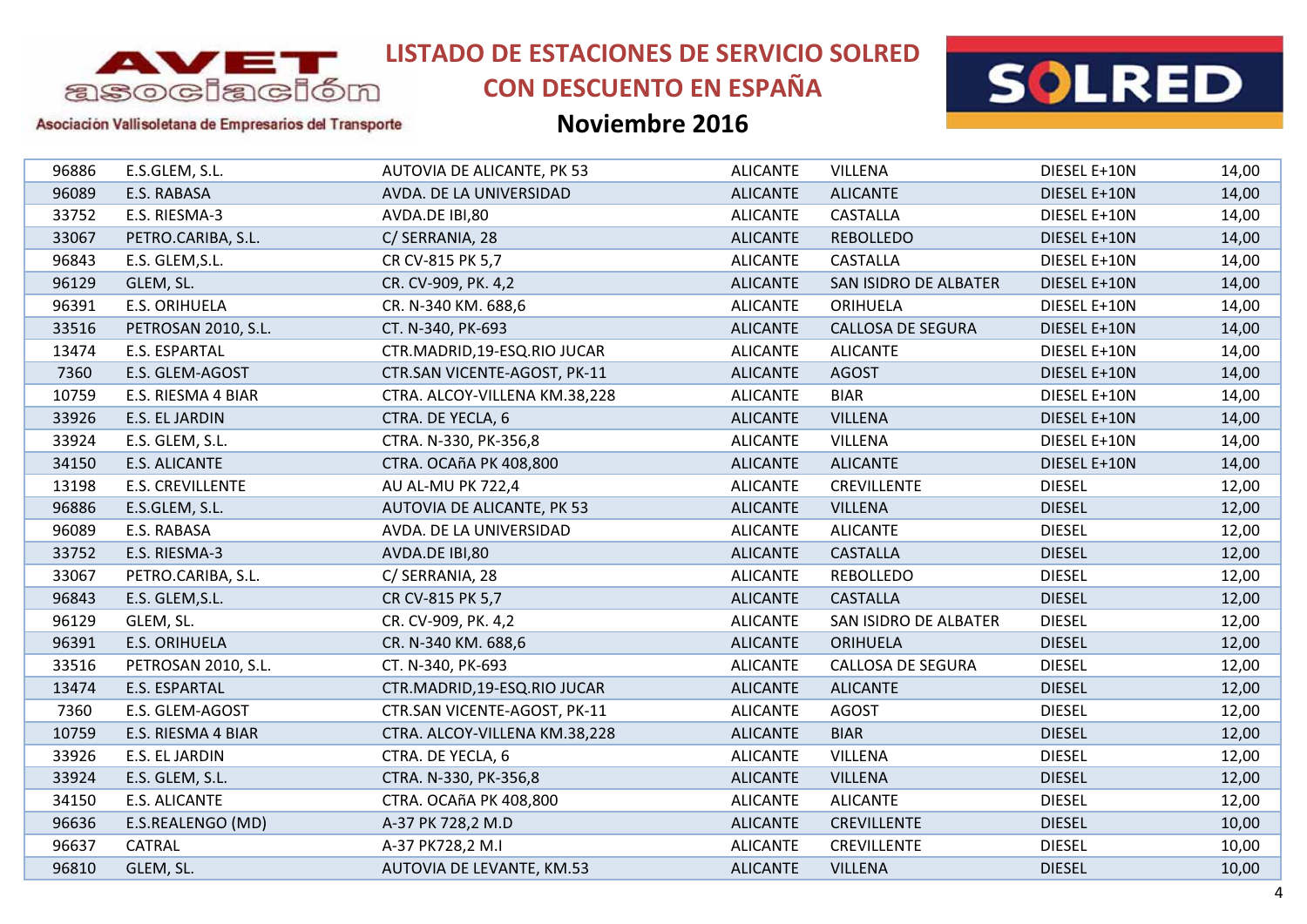

# **CON DESCUENTO EN ESPAÑA**



#### Asociación Vallisoletana de Empresarios del Transporte

| 96049 | E.S. SAN VICENTE RASPEIG           | AVDA DE AGOST,68                      | <b>ALICANTE</b> | SAN VICENTE RASPEIG        | <b>DIESEL</b>    | 10,00 |
|-------|------------------------------------|---------------------------------------|-----------------|----------------------------|------------------|-------|
| 15252 | <b>E.S. ESTACIONES PRIETO C.B</b>  | AVDA. 3 DE AGOSTO, 22                 | <b>ALICANTE</b> | <b>ASPE</b>                | <b>DIESEL</b>    | 10,00 |
| 33925 | E.S. GLEM S.L.                     | AVDA. ALICANTE, 22                    | <b>ALICANTE</b> | <b>VILLENA</b>             | <b>DIESEL</b>    | 10,00 |
| 33796 | E.S. COX                           | AVDA. DEL CARMEN S.N.                 | <b>ALICANTE</b> | <b>COX</b>                 | <b>DIESEL</b>    | 10,00 |
| 34445 | <b>ELDA</b>                        | AVDA. MONOVAR, KM 15,8                | <b>ALICANTE</b> | <b>ELDA</b>                | <b>DIESEL</b>    | 10,00 |
| 15215 | E.S. DENIA                         | AVDA. VALENCIA, 44                    | <b>ALICANTE</b> | <b>DENIA</b>               | <b>DIESEL</b>    | 10,00 |
| 15796 | <b>GLEM, S.L SANT JORDI</b>        | C/JESUALDO FERRERO, 1                 | <b>ALICANTE</b> | <b>BANYERES DE MARIOLA</b> | <b>DIESEL</b>    | 10,00 |
| 96108 | <b>GLEM S.L</b>                    | CAMINO VIEJO ELCHE-SANTA POLA         | <b>ALICANTE</b> | <b>ELCHE</b>               | <b>DIESEL</b>    | 10,00 |
| 33683 | ELAGAS, SL.                        | CR. CV - 915,1                        | <b>ALICANTE</b> | ORIHUELA                   | <b>DIESEL</b>    | 10,00 |
| 15777 | E.S RIO SECO S.L                   | CR. N-322, 118,3                      | <b>ALICANTE</b> | EL CAMPELLO                | <b>DIESEL</b>    | 10,00 |
| 31193 | E.S. LOS MARTINEZ S.L.             | CR.MURCIA-ALICAN, KM.34               | <b>ALICANTE</b> | ALBATERA                   | <b>DIESEL</b>    | 10,00 |
| 15763 | LA MERCED                          | CTA.N-332 CARTAGENA-VALENCIA K        | <b>ALICANTE</b> | <b>CAMPELLO</b>            | <b>DIESEL</b>    | 10,00 |
| 97036 | E.S CALLOSA DE SEGURA              | CTRA CV-913 KM-1                      | <b>ALICANTE</b> | <b>CALLOSA DE SEGURA</b>   | <b>DIESEL</b>    | 10,00 |
| 34568 | <b>E.S.HIJOS GARCIA PASTOR, SL</b> | CTRA. A-214 PK. 1,450                 | <b>ALICANTE</b> | <b>SAN VICENTE</b>         | <b>DIESEL</b>    | 10,00 |
| 34444 | <b>E.S.HIJOS GARCIA PASTOR, SL</b> | CTRA. CASTALLA KM. 13                 | <b>ALICANTE</b> | SAN VICENTE DEL RASPEIG    | <b>DIESEL</b>    | 10,00 |
| 5710  | <b>PINOSO</b>                      | CTRA. JUMILLA,58                      | <b>ALICANTE</b> | <b>PINOSO</b>              | <b>DIESEL</b>    | 10,00 |
| 33012 | E.S. SANTA FAZ                     | CTRA. N-332, KM.112.6                 | <b>ALICANTE</b> | <b>SANTA FAZ</b>           | <b>DIESEL</b>    | 10,00 |
| 10778 | E.S. LO BLANC, S.L.                | CTRA.A-340 PK-1,3                     | <b>ALICANTE</b> | LOS MONTESINOS             | <b>DIESEL</b>    | 10,00 |
| 5387  | E.S.UNIVERSIDAD                    | CTRA.ALICANTE-AGOST KM-5              | <b>ALICANTE</b> | SAN VICENTE DEL RASPEIG    | <b>DIESEL</b>    | 10,00 |
| 7535  | E.S. EL DESVIO                     | CTRA.AP-3058 ELCHE-LOS DOLORES KM 3,6 | <b>ALICANTE</b> | <b>ELCHE</b>               | <b>DIESEL</b>    | 10,00 |
| 33797 | E.S. SANTA POLA                    | CTRA.N-332, KM.92                     | <b>ALICANTE</b> | <b>SANTA POLA</b>          | <b>DIESEL</b>    | 10,00 |
| 96528 | E.S. SAX                           | PARAJE DE LAS SUERTES S/N             | <b>ALICANTE</b> | <b>SAX</b>                 | <b>DIESEL</b>    | 10,00 |
| 96210 | E.S. ALCOY                         | P.I. COTES BAIXES C/C PARC 1          | <b>ALICANTE</b> | <b>ALCOY</b>               | <b>DIESEL</b>    | 7,00  |
| 12673 | E.S.GARCIFERGOM, S.L.              | A-311, PK.1,8                         | <b>ALICANTE</b> | <b>SAN BARTOLOME</b>       | <b>DIESEL</b>    | 5,00  |
| 96636 | E.S.REALENGO (MD)                  | A-37 PK 728,2 M.D                     | <b>ALICANTE</b> | <b>CREVILLENTE</b>         | <b>GASOLEO B</b> | 5,00  |
| 96637 | <b>CATRAL</b>                      | A-37 PK728,2 M.I                      | <b>ALICANTE</b> | <b>CREVILLENTE</b>         | <b>GASOLEO B</b> | 5,00  |
| 13198 | <b>E.S. CREVILLENTE</b>            | AU AL-MU PK 722,4                     | <b>ALICANTE</b> | <b>CREVILLENTE</b>         | <b>GASOLEO B</b> | 5,00  |
| 33484 | E.S.VILLAJOYOSA                    | AV PAIS VALENCIA S/N                  | <b>ALICANTE</b> | <b>VILLAJOYOSA</b>         | <b>DIESEL</b>    | 5,00  |
| 33484 | E.S.VILLAJOYOSA                    | AV PAIS VALENCIA S/N                  | <b>ALICANTE</b> | VILLAJOYOSA                | <b>GASOLEO B</b> | 5,00  |
| 13440 | <b>E.S. TORREVIEJA</b>             | AV. ALFREDO NOVEL 195-197             | <b>ALICANTE</b> | <b>TORREVIEJA</b>          | <b>DIESEL</b>    | 5,00  |
| 13440 | <b>E.S. TORREVIEJA</b>             | AV. ALFREDO NOVEL 195-197             | <b>ALICANTE</b> | <b>TORREVIEJA</b>          | <b>GASOLEO B</b> | 5,00  |
| 11317 | E.S. LA NUCIA                      | AV. MARINA BAIXA, 92                  | <b>ALICANTE</b> | <b>LA NUCIA</b>            | <b>DIESEL</b>    | 5,00  |
|       |                                    |                                       |                 |                            |                  |       |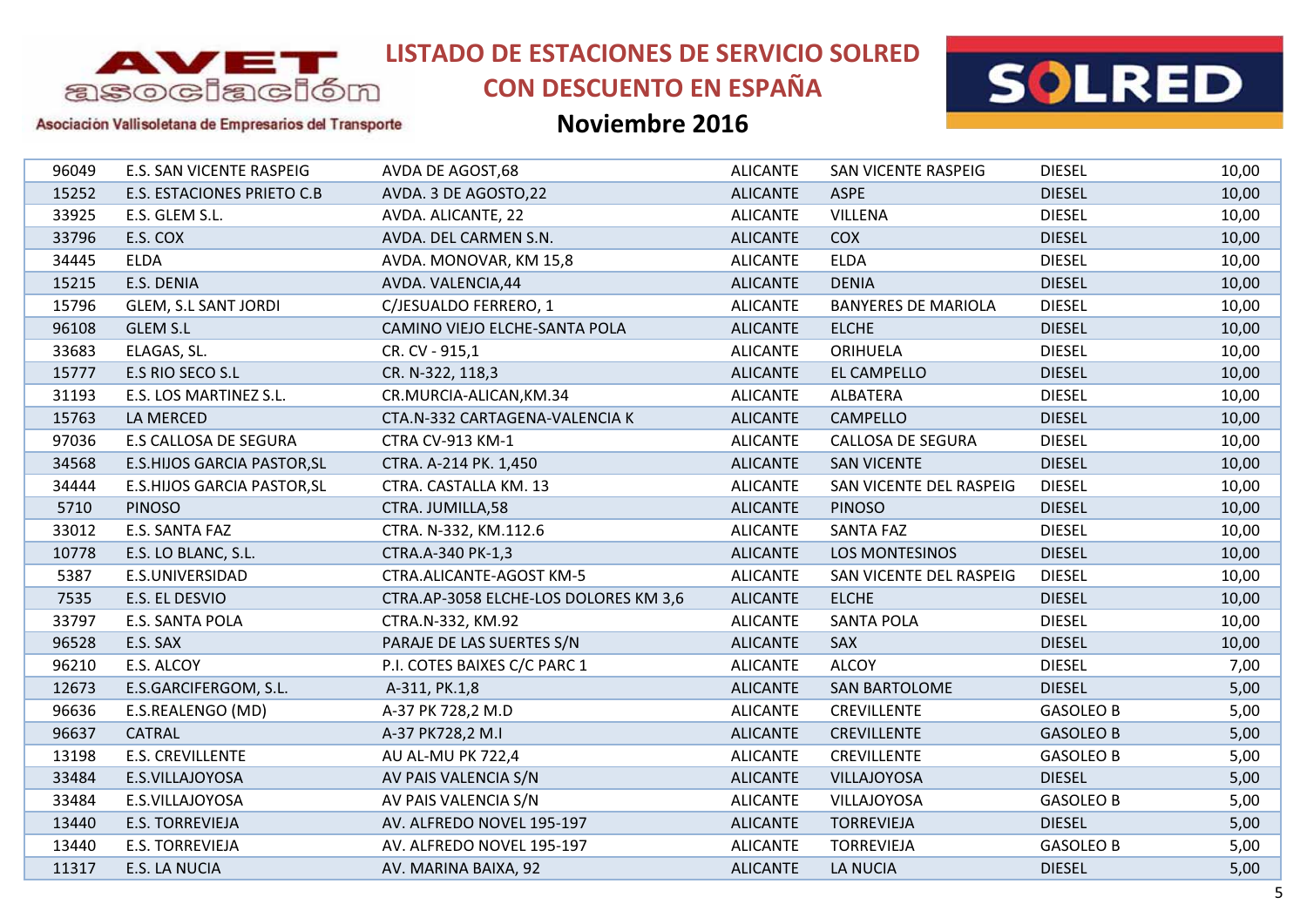

# **CON DESCUENTO EN ESPAÑA**



### Asociación Vallisoletana de Empresarios del Transporte

| 11317 | E.S. LA NUCIA                  | AV. MARINA BAIXA, 92            | <b>ALICANTE</b> | LA NUCIA                    | <b>GASOLEO B</b> | 5,00 |
|-------|--------------------------------|---------------------------------|-----------------|-----------------------------|------------------|------|
| 15377 | <b>GPV-AVDA DE NOVELDA</b>     | AV. NOVELDA, 179                | <b>ALICANTE</b> | <b>ALICANTE</b>             | <b>DIESEL</b>    | 5,00 |
| 33576 | E. S. COCENTAINA               | AV. PAIS VALENCIA, 117          | <b>ALICANTE</b> | <b>COCENTAINA</b>           | <b>DIESEL</b>    | 5,00 |
| 33576 | E. S. COCENTAINA               | AV. PAIS VALENCIA, 117          | <b>ALICANTE</b> | <b>COCENTAINA</b>           | <b>GASOLEO B</b> | 5,00 |
| 10209 | E.S.PEDREGUER                  | AV.JUAN CARLOS I,27             | <b>ALICANTE</b> | <b>PEDREGUER</b>            | <b>DIESEL</b>    | 5,00 |
| 10209 | E.S.PEDREGUER                  | AV.JUAN CARLOS I,27             | <b>ALICANTE</b> | <b>PEDREGUER</b>            | <b>GASOLEO B</b> | 5,00 |
| 34182 | E.S. LA RODA                   | AV.VALENCIA S/N                 | <b>ALICANTE</b> | <b>JAVEA</b>                | <b>DIESEL</b>    | 5,00 |
| 34182 | E.S. LA RODA                   | AV.VALENCIA S/N                 | <b>ALICANTE</b> | <b>JAVEA</b>                | <b>GASOLEO B</b> | 5,00 |
| 96049 | E.S. SAN VICENTE RASPEIG       | AVDA DE AGOST,68                | <b>ALICANTE</b> | SAN VICENTE RASPEIG         | <b>GASOLEO B</b> | 5,00 |
| 34353 | PETROLMAR GESTION, SL.         | AVDA DE VALENCIA 21             | <b>ALICANTE</b> | <b>PEGO</b>                 | <b>DIESEL</b>    | 5,00 |
| 96958 | <b>E.S FINESTRAT SL</b>        | AVDA PICASSO-PARCELA A-4 SEC.27 | <b>ALICANTE</b> | <b>FINESTRAT</b>            | <b>DIESEL</b>    | 5,00 |
| 4074  | E.S. ALTABIX                   | AVDA. ALICANTE, 72              | <b>ALICANTE</b> | <b>ELCHE</b>                | <b>DIESEL</b>    | 5,00 |
| 4074  | E.S. ALTABIX                   | AVDA. ALICANTE, 72              | <b>ALICANTE</b> | <b>ELCHE</b>                | <b>GASOLEO B</b> | 5,00 |
| 4943  | E.S. DURA S.L.                 | AVDA. DE ILLICE, 32-34          | <b>ALICANTE</b> | <b>TORRELLANO</b>           | <b>DIESEL</b>    | 5,00 |
| 96089 | E.S. RABASA                    | AVDA. DE LA UNIVERSIDAD         | <b>ALICANTE</b> | <b>ALICANTE</b>             | <b>GASOLEO B</b> | 5,00 |
| 33796 | E.S. COX                       | AVDA. DEL CARMEN S.N.           | <b>ALICANTE</b> | <b>COX</b>                  | <b>GASOLEO B</b> | 5,00 |
| 97069 | <b>PETRER</b>                  | AVDA. DEL MEDITERRANEO, 143     | <b>ALICANTE</b> | <b>PETRER</b>               | <b>DIESEL</b>    | 5,00 |
| 97069 | <b>PETRER</b>                  | AVDA. DEL MEDITERRANEO, 143     | <b>ALICANTE</b> | <b>PETRER</b>               | <b>GASOLEO B</b> | 5,00 |
| 34911 | ARENAL                         | AVDA. DEL PLÁ. 128              | <b>ALICANTE</b> | <b>JAVEA</b>                | <b>DIESEL</b>    | 5,00 |
| 34911 | ARENAL                         | AVDA. DEL PLÁ. 128              | <b>ALICANTE</b> | <b>JAVEA</b>                | <b>GASOLEO B</b> | 5,00 |
| 31381 | E.S. CAROLINAS                 | AVDA. JIJONA, 88                | <b>ALICANTE</b> | <b>ALICANTE</b>             | <b>DIESEL</b>    | 5,00 |
| 31381 | E.S. CAROLINAS                 | AVDA. JIJONA, 88                | <b>ALICANTE</b> | <b>ALICANTE</b>             | <b>GASOLEO B</b> | 5,00 |
| 34445 | <b>ELDA</b>                    | AVDA. MONOVAR, KM 15,8          | <b>ALICANTE</b> | <b>ELDA</b>                 | <b>GASOLEO B</b> | 5,00 |
| 12965 | E.S. EL PLA                    | AVDA. PLÁ 86                    | <b>ALICANTE</b> | <b>JAVEA</b>                | <b>DIESEL</b>    | 5,00 |
| 12965 | E.S. EL PLA                    | AVDA. PLÁ 86                    | <b>ALICANTE</b> | <b>JAVEA</b>                | <b>GASOLEO B</b> | 5,00 |
| 1439  | CAMPSA-U.S VERGEL              | AVDA. VALENCIA, 10              | <b>ALICANTE</b> | <b>VERGEL</b>               | <b>DIESEL</b>    | 5,00 |
| 1439  | <b>CAMPSA-U.S VERGEL</b>       | AVDA. VALENCIA, 10              | <b>ALICANTE</b> | <b>VERGEL</b>               | <b>GASOLEO B</b> | 5,00 |
| 15215 | E.S. DENIA                     | AVDA. VALENCIA, 44              | <b>ALICANTE</b> | <b>DENIA</b>                | <b>GASOLEO B</b> | 5,00 |
| 15913 | PETROLMAR GESTION S.L          | C/ AVENIDA NOVELDA, 74          | <b>ALICANTE</b> | <b>ALICANTE</b>             | <b>DIESEL</b>    | 5,00 |
| 96912 | ESPACIO Y OCIO LA ALMAZARA S.L | C/HUERTA, 11                    | <b>ALICANTE</b> | SAN VICENTE DEL RASPEIG     | <b>DIESEL</b>    | 5,00 |
| 96182 | E.S. GUARDAMAR                 | C/ MADRID, 20-22                | <b>ALICANTE</b> | <b>GUARDAMAR DEL SEGURA</b> | <b>DIESEL</b>    | 5,00 |
| 96182 | E.S. GUARDAMAR                 | C/ MADRID, 20-22                | <b>ALICANTE</b> | <b>GUARDAMAR DEL SEGURA</b> | <b>GASOLEO B</b> | 5,00 |
|       |                                |                                 |                 |                             |                  |      |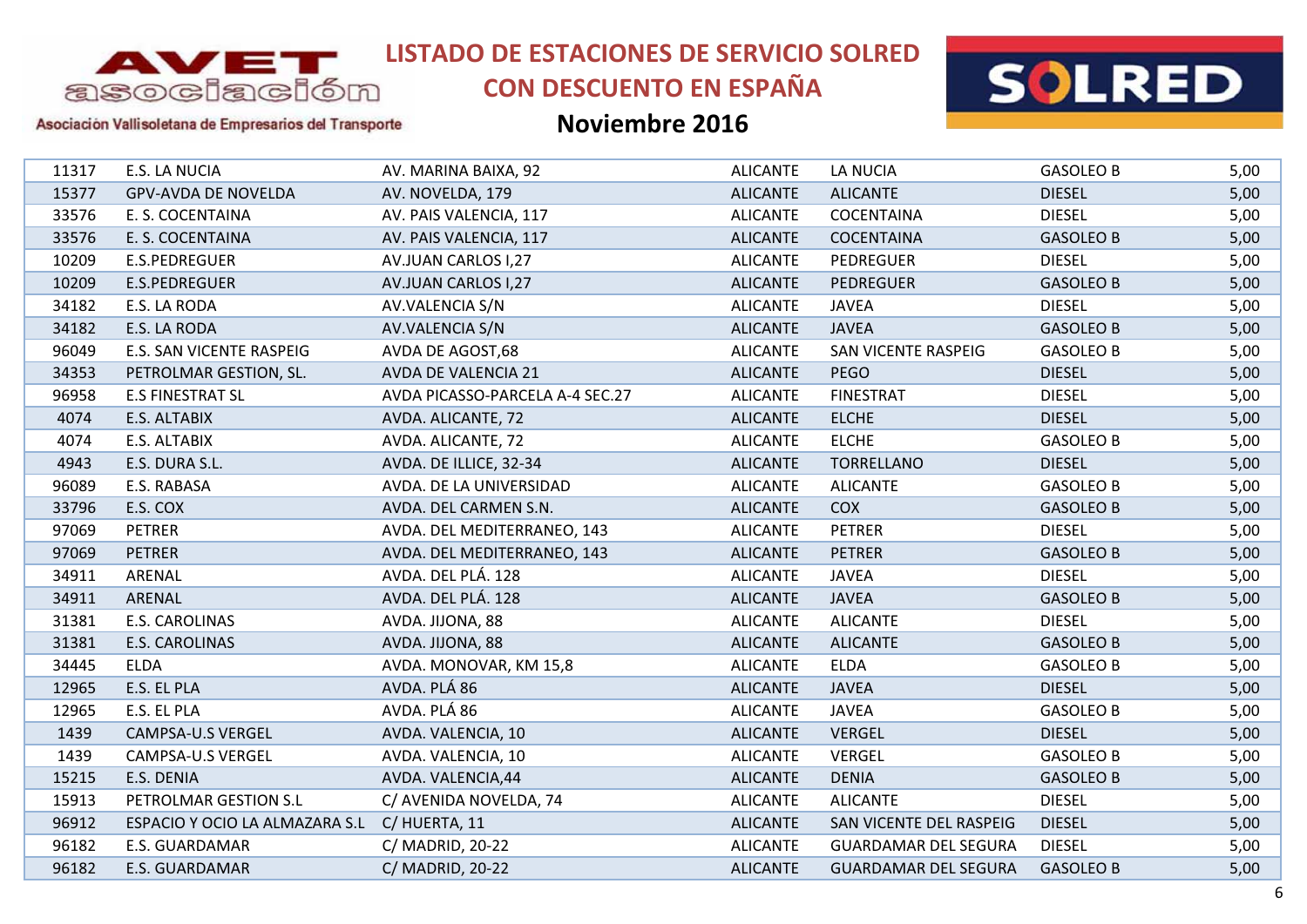

# **CON DESCUENTO EN ESPAÑA**



Asociación Vallisoletana de Empresarios del Transporte

| 31022 | E.S. COLLAO                 | C/OLIVER, S/N                                                    | <b>ALICANTE</b> | <b>ALCOY</b>                   | <b>DIESEL</b>    | 5,00 |
|-------|-----------------------------|------------------------------------------------------------------|-----------------|--------------------------------|------------------|------|
| 31022 | E.S. COLLAO                 | C/OLIVER, S/N                                                    | <b>ALICANTE</b> | <b>ALCOY</b>                   | <b>GASOLEO B</b> | 5,00 |
| 96799 | <b>E.S. TIRANT LO BLANC</b> | C/CARMEN VIDAL, S/N                                              | <b>ALICANTE</b> | <b>ALCOY</b>                   | <b>DIESEL</b>    | 5,00 |
| 96799 | E.S. TIRANT LO BLANC        | C/CARMEN VIDAL, S/N                                              | <b>ALICANTE</b> | <b>ALCOY</b>                   | <b>GASOLEO B</b> | 5,00 |
| 96884 | GLEM, S.L.                  | C/FORTUNY ESQ AVDA NOVELDA 141                                   | <b>ALICANTE</b> | <b>ALICANTE</b>                | <b>DIESEL</b>    | 5,00 |
| 96884 | GLEM, S.L.                  | C/FORTUNY ESQ AVDA NOVELDA 141                                   | <b>ALICANTE</b> | <b>ALICANTE</b>                | <b>GASOLEO B</b> | 5,00 |
| 96469 | <b>E.S. FINESTRAT</b>       | CL FEDERICO GARCIA LORCA, 21-27                                  | <b>ALICANTE</b> | <b>FINESTRAT</b>               | <b>DIESEL</b>    | 5,00 |
| 96469 | <b>E.S. FINESTRAT</b>       | CL FEDERICO GARCIA LORCA, 21-27                                  | <b>ALICANTE</b> | <b>FINESTRAT</b>               | <b>GASOLEO B</b> | 5,00 |
| 12122 | REDNARANJA, S.L.            | CL. L'ESPORT, 2                                                  | <b>ALICANTE</b> | <b>CALPE</b>                   | <b>DIESEL</b>    | 5,00 |
| 93402 |                             | MARE NOSTRUM OIL MANAGEMEN1CR. A-220(SAN VICENTE-AGOST), PK. 2,8 | <b>ALICANTE</b> | <b>ALICANTE</b>                | <b>DIESEL</b>    | 5,00 |
| 96391 | <b>E.S. ORIHUELA</b>        | CR. N-340 KM. 688,6                                              | <b>ALICANTE</b> | <b>ORIHUELA</b>                | <b>GASOLEO B</b> | 5,00 |
| 96045 | <b>OZONE TORREVIEJA</b>     | CRTA. C-3321 KM1                                                 | <b>ALICANTE</b> | <b>TORREVIEJA</b>              | <b>DIESEL</b>    | 5,00 |
| 96045 | <b>OZONE TORREVIEJA</b>     | CRTA. C-3321 KM1                                                 | <b>ALICANTE</b> | <b>TORREVIEJA</b>              | <b>GASOLEO B</b> | 5,00 |
| 15763 | LA MERCED                   | CTA.N-332 CARTAGENA-VALENCIA K                                   | <b>ALICANTE</b> | CAMPELLO                       | <b>GASOLEO B</b> | 5,00 |
| 15505 | E.S. CARRUS                 | CTR. C-3317, PK-9.70                                             | <b>ALICANTE</b> | <b>ELCHE</b>                   | <b>DIESEL</b>    | 5,00 |
| 15505 | <b>E.S. CARRUS</b>          | CTR. C-3317, PK-9.70                                             | <b>ALICANTE</b> | <b>ELCHE</b>                   | <b>GASOLEO B</b> | 5,00 |
| 96800 | <b>GESPEVESA TORREVIEJA</b> | CTR. CV-95 URB.BALCONES                                          | <b>ALICANTE</b> | <b>TORREVIEJA</b>              | <b>DIESEL</b>    | 5,00 |
| 13474 | E.S. ESPARTAL               | CTR.MADRID, 19-ESQ.RIO JUCAR                                     | <b>ALICANTE</b> | <b>ALICANTE</b>                | <b>GASOLEO B</b> | 5,00 |
| 12768 | E.S.VILLAFRANQUEZA          | CTRA VILLAFRANQUEZA, PK 5                                        | <b>ALICANTE</b> | VILLAFRANQUEZA                 | <b>DIESEL</b>    | 5,00 |
| 12768 | E.S.VILLAFRANQUEZA          | CTRA VILLAFRANQUEZA, PK 5                                        | <b>ALICANTE</b> | VILLAFRANQUEZA                 | <b>GASOLEO B</b> | 5,00 |
| 13040 | E.S. JAVEA                  | CTRA. A-134 GATA A JAVEA KM.3,502                                | <b>ALICANTE</b> | <b>JAVEA</b>                   | <b>DIESEL</b>    | 5,00 |
| 13040 | E.S. JAVEA                  | CTRA. A-134 GATA A JAVEA KM.3,502                                | <b>ALICANTE</b> | <b>JAVEA</b>                   | <b>GASOLEO B</b> | 5,00 |
| 94241 |                             | MARE NOSTRUM OIL MANAGEMEN1CTRA. A-220, PK.3,8 (S.VICENTE-AGOST) | <b>ALICANTE</b> | ALCORAYA (ALICANTE)            | <b>DIESEL</b>    | 5,00 |
| 96943 | GPV-BENIDORM                | CTRA. CV-70, PK. 47                                              | <b>ALICANTE</b> | <b>BENIDORM - TERRA MITICA</b> | <b>DIESEL</b>    | 5,00 |
| 15823 | <b>E.S. PETROLEVANTE SL</b> | CTRA. DE ORIHUELA GUARDAMAR, KM.10,9                             | <b>ALICANTE</b> | <b>BENEJUZAR</b>               | <b>DIESEL</b>    | 5,00 |
| 5710  | <b>PINOSO</b>               | CTRA. JUMILLA,58                                                 | <b>ALICANTE</b> | <b>PINOSO</b>                  | <b>GASOLEO B</b> | 5,00 |
| 33012 | E.S. SANTA FAZ              | CTRA. N-332, KM.112.6                                            | <b>ALICANTE</b> | <b>SANTA FAZ</b>               | <b>GASOLEO B</b> | 5,00 |
| 34150 | <b>E.S. ALICANTE</b>        | CTRA. OCAñA PK 408,800                                           | <b>ALICANTE</b> | <b>ALICANTE</b>                | <b>GASOLEO B</b> | 5,00 |
| 5387  | E.S.UNIVERSIDAD             | CTRA.ALICANTE-AGOST KM-5                                         | <b>ALICANTE</b> | SAN VICENTE DEL RASPEIG        | <b>GASOLEO B</b> | 5,00 |
| 7535  | E.S. EL DESVIO              | CTRA.AP-3058 ELCHE-LOS DOLORES KM 3,6                            | <b>ALICANTE</b> | <b>ELCHE</b>                   | <b>GASOLEO B</b> | 5,00 |
| 34117 | E.S.ONDARA                  | CTRA.N-332 PK, 198                                               | <b>ALICANTE</b> | <b>ONDARA</b>                  | <b>DIESEL</b>    | 5,00 |
| 34117 | E.S.ONDARA                  | CTRA.N-332 PK, 198                                               | <b>ALICANTE</b> | <b>ONDARA</b>                  | <b>GASOLEO B</b> | 5,00 |
|       |                             |                                                                  |                 |                                |                  |      |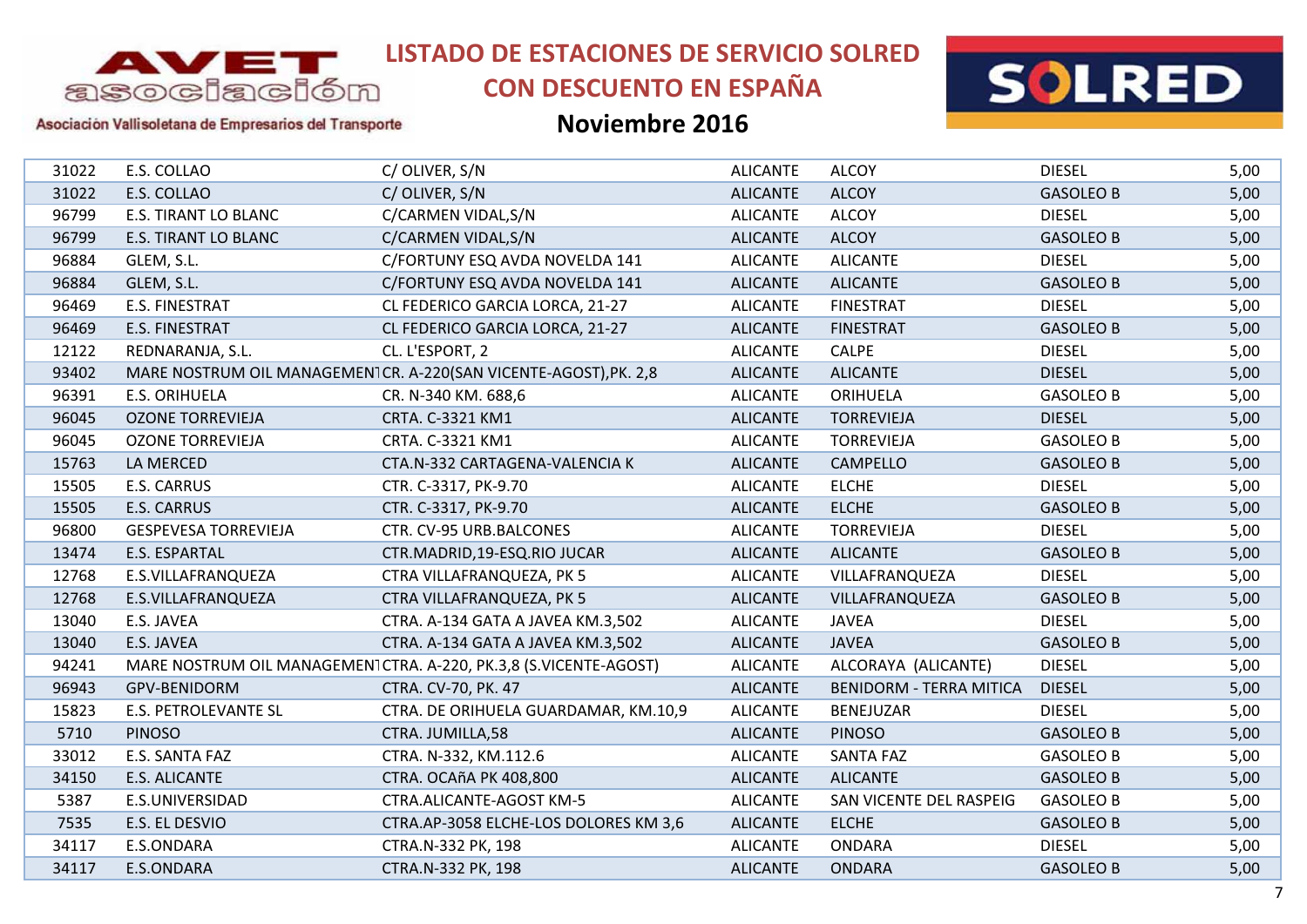

# **CON DESCUENTO EN ESPAÑA**



Asociación Vallisoletana de Empresarios del Transporte

| 33797 | E.S. SANTA POLA                   | CTRA.N-332, KM.92                          | <b>ALICANTE</b> | <b>SANTA POLA</b>          | <b>GASOLEO B</b> | 5,00  |
|-------|-----------------------------------|--------------------------------------------|-----------------|----------------------------|------------------|-------|
| 96558 | <b>E.S.GATA AGRUPACION</b>        | N-332 PK 187,50                            | <b>ALICANTE</b> | <b>GATA DE GORGOS</b>      | <b>DIESEL</b>    | 5,00  |
| 96558 | <b>E.S.GATA AGRUPACION</b>        | N-332 PK 187,50                            | <b>ALICANTE</b> | <b>GATA DE GORGOS</b>      | <b>GASOLEO B</b> | 5,00  |
| 96210 | E.S. ALCOY                        | P.I. COTES BAIXES C/C PARC 1               | <b>ALICANTE</b> | <b>ALCOY</b>               | <b>GASOLEO B</b> | 5,00  |
| 96528 | E.S. SAX                          | PARAJE DE LAS SUERTES S/N                  | <b>ALICANTE</b> | SAX                        | <b>GASOLEO B</b> | 5,00  |
| 92623 | E.S.ALGAR                         | PARTIDA GARGANES/CAMÍ ALGAR,42             | <b>ALICANTE</b> | <b>ALTEA</b>               | <b>DIESEL</b>    | 5,00  |
| 92623 | E.S.ALGAR                         | PARTIDA GARGANES/CAMÍ ALGAR,42             | <b>ALICANTE</b> | <b>ALTEA</b>               | <b>GASOLEO B</b> | 5,00  |
| 97035 | PETROCAR LEVANTE SL               | PARTIDA MADRIGUERES SUD-61                 | <b>ALICANTE</b> | <b>DENIA</b>               | <b>DIESEL</b>    | 5,00  |
| 96014 | <b>E.S. AGUAS NUEVAS</b>          | POL. IND. AGUAS NUEVAS. AVDA. CORTES VALEI | <b>ALICANTE</b> | <b>TORREVIEJA</b>          | <b>DIESEL</b>    | 5,00  |
| 96014 | E.S. AGUAS NUEVAS                 | POL.IND.AGUAS NUEVAS.AVDA.CORTES VALEI     | <b>ALICANTE</b> | <b>TORREVIEJA</b>          | <b>GASOLEO B</b> | 5,00  |
| 96901 | SAN MIGUEL DE SALINAS             | RONDA OESTE S/N ESQ MIG HERN               | <b>ALICANTE</b> | SAN MIGUEL DE SALINAS      | <b>DIESEL</b>    | 5,00  |
| 96901 | SAN MIGUEL DE SALINAS             | RONDA OESTE S/N ESQ MIG HERN               | <b>ALICANTE</b> | SAN MIGUEL DE SALINAS      | <b>GASOLEO B</b> | 5,00  |
| 15816 | E.S. ESTACIONES PRIETO C.B        | VIRGEN DE LAS NIEVES, S-N                  | <b>ALICANTE</b> | HONDON DE LAS NIEVES       | <b>DIESEL</b>    | 5,00  |
| 96130 | E.S. GRINYPER, SL.                | AV MUCHAMIEL, 8                            | <b>ALICANTE</b> | <b>SAN JUAN</b>            | <b>DIESEL</b>    | 3,90  |
| 34363 | E.S. MONOVAR                      | AV. COMUNIDAD VALENCIANA, SN               | <b>ALICANTE</b> | <b>MONOVAR</b>             | <b>DIESEL</b>    | 3,90  |
| 33191 | <b>E.S PULIGARCI, S.L</b>         | <b>AV.JUAN CARLOS I</b>                    | <b>ALICANTE</b> | <b>IBI</b>                 | <b>DIESEL</b>    | 3,90  |
| 5883  | E.S. S.ABDON Y S.SENEN, S.L.      | AVDA DE ORIHUELA                           | <b>ALICANTE</b> | <b>ALMORADI</b>            | <b>DIESEL</b>    | 3,90  |
| 1401  | <b>GASOLINERA PORT XABIA, S.L</b> | <b>AVENIDA DEL PUERTO, 36</b>              | <b>ALICANTE</b> | <b>JAVEA</b>               | <b>DIESEL</b>    | 3,90  |
| 34559 | E.S MAñAN S.L.U                   | CTR. CV-83 P.K 12                          | <b>ALICANTE</b> | <b>MONOVAR</b>             | <b>DIESEL</b>    | 3,90  |
| 11632 | E.S. MONTAHUD S.L.                | CTRA.AV-1521 PK.2,8 ALTEA-LA NUCIA         | <b>ALICANTE</b> | <b>ALTEA</b>               | <b>DIESEL</b>    | 3,90  |
| 33432 | E.S. EL MANCHEGO, S.L.            | P.I. CACHAPET, S/N                         | <b>ALICANTE</b> | <b>CREVILLENTE</b>         | <b>DIESEL</b>    | 3,90  |
| 5927  | E.S. LUISA GUARDIOLA, S.L.        | SAN ISIDRO, 10                             | <b>ALICANTE</b> | <b>CALLOSA D EN SARRIA</b> | <b>DIESEL</b>    | 3,90  |
| 96058 | E.S. J. CARRION                   | CTRA.N-340,E-15 PK-471                     | <b>ALMERIA</b>  | <b>NIJAR</b>               | DIESEL E+10N     | 14,00 |
| 96163 | CIUDAD TTES. PONIENTE, S.L        | N-340 PK 420,7.AV CANTINAS 2               | <b>ALMERIA</b>  | LA MOJONERA                | DIESEL E+10N     | 14,00 |
| 96058 | E.S. J. CARRION                   | CTRA.N-340,E-15 PK-471                     | ALMERIA         | <b>NIJAR</b>               | <b>DIESEL</b>    | 12,00 |
| 96163 | CIUDAD TTES. PONIENTE, S.L.       | N-340 PK 420,7.AV CANTINAS 2               | <b>ALMERIA</b>  | LA MOJONERA                | <b>DIESEL</b>    | 12,00 |
| 12421 | JOSE ANTONIO SANCHEZ MARTIN       | AV. OASIS, 260                             | <b>ALMERIA</b>  | EL EJIDO                   | <b>DIESEL</b>    | 10,00 |
| 33722 | <b>E.S. ANTONIO GONGORA</b>       | CTRA. MALAGA, KM-410                       | <b>ALMERIA</b>  | EL EJIDO                   | <b>DIESEL</b>    | 10,00 |
| 96967 | <b>E.S CARBURANTES ALQUERIA</b>   | CTRA.DE LA ALQUERIA KM 125                 | <b>ALMERIA</b>  | <b>ADRA</b>                | <b>DIESEL</b>    | 10,00 |
| 96991 | E.S. FASANCORT, S.L.              | A-7, PK. 459,8 MI                          | <b>ALMERIA</b>  | CAÑADA S. URBANO-EL        | <b>DIESEL</b>    | 7,00  |
| 33089 | E.S. BAYO LIROLA, S.A.            | AUTOVIA E-15 Y N-340 PK.487                | ALMERIA         | <b>NIJAR</b>               | <b>DIESEL</b>    | 7,00  |
| 96091 | RAMBLA BELEN                      | AVDA.FEDERICO GARCIA LORCA S/N             | <b>ALMERIA</b>  | <b>RAMBLA BELEN</b>        | <b>DIESEL</b>    | 7,00  |
|       |                                   |                                            |                 |                            |                  |       |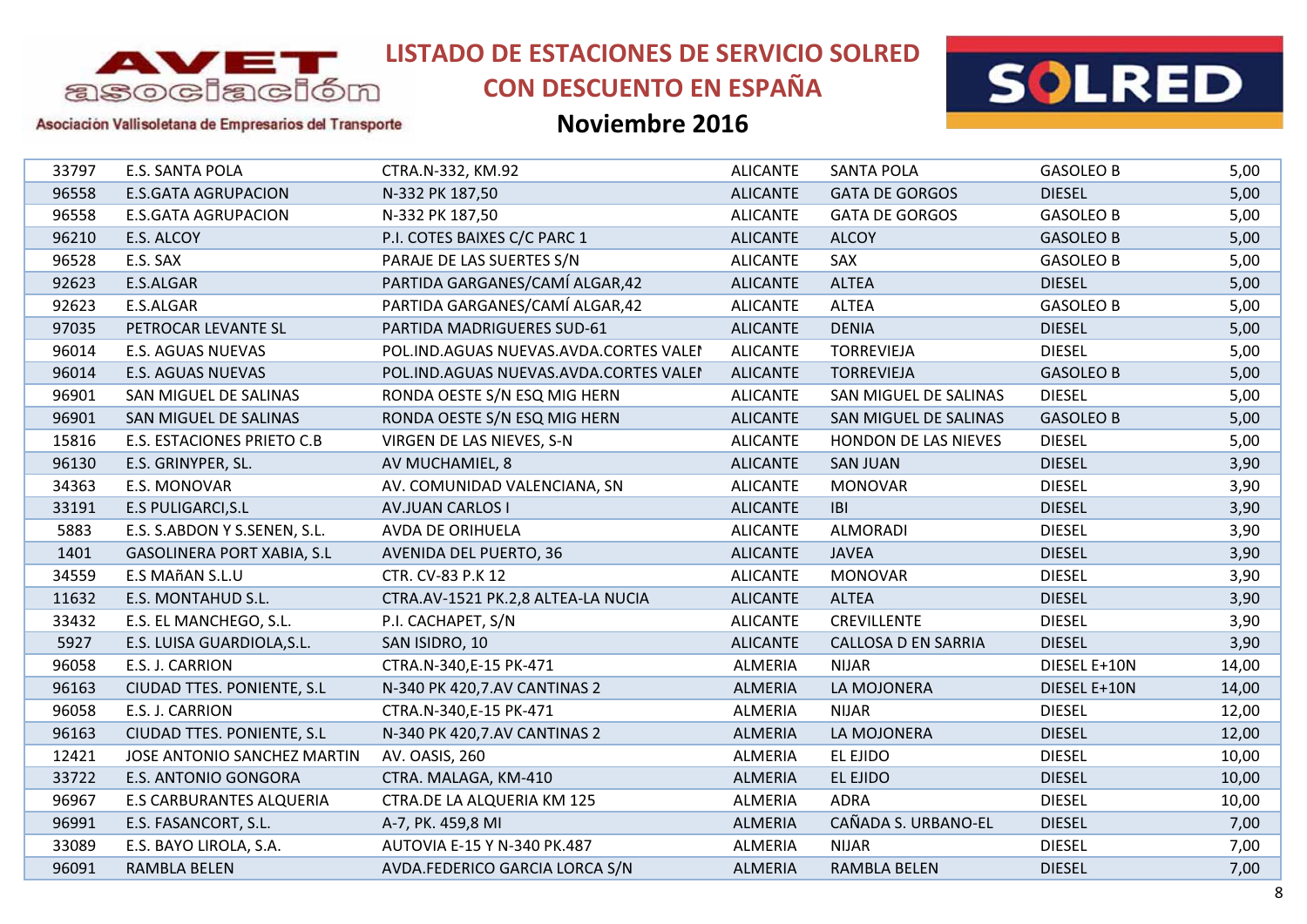

# **CON DESCUENTO EN ESPAÑA**



Asociación Vallisoletana de Empresarios del Transporte

| 33243 | HIDROCARBUROS EL MAMI, S.L   | CR AL-1008 (CRTA DE IRYDA), 5, 2      | <b>ALMERIA</b>  | SAN ISIDRO DE NIJAR                  | <b>DIESEL</b>    | 7,00  |
|-------|------------------------------|---------------------------------------|-----------------|--------------------------------------|------------------|-------|
| 96290 | HIDROCARBUROS EL MAMI, S.L.  | CR AL-201, 1,6                        | ALMERIA         | <b>EL MAMI</b>                       | <b>DIESEL</b>    | 7,00  |
| 12480 | CARBURANTES ADRA, S.L.       | CR N-340, PK. 386,6                   | ALMERIA         | <b>ADRA</b>                          | <b>DIESEL</b>    | 7,00  |
| 34396 | <b>E.S. HUERCAL</b>          | N-340 PK 446                          | <b>ALMERIA</b>  | <b>HUERCAL</b>                       | <b>DIESEL</b>    | 7,00  |
| 7300  | E.S. MOJACAR                 | AL-100 PK.0,6                         | <b>ALMERIA</b>  | <b>GARRUCHA</b>                      | <b>DIESEL</b>    | 5,00  |
| 7300  | E.S. MOJACAR                 | AL-100 PK.0,6                         | ALMERIA         | <b>GARRUCHA</b>                      | <b>GASOLEO B</b> | 5,00  |
| 12567 | E.S. OJEVAL, S.L.            | AVDA. ALICUN, 62                      | ALMERIA         | ROQUETAS DE MAR                      | <b>DIESEL</b>    | 5,00  |
| 96091 | <b>RAMBLA BELEN</b>          | AVDA.FEDERICO GARCIA LORCA S/N        | <b>ALMERIA</b>  | <b>RAMBLA BELEN</b>                  | <b>GASOLEO B</b> | 5,00  |
| 10140 | E.S.PALOMARES                | C-ALP 118 PK 58,4                     | ALMERIA         | <b>PALOMARES</b>                     | <b>DIESEL</b>    | 5,00  |
| 10140 | E.S.PALOMARES                | C-ALP 118 PK 58,4                     | <b>ALMERIA</b>  | <b>PALOMARES</b>                     | <b>GASOLEO B</b> | 5,00  |
| 11327 | E.S. AV DEL MEDITERRANEO     | CL. ALPUJARRA(ESQ.AVDA.MEDITERRÁNEO)  | <b>ALMERIA</b>  | <b>ALMERIA</b>                       | <b>DIESEL</b>    | 5,00  |
| 11327 | E.S. AV DEL MEDITERRANEO     | CL. ALPUJARRA(ESQ.AVDA.MEDITERRÁNEO)  | ALMERIA         | <b>ALMERIA</b>                       | <b>GASOLEO B</b> | 5,00  |
| 96778 | AFA COSTA-GETION EESS, SLU   | CL. SIERRA DE CAZORLA, 23             | <b>ALMERIA</b>  | <b>VIATOR</b>                        | <b>DIESEL</b>    | 5,00  |
| 96493 | <b>E.S. ROQUETAS</b>         | CR E-15 PK.429                        | <b>ALMERIA</b>  | ROQUETAS DE MAR                      | <b>DIESEL</b>    | 5,00  |
| 96493 | E.S. ROQUETAS                | CR E-15 PK.429                        | <b>ALMERIA</b>  | ROQUETAS DE MAR                      | <b>GASOLEO B</b> | 5,00  |
| 33722 | <b>E.S. ANTONIO GONGORA</b>  | CTRA. MALAGA, KM-410                  | <b>ALMERIA</b>  | EL EJIDO                             | <b>GASOLEO B</b> | 5,00  |
| 34396 | <b>E.S. HUERCAL</b>          | N-340 PK 446                          | ALMERIA         | <b>HUERCAL</b>                       | <b>GASOLEO B</b> | 5,00  |
| 93359 | E.S. GALLARDO SALMERON, S.L. | N-340 PK 479                          | ALMERIA         | <b>TABERNAS</b>                      | <b>DIESEL</b>    | 5,00  |
| 33013 | E.S. ALMERIA                 | PADRE MENDEZ, S-N                     | <b>ALMERIA</b>  | <b>ALMERIA</b>                       | <b>DIESEL</b>    | 5,00  |
| 33013 | E.S. ALMERIA                 | PADRE MENDEZ, S-N                     | <b>ALMERIA</b>  | <b>ALMERIA</b>                       | <b>GASOLEO B</b> | 5,00  |
| 96088 | E.S. HOTEL OVERA, S.L        | AUTOV. E-15 N-340 PK.547              | <b>ALMERIA</b>  | <b>OVERA</b>                         | <b>DIESEL</b>    | 3,90  |
| 34636 | SANTIAGO GARCIA TRADINGS, SL | CR A-92 P.K 386 SALIDA 382            | <b>ALMERIA</b>  | <b>RIOJA</b>                         | <b>DIESEL</b>    | 3,90  |
| 34078 | JOSE ANTONIO LIZARTE, S.L    | CR A-92,391                           | ALMERIA         | <b>BENAHADUX</b>                     | <b>DIESEL</b>    | 3,90  |
| 34218 | E.S. EL EMPALME DE GERGAL    | CTR.C-3326 TABERNAS-NACIMIENTO, KM.25 | ALMERIA         | <b>NACIMIENTO</b>                    | <b>DIESEL</b>    | 3,90  |
| 389   | E.S. LOS GALLARDOS           | CTRA. N-340, PK-520                   | ALMERIA         | LOS GALLARDOS                        | <b>DIESEL</b>    | 3,90  |
| 34107 | E.S. EL ROBLEDO II           | A-66, PK-10                           | <b>ASTURIAS</b> | STA.ROSA-LLANERA                     | DIESEL E+10N     | 14,00 |
| 34106 | E.S. ROBLEDO I               | A-66, PK-10                           | <b>ASTURIAS</b> | STA.ROSA-LLANERA                     | DIESEL E+10N     | 14,00 |
| 96401 | E.S. MONTICO II              | A-8 PK 14 (M.I)                       | <b>ASTURIAS</b> | TAMÓN CARREÑO                        | DIESEL E+10N     | 14,00 |
| 96400 | E.S. MONTICO I               | A-8 PK 401,50 M.D                     | <b>ASTURIAS</b> | TAMÓN CARREÑO (ASTURIAS DIESEL E+10N |                  | 14,00 |
| 97048 | E.S. PETROPRIN, S.L.         | AU. AS-I, PK 19 SALIDA NOREÑA         | <b>ASTURIAS</b> | LA FERRERA-SIERO                     | DIESEL E+10N     | 14,00 |
| 33303 | E.S. FUENTESILA              | AUTOVIA OVIEDO-MIERES, KM.1           | <b>ASTURIAS</b> | <b>OVIEDO</b>                        | DIESEL E+10N     | 14,00 |
| 34544 | <b>E.S. LLARANES</b>         | AV. GIJON, 70                         | <b>ASTURIAS</b> | LLARANES (AVILÉS)                    | DIESEL E+10N     | 14,00 |
|       |                              |                                       |                 |                                      |                  |       |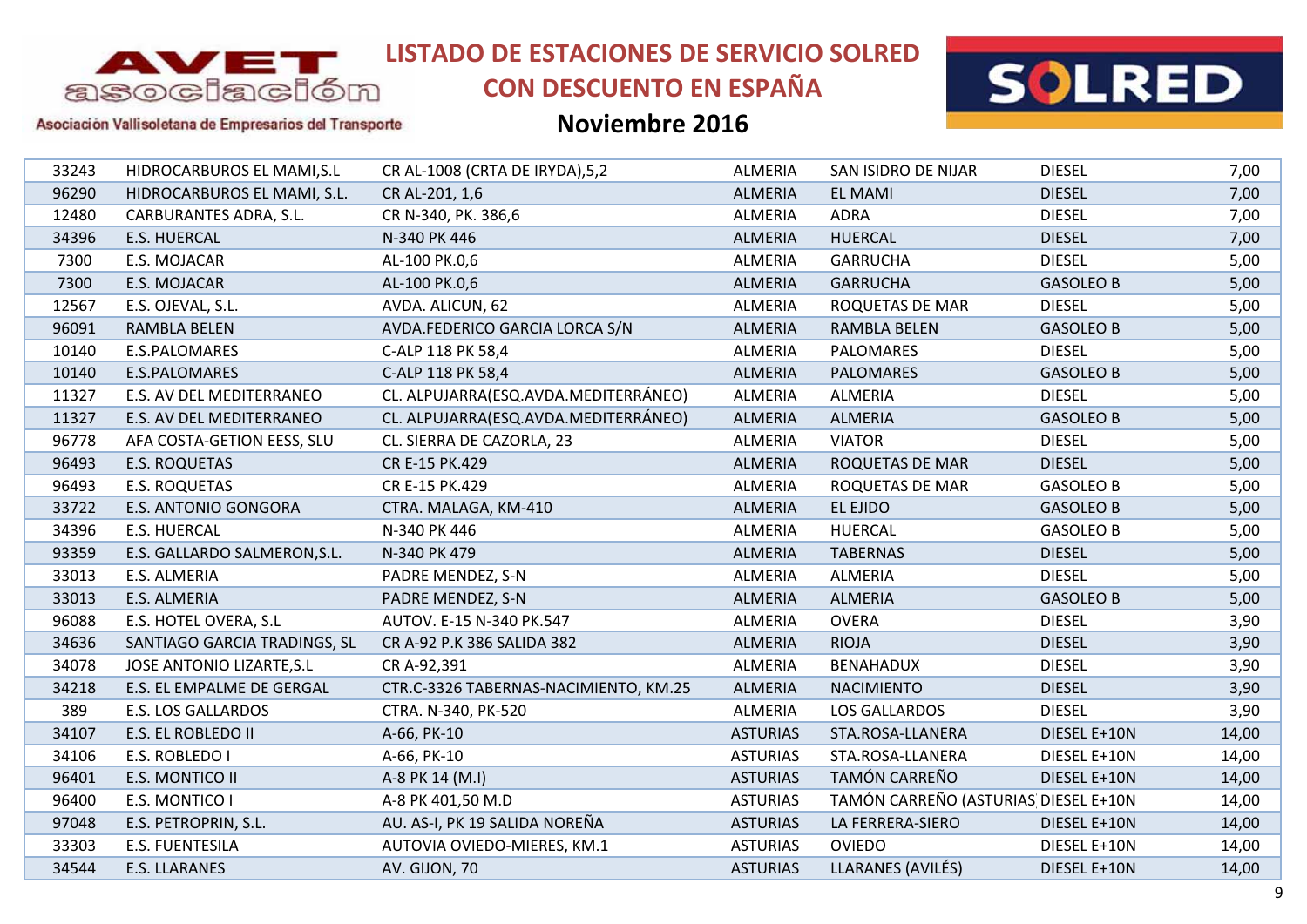

# **CON DESCUENTO EN ESPAÑA**



#### Asociación Vallisoletana de Empresarios del Transporte

| 33306 | E.S. PUMARIN                    | AVDA CONSTITUCION, 220          | <b>ASTURIAS</b> | <b>GIJON</b>                   | DIESEL E+10N  | 14,00 |
|-------|---------------------------------|---------------------------------|-----------------|--------------------------------|---------------|-------|
| 33304 | CANIVELL COMBUSTIBLES S.L.U     | AVDA. LUGO, 24                  | <b>ASTURIAS</b> | <b>AVILES</b>                  | DIESEL E+10N  | 14,00 |
| 96018 | E.S. SAN ROMAN II, S.L.         | CR A-8 ENLACE FRENTE PK 456     | <b>ASTURIAS</b> | <b>VIELLA</b>                  | DIESEL E+10N  | 14,00 |
| 34364 | NESATELI GRUPO NEGOCIOS, S.L.   | CR N-634, PK 299,1              | <b>ASTURIAS</b> | SAN ROQUE DEL ACEBAL           | DIESEL E+10N  | 14,00 |
| 96731 | CANIVELL COMBUSTIBLES S.L.U     | CR.AS-238 P.K 0,8(PARQUE EMPR)  | <b>ASTURIAS</b> | AVILÉS (ASTURIAS)              | DIESEL E+10N  | 14,00 |
| 96341 | E.S. CARBURANTES CARBAYIN, S.L. | CTRA. AS-17 P.K. 39,100         | <b>ASTURIAS</b> | <b>BARROS-LANGREO</b>          | DIESEL E+10N  | 14,00 |
| 33803 | E.S.MONT-SACRO S.A.             | CTRA.N-630 KM.436               | <b>ASTURIAS</b> | ARGAME-MORCIN                  | DIESEL E+10N  | 14,00 |
| 33923 | E.S. DIBLAN, S.A.               | CTRA.N-634 PK.386,500           | <b>ASTURIAS</b> | <b>MARCENADO</b>               | DIESEL E+10N  | 14,00 |
| 10977 | E.S. SAN ROMAN GARCIA S.L.      | N-634, PK-347                   | <b>ASTURIAS</b> | <b>GRANDA-SIERO</b>            | DIESEL E+10N  | 14,00 |
| 12080 | E.S. SILVOTA                    | PEñASANTA CC1 POLG.IND. SILVOTA | <b>ASTURIAS</b> | <b>LLANERA</b>                 | DIESEL E+10N  | 14,00 |
| 97021 | PETROCORNER RETAIL, S.L         | PG.GRANDA - COLLATO PLA, 1 E    | <b>ASTURIAS</b> | <b>VIELLA</b>                  | DIESEL E+10N  | 14,00 |
| 11953 | E.S. MONTSACRO                  | PGN. I. DE RIAÑO I, PAR-I       | <b>ASTURIAS</b> | RIAñO LANGREO                  | DIESEL E+10N  | 14,00 |
| 34107 | E.S. EL ROBLEDO II              | A-66, PK-10                     | <b>ASTURIAS</b> | STA.ROSA-LLANERA               | <b>DIESEL</b> | 12,00 |
| 34106 | E.S. ROBLEDO I                  | A-66, PK-10                     | <b>ASTURIAS</b> | STA.ROSA-LLANERA               | <b>DIESEL</b> | 12,00 |
| 96401 | E.S. MONTICO II                 | A-8 PK 14 (M.I)                 | <b>ASTURIAS</b> | TAMÓN CARREÑO                  | <b>DIESEL</b> | 12,00 |
| 96400 | E.S. MONTICO I                  | A-8 PK 401,50 M.D               | <b>ASTURIAS</b> | TAMÓN CARREÑO (ASTURIAS DIESEL |               | 12,00 |
| 97048 | E.S. PETROPRIN, S.L.            | AU. AS-I, PK 19 SALIDA NOREÑA   | <b>ASTURIAS</b> | LA FERRERA-SIERO               | <b>DIESEL</b> | 12,00 |
| 33303 | E.S. FUENTESILA                 | AUTOVIA OVIEDO-MIERES, KM.1     | <b>ASTURIAS</b> | <b>OVIEDO</b>                  | <b>DIESEL</b> | 12,00 |
| 34544 | E.S. LLARANES                   | AV. GIJON, 70                   | <b>ASTURIAS</b> | LLARANES (AVILÉS)              | <b>DIESEL</b> | 12,00 |
| 33306 | <b>E.S. PUMARIN</b>             | AVDA CONSTITUCION, 220          | <b>ASTURIAS</b> | <b>GIJON</b>                   | <b>DIESEL</b> | 12,00 |
| 33304 | CANIVELL COMBUSTIBLES S.L.U     | AVDA. LUGO, 24                  | <b>ASTURIAS</b> | <b>AVILES</b>                  | <b>DIESEL</b> | 12,00 |
| 96018 | E.S. SAN ROMAN II, S.L.         | CR A-8 ENLACE FRENTE PK 456     | <b>ASTURIAS</b> | <b>VIELLA</b>                  | <b>DIESEL</b> | 12,00 |
| 34364 | NESATELI GRUPO NEGOCIOS, S.L.   | CR N-634, PK 299,1              | <b>ASTURIAS</b> | SAN ROQUE DEL ACEBAL           | <b>DIESEL</b> | 12,00 |
| 96731 | CANIVELL COMBUSTIBLES S.L.U     | CR.AS-238 P.K 0,8(PARQUE EMPR)  | <b>ASTURIAS</b> | AVILÉS (ASTURIAS)              | <b>DIESEL</b> | 12,00 |
| 96341 | E.S. CARBURANTES CARBAYIN, S.L. | CTRA. AS-17 P.K. 39,100         | <b>ASTURIAS</b> | <b>BARROS-LANGREO</b>          | <b>DIESEL</b> | 12,00 |
| 33803 | E.S.MONT-SACRO S.A.             | CTRA.N-630 KM.436               | <b>ASTURIAS</b> | ARGAME-MORCIN                  | <b>DIESEL</b> | 12,00 |
| 33923 | E.S. DIBLAN, S.A.               | CTRA.N-634 PK.386,500           | <b>ASTURIAS</b> | <b>MARCENADO</b>               | <b>DIESEL</b> | 12,00 |
| 10977 | E.S. SAN ROMAN GARCIA S.L.      | N-634, PK-347                   | <b>ASTURIAS</b> | <b>GRANDA-SIERO</b>            | <b>DIESEL</b> | 12,00 |
| 12080 | E.S. SILVOTA                    | PEñASANTA CC1 POLG.IND. SILVOTA | <b>ASTURIAS</b> | LLANERA                        | <b>DIESEL</b> | 12,00 |
| 97021 | PETROCORNER RETAIL, S.L         | PG.GRANDA - COLLATO PLA, 1 E    | <b>ASTURIAS</b> | <b>VIELLA</b>                  | <b>DIESEL</b> | 12,00 |
| 11953 | E.S. MONTSACRO                  | PGN. I. DE RIAÑO I, PAR-I       | <b>ASTURIAS</b> | RIAñO LANGREO                  | <b>DIESEL</b> | 12,00 |
| 92823 | E.S. CARBURANTES NALON, S.L.    | AS 17 PK 48,5                   | <b>ASTURIAS</b> | <b>SOTRONDIO</b>               | <b>DIESEL</b> | 10,00 |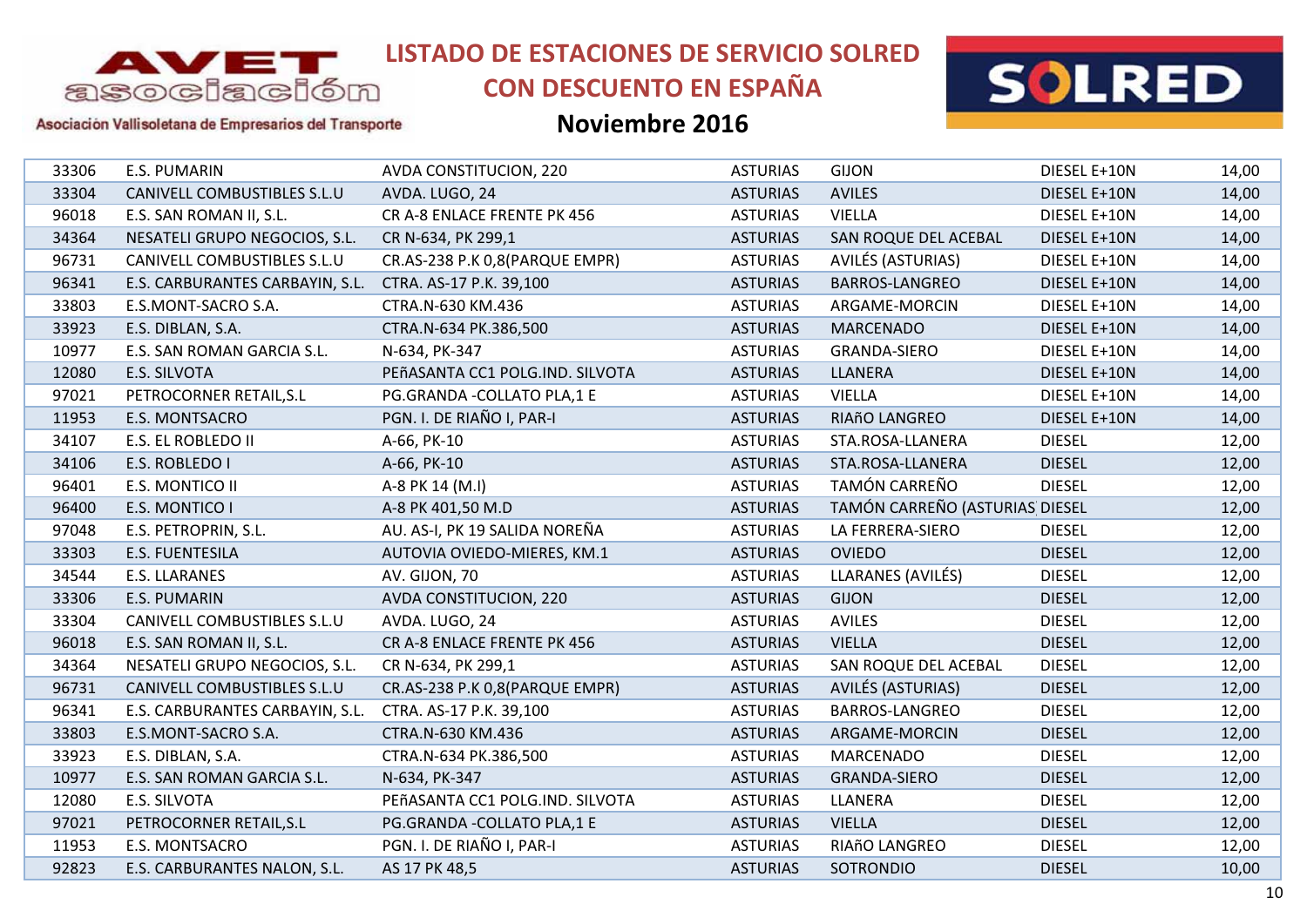

# **CON DESCUENTO EN ESPAÑA**



Asociación Vallisoletana de Empresarios del Transporte

| 31302 | E.S. LA MORRA S.L.                                        | AS-114 PK.1                            | <b>ASTURIAS</b> | <b>CANGAS DE ONIS</b>      | <b>DIESEL</b> | 10,00 |
|-------|-----------------------------------------------------------|----------------------------------------|-----------------|----------------------------|---------------|-------|
| 5451  | VERIÑA                                                    | AS-19 PK 4,5                           | <b>ASTURIAS</b> | <b>VERINA-GIJON</b>        | <b>DIESEL</b> | 10,00 |
| 33922 | E.S. DIBLAN, S.A.                                         | AS-246 PK.26                           | <b>ASTURIAS</b> | <b>BENDICION-SIERO-</b>    | <b>DIESEL</b> | 10,00 |
| 96937 | PETROCORNER RETAIL, S.L                                   | AS-II, NUDO ENLACE LA CORREDORIA, 2    | <b>ASTURIAS</b> | <b>CUYENCES</b>            | <b>DIESEL</b> | 10,00 |
| 3780  | RIDE, S.L.                                                | AV DE PALACIO VALDES, S/N              | <b>ASTURIAS</b> | RIBADESELLA                | <b>DIESEL</b> | 10,00 |
| 33921 | E.S. DIBLAN, S.A.                                         | AV. OVIEDO 13                          | <b>ASTURIAS</b> | <b>EL BERRON (SIERO)</b>   | <b>DIESEL</b> | 10,00 |
| 34197 | E.S. NAVIA                                                | AVD. DE LOS EMIGRANTES, 34             | <b>ASTURIAS</b> | <b>NAVIA</b>               | <b>DIESEL</b> | 10,00 |
| 5636  | A VEIGA                                                   | AVDA. DE ASTURIAS, 67                  | <b>ASTURIAS</b> | <b>VEGADEO</b>             | <b>DIESEL</b> | 10,00 |
| 33286 | E.S. EL ENTREGO                                           | AVDA. DE LA VEGA, 139                  | <b>ASTURIAS</b> | <b>EL ENTREGO</b>          | <b>DIESEL</b> | 10,00 |
| 33546 | GRA. BLANCO INVERSIONES Y SERVI( CL BARRIO DE ARROXO, S/N |                                        | <b>ASTURIAS</b> | <b>MIERES</b>              | <b>DIESEL</b> | 10,00 |
| 6320  | RIDE, S.L.                                                | CL. AVENIDA CAMPON - SALINAS, 16       | <b>ASTURIAS</b> | SALINAS - CASTRILLON       | <b>DIESEL</b> | 10,00 |
| 4129  | DISCAMPER, S.L.                                           | CN-634, PK. 443,6                      | <b>ASTURIAS</b> | CORNELLANA                 | <b>DIESEL</b> | 10,00 |
| 15290 | LA MORRA, S.L                                             | CR AS-17 AVILES-P.TARNA, 18, 6         | <b>ASTURIAS</b> | POSADA DE LLANERA          | <b>DIESEL</b> | 10,00 |
| 31122 | PETROCORNER RETAIL, S.L                                   | CR N-632, 109                          | <b>ASTURIAS</b> | CARCEDO-SOTO BARCO         | <b>DIESEL</b> | 10,00 |
| 5637  | <b>E.S LLANOS DE COLUNGA, S.L</b>                         | CR N-632,23,7                          | <b>ASTURIAS</b> | <b>COLUNGA</b>             | <b>DIESEL</b> | 10,00 |
| 11553 | ROBENSA, S.L                                              | CR N-634 PK 535,8                      | <b>ASTURIAS</b> | VALDEPARES                 | <b>DIESEL</b> | 10,00 |
| 6172  | <b>U.S. LUANCO</b>                                        | CTRA AS-238 PK 11,1                    | <b>ASTURIAS</b> | <b>LUANCO</b>              | <b>DIESEL</b> | 10,00 |
| 94001 | E.S. GRUPO URO, S.A.                                      | CTRA N-632 PK 134,2                    | <b>ASTURIAS</b> | <b>NOVELLANA</b>           | <b>DIESEL</b> | 10,00 |
| 33479 | E.S. EL PERAL                                             | CTRA. N-634 PK.283,8                   | <b>ASTURIAS</b> | <b>COLOMBRES</b>           | <b>DIESEL</b> | 10,00 |
| 11447 | <b>CERDEÑO</b>                                            | CTRA. N-634, KM. 206.8                 | <b>ASTURIAS</b> | <b>CERDEÑO</b>             | <b>DIESEL</b> | 10,00 |
| 13316 | E.S.GRA.BLANCO INVER.Y SERV, S.L. CTRA. N-634, PK.353,7   |                                        | <b>ASTURIAS</b> | <b>SEVARES</b>             | <b>DIESEL</b> | 10,00 |
| 11458 | E.S.LUGONES                                               | CTRA.SI-3 PK 2,2 (NAÓN-VIELLA)         | <b>ASTURIAS</b> | <b>LUGONES</b>             | <b>DIESEL</b> | 10,00 |
| 11019 | CANIVELL COMBUSTIBLES S.L.U                               | N-634 PK.530,130                       | <b>ASTURIAS</b> | <b>CARTAVIO (ASTURIAS)</b> | <b>DIESEL</b> | 10,00 |
| 96019 | E.S. MIERES                                               | P.I. VEGA DE ARRIBA, SN                | <b>ASTURIAS</b> | <b>MIERES</b>              | <b>DIESEL</b> | 10,00 |
| 96821 | E.S. HNOS.PRIETO DE BOAL, SL                              | PGN. RIOPINTO, PAR-102                 | <b>ASTURIAS</b> | JARRIO-COAñA               | <b>DIESEL</b> | 10,00 |
| 33241 | GESTORA MADRILEÑA EESS, S.A.                              | POL.IND. DE VALNALON, SN               | <b>ASTURIAS</b> | LA FELGUERA-LANGREO        | <b>DIESEL</b> | 10,00 |
| 96796 | <b>E.S. LOS CAMPONES</b>                                  | POL.IND.LOS CAMPONES, AS-19 (PARC 1Y4) | <b>ASTURIAS</b> | <b>TREMAñES - GIJON</b>    | <b>DIESEL</b> | 10,00 |
| 33307 | <b>E.S. PONTON DE VAQUEROS</b>                            | PONTON DE VAQUEROS, S.N.               | <b>ASTURIAS</b> | <b>OVIEDO</b>              | <b>DIESEL</b> | 10,00 |
| 97034 | <b>GRA INVERSALAS S.L</b>                                 | ROTONDA DE CASAZORRINA S/N             | <b>ASTURIAS</b> | <b>SALAS</b>               | <b>DIESEL</b> | 10,00 |
| 34651 | <b>GUZMAN LONGO PEREZ</b>                                 | CR AS-251,14,2                         | <b>ASTURIAS</b> | SAN JULIAN DE BIMENES      | <b>DIESEL</b> | 7,00  |
| 33018 | <b>CAMPSA VIELLA</b>                                      | CR.AS-17, PK.24, 9                     | <b>ASTURIAS</b> | <b>VIELLA</b>              | <b>DIESEL</b> | 7,00  |
| 96537 | <b>CAMPSA VIELLA</b>                                      | CR.AS-17, PK.24, 9 M.D                 | <b>ASTURIAS</b> | <b>VIELLA</b>              | <b>DIESEL</b> | 7,00  |
|       |                                                           |                                        |                 |                            |               |       |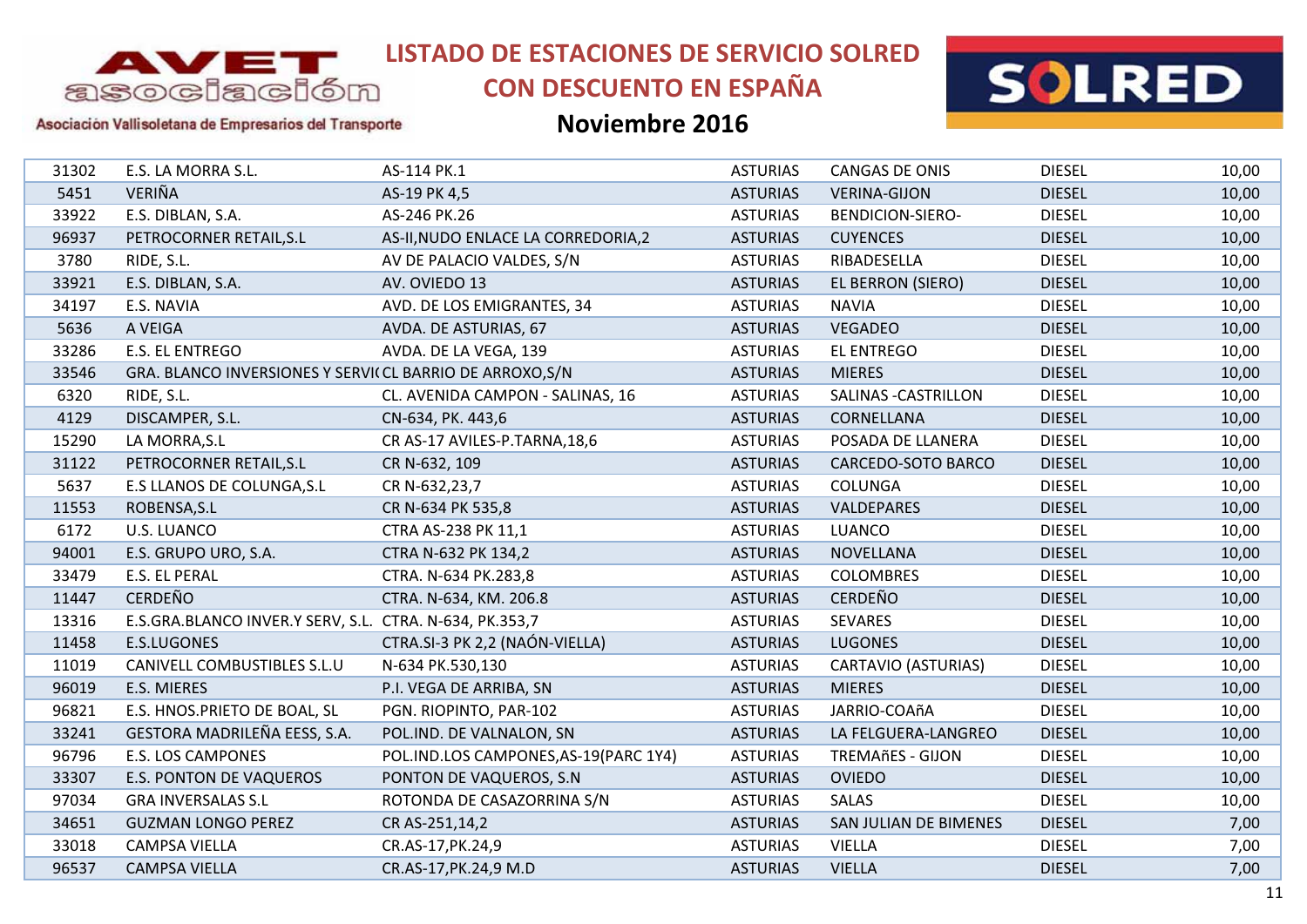

# **CON DESCUENTO EN ESPAÑA**



#### Asociación Vallisoletana de Empresarios del Transporte

| <b>GASOLEO B</b><br>34107<br>E.S. EL ROBLEDO II<br>A-66, PK-10<br><b>ASTURIAS</b><br>STA.ROSA-LLANERA<br>34106<br>E.S. ROBLEDO I<br>A-66, PK-10<br><b>ASTURIAS</b><br><b>GASOLEO B</b><br>STA.ROSA-LLANERA<br>TAMÓN CARREÑO<br>96401<br><b>ASTURIAS</b><br>E.S. MONTICO II<br>A-8 PK 14 (M.I)<br><b>GASOLEO B</b><br>TAMÓN CARREÑO (ASTURIAS GASOLEO B<br>96400<br>E.S. MONTICO I<br><b>ASTURIAS</b><br>A-8 PK 401,50 M.D<br>2378<br><b>E.S. VIESQUES</b><br><b>ASTURIAS</b><br>VIESQUES-GIJON<br><b>DIESEL</b><br>ANSELMO SOLAR, S.N.<br>2378<br>E.S. VIESQUES<br><b>ASTURIAS</b><br>VIESQUES-GIJON<br>ANSELMO SOLAR, S.N.<br><b>GASOLEO B</b><br><b>DIESEL</b><br>11216<br>E.S. CORIGOS<br><b>ASTURIAS</b><br>CORIGOS-ALLER<br>AS-112 PK.12,20<br>11216<br>E.S. CORIGOS<br><b>ASTURIAS</b><br>CORIGOS-ALLER<br><b>GASOLEO B</b><br>AS-112 PK.12,20<br>VERIÑA<br>5451<br>AS-19 PK 4,5<br><b>ASTURIAS</b><br><b>VERINA-GIJON</b><br><b>GASOLEO B</b><br>4540<br>GASOLINERA HINOJEDO, S.L.<br><b>DIESEL</b><br>AV BUENAVISTA, 79<br><b>ASTURIAS</b><br><b>LUARCA</b><br>E.S. LLARANES<br>LLARANES (AVILÉS)<br>34544<br>AV. GIJON, 70<br><b>ASTURIAS</b><br><b>GASOLEO B</b><br>34197<br><b>NAVIA</b><br>E.S. NAVIA<br>AVD. DE LOS EMIGRANTES, 34<br><b>ASTURIAS</b><br><b>GASOLEO B</b><br><b>GIJON</b><br>33306<br>E.S. PUMARIN<br>AVDA CONSTITUCION, 220<br><b>ASTURIAS</b><br><b>GASOLEO B</b><br>5636<br>A VEIGA<br><b>VEGADEO</b><br>AVDA. DE ASTURIAS, 67<br><b>ASTURIAS</b><br><b>GASOLEO B</b><br>E.S. EL ENTREGO<br>33286<br>AVDA. DE LA VEGA, 139<br><b>ASTURIAS</b><br><b>EL ENTREGO</b><br><b>GASOLEO B</b><br>G.MADRILEÑA EE.SS. S.A.<br>33305<br><b>ASTURIAS</b><br><b>GIJON</b><br><b>DIESEL</b><br>AVDA. PORTUGAL, N. 44<br>96402<br><b>E.S. PARQUEASTUR</b><br><b>ASTURIAS</b><br><b>DIESEL</b><br><b>CENTRO CIAL PARQUEASTUR</b><br><b>TRASONA-PARQUE ASTUR</b><br>96402<br><b>ASTURIAS</b><br><b>E.S. PARQUEASTUR</b><br><b>CENTRO CIAL PARQUEASTUR</b><br><b>TRASONA-PARQUE ASTUR</b><br><b>GASOLEO B</b><br>33998<br><b>ASTURIAS</b><br><b>DIESEL</b><br>ROBERTO CECILIO BRIZ JIME<br>CR AS-228,28<br>LA FAVORITA<br>6285<br><b>ASTURIAS</b><br><b>GIJON</b><br><b>DIESEL</b><br><b>U.S. CONTRUECES</b><br>CR. CARBONERA S/N<br>CR. CARBONERA S/N<br><b>ASTURIAS</b><br>6285<br><b>U.S. CONTRUECES</b><br><b>GIJON</b><br><b>GASOLEO B</b><br>12176<br>DIEGO MENENDEZ RIVERA<br>CT AS-15 PK4,5<br><b>ASTURIAS</b><br>SANTIAGO DE LA BARCA<br><b>DIESEL</b><br>GEST. MADRILE/A ES, S.A (RIAÑO)<br><b>CT.SAN MIG.DE BARREDA</b><br><b>ASTURIAS</b><br><b>DIESEL</b><br>33240<br>RIAñO-LANGREO<br>6172<br><b>U.S. LUANCO</b><br><b>ASTURIAS</b><br><b>LUANCO</b><br>CTRA AS-238 PK 11,1<br><b>GASOLEO B</b><br>GRANDA (GIJÓN)<br>12621<br><b>GRANDA - GIJON</b><br>CTRA AS-248, Nº 1440<br><b>ASTURIAS</b><br><b>DIESEL</b><br>GRANDA (GIJÓN)<br>12621<br><b>GRANDA - GIJON</b><br><b>ASTURIAS</b><br><b>GASOLEO B</b><br>CTRA AS-248, Nº 1440<br><b>CERDEÑO</b><br><b>CERDEÑO</b><br>11447<br>CTRA. N-634, KM. 206.8<br><b>ASTURIAS</b><br><b>GASOLEO B</b><br>CTRA.SI-3 PK 2,2 (NAÓN-VIELLA)<br><b>LUGONES</b><br>11458<br>E.S.LUGONES<br><b>ASTURIAS</b><br><b>GASOLEO B</b><br><b>BOAL</b><br>6745<br>E.S. HNOS. PRIETO, C.B.<br><b>ISIDORO FONTANA, S-N</b><br><b>ASTURIAS</b><br><b>DIESEL</b><br>3462<br><b>DIESEL</b><br><b>E.S. LA TENDERINA</b><br>LA TENDERINA, S.N.<br><b>ASTURIAS</b><br><b>OVIEDO</b><br>3462<br>E.S. LA TENDERINA<br>LA TENDERINA, S.N<br><b>ASTURIAS</b><br><b>OVIEDO</b><br><b>GASOLEO B</b><br>96019<br>E.S. MIERES<br>P.I. VEGA DE ARRIBA, SN<br><b>ASTURIAS</b><br><b>MIERES</b><br><b>GASOLEO B</b> |  |  |  |      |
|-----------------------------------------------------------------------------------------------------------------------------------------------------------------------------------------------------------------------------------------------------------------------------------------------------------------------------------------------------------------------------------------------------------------------------------------------------------------------------------------------------------------------------------------------------------------------------------------------------------------------------------------------------------------------------------------------------------------------------------------------------------------------------------------------------------------------------------------------------------------------------------------------------------------------------------------------------------------------------------------------------------------------------------------------------------------------------------------------------------------------------------------------------------------------------------------------------------------------------------------------------------------------------------------------------------------------------------------------------------------------------------------------------------------------------------------------------------------------------------------------------------------------------------------------------------------------------------------------------------------------------------------------------------------------------------------------------------------------------------------------------------------------------------------------------------------------------------------------------------------------------------------------------------------------------------------------------------------------------------------------------------------------------------------------------------------------------------------------------------------------------------------------------------------------------------------------------------------------------------------------------------------------------------------------------------------------------------------------------------------------------------------------------------------------------------------------------------------------------------------------------------------------------------------------------------------------------------------------------------------------------------------------------------------------------------------------------------------------------------------------------------------------------------------------------------------------------------------------------------------------------------------------------------------------------------------------------------------------------------------------------------------------------------------------------------------------------------------------------------------------------------------------------------------------------------------------------------------------------------------------------------------------------------------------------------------------------------------------------------------------------------------------------------------------------------------------------------------------------------------------------------------------------------------------------------------------------------------------------------------------------------------------------------|--|--|--|------|
|                                                                                                                                                                                                                                                                                                                                                                                                                                                                                                                                                                                                                                                                                                                                                                                                                                                                                                                                                                                                                                                                                                                                                                                                                                                                                                                                                                                                                                                                                                                                                                                                                                                                                                                                                                                                                                                                                                                                                                                                                                                                                                                                                                                                                                                                                                                                                                                                                                                                                                                                                                                                                                                                                                                                                                                                                                                                                                                                                                                                                                                                                                                                                                                                                                                                                                                                                                                                                                                                                                                                                                                                                                                           |  |  |  | 5,00 |
|                                                                                                                                                                                                                                                                                                                                                                                                                                                                                                                                                                                                                                                                                                                                                                                                                                                                                                                                                                                                                                                                                                                                                                                                                                                                                                                                                                                                                                                                                                                                                                                                                                                                                                                                                                                                                                                                                                                                                                                                                                                                                                                                                                                                                                                                                                                                                                                                                                                                                                                                                                                                                                                                                                                                                                                                                                                                                                                                                                                                                                                                                                                                                                                                                                                                                                                                                                                                                                                                                                                                                                                                                                                           |  |  |  | 5,00 |
|                                                                                                                                                                                                                                                                                                                                                                                                                                                                                                                                                                                                                                                                                                                                                                                                                                                                                                                                                                                                                                                                                                                                                                                                                                                                                                                                                                                                                                                                                                                                                                                                                                                                                                                                                                                                                                                                                                                                                                                                                                                                                                                                                                                                                                                                                                                                                                                                                                                                                                                                                                                                                                                                                                                                                                                                                                                                                                                                                                                                                                                                                                                                                                                                                                                                                                                                                                                                                                                                                                                                                                                                                                                           |  |  |  | 5,00 |
|                                                                                                                                                                                                                                                                                                                                                                                                                                                                                                                                                                                                                                                                                                                                                                                                                                                                                                                                                                                                                                                                                                                                                                                                                                                                                                                                                                                                                                                                                                                                                                                                                                                                                                                                                                                                                                                                                                                                                                                                                                                                                                                                                                                                                                                                                                                                                                                                                                                                                                                                                                                                                                                                                                                                                                                                                                                                                                                                                                                                                                                                                                                                                                                                                                                                                                                                                                                                                                                                                                                                                                                                                                                           |  |  |  | 5,00 |
|                                                                                                                                                                                                                                                                                                                                                                                                                                                                                                                                                                                                                                                                                                                                                                                                                                                                                                                                                                                                                                                                                                                                                                                                                                                                                                                                                                                                                                                                                                                                                                                                                                                                                                                                                                                                                                                                                                                                                                                                                                                                                                                                                                                                                                                                                                                                                                                                                                                                                                                                                                                                                                                                                                                                                                                                                                                                                                                                                                                                                                                                                                                                                                                                                                                                                                                                                                                                                                                                                                                                                                                                                                                           |  |  |  | 5,00 |
|                                                                                                                                                                                                                                                                                                                                                                                                                                                                                                                                                                                                                                                                                                                                                                                                                                                                                                                                                                                                                                                                                                                                                                                                                                                                                                                                                                                                                                                                                                                                                                                                                                                                                                                                                                                                                                                                                                                                                                                                                                                                                                                                                                                                                                                                                                                                                                                                                                                                                                                                                                                                                                                                                                                                                                                                                                                                                                                                                                                                                                                                                                                                                                                                                                                                                                                                                                                                                                                                                                                                                                                                                                                           |  |  |  | 5,00 |
|                                                                                                                                                                                                                                                                                                                                                                                                                                                                                                                                                                                                                                                                                                                                                                                                                                                                                                                                                                                                                                                                                                                                                                                                                                                                                                                                                                                                                                                                                                                                                                                                                                                                                                                                                                                                                                                                                                                                                                                                                                                                                                                                                                                                                                                                                                                                                                                                                                                                                                                                                                                                                                                                                                                                                                                                                                                                                                                                                                                                                                                                                                                                                                                                                                                                                                                                                                                                                                                                                                                                                                                                                                                           |  |  |  | 5,00 |
|                                                                                                                                                                                                                                                                                                                                                                                                                                                                                                                                                                                                                                                                                                                                                                                                                                                                                                                                                                                                                                                                                                                                                                                                                                                                                                                                                                                                                                                                                                                                                                                                                                                                                                                                                                                                                                                                                                                                                                                                                                                                                                                                                                                                                                                                                                                                                                                                                                                                                                                                                                                                                                                                                                                                                                                                                                                                                                                                                                                                                                                                                                                                                                                                                                                                                                                                                                                                                                                                                                                                                                                                                                                           |  |  |  | 5,00 |
|                                                                                                                                                                                                                                                                                                                                                                                                                                                                                                                                                                                                                                                                                                                                                                                                                                                                                                                                                                                                                                                                                                                                                                                                                                                                                                                                                                                                                                                                                                                                                                                                                                                                                                                                                                                                                                                                                                                                                                                                                                                                                                                                                                                                                                                                                                                                                                                                                                                                                                                                                                                                                                                                                                                                                                                                                                                                                                                                                                                                                                                                                                                                                                                                                                                                                                                                                                                                                                                                                                                                                                                                                                                           |  |  |  | 5,00 |
|                                                                                                                                                                                                                                                                                                                                                                                                                                                                                                                                                                                                                                                                                                                                                                                                                                                                                                                                                                                                                                                                                                                                                                                                                                                                                                                                                                                                                                                                                                                                                                                                                                                                                                                                                                                                                                                                                                                                                                                                                                                                                                                                                                                                                                                                                                                                                                                                                                                                                                                                                                                                                                                                                                                                                                                                                                                                                                                                                                                                                                                                                                                                                                                                                                                                                                                                                                                                                                                                                                                                                                                                                                                           |  |  |  | 5,00 |
|                                                                                                                                                                                                                                                                                                                                                                                                                                                                                                                                                                                                                                                                                                                                                                                                                                                                                                                                                                                                                                                                                                                                                                                                                                                                                                                                                                                                                                                                                                                                                                                                                                                                                                                                                                                                                                                                                                                                                                                                                                                                                                                                                                                                                                                                                                                                                                                                                                                                                                                                                                                                                                                                                                                                                                                                                                                                                                                                                                                                                                                                                                                                                                                                                                                                                                                                                                                                                                                                                                                                                                                                                                                           |  |  |  | 5,00 |
|                                                                                                                                                                                                                                                                                                                                                                                                                                                                                                                                                                                                                                                                                                                                                                                                                                                                                                                                                                                                                                                                                                                                                                                                                                                                                                                                                                                                                                                                                                                                                                                                                                                                                                                                                                                                                                                                                                                                                                                                                                                                                                                                                                                                                                                                                                                                                                                                                                                                                                                                                                                                                                                                                                                                                                                                                                                                                                                                                                                                                                                                                                                                                                                                                                                                                                                                                                                                                                                                                                                                                                                                                                                           |  |  |  | 5,00 |
|                                                                                                                                                                                                                                                                                                                                                                                                                                                                                                                                                                                                                                                                                                                                                                                                                                                                                                                                                                                                                                                                                                                                                                                                                                                                                                                                                                                                                                                                                                                                                                                                                                                                                                                                                                                                                                                                                                                                                                                                                                                                                                                                                                                                                                                                                                                                                                                                                                                                                                                                                                                                                                                                                                                                                                                                                                                                                                                                                                                                                                                                                                                                                                                                                                                                                                                                                                                                                                                                                                                                                                                                                                                           |  |  |  | 5,00 |
|                                                                                                                                                                                                                                                                                                                                                                                                                                                                                                                                                                                                                                                                                                                                                                                                                                                                                                                                                                                                                                                                                                                                                                                                                                                                                                                                                                                                                                                                                                                                                                                                                                                                                                                                                                                                                                                                                                                                                                                                                                                                                                                                                                                                                                                                                                                                                                                                                                                                                                                                                                                                                                                                                                                                                                                                                                                                                                                                                                                                                                                                                                                                                                                                                                                                                                                                                                                                                                                                                                                                                                                                                                                           |  |  |  | 5,00 |
|                                                                                                                                                                                                                                                                                                                                                                                                                                                                                                                                                                                                                                                                                                                                                                                                                                                                                                                                                                                                                                                                                                                                                                                                                                                                                                                                                                                                                                                                                                                                                                                                                                                                                                                                                                                                                                                                                                                                                                                                                                                                                                                                                                                                                                                                                                                                                                                                                                                                                                                                                                                                                                                                                                                                                                                                                                                                                                                                                                                                                                                                                                                                                                                                                                                                                                                                                                                                                                                                                                                                                                                                                                                           |  |  |  | 5,00 |
|                                                                                                                                                                                                                                                                                                                                                                                                                                                                                                                                                                                                                                                                                                                                                                                                                                                                                                                                                                                                                                                                                                                                                                                                                                                                                                                                                                                                                                                                                                                                                                                                                                                                                                                                                                                                                                                                                                                                                                                                                                                                                                                                                                                                                                                                                                                                                                                                                                                                                                                                                                                                                                                                                                                                                                                                                                                                                                                                                                                                                                                                                                                                                                                                                                                                                                                                                                                                                                                                                                                                                                                                                                                           |  |  |  | 5,00 |
|                                                                                                                                                                                                                                                                                                                                                                                                                                                                                                                                                                                                                                                                                                                                                                                                                                                                                                                                                                                                                                                                                                                                                                                                                                                                                                                                                                                                                                                                                                                                                                                                                                                                                                                                                                                                                                                                                                                                                                                                                                                                                                                                                                                                                                                                                                                                                                                                                                                                                                                                                                                                                                                                                                                                                                                                                                                                                                                                                                                                                                                                                                                                                                                                                                                                                                                                                                                                                                                                                                                                                                                                                                                           |  |  |  | 5,00 |
|                                                                                                                                                                                                                                                                                                                                                                                                                                                                                                                                                                                                                                                                                                                                                                                                                                                                                                                                                                                                                                                                                                                                                                                                                                                                                                                                                                                                                                                                                                                                                                                                                                                                                                                                                                                                                                                                                                                                                                                                                                                                                                                                                                                                                                                                                                                                                                                                                                                                                                                                                                                                                                                                                                                                                                                                                                                                                                                                                                                                                                                                                                                                                                                                                                                                                                                                                                                                                                                                                                                                                                                                                                                           |  |  |  | 5,00 |
|                                                                                                                                                                                                                                                                                                                                                                                                                                                                                                                                                                                                                                                                                                                                                                                                                                                                                                                                                                                                                                                                                                                                                                                                                                                                                                                                                                                                                                                                                                                                                                                                                                                                                                                                                                                                                                                                                                                                                                                                                                                                                                                                                                                                                                                                                                                                                                                                                                                                                                                                                                                                                                                                                                                                                                                                                                                                                                                                                                                                                                                                                                                                                                                                                                                                                                                                                                                                                                                                                                                                                                                                                                                           |  |  |  | 5,00 |
|                                                                                                                                                                                                                                                                                                                                                                                                                                                                                                                                                                                                                                                                                                                                                                                                                                                                                                                                                                                                                                                                                                                                                                                                                                                                                                                                                                                                                                                                                                                                                                                                                                                                                                                                                                                                                                                                                                                                                                                                                                                                                                                                                                                                                                                                                                                                                                                                                                                                                                                                                                                                                                                                                                                                                                                                                                                                                                                                                                                                                                                                                                                                                                                                                                                                                                                                                                                                                                                                                                                                                                                                                                                           |  |  |  | 5,00 |
|                                                                                                                                                                                                                                                                                                                                                                                                                                                                                                                                                                                                                                                                                                                                                                                                                                                                                                                                                                                                                                                                                                                                                                                                                                                                                                                                                                                                                                                                                                                                                                                                                                                                                                                                                                                                                                                                                                                                                                                                                                                                                                                                                                                                                                                                                                                                                                                                                                                                                                                                                                                                                                                                                                                                                                                                                                                                                                                                                                                                                                                                                                                                                                                                                                                                                                                                                                                                                                                                                                                                                                                                                                                           |  |  |  | 5,00 |
|                                                                                                                                                                                                                                                                                                                                                                                                                                                                                                                                                                                                                                                                                                                                                                                                                                                                                                                                                                                                                                                                                                                                                                                                                                                                                                                                                                                                                                                                                                                                                                                                                                                                                                                                                                                                                                                                                                                                                                                                                                                                                                                                                                                                                                                                                                                                                                                                                                                                                                                                                                                                                                                                                                                                                                                                                                                                                                                                                                                                                                                                                                                                                                                                                                                                                                                                                                                                                                                                                                                                                                                                                                                           |  |  |  | 5,00 |
|                                                                                                                                                                                                                                                                                                                                                                                                                                                                                                                                                                                                                                                                                                                                                                                                                                                                                                                                                                                                                                                                                                                                                                                                                                                                                                                                                                                                                                                                                                                                                                                                                                                                                                                                                                                                                                                                                                                                                                                                                                                                                                                                                                                                                                                                                                                                                                                                                                                                                                                                                                                                                                                                                                                                                                                                                                                                                                                                                                                                                                                                                                                                                                                                                                                                                                                                                                                                                                                                                                                                                                                                                                                           |  |  |  | 5,00 |
|                                                                                                                                                                                                                                                                                                                                                                                                                                                                                                                                                                                                                                                                                                                                                                                                                                                                                                                                                                                                                                                                                                                                                                                                                                                                                                                                                                                                                                                                                                                                                                                                                                                                                                                                                                                                                                                                                                                                                                                                                                                                                                                                                                                                                                                                                                                                                                                                                                                                                                                                                                                                                                                                                                                                                                                                                                                                                                                                                                                                                                                                                                                                                                                                                                                                                                                                                                                                                                                                                                                                                                                                                                                           |  |  |  | 5,00 |
|                                                                                                                                                                                                                                                                                                                                                                                                                                                                                                                                                                                                                                                                                                                                                                                                                                                                                                                                                                                                                                                                                                                                                                                                                                                                                                                                                                                                                                                                                                                                                                                                                                                                                                                                                                                                                                                                                                                                                                                                                                                                                                                                                                                                                                                                                                                                                                                                                                                                                                                                                                                                                                                                                                                                                                                                                                                                                                                                                                                                                                                                                                                                                                                                                                                                                                                                                                                                                                                                                                                                                                                                                                                           |  |  |  | 5,00 |
|                                                                                                                                                                                                                                                                                                                                                                                                                                                                                                                                                                                                                                                                                                                                                                                                                                                                                                                                                                                                                                                                                                                                                                                                                                                                                                                                                                                                                                                                                                                                                                                                                                                                                                                                                                                                                                                                                                                                                                                                                                                                                                                                                                                                                                                                                                                                                                                                                                                                                                                                                                                                                                                                                                                                                                                                                                                                                                                                                                                                                                                                                                                                                                                                                                                                                                                                                                                                                                                                                                                                                                                                                                                           |  |  |  | 5,00 |
|                                                                                                                                                                                                                                                                                                                                                                                                                                                                                                                                                                                                                                                                                                                                                                                                                                                                                                                                                                                                                                                                                                                                                                                                                                                                                                                                                                                                                                                                                                                                                                                                                                                                                                                                                                                                                                                                                                                                                                                                                                                                                                                                                                                                                                                                                                                                                                                                                                                                                                                                                                                                                                                                                                                                                                                                                                                                                                                                                                                                                                                                                                                                                                                                                                                                                                                                                                                                                                                                                                                                                                                                                                                           |  |  |  | 5,00 |
|                                                                                                                                                                                                                                                                                                                                                                                                                                                                                                                                                                                                                                                                                                                                                                                                                                                                                                                                                                                                                                                                                                                                                                                                                                                                                                                                                                                                                                                                                                                                                                                                                                                                                                                                                                                                                                                                                                                                                                                                                                                                                                                                                                                                                                                                                                                                                                                                                                                                                                                                                                                                                                                                                                                                                                                                                                                                                                                                                                                                                                                                                                                                                                                                                                                                                                                                                                                                                                                                                                                                                                                                                                                           |  |  |  | 5,00 |
|                                                                                                                                                                                                                                                                                                                                                                                                                                                                                                                                                                                                                                                                                                                                                                                                                                                                                                                                                                                                                                                                                                                                                                                                                                                                                                                                                                                                                                                                                                                                                                                                                                                                                                                                                                                                                                                                                                                                                                                                                                                                                                                                                                                                                                                                                                                                                                                                                                                                                                                                                                                                                                                                                                                                                                                                                                                                                                                                                                                                                                                                                                                                                                                                                                                                                                                                                                                                                                                                                                                                                                                                                                                           |  |  |  | 5,00 |
|                                                                                                                                                                                                                                                                                                                                                                                                                                                                                                                                                                                                                                                                                                                                                                                                                                                                                                                                                                                                                                                                                                                                                                                                                                                                                                                                                                                                                                                                                                                                                                                                                                                                                                                                                                                                                                                                                                                                                                                                                                                                                                                                                                                                                                                                                                                                                                                                                                                                                                                                                                                                                                                                                                                                                                                                                                                                                                                                                                                                                                                                                                                                                                                                                                                                                                                                                                                                                                                                                                                                                                                                                                                           |  |  |  | 5,00 |
|                                                                                                                                                                                                                                                                                                                                                                                                                                                                                                                                                                                                                                                                                                                                                                                                                                                                                                                                                                                                                                                                                                                                                                                                                                                                                                                                                                                                                                                                                                                                                                                                                                                                                                                                                                                                                                                                                                                                                                                                                                                                                                                                                                                                                                                                                                                                                                                                                                                                                                                                                                                                                                                                                                                                                                                                                                                                                                                                                                                                                                                                                                                                                                                                                                                                                                                                                                                                                                                                                                                                                                                                                                                           |  |  |  | 5,00 |
|                                                                                                                                                                                                                                                                                                                                                                                                                                                                                                                                                                                                                                                                                                                                                                                                                                                                                                                                                                                                                                                                                                                                                                                                                                                                                                                                                                                                                                                                                                                                                                                                                                                                                                                                                                                                                                                                                                                                                                                                                                                                                                                                                                                                                                                                                                                                                                                                                                                                                                                                                                                                                                                                                                                                                                                                                                                                                                                                                                                                                                                                                                                                                                                                                                                                                                                                                                                                                                                                                                                                                                                                                                                           |  |  |  | 5,00 |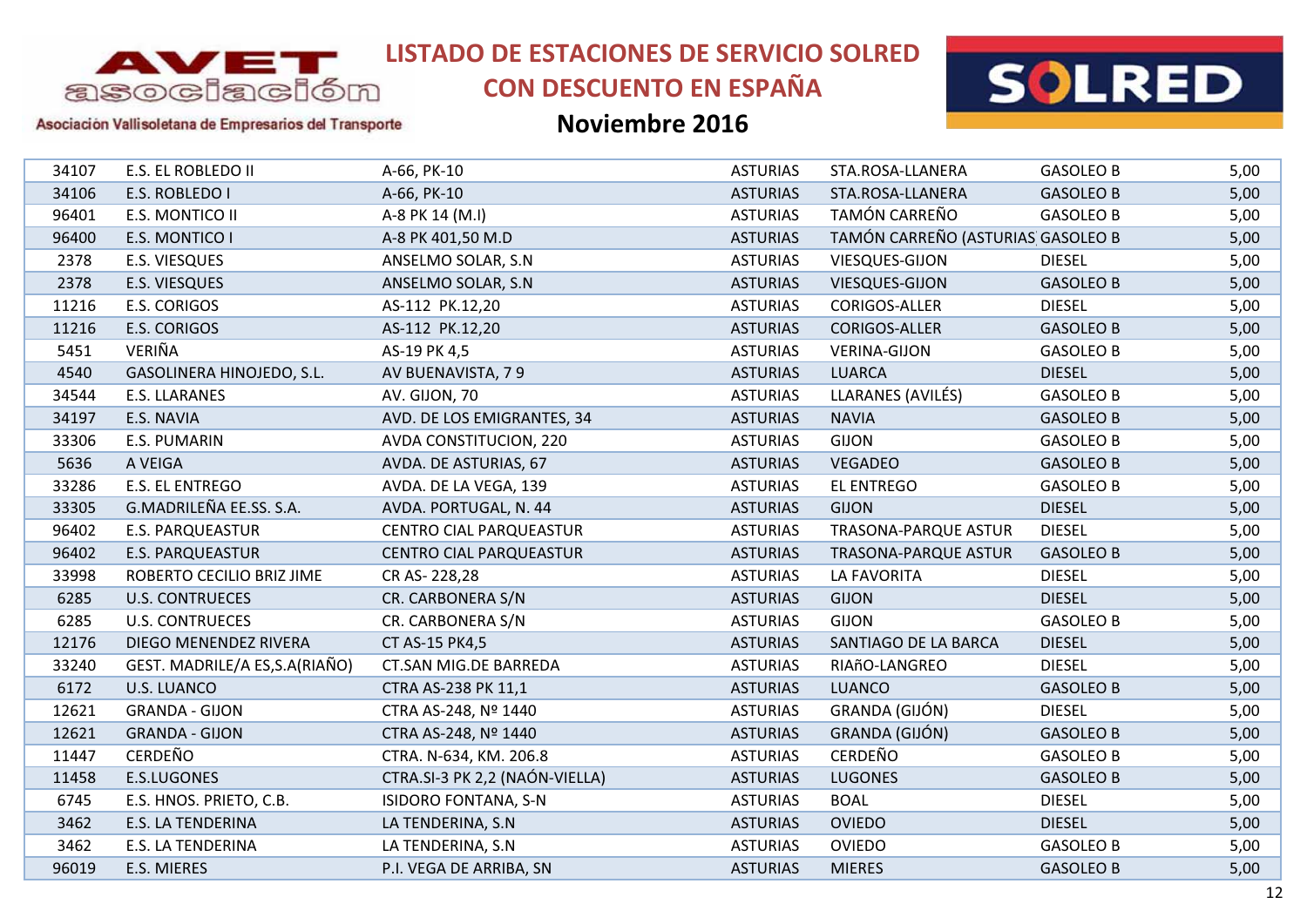

# **CON DESCUENTO EN ESPAÑA**



### Asociación Vallisoletana de Empresarios del Transporte

| <b>DIESEL</b><br>96771<br><b>CRED CABORANA</b><br>P.IND. CABORANA<br><b>ASTURIAS</b><br>CABORANA-ALLER<br>96771<br><b>ASTURIAS</b><br><b>CRED CABORANA</b><br>P.IND. CABORANA<br>CABORANA-ALLER<br>12080<br>E.S. SILVOTA<br>PEñASANTA CC1 POLG.IND. SILVOTA<br><b>ASTURIAS</b><br>LLANERA<br>96796<br><b>E.S. LOS CAMPONES</b><br>POL.IND.LOS CAMPONES, AS-19 (PARC 1Y4)<br><b>ASTURIAS</b><br><b>TREMAñES - GIJON</b><br><b>E.S. PONTON DE VAQUEROS</b><br><b>ASTURIAS</b><br><b>OVIEDO</b><br>33307<br>PONTON DE VAQUEROS, S.N.<br>33545<br>E.S. SAN FERNANDO<br>AS-III PK.12<br><b>MIERES</b><br><b>DIESEL</b><br><b>ASTURIAS</b><br>96877<br><b>DIESEL</b><br>AREA DE SERVCIO VIASTUR<br>AUTOVIA AS-II, PK-9.8<br><b>ASTURIAS</b><br>PRUVIA-LLANERA<br><b>DIESEL</b><br>31230<br>ANDRES GARCIA FREIRE<br>AV. DE GALICIA, 44<br><b>ASTURIAS</b><br>POLA DE ALLANDE<br>5767<br>E.S. FLOREZ SIERRA, S.L<br>AVDA. OVIEDO, S.N.<br><b>ASTURIAS</b><br><b>CANGAS DEL NARCEA</b><br><b>DIESEL</b><br>33766<br><b>DIESEL</b><br>E.S. MAYFAL, S.L<br>CARLOS CIANO CANTO, 3<br><b>ASTURIAS</b><br><b>VILLAVICIOSA</b><br>31531<br>E.S. SANTIRSO, S.L.<br><b>ASTURIAS</b><br><b>SAN TIRSO DE ABRES</b><br><b>DIESEL</b><br>CTR. N-640, PK-26<br>6742<br><b>ANTONIO PALACIO GARCIA</b><br>N-632 RIB.CANERO PK-32<br><b>ASTURIAS</b><br><b>VILLAVICIOSA</b><br><b>DIESEL</b><br><b>DIESEL</b><br>6747<br><b>ASTURIAS</b><br><b>ES.FRANCISCO DIAZ MENENDEZ</b><br>N-632 RIBADESELLA-CANERO PK.126<br>SAN MARTIN DE LUIñA<br><b>AVILA</b><br>96994<br>ES SAN ROMAN GARCIA<br><b>CR N502 PK22</b><br>SOLOSANCHO<br>3589<br>E.S. TERCE O S.L.<br>N-501 PK 23,6<br><b>AVILA</b><br><b>SAN PEDRO ARROYO</b><br>96994<br><b>AVILA</b><br><b>DIESEL</b><br><b>ES SAN ROMAN GARCIA</b><br><b>CR N502 PK22</b><br>SOLOSANCHO<br>3589<br>E.S. TERCE O S.L.<br>N-501 PK 23,6<br><b>AVILA</b><br><b>DIESEL</b><br><b>SAN PEDRO ARROYO</b><br><b>DIESEL</b><br>4427<br>E.S. ALMANZOR S.L.<br>AVDA. 18 DE JULIO, 64<br><b>AVILA</b><br><b>AVILA</b><br>33054<br>CL AVENIDA MADRID, 4<br><b>AVILA</b><br><b>AVILA</b><br><b>DIESEL</b><br><b>S.INTEGRALES GESTION XXI</b><br>MUÑOGRANDE (AVILA)<br>97037<br>CRA-50 AVILA-SALAMANCA KM 30,30<br><b>AVILA</b><br><b>DIESEL</b><br>AREA SERVICIO MUNOGRANDE<br>ÓRBITA<br>ÓRBITA<br><b>AVILA</b><br><b>DIESEL</b><br>13503<br>CTRA. N-6, KM-117<br>33081<br><b>AVILA</b><br><b>AREVALO</b><br><b>DIESEL</b><br>E.S.CARB.Y SERV.AREVALO III<br>N-VI MADRID-LA CORUñA, KM 123<br>E.S.ESPINOSA<br>96506<br>N-VI PK 118,5<br><b>AVILA</b><br>ESPINOSA DE LOS CABALLERO DIESEL<br>13471<br>E.S. LAS NAVAS<br>PG.EL BRAJERO, CL-PARALELA, SN<br><b>AVILA</b><br>LAS NAVAS DEL MARQUES<br><b>DIESEL</b><br>11966<br><b>AVILA</b><br>LA ADRADA<br><b>DIESEL</b><br>E.S. NAVAS LOS HUERTOS SL<br>C-501 KM. 79,3<br>4938<br>E.S. LAS CORREHUELAS, S.L.<br><b>AVILA</b><br>VILLANUEVA DEL ACERAL<br><b>DIESEL</b><br>CTRA. C-605 P.K. 68,1<br>34554<br><b>EESS BLASCOSANCHO</b><br>CTRA. CL-507, PK.3,200<br><b>AVILA</b><br><b>AVILA</b><br><b>DIESEL</b><br>96223<br>E.S. PALACIOS DE GODA<br><b>AVILA</b><br>PALACIOS DE GODA<br><b>DIESEL</b><br>N-VI PK.135,5 M.I.<br>PETROCORNER RETAIL, SL.<br>PG POLIG.INDUST.HERVENCIAS II<br>12031<br><b>AVILA</b><br><b>AVILA</b><br><b>DIESEL</b><br>96649<br><b>AVILA</b><br><b>AVILA</b><br><b>DIESEL</b><br>CENTRO SERV EL BULEVAR-VALLE<br>AV JUAN CARLOS I, S/N<br>96779<br><b>AVILA</b><br>CANDELEDA<br><b>DIESEL</b><br>E.S. ANGORA NR, S.L.<br>CTR. AV-910, PK-1.910<br>4001<br>E.S. F. COCA P., S.L.<br>CTRA. C-610, PK-26<br><b>AVILA</b><br><b>MADRIGAL LAS ALTAS TORRE! DIESEL</b> |  |  |                  |       |
|----------------------------------------------------------------------------------------------------------------------------------------------------------------------------------------------------------------------------------------------------------------------------------------------------------------------------------------------------------------------------------------------------------------------------------------------------------------------------------------------------------------------------------------------------------------------------------------------------------------------------------------------------------------------------------------------------------------------------------------------------------------------------------------------------------------------------------------------------------------------------------------------------------------------------------------------------------------------------------------------------------------------------------------------------------------------------------------------------------------------------------------------------------------------------------------------------------------------------------------------------------------------------------------------------------------------------------------------------------------------------------------------------------------------------------------------------------------------------------------------------------------------------------------------------------------------------------------------------------------------------------------------------------------------------------------------------------------------------------------------------------------------------------------------------------------------------------------------------------------------------------------------------------------------------------------------------------------------------------------------------------------------------------------------------------------------------------------------------------------------------------------------------------------------------------------------------------------------------------------------------------------------------------------------------------------------------------------------------------------------------------------------------------------------------------------------------------------------------------------------------------------------------------------------------------------------------------------------------------------------------------------------------------------------------------------------------------------------------------------------------------------------------------------------------------------------------------------------------------------------------------------------------------------------------------------------------------------------------------------------------------------------------------------------------------------------------------------------------------------------------------------------------------------------------------------------------------------------------------------------------------------------------------------------------------------------------------------------------------------------------------------------------------------------------------------------------------------------------------------------------------------------------------------------------------------------------------------------------------------------------------------------------|--|--|------------------|-------|
|                                                                                                                                                                                                                                                                                                                                                                                                                                                                                                                                                                                                                                                                                                                                                                                                                                                                                                                                                                                                                                                                                                                                                                                                                                                                                                                                                                                                                                                                                                                                                                                                                                                                                                                                                                                                                                                                                                                                                                                                                                                                                                                                                                                                                                                                                                                                                                                                                                                                                                                                                                                                                                                                                                                                                                                                                                                                                                                                                                                                                                                                                                                                                                                                                                                                                                                                                                                                                                                                                                                                                                                                                                                    |  |  |                  | 5,00  |
|                                                                                                                                                                                                                                                                                                                                                                                                                                                                                                                                                                                                                                                                                                                                                                                                                                                                                                                                                                                                                                                                                                                                                                                                                                                                                                                                                                                                                                                                                                                                                                                                                                                                                                                                                                                                                                                                                                                                                                                                                                                                                                                                                                                                                                                                                                                                                                                                                                                                                                                                                                                                                                                                                                                                                                                                                                                                                                                                                                                                                                                                                                                                                                                                                                                                                                                                                                                                                                                                                                                                                                                                                                                    |  |  | <b>GASOLEO B</b> | 5,00  |
|                                                                                                                                                                                                                                                                                                                                                                                                                                                                                                                                                                                                                                                                                                                                                                                                                                                                                                                                                                                                                                                                                                                                                                                                                                                                                                                                                                                                                                                                                                                                                                                                                                                                                                                                                                                                                                                                                                                                                                                                                                                                                                                                                                                                                                                                                                                                                                                                                                                                                                                                                                                                                                                                                                                                                                                                                                                                                                                                                                                                                                                                                                                                                                                                                                                                                                                                                                                                                                                                                                                                                                                                                                                    |  |  | <b>GASOLEO B</b> | 5,00  |
|                                                                                                                                                                                                                                                                                                                                                                                                                                                                                                                                                                                                                                                                                                                                                                                                                                                                                                                                                                                                                                                                                                                                                                                                                                                                                                                                                                                                                                                                                                                                                                                                                                                                                                                                                                                                                                                                                                                                                                                                                                                                                                                                                                                                                                                                                                                                                                                                                                                                                                                                                                                                                                                                                                                                                                                                                                                                                                                                                                                                                                                                                                                                                                                                                                                                                                                                                                                                                                                                                                                                                                                                                                                    |  |  | <b>GASOLEO B</b> | 5,00  |
|                                                                                                                                                                                                                                                                                                                                                                                                                                                                                                                                                                                                                                                                                                                                                                                                                                                                                                                                                                                                                                                                                                                                                                                                                                                                                                                                                                                                                                                                                                                                                                                                                                                                                                                                                                                                                                                                                                                                                                                                                                                                                                                                                                                                                                                                                                                                                                                                                                                                                                                                                                                                                                                                                                                                                                                                                                                                                                                                                                                                                                                                                                                                                                                                                                                                                                                                                                                                                                                                                                                                                                                                                                                    |  |  | <b>GASOLEO B</b> | 5,00  |
|                                                                                                                                                                                                                                                                                                                                                                                                                                                                                                                                                                                                                                                                                                                                                                                                                                                                                                                                                                                                                                                                                                                                                                                                                                                                                                                                                                                                                                                                                                                                                                                                                                                                                                                                                                                                                                                                                                                                                                                                                                                                                                                                                                                                                                                                                                                                                                                                                                                                                                                                                                                                                                                                                                                                                                                                                                                                                                                                                                                                                                                                                                                                                                                                                                                                                                                                                                                                                                                                                                                                                                                                                                                    |  |  |                  | 3,90  |
|                                                                                                                                                                                                                                                                                                                                                                                                                                                                                                                                                                                                                                                                                                                                                                                                                                                                                                                                                                                                                                                                                                                                                                                                                                                                                                                                                                                                                                                                                                                                                                                                                                                                                                                                                                                                                                                                                                                                                                                                                                                                                                                                                                                                                                                                                                                                                                                                                                                                                                                                                                                                                                                                                                                                                                                                                                                                                                                                                                                                                                                                                                                                                                                                                                                                                                                                                                                                                                                                                                                                                                                                                                                    |  |  |                  | 3,90  |
|                                                                                                                                                                                                                                                                                                                                                                                                                                                                                                                                                                                                                                                                                                                                                                                                                                                                                                                                                                                                                                                                                                                                                                                                                                                                                                                                                                                                                                                                                                                                                                                                                                                                                                                                                                                                                                                                                                                                                                                                                                                                                                                                                                                                                                                                                                                                                                                                                                                                                                                                                                                                                                                                                                                                                                                                                                                                                                                                                                                                                                                                                                                                                                                                                                                                                                                                                                                                                                                                                                                                                                                                                                                    |  |  |                  | 3,90  |
|                                                                                                                                                                                                                                                                                                                                                                                                                                                                                                                                                                                                                                                                                                                                                                                                                                                                                                                                                                                                                                                                                                                                                                                                                                                                                                                                                                                                                                                                                                                                                                                                                                                                                                                                                                                                                                                                                                                                                                                                                                                                                                                                                                                                                                                                                                                                                                                                                                                                                                                                                                                                                                                                                                                                                                                                                                                                                                                                                                                                                                                                                                                                                                                                                                                                                                                                                                                                                                                                                                                                                                                                                                                    |  |  |                  | 3,90  |
|                                                                                                                                                                                                                                                                                                                                                                                                                                                                                                                                                                                                                                                                                                                                                                                                                                                                                                                                                                                                                                                                                                                                                                                                                                                                                                                                                                                                                                                                                                                                                                                                                                                                                                                                                                                                                                                                                                                                                                                                                                                                                                                                                                                                                                                                                                                                                                                                                                                                                                                                                                                                                                                                                                                                                                                                                                                                                                                                                                                                                                                                                                                                                                                                                                                                                                                                                                                                                                                                                                                                                                                                                                                    |  |  |                  | 3,90  |
|                                                                                                                                                                                                                                                                                                                                                                                                                                                                                                                                                                                                                                                                                                                                                                                                                                                                                                                                                                                                                                                                                                                                                                                                                                                                                                                                                                                                                                                                                                                                                                                                                                                                                                                                                                                                                                                                                                                                                                                                                                                                                                                                                                                                                                                                                                                                                                                                                                                                                                                                                                                                                                                                                                                                                                                                                                                                                                                                                                                                                                                                                                                                                                                                                                                                                                                                                                                                                                                                                                                                                                                                                                                    |  |  |                  | 3,90  |
|                                                                                                                                                                                                                                                                                                                                                                                                                                                                                                                                                                                                                                                                                                                                                                                                                                                                                                                                                                                                                                                                                                                                                                                                                                                                                                                                                                                                                                                                                                                                                                                                                                                                                                                                                                                                                                                                                                                                                                                                                                                                                                                                                                                                                                                                                                                                                                                                                                                                                                                                                                                                                                                                                                                                                                                                                                                                                                                                                                                                                                                                                                                                                                                                                                                                                                                                                                                                                                                                                                                                                                                                                                                    |  |  |                  | 3,90  |
|                                                                                                                                                                                                                                                                                                                                                                                                                                                                                                                                                                                                                                                                                                                                                                                                                                                                                                                                                                                                                                                                                                                                                                                                                                                                                                                                                                                                                                                                                                                                                                                                                                                                                                                                                                                                                                                                                                                                                                                                                                                                                                                                                                                                                                                                                                                                                                                                                                                                                                                                                                                                                                                                                                                                                                                                                                                                                                                                                                                                                                                                                                                                                                                                                                                                                                                                                                                                                                                                                                                                                                                                                                                    |  |  |                  | 3,90  |
|                                                                                                                                                                                                                                                                                                                                                                                                                                                                                                                                                                                                                                                                                                                                                                                                                                                                                                                                                                                                                                                                                                                                                                                                                                                                                                                                                                                                                                                                                                                                                                                                                                                                                                                                                                                                                                                                                                                                                                                                                                                                                                                                                                                                                                                                                                                                                                                                                                                                                                                                                                                                                                                                                                                                                                                                                                                                                                                                                                                                                                                                                                                                                                                                                                                                                                                                                                                                                                                                                                                                                                                                                                                    |  |  | DIESEL E+10N     | 14,00 |
|                                                                                                                                                                                                                                                                                                                                                                                                                                                                                                                                                                                                                                                                                                                                                                                                                                                                                                                                                                                                                                                                                                                                                                                                                                                                                                                                                                                                                                                                                                                                                                                                                                                                                                                                                                                                                                                                                                                                                                                                                                                                                                                                                                                                                                                                                                                                                                                                                                                                                                                                                                                                                                                                                                                                                                                                                                                                                                                                                                                                                                                                                                                                                                                                                                                                                                                                                                                                                                                                                                                                                                                                                                                    |  |  | DIESEL E+10N     | 14,00 |
|                                                                                                                                                                                                                                                                                                                                                                                                                                                                                                                                                                                                                                                                                                                                                                                                                                                                                                                                                                                                                                                                                                                                                                                                                                                                                                                                                                                                                                                                                                                                                                                                                                                                                                                                                                                                                                                                                                                                                                                                                                                                                                                                                                                                                                                                                                                                                                                                                                                                                                                                                                                                                                                                                                                                                                                                                                                                                                                                                                                                                                                                                                                                                                                                                                                                                                                                                                                                                                                                                                                                                                                                                                                    |  |  |                  | 12,00 |
|                                                                                                                                                                                                                                                                                                                                                                                                                                                                                                                                                                                                                                                                                                                                                                                                                                                                                                                                                                                                                                                                                                                                                                                                                                                                                                                                                                                                                                                                                                                                                                                                                                                                                                                                                                                                                                                                                                                                                                                                                                                                                                                                                                                                                                                                                                                                                                                                                                                                                                                                                                                                                                                                                                                                                                                                                                                                                                                                                                                                                                                                                                                                                                                                                                                                                                                                                                                                                                                                                                                                                                                                                                                    |  |  |                  | 12,00 |
|                                                                                                                                                                                                                                                                                                                                                                                                                                                                                                                                                                                                                                                                                                                                                                                                                                                                                                                                                                                                                                                                                                                                                                                                                                                                                                                                                                                                                                                                                                                                                                                                                                                                                                                                                                                                                                                                                                                                                                                                                                                                                                                                                                                                                                                                                                                                                                                                                                                                                                                                                                                                                                                                                                                                                                                                                                                                                                                                                                                                                                                                                                                                                                                                                                                                                                                                                                                                                                                                                                                                                                                                                                                    |  |  |                  | 10,00 |
|                                                                                                                                                                                                                                                                                                                                                                                                                                                                                                                                                                                                                                                                                                                                                                                                                                                                                                                                                                                                                                                                                                                                                                                                                                                                                                                                                                                                                                                                                                                                                                                                                                                                                                                                                                                                                                                                                                                                                                                                                                                                                                                                                                                                                                                                                                                                                                                                                                                                                                                                                                                                                                                                                                                                                                                                                                                                                                                                                                                                                                                                                                                                                                                                                                                                                                                                                                                                                                                                                                                                                                                                                                                    |  |  |                  | 10,00 |
|                                                                                                                                                                                                                                                                                                                                                                                                                                                                                                                                                                                                                                                                                                                                                                                                                                                                                                                                                                                                                                                                                                                                                                                                                                                                                                                                                                                                                                                                                                                                                                                                                                                                                                                                                                                                                                                                                                                                                                                                                                                                                                                                                                                                                                                                                                                                                                                                                                                                                                                                                                                                                                                                                                                                                                                                                                                                                                                                                                                                                                                                                                                                                                                                                                                                                                                                                                                                                                                                                                                                                                                                                                                    |  |  |                  | 10,00 |
|                                                                                                                                                                                                                                                                                                                                                                                                                                                                                                                                                                                                                                                                                                                                                                                                                                                                                                                                                                                                                                                                                                                                                                                                                                                                                                                                                                                                                                                                                                                                                                                                                                                                                                                                                                                                                                                                                                                                                                                                                                                                                                                                                                                                                                                                                                                                                                                                                                                                                                                                                                                                                                                                                                                                                                                                                                                                                                                                                                                                                                                                                                                                                                                                                                                                                                                                                                                                                                                                                                                                                                                                                                                    |  |  |                  | 10,00 |
|                                                                                                                                                                                                                                                                                                                                                                                                                                                                                                                                                                                                                                                                                                                                                                                                                                                                                                                                                                                                                                                                                                                                                                                                                                                                                                                                                                                                                                                                                                                                                                                                                                                                                                                                                                                                                                                                                                                                                                                                                                                                                                                                                                                                                                                                                                                                                                                                                                                                                                                                                                                                                                                                                                                                                                                                                                                                                                                                                                                                                                                                                                                                                                                                                                                                                                                                                                                                                                                                                                                                                                                                                                                    |  |  |                  | 10,00 |
|                                                                                                                                                                                                                                                                                                                                                                                                                                                                                                                                                                                                                                                                                                                                                                                                                                                                                                                                                                                                                                                                                                                                                                                                                                                                                                                                                                                                                                                                                                                                                                                                                                                                                                                                                                                                                                                                                                                                                                                                                                                                                                                                                                                                                                                                                                                                                                                                                                                                                                                                                                                                                                                                                                                                                                                                                                                                                                                                                                                                                                                                                                                                                                                                                                                                                                                                                                                                                                                                                                                                                                                                                                                    |  |  |                  | 10,00 |
|                                                                                                                                                                                                                                                                                                                                                                                                                                                                                                                                                                                                                                                                                                                                                                                                                                                                                                                                                                                                                                                                                                                                                                                                                                                                                                                                                                                                                                                                                                                                                                                                                                                                                                                                                                                                                                                                                                                                                                                                                                                                                                                                                                                                                                                                                                                                                                                                                                                                                                                                                                                                                                                                                                                                                                                                                                                                                                                                                                                                                                                                                                                                                                                                                                                                                                                                                                                                                                                                                                                                                                                                                                                    |  |  |                  | 10,00 |
|                                                                                                                                                                                                                                                                                                                                                                                                                                                                                                                                                                                                                                                                                                                                                                                                                                                                                                                                                                                                                                                                                                                                                                                                                                                                                                                                                                                                                                                                                                                                                                                                                                                                                                                                                                                                                                                                                                                                                                                                                                                                                                                                                                                                                                                                                                                                                                                                                                                                                                                                                                                                                                                                                                                                                                                                                                                                                                                                                                                                                                                                                                                                                                                                                                                                                                                                                                                                                                                                                                                                                                                                                                                    |  |  |                  | 7,00  |
|                                                                                                                                                                                                                                                                                                                                                                                                                                                                                                                                                                                                                                                                                                                                                                                                                                                                                                                                                                                                                                                                                                                                                                                                                                                                                                                                                                                                                                                                                                                                                                                                                                                                                                                                                                                                                                                                                                                                                                                                                                                                                                                                                                                                                                                                                                                                                                                                                                                                                                                                                                                                                                                                                                                                                                                                                                                                                                                                                                                                                                                                                                                                                                                                                                                                                                                                                                                                                                                                                                                                                                                                                                                    |  |  |                  | 7,00  |
|                                                                                                                                                                                                                                                                                                                                                                                                                                                                                                                                                                                                                                                                                                                                                                                                                                                                                                                                                                                                                                                                                                                                                                                                                                                                                                                                                                                                                                                                                                                                                                                                                                                                                                                                                                                                                                                                                                                                                                                                                                                                                                                                                                                                                                                                                                                                                                                                                                                                                                                                                                                                                                                                                                                                                                                                                                                                                                                                                                                                                                                                                                                                                                                                                                                                                                                                                                                                                                                                                                                                                                                                                                                    |  |  |                  | 7,00  |
|                                                                                                                                                                                                                                                                                                                                                                                                                                                                                                                                                                                                                                                                                                                                                                                                                                                                                                                                                                                                                                                                                                                                                                                                                                                                                                                                                                                                                                                                                                                                                                                                                                                                                                                                                                                                                                                                                                                                                                                                                                                                                                                                                                                                                                                                                                                                                                                                                                                                                                                                                                                                                                                                                                                                                                                                                                                                                                                                                                                                                                                                                                                                                                                                                                                                                                                                                                                                                                                                                                                                                                                                                                                    |  |  |                  | 7,00  |
|                                                                                                                                                                                                                                                                                                                                                                                                                                                                                                                                                                                                                                                                                                                                                                                                                                                                                                                                                                                                                                                                                                                                                                                                                                                                                                                                                                                                                                                                                                                                                                                                                                                                                                                                                                                                                                                                                                                                                                                                                                                                                                                                                                                                                                                                                                                                                                                                                                                                                                                                                                                                                                                                                                                                                                                                                                                                                                                                                                                                                                                                                                                                                                                                                                                                                                                                                                                                                                                                                                                                                                                                                                                    |  |  |                  | 7,00  |
|                                                                                                                                                                                                                                                                                                                                                                                                                                                                                                                                                                                                                                                                                                                                                                                                                                                                                                                                                                                                                                                                                                                                                                                                                                                                                                                                                                                                                                                                                                                                                                                                                                                                                                                                                                                                                                                                                                                                                                                                                                                                                                                                                                                                                                                                                                                                                                                                                                                                                                                                                                                                                                                                                                                                                                                                                                                                                                                                                                                                                                                                                                                                                                                                                                                                                                                                                                                                                                                                                                                                                                                                                                                    |  |  |                  | 5,00  |
|                                                                                                                                                                                                                                                                                                                                                                                                                                                                                                                                                                                                                                                                                                                                                                                                                                                                                                                                                                                                                                                                                                                                                                                                                                                                                                                                                                                                                                                                                                                                                                                                                                                                                                                                                                                                                                                                                                                                                                                                                                                                                                                                                                                                                                                                                                                                                                                                                                                                                                                                                                                                                                                                                                                                                                                                                                                                                                                                                                                                                                                                                                                                                                                                                                                                                                                                                                                                                                                                                                                                                                                                                                                    |  |  |                  | 5,00  |
|                                                                                                                                                                                                                                                                                                                                                                                                                                                                                                                                                                                                                                                                                                                                                                                                                                                                                                                                                                                                                                                                                                                                                                                                                                                                                                                                                                                                                                                                                                                                                                                                                                                                                                                                                                                                                                                                                                                                                                                                                                                                                                                                                                                                                                                                                                                                                                                                                                                                                                                                                                                                                                                                                                                                                                                                                                                                                                                                                                                                                                                                                                                                                                                                                                                                                                                                                                                                                                                                                                                                                                                                                                                    |  |  |                  | 5,00  |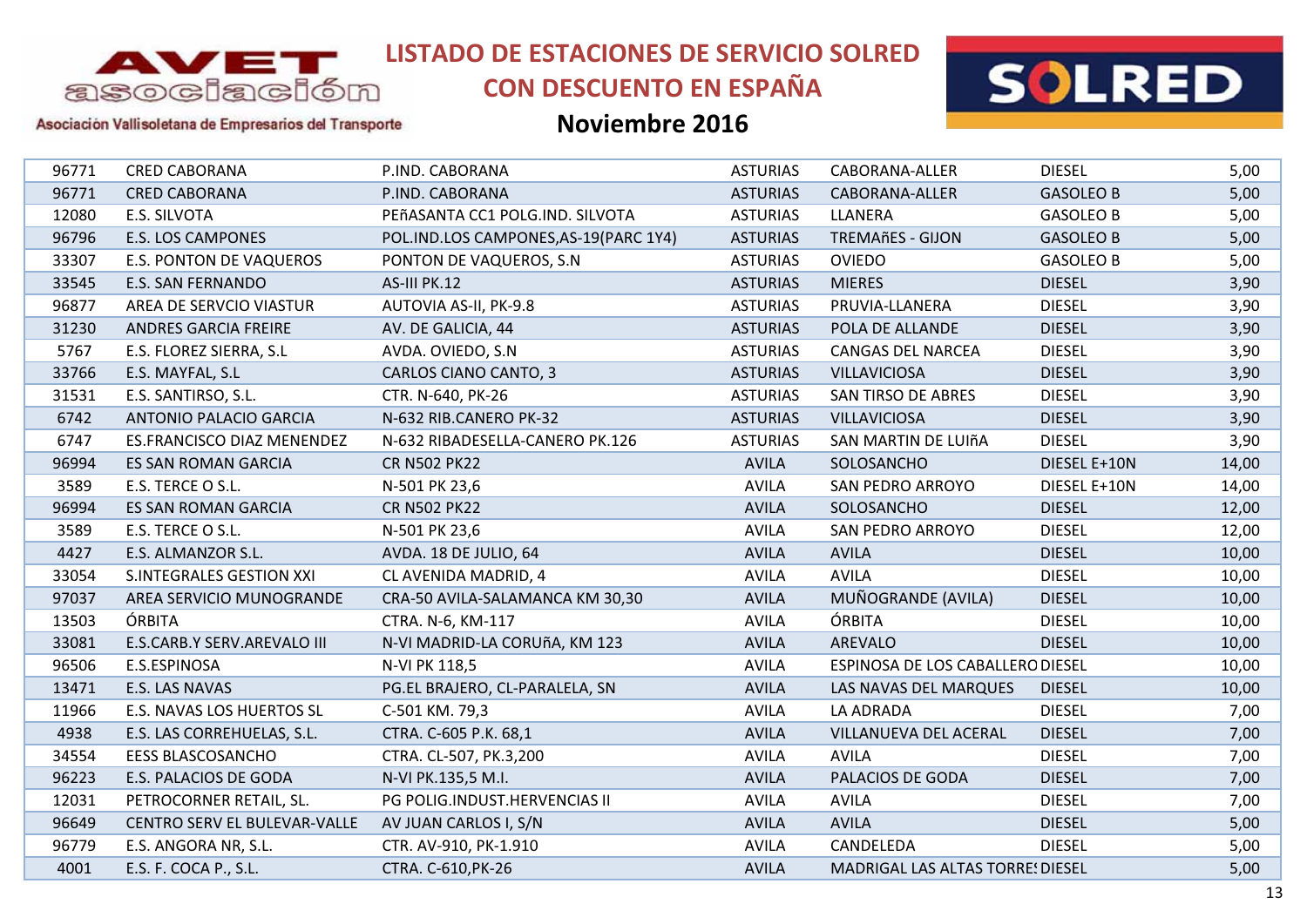

# **CON DESCUENTO EN ESPAÑA**



### Asociación Vallisoletana de Empresarios del Transporte

| 15976 | E.S. SEREXMART, S.L.            | CTRA. N-110 P.K. 284                 | <b>AVILA</b>   | MUÑANA                              | <b>DIESEL</b>    | 5,00  |
|-------|---------------------------------|--------------------------------------|----------------|-------------------------------------|------------------|-------|
| 13503 | ÓRBITA                          | CTRA. N-6, KM-117                    | <b>AVILA</b>   | ÓRBITA                              | <b>GASOLEO B</b> | 5,00  |
| 96506 | E.S.ESPINOSA                    | N-VI PK 118,5                        | <b>AVILA</b>   | ESPINOSA DE LOS CABALLERO GASOLEO B |                  | 5,00  |
| 31086 | E.S. SIERRA DE AVILA, S.L       | CTRA.AVILA-ALARAZ PK.28,900          | <b>AVILA</b>   | <b>MUñICO</b>                       | <b>DIESEL</b>    | 3,90  |
| 96786 | MERIDA AUTOVIA DCHO.            | AU SUROESTE-ENLACE CR MONTIJO KM 341 | <b>BADAJOZ</b> | <b>MERIDA</b>                       | DIESEL E+10N     | 14,00 |
| 33034 | E. S. ZAFRA (PUEBLO)            | AVENIDA DE LOS SANTOS, S-N           | <b>BADAJOZ</b> | ZAFRA                               | DIESEL E+10N     | 14,00 |
| 5281  | RECAESCANIA PET. E HIDRO.       | CARRETERA N-V KM 342,5               | <b>BADAJOZ</b> | <b>MERIDA</b>                       | DIESEL E+10N     | 14,00 |
| 96787 | MERIDA AUTOVIA IZQUIERDO        | CRTA A-5, KM 341 IZQDO               | <b>BADAJOZ</b> | <b>MERIDA</b>                       | DIESEL E+10N     | 14,00 |
| 96911 | MONESTERIO AUTOVIA              | CTRA. A-66, PK. 727                  | <b>BADAJOZ</b> | <b>MONESTERIO</b>                   | DIESEL E+10N     | 14,00 |
| 33035 | E. S. ZAFRA (CARRETERA)         | CTRA. N-432, KM. 72                  | <b>BADAJOZ</b> | ZAFRA                               | DIESEL E+10N     | 14,00 |
| 15667 | E.S. MERIDA III                 | CTRA. N-630, KM-618,5                | <b>BADAJOZ</b> | <b>MERIDA</b>                       | DIESEL E+10N     | 14,00 |
| 33063 | E. S. LUSITANIA, S.L.           | CTRA. N-V, KM.- 340,900              | <b>BADAJOZ</b> | <b>MERIDA</b>                       | DIESEL E+10N     | 14,00 |
| 31036 | E.S. LOBON                      | CTRA.MADRID-PORTUGAL KM.369,8        | <b>BADAJOZ</b> | <b>LOBON</b>                        | DIESEL E+10N     | 14,00 |
| 96786 | MERIDA AUTOVIA DCHO.            | AU SUROESTE-ENLACE CR MONTIJO KM 341 | <b>BADAJOZ</b> | <b>MERIDA</b>                       | <b>DIESEL</b>    | 12,00 |
| 33034 | E. S. ZAFRA (PUEBLO)            | AVENIDA DE LOS SANTOS, S-N           | <b>BADAJOZ</b> | ZAFRA                               | <b>DIESEL</b>    | 12,00 |
| 5281  | RECAESCANIA PET. E HIDRO.       | CARRETERA N-V KM 342,5               | <b>BADAJOZ</b> | <b>MERIDA</b>                       | <b>DIESEL</b>    | 12,00 |
| 96787 | MERIDA AUTOVIA IZQUIERDO        | CRTA A-5, KM 341 IZQDO               | <b>BADAJOZ</b> | <b>MERIDA</b>                       | <b>DIESEL</b>    | 12,00 |
| 96911 | MONESTERIO AUTOVIA              | CTRA. A-66, PK. 727                  | <b>BADAJOZ</b> | <b>MONESTERIO</b>                   | <b>DIESEL</b>    | 12,00 |
| 33035 | E. S. ZAFRA (CARRETERA)         | CTRA. N-432, KM. 72                  | <b>BADAJOZ</b> | ZAFRA                               | <b>DIESEL</b>    | 12,00 |
| 15667 | E.S. MERIDA III                 | CTRA. N-630, KM-618,5                | <b>BADAJOZ</b> | <b>MERIDA</b>                       | <b>DIESEL</b>    | 12,00 |
| 33063 | E. S. LUSITANIA, S.L.           | CTRA. N-V, KM.- 340,900              | <b>BADAJOZ</b> | <b>MERIDA</b>                       | <b>DIESEL</b>    | 12,00 |
| 31036 | E.S. LOBON                      | CTRA.MADRID-PORTUGAL KM.369,8        | <b>BADAJOZ</b> | <b>LOBON</b>                        | <b>DIESEL</b>    | 12,00 |
| 15294 | E.S. S. RAFAEL C. DE BUEY, C.B. | AVDA. NTRA. SEÑORA DE BELEN, S/N     | <b>BADAJOZ</b> | CABEZA DEL BUEY                     | <b>DIESEL</b>    | 10,00 |
| 33893 | Mª DOLORES MURILLO NAVARRO      | C/SAN JOSE, 77                       | <b>BADAJOZ</b> | <b>SANTA AMALIA</b>                 | <b>DIESEL</b>    | 10,00 |
| 12722 | <b>CAMPSA E.S</b>               | CN.630, PK706, 4                     | <b>BADAJOZ</b> | <b>FUENTE DE CANTOS</b>             | <b>DIESEL</b>    | 10,00 |
| 11433 | E.S. LOS LLANOS                 | CR BA-902 P.K 4,4 M.D                | <b>BADAJOZ</b> | <b>FUENTE DEL MAESTRE</b>           | <b>DIESEL</b>    | 10,00 |
| 33789 | MERPROYECT, S.L                 | CR N-630,651,3                       | <b>BADAJOZ</b> | ALMENDRALEJO                        | <b>DIESEL</b>    | 10,00 |
| 34505 | E.S. BADAJOZ                    | CTRA. CIRCUNVALACION, S/N            | <b>BADAJOZ</b> | <b>BADAJOZ</b>                      | <b>DIESEL</b>    | 10,00 |
| 6443  | E.S. HERMANOS SEGURA, S.L.      | CTRA. EX 202 P.K. 26,800             | <b>BADAJOZ</b> | <b>BIENVENIDA</b>                   | <b>DIESEL</b>    | 10,00 |
| 34413 | E.S. CAMINO BLANCO              | CTRA. N-630, KM-664,5                | <b>BADAJOZ</b> | <b>VILLAFRANCA BARROS</b>           | <b>DIESEL</b>    | 10,00 |
| 4073  | E.S. MERIDA II                  | CTRA. N-V PK.338,8                   | <b>BADAJOZ</b> | <b>MERIDA</b>                       | <b>DIESEL</b>    | 10,00 |
| 11768 | <b>GARCIA SALAMANCA, S.L.</b>   | N-432 PK. 57                         | <b>BADAJOZ</b> | <b>FERIA</b>                        | <b>DIESEL</b>    | 10,00 |
|       |                                 |                                      |                |                                     |                  |       |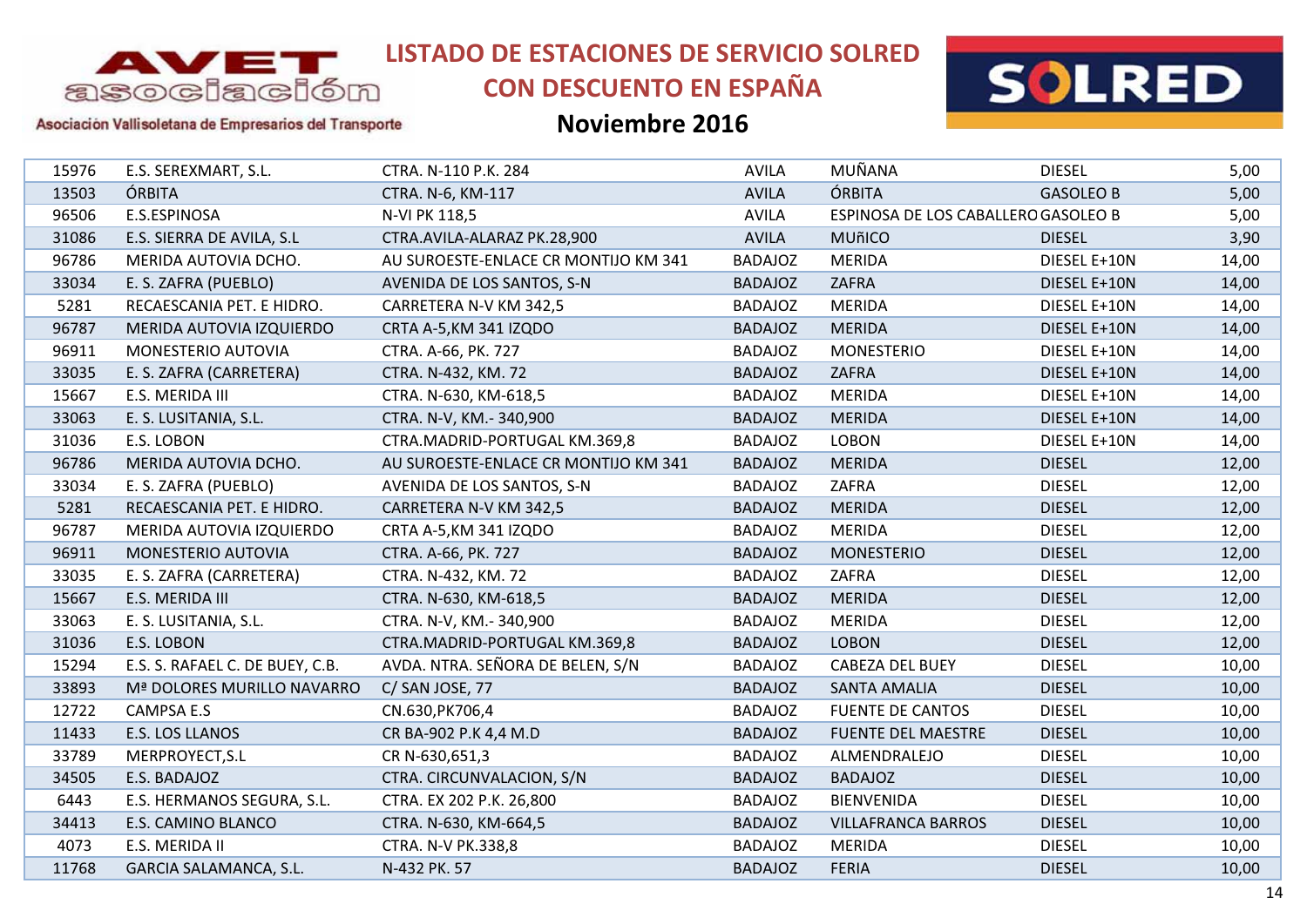

# **CON DESCUENTO EN ESPAÑA**



Asociación Vallisoletana de Empresarios del Transporte

| 33033 | E. S. MONESTERIO                                     | N-630 GIJON SEVILLA KM.722,20        | <b>BADAJOZ</b> | <b>MONESTERIO</b>           | <b>DIESEL</b>    | 10,00 |
|-------|------------------------------------------------------|--------------------------------------|----------------|-----------------------------|------------------|-------|
| 95108 | DISTR.GASOLEOS GARCIA-CAMACHC PI.SAN ISIDRO PAR 48   |                                      | <b>BADAJOZ</b> | <b>DON BENITO</b>           | <b>DIESEL</b>    | 10,00 |
| 33894 | E.S. EUROVIA A5, S.L.                                | AUTOVIA MADRID-LISBOA, PK-314        | <b>BADAJOZ</b> | TORREFRESNEDA               | <b>DIESEL</b>    | 8,00  |
| 31901 | FILL UP, S.L.                                        | AV. RICARDO CARAPETO SN              | <b>BADAJOZ</b> | <b>BADAJOZ</b>              | <b>DIESEL</b>    | 8,00  |
| 5998  | GASOLINERAS GOMEZ CABRERA, SL AVDA.CONSTITUCION, 105 |                                      | <b>BADAJOZ</b> | <b>SANTOS DE MAIMONA</b>    | <b>DIESEL</b>    | 8,00  |
| 15057 | BERLANGA, S.L.                                       | CTRA. N 432 A, PK 131,1              | <b>BADAJOZ</b> | <b>BERLANGA</b>             | <b>DIESEL</b>    | 8,00  |
| 34432 | GASOLINERAS GOMEZ CABRERA, S.L CTRA.EX-107, PK. 6,5  |                                      | <b>BADAJOZ</b> | <b>BADAJOZ</b>              | <b>DIESEL</b>    | 8,00  |
| 96786 | MERIDA AUTOVIA DCHO.                                 | AU SUROESTE-ENLACE CR MONTIJO KM 341 | <b>BADAJOZ</b> | <b>MERIDA</b>               | <b>GASOLEO B</b> | 5,00  |
| 33032 | CARMEN PRIETO E HIJOS, S.C.                          | AV. ESTALAJES, SN                    | <b>BADAJOZ</b> | <b>AZUAGA</b>               | <b>DIESEL</b>    | 5,00  |
| 33034 | E. S. ZAFRA (PUEBLO)                                 | AVENIDA DE LOS SANTOS, S-N           | <b>BADAJOZ</b> | ZAFRA                       | <b>GASOLEO B</b> | 5,00  |
| 34320 | <b>CAMPSARED GUADIANA</b>                            | CR MONTIJO BADAJOZ, KM.7,1           | <b>BADAJOZ</b> | <b>GUADIANA DE CAUDILLO</b> | <b>DIESEL</b>    | 5,00  |
| 34320 | <b>CAMPSARED GUADIANA</b>                            | CR MONTIJO BADAJOZ, KM.7,1           | <b>BADAJOZ</b> | <b>GUADIANA DE CAUDILLO</b> | <b>GASOLEO B</b> | 5,00  |
| 7463  | AREA DE SERVICIO RUTA, S.L.                          | CR.A-5, PK. 325-MD                   | <b>BADAJOZ</b> | SAN PEDRO DE MERIDA         | <b>DIESEL</b>    | 5,00  |
| 96787 | MERIDA AUTOVIA IZQUIERDO                             | CRTA A-5, KM 341 IZQDO               | <b>BADAJOZ</b> | <b>MERIDA</b>               | <b>GASOLEO B</b> | 5,00  |
| 96911 | MONESTERIO AUTOVIA                                   | CTRA. A-66, PK. 727                  | <b>BADAJOZ</b> | <b>MONESTERIO</b>           | <b>GASOLEO B</b> | 5,00  |
| 34505 | E.S. BADAJOZ                                         | CTRA. CIRCUNVALACION, S/N            | <b>BADAJOZ</b> | <b>BADAJOZ</b>              | <b>GASOLEO B</b> | 5,00  |
| 33035 | E. S. ZAFRA (CARRETERA)                              | CTRA. N-432, KM. 72                  | <b>BADAJOZ</b> | ZAFRA                       | <b>GASOLEO B</b> | 5,00  |
| 15667 | E.S. MERIDA III                                      | CTRA. N-630, KM-618,5                | <b>BADAJOZ</b> | <b>MERIDA</b>               | <b>GASOLEO B</b> | 5,00  |
| 4073  | E.S. MERIDA II                                       | <b>CTRA. N-V PK.338,8</b>            | <b>BADAJOZ</b> | <b>MERIDA</b>               | <b>GASOLEO B</b> | 5,00  |
| 11986 | DIAZ BARRIGA, S.L.                                   | CTRA.BA-426, PK. 7,9                 | <b>BADAJOZ</b> | <b>VIVARES</b>              | <b>DIESEL</b>    | 5,00  |
| 7429  | E.S. M. ESTRIBIO SANCHEZ                             | CTRA.C-537 PK 11,1                   | <b>BADAJOZ</b> | LA GARROVILLA               | <b>DIESEL</b>    | 5,00  |
| 33033 | E. S. MONESTERIO                                     | N-630 GIJON SEVILLA KM.722,20        | <b>BADAJOZ</b> | <b>MONESTERIO</b>           | <b>GASOLEO B</b> | 5,00  |
| 1857  | E.S. LEAL PAJUELO, S.L.                              | AVDA. EXTREMADURA, S/N               | <b>BADAJOZ</b> | ARROYO SAN SERVAN           | <b>DIESEL</b>    | 3,90  |
| 34525 | E.S. HRNOS GARCIA CAMACHO                            | CARRETERA COMARCAL 520 KM-90,03      | <b>BADAJOZ</b> | <b>MEDELLIN</b>             | <b>DIESEL</b>    | 3,90  |
| 6439  | JUAN TRINIDAD ROBLEDO                                | CR-C 423, P.K.35,6                   | <b>BADAJOZ</b> | <b>LA ZARZA</b>             | <b>DIESEL</b>    | 3,90  |
| 34530 | E.S EDUVIGIS PEREZ PEREZ                             | CTR. N 435, KM. 34,500               | <b>BADAJOZ</b> | ALMENDRAL                   | <b>DIESEL</b>    | 3,90  |
| 31198 | D.E. PEDRERO FERNANDEZ, SA                           | CTR. N-432, PK-3.5                   | <b>BADAJOZ</b> | <b>BADAJOZ</b>              | <b>DIESEL</b>    | 3,90  |
| 13309 | E.S. ACEUCHAL, S.L.                                  | CTR. VILLALBA, SN                    | <b>BADAJOZ</b> | <b>ACEUCHAL</b>             | <b>DIESEL</b>    | 3,90  |
| 34338 | E.S. SAN MARCOS DE ALMENDRALEJ CTRA. C-422 PK 57,7   |                                      | <b>BADAJOZ</b> | ALMENDRALEJO                | <b>DIESEL</b>    | 3,90  |
| 96043 | E.S.HNOS.GARCIA CAMACHO SL                           | CTRA. MIAJADAS, PK.0,400             | <b>BADAJOZ</b> | <b>DON BENITO</b>           | <b>DIESEL</b>    | 3,90  |
| 7135  | E.S. VITICO, S.L.                                    | CTRA. N-430 KM.142                   | <b>BADAJOZ</b> | NAVALVILLAR DE PELA         | <b>DIESEL</b>    | 3,90  |
| 34635 | E.S. GAMADO, S.L.                                    | CTRA. ZALAMEA-DON BENITO PK.9        | <b>BADAJOZ</b> | <b>QUINTANA DE SERENA</b>   | <b>DIESEL</b>    | 3,90  |
|       |                                                      |                                      |                |                             |                  |       |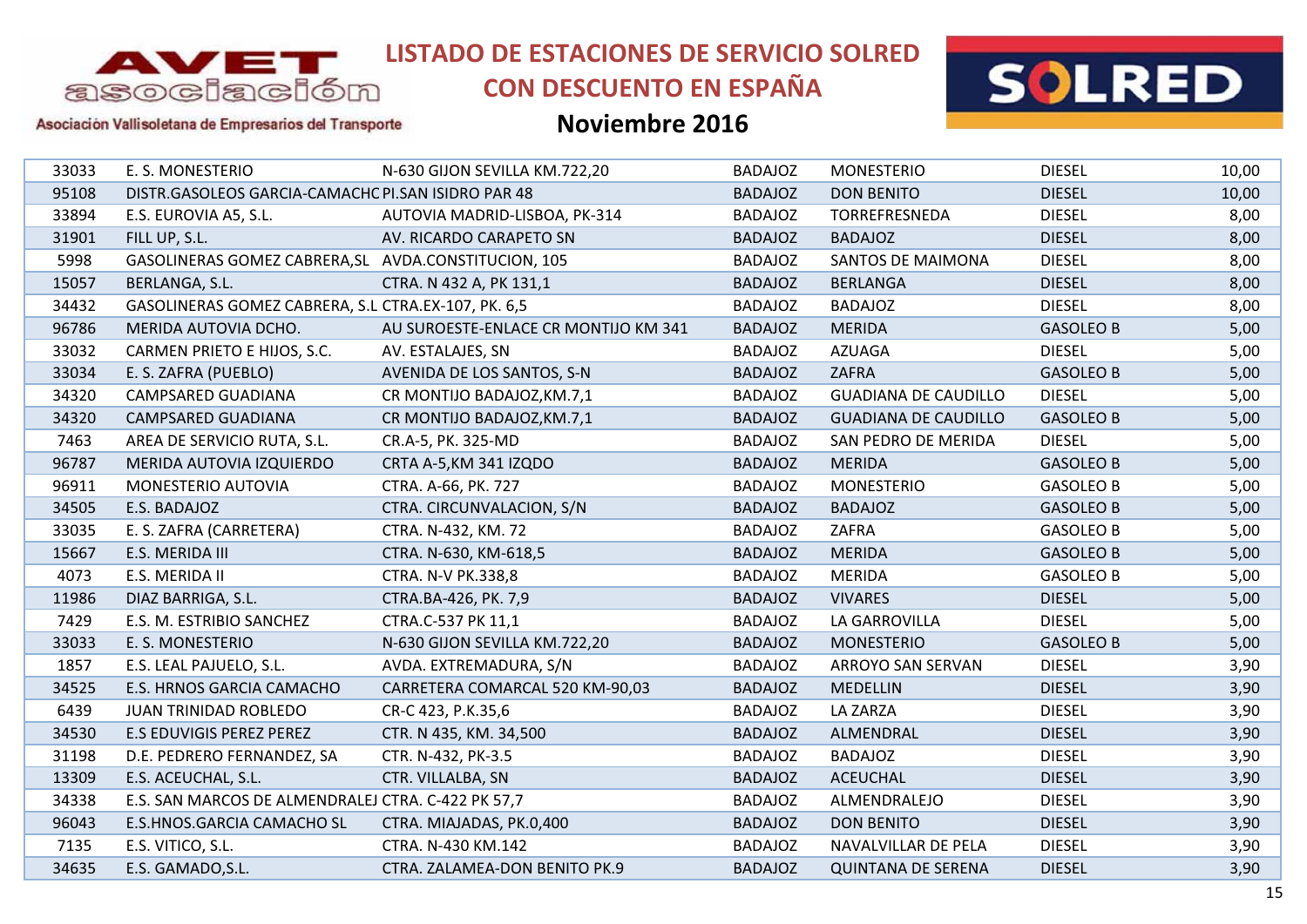

# **CON DESCUENTO EN ESPAÑA**



#### Asociación Vallisoletana de Empresarios del Transporte

| 93583 | INMOB.ALBURQUERQUE 2020, S.L. EX-110, PK.34, 600 |                                   | <b>BADAJOZ</b>  | ALBURQUERQUE         | <b>DIESEL</b>    | 3,90 |
|-------|--------------------------------------------------|-----------------------------------|-----------------|----------------------|------------------|------|
| 33115 | E. S. PALMA                                      | AEROPUERTO SON SAN JUAN           | <b>BALEARES</b> | PALMA DE MALLORCA    | <b>DIESEL</b>    | 5,00 |
| 33115 | E. S. PALMA                                      | AEROPUERTO SON SAN JUAN           | <b>BALEARES</b> | PALMA DE MALLORCA    | <b>GASOLEO B</b> | 5,00 |
| 34133 | E. S. CALA RATJADA                               | AVDA. JUAN CARLOS I, S-N          | <b>BALEARES</b> | <b>CALA RATJADA</b>  | <b>DIESEL</b>    | 5,00 |
| 34133 | E. S. CALA RATJADA                               | AVDA. JUAN CARLOS I, S-N          | <b>BALEARES</b> | <b>CALA RATJADA</b>  | <b>GASOLEO B</b> | 5,00 |
| 15158 | E.S. AVENIDAS                                    | AVENIDA DEL PARC, SN              | <b>BALEARES</b> | <b>MANACOR</b>       | <b>DIESEL</b>    | 5,00 |
| 15158 | E.S. AVENIDAS                                    | AVENIDA DEL PARC, SN              | <b>BALEARES</b> | <b>MANACOR</b>       | <b>GASOLEO B</b> | 5,00 |
| 96007 | E.S. SON CLADERA                                 | C/ CALA BLANCA, 9                 | <b>BALEARES</b> | PALMA DE MALLORCA    | <b>DIESEL</b>    | 5,00 |
| 96007 | <b>E.S. SON CLADERA</b>                          | C/ CALA BLANCA, 9                 | <b>BALEARES</b> | PALMA DE MALLORCA    | <b>GASOLEO B</b> | 5,00 |
| 96289 | <b>ESTADIO BALEAR</b>                            | C/ SANT IGNACI, 68                | <b>BALEARES</b> | PALMA DE MALLORCA    | <b>DIESEL</b>    | 5,00 |
| 96289 | <b>ESTADIO BALEAR</b>                            | C/ SANT IGNACI, 68                | <b>BALEARES</b> | PALMA DE MALLORCA    | <b>GASOLEO B</b> | 5,00 |
| 96568 | E.S.SANTA MARIA AGRUP.                           | C-713 PK 13                       | <b>BALEARES</b> | SANTA MARIA DEL CAMÍ | <b>DIESEL</b>    | 5,00 |
| 96568 | E.S.SANTA MARIA AGRUP.                           | C-713 PK 13                       | <b>BALEARES</b> | SANTA MARIA DEL CAMÍ | <b>GASOLEO B</b> | 5,00 |
| 15381 | E.S. MIRAMAR                                     | CAM CECINAL LA VILETA, S/N        | <b>BALEARES</b> | PALMA DE MALLORCA    | <b>DIESEL</b>    | 5,00 |
| 15381 | E.S. MIRAMAR                                     | CAM CECINAL LA VILETA, S/N        | <b>BALEARES</b> | PALMA DE MALLORCA    | <b>GASOLEO B</b> | 5,00 |
| 4928  | <b>CAN PASTILLA</b>                              | CAMÍ CAN PASTILLA, 37             | <b>BALEARES</b> | PALMA DE MALLORCA    | <b>DIESEL</b>    | 5,00 |
| 4928  | <b>CAN PASTILLA</b>                              | CAMÍ CAN PASTILLA, 37             | <b>BALEARES</b> | PALMA DE MALLORCA    | <b>GASOLEO B</b> | 5,00 |
| 96518 | <b>E.S. SAN VALENTIN</b>                         | CAMI DEL REIS, SN                 | <b>BALEARES</b> | PALMA DE MALLORCA    | <b>DIESEL</b>    | 5,00 |
| 96518 | E.S. SAN VALENTIN                                | CAMI DEL REIS, SN                 | <b>BALEARES</b> | PALMA DE MALLORCA    | <b>GASOLEO B</b> | 5,00 |
| 31355 | E.S. POLLENSA                                    | <b>CECILIO METELO</b>             | <b>BALEARES</b> | <b>POLLENSA</b>      | <b>DIESEL</b>    | 5,00 |
| 31355 | E.S. POLLENSA                                    | <b>CECILIO METELO</b>             | <b>BALEARES</b> | <b>POLLENSA</b>      | <b>GASOLEO B</b> | 5,00 |
| 34132 | E. S. ARTA                                       | CIUTAT, S-N                       | <b>BALEARES</b> | <b>ARTA</b>          | <b>DIESEL</b>    | 5,00 |
| 34132 | E. S. ARTA                                       | CIUTAT, S-N                       | <b>BALEARES</b> | <b>ARTA</b>          | <b>GASOLEO B</b> | 5,00 |
| 4360  | E.S. MANACOR                                     | CL. VIA PALMA, SN                 | <b>BALEARES</b> | <b>MANACOR</b>       | <b>DIESEL</b>    | 5,00 |
| 4360  | E.S. MANACOR                                     | CL. VIA PALMA, SN                 | <b>BALEARES</b> | <b>MANACOR</b>       | <b>GASOLEO B</b> | 5,00 |
| 96519 | <b>MENORCA</b>                                   | CR MAHON-ALAYON KM 1.5            | <b>BALEARES</b> | <b>MAHON</b>         | <b>DIESEL</b>    | 5,00 |
| 96519 | <b>MENORCA</b>                                   | CR MAHON-ALAYON KM 1.5            | <b>BALEARES</b> | <b>MAHON</b>         | <b>GASOLEO B</b> | 5,00 |
| 5948  | E.S. CALVIA                                      | CRT.C-719 PK 7,8 (M.I)            | <b>BALEARES</b> | <b>CALVIA</b>        | <b>DIESEL</b>    | 5,00 |
| 5948  | E.S. CALVIA                                      | CRT.C-719 PK 7,8 (M.I)            | <b>BALEARES</b> | <b>CALVIA</b>        | <b>GASOLEO B</b> | 5,00 |
| 33334 | E.S.AGAMA                                        | CRTA. MANACOR KM 2,700            | <b>BALEARES</b> | PALMA MALLORCA       | <b>DIESEL</b>    | 5,00 |
| 33334 | E.S.AGAMA                                        | CRTA. MANACOR KM 2,700            | <b>BALEARES</b> | PALMA MALLORCA       | <b>GASOLEO B</b> | 5,00 |
| 4273  | E.S. ALGAIDA                                     | CTRA C-715 PALMA-CALA RTJADA 20,9 | <b>BALEARES</b> | <b>ALGAIDA</b>       | <b>DIESEL</b>    | 5,00 |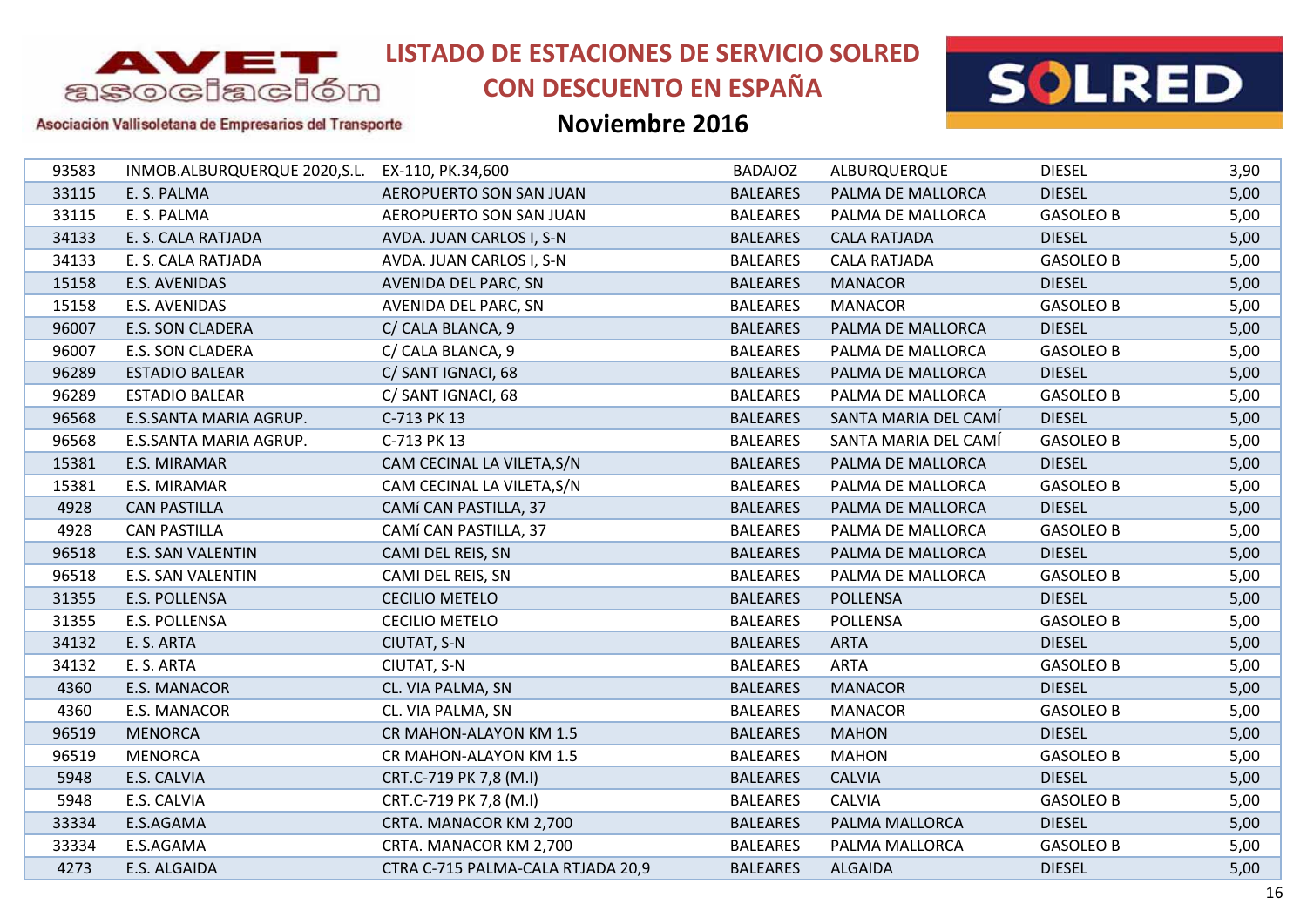

# **CON DESCUENTO EN ESPAÑA**



#### Asociación Vallisoletana de Empresarios del Transporte

| 4273  | E.S. ALGAIDA                | CTRA C-715 PALMA-CALA RTJADA 20,9      | <b>BALEARES</b>  | <b>ALGAIDA</b>                       | <b>GASOLEO B</b> | 5,00  |
|-------|-----------------------------|----------------------------------------|------------------|--------------------------------------|------------------|-------|
| 5512  | E.S. CAMPOS                 | CTRA PALMA A SANTANYI PK 38            | <b>BALEARES</b>  | <b>CAMPOS</b>                        | <b>DIESEL</b>    | 5,00  |
| 5512  | E.S. CAMPOS                 | CTRA PALMA A SANTANYI PK 38            | <b>BALEARES</b>  | <b>CAMPOS</b>                        | <b>GASOLEO B</b> | 5,00  |
| 12964 | E.S. CIUDADELA              | CTRA. CALA N BLANES(ESQ.PINTOR TORRENS | <b>BALEARES</b>  | <b>CIUDADELA DE MENORCA</b>          | <b>DIESEL</b>    | 5,00  |
| 12964 | E.S. CIUDADELA              | CTRA. CALA N BLANES(ESQ.PINTOR TORRENS | <b>BALEARES</b>  | <b>CIUDADELA DE MENORCA</b>          | <b>GASOLEO B</b> | 5,00  |
| 15804 | E.S. SINEU                  | CTRA. INCA-SINEU KM.11,5 PM 324        | <b>BALEARES</b>  | <b>SINEU</b>                         | <b>DIESEL</b>    | 5,00  |
| 15804 | E.S. SINEU                  | CTRA. INCA-SINEU KM.11,5 PM 324        | <b>BALEARES</b>  | SINEU                                | <b>GASOLEO B</b> | 5,00  |
| 5566  | E.S. SANTANYI               | CTRA.C-717 (PALMA-PORTO PETRO)KM 49    | <b>BALEARES</b>  | SATANYI                              | <b>DIESEL</b>    | 5,00  |
| 5566  | E.S. SANTANYI               | CTRA.C-717 (PALMA-PORTO PETRO)KM 49    | <b>BALEARES</b>  | SATANYI                              | <b>GASOLEO B</b> | 5,00  |
| 5721  | E.S. SANTA MARIA            | CTRA.C-730 PALMA-INCA PK 13            | <b>BALEARES</b>  | SANTA MARIA DEL CAMI                 | <b>DIESEL</b>    | 5,00  |
| 5721  | E.S. SANTA MARIA            | CTRA.C-730 PALMA-INCA PK 13            | <b>BALEARES</b>  | SANTA MARIA DEL CAMI                 | <b>GASOLEO B</b> | 5,00  |
| 13043 | E.S.LLUCHMAYOR              | CTRA.PALMA-LLUCHMAYOR, KM.16,450       | <b>BALEARES</b>  | <b>LLUCHMAYOR</b>                    | <b>DIESEL</b>    | 5,00  |
| 13043 | E.S.LLUCHMAYOR              | CTRA.PALMA-LLUCHMAYOR, KM.16,450       | <b>BALEARES</b>  | <b>LLUCHMAYOR</b>                    | <b>GASOLEO B</b> | 5,00  |
| 33257 | E.S. VALLDEMOSA             | CTRA.PM-111 PK.8.6                     | <b>BALEARES</b>  | PALMA DE MALLORCA                    | <b>DIESEL</b>    | 5,00  |
| 33257 | E.S. VALLDEMOSA             | CTRA.PM-111 PK.8.6                     | <b>BALEARES</b>  | PALMA DE MALLORCA                    | <b>GASOLEO B</b> | 5,00  |
| 33382 | E.S.SERVIALSA               | AVDA. JAIME I, 143-151                 | <b>BALEARES</b>  | <b>INCA</b>                          | <b>DIESEL</b>    | 3,90  |
| 96122 | E.S. FEBRER 14 S.A.         | AVDA. JUAN CARLOS I-ESQ-C.PETUNIAS     | <b>BALEARES</b>  | <b>ALCUDIA</b>                       | <b>DIESEL</b>    | 3,90  |
| 12684 | SERVICIOS ALCUDIA II, S.A   | C/ CRUCERO, 12                         | <b>BALEARES</b>  | PLAYA DE MURO                        | <b>DIESEL</b>    | 3,90  |
| 96188 | SERVICIOS ALCUDIA III, S.A  | C/ POLLENTIAESQ.CLL, ESTEL, S/N        | <b>BALEARES</b>  | <b>ALCUDIA</b>                       | <b>DIESEL</b>    | 3,90  |
| 5517  | FUEL ANDRATX, SL.           | C/ANTONI CALAFAT, 22                   | <b>BALEARES</b>  | PORT D'ANDRATX                       | <b>DIESEL</b>    | 3,90  |
| 96230 | E.S.CANTO D EN MASSANA, S.L | CL. POLÍGONO, 19, 1.CR FELANITX        | <b>BALEARES</b>  | <b>FELANITX</b>                      | <b>DIESEL</b>    | 3,90  |
| 7080  | ES. SES FERRITGES DE PETRA  | CR PETRA-SANTA MARGALIDA, KM0,8        | <b>BALEARES</b>  | <b>PETRA</b>                         | <b>DIESEL</b>    | 3,90  |
| 31140 | <b>E.S SON VENTURA, S.A</b> | CR. STA.MARIA-SENCELLAS KM 9,9         | <b>BALEARES</b>  | <b>SENCELLES</b>                     | <b>DIESEL</b>    | 3,90  |
| 5514  | JAIME OLIVER DURAN, S.A.    | <b>CTRA PALMA-MANACOR 336</b>          | <b>BALEARES</b>  | <b>SON FERRIOL</b>                   | <b>DIESEL</b>    | 3,90  |
| 13035 | E.S. CODUL, S.L             | CTRA. C-711 PALMA-SOLLER KM.7          | <b>BALEARES</b>  | PALMA DE MALLORCA                    | <b>DIESEL</b>    | 3,90  |
| 33863 | SERVICIOS ALCUDIA I, S.A    | <b>VIA CORNELI ATIC, 5</b>             | <b>BALEARES</b>  | PUERTO DE ALCUDIA                    | <b>DIESEL</b>    | 3,90  |
| 15891 | E.S. MERCABARNA             | CALLE 6 SECTOR C ZONA FRANCA           | <b>BARCELONA</b> | <b>BARCELONA</b>                     | DIESEL E+10N     | 14,00 |
| 96274 | E.S. CIM VALLES II          | CIM VALLES PARCELA 14                  | <b>BARCELONA</b> | SANTA PERPETUA DE MOGOL DIESEL E+10N |                  | 14,00 |
| 96192 | E.S. CIM VALLES             | CIM VALLES PARCELA-13                  | <b>BARCELONA</b> | SANTA PERPETUA DE MOGOL DIESEL E+10N |                  | 14,00 |
| 15891 | E.S. MERCABARNA             | CALLE 6 SECTOR C ZONA FRANCA           | <b>BARCELONA</b> | <b>BARCELONA</b>                     | <b>DIESEL</b>    | 12,00 |
| 96274 | E.S. CIM VALLES II          | CIM VALLES PARCELA 14                  | <b>BARCELONA</b> | SANTA PERPETUA DE MOGOC DIESEL       |                  | 12,00 |
| 96192 | E.S. CIM VALLES             | <b>CIM VALLES PARCELA-13</b>           | <b>BARCELONA</b> | SANTA PERPETUA DE MOGOD DIESEL       |                  | 12,00 |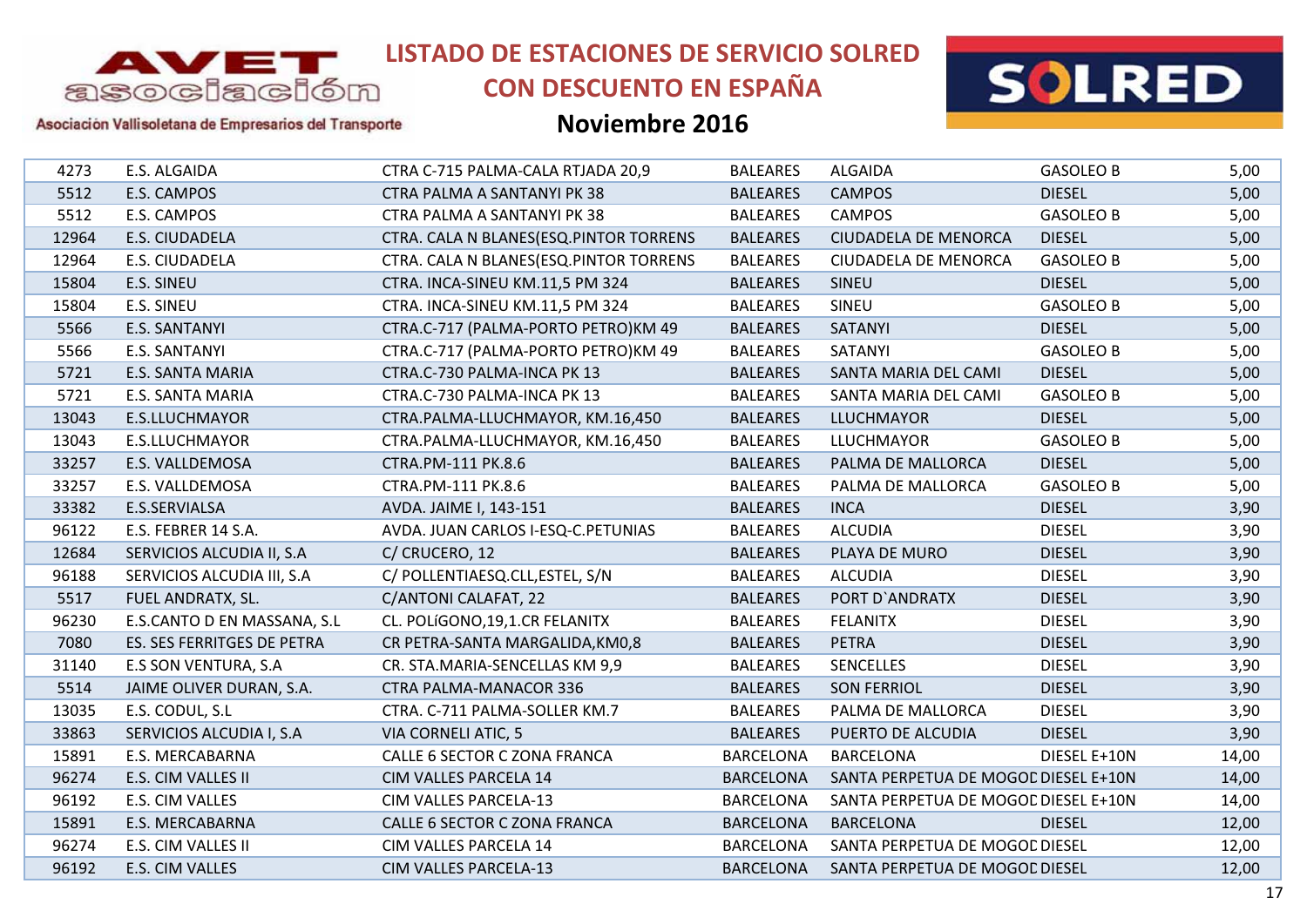

# **CON DESCUENTO EN ESPAÑA**



### Asociación Vallisoletana de Empresarios del Transporte

| 34208 | <b>E.S. MARTORELL II</b>    | AVDA. CONDE LLOBREGAT, 107        | <b>BARCELONA</b> | <b>MARTORELL</b>                    | <b>DIESEL</b>    | 10,00 |
|-------|-----------------------------|-----------------------------------|------------------|-------------------------------------|------------------|-------|
| 96970 | E.S. JORBA, S.L.            | CR. N-II, PK.543 M.I              | <b>BARCELONA</b> | <b>JORBA (BARCELONA)</b>            | <b>DIESEL</b>    | 10,00 |
| 12239 | E.S. MATARO III             | ENERGIA 2-4 PG.MATA ROCAF.        | <b>BARCELONA</b> | MATARO                              | <b>DIESEL</b>    | 10,00 |
| 15451 | <b>E.S.LA TALAIA</b>        | A-C-32 PK 88,5 A.S.MARESME        | <b>BARCELONA</b> | <b>TEIA</b>                         | <b>DIESEL</b>    | 7,00  |
| 7621  | E.S. MOLINS                 | AUTOPISTA A-2 KM.8,500            | <b>BARCELONA</b> | <b>MOLINS DE REI</b>                | <b>DIESEL</b>    | 7,00  |
| 96158 | E.S. RUBI E-9               | AUTOPISTA E-9 P.K. 14,9           | <b>BARCELONA</b> | <b>RUBI</b>                         | <b>DIESEL</b>    | 7,00  |
| 96365 | SALLAVINERA IZQ             | CR C-25, KM 111,5                 | <b>BARCELONA</b> | SANT PERE SALLAVINERA               | <b>DIESEL</b>    | 7,00  |
| 96591 | <b>ENERGY EXPRESS, S.L.</b> | CR C-32, 49, 61                   | <b>BARCELONA</b> | <b>GAVA</b>                         | <b>DIESEL</b>    | 7,00  |
| 96178 | <b>ENERGY EXPRESS, S.L.</b> | CR C-32, 49,61                    | <b>BARCELONA</b> | GAVA                                | <b>DIESEL</b>    | 7,00  |
| 96362 | E.S. SANT ESTEVE SESROVIRES | CTRA. B-224 P.K. 23,65 M.D.       | <b>BARCELONA</b> | SANT ESTEVE SESROVIRES              | <b>DIESEL</b>    | 7,00  |
| 96364 | SALLAVINERA DCHO.           | CTRA. C-25, KM 111,5              | <b>BARCELONA</b> | SANT PERE SALLAVINERA               | <b>DIESEL</b>    | 7,00  |
| 15180 | <b>E.S. PALAUTORDERA</b>    | CTRA. C-35, PK-51                 | <b>BARCELONA</b> | STA. M. PALAUTORDERA                | <b>DIESEL</b>    | 7,00  |
| 31481 | E.S. OLESA DERECHO          | CTRA. C-55, KM.5,5                | <b>BARCELONA</b> | OLESA DE MONTS.                     | <b>DIESEL</b>    | 7,00  |
| 96282 | <b>E.S. SANTA AGNES</b>     | CTRA. C-60 KM 10,9                | <b>BARCELONA</b> | LA ROCA DEL VALLES                  | <b>DIESEL</b>    | 7,00  |
| 96283 | E.S. C-60                   | CTRA. C-60 KM 8,7 (DCIÓN. MATARÓ) | <b>BARCELONA</b> | LA ROCA DEL VALLES                  | <b>DIESEL</b>    | 7,00  |
| 12710 | E.S. ESPARRAGUERA           | CTRA. N-II KM.581,54 (M.IZDO)     | <b>BARCELONA</b> | ESPARRAGUERA                        | <b>DIESEL</b>    | 7,00  |
| 4083  | E.S. EL BRUCH S.A.          | CTRA. N-II PK 567                 | <b>BARCELONA</b> | <b>EL BRUCH</b>                     | <b>DIESEL</b>    | 7,00  |
| 33274 | <b>E.S. VILADECANS</b>      | CTRA.C-31 KM.168,58               | <b>BARCELONA</b> | <b>VILADECANS</b>                   | <b>DIESEL</b>    | 7,00  |
| 96286 | E.S. RUBI II                | E-9, PK-14.7 M.IZDO.              | <b>BARCELONA</b> | <b>RUBI</b>                         | <b>DIESEL</b>    | 7,00  |
| 96630 | E.S. JORBA                  | <b>N-II PK 543</b>                | <b>BARCELONA</b> | <b>JORBA</b>                        | <b>DIESEL</b>    | 7,00  |
| 33239 | E.S. ZONA FRANCA 35         | PASEO ZONA FRANCA, 35-37          | <b>BARCELONA</b> | <b>BARCELONA</b>                    | <b>DIESEL</b>    | 7,00  |
| 13476 | <b>MONTORNES</b>            | AVDA. MOGENT, 3                   | <b>BARCELONA</b> | <b>MONTORNES DEL VALLES</b>         | <b>DIESEL</b>    | 5,00  |
| 13476 | <b>MONTORNES</b>            | AVDA. MOGENT, 3                   | <b>BARCELONA</b> | <b>MONTORNES DEL VALLES</b>         | <b>GASOLEO B</b> | 5,00  |
| 96348 | E.S. TUNEL DE VALLVIDRERA   | A E-9 PK 6,5 (M.D)                | <b>BARCELONA</b> | <b>S.CUGAT DEL VALLES</b>           | <b>DIESEL</b>    | 5,00  |
| 96348 | E.S. TUNEL DE VALLVIDRERA   | A E-9 PK 6,5 (M.D)                | <b>BARCELONA</b> | S.CUGAT DEL VALLES                  | <b>GASOLEO B</b> | 5,00  |
| 15451 | <b>E.S.LA TALAIA</b>        | A-C-32 PK 88,5 A.S.MARESME        | <b>BARCELONA</b> | <b>TEIA</b>                         | <b>GASOLEO B</b> | 5,00  |
| 94642 | PETROCAT                    | AEROPUERTO DEL PRAT PARADA TAXI   | <b>BARCELONA</b> | EL PRAT DE LLOBREGAT                | <b>DIESEL</b>    | 5,00  |
| 94642 | PETROCAT                    | AEROPUERTO DEL PRAT PARADA TAXI   | <b>BARCELONA</b> | EL PRAT DE LLOBREGAT                | <b>GASOLEO B</b> | 5,00  |
| 31714 | <b>VALLES NORTE</b>         | AR AP-7, PK 144,00 IZQ            | <b>BARCELONA</b> | STA.PERPETUA DE LA MOGOL DIESEL     |                  | 5,00  |
| 31714 | <b>VALLES NORTE</b>         | AR AP-7, PK 144,00 IZQ            | <b>BARCELONA</b> | STA.PERPETUA DE LA MOGOL GASOLEO B  |                  | 5,00  |
| 31715 | <b>VALLES SUR</b>           | AU AP-7, P.K. 144,00 DCHA         | <b>BARCELONA</b> | STA. PERPETUA DE LA MOGOI DIESEL    |                  | 5,00  |
| 31715 | <b>VALLES SUR</b>           | AU AP-7, P.K. 144,00 DCHA         | <b>BARCELONA</b> | STA. PERPETUA DE LA MOGOI GASOLEO B |                  | 5,00  |
|       |                             |                                   |                  |                                     |                  |       |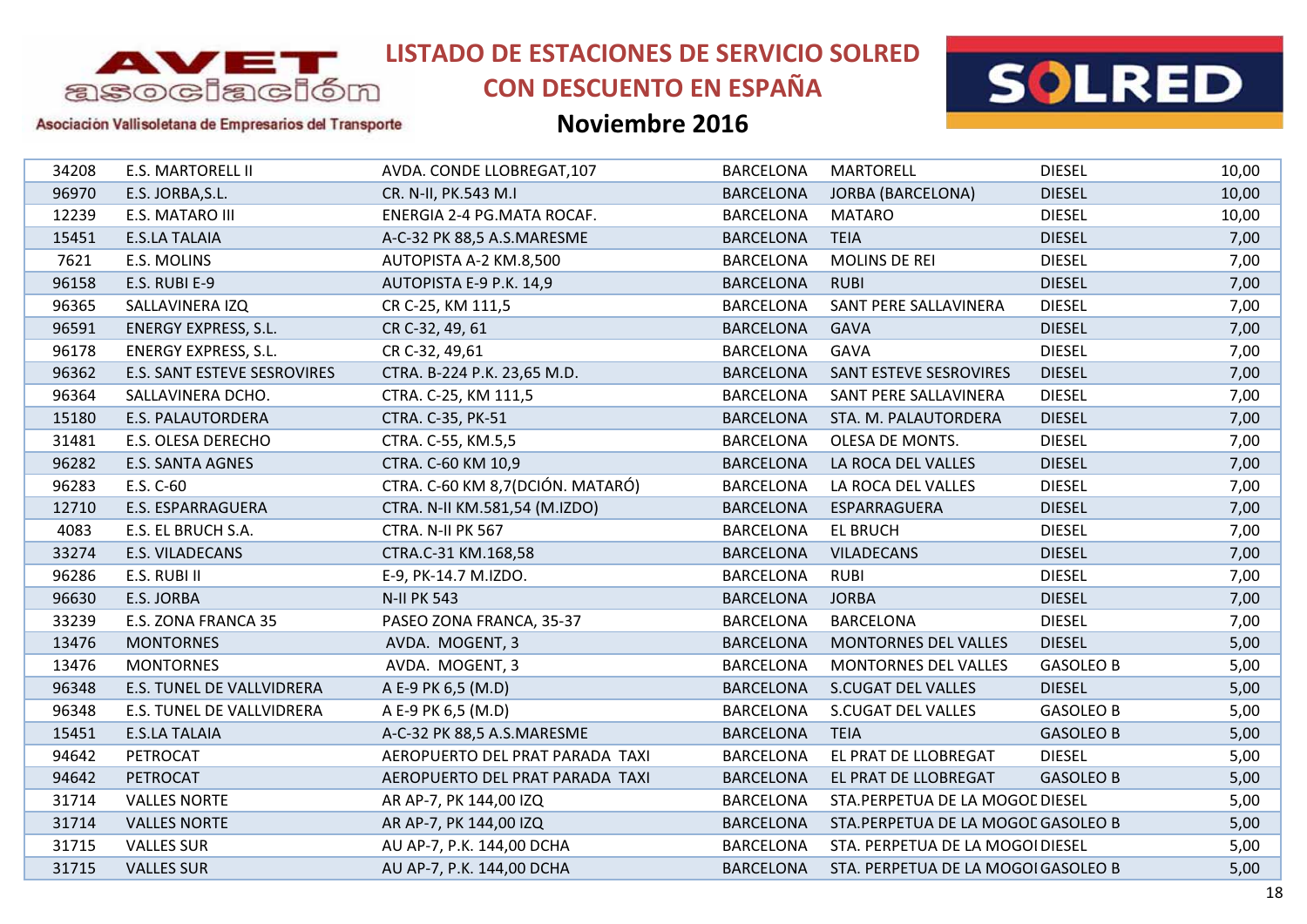

# **CON DESCUENTO EN ESPAÑA**



### Asociación Vallisoletana de Empresarios del Transporte

| E.S. MOLINS                    | AUTOPISTA A-2 KM.8,500             | <b>BARCELONA</b> | <b>MOLINS DE REI</b>          | <b>GASOLEO B</b> | 5,00                                                              |
|--------------------------------|------------------------------------|------------------|-------------------------------|------------------|-------------------------------------------------------------------|
| PETROCAT                       | AUTOPISTA C-58, KM17,2 DERECHO     | <b>BARCELONA</b> | <b>TERRASSA</b>               | <b>DIESEL</b>    | 5,00                                                              |
| PETROCAT                       | AUTOPISTA C-58, KM17,2 DERECHO     | <b>BARCELONA</b> | <b>TERRASSA</b>               | <b>GASOLEO B</b> | 5,00                                                              |
| PETROCAT                       | AUTOPISTA C-58, KM 17,2 IZQUIERDO  | <b>BARCELONA</b> | <b>TERRASA</b>                | <b>DIESEL</b>    | 5,00                                                              |
| PETROCAT                       | AUTOPISTA C-58, KM 17,2 IZQUIERDO  | <b>BARCELONA</b> | <b>TERRASA</b>                | <b>GASOLEO B</b> | 5,00                                                              |
| E.S. RUBI E-9                  | AUTOPISTA E-9 P.K. 14,9            | <b>BARCELONA</b> | <b>RUBI</b>                   | <b>GASOLEO B</b> | 5,00                                                              |
| E.S.UNIO COMERCIA GASOILS, S.L | AV EUROPA, 26                      | <b>BARCELONA</b> | <b>IGUALADA</b>               | <b>DIESEL</b>    | 5,00                                                              |
| E.S. MATARO I                  | AV PUIG I CADAFALCH N 284          | <b>BARCELONA</b> | <b>MATARO</b>                 | <b>DIESEL</b>    | 5,00                                                              |
| E.S. MATARO I                  | AV PUIG I CADAFALCH N 284          | <b>BARCELONA</b> | <b>MATARO</b>                 | <b>GASOLEO B</b> | 5,00                                                              |
| E.S.94503 BADIA DEL VALLES     | AV TIBIDABO S/N                    | <b>BARCELONA</b> | <b>BADIA DEL VALLES</b>       | <b>DIESEL</b>    | 5,00                                                              |
| SANTA COLOMA II                | AV. GENERALITAT 97                 | <b>BARCELONA</b> |                               |                  | 5,00                                                              |
| SANTA COLOMA II                | AV. GENERALITAT 97                 | <b>BARCELONA</b> |                               |                  | 5,00                                                              |
| E.S. MERIDIANA                 | AV. MERIDIANA, 257                 | <b>BARCELONA</b> | <b>BARCELONA</b>              | <b>DIESEL</b>    | 5,00                                                              |
| E.S. MERIDIANA                 | AV. MERIDIANA, 257                 | <b>BARCELONA</b> | <b>BARCELONA</b>              | <b>GASOLEO B</b> | 5,00                                                              |
| E.S. SANT CUGAT                | AVD.VIA AUGUSTA S/N                | <b>BARCELONA</b> | SANT CUGAT DEL VALLES         | <b>DIESEL</b>    | 5,00                                                              |
| E.S. SANT CUGAT                | AVD.VIA AUGUSTA S/N                | <b>BARCELONA</b> | SANT CUGAT DEL VALLES         | <b>GASOLEO B</b> | 5,00                                                              |
| <b>E.S ENUR</b>                | AVDA DEL VALLES, 484               | <b>BARCELONA</b> | <b>TERRASSA</b>               | <b>DIESEL</b>    | 5,00                                                              |
| <b>E.S ENUR</b>                | AVDA DEL VALLES, 484               | <b>BARCELONA</b> | <b>TERRASSA</b>               | <b>GASOLEO B</b> | 5,00                                                              |
| <b>E.S. VIRGEN MONTSERRAT</b>  | AVDA VIRGEN DE MONTSERRAT, 87 B    | <b>BARCELONA</b> | <b>BARCELONA</b>              | <b>DIESEL</b>    | 5,00                                                              |
| E.S. VIRGEN MONTSERRAT         | AVDA VIRGEN DE MONTSERRAT, 87 B    | <b>BARCELONA</b> | <b>BARCELONA</b>              | <b>GASOLEO B</b> | 5,00                                                              |
| ANGEL GUIMERÁ                  | AVDA. ANGEL GUIMERA, 15            | <b>BARCELONA</b> | <b>IGUALADA</b>               | <b>DIESEL</b>    | 5,00                                                              |
| ANGEL GUIMERÁ                  | AVDA. ANGEL GUIMERA, 15            | <b>BARCELONA</b> | <b>IGUALADA</b>               | <b>GASOLEO B</b> | 5,00                                                              |
| E.S. VILAFRANCA                | AVDA. BARCELONA, 34                | <b>BARCELONA</b> | VILAFRANCA DEL PENEDES        | <b>DIESEL</b>    | 5,00                                                              |
| <b>E.S. VILAFRANCA</b>         | AVDA. BARCELONA, 34                | <b>BARCELONA</b> | <b>VILAFRANCA DEL PENEDES</b> | <b>GASOLEO B</b> | 5,00                                                              |
| E.S. MARTORELL II              | AVDA. CONDE LLOBREGAT, 107         | <b>BARCELONA</b> | <b>MARTORELL</b>              | <b>GASOLEO B</b> | 5,00                                                              |
| E.S. STAT.C. DE PETROLIS, SA   | AVDA. DEL VALLES S-N               | <b>BARCELONA</b> | <b>TERRASSA</b>               | <b>DIESEL</b>    | 5,00                                                              |
| E.S. STAT.C. DE PETROLIS, SA   | AVDA. DEL VALLES S-N               | <b>BARCELONA</b> | <b>TERRASSA</b>               | <b>GASOLEO B</b> | 5,00                                                              |
| E.S. RACC                      | AVDA. DIAGONAL, N 687              | <b>BARCELONA</b> | <b>BARCELONA</b>              | <b>DIESEL</b>    | 5,00                                                              |
| E.S. RACC                      | AVDA. DIAGONAL, N 687              | <b>BARCELONA</b> | <b>BARCELONA</b>              | <b>GASOLEO B</b> | 5,00                                                              |
| <b>GPV-VILLA OLIMPICA</b>      | AVDA. LITORAL MAR 49               | <b>BARCELONA</b> | <b>BARCELONA</b>              | <b>DIESEL</b>    | 5,00                                                              |
| E.S. CAN ORIACH                | AVDA. MATADEPERA, 247 ESQ. C/ LLES | <b>BARCELONA</b> | SABADELL                      | <b>DIESEL</b>    | 5,00                                                              |
| E.S. CAN ORIACH                | AVDA. MATADEPERA, 247 ESQ. C/ LLES | <b>BARCELONA</b> | SABADELL                      | <b>GASOLEO B</b> | 5,00                                                              |
|                                |                                    |                  |                               |                  | SANTA COLOMA DE GRAMAN DIESEL<br>SANTA COLOMA DE GRAMAN GASOLEO B |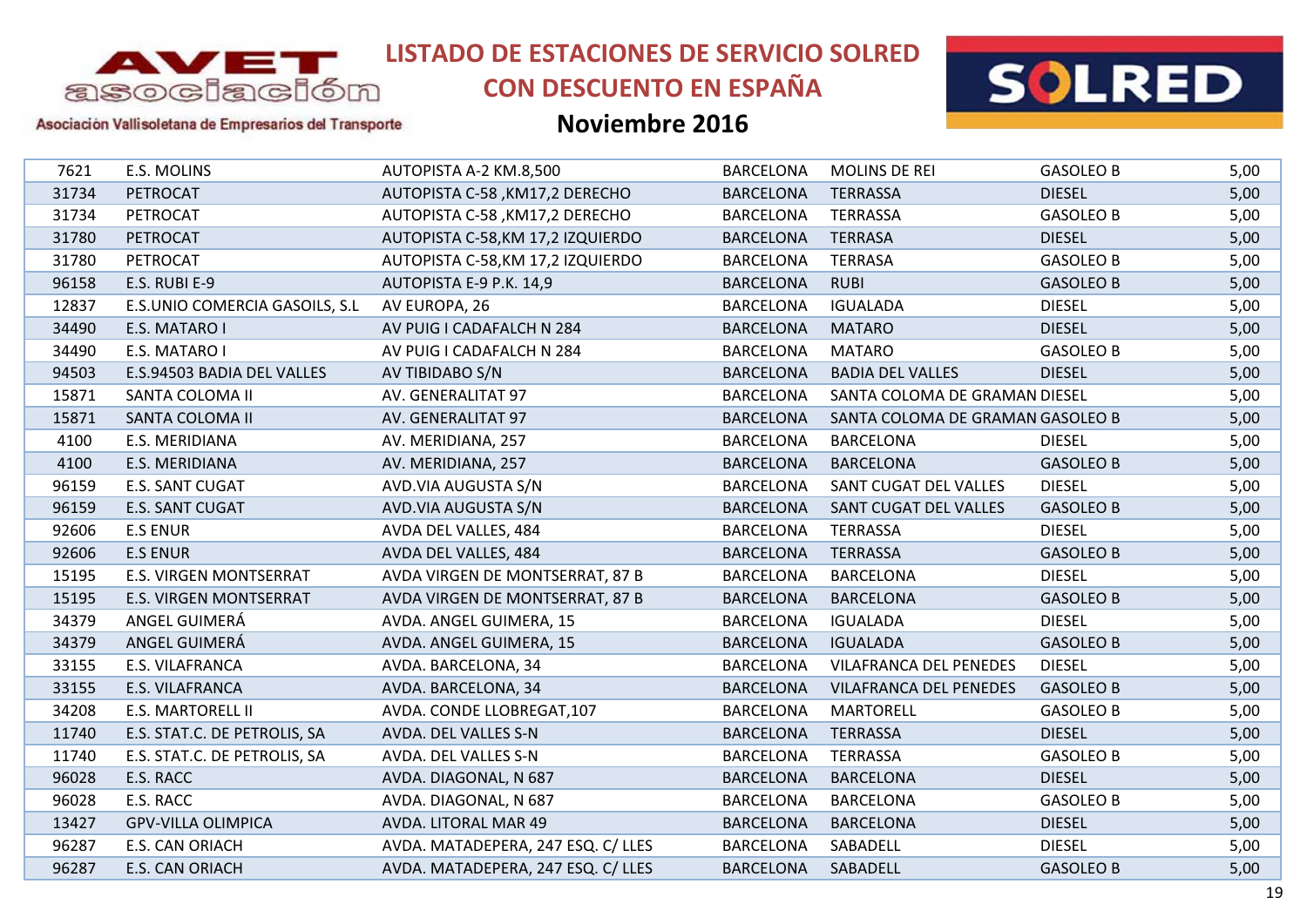

# **CON DESCUENTO EN ESPAÑA**



### Asociación Vallisoletana de Empresarios del Transporte

| 31906 | E.S. PAU CASALS                  | AVDA. MONTSERRAT, 2               | <b>BARCELONA</b> | <b>IGUALADA</b>          | <b>DIESEL</b>    | 5,00 |
|-------|----------------------------------|-----------------------------------|------------------|--------------------------|------------------|------|
| 31906 | E.S. PAU CASALS                  | AVDA. MONTSERRAT, 2               | <b>BARCELONA</b> | <b>IGUALADA</b>          | <b>GASOLEO B</b> | 5,00 |
| 4276  | E.S. MARGALL                     | AVDA. PI Y MARGALL, 118           | <b>BARCELONA</b> | <b>CALDES DE MONTBUI</b> | <b>DIESEL</b>    | 5,00 |
| 4276  | E.S. MARGALL                     | AVDA. PI Y MARGALL, 118           | <b>BARCELONA</b> | <b>CALDES DE MONTBUI</b> | <b>GASOLEO B</b> | 5,00 |
| 33041 | E.S. AVDA. SARRIA                | AVDA. SARRIA, N. 126              | <b>BARCELONA</b> | <b>BARCELONA</b>         | <b>DIESEL</b>    | 5,00 |
| 33041 | E.S. AVDA. SARRIA                | AVDA. SARRIA, N. 126              | <b>BARCELONA</b> | <b>BARCELONA</b>         | <b>GASOLEO B</b> | 5,00 |
| 34332 | E. S. CASTELLDEFELS              | AVENIDA 303, 1                    | <b>BARCELONA</b> | CASTELLDEFELS            | <b>DIESEL</b>    | 5,00 |
| 34332 | E. S. CASTELLDEFELS              | <b>AVENIDA 303, 1</b>             | <b>BARCELONA</b> | CASTELLDEFELS            | <b>GASOLEO B</b> | 5,00 |
| 33249 | E.S. VILADECAVALLS               | BP-1213 PK.1,85                   | <b>BARCELONA</b> | VILADECAVALS             | <b>DIESEL</b>    | 5,00 |
| 33249 | E.S. VILADECAVALLS               | BP-1213 PK.1,85                   | <b>BARCELONA</b> | <b>VILADECAVALS</b>      | <b>GASOLEO B</b> | 5,00 |
| 34545 | E.S. VILASSAR                    | C. PIO XII, S/N                   | <b>BARCELONA</b> | VILASSAR DE D ALT        | <b>DIESEL</b>    | 5,00 |
| 34545 | E.S. VILASSAR                    | C. PIO XII, S/N                   | <b>BARCELONA</b> | VILASSAR DE D ALT        | <b>GASOLEO B</b> | 5,00 |
| 96104 | E.S. VIA EUROPA                  | C. VIA EUROPA, 220                | <b>BARCELONA</b> | <b>MATARO</b>            | <b>DIESEL</b>    | 5,00 |
| 96104 | E.S. VIA EUROPA                  | C. VIA EUROPA, 220                | <b>BARCELONA</b> | <b>MATARO</b>            | <b>GASOLEO B</b> | 5,00 |
| 34564 | E.S. BADALONA II                 | C.PRESID COMPAN, 280 B500         | <b>BARCELONA</b> | <b>BADALONA</b>          | <b>DIESEL</b>    | 5,00 |
| 34564 | E.S. BADALONA II                 | C.PRESID COMPAN, 280 B500         | <b>BARCELONA</b> | <b>BADALONA</b>          | <b>GASOLEO B</b> | 5,00 |
| 96974 | AREA DE SERVEIS DE CAN NADAL     | C/ CAN NADAL, 4                   | <b>BARCELONA</b> | LLICA DE VALL            | <b>DIESEL</b>    | 5,00 |
| 96106 | <b>GPV-NUDO DE COLLSEROLA</b>    | C/ COLLSEROLA, 2                  | <b>BARCELONA</b> | <b>BARCELONA</b>         | <b>DIESEL</b>    | 5,00 |
| 94501 | PETROCAT                         | C/MEJICO, S/N                     | <b>BARCELONA</b> | ST. ANDREU DE LA BARCA   | <b>DIESEL</b>    | 5,00 |
| 94501 | PETROCAT                         | C/MEJICO, S/N                     | <b>BARCELONA</b> | ST. ANDREU DE LA BARCA   | <b>GASOLEO B</b> | 5,00 |
| 94745 | <b>E.S PAPIOL</b>                | C/ MONTURIOL ESW C/ LES FORQUES   | <b>BARCELONA</b> | <b>EL PAPIOL</b>         | <b>DIESEL</b>    | 5,00 |
| 94745 | <b>E.S PAPIOL</b>                | C/ MONTURIOL ESW C/ LES FORQUES   | <b>BARCELONA</b> | <b>EL PAPIOL</b>         | <b>GASOLEO B</b> | 5,00 |
| 5627  | <b>SUCRE</b>                     | C/ONZE DE SETEMBRE, 12            | <b>BARCELONA</b> | <b>VIC</b>               | <b>DIESEL</b>    | 5,00 |
| 5627  | <b>SUCRE</b>                     | C/ONZE DE SETEMBRE, 12            | <b>BARCELONA</b> | <b>VIC</b>               | <b>GASOLEO B</b> | 5,00 |
| 33642 | <b>E.S. CAN CARRERES</b>         | C/ PAU CLARIS, 13                 | <b>BARCELONA</b> | <b>MARTORELL</b>         | <b>DIESEL</b>    | 5,00 |
| 33642 | <b>E.S. CAN CARRERES</b>         | C/ PAU CLARIS, 13                 | <b>BARCELONA</b> | <b>MARTORELL</b>         | <b>GASOLEO B</b> | 5,00 |
| 96128 | <b>GPV-SAN QUIRZE DEL VALLES</b> | C/ RONDA ARAHONA, S/N             | <b>BARCELONA</b> | SAN QUIRZE DEL VALLES    | <b>DIESEL</b>    | 5,00 |
| 93420 | PETROCAT                         | C/VENUS, 19-25 P.I. CAN PARELLADA | <b>BARCELONA</b> | <b>TERRASA</b>           | <b>DIESEL</b>    | 5,00 |
| 93420 | PETROCAT                         | C/VENUS, 19-25 P.I. CAN PARELLADA | <b>BARCELONA</b> | <b>TERRASA</b>           | <b>GASOLEO B</b> | 5,00 |
| 15987 | E.S. CARRER VALENCIA             | C/VALENCIA, 503                   | <b>BARCELONA</b> | <b>BARCELONA</b>         | <b>DIESEL</b>    | 5,00 |
| 15987 | E.S. CARRER VALENCIA             | C/VALENCIA, 503                   | <b>BARCELONA</b> | <b>BARCELONA</b>         | <b>GASOLEO B</b> | 5,00 |
| 12263 | S.CATALANA DE PETROLIS, S.A.     | C-1415, PK-20                     | <b>BARCELONA</b> | MATADEPERA-TERRASSA      | <b>DIESEL</b>    | 5,00 |
|       |                                  |                                   |                  |                          |                  |      |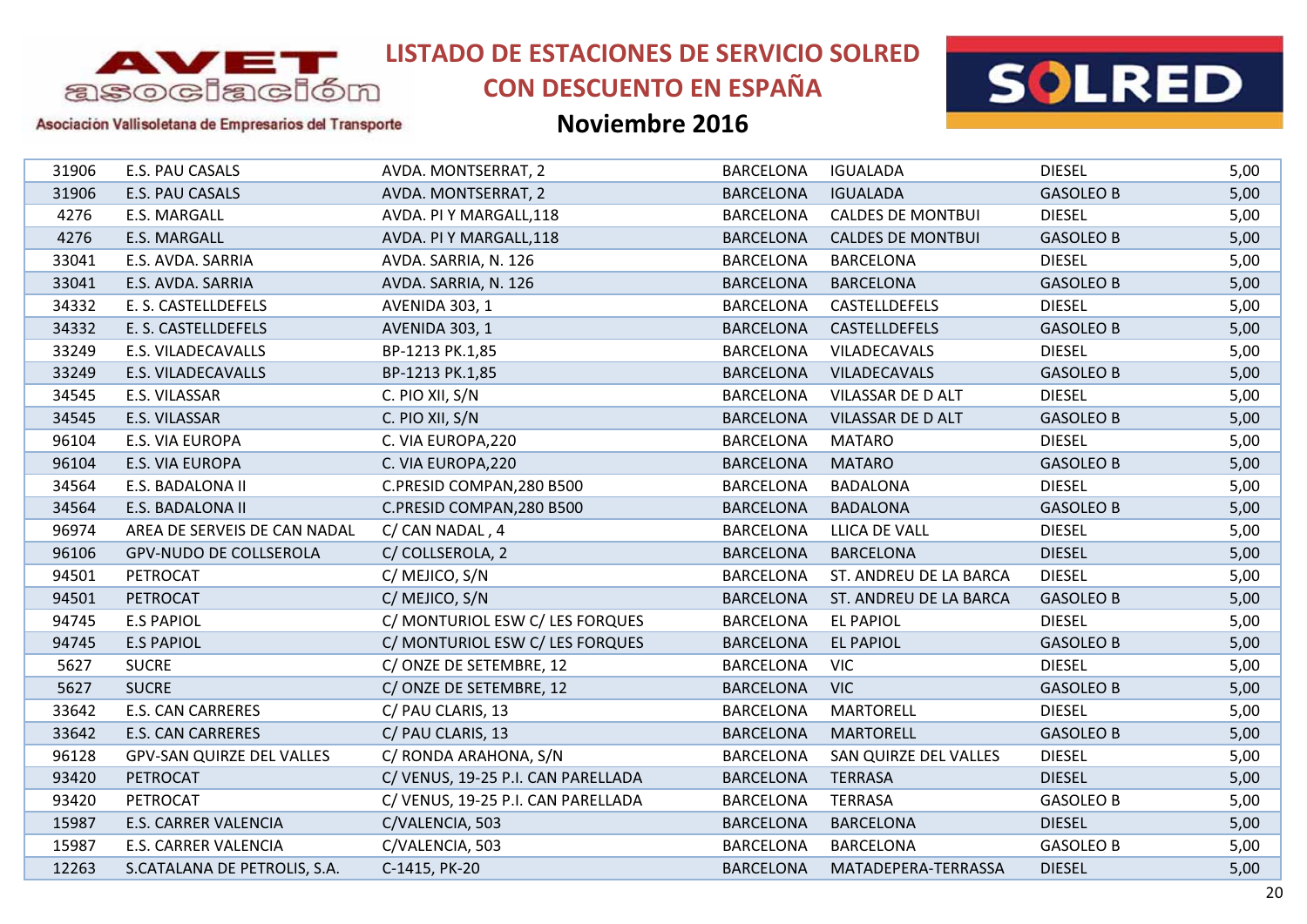

# **CON DESCUENTO EN ESPAÑA**



Asociación Vallisoletana de Empresarios del Transporte

| 12263 | S.CATALANA DE PETROLIS, S.A. | C-1415, PK-20                          | <b>BARCELONA</b> | MATADEPERA-TERRASSA               | <b>GASOLEO B</b> | 5,00 |
|-------|------------------------------|----------------------------------------|------------------|-----------------------------------|------------------|------|
| 12188 | E.S.SOC.CAT.DE PETROLIS, SA  | C-17 PK 36.98                          | <b>BARCELONA</b> | TAGAMANENT                        | <b>DIESEL</b>    | 5,00 |
| 12188 | E.S.SOC.CAT.DE PETROLIS, SA  | C-17 PK 36.98                          | <b>BARCELONA</b> | TAGAMANENT                        | <b>GASOLEO B</b> | 5,00 |
| 3886  | E.S. LA PAVA, S.L.           | C-31 PK 182,6                          | <b>BARCELONA</b> | <b>GAVA</b>                       | <b>DIESEL</b>    | 5,00 |
| 34518 | E.S.CASTELLBELL I            | C-55 PK 17,10                          | <b>BARCELONA</b> | <b>CASTELLBELL I EL VILAR</b>     | <b>DIESEL</b>    | 5,00 |
| 34518 | E.S.CASTELLBELL I            | C-55 PK 17,10                          | <b>BARCELONA</b> | CASTELLBELL I EL VILAR            | <b>GASOLEO B</b> | 5,00 |
| 96947 | E.S. CASTELLBELL II          | C-55 PK 17,10 MI                       | <b>BARCELONA</b> | CASTELLBELL                       | <b>DIESEL</b>    | 5,00 |
| 96947 | E.S. CASTELLBELL II          | C-55 PK 17,10 MI                       | <b>BARCELONA</b> | CASTELLBELL                       | <b>GASOLEO B</b> | 5,00 |
| 15891 | E.S. MERCABARNA              | CALLE 6 SECTOR C ZONA FRANCA           | <b>BARCELONA</b> | <b>BARCELONA</b>                  | <b>GASOLEO B</b> | 5,00 |
| 96105 | GPV-POLIG. IND. PEDROSA      | CALLE SALVADOR ESPRIU, 59 ESQ GRAN VIA | <b>BARCELONA</b> | HOSP. DE LLOBREGAT                | <b>DIESEL</b>    | 5,00 |
| 13174 | E.S. CORNELLA                | CAM DEL MIG 23-25 ESQ. CL.SANTI FERRAN | <b>BARCELONA</b> | <b>CORNELLA DE LLOBREGAT</b>      | <b>DIESEL</b>    | 5,00 |
| 13174 | <b>E.S. CORNELLA</b>         | CAM DEL MIG 23-25 ESQ. CL.SANTI FERRAN | <b>BARCELONA</b> | <b>CORNELLA DE LLOBREGAT</b>      | <b>GASOLEO B</b> | 5,00 |
| 97024 | <b>ES PARETS</b>             | CARRER DE LA VOLTA, SN                 | <b>BARCELONA</b> | PARETS DEL VALLÉS                 | <b>DIESEL</b>    | 5,00 |
| 97024 | <b>ES PARETS</b>             | CARRER DE LA VOLTA, SN                 | <b>BARCELONA</b> | PARETS DEL VALLÉS                 | <b>GASOLEO B</b> | 5,00 |
| 96274 | E.S. CIM VALLES II           | CIM VALLES PARCELA 14                  | <b>BARCELONA</b> | SANTA PERPETUA DE MOGOD GASOLEO B |                  | 5,00 |
| 96192 | E.S. CIM VALLES              | CIM VALLES PARCELA-13                  | <b>BARCELONA</b> | SANTA PERPETUA DE MOGOD GASOLEO B |                  | 5,00 |
| 94034 | PETROCAT                     | CIUDAD DE LA ASUNCION 69-71            | <b>BARCELONA</b> | <b>BARCELONA</b>                  | <b>DIESEL</b>    | 5,00 |
| 94034 | PETROCAT                     | CIUDAD DE LA ASUNCION 69-71            | <b>BARCELONA</b> | <b>BARCELONA</b>                  | <b>GASOLEO B</b> | 5,00 |
| 11893 | E.S.SOC.CAT.DE PETROLIS      | CL BACH DE RODA, 134                   | <b>BARCELONA</b> | <b>BARCELONA</b>                  | <b>DIESEL</b>    | 5,00 |
| 96720 | SAN CUGAT DEL VALLES         | CL CERDANYA ESQ RONDA NORTE S/N        | <b>BARCELONA</b> | SAN CUGAT DEL VALLES              | <b>DIESEL</b>    | 5,00 |
| 96086 | E.S. CANOVELLES              | CL INDUSTRIA, 104                      | <b>BARCELONA</b> | <b>CANOVELLES</b>                 | <b>DIESEL</b>    | 5,00 |
| 96086 | <b>E.S. CANOVELLES</b>       | CL INDUSTRIA, 104                      | <b>BARCELONA</b> | <b>CANOVELLES</b>                 | <b>GASOLEO B</b> | 5,00 |
| 96095 | E.S. JOAQUIN BLUME           | <b>CL JOAQUIN BLUME.1</b>              | <b>BARCELONA</b> | SABADELL                          | <b>DIESEL</b>    | 5,00 |
| 96095 | E.S. JOAQUIN BLUME           | <b>CL JOAQUIN BLUME.1</b>              | <b>BARCELONA</b> | SABADELL                          | <b>GASOLEO B</b> | 5,00 |
| 96706 | AREA DE SERVEIS CAN CALDERON | CL RIERA FONOLLAR, 38                  | <b>BARCELONA</b> | SANT BOI DE LLOBREGAT             | <b>DIESEL</b>    | 5,00 |
| 33704 | E.S. SANT BRU                | CL SAN BRUNO, 17                       | <b>BARCELONA</b> | <b>BADALONA</b>                   | <b>DIESEL</b>    | 5,00 |
| 33704 | E.S. SANT BRU                | CL SAN BRUNO, 17                       | <b>BARCELONA</b> | <b>BADALONA</b>                   | <b>GASOLEO B</b> | 5,00 |
| 3159  | E.S. SANTA EULALIA           | CL SANTA EULALIA, 27                   | <b>BARCELONA</b> | <b>HOSPITALET LLOBREGAT</b>       | <b>DIESEL</b>    | 5,00 |
| 3159  | E.S. SANTA EULALIA           | CL SANTA EULALIA, 27                   | <b>BARCELONA</b> | <b>HOSPITALET LLOBREGAT</b>       | <b>GASOLEO B</b> | 5,00 |
| 96157 | E.S.96157 VILADOMAT          | CL VILADOMAT, 201                      | <b>BARCELONA</b> | SABADELL                          | <b>DIESEL</b>    | 5,00 |
| 92886 | E.S. ULTRA                   | CL. RAMBLA MARINA, 428                 | <b>BARCELONA</b> | HOSPITALET DE LLOBREGAT           | <b>DIESEL</b>    | 5,00 |
| 92886 | E.S. ULTRA                   | CL. RAMBLA MARINA, 428                 | <b>BARCELONA</b> | HOSPITALET DE LLOBREGAT GASOLEO B |                  | 5,00 |
|       |                              |                                        |                  |                                   |                  |      |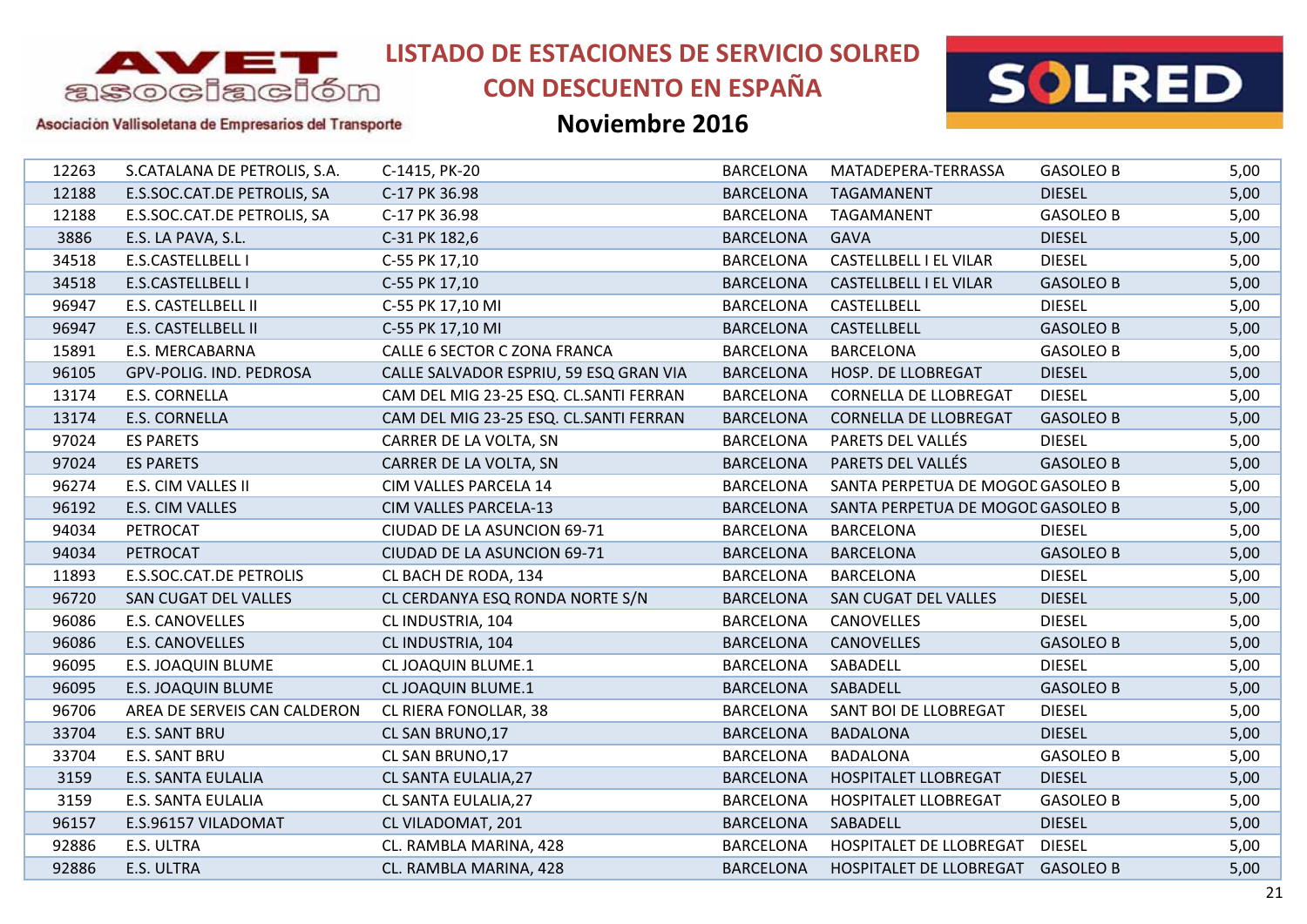

# **CON DESCUENTO EN ESPAÑA**



### Asociación Vallisoletana de Empresarios del Transporte

| 11757 | E.S. CALLDETENES                                 | CN-141 KM. 3,325               | <b>BARCELONA</b> | CALLDETENES           | <b>DIESEL</b>    | 5,00 |
|-------|--------------------------------------------------|--------------------------------|------------------|-----------------------|------------------|------|
| 11757 | E.S. CALLDETENES                                 | CN-141 KM. 3,325               | <b>BARCELONA</b> | CALLDETENES           | <b>GASOLEO B</b> | 5,00 |
| 31407 | ABADIN E HIJOS, S.L.                             | CR BP-1503 LES FONT DE TERRASA | <b>BARCELONA</b> | <b>TERRASA</b>        | <b>DIESEL</b>    | 5,00 |
| 12827 | <b>ENERGY EXPRESS, S.L.</b>                      | CR C-17, 26, 65                | <b>BARCELONA</b> | AMETLLA DEL VALLES    | <b>DIESEL</b>    | 5,00 |
| 12827 | <b>ENERGY EXPRESS, S.L.</b>                      | CR C-17, 26, 65                | <b>BARCELONA</b> | AMETLLA DEL VALLES    | <b>GASOLEO B</b> | 5,00 |
| 5910  | TAGAMANENT                                       | CR C-17, KM 36                 | <b>BARCELONA</b> | TAGAMANENT            | <b>DIESEL</b>    | 5,00 |
| 5910  | TAGAMANENT                                       | CR C-17, KM 36                 | <b>BARCELONA</b> | TAGAMANENT            | <b>GASOLEO B</b> | 5,00 |
| 96365 | SALLAVINERA IZQ                                  | CR C-25, KM 111,5              | <b>BARCELONA</b> | SANT PERE SALLAVINERA | <b>GASOLEO B</b> | 5,00 |
| 96591 | <b>ENERGY EXPRESS, S.L.</b>                      | CR C-32, 49, 61                | <b>BARCELONA</b> | GAVA                  | <b>GASOLEO B</b> | 5,00 |
| 96178 | <b>ENERGY EXPRESS, S.L.</b>                      | CR C-32, 49,61                 | <b>BARCELONA</b> | <b>GAVA</b>           | <b>GASOLEO B</b> | 5,00 |
| 11717 | <b>ENERGY EXPRESS, S.L.</b>                      | CR C-37, 95, 39                | <b>BARCELONA</b> | MANRESA               | <b>DIESEL</b>    | 5,00 |
| 11717 | <b>ENERGY EXPRESS, S.L.</b>                      | CR C-37, 95, 39                | <b>BARCELONA</b> | <b>MANRESA</b>        | <b>GASOLEO B</b> | 5,00 |
| 13214 | <b>CAPELLANES MD</b>                             | CR IGUALADA-VILAFRANCA KM 8,3  | <b>BARCELONA</b> | TORRE DE CLARAMUNT    | <b>DIESEL</b>    | 5,00 |
| 13214 | <b>CAPELLANES MD</b>                             | CR IGUALADA-VILAFRANCA KM 8,3  | <b>BARCELONA</b> | TORRE DE CLARAMUNT    | <b>GASOLEO B</b> | 5,00 |
| 34306 | CAMPSA ESTACIONES DE SERVICIO CR. C-155 KM. 10,5 |                                | <b>BARCELONA</b> | LLIGA DE VAL          | <b>DIESEL</b>    | 5,00 |
| 34306 | CAMPSA ESTACIONES DE SERVICIO                    | CR. C-155 KM. 10,5             | <b>BARCELONA</b> | LLIGA DE VAL          | <b>GASOLEO B</b> | 5,00 |
| 5395  | TORRENT DE VALLENSANA                            | CR. DE LA ROCA, KM 7           | <b>BARCELONA</b> | MONTCADA I REIXAC     | <b>DIESEL</b>    | 5,00 |
| 5395  | TORRENT DE VALLENSANA                            | CR. DE LA ROCA, KM 7           | <b>BARCELONA</b> | MONTCADA I REIXAC     | <b>GASOLEO B</b> | 5,00 |
| 33725 | E.S. SANT PERE DE RIBES                          | CR.B-211(SITGES), KM.40,8      | <b>BARCELONA</b> | SANT PERE DE RIBES    | <b>DIESEL</b>    | 5,00 |
| 33725 | E.S. SANT PERE DE RIBES                          | CR.B-211(SITGES), KM.40,8      | <b>BARCELONA</b> | SANT PERE DE RIBES    | <b>GASOLEO B</b> | 5,00 |
| 34100 | SENTMENAT                                        | CR.C-1413, PK.32,7             | <b>BARCELONA</b> | SENTMENAT             | <b>DIESEL</b>    | 5,00 |
| 34100 | SENTMENAT                                        | CR.C-1413, PK.32,7             | <b>BARCELONA</b> | SENTMENAT             | <b>GASOLEO B</b> | 5,00 |
| 31426 | E.S.MONTCADA                                     | CR.C-17 KM4,85                 | <b>BARCELONA</b> | MONTCADA I REIXAC     | <b>DIESEL</b>    | 5,00 |
| 31426 | E.S.MONTCADA                                     | CR.C-17 KM4,85                 | <b>BARCELONA</b> | MONTCADA I REIXAC     | <b>GASOLEO B</b> | 5,00 |
| 31131 | E.S. LA ROCA                                     | CRA.C-1415 PK.17,4             | <b>BARCELONA</b> | ROCA DEL VALLES       | <b>DIESEL</b>    | 5,00 |
| 31131 | E.S. LA ROCA                                     | CRA.C-1415 PK.17,4             | <b>BARCELONA</b> | ROCA DEL VALLES       | <b>GASOLEO B</b> | 5,00 |
| 96588 | E.S. CARDEDEU II                                 | CT.C-251 PK 5,500 (M.D)        | <b>BARCELONA</b> | CARDEDEU              | <b>DIESEL</b>    | 5,00 |
| 96588 | E.S. CARDEDEU II                                 | CT.C-251 PK 5,500 (M.D)        | <b>BARCELONA</b> | CARDEDEU              | <b>GASOLEO B</b> | 5,00 |
| 96903 | E.S.CERVELLO                                     | CTR N-340 PK 1242              | <b>BARCELONA</b> | <b>CERVELLO</b>       | <b>DIESEL</b>    | 5,00 |
| 96903 | E.S.CERVELLO                                     | CTR N-340 PK 1242              | <b>BARCELONA</b> | <b>CERVELLO</b>       | <b>GASOLEO B</b> | 5,00 |
| 96295 | S.CATALANA DE PETROLIS, SA                       | CTR. BV-2001, PK-2.1           | <b>BARCELONA</b> | SANT JOAN DESPI       | <b>DIESEL</b>    | 5,00 |
| 96295 | S.CATALANA DE PETROLIS, SA                       | CTR. BV-2001, PK-2.1           | <b>BARCELONA</b> | SANT JOAN DESPI       | <b>GASOLEO B</b> | 5,00 |
|       |                                                  |                                |                  |                       |                  |      |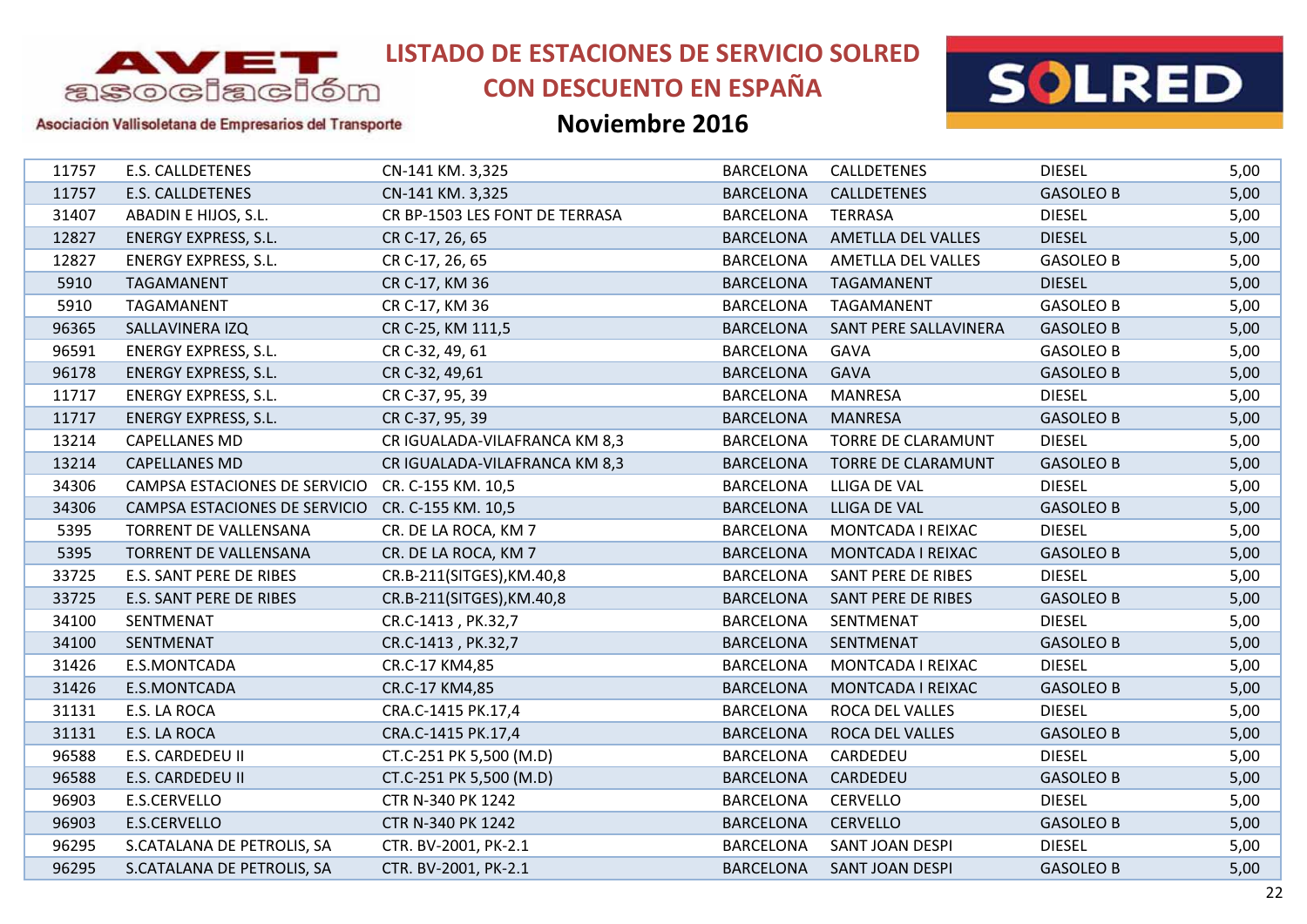

# **CON DESCUENTO EN ESPAÑA**



### Asociación Vallisoletana de Empresarios del Transporte

| 34427 | E.S.SALLENT                   | CTR. C-16, PK-60.400                   | <b>BARCELONA</b> | SALLENT                     | <b>DIESEL</b>    | 5,00 |
|-------|-------------------------------|----------------------------------------|------------------|-----------------------------|------------------|------|
| 34427 | E.S.SALLENT                   | CTR. C-16, PK-60.400                   | <b>BARCELONA</b> | SALLENT                     | <b>GASOLEO B</b> | 5,00 |
| 96891 | E.S. LA PAVA, S.A.            | CTR. C-31 PK 182,6                     | <b>BARCELONA</b> | GAVA                        | <b>DIESEL</b>    | 5,00 |
| 34397 | E.S. EL MOLINO                | CTR.BARNA-CALAFELL, KM-34,7            | <b>BARCELONA</b> | <b>SITGES</b>               | <b>DIESEL</b>    | 5,00 |
| 34397 | E.S. EL MOLINO                | CTR.BARNA-CALAFELL, KM-34,7            | <b>BARCELONA</b> | <b>SITGES</b>               | <b>GASOLEO B</b> | 5,00 |
| 34494 | E.S. CASTELLAR                | CTRA B-124 SABAD.A PRATS LLUCAN.KM.5,3 | <b>BARCELONA</b> | <b>CASTELLAR DEL VALLES</b> | <b>DIESEL</b>    | 5,00 |
| 34494 | E.S. CASTELLAR                | CTRA B-124 SABAD.A PRATS LLUCAN.KM.5,3 | <b>BARCELONA</b> | CASTELLAR DEL VALLES        | <b>GASOLEO B</b> | 5,00 |
| 96439 | GPV-SABADELL                  | CTRA N-150 PK 14,2                     | <b>BARCELONA</b> | SABADELL                    | <b>DIESEL</b>    | 5,00 |
| 96098 | <b>E.S. BRUGUERA</b>          | CTRA. B-124 PK-5,400                   | <b>BARCELONA</b> | <b>CASTELLAR DEL VALLES</b> | <b>DIESEL</b>    | 5,00 |
| 96098 | <b>E.S. BRUGUERA</b>          | CTRA. B-124 PK-5,400                   | <b>BARCELONA</b> | <b>CASTELLAR DEL VALLES</b> | <b>GASOLEO B</b> | 5,00 |
| 34131 | E.S. CALDES                   | CTRA. B-143 MOLLET A MOIA, KM. 15,150  | <b>BARCELONA</b> | <b>CALDES DE MONTBUI</b>    | <b>DIESEL</b>    | 5,00 |
| 34131 | E.S. CALDES                   | CTRA. B-143 MOLLET A MOIA, KM. 15,150  | <b>BARCELONA</b> | <b>CALDES DE MONTBUI</b>    | <b>GASOLEO B</b> | 5,00 |
| 96362 | E.S. SANT ESTEVE SESROVIRES   | CTRA. B-224 P.K. 23,65 M.D.            | <b>BARCELONA</b> | SANT ESTEVE SESROVIRES      | <b>GASOLEO B</b> | 5,00 |
| 12253 | S. CATALALANA DE PETROLIS, SA | CTRA. B-502 KM.4,34                    | <b>BARCELONA</b> | ARGENTONA                   | <b>DIESEL</b>    | 5,00 |
| 12253 | S. CATALALANA DE PETROLIS, SA | CTRA. B-502 KM.4,34                    | <b>BARCELONA</b> | ARGENTONA                   | <b>GASOLEO B</b> | 5,00 |
| 34565 | E.S. RUBI III                 | CTRA. C-1412 KM. 9,8                   | <b>BARCELONA</b> | <b>RUBÍ</b>                 | <b>DIESEL</b>    | 5,00 |
| 34565 | E.S. RUBI III                 | CTRA. C-1412 KM. 9,8                   | <b>BARCELONA</b> | <b>RUBÍ</b>                 | <b>GASOLEO B</b> | 5,00 |
| 2852  | MONTCADA I REIXAC             | CTRA. C-17, KM 1,700                   | <b>BARCELONA</b> | MONTCADA I REIXAC           | <b>DIESEL</b>    | 5,00 |
| 2852  | MONTCADA I REIXAC             | CTRA. C-17, KM 1,700                   | <b>BARCELONA</b> | MONTCADA I REIXAC           | <b>GASOLEO B</b> | 5,00 |
| 96364 | SALLAVINERA DCHO.             | CTRA. C-25, KM 111,5                   | <b>BARCELONA</b> | SANT PERE SALLAVINERA       | <b>GASOLEO B</b> | 5,00 |
| 5528  | E.S. CARDEDEU                 | CTRA. C-251 KM.5,500                   | <b>BARCELONA</b> | CARDEDEU                    | <b>DIESEL</b>    | 5,00 |
| 5528  | E.S. CARDEDEU                 | CTRA. C-251 KM.5,500                   | <b>BARCELONA</b> | CARDEDEU                    | <b>GASOLEO B</b> | 5,00 |
| 4289  | E.S. CUBELLES                 | CTRA. C-31 KM.148.5                    | <b>BARCELONA</b> | <b>CUBELLES</b>             | <b>DIESEL</b>    | 5,00 |
| 4289  | E.S. CUBELLES                 | CTRA. C-31 KM.148.5                    | <b>BARCELONA</b> | <b>CUBELLES</b>             | <b>GASOLEO B</b> | 5,00 |
| 15180 | E.S. PALAUTORDERA             | CTRA. C-35, PK-51                      | <b>BARCELONA</b> | STA. M. PALAUTORDERA        | <b>GASOLEO B</b> | 5,00 |
| 31481 | E.S. OLESA DERECHO            | CTRA. C-55, KM.5,5                     | <b>BARCELONA</b> | OLESA DE MONTS.             | <b>GASOLEO B</b> | 5,00 |
| 34177 | E.S. CASTELLET                | CTRA. C-55, PK-21                      | <b>BARCELONA</b> | SAN VICENT CASTELLET        | <b>DIESEL</b>    | 5,00 |
| 34177 | E.S. CASTELLET                | CTRA. C-55, PK-21                      | <b>BARCELONA</b> | <b>SAN VICENT CASTELLET</b> | <b>GASOLEO B</b> | 5,00 |
| 96282 | <b>E.S. SANTA AGNES</b>       | CTRA. C-60 KM 10,9                     | <b>BARCELONA</b> | LA ROCA DEL VALLES          | <b>GASOLEO B</b> | 5,00 |
| 96283 | E.S. C-60                     | CTRA. C-60 KM 8,7 (DCIÓN. MATARÓ)      | <b>BARCELONA</b> | LA ROCA DEL VALLES          | <b>GASOLEO B</b> | 5,00 |
| 34430 | E.S. PINEDA                   | CTRA. L-4501 PK-3.500                  | <b>BARCELONA</b> | <b>SAN FRUITOS DE BAGES</b> | <b>DIESEL</b>    | 5,00 |
| 34430 | E.S. PINEDA                   | CTRA. L-4501 PK-3.500                  | <b>BARCELONA</b> | SAN FRUITOS DE BAGES        | <b>GASOLEO B</b> | 5,00 |
|       |                               |                                        |                  |                             |                  |      |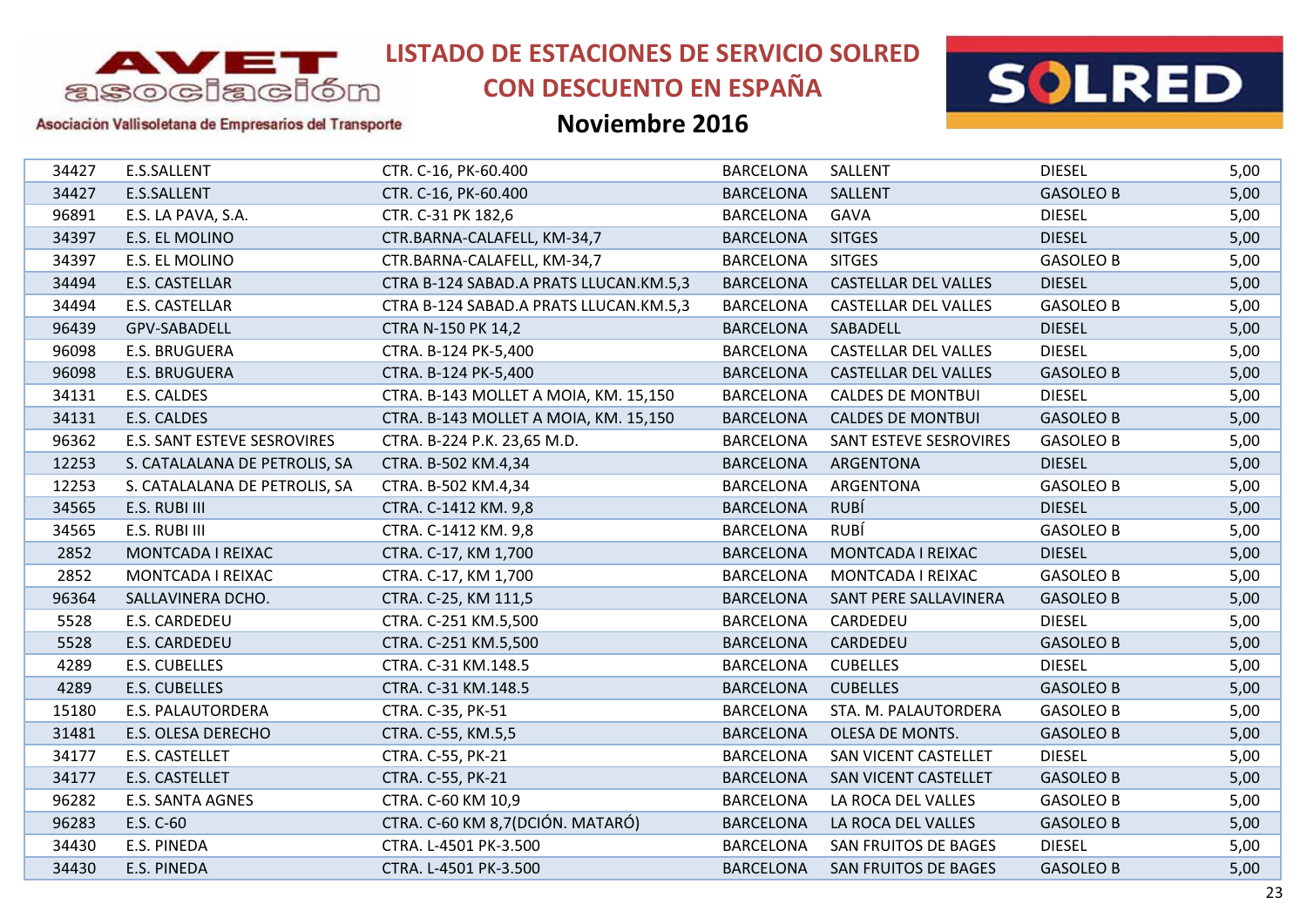

Asociación Vallisoletana de Empresarios del Transporte

**LISTADO DE ESTACIONES DE SERVICIO SOLRED**

## **CON DESCUENTO EN ESPAÑA**

### **Noviembre 2016**



 E. S. LAS FRANQUESAS CTRA. N-152(BARCELONA-PUIGCERDA),KM 33 BARCELONA LAS FRANQUESAS DEL VALLÉSDIESEL 5,00 E. S. LAS FRANQUESAS CTRA. N-152(BARCELONA-PUIGCERDA),KM 33 BARCELONA LAS FRANQUESAS DEL VALLÉSGASOLEO B 5,00 E.S. ESPARRAGUERA CTRA. N-II KM.581,54 (M.IZDO) BARCELONA ESPARRAGUERA GASOLEO B 5,00 E.S. CABRERA II CTRA. N-II P.K. 643 M.D.BARCELONA CABRERA DE MAR
BARCELONA 
S.00 E.S. CABRERA II CTRA. N-II P.K. 643 M.D. BARCELONA CABRERA DE MAR GASOLEO B 5,00 E.S. CALELLA CTRA. N-II PK. 667 BARCELONA CALELLA DE MAR DIESEL 5,00 E.S. CALELLA CTRA. N-II PK. 667 BARCELONA CALELLA DE MAR GASOLEO B 5,00 E. S. VILANOVA CTRA. SAN ADRIAN-LA ROCA, KM. 19,9 BARCELONA VILANOVA DEL VALLES DIESEL 5,00 E. S. VILANOVA CTRA. SAN ADRIAN-LA ROCA, KM. 19,9 BARCELONA VILANOVA DEL VALLES GASOLEO B 5,00 E.S.CAN JARDI CTRA.,MOLINS-CALDES MANTBUI KM.7,750 BARCELONA SAN CUGAT VALLES DIESEL 5,00 E.S.EL GOLF CTRA.B-224, PK 20,8 BARCELONA SANT LLORENC DIESEL 5,00 E.S.EL GOLF CTRA.B-224, PK 20,8 BARCELONA SANT LLORENC GASOLEO B 5,00 CABRERA III CTRA.B-502, KM 1 BARCELONA CABRERA DIESEL 5,00 CABRERA III CTRA.B-502, KM 1 BARCELONA CABRERA GASOLEO B 5,00 E.S.CERDANYOLA CTRA.BELLATERRA-SABADELL,17 BARCELONA CERDANYOLA DIESEL 5,00 E.S.CERDANYOLA CTRA.BELLATERRA-SABADELL,17 BARCELONA CERDANYOLA GASOLEO B 5,00 PETROCAT CTRA.BERGA,99 BARCELONA NAVAS DIESEL 5,00 PETROCAT CTRA.BERGA,99 BARCELONA NAVAS GASOLEO B 5,00 E.S. VILADECANS CTRA.C-31 KM.168,58 BARCELONA VILADECANS GASOLEO B 5,00 E.S. GRANOLLERS CTRA.DE MASNOU KM.15,650 BARCELONA GRANOLLERS DIESEL 5,00 E.S. GRANOLLERS CTRA.DE MASNOU KM.15,650 BARCELONA GRANOLLERS GASOLEO B 5,00 ES.SANT VICEN DE MONTALT CTRA.N-II P.K. 653BARCELONA SANT VICENC DE MONTALT DIESEL 5,00 ES.SANT VICEN DE MONTALT CTRA.N-II P.K. 653 BARCELONA SANT VICENÇ DE MONTALT GASOLEO B 5,00 E.S. LA MASIA CTRA.N-II PK.558 BARCELONA ODENA DIESEL 5,00 E.S. LA MASIA CTRA.N-II PK.558 BARCELONA ODENA GASOLEO B 5,00 31507 CARBURANTS GRAN VIA,SL DOMENECH I MONTANER,96 BARCELONA SABADELL DIESEL DIESEL 5,00 E.S. RUBI II E-9, PK-14.7 M.IZDO. BARCELONA RUBI GASOLEO B 5,00 E.S. MATARO III ENERGIA 2-4 PG.MATA ROCAF. BARCELONA MATARO GASOLEO B 5,00 E.S. BADALONA I INDUSTRIA, 629 BARCELONA BADALONA DIESEL 5,00 E.S. BADALONA I INDUSTRIA, 629 BARCELONA BADALONA GASOLEO B 5,00 SAN FELIU DE LLOBREGAT,SL LAUR.MIRO 403-405 BAJOS BARCELONA SANT FELIU DE LLOBREGAT DIESEL 5,00 E.S. VALLIRANA MAYOR,610 BARCELONA VALLIRANA DIESEL 5,00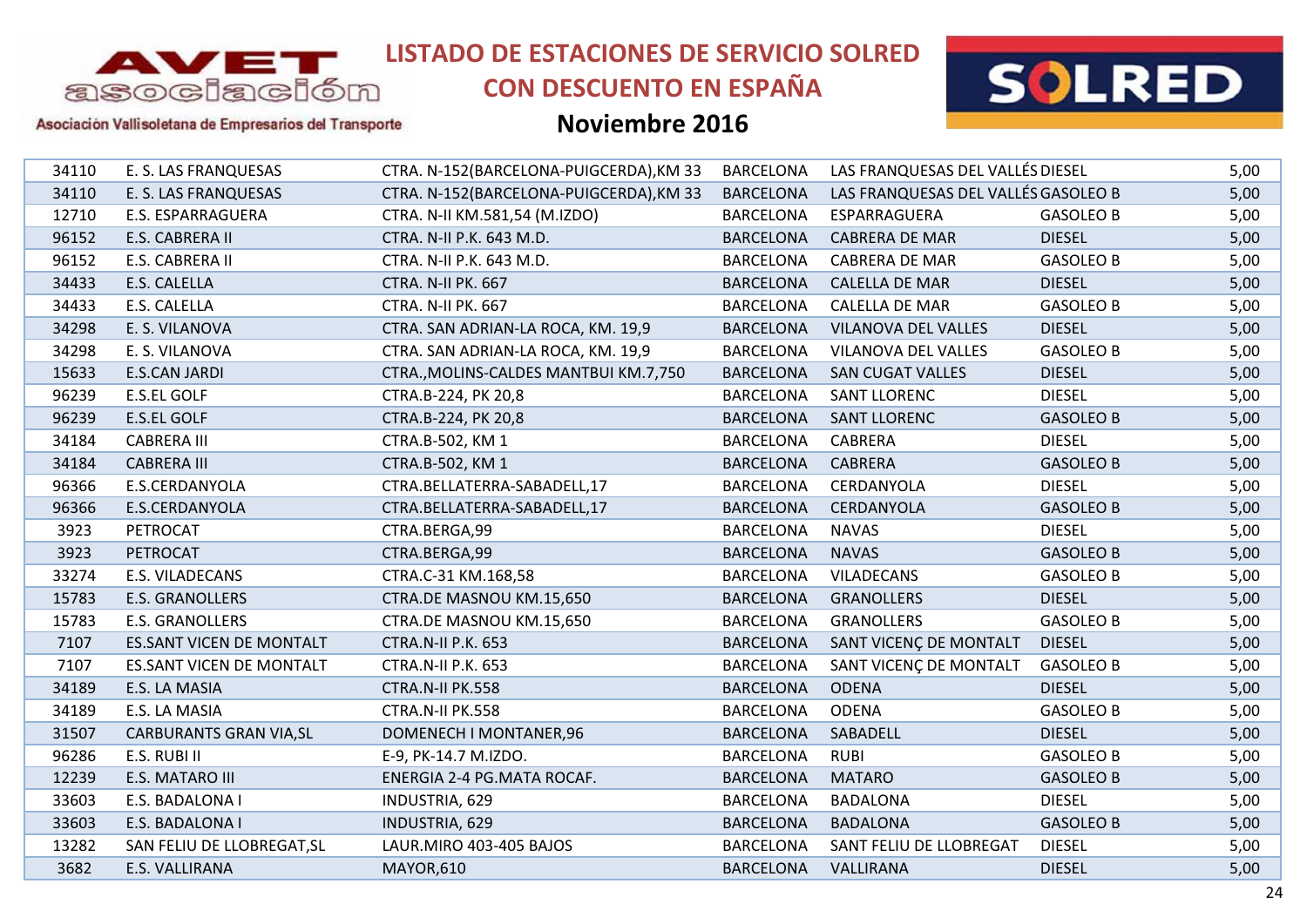

# **CON DESCUENTO EN ESPAÑA**



Asociación Vallisoletana de Empresarios del Transporte

| 3682  | E.S. VALLIRANA                 | MAYOR,610                               | <b>BARCELONA</b> | VALLIRANA                 | <b>GASOLEO B</b> | 5,00 |
|-------|--------------------------------|-----------------------------------------|------------------|---------------------------|------------------|------|
| 96589 | <b>GPV-BARBERA DEL VALLES</b>  | N-150 PK,8 (M.I)                        | <b>BARCELONA</b> | <b>BARBERA DEL VALLES</b> | <b>DIESEL</b>    | 5,00 |
| 97016 | <b>BOIRA</b>                   | N-152 PK.558 M.I                        | <b>BARCELONA</b> | <b>VIC</b>                | <b>DIESEL</b>    | 5,00 |
| 97016 | <b>BOIRA</b>                   | N-152 PK.558 M.I                        | <b>BARCELONA</b> | <b>VIC</b>                | <b>GASOLEO B</b> | 5,00 |
| 96630 | E.S. JORBA                     | <b>N-II PK 543</b>                      | <b>BARCELONA</b> | <b>JORBA</b>              | <b>GASOLEO B</b> | 5,00 |
| 96062 | <b>GPV-NUDO DE LA TRINIDAD</b> | P.STA.COLOMA, 71-73                     | <b>BARCELONA</b> | <b>BARCELONA</b>          | <b>DIESEL</b>    | 5,00 |
| 94141 | <b>POTOSI</b>                  | PASEO GUAYAQUIL, 25-27                  | <b>BARCELONA</b> | <b>BARCELONA</b>          | <b>DIESEL</b>    | 5,00 |
| 94141 | <b>POTOSI</b>                  | PASEO GUAYAQUIL, 25-27                  | <b>BARCELONA</b> | <b>BARCELONA</b>          | <b>GASOLEO B</b> | 5,00 |
| 33239 | E.S. ZONA FRANCA 35            | PASEO ZONA FRANCA, 35-37                | <b>BARCELONA</b> | <b>BARCELONA</b>          | <b>GASOLEO B</b> | 5,00 |
| 31180 | <b>E.S.PASEO VALLDAURA</b>     | PO.VALLDAURA,112                        | <b>BARCELONA</b> | <b>BARCELONA</b>          | <b>DIESEL</b>    | 5,00 |
| 31180 | E.S.PASEO VALLDAURA            | PO.VALLDAURA,112                        | <b>BARCELONA</b> | <b>BARCELONA</b>          | <b>GASOLEO B</b> | 5,00 |
| 31037 | E.S. CREU ALTA                 | PRATS DE LLUCANES, ESQ. CONDES URGEL SN | <b>BARCELONA</b> | SABADELL                  | <b>DIESEL</b>    | 5,00 |
| 31037 | E.S. CREU ALTA                 | PRATS DE LLUCANES, ESQ. CONDES URGEL SN | <b>BARCELONA</b> | SABADELL                  | <b>GASOLEO B</b> | 5,00 |
| 31535 | <b>E.S. LLOREDA</b>            | RAMBLA DE SANT JOAN, SN                 | <b>BARCELONA</b> | <b>BADALONA</b>           | <b>DIESEL</b>    | 5,00 |
| 31535 | E.S. LLOREDA                   | RAMBLA DE SANT JOAN, SN                 | <b>BARCELONA</b> | <b>BADALONA</b>           | <b>GASOLEO B</b> | 5,00 |
| 31280 | PETROCAT                       | RAMBLETA DEL PARE ALEGRE, SN            | <b>BARCELONA</b> | <b>TERRASSA</b>           | <b>DIESEL</b>    | 5,00 |
| 31280 | PETROCAT                       | RAMBLETA DEL PARE ALEGRE, SN            | <b>BARCELONA</b> | <b>TERRASSA</b>           | <b>GASOLEO B</b> | 5,00 |
| 11597 | E.S. CABRERA                   | RIERA DE ARGENTONA, 1                   | <b>BARCELONA</b> | <b>CABRERA DE MAR</b>     | <b>DIESEL</b>    | 5,00 |
| 11597 | E.S. CABRERA                   | RIERA DE ARGENTONA, 1                   | <b>BARCELONA</b> | <b>CABRERA DE MAR</b>     | <b>GASOLEO B</b> | 5,00 |
| 96113 | E.S. LA GELTRU                 | RONDA EUROPA, 58                        | <b>BARCELONA</b> | VILANOVA I LA GELTRU      | <b>DIESEL</b>    | 5,00 |
| 96113 | E.S. LA GELTRU                 | RONDA EUROPA, 58                        | <b>BARCELONA</b> | VILANOVA I LA GELTRU      | <b>GASOLEO B</b> | 5,00 |
| 97090 | <b>MOLLET</b>                  | RONDA LA FARINERA S/N                   | <b>BARCELONA</b> | <b>MOLLET DEL VALLES</b>  | <b>DIESEL</b>    | 5,00 |
| 97090 | <b>MOLLET</b>                  | RONDA LA FARINERA S/N                   | <b>BARCELONA</b> | MOLLET DEL VALLES         | <b>GASOLEO B</b> | 5,00 |
| 96680 | E.S. NOVA BARBERA              | RONDA STA. MARIA (ESQ.C/MONTORIOL)      | <b>BARCELONA</b> | <b>BARBERA DEL VALLES</b> | <b>DIESEL</b>    | 5,00 |
| 96680 | <b>E.S. NOVA BARBERA</b>       | RONDA STA. MARIA (ESQ.C/MONTORIOL)      | <b>BARCELONA</b> | <b>BARBERA DEL VALLES</b> | <b>GASOLEO B</b> | 5,00 |
| 33880 | E.S.PETROBADALONA, S.L.        | ALFONSO XIII, 628                       | <b>BARCELONA</b> | <b>BADALONA</b>           | <b>DIESEL</b>    | 3,90 |
| 13301 | E.S. LA TORDERA                | AUTOPISTA C-32 PK.129,8                 | <b>BARCELONA</b> | <b>PALAFOLLS</b>          | <b>DIESEL</b>    | 3,90 |
| 7381  | E.S. PERE AMAT, S.A.           | C/ SAN QUINTIN, 28                      | <b>BARCELONA</b> | SANT SADURNI D ANOIA      | <b>DIESEL</b>    | 3,90 |
| 96646 | APSIL DISTRIBUCIONES, S.L.     | C/VULCA, 11                             | <b>BARCELONA</b> | <b>LA GARRIGA</b>         | <b>DIESEL</b>    | 3,90 |
| 34503 | E.S. SAN CELONI                | C-251 KM. 19,700                        | <b>BARCELONA</b> | <b>SAN CELONI</b>         | <b>DIESEL</b>    | 3,90 |
| 31194 | SERVEI ESTACION SANT JORDI, SL | CL BOSC S/N                             | <b>BARCELONA</b> | MOLLET DEL VALLES         | <b>DIESEL</b>    | 3,90 |
| 93265 | E.S. REGASOIL, S.L.            | CL TARRAGONA, 29-31                     | <b>BARCELONA</b> | <b>GAVA</b>               | <b>DIESEL</b>    | 3,90 |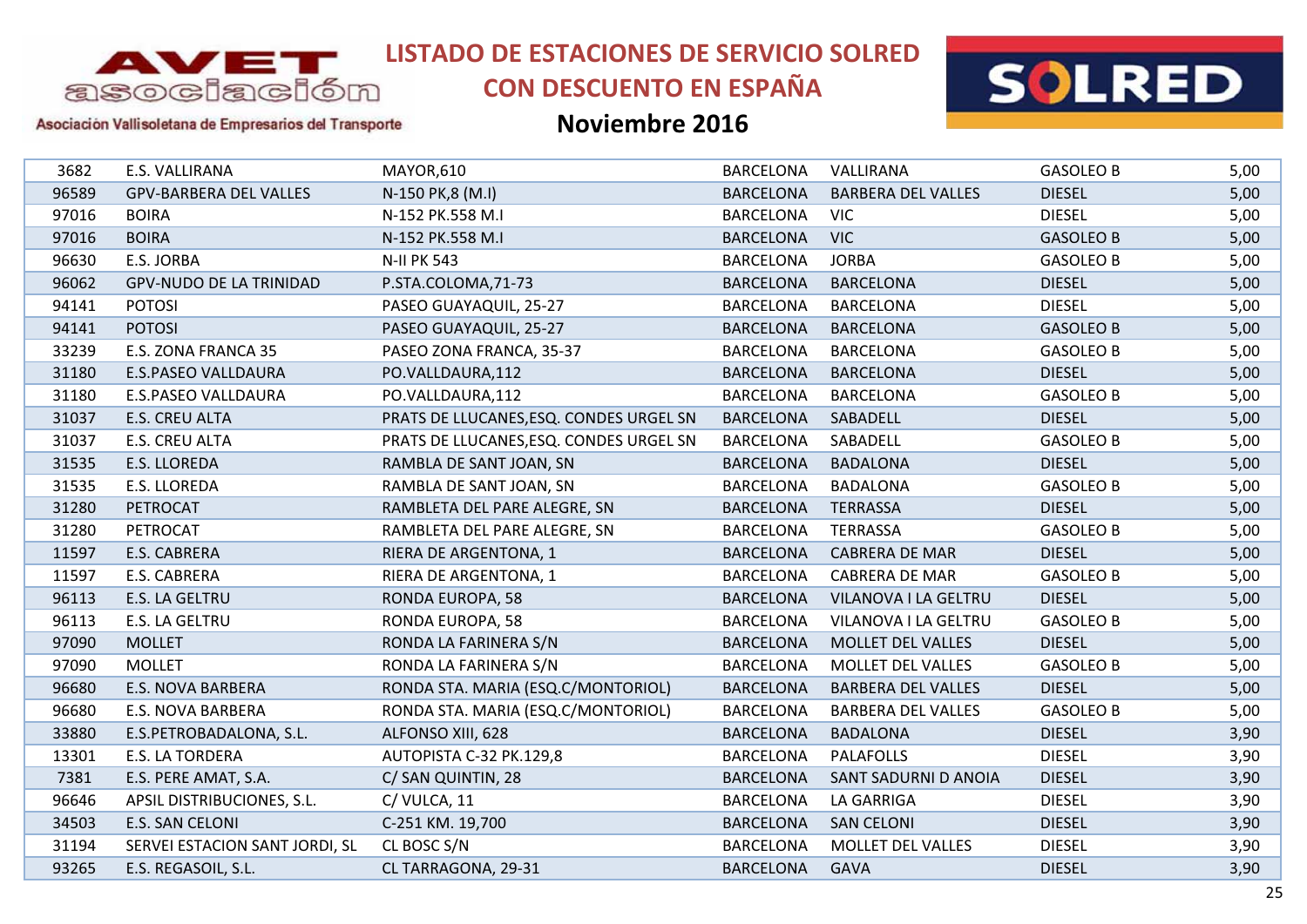

# **CON DESCUENTO EN ESPAÑA**



### Asociación Vallisoletana de Empresarios del Transporte

| 96266 | E.S. AREA DE GARRAF                | CR C-32 PK 14,75               | <b>BARCELONA</b> | <b>CUBELLES</b>                 | <b>DIESEL</b>    | 3,90  |
|-------|------------------------------------|--------------------------------|------------------|---------------------------------|------------------|-------|
| 96253 | <b>E.S. AREA DE GARRAF</b>         | CR C-32 PK 16,15               | <b>BARCELONA</b> | <b>CUBELLES</b>                 | <b>DIESEL</b>    | 3,90  |
| 15052 | E.S. GUBAU S.A.                    | CRTRA. ARENYS S.CELONI K-2,200 | <b>BARCELONA</b> | <b>ARENYS DE MUNT</b>           | <b>DIESEL</b>    | 3,90  |
| 15090 | MERCEDES BONCOMPTE SERRA           | CRTRA. BUCH MANRESA, KM.14     | <b>BARCELONA</b> | S. SALVADOR DE GUARDIOLA DIESEL |                  | 3,90  |
| 90001 | E.S. AREA DE LA TORDERA            | CTR. C-32, PK-129.8            | <b>BARCELONA</b> | <b>PALAFOLLS</b>                | <b>DIESEL</b>    | 3,90  |
| 96101 | <b>GESMOVIL BAIX LLOBREGAT, SL</b> | CTR. TORRELLES, 68             | <b>BARCELONA</b> | <b>SANT VICENC DELS HORTS</b>   | <b>DIESEL</b>    | 3,90  |
| 34502 | <b>E.S. LA BATLLORIA</b>           | CTRA. C-251, KM. 26,400        | <b>BARCELONA</b> | LA BATLLORIA                    | <b>DIESEL</b>    | 3,90  |
| 15963 | <b>E.S.GASOLINERA FONTSERE SL</b>  | CTRA. N-152 KM. 37,300         | <b>BARCELONA</b> | <b>LA GARRIGA</b>               | <b>DIESEL</b>    | 3,90  |
| 96025 | E.S. QUINTANAPALLAII               | AUTOPISTA A-1, PK. 12          | <b>BURGOS</b>    | QUINTANAPALLA                   | DIESEL E+10N     | 14,00 |
| 96024 | E.S. QUINTANAPALLAI                | AUTOPISTA A-1, PK. 12          | <b>BURGOS</b>    | QUINTANAPALLA                   | DIESEL E+10N     | 14,00 |
| 12800 | E.S. FONTIOSO II                   | CTRA. N-I, PK.186              | <b>BURGOS</b>    | <b>FONTIOSO</b>                 | DIESEL E+10N     | 14,00 |
| 96025 | E.S. QUINTANAPALLAII               | AUTOPISTA A-1, PK. 12          | <b>BURGOS</b>    | QUINTANAPALLA                   | <b>DIESEL</b>    | 12,00 |
| 96024 | E.S. QUINTANAPALLAI                | AUTOPISTA A-1, PK. 12          | <b>BURGOS</b>    | QUINTANAPALLA                   | <b>DIESEL</b>    | 12,00 |
| 915   | <b>GASOLEOS HUERTA JR, SC</b>      | CR C-111, 40,9                 | <b>BURGOS</b>    | <b>HUERTA DEL REY</b>           | <b>DIESEL</b>    | 12,00 |
| 12800 | E.S. FONTIOSO II                   | CTRA. N-I, PK.186              | <b>BURGOS</b>    | <b>FONTIOSO</b>                 | <b>DIESEL</b>    | 12,00 |
| 34356 | E.S. ARANDA                        | AVDA. CASTILLA, 64             | <b>BURGOS</b>    | ARANDA DE DUERO                 | <b>DIESEL</b>    | 10,00 |
| 96873 | VILLARCE, S.L.-LAVARGA             | CTR. A-1, PK-232.7             | <b>BURGOS</b>    | VILLAGONZALO PEDERNALES DIESEL  |                  | 10,00 |
| 34281 | E.S. VILLARCE, S.L.                | CTRA. R-1, KM-233              | <b>BURGOS</b>    | VILLAGONZALO PEDERNALES DIESEL  |                  | 10,00 |
| 2300  | E.S. PANCORBO                      | N-I KM.302                     | <b>BURGOS</b>    | <b>PANCORBO</b>                 | <b>DIESEL</b>    | 10,00 |
| 33827 | E.S. ZU/EGAS, S.L.                 | AVDA. BILBAO S-N               | <b>BURGOS</b>    | <b>MEDINA DE POMAR</b>          | <b>DIESEL</b>    | 7,00  |
| 7088  | E.S. ROA, S.A.                     | CTRA. N-I PK.318,8             | <b>BURGOS</b>    | MIRANDA DE EBRO                 | <b>DIESEL</b>    | 7,00  |
| 96025 | E.S. QUINTANAPALLAII               | AUTOPISTA A-1, PK. 12          | <b>BURGOS</b>    | QUINTANAPALLA                   | <b>GASOLEO B</b> | 5,00  |
| 96024 | E.S. QUINTANAPALLAI                | AUTOPISTA A-1, PK. 12          | <b>BURGOS</b>    | QUINTANAPALLA                   | <b>GASOLEO B</b> | 5,00  |
| 34356 | E.S. ARANDA                        | AVDA. CASTILLA, 64             | <b>BURGOS</b>    | ARANDA DE DUERO                 | <b>GASOLEO B</b> | 5,00  |
| 33503 | E.S. SERV. OLMEDILLO, S.L.         | C-619 PK. 26                   | <b>BURGOS</b>    | OLMEDILLO DE ROA                | <b>DIESEL</b>    | 5,00  |
| 4105  | ESTACION HERAS, S.A.               | CR N-120, 162                  | <b>BURGOS</b>    | MELGAR DE FERNAMENTAL           | <b>DIESEL</b>    | 5,00  |
| 7498  | E.S. SAN MIGUEL, S.L.              | CTR. C-6318, PK-43             | <b>BURGOS</b>    | ENTRAMBASAGUAS DE MENA DIESEL   |                  | 5,00  |
| 34357 | E.S.SERV. OLMEDILLO, S.L.          | CTR. N-122, PK-257             | <b>BURGOS</b>    | <b>VADOCONDES</b>               | <b>DIESEL</b>    | 5,00  |
| 33098 | E.S. CARDEÑAJIMENO                 | CTRA. N-120, KM-106            | <b>BURGOS</b>    | CARDEÑAJIMENO                   | <b>DIESEL</b>    | 5,00  |
| 33098 | E.S. CARDEÑAJIMENO                 | CTRA. N-120, KM-106            | <b>BURGOS</b>    | CARDEÑAJIMENO                   | <b>GASOLEO B</b> | 5,00  |
| 31308 | E. S. RIO TIRON, S.A.              | CTRA. N-120, PK.- 68,3         | <b>BURGOS</b>    | <b>BELORADO</b>                 | <b>DIESEL</b>    | 5,00  |
| 5729  | E. S. BLAS DE LA VILLA             | CTRA. N-I, PK. - 203           | <b>BURGOS</b>    | <b>VILLALMANZO</b>              | <b>DIESEL</b>    | 5,00  |
|       |                                    |                                |                  |                                 |                  |       |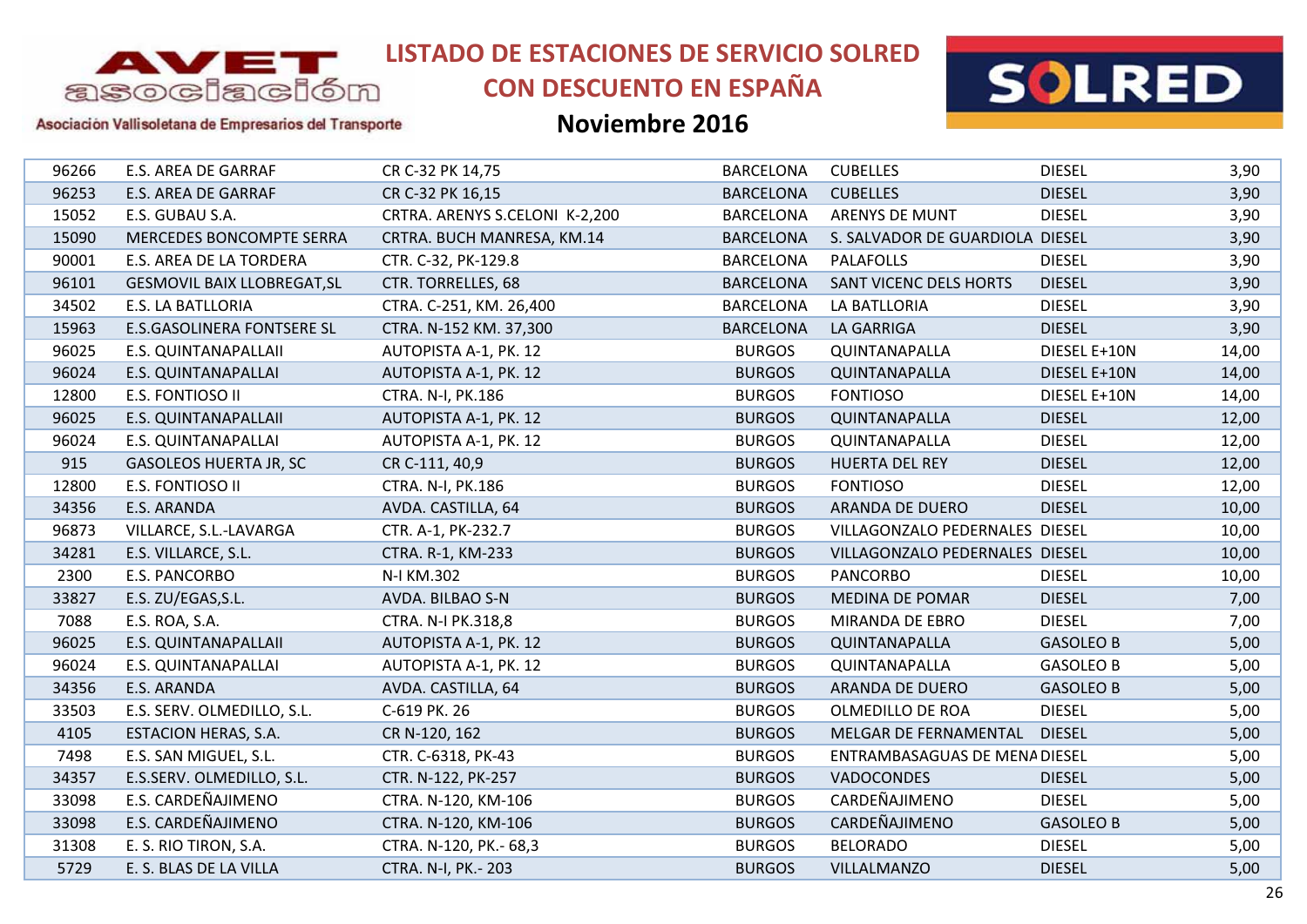

# **CON DESCUENTO EN ESPAÑA**



#### Asociación Vallisoletana de Empresarios del Transporte

| 12800 | E.S. FONTIOSO II                                               | CTRA. N-I, PK.186                      | <b>BURGOS</b>  | <b>FONTIOSO</b>                      | <b>GASOLEO B</b> | 5,00  |
|-------|----------------------------------------------------------------|----------------------------------------|----------------|--------------------------------------|------------------|-------|
| 31406 | CAMPSA ES, S.A.                                                | CTRA. N-I, PK-251.7                    | <b>BURGOS</b>  | <b>RUBENA</b>                        | <b>DIESEL</b>    | 5,00  |
| 5534  | E.S. SAN MIGUEL, S.L.                                          | CTRA.C-629, PK-60                      | <b>BURGOS</b>  | <b>BERCEDO DE MONTIJA</b>            | <b>DIESEL</b>    | 5,00  |
| 4487  | E.S. SALAS                                                     | N-234 KM.437,5                         | <b>BURGOS</b>  | <b>SALAS DE LOS INFANTES</b>         | <b>DIESEL</b>    | 5,00  |
| 4487  | E.S. SALAS                                                     | N-234 KM.437,5                         | <b>BURGOS</b>  | SALAS DE LOS INFANTES                | <b>GASOLEO B</b> | 5,00  |
| 2300  | E.S. PANCORBO                                                  | N-I KM.302                             | <b>BURGOS</b>  | <b>PANCORBO</b>                      | <b>GASOLEO B</b> | 5,00  |
| 5442  | E.S. GUMIEL                                                    | N-I MADRID-IRUN PK.171                 | <b>BURGOS</b>  | <b>GUMIEL DE HIZAN</b>               | <b>DIESEL</b>    | 5,00  |
| 5442  | E.S. GUMIEL                                                    | N-I MADRID-IRUN PK.171                 | <b>BURGOS</b>  | <b>GUMIEL DE HIZAN</b>               | <b>GASOLEO B</b> | 5,00  |
| 33929 | E.S.DOMINGO BRAVO, S.L.                                        | C.ARANDA DE DUERO-STO.DOM SILOS, KM.24 | <b>BURGOS</b>  | CALERUEGA                            | <b>DIESEL</b>    | 3,90  |
| 1273  | <b>ES.EL FRONTON DE ALCHER, SL</b>                             | CL SAN FRANCISCO, 39                   | <b>BURGOS</b>  | ARANDA DE DUERO                      | <b>DIESEL</b>    | 3,90  |
| 4950  | GASOLMILLOS, S.L.                                              | CR. N-120 PK 144                       | <b>BURGOS</b>  | OLMILLOS DE SASAMON                  | <b>DIESEL</b>    | 3,90  |
| 33410 | E.S.YRAZUSTA-VILLAFRIA S.L                                     | CRTRA. N-I PK.245,5                    | <b>BURGOS</b>  | <b>VILLAFRIA DE BURGOS</b>           | <b>DIESEL</b>    | 3,90  |
| 7424  | GASOLEOS FERREIRA, S.L.                                        | CTR. N-625, PK-337                     | <b>BURGOS</b>  | BERBERANA                            | <b>DIESEL</b>    | 3,90  |
| 897   | E.S. EL BERRON, S.L                                            | CTRA. C-618 PK. 34                     | <b>BURGOS</b>  | SANTECILLA DE MENA                   | <b>DIESEL</b>    | 3,90  |
| 33458 | E.S. ROA, S.A.                                                 | CTRA. N-1, KM-318,4                    | <b>BURGOS</b>  | MIRANDA DE EBRO                      | <b>DIESEL</b>    | 3,90  |
| 33562 | E. S MELON, S.A.                                               | CTRA. N-620, PK.- 22,100               | <b>BURGOS</b>  | <b>ESTEPAR</b>                       | <b>DIESEL</b>    | 3,90  |
| 33563 | CAMPSA ESTACIONES DE SERVICIO S CTRA. R-I MADRID-IRUN, PK.-234 |                                        | <b>BURGOS</b>  | <b>BURGOS</b>                        | <b>DIESEL</b>    | 3,90  |
| 33342 | E.S. CARBUSAN, S.L                                             | CTRA. VILLAHOZ-STA M DEL CAMPO, KM-8   | <b>BURGOS</b>  | SANTA MARIA DEL CAMPO                | <b>DIESEL</b>    | 3,90  |
| 896   | ALVAREZ PEREZ, ISIDRO J.                                       | N-120 PK.67                            | <b>BURGOS</b>  | <b>BELORADO</b>                      | <b>DIESEL</b>    | 3,90  |
| 96232 | E.S. HERMELA2 S.A.                                             | N-620 PK.5,7 M.D.                      | <b>BURGOS</b>  | VILLAGONZALO PEDERNALES DIESEL       |                  | 3,90  |
| 96756 | E.S. VIA DE LA PLATA                                           | CTR. A-66, PK-494                      | <b>CACERES</b> | MALPARTIDA DE PLASENCIA DIESEL E+10N |                  | 14,00 |
| 33531 | E. S. SERVIMOSA                                                | CTRA. N-V, PK.- 180,8                  | <b>CACERES</b> | NAVALMORAL DE LA MATA                | DIESEL E+10N     | 14,00 |
| 34391 | CAMPSA NAVALMORAL                                              | CTRA.N-V, PK.179                       | <b>CACERES</b> | NAVALMORAL DE LA MATA                | DIESEL E+10N     | 14,00 |
| 96555 | A.S.LOS CERRILLOS, S.L.                                        | AUTOV.EXTREMADURA, 174                 | <b>CACERES</b> | PERALEDA DE LA MATA                  | DIESEL E+10N     | 12,00 |
| 96555 | A.S.LOS CERRILLOS, S.L.                                        | AUTOV.EXTREMADURA, 174                 | <b>CACERES</b> | PERALEDA DE LA MATA                  | <b>DIESEL</b>    | 12,00 |
| 96756 | E.S. VIA DE LA PLATA                                           | CTR. A-66, PK-494                      | <b>CACERES</b> | MALPARTIDA DE PLASENCIA              | <b>DIESEL</b>    | 12,00 |
| 33531 | E. S. SERVIMOSA                                                | CTRA. N-V, PK.- 180,8                  | <b>CACERES</b> | NAVALMORAL DE LA MATA                | <b>DIESEL</b>    | 12,00 |
| 34391 | CAMPSA NAVALMORAL                                              | CTRA.N-V, PK.179                       | <b>CACERES</b> | NAVALMORAL DE LA MATA                | <b>DIESEL</b>    | 12,00 |
| 92015 | E.S. AVDA. DE ALEMANIA                                         | AVDA. DE ALEMANIA SN, PARC.40          | <b>CACERES</b> | <b>CACERES</b>                       | <b>DIESEL</b>    | 10,00 |
| 5788  | E.S. PLASENCIA II                                              | AVDA. MARTIN PALOMINOS, S/N            | <b>CACERES</b> | <b>PLASENCIA</b>                     | <b>DIESEL</b>    | 10,00 |
| 33498 | RUSUAPAMI, S.L.                                                | CN-630, PK.590,5                       | <b>CACERES</b> | <b>ALCUESCAR</b>                     | <b>DIESEL</b>    | 10,00 |
| 33701 | E.S. CORIA                                                     | CTR. C-526, PK-29.200 M.D.             | <b>CACERES</b> | <b>CORIA</b>                         | <b>DIESEL</b>    | 10,00 |
|       |                                                                |                                        |                |                                      |                  |       |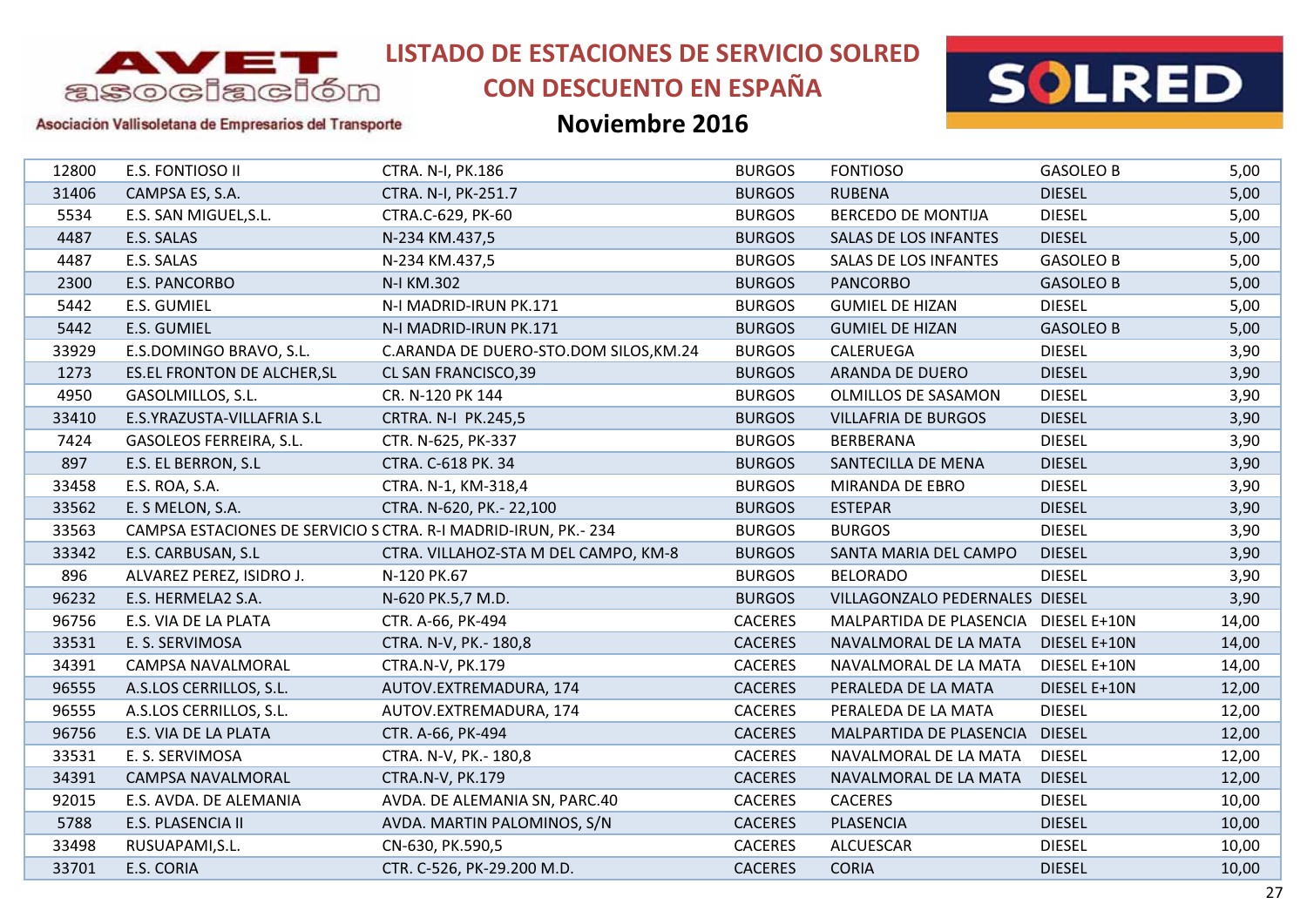

# **CON DESCUENTO EN ESPAÑA**



### Asociación Vallisoletana de Empresarios del Transporte

| 5837<br>34041<br>11443<br>15533<br>92015<br>15533<br>5788<br>33686 | <b>E.S. CACERES</b><br>E. S. ELEX, S.A.<br>E.S. TRAEXA<br>E.S. CACERES II<br>E.S. AVDA. DE ALEMANIA<br>E.S. CACERES II<br>E.S. PLASENCIA II<br>LA PISTA, S.L.<br>E.S. VIA DE LA PLATA<br>E.S. CORIA | CTRA. N.630 KM. 549<br>CTRA. N-V, PK.- 292<br>CTRA.N-630 KM.564,3<br>AVDA. DE LA UNIVERSIDAD, 14<br>AVDA. DE ALEMANIA SN, PARC.40<br>AVDA. DE LA UNIVERSIDAD, 14<br>AVDA. MARTIN PALOMINOS, S/N<br>CN-630, PK. 489,9<br>CTR. A-66, PK-494 | <b>CACERES</b><br><b>CACERES</b><br><b>CACERES</b><br><b>CACERES</b><br><b>CACERES</b><br><b>CACERES</b><br><b>CACERES</b><br><b>CACERES</b> | <b>CACERES</b><br><b>MIAJADAS</b><br>VALDESALOR<br><b>CACERES</b><br><b>CACERES</b><br><b>CACERES</b><br>PLASENCIA | <b>DIESEL</b><br><b>DIESEL</b><br><b>DIESEL</b><br><b>DIESEL</b><br><b>GASOLEO B</b><br><b>GASOLEO B</b> | 10,00<br>10,00<br>10,00<br>8,00<br>5,00<br>5,00 |
|--------------------------------------------------------------------|-----------------------------------------------------------------------------------------------------------------------------------------------------------------------------------------------------|-------------------------------------------------------------------------------------------------------------------------------------------------------------------------------------------------------------------------------------------|----------------------------------------------------------------------------------------------------------------------------------------------|--------------------------------------------------------------------------------------------------------------------|----------------------------------------------------------------------------------------------------------|-------------------------------------------------|
|                                                                    |                                                                                                                                                                                                     |                                                                                                                                                                                                                                           |                                                                                                                                              |                                                                                                                    |                                                                                                          |                                                 |
|                                                                    |                                                                                                                                                                                                     |                                                                                                                                                                                                                                           |                                                                                                                                              |                                                                                                                    |                                                                                                          |                                                 |
|                                                                    |                                                                                                                                                                                                     |                                                                                                                                                                                                                                           |                                                                                                                                              |                                                                                                                    |                                                                                                          |                                                 |
|                                                                    |                                                                                                                                                                                                     |                                                                                                                                                                                                                                           |                                                                                                                                              |                                                                                                                    |                                                                                                          |                                                 |
|                                                                    |                                                                                                                                                                                                     |                                                                                                                                                                                                                                           |                                                                                                                                              |                                                                                                                    |                                                                                                          |                                                 |
|                                                                    |                                                                                                                                                                                                     |                                                                                                                                                                                                                                           |                                                                                                                                              |                                                                                                                    |                                                                                                          |                                                 |
|                                                                    |                                                                                                                                                                                                     |                                                                                                                                                                                                                                           |                                                                                                                                              |                                                                                                                    | <b>GASOLEO B</b>                                                                                         | 5,00                                            |
|                                                                    |                                                                                                                                                                                                     |                                                                                                                                                                                                                                           |                                                                                                                                              | <b>PLASENCIA</b>                                                                                                   | <b>DIESEL</b>                                                                                            | 5,00                                            |
| 96756                                                              |                                                                                                                                                                                                     |                                                                                                                                                                                                                                           | <b>CACERES</b>                                                                                                                               | MALPARTIDA DE PLASENCIA                                                                                            | <b>GASOLEO B</b>                                                                                         | 5,00                                            |
| 33701                                                              |                                                                                                                                                                                                     | CTR. C-526, PK-29.200 M.D.                                                                                                                                                                                                                | <b>CACERES</b>                                                                                                                               | <b>CORIA</b>                                                                                                       | <b>GASOLEO B</b>                                                                                         | 5,00                                            |
| 5465                                                               | ES E GARRIDO E HIJOS SL                                                                                                                                                                             | CTRA. C-204 PK 26,3                                                                                                                                                                                                                       | <b>CACERES</b>                                                                                                                               | <b>MONTEHERMOSO</b>                                                                                                | <b>DIESEL</b>                                                                                            | 5,00                                            |
| 33818                                                              | E.S. LA PISTA, S.L                                                                                                                                                                                  | CTRA. CN-630 PK.509,3                                                                                                                                                                                                                     | <b>CACERES</b>                                                                                                                               | CA   AVERAL                                                                                                        | <b>DIESEL</b>                                                                                            | 5,00                                            |
| 5837                                                               | E.S. CACERES                                                                                                                                                                                        | CTRA. N.630 KM. 549                                                                                                                                                                                                                       | <b>CACERES</b>                                                                                                                               | <b>CACERES</b>                                                                                                     | <b>GASOLEO B</b>                                                                                         | 5,00                                            |
| 13991                                                              | E.S. ALMARAZ KM. 200, S.L.                                                                                                                                                                          | <b>CTRA. N-V P.K. 200</b>                                                                                                                                                                                                                 | <b>CACERES</b>                                                                                                                               | ALMARAZ                                                                                                            | <b>DIESEL</b>                                                                                            | 5,00                                            |
| 34391                                                              | CAMPSA NAVALMORAL                                                                                                                                                                                   | CTRA.N-V, PK.179                                                                                                                                                                                                                          | <b>CACERES</b>                                                                                                                               | NAVALMORAL DE LA MATA                                                                                              | <b>GASOLEO B</b>                                                                                         | 5,00                                            |
| 5838                                                               | E.S.HJOS.VTE.JIMENEZ S.L.                                                                                                                                                                           | AVDA. CONSTITUCION, 161                                                                                                                                                                                                                   | <b>CACERES</b>                                                                                                                               | JARAIZ DE LA VERA                                                                                                  | <b>DIESEL</b>                                                                                            | 3,90                                            |
| 574                                                                | E.S. MONFRAGUE, S.L.                                                                                                                                                                                | AVDA. CONSTITUCION, S-N                                                                                                                                                                                                                   | <b>CACERES</b>                                                                                                                               | MALPARTIDA DE PLASENCIA                                                                                            | <b>DIESEL</b>                                                                                            | 3,90                                            |
| 6219                                                               | BROCANO PALOMINO, S.L.                                                                                                                                                                              | CC-520 PK. 49,2                                                                                                                                                                                                                           | <b>CACERES</b>                                                                                                                               | <b>ALMOHARIN</b>                                                                                                   | <b>DIESEL</b>                                                                                            | 3,90                                            |
| 6620                                                               | MIGUEL CORISCO GARCIA                                                                                                                                                                               | CC-904 PK.19,8                                                                                                                                                                                                                            | <b>CACERES</b>                                                                                                                               | <b>CUACOS DE YUSTE</b>                                                                                             | <b>DIESEL</b>                                                                                            | 3,90                                            |
| 33567                                                              | E.S. JUMCON, S.L.                                                                                                                                                                                   | CN-110 PK-403                                                                                                                                                                                                                             | <b>CACERES</b>                                                                                                                               | <b>PLASENCIA</b>                                                                                                   | <b>DIESEL</b>                                                                                            | 3,90                                            |
| 11021                                                              | E.S. J.CALVO LUCIA E HIJOS                                                                                                                                                                          | CR EX 118 P.K 1 M.D                                                                                                                                                                                                                       | <b>CACERES</b>                                                                                                                               | <b>GUADALUPE</b>                                                                                                   | <b>DIESEL</b>                                                                                            | 3,90                                            |
| 33585                                                              | E.S RUBEN CANSADO TEJADO                                                                                                                                                                            | CR N-630, 542,6                                                                                                                                                                                                                           | <b>CACERES</b>                                                                                                                               | <b>CASAR DE CACERES</b>                                                                                            | <b>DIESEL</b>                                                                                            | 3,90                                            |
| 6735                                                               | JOSE M. PORTELA TORRES                                                                                                                                                                              | CR N-630, PK-428.5                                                                                                                                                                                                                        | <b>CACERES</b>                                                                                                                               | <b>BAñOS DE MONTEMAYOR</b>                                                                                         | <b>DIESEL</b>                                                                                            | 3,90                                            |
| 13031                                                              | E.S. ROLO, S.L.                                                                                                                                                                                     | CTR. CC-526, PK-46.1                                                                                                                                                                                                                      | <b>CACERES</b>                                                                                                                               | <b>MORALEJA</b>                                                                                                    | <b>DIESEL</b>                                                                                            | 3,90                                            |
| 33220                                                              | E.S. BLANCO ROMERO, S.A.                                                                                                                                                                            | CTRA. C-511 PK.9,700                                                                                                                                                                                                                      | <b>CACERES</b>                                                                                                                               | CASATEJADA                                                                                                         | <b>DIESEL</b>                                                                                            | 3,90                                            |
| 641                                                                | E.S ROLO, S.L.                                                                                                                                                                                      | CTRA. C-512 PK 49                                                                                                                                                                                                                         | <b>CACERES</b>                                                                                                                               | <b>CAMINOMORISCO</b>                                                                                               | <b>DIESEL</b>                                                                                            | 3,90                                            |
| 33526                                                              | E.S.J.BREÑA E HIJAS S.A.                                                                                                                                                                            | CTRA. C-904 PK. 12,4                                                                                                                                                                                                                      | <b>CACERES</b>                                                                                                                               | <b>TALAYUELA</b>                                                                                                   | <b>DIESEL</b>                                                                                            | 3,90                                            |
| 6737                                                               | GASOLINERA ROLO, S.L.                                                                                                                                                                               | CTRA. MONTEHERMOSO KM. 1,5                                                                                                                                                                                                                | <b>CACERES</b>                                                                                                                               | <b>CORIA</b>                                                                                                       | <b>DIESEL</b>                                                                                            | 3,90                                            |
| 33568                                                              | E.S. JUMCOM, S.L                                                                                                                                                                                    | CTRA. N-110, PK-382,200                                                                                                                                                                                                                   | <b>CACERES</b>                                                                                                                               | VALDASTILLAS                                                                                                       | <b>DIESEL</b>                                                                                            | 3,90                                            |
| 34256                                                              | E.S. MIRASIERRA, S.L.                                                                                                                                                                               | CTRA. N-5, PK. 268                                                                                                                                                                                                                        | <b>CACERES</b>                                                                                                                               | SANTA CRUZ DE LA SIERRA                                                                                            | <b>DIESEL</b>                                                                                            | 3,90                                            |
| 33564                                                              | E.S. MELON S.A.                                                                                                                                                                                     | CTRA. N-630 KM.435,700                                                                                                                                                                                                                    | <b>CACERES</b>                                                                                                                               | ALDEANUEVA DEL CAMINO                                                                                              | <b>DIESEL</b>                                                                                            | 3,90                                            |
| 7629                                                               | E.S. MIRAT COMBUSTIBLES, S.L.                                                                                                                                                                       | CTRA. N-V PK.253                                                                                                                                                                                                                          | <b>CACERES</b>                                                                                                                               | <b>TRUJILLO</b>                                                                                                    | <b>DIESEL</b>                                                                                            | 3,90                                            |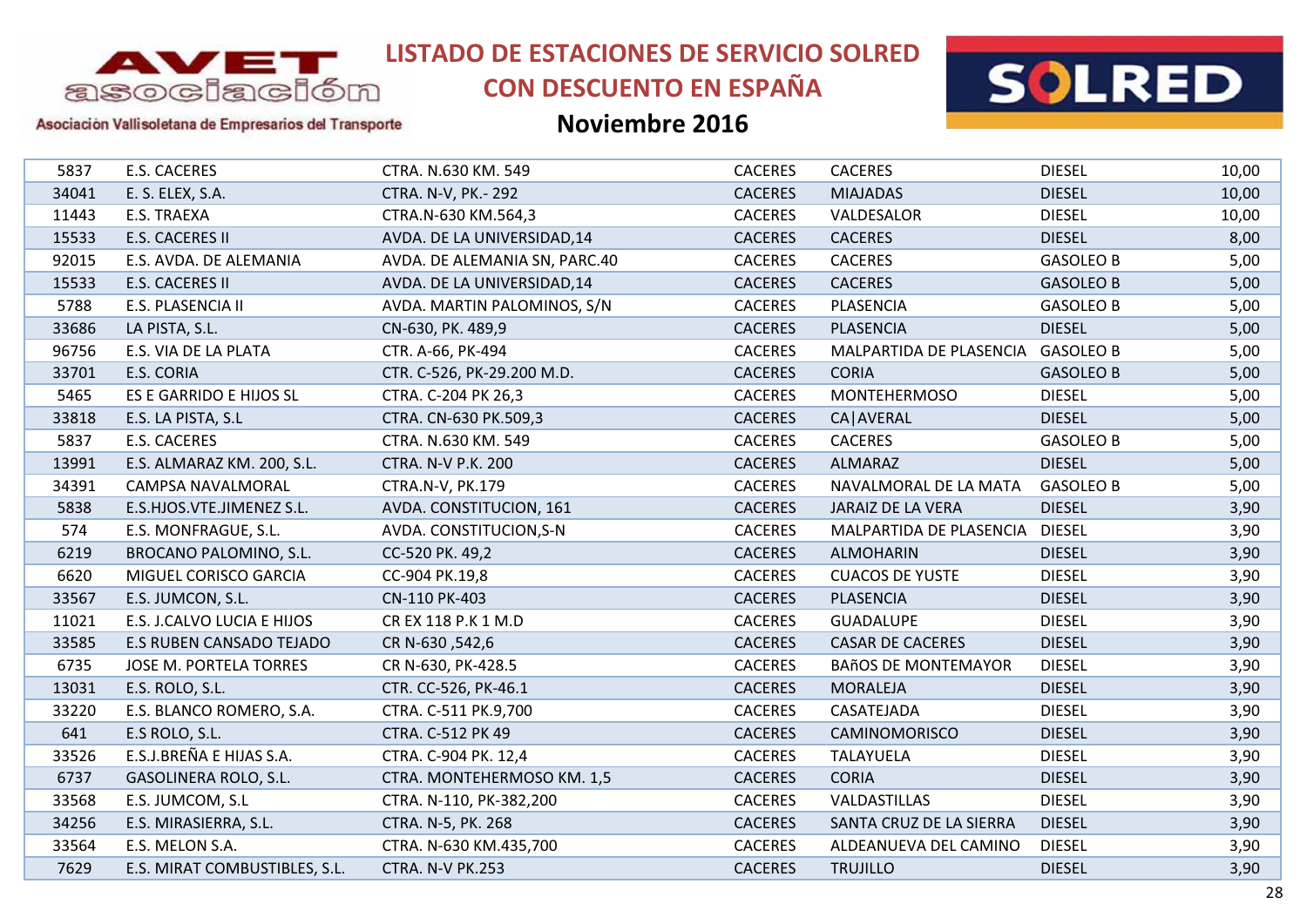

# **CON DESCUENTO EN ESPAÑA**



Asociación Vallisoletana de Empresarios del Transporte

| 33160 | E.S. SODIMARBLAN, S.L.             | N-630 PK 472,5                      | <b>CACERES</b> | PLASENCIA                   | <b>DIESEL</b> | 3,90  |
|-------|------------------------------------|-------------------------------------|----------------|-----------------------------|---------------|-------|
| 33586 | EL AVION S.L.                      | N-630 PK.454                        | <b>CACERES</b> | VILLAR DE PLASENCIA         | <b>DIESEL</b> | 3,90  |
| 33755 | MEJIAS GONZALEZ ISMAEL, S.L.       | AVDA. ARCOS S/N                     | CADIZ          | VILLAMARTIN                 | DIESEL E+10N  | 14,00 |
| 13080 | PROY. Y GESTIONES PETROGAS         | C/ PASEO VICTORIA EUGENIA, S/N      | CADIZ          | <b>ALGECIRAS</b>            | DIESEL E+10N  | 14,00 |
| 97067 | <b>E.S MOJO GALLARDO</b>           | CR A-381 PK. 20, MARGEN D           | CADIZ          | <b>JEREZ DE LA FRONTERA</b> | DIESEL E+10N  | 14,00 |
| 10716 | E.S. MONTEALTO, S.L.               | CR C441 PK 64,10                    | CADIZ          | SAN LUCAR DE BARRAMEDA      | DIESEL E+10N  | 14,00 |
| 34486 | JUAN D.ARAGON GUERRERO, S.L.       | CR.C-441, PK. 69                    | CADIZ          | <b>CHIPIONA</b>             | DIESEL E+10N  | 14,00 |
| 97111 | <b>JEREZ ALTO II</b>               | CR.N-IV, KM635, 80                  | CADIZ          | <b>JEREZ DE LA FRONTERA</b> | DIESEL E+10N  | 14,00 |
| 12563 | E.S. SAN ELOY, S.L.                | CRT. P-0435, PK-5                   | CADIZ          | <b>GUADALCACIN</b>          | DIESEL E+10N  | 14,00 |
| 96703 | E.S. LOS BARRIOS                   | CTR. A-381, PK-80                   | CADIZ          | <b>LOS BARRIOS</b>          | DIESEL E+10N  | 14,00 |
| 92455 | E.S. VIRGEN DEL ROCIO, S.L.        | CTR. A-382, KM-23.6                 | CADIZ          | <b>VILLAMARTIN</b>          | DIESEL E+10N  | 14,00 |
| 15187 | E.S.MIRAFLORES                     | CTRA.N-340 PK.116                   | CADIZ          | <b>SAN ROQUE</b>            | DIESEL E+10N  | 14,00 |
| 15380 | <b>JEREZ ALTO</b>                  | <b>CTRA.NIV KM 635,80</b>           | CADIZ          | JEREZ DE LA FRONTRA         | DIESEL E+10N  | 14,00 |
| 33755 | MEJIAS GONZALEZ ISMAEL, S.L.       | AVDA. ARCOS S/N                     | CADIZ          | <b>VILLAMARTIN</b>          | <b>DIESEL</b> | 12,00 |
| 13080 | PROY. Y GESTIONES PETROGAS         | C/ PASEO VICTORIA EUGENIA, S/N      | CADIZ          | <b>ALGECIRAS</b>            | <b>DIESEL</b> | 12,00 |
| 97067 | <b>E.S MOJO GALLARDO</b>           | CR A-381 PK. 20, MARGEN D           | CADIZ          | <b>JEREZ DE LA FRONTERA</b> | <b>DIESEL</b> | 12,00 |
| 10716 | E.S. MONTEALTO, S.L.               | CR C441 PK 64,10                    | CADIZ          | SAN LUCAR DE BARRAMEDA      | <b>DIESEL</b> | 12,00 |
| 34486 | JUAN D.ARAGON GUERRERO, S.L.       | CR.C-441, PK. 69                    | CADIZ          | <b>CHIPIONA</b>             | <b>DIESEL</b> | 12,00 |
| 97111 | JEREZ ALTO II                      | CR.N-IV, KM635, 80                  | CADIZ          | JEREZ DE LA FRONTERA        | <b>DIESEL</b> | 12,00 |
| 12563 | E.S. SAN ELOY, S.L.                | CRT. P-0435, PK-5                   | CADIZ          | <b>GUADALCACIN</b>          | <b>DIESEL</b> | 12,00 |
| 96703 | E.S. LOS BARRIOS                   | CTR. A-381, PK-80                   | CADIZ          | <b>LOS BARRIOS</b>          | <b>DIESEL</b> | 12,00 |
| 92455 | E.S. VIRGEN DEL ROCIO, S.L.        | CTR. A-382, KM-23.6                 | CADIZ          | <b>VILLAMARTIN</b>          | <b>DIESEL</b> | 12,00 |
| 15187 | E.S.MIRAFLORES                     | CTRA.N-340 PK.116                   | CADIZ          | <b>SAN ROQUE</b>            | <b>DIESEL</b> | 12,00 |
| 15380 | <b>JEREZ ALTO</b>                  | <b>CTRA.NIV KM 635,80</b>           | CADIZ          | <b>JEREZ DE LA FRONTRA</b>  | <b>DIESEL</b> | 12,00 |
| 13038 | E.S. LA CARTUJA                    | A-381 P.K.2,5 LAS PACHECAS          | CADIZ          | <b>JEREZ DE LA FRONTERA</b> | <b>DIESEL</b> | 10,00 |
| 34362 | <b>G.R.ENERGETICOS GUILLENA</b>    | AV.ALC. MANUEL DE LA PINTA,22       | CADIZ          | CADIZ                       | <b>DIESEL</b> | 10,00 |
| 33014 | <b>CARBURANTES Y DERIVADOS</b>     | AVENIDA VIRGEN DE EUROPA, S/N       | CADIZ          | <b>ALGECIRAS</b>            | <b>DIESEL</b> | 10,00 |
| 33223 | <b>E.S.MONTEALEGRE</b>             | C-440 PK 2                          | CADIZ          | <b>JEREZ</b>                | <b>DIESEL</b> | 10,00 |
| 96805 | E.S. CAULINA                       | CL BARRIO CAULINA CTRA.ACCESO N4 MD | CADIZ          | JEREZ DE LA FRONTERA        | <b>DIESEL</b> | 10,00 |
| 15981 | <b>GESTION DE RECURSOS ENERGET</b> | CR C-3331, 20                       | CADIZ          | <b>UBRIQUE</b>              | <b>DIESEL</b> | 10,00 |
| 10886 | E.S.NTRA.S.DE LOS MILAGROS         | CR C-602 P.K 6.5 M.D                | CADIZ          | PTO. STA. MARIA             | <b>DIESEL</b> | 10,00 |
| 11549 | E.S. PINAR DEL HIERRO              | CR N-IV PK. 11,375 M.D.             | CADIZ          | CHICLANA DE LA FRONTERA     | <b>DIESEL</b> | 10,00 |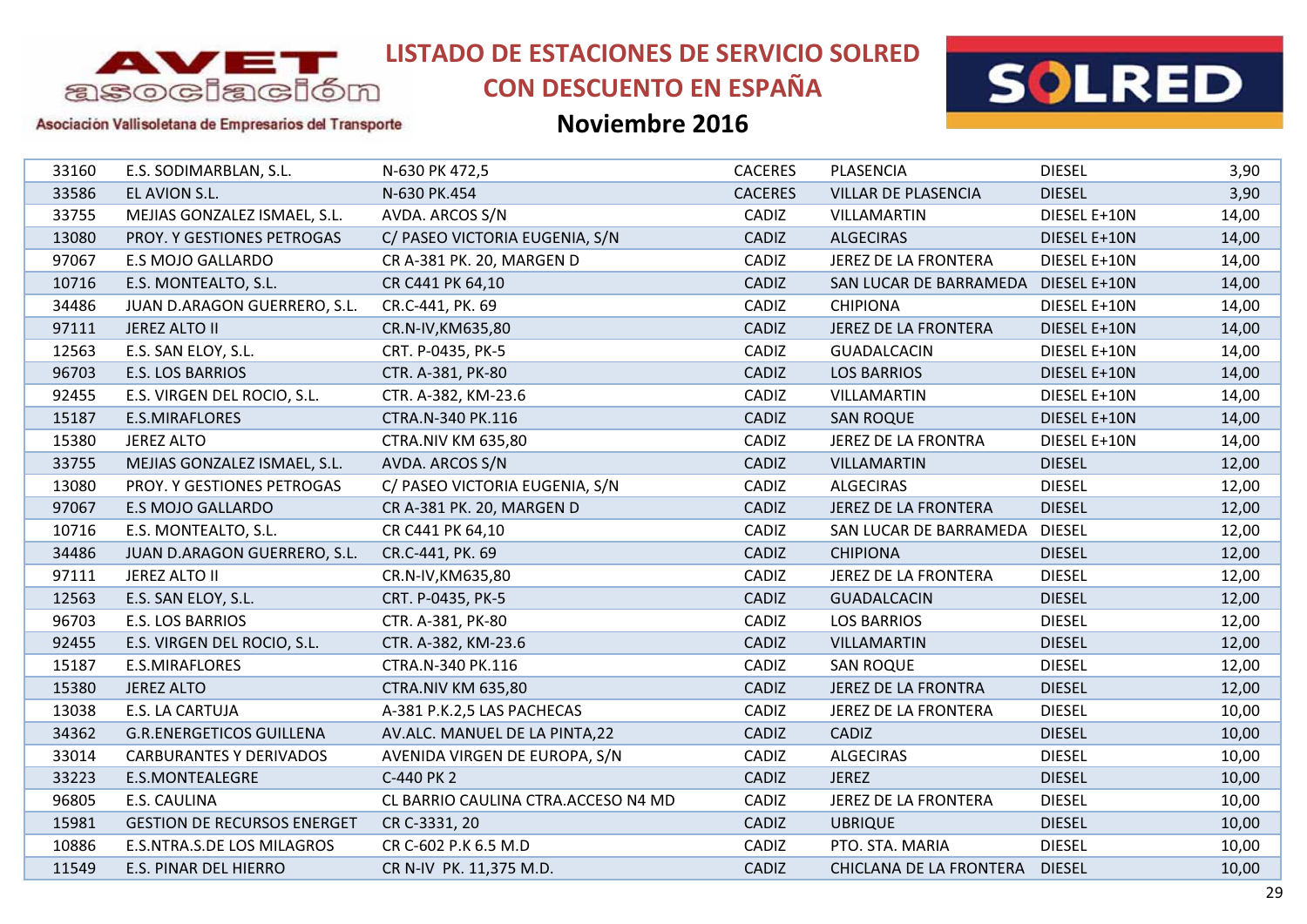

# **CON DESCUENTO EN ESPAÑA**



### Asociación Vallisoletana de Empresarios del Transporte

| 96291 | E.S. CEDIJA SL                            | CT.ALCALA-PATERNA KM. 15,9          | CADIZ | PATERNA RIVERA                   | <b>DIESEL</b>    | 10,00 |
|-------|-------------------------------------------|-------------------------------------|-------|----------------------------------|------------------|-------|
| 11600 | E.S. CAMPANO                              | CTR. N-340, PK-12.300               | CADIZ | <b>CHICLANA</b>                  | <b>DIESEL</b>    | 10,00 |
| 33953 | E.S. ALGODONALES, S.L                     | CTR.JEREZ-CARTAG.KM-77.500          | CADIZ | <b>ALGODONALES</b>               | <b>DIESEL</b>    | 10,00 |
| 12096 | BELLIDO TEJERO, S.L.                      | P.I. FADRICAS-C/FERROCARRIL, 10     | CADIZ | <b>SAN FERNANDO</b>              | <b>DIESEL</b>    | 10,00 |
| 11163 | GRUPO EMPRESARIAL VALENZUELA CR-C-344,3,0 |                                     | CADIZ | ARCOS DE LA FRONTERA             | <b>DIESEL</b>    | 8,00  |
| 34037 | <b>MONCAYO</b>                            | AVDA. GESTO POR LA PAZ, 98          | CADIZ | <b>ALGECIRAS</b>                 | <b>DIESEL</b>    | 7,00  |
| 5402  | JOSE L. CASALEIRO ACOSTA                  | CR N-342,4                          | CADIZ | JEREZ DE LA FRONTERA             | <b>DIESEL</b>    | 7,00  |
| 96603 | CADELSA, S.A                              | CR N-4,641,5                        | CADIZ | JEREZ DE LA FRONTERA             | <b>DIESEL</b>    | 7,00  |
| 34092 | SALVADOR NUÑEZ SERRANO                    | CTRA. JEREZ-ALGECIRAS, PK-32        | CADIZ | <b>MEDINA SIDONIA</b>            | <b>DIESEL</b>    | 7,00  |
| 96604 | <b>E.S.PUERTO REAL II</b>                 | N-IV PK 665 (M.I.)                  | CADIZ | <b>PUERTO REAL</b>               | <b>DIESEL</b>    | 7,00  |
| 13038 | E.S. LA CARTUJA                           | A-381 P.K.2,5 LAS PACHECAS          | CADIZ | JEREZ DE LA FRONTERA             | <b>GASOLEO B</b> | 5,00  |
| 96764 | E.S. PUERTO SANTA MARIA                   | AV. FUENTE BRAVIA, 1                | CADIZ | PTO. DE SANTA MARIA              | <b>DIESEL</b>    | 5,00  |
| 96764 | E.S. PUERTO SANTA MARIA                   | AV. FUENTE BRAVIA, 1                | CADIZ | PTO. DE SANTA MARIA              | <b>GASOLEO B</b> | 5,00  |
| 31049 | E.S. VISTAHERMOSA                         | AV. FUENTE BRAVIA, 1                | CADIZ | PTO. STA. MARIA                  | <b>DIESEL</b>    | 5,00  |
| 31049 | E.S. VISTAHERMOSA                         | AV. FUENTE BRAVIA, 1                | CADIZ | PTO. STA. MARIA                  | <b>GASOLEO B</b> | 5,00  |
| 2677  | PUERTA DE TIERRA                          | AVDA DE ANDALUCIA, 2                | CADIZ | CADIZ                            | <b>DIESEL</b>    | 5,00  |
| 2677  | PUERTA DE TIERRA                          | AVDA DE ANDALUCIA, 2                | CADIZ | CADIZ                            | <b>GASOLEO B</b> | 5,00  |
| 5540  | E.S. LA MILAGROSA                         | AVDA. DE SEVILLA, 45                | CADIZ | <b>TREBUJENA</b>                 | <b>GASOLEO B</b> | 5,00  |
| 34037 | <b>MONCAYO</b>                            | AVDA. GESTO POR LA PAZ, 98          | CADIZ | <b>ALGECIRAS</b>                 | <b>GASOLEO B</b> | 5,00  |
| 12409 | PETROCAT                                  | AVDA. MEDINA SIDONIA, S/N           | CADIZ | JEREZ DE LA FRONTERA             | <b>DIESEL</b>    | 5,00  |
| 12409 | PETROCAT                                  | AVDA. MEDINA SIDONIA, S/N           | CADIZ | JEREZ DE LA FRONTERA             | <b>GASOLEO B</b> | 5,00  |
| 33043 | GPV-CADIZ                                 | AVDA. SEGUNDA AGUADA, 2C            | CADIZ | CADIZ                            | <b>DIESEL</b>    | 5,00  |
| 97088 | EL PINAR DE LOS FRANCESES                 | <b>AVDA.DEL MUEBLE 1</b>            | CADIZ | CHICLANA DE LA FRONTERA          | <b>DIESEL</b>    | 5,00  |
| 97088 | EL PINAR DE LOS FRANCESES                 | <b>AVDA.DEL MUEBLE 1</b>            | CADIZ | CHICLANA DE LA FRONTERA          | <b>GASOLEO B</b> | 5,00  |
| 4087  | <b>CORTADURA</b>                          | C/JOSE LEON DE CARRANZA, 16         | CADIZ | CADIZ                            | <b>DIESEL</b>    | 5,00  |
| 4087  | <b>CORTADURA</b>                          | C/JOSE LEON DE CARRANZA, 16         | CADIZ | CADIZ                            | <b>GASOLEO B</b> | 5,00  |
| 33059 | CADELSA, S.A                              | C/RODRIGO DE JEREZ 2                | CADIZ | JEREZ DE LA FRONTERA             | <b>DIESEL</b>    | 5,00  |
| 33059 | CADELSA, S.A                              | C/RODRIGO DE JEREZ 2                | CADIZ | JEREZ DE LA FRONTERA             | <b>GASOLEO B</b> | 5,00  |
| 33223 | E.S.MONTEALEGRE                           | C-440 PK 2                          | CADIZ | <b>JEREZ</b>                     | <b>GASOLEO B</b> | 5,00  |
| 96805 | <b>E.S. CAULINA</b>                       | CL BARRIO CAULINA CTRA.ACCESO N4 MD | CADIZ | <b>JEREZ DE LA FRONTERA</b>      | <b>GASOLEO B</b> | 5,00  |
| 97067 | E.S MOJO GALLARDO                         | CR A-381 PK. 20, MARGEN D           | CADIZ | JEREZ DE LA FRONTERA             | <b>GASOLEO B</b> | 5,00  |
| 96863 | ES CAMPSA-RED LA LINEA                    | CR A-383 KM 4,700                   | CADIZ | LA LINEA DE LA CONCEPCION DIESEL |                  | 5,00  |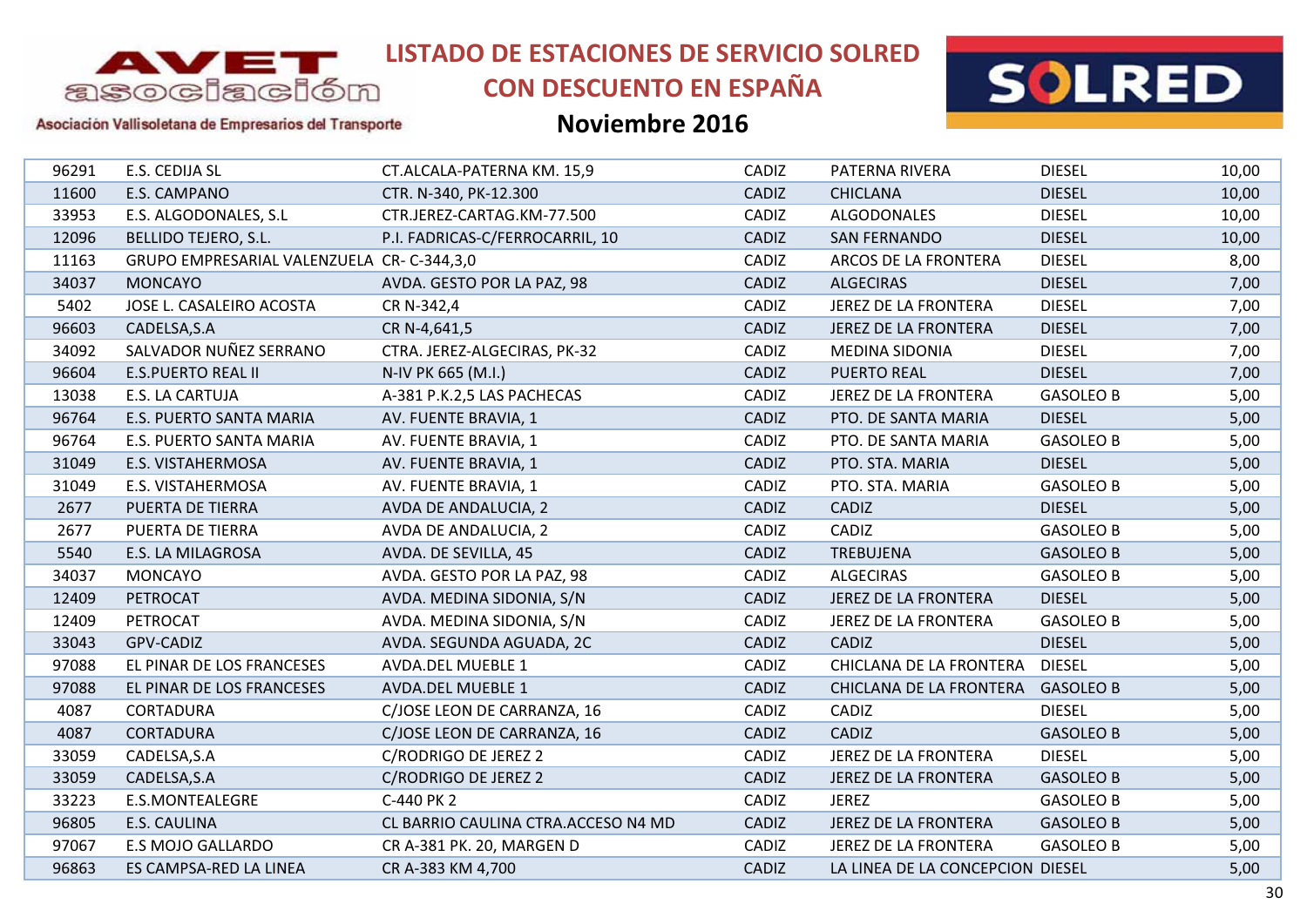

# **CON DESCUENTO EN ESPAÑA**



#### Asociación Vallisoletana de Empresarios del Transporte

| 96863 | ES CAMPSA-RED LA LINEA       | CR A-383 KM 4,700                | CADIZ            | LA LINEA DE LA CONCEPCION GASOLEO B |                  | 5,00  |
|-------|------------------------------|----------------------------------|------------------|-------------------------------------|------------------|-------|
| 10716 | E.S. MONTEALTO, S.L.         | CR C441 PK 64,10                 | CADIZ            | SAN LUCAR DE BARRAMEDA GASOLEO B    |                  | 5,00  |
| 34348 | TRANSPORTE GARRUCHO, S.A     | CR CA-343,21                     | CADIZ            | <b>ESPERA</b>                       | <b>DIESEL</b>    | 5,00  |
| 34486 | JUAN D.ARAGON GUERRERO, S.L. | CR.C-441, PK. 69                 | CADIZ            | <b>CHIPIONA</b>                     | <b>GASOLEO B</b> | 5,00  |
| 97111 | JEREZ ALTO II                | CR.N-IV, KM635, 80               | CADIZ            | JEREZ DE LA FRONTERA                | <b>GASOLEO B</b> | 5,00  |
| 12563 | E.S. SAN ELOY, S.L.          | CRT. P-0435, PK-5                | CADIZ            | <b>GUADALCACIN</b>                  | <b>GASOLEO B</b> | 5,00  |
| 96703 | <b>E.S. LOS BARRIOS</b>      | CTR. A-381, PK-80                | CADIZ            | <b>LOS BARRIOS</b>                  | <b>GASOLEO B</b> | 5,00  |
| 34349 | E.S. BORNOS                  | CTRA. N-342, PK-30               | CADIZ            | <b>BORNOS</b>                       | <b>DIESEL</b>    | 5,00  |
| 33622 | <b>ROQUE</b>                 | CTRA. N-351, KM3, MI             | CADIZ            | <b>SAN ROQUE</b>                    | <b>DIESEL</b>    | 5,00  |
| 33622 | <b>ROQUE</b>                 | CTRA. N-351, KM3, MI             | CADIZ            | <b>SAN ROQUE</b>                    | <b>GASOLEO B</b> | 5,00  |
| 97086 | <b>E.S MANZANILLA</b>        | CTRA.CA-603 KM.0,5               | CADIZ            | SAN LUCAR DE BARRAMEDA DIESEL       |                  | 5,00  |
| 97086 | <b>E.S MANZANILLA</b>        | CTRA.CA-603 KM.0,5               | CADIZ            | SAN LUCAR DE BARRAMEDA GASOLEO B    |                  | 5,00  |
| 15380 | <b>JEREZ ALTO</b>            | <b>CTRA.NIV KM 635,80</b>        | CADIZ            | JEREZ DE LA FRONTRA                 | <b>GASOLEO B</b> | 5,00  |
| 11870 | E.S. CONIL                   | <b>GONZALO SANCHEZ FUENTES 1</b> | CADIZ            | <b>CONIL</b>                        | <b>DIESEL</b>    | 5,00  |
| 11870 | E.S. CONIL                   | <b>GONZALO SANCHEZ FUENTES 1</b> | CADIZ            | <b>CONIL</b>                        | <b>GASOLEO B</b> | 5,00  |
| 33970 | E. S. JEREZ                  | <b>MARTIN FERRADOR, 4</b>        | CADIZ            | JEREZ DE LA FRONTERA                | <b>DIESEL</b>    | 5,00  |
| 33970 | E. S. JEREZ                  | <b>MARTIN FERRADOR, 4</b>        | CADIZ            | JEREZ DE LA FRONTERA                | <b>GASOLEO B</b> | 5,00  |
| 96604 | <b>E.S.PUERTO REAL II</b>    | N-IV PK 665 (M.I.)               | CADIZ            | <b>PUERTO REAL</b>                  | <b>GASOLEO B</b> | 5,00  |
| 96358 | E.S. RIO SAN PEDRO, S.L.     | POL.IND.EL TROCADERO-PARCELA S-1 | CADIZ            | <b>PUERTO REAL</b>                  | <b>DIESEL</b>    | 5,00  |
| 4965  | E.S. VULCANO                 | AVDA. DE ARCOS, 59               | CADIZ            | JEREZ DE LA FRONTERA                | <b>DIESEL</b>    | 3,90  |
| 5540  | E.S. LA MILAGROSA            | AVDA. DE SEVILLA, 45             | CADIZ            | TREBUJENA                           | <b>DIESEL</b>    | 3,90  |
| 6032  | <b>JUAN PEREZ HENRY</b>      | CL BARCA DE LA FLORIDA, S/N      | CADIZ            | <b>BARCA DE LA FLORIDA</b>          | <b>DIESEL</b>    | 3,90  |
| 7049  | E.S. LA PLATA                | CL. LA PLATA                     | CADIZ            | JEREZ DE LA FRONTERA                | <b>DIESEL</b>    | 3,90  |
| 12273 | E.S. HUERTA DEL ROSARIO      | CTRA. MEDINA PK.0,6              | <b>CADIZ</b>     | <b>CHICLANA</b>                     | <b>DIESEL</b>    | 3,90  |
| 5411  | E.S. EL COLORADO S.A.        | CTRA. N-340, KM-16,700           | CADIZ            | <b>CHICLANA</b>                     | <b>DIESEL</b>    | 3,90  |
| 11567 | E.S.HNOS. BANDERA LIMA       | CTRA.CAMPILLO-RONDA KM. 112,700  | CADIZ            | SAN PABLO DE BUCEITE                | <b>DIESEL</b>    | 3,90  |
| 33941 | E.S.FERMARSA                 | POL. INDTRIAL PARCELA 83         | CADIZ            | <b>ROTA</b>                         | <b>DIESEL</b>    | 3,90  |
| 31076 | E.S. EL PILAR                | REYES CATOLICOS, S-N             | CADIZ            | <b>CHICLANA</b>                     | <b>DIESEL</b>    | 3,90  |
| 96296 | AREA DE S. TERMINO, S.L.     | <b>B. DE TERMINO, SN</b>         | <b>CANTABRIA</b> | <b>HOZNAYO</b>                      | DIESEL E+10N     | 14,00 |
| 12335 | E.S. BESAYA, S.L.            | N-611 PK 163,2                   | <b>CANTABRIA</b> | ARENA DE IGUAÑA                     | DIESEL E+10N     | 14,00 |
| 96229 | E.S. RAOS, S.L.              | POLIG.RAOS, PARCELA C            | CANTABRIA        | CAMARGO                             | DIESEL E+10N     | 14,00 |
| 96296 | AREA DE S. TERMINO, S.L.     | <b>B. DE TERMINO, SN</b>         | <b>CANTABRIA</b> | <b>HOZNAYO</b>                      | <b>DIESEL</b>    | 12,00 |
|       |                              |                                  |                  |                                     |                  |       |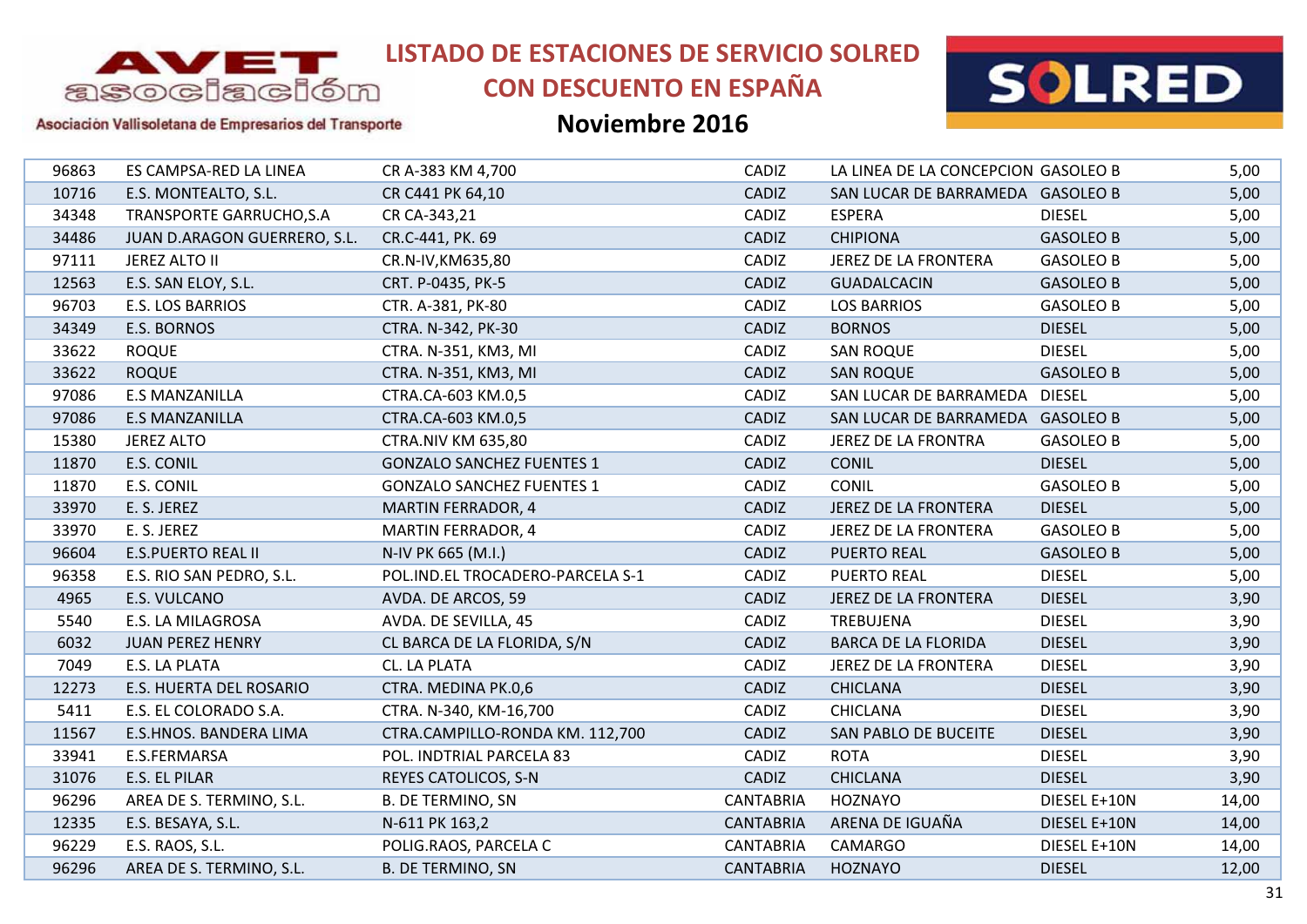

# **CON DESCUENTO EN ESPAÑA**



### Asociación Vallisoletana de Empresarios del Transporte

| 12335<br>E.S. BESAYA, S.L.<br>96229<br>E.S. RAOS, S.L.<br>96288<br>E.S. PATRICIA GONZALEZ DIEZ<br>96650<br>E.S.VALDALIGA (M.D)<br>96651<br>E.S.VALDALIGA (M.I)<br>96338<br>E.S. MONCALIAN<br>7435<br>E.S. MURIEDAS<br>93459<br>E.S. HINOJEDO<br>5651<br>AREA DE SERVICIO ADELMA, SL<br>12694<br>FAGRA, S.L.<br>34620<br>ATEDENA COMUNICACION, S.L.<br>E.S. CAZO/A<br>31530<br>5653<br>E.S. LA ENCINA<br>7631<br>E.S. BERANGA<br>96204<br>E.S.GASOLIN.VILLANUEVA S.L<br>94182<br><b>E.S.EL CAMPON</b><br>96390<br>ENTRAMBASAGUAS<br>15570<br>E.S. BESAYA, S.L<br>34138<br><b>G.R.A.BLANCO INVERSIONES</b><br>96676<br>AS VIRGEN D L PE/A SL<br>A.S. LA VEGA<br>96927<br>96650<br>E.S.VALDALIGA (M.D)<br>96651<br>E.S.VALDALIGA (M.I)<br>96338<br>E.S. MONCALIAN<br>96390<br>ENTRAMBASAGUAS<br>33719<br>E.S. LOS OCHOS<br>33719<br>E.S. LOS OCHOS<br>96624<br>E.S. CARTES<br>96624<br>E.S. CARTES<br>5649<br>E.S OJAIZ<br>5649<br>E.S OJAIZ |                                        |                  |                            |                  |       |
|-------------------------------------------------------------------------------------------------------------------------------------------------------------------------------------------------------------------------------------------------------------------------------------------------------------------------------------------------------------------------------------------------------------------------------------------------------------------------------------------------------------------------------------------------------------------------------------------------------------------------------------------------------------------------------------------------------------------------------------------------------------------------------------------------------------------------------------------------------------------------------------------------------------------------------------------|----------------------------------------|------------------|----------------------------|------------------|-------|
|                                                                                                                                                                                                                                                                                                                                                                                                                                                                                                                                                                                                                                                                                                                                                                                                                                                                                                                                           | N-611 PK 163,2                         | <b>CANTABRIA</b> | ARENA DE IGUAÑA            | <b>DIESEL</b>    | 12,00 |
|                                                                                                                                                                                                                                                                                                                                                                                                                                                                                                                                                                                                                                                                                                                                                                                                                                                                                                                                           | POLIG.RAOS, PARCELA C                  | <b>CANTABRIA</b> | <b>CAMARGO</b>             | <b>DIESEL</b>    | 12,00 |
|                                                                                                                                                                                                                                                                                                                                                                                                                                                                                                                                                                                                                                                                                                                                                                                                                                                                                                                                           | A-8 PK 194 (M.I)                       | <b>CANTABRIA</b> | ANERO                      | <b>DIESEL</b>    | 10,00 |
|                                                                                                                                                                                                                                                                                                                                                                                                                                                                                                                                                                                                                                                                                                                                                                                                                                                                                                                                           | A-8 PK 256                             | <b>CANTABRIA</b> | CAVIEDES-VALDALIGA         | <b>DIESEL</b>    | 10,00 |
|                                                                                                                                                                                                                                                                                                                                                                                                                                                                                                                                                                                                                                                                                                                                                                                                                                                                                                                                           | A-8 PK 256                             | <b>CANTABRIA</b> | CAVIEDES-VALDALIGA         | <b>DIESEL</b>    | 10,00 |
|                                                                                                                                                                                                                                                                                                                                                                                                                                                                                                                                                                                                                                                                                                                                                                                                                                                                                                                                           | AUTOVIA A-8 (BILBAO-SANTANDER) PK. 182 | <b>CANTABRIA</b> | <b>BARCENA DE CICERO</b>   | <b>DIESEL</b>    | 10,00 |
|                                                                                                                                                                                                                                                                                                                                                                                                                                                                                                                                                                                                                                                                                                                                                                                                                                                                                                                                           | <b>AVENIDA DE BURGOS, 56</b>           | <b>CANTABRIA</b> | <b>MURIEDAS</b>            | <b>DIESEL</b>    | 10,00 |
|                                                                                                                                                                                                                                                                                                                                                                                                                                                                                                                                                                                                                                                                                                                                                                                                                                                                                                                                           | <b>BARRIO LA GANDARA S/N</b>           | <b>CANTABRIA</b> | <b>SUANCES</b>             | <b>DIESEL</b>    | 10,00 |
|                                                                                                                                                                                                                                                                                                                                                                                                                                                                                                                                                                                                                                                                                                                                                                                                                                                                                                                                           | CR N-634 PK 195                        | <b>CANTABRIA</b> | <b>HOZNAYO</b>             | <b>DIESEL</b>    | 10,00 |
|                                                                                                                                                                                                                                                                                                                                                                                                                                                                                                                                                                                                                                                                                                                                                                                                                                                                                                                                           | CR. CA-141, PK.38,00                   | <b>CANTABRIA</b> | SANTOÑA                    | <b>DIESEL</b>    | 10,00 |
|                                                                                                                                                                                                                                                                                                                                                                                                                                                                                                                                                                                                                                                                                                                                                                                                                                                                                                                                           | CR.CA-148, PK.0,300                    | <b>CANTABRIA</b> | <b>GAMA</b>                | <b>DIESEL</b>    | 10,00 |
|                                                                                                                                                                                                                                                                                                                                                                                                                                                                                                                                                                                                                                                                                                                                                                                                                                                                                                                                           | <b>CRDNAL HERRERA ORIA 38</b>          | <b>CANTABRIA</b> | SANTANDER                  | <b>DIESEL</b>    | 10,00 |
|                                                                                                                                                                                                                                                                                                                                                                                                                                                                                                                                                                                                                                                                                                                                                                                                                                                                                                                                           | CTRA. CN-634 KM. 213                   | <b>CANTABRIA</b> | LA ENCIANA DE CAYON        | <b>DIESEL</b>    | 10,00 |
|                                                                                                                                                                                                                                                                                                                                                                                                                                                                                                                                                                                                                                                                                                                                                                                                                                                                                                                                           | CTRA. SAN SEBASTIAN-SANTIAGO, PK-185,1 | <b>CANTABRIA</b> | <b>BERANGA</b>             | <b>DIESEL</b>    | 10,00 |
|                                                                                                                                                                                                                                                                                                                                                                                                                                                                                                                                                                                                                                                                                                                                                                                                                                                                                                                                           | LA RIEGA, 62                           | <b>CANTABRIA</b> | VILLANUEVA VILLAESCUSA     | <b>DIESEL</b>    | 10,00 |
|                                                                                                                                                                                                                                                                                                                                                                                                                                                                                                                                                                                                                                                                                                                                                                                                                                                                                                                                           | POLIGONO EL CAMPON S/N                 | <b>CANTABRIA</b> | SANTANDER-PENACASTILLO     | <b>DIESEL</b>    | 10,00 |
|                                                                                                                                                                                                                                                                                                                                                                                                                                                                                                                                                                                                                                                                                                                                                                                                                                                                                                                                           | AUTOVÍA A-8 KM.195                     | <b>CANTABRIA</b> | <b>HOZNAYO</b>             | <b>DIESEL</b>    | 7,00  |
|                                                                                                                                                                                                                                                                                                                                                                                                                                                                                                                                                                                                                                                                                                                                                                                                                                                                                                                                           | CL. EL MESON STA. OLALLA, 25           | <b>CANTABRIA</b> | <b>MOLLEDO</b>             | <b>DIESEL</b>    | 7,00  |
|                                                                                                                                                                                                                                                                                                                                                                                                                                                                                                                                                                                                                                                                                                                                                                                                                                                                                                                                           | CR N-623, 116                          | <b>CANTABRIA</b> | <b>VILLEGAR DE TORANZO</b> | <b>DIESEL</b>    | 7,00  |
|                                                                                                                                                                                                                                                                                                                                                                                                                                                                                                                                                                                                                                                                                                                                                                                                                                                                                                                                           | CTR N-634 PK244.2 MD                   | <b>CANTABRIA</b> | CABEZON DE LA SAL          | <b>DIESEL</b>    | 7,00  |
|                                                                                                                                                                                                                                                                                                                                                                                                                                                                                                                                                                                                                                                                                                                                                                                                                                                                                                                                           | A-67 PK 133 MD                         | <b>CANTABRIA</b> | BOLMIR-MATAMOROSA          | <b>DIESEL</b>    | 5,00  |
|                                                                                                                                                                                                                                                                                                                                                                                                                                                                                                                                                                                                                                                                                                                                                                                                                                                                                                                                           | A-8 PK 256                             | <b>CANTABRIA</b> | CAVIEDES-VALDALIGA         | <b>GASOLEO B</b> | 5,00  |
|                                                                                                                                                                                                                                                                                                                                                                                                                                                                                                                                                                                                                                                                                                                                                                                                                                                                                                                                           | A-8 PK 256                             | <b>CANTABRIA</b> | CAVIEDES-VALDALIGA         | <b>GASOLEO B</b> | 5,00  |
|                                                                                                                                                                                                                                                                                                                                                                                                                                                                                                                                                                                                                                                                                                                                                                                                                                                                                                                                           | AUTOVIA A-8 (BILBAO-SANTANDER) PK. 182 | <b>CANTABRIA</b> | <b>BARCENA DE CICERO</b>   | <b>GASOLEO B</b> | 5,00  |
|                                                                                                                                                                                                                                                                                                                                                                                                                                                                                                                                                                                                                                                                                                                                                                                                                                                                                                                                           | AUTOVÍA A-8 KM.195                     | <b>CANTABRIA</b> | HOZNAYO                    | <b>GASOLEO B</b> | 5,00  |
|                                                                                                                                                                                                                                                                                                                                                                                                                                                                                                                                                                                                                                                                                                                                                                                                                                                                                                                                           | AVDA.BILBAO, 117-SIERRA PANDO          | <b>CANTABRIA</b> | TORRELAVEGA                | <b>DIESEL</b>    | 5,00  |
|                                                                                                                                                                                                                                                                                                                                                                                                                                                                                                                                                                                                                                                                                                                                                                                                                                                                                                                                           | AVDA.BILBAO, 117-SIERRA PANDO          | <b>CANTABRIA</b> | TORRELAVEGA                | <b>GASOLEO B</b> | 5,00  |
|                                                                                                                                                                                                                                                                                                                                                                                                                                                                                                                                                                                                                                                                                                                                                                                                                                                                                                                                           | B.DEL RIVERO N611 KM182                | <b>CANTABRIA</b> | <b>CARTES</b>              | <b>DIESEL</b>    | 5,00  |
|                                                                                                                                                                                                                                                                                                                                                                                                                                                                                                                                                                                                                                                                                                                                                                                                                                                                                                                                           | B.DEL RIVERO N611 KM182                | <b>CANTABRIA</b> | <b>CARTES</b>              | <b>GASOLEO B</b> | 5,00  |
|                                                                                                                                                                                                                                                                                                                                                                                                                                                                                                                                                                                                                                                                                                                                                                                                                                                                                                                                           | Bº CAMARREAL 150-C                     | <b>CANTABRIA</b> | SANTANDER                  | <b>DIESEL</b>    | 5,00  |
|                                                                                                                                                                                                                                                                                                                                                                                                                                                                                                                                                                                                                                                                                                                                                                                                                                                                                                                                           | Bº CAMARREAL 150-C                     | <b>CANTABRIA</b> | SANTANDER                  | <b>GASOLEO B</b> | 5,00  |
| 12135<br><b>GLORIA TELLO S.L</b>                                                                                                                                                                                                                                                                                                                                                                                                                                                                                                                                                                                                                                                                                                                                                                                                                                                                                                          | C-6316 KM 2, VIVEDA                    | <b>CANTABRIA</b> | SANTILLANA DEL MAR         | <b>DIESEL</b>    | 5,00  |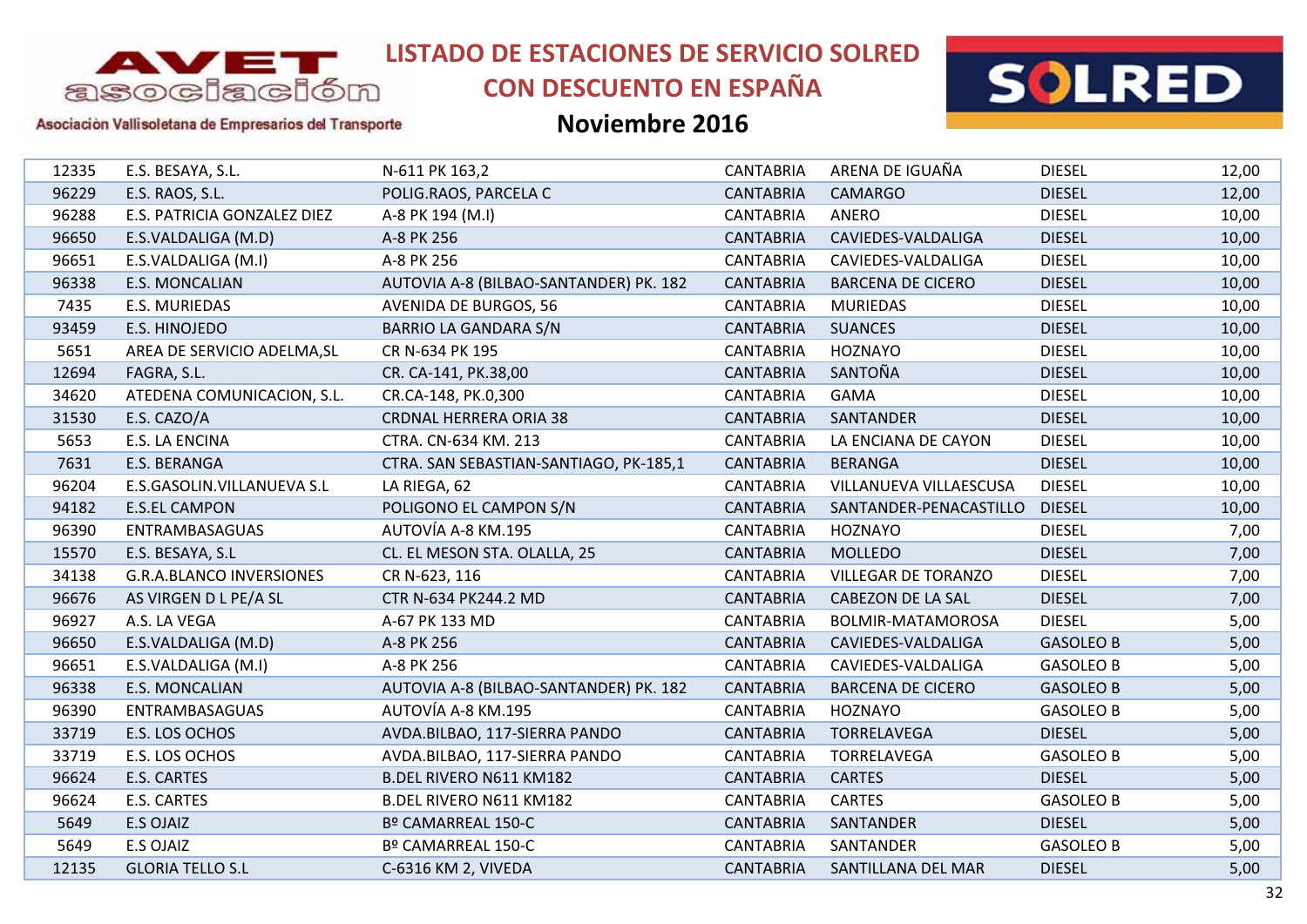

# **CON DESCUENTO EN ESPAÑA**



Asociación Vallisoletana de Empresarios del Transporte

| 31421 | E.S. LAREDO                      | CL EL CALLEJO S/N                     | <b>CANTABRIA</b> | LAREDO               | <b>DIESEL</b>    | 5,00  |
|-------|----------------------------------|---------------------------------------|------------------|----------------------|------------------|-------|
| 31421 | E.S. LAREDO                      | CL EL CALLEJO S/N                     | <b>CANTABRIA</b> | LAREDO               | <b>GASOLEO B</b> | 5,00  |
| 96057 | <b>GASOLINERA DE ELECHAS, SL</b> | CL ELECHAS, S/N CR.S-430 PK 5,200     | <b>CANTABRIA</b> | <b>ELECHAS</b>       | <b>DIESEL</b>    | 5,00  |
| 5772  | <b>CALLE CASTILLA</b>            | CL. CASTILLA, 91                      | <b>CANTABRIA</b> | SANTANDER            | <b>DIESEL</b>    | 5,00  |
| 5772  | <b>CALLE CASTILLA</b>            | CL. CASTILLA, 91                      | <b>CANTABRIA</b> | SANTANDER            | <b>GASOLEO B</b> | 5,00  |
| 6460  | ROMAN ANDRES RODRIGUEZ           | CR. CA-141, PK.4                      | <b>CANTABRIA</b> | <b>GAJANO</b>        | <b>DIESEL</b>    | 5,00  |
| 33718 | E.S. PUCHAR                      | CRTRA. NACIONAL, 634 PK-173           | <b>CANTABRIA</b> | <b>COLINDRES</b>     | <b>DIESEL</b>    | 5,00  |
| 33718 | <b>E.S. PUCHAR</b>               | CRTRA. NACIONAL, 634 PK-173           | <b>CANTABRIA</b> | <b>COLINDRES</b>     | <b>GASOLEO B</b> | 5,00  |
| 12705 | <b>CRED MERUELO</b>              | CTRA.BERANGA-NOJA S/N                 | <b>CANTABRIA</b> | SAN MAMES DE MERUELO | <b>DIESEL</b>    | 5,00  |
| 12705 | <b>CRED MERUELO</b>              | CTRA.BERANGA-NOJA S/N                 | <b>CANTABRIA</b> | SAN MAMES DE MERUELO | <b>GASOLEO B</b> | 5,00  |
| 13343 | E.S. ALBERICIA                   | LA ALBERICIA-SARDINERO SV-4621 KM.0,1 | <b>CANTABRIA</b> | SANTANDER            | <b>DIESEL</b>    | 5,00  |
| 13343 | E.S. ALBERICIA                   | LA ALBERICIA-SARDINERO SV-4621 KM.0,1 | <b>CANTABRIA</b> | SANTANDER            | <b>GASOLEO B</b> | 5,00  |
| 12270 | E.S. LA CERRADA                  | P.I. LA CERRADA, 32                   | <b>CANTABRIA</b> | MALIAñO              | <b>DIESEL</b>    | 5,00  |
| 12270 | E.S. LA CERRADA                  | P.I. LA CERRADA, 32                   | <b>CANTABRIA</b> | <b>MALIAñO</b>       | <b>GASOLEO B</b> | 5,00  |
| 2745  | MARTINEZ CASTANEDO, SL           | RECONQU.DE SEVILLA S-N                | <b>CANTABRIA</b> | LAREDO               | <b>DIESEL</b>    | 5,00  |
| 96781 | E.S. CARRERA CUESTA, S.L.        | AV. CANTABRIA, 73-75                  | <b>CANTABRIA</b> | <b>REINOSA</b>       | <b>DIESEL</b>    | 3,90  |
| 6375  | <b>GASOL.DE CARRIEDO SL</b>      | AVDA. SANTANDER, S.N.                 | <b>CANTABRIA</b> | VILLACARRIEDO        | <b>DIESEL</b>    | 3,90  |
| 97002 | ALMENARA                         | AUTOVIA A-7, SALIDA 293               | <b>CASTELLON</b> | <b>ALMENARA</b>      | DIESEL E+10N     | 14,00 |
| 34296 | <b>BASTIMENTS ALCOSSEBRE S.L</b> | CR N-340, 1021,7                      | CASTELLON        | ALCALA DE CHIVERT    | DIESEL E+10N     | 14,00 |
| 33318 | E.S. JUNCAR, S.L.                | CRA.N-234, PK-19.6                    | CASTELLON        | <b>SOT DE FERRER</b> | DIESEL E+10N     | 14,00 |
| 3742  | E.S. LA TORRE, S.L.              | CTRA. N-340 KM. 102,7                 | CASTELLON        | TORREBLANCA          | DIESEL E+10N     | 14,00 |
| 97002 | ALMENARA                         | AUTOVIA A-7, SALIDA 293               | CASTELLON        | ALMENARA             | <b>DIESEL</b>    | 12,00 |
| 34296 | <b>BASTIMENTS ALCOSSEBRE S.L</b> | CR N-340, 1021,7                      | CASTELLON        | ALCALA DE CHIVERT    | <b>DIESEL</b>    | 12,00 |
| 33318 | E.S. JUNCAR, S.L.                | CRA.N-234, PK-19.6                    | <b>CASTELLON</b> | <b>SOT DE FERRER</b> | <b>DIESEL</b>    | 12,00 |
| 3742  | E.S. LA TORRE, S.L.              | CTRA. N-340 KM. 102,7                 | CASTELLON        | TORREBLANCA          | <b>DIESEL</b>    | 12,00 |
| 96046 | TORREBLANCA                      | N-340 KM. 1008,4                      | CASTELLON        | <b>TORREBLANCA</b>   | <b>DIESEL</b>    | 10,00 |
| 33017 | INIESTA-TORRES_SL                | AV COMUNIDAD VALENCIANA Nº 1          | CASTELLON        | LA LLOSA             | <b>DIESEL</b>    | 10,00 |
| 93479 | PLANA BAIXA                      | AVDA DE FRANCIA, 63-66                | CASTELLON        | VILLARREAL           | <b>DIESEL</b>    | 10,00 |
| 12649 | <b>GRUPO MAICAS PERIO, SLU</b>   | AVDA MEDITERRANEO, S/N                | CASTELLON        | CASTELLON            | <b>DIESEL</b>    | 10,00 |
| 92366 | CASTELLON                        | AVDA VALENCIA S/N                     | CASTELLON        | CASTELLÓN            | <b>DIESEL</b>    | 10,00 |
| 34328 | <b>MARTIN LOPEZ CARBURANTES</b>  | CR CV-20, P.K. 4,9                    | CASTELLON        | <b>ONDA</b>          | <b>DIESEL</b>    | 10,00 |
| 96521 | E.S.GRUPO MAICAS PEIRO SLU       | CT CU-16 PK 5,1                       | CASTELLON        | SANY JOAN DE MORO    | <b>DIESEL</b>    | 10,00 |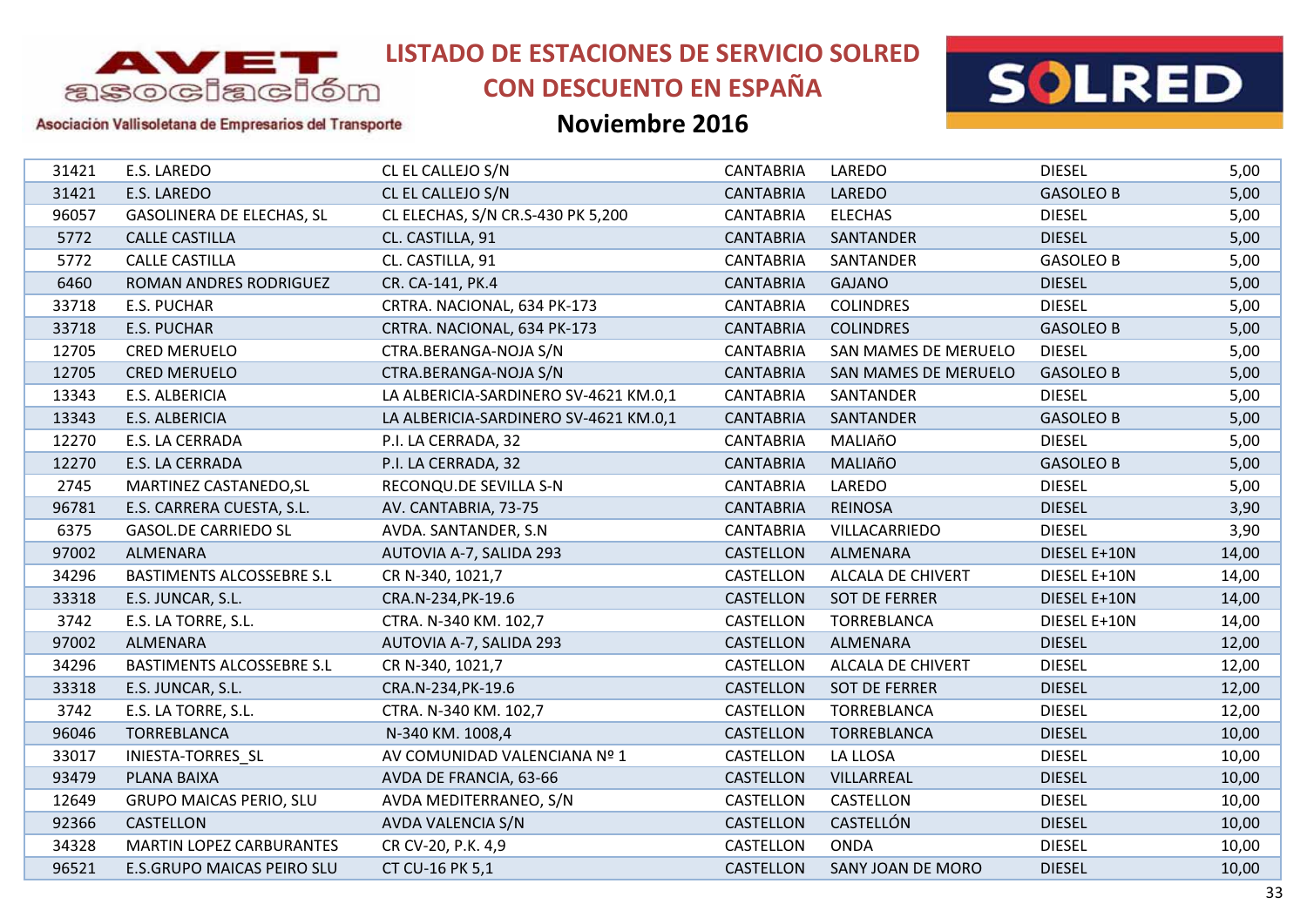

# **CON DESCUENTO EN ESPAÑA**



### Asociación Vallisoletana de Empresarios del Transporte

| 11028 | E.S. RATLLA                     | N-340 PK.981,82 M.D                    | CASTELLON        | CASTELLON DE LA PLANA        | <b>DIESEL</b>    | 10,00 |
|-------|---------------------------------|----------------------------------------|------------------|------------------------------|------------------|-------|
| 34226 | E.S. ORENGA S.L.                | RAMAL DE C-223 A BETXI K 2,8           | <b>CASTELLON</b> | <b>BETXI</b>                 | <b>DIESEL</b>    | 10,00 |
| 96932 | E.S.ALFINATX-LA LLOSA           | A-7 SALIDA 289                         | CASTELLON        | LA LLOSA                     | <b>DIESEL</b>    | 8,00  |
| 3768  | <b>GESINSA CARBURANTES, SL</b>  | CR CARRETERA DE CASTELLÓN, 60          | CASTELLON        | <b>ALCORA</b>                | <b>DIESEL</b>    | 7,00  |
| 96046 | <b>TORREBLANCA</b>              | N-340 KM. 1008,4                       | CASTELLON        | <b>TORREBLANCA</b>           | <b>GASOLEO B</b> | 5,00  |
| 97002 | ALMENARA                        | AUTOVIA A-7, SALIDA 293                | CASTELLON        | ALMENARA                     | <b>GASOLEO B</b> | 5,00  |
| 93479 | PLANA BAIXA                     | AVDA DE FRANCIA, 63-66                 | CASTELLON        | VILLARREAL                   | <b>GASOLEO B</b> | 5,00  |
| 92366 | <b>CASTELLON</b>                | AVDA VALENCIA S/N                      | <b>CASTELLON</b> | CASTELLÓN                    | <b>GASOLEO B</b> | 5,00  |
| 33685 | E.S. JAIME I                    | AVDA. JAIME I S/N                      | CASTELLON        | <b>BURRIANA</b>              | <b>DIESEL</b>    | 5,00  |
| 33685 | E.S. JAIME I                    | AVDA. JAIME I S/N                      | CASTELLON        | <b>BURRIANA</b>              | <b>GASOLEO B</b> | 5,00  |
| 15260 | VILLARREAL                      | AVDA.DE CASTELLON, 33                  | CASTELLON        | VILLARREAL                   | <b>DIESEL</b>    | 5,00  |
| 15260 | VILLARREAL                      | AVDA.DE CASTELLON, 33                  | CASTELLON        | VILLARREAL                   | <b>GASOLEO B</b> | 5,00  |
| 34249 | <b>GPV-CASTELLON- EL MASET</b>  | C/RIO PALANCIA, 2                      | CASTELLON        | CASTELLON                    | <b>DIESEL</b>    | 5,00  |
| 12162 | E.S. PETROUXO, S.L.             | C-225 PK. 23,3                         | CASTELLON        | VALL DUXO                    | <b>DIESEL</b>    | 5,00  |
| 3768  | <b>GESINSA CARBURANTES, SL</b>  | CR CARRETERA DE CASTELLÓN, 60          | CASTELLON        | <b>ALCORA</b>                | <b>GASOLEO B</b> | 5,00  |
| 34328 | <b>MARTIN LOPEZ CARBURANTES</b> | CR CV-20, P.K. 4,9                     | <b>CASTELLON</b> | <b>ONDA</b>                  | <b>GASOLEO B</b> | 5,00  |
| 33071 | CAMINáS                         | CR.N-340, PK.980                       | CASTELLON        | CASTELLON                    | <b>DIESEL</b>    | 5,00  |
| 33071 | <b>CAMINáS</b>                  | CR.N-340, PK.980                       | <b>CASTELLON</b> | CASTELLON                    | <b>GASOLEO B</b> | 5,00  |
| 96966 | RIBES Y ARAGON, S.L.            | CTRA CV-10 - SALIDA 33                 | CASTELLON        | PUEBLA TORNESA               | <b>DIESEL</b>    | 5,00  |
| 33754 | ES. JOSE LUIS CHECA LORENTE     | CTRA. CASTELLON-SAN MATEO KM. 45,1     | CASTELLON        | <b>CUEVAS DE VINROMA</b>     | <b>DIESEL</b>    | 5,00  |
| 34913 | E.S. BATRA, S.L.                | CTRA. CS-500 KM. 5                     | CASTELLON        | PEÑISCOLA                    | <b>DIESEL</b>    | 5,00  |
| 33276 | E.S. BATRA, S.L.                | CTRA. N-340 PK. 1043,8 CADIZ-BARCELONA | CASTELLON        | <b>BENICARLO</b>             | <b>DIESEL</b>    | 5,00  |
| 34622 | E.S. LA VILAVELLA               | CTRA. NULES VILAVELLA, KM-1,2          | CASTELLON        | <b>NULES</b>                 | <b>DIESEL</b>    | 5,00  |
| 34622 | E.S. LA VILAVELLA               | CTRA. NULES VILAVELLA, KM-1,2          | <b>CASTELLON</b> | <b>NULES</b>                 | <b>GASOLEO B</b> | 5,00  |
| 33381 | E.S.BATRA S.L.                  | CTRA.N-340 KM.1042,2                   | CASTELLON        | <b>BENICARLO</b>             | <b>DIESEL</b>    | 5,00  |
| 15690 | E.S. RIBES Y ARAGON, S.L.       | CTRA.PUE-ALBOCA KM.13                  | CASTELLON        | <b>VALL D ALBA</b>           | <b>DIESEL</b>    | 5,00  |
| 34109 | <b>E.S.LA MADALENA</b>          | CTRA.VALENCIA-BARCELONA, KM.67,7       | CASTELLON        | CASTELLON                    | <b>DIESEL</b>    | 5,00  |
| 34109 | E.S.LA MADALENA                 | CTRA.VALENCIA-BARCELONA, KM.67,7       | CASTELLON        | CASTELLON                    | <b>GASOLEO B</b> | 5,00  |
| 11028 | E.S. RATLLA                     | N-340 PK.981,82 M.D                    | CASTELLON        | <b>CASTELLON DE LA PLANA</b> | <b>GASOLEO B</b> | 5,00  |
| 6731  | LA TORRE II U.S. 6731           | AVDA. BARCELONA, 40                    | <b>CASTELLON</b> | TORREBLANCA                  | <b>DIESEL</b>    | 3,90  |
| 96035 | ALNICAR COMBUSTIBLES, S.L.      | AVDA. HERMANOS BOU, 152                | CASTELLON        | CASTELLON                    | <b>DIESEL</b>    | 3,90  |
| 12603 | E.S. ARTANA                     | AVDA. SIERRA ESPADAN, 1                | CASTELLON        | <b>ARTANA</b>                | <b>DIESEL</b>    | 3,90  |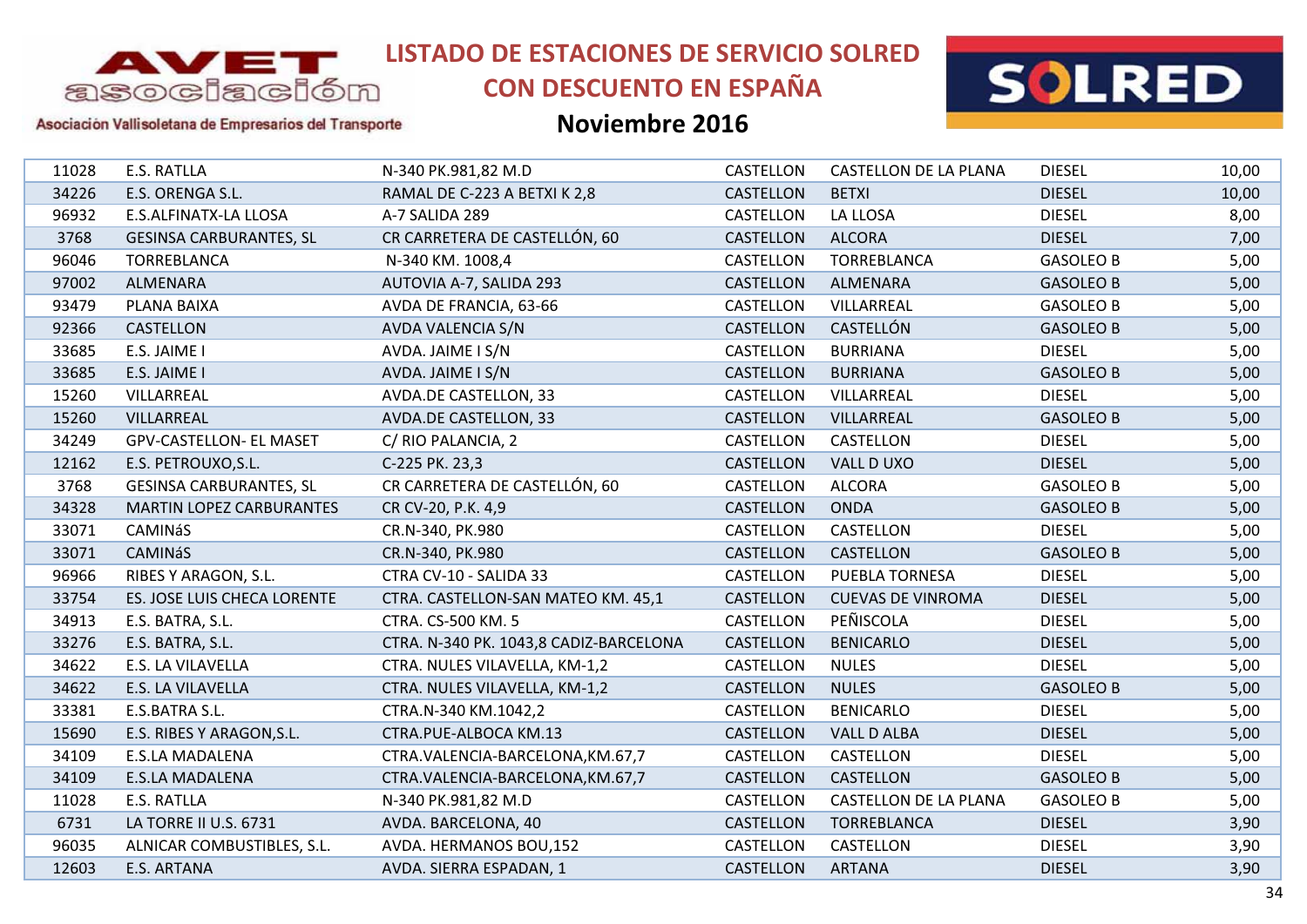

# **CON DESCUENTO EN ESPAÑA**



### Asociación Vallisoletana de Empresarios del Transporte

| 96212 | VEHICLES, S.A                                    | AVDA. VALENCIA, 221            | CASTELLON          | CASTELLON                    | <b>DIESEL</b> | 3,90  |
|-------|--------------------------------------------------|--------------------------------|--------------------|------------------------------|---------------|-------|
| 15603 | E.S ATEN.Y SERV.AUTOMOVIL S.L                    | CT. MORELLA CV-10, PK-46.7     | CASTELLON          | <b>BENLLOCH</b>              | <b>DIESEL</b> | 3,90  |
| 4953  | E.S. AGUILAR                                     | CTR. N-232, PK-63.5            | CASTELLON          | MORELLA                      | <b>DIESEL</b> | 3,90  |
| 7096  | CDAD. BIENES SANT PAU, C.B                       | CTRA. CS-800 KM. 32,3          | CASTELLON          | <b>ALBOCACER</b>             | <b>DIESEL</b> | 3,90  |
| 31656 | <b>CARLOS BARBERA ROIG</b>                       | CTRA.CS-830 PK 0,1             | CASTELLON          | ADZANETA                     | <b>DIESEL</b> | 3,90  |
| 10918 | E.S. SAN RAFAEL DEL RIO                          | DR. SALVADOR PONS, N.30        | CASTELLON          | SAN RAFAEL DEL RIO           | <b>DIESEL</b> | 3,90  |
| 33470 | E.S. STA. CRUZ DE MUDELA                         | AU ANDAL.PK.217                | <b>CIUDAD REAL</b> | S.CRUZ D MUDELA              | DIESEL E+10N  | 14,00 |
| 12429 | <b>MARTIN LOPEZ CARBURANTES</b>                  | CN-4, PK.167,1                 | <b>CIUDAD REAL</b> | <b>MANZANARES</b>            | DIESEL E+10N  | 14,00 |
| 96546 | MARTIN LOPEZ CARBURANTES, S.L. CR.N-IV, PK.216,9 |                                | <b>CIUDAD REAL</b> | SANTA CRUZ DE MUDELA         | DIESEL E+10N  | 14,00 |
| 7038  | <b>FULGENCIO JIMNENEZ CONESA</b>                 | CR.N-IV, PK-162                | <b>CIUDAD REAL</b> | <b>MANZANARES</b>            | DIESEL E+10N  | 14,00 |
| 12142 | C NTA SRA PENARROYA SL                           | CTRA. CR-141 KM 3,7            | <b>CIUDAD REAL</b> | <b>MANZANARES</b>            | DIESEL E+10N  | 14,00 |
| 12145 | E.S. LARACHE                                     | <b>CTRA. FUENSANTA S-N</b>     | <b>CIUDAD REAL</b> | <b>CIUDAD REAL</b>           | DIESEL E+10N  | 14,00 |
| 33699 | SANCHEZ AREVALO E HIJOS SA                       | CTRA. N-IV (E-5), PK-185       | <b>CIUDAD REAL</b> | VILLANUEVA DE FRANCO         | DIESEL E+10N  | 14,00 |
| 33507 | E.S.DANIMA, S.L.                                 | CTRA.C-424 PK 80,300           | <b>CIUDAD REAL</b> | ALMODOVAR DEL CAMPO          | DIESEL E+10N  | 14,00 |
| 33470 | E.S. STA. CRUZ DE MUDELA                         | AU ANDAL.PK.217                | <b>CIUDAD REAL</b> | S.CRUZ D MUDELA              | <b>DIESEL</b> | 12,00 |
| 12429 | <b>MARTIN LOPEZ CARBURANTES</b>                  | CN-4, PK.167,1                 | <b>CIUDAD REAL</b> | <b>MANZANARES</b>            | <b>DIESEL</b> | 12,00 |
| 96546 | MARTIN LOPEZ CARBURANTES, S.L.                   | CR.N-IV, PK.216,9              | <b>CIUDAD REAL</b> | SANTA CRUZ DE MUDELA         | <b>DIESEL</b> | 12,00 |
| 7038  | FULGENCIO JIMNENEZ CONESA                        | CR.N-IV, PK-162                | <b>CIUDAD REAL</b> | <b>MANZANARES</b>            | <b>DIESEL</b> | 12,00 |
| 12142 | C NTA SRA PENARROYA SL                           | CTRA. CR-141 KM 3,7            | <b>CIUDAD REAL</b> | MANZANARES                   | <b>DIESEL</b> | 12,00 |
| 12145 | E.S. LARACHE                                     | <b>CTRA. FUENSANTA S-N</b>     | <b>CIUDAD REAL</b> | <b>CIUDAD REAL</b>           | <b>DIESEL</b> | 12,00 |
| 33699 | SANCHEZ AREVALO E HIJOS SA                       | CTRA. N-IV (E-5), PK-185       | <b>CIUDAD REAL</b> | VILLANUEVA DE FRANCO         | <b>DIESEL</b> | 12,00 |
| 33507 | E.S.DANIMA, S.L.                                 | CTRA.C-424 PK 80,300           | <b>CIUDAD REAL</b> | ALMODOVAR DEL CAMPO          | <b>DIESEL</b> | 12,00 |
| 34212 | ESTACION DE SERVICIO PUERTOLLAN ASDRUBAL, 68     |                                | <b>CIUDAD REAL</b> | PUERTOLLANO                  | <b>DIESEL</b> | 10,00 |
| 33907 | E.S. CARMELIN, S.L.                              | AVDA. DE LA CONSTITUCION, S-N  | <b>CIUDAD REAL</b> | <b>LA SOLANA</b>             | <b>DIESEL</b> | 10,00 |
| 33831 | LA ATALAYA COMBUSTIBLES, S.L.                    | CALATRAVA, 8 - PL.3 - PUERTA B | <b>CIUDAD REAL</b> | <b>CIUDAD REAL</b>           | <b>DIESEL</b> | 10,00 |
| 33530 | COVALCYSA DSC, S.L.                              | CM-412 PK.84,800               | <b>CIUDAD REAL</b> | VALDEPEñAS                   | <b>DIESEL</b> | 10,00 |
| 12405 | E.DE SERVICIOS DAIMIEL, SL                       | CN-420, PK.236,6               | <b>CIUDAD REAL</b> | DAIMIEL                      | <b>DIESEL</b> | 10,00 |
| 33044 | GASOGAS CALFACCION, S.L.U                        | CR N-310, 82,5                 | <b>CIUDAD REAL</b> | ARGAMASILLA DE ALBA          | <b>DIESEL</b> | 10,00 |
| 34120 | GASOGAS CALEFACCION, S.L.U.                      | CR.N-IV, PK.134,8              | <b>CIUDAD REAL</b> | PUERTO LAPICE                | <b>DIESEL</b> | 10,00 |
| 12296 | <b>E.S. ARGAMASILLA</b>                          | CR-506 PK.3,300                | <b>CIUDAD REAL</b> | ARGAMASILLA DE CVA           | <b>DIESEL</b> | 10,00 |
| 7314  | JUAN MANUEL ROBLES ARIAS                         | CTRA. CR-503, P.K 3.2          | <b>CIUDAD REAL</b> | PUERTOLLANO                  | <b>DIESEL</b> | 10,00 |
| 13283 | CAMPSA ESTACIONES DE SERVICIO                    | CTRA. N-401, PK 169,5          |                    | CIUDAD REAL FERNAN CABALLERO | <b>DIESEL</b> | 10,00 |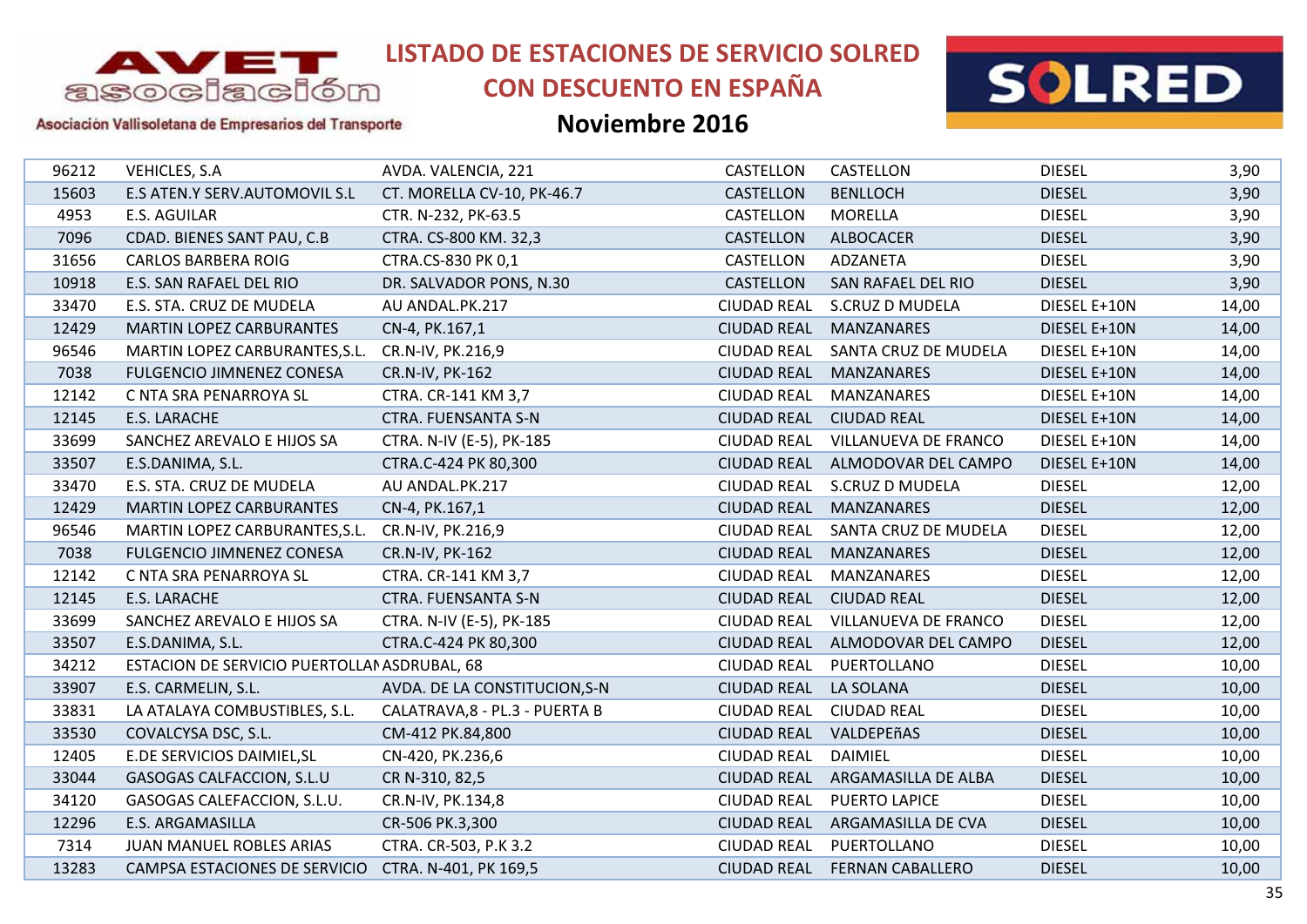

# **CON DESCUENTO EN ESPAÑA**



### Asociación Vallisoletana de Empresarios del Transporte

| 33487 | <b>E.S.COMBUSTIBLES MANCHEGOS</b> | CTRA. N-420 CORD.-TARRAG. PK.180      | <b>CIUDAD REAL</b> | <b>CORRAL DE CALATRAVA</b>      | <b>DIESEL</b>    | 10,00 |
|-------|-----------------------------------|---------------------------------------|--------------------|---------------------------------|------------------|-------|
| 34498 | E.S. PROVACA S.L.                 | CTRA. N-420 PK.160,500                | <b>CIUDAD REAL</b> | PUERTOLLANO                     | <b>DIESEL</b>    | 10,00 |
| 96379 | E.S. CASTILLETE                   | CTRA. N-420, KM-160 M.D               | <b>CIUDAD REAL</b> | PUERTOLLANO                     | <b>DIESEL</b>    | 10,00 |
| 33806 | <b>E.S. REYES GUERRERO SOLIS</b>  | CTRA. TORRENUEVA, 6                   | <b>CIUDAD REAL</b> | <b>TORRE DE JUAN ABAD</b>       | <b>DIESEL</b>    | 10,00 |
| 34404 | GASOGAS CALEFACCIÓN, S.L.         | CTRA.N-122 P.K.26,100                 | <b>CIUDAD REAL</b> | <b>TOMELLOSO</b>                | <b>DIESEL</b>    | 10,00 |
| 33786 | E.S. DAIMIEL                      | DON TIBURCIO, 98                      | <b>CIUDAD REAL</b> | <b>DAIMIEL</b>                  | <b>DIESEL</b>    | 10,00 |
| 12593 | E.S. LUVALMUR, S.L.               | N-340 PK 304,422                      | <b>CIUDAD REAL</b> | <b>CIUDAD REAL</b>              | <b>DIESEL</b>    | 10,00 |
| 33291 | E.S. PILAR LEON S.L.              | N-401 PK.165                          | <b>CIUDAD REAL</b> | <b>MALAGON</b>                  | <b>DIESEL</b>    | 10,00 |
| 3862  | E.S. ALCAZAR                      | N-420 CORDOBA-TARRAGONA P.K. 285      | <b>CIUDAD REAL</b> | ALCAZAR DE SAN JUAN             | <b>DIESEL</b>    | 10,00 |
| 33933 | E.S.C.NTRA.SRA.PENARROYA, S.L.    | N-430, PK-368                         | <b>CIUDAD REAL</b> | <b>MEMBRILLA</b>                | <b>DIESEL</b>    | 10,00 |
| 96315 | <b>E.S. LA ROTONDA</b>            | P.I. LARACHE PARCELA 93               | <b>CIUDAD REAL</b> | <b>CIUDAD REAL</b>              | <b>DIESEL</b>    | 10,00 |
| 33311 | <b>E.S PRAXEDES COMBUSTIBLES</b>  | PSO. DE LOS MARTIRES SN               |                    | CIUDAD REAL SOCUELLAMOS         | <b>DIESEL</b>    | 10,00 |
| 33946 | <b>E.S. MANZANARES III</b>        | R-IV MADRID-CADIZ P.K. 171            | <b>CIUDAD REAL</b> | MANZANARES                      | <b>DIESEL</b>    | 10,00 |
| 5392  | E.S. TOMELLOSO II                 | SOCUELLANOS, 92                       | <b>CIUDAD REAL</b> | <b>TOMELLOSO</b>                | <b>DIESEL</b>    | 10,00 |
| 97010 | ED OIL, S.L.                      | C/PONIENTE, SN - POL. IND. CIDAG      | <b>CIUDAD REAL</b> | DAIMIEL                         | <b>DIESEL</b>    | 7,00  |
| 7126  | PEDRO SEVILLA GARCIA-MIGUEL       | N-420 PK.252,3                        | <b>CIUDAD REAL</b> | ARENAS DE SAN JUAN              | <b>DIESEL</b>    | 7,00  |
| 96554 | LAVADO Y EVA HNOS CULEBRA         | PG CENTRO TRANSPORTES VEHIC. PESADOS, | <b>CIUDAD REAL</b> | PUERTOLLANO (CIUDAD REAL DIESEL |                  | 7,00  |
| 33470 | E.S. STA. CRUZ DE MUDELA          | AU ANDAL.PK.217                       |                    | CIUDAD REAL S.CRUZ D MUDELA     | <b>GASOLEO B</b> | 5,00  |
| 33051 | E.S. CERVANTES                    | CTRA VALDEPENAS, 1                    | <b>CIUDAD REAL</b> | <b>CIUDAD REAL</b>              | <b>DIESEL</b>    | 5,00  |
| 33051 | E.S. CERVANTES                    | <b>CTRA VALDEPENAS, 1</b>             | <b>CIUDAD REAL</b> | <b>CIUDAD REAL</b>              | <b>GASOLEO B</b> | 5,00  |
| 11460 | E.S. SAN BLAS                     | CTRA. CM-412 P.K. 71,5                | <b>CIUDAD REAL</b> | MORAL DE CALATRAVA              | <b>DIESEL</b>    | 5,00  |
| 12145 | E.S. LARACHE                      | <b>CTRA. FUENSANTA S-N</b>            | <b>CIUDAD REAL</b> | <b>CIUDAD REAL</b>              | <b>GASOLEO B</b> | 5,00  |
| 33265 | E.S. MANZANARES I                 | CTRA. LA SOLANA, S-N                  | <b>CIUDAD REAL</b> | <b>MANZANARES</b>               | <b>DIESEL</b>    | 5,00  |
| 33265 | E.S. MANZANARES I                 | CTRA. LA SOLANA, S-N                  | <b>CIUDAD REAL</b> | <b>MANZANARES</b>               | <b>GASOLEO B</b> | 5,00  |
| 96379 | E.S. CASTILLETE                   | CTRA. N-420, KM-160 M.D               | <b>CIUDAD REAL</b> | PUERTOLLANO                     | <b>GASOLEO B</b> | 5,00  |
| 31525 | CARRERO LEON, S.L.                | CTRA.ALDEAQUEMADA, 2                  | <b>CIUDAD REAL</b> | <b>CASTELLAR DE SANTIAGO</b>    | <b>GASOLEO B</b> | 5,00  |
| 5569  | E.S. LA SOLANA                    | CTRA.VALDEPEÑAS S-N                   | <b>CIUDAD REAL</b> | LA SOLANA                       | <b>DIESEL</b>    | 5,00  |
| 5569  | E.S. LA SOLANA                    | CTRA.VALDEPEÑAS S-N                   | <b>CIUDAD REAL</b> | LA SOLANA                       | <b>GASOLEO B</b> | 5,00  |
| 33786 | E.S. DAIMIEL                      | <b>DON TIBURCIO, 98</b>               | <b>CIUDAD REAL</b> | DAIMIEL                         | <b>GASOLEO B</b> | 5,00  |
| 3862  | E.S. ALCAZAR                      | N-420 CORDOBA-TARRAGONA P.K. 285      |                    | CIUDAD REAL ALCAZAR DE SAN JUAN | <b>GASOLEO B</b> | 5,00  |
| 33946 | <b>E.S. MANZANARES III</b>        | R-IV MADRID-CADIZ P.K. 171            | <b>CIUDAD REAL</b> | <b>MANZANARES</b>               | <b>GASOLEO B</b> | 5,00  |
| 666   | <b>E.S. EL ENCUENTRO</b>          | RONDA DE ALARCOS, 25                  | CIUDAD REAL        | <b>CIUDAD REAL</b>              | <b>DIESEL</b>    | 5,00  |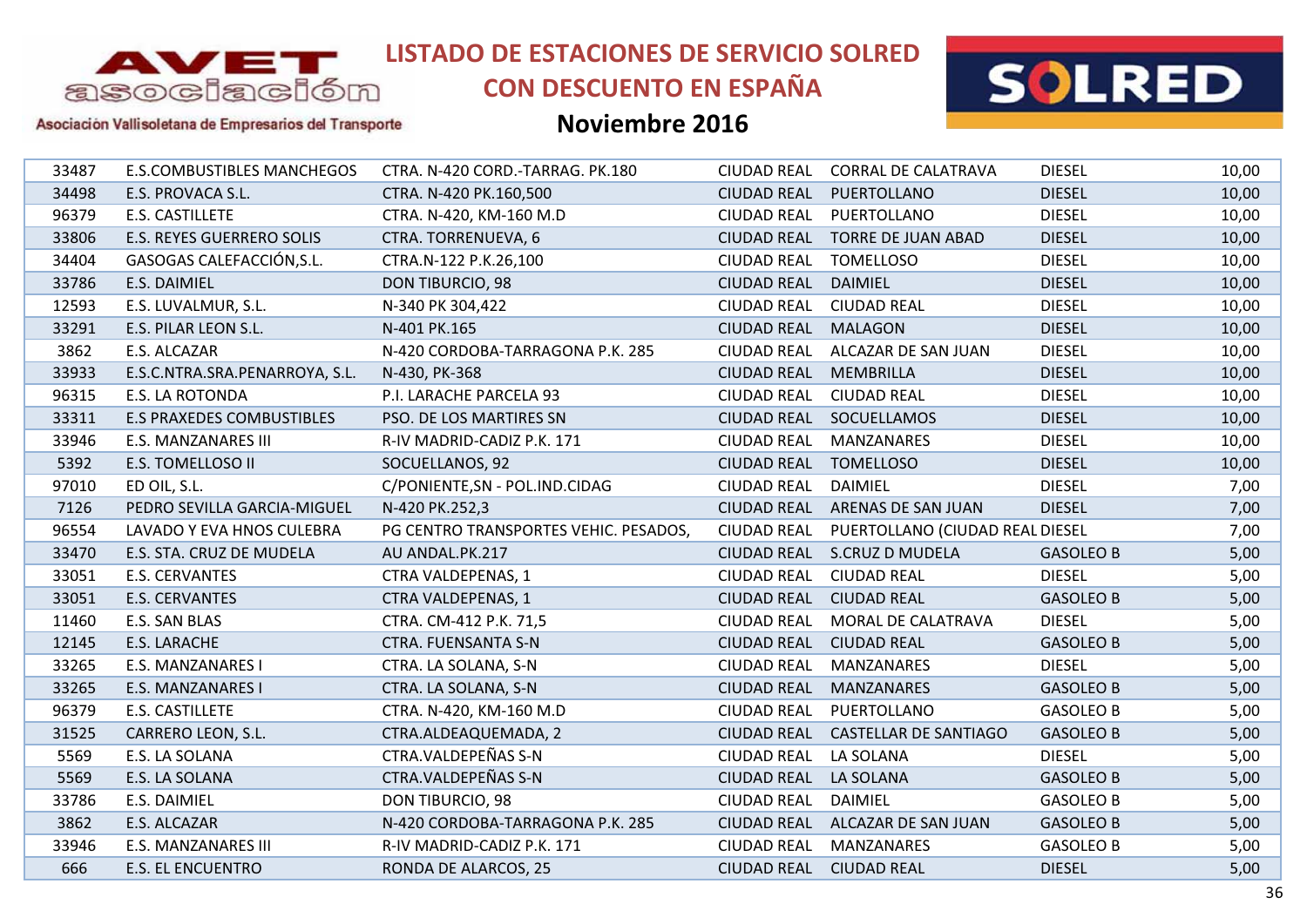

# **CON DESCUENTO EN ESPAÑA**



### Asociación Vallisoletana de Empresarios del Transporte

| <b>E.S. EL ENCUENTRO</b>        | RONDA DE ALARCOS, 25                   | <b>CIUDAD REAL</b> | <b>CIUDAD REAL</b>          | <b>GASOLEO B</b> | 5,00                            |
|---------------------------------|----------------------------------------|--------------------|-----------------------------|------------------|---------------------------------|
| CONSOLACIONES, S.L.             | SEIS DE JUNIO, 152                     | <b>CIUDAD REAL</b> | VALDEPEñAS                  | <b>DIESEL</b>    | 5,00                            |
| E.S. TOMELLOSO II               | SOCUELLANOS, 92                        | <b>CIUDAD REAL</b> | <b>TOMELLOSO</b>            | <b>GASOLEO B</b> | 5,00                            |
| LUCIA E HIJOS VILLA GUTIERREZ   | AV. CASTILLA LA MANCHA 1               | <b>CIUDAD REAL</b> | PUEBLA DE DON RODRIGO       | <b>DIESEL</b>    | 3,90                            |
| LORENZO RASINES, S.L.           | AVDA. DE LA HISPANIDAD, 10             | <b>CIUDAD REAL</b> | <b>CAMPO DE CRIPTANA</b>    | <b>DIESEL</b>    | 3,90                            |
| M.PRADO VILLA GUTIERREZ         | C/ ARENAL, SN                          | <b>CIUDAD REAL</b> | SACERUELA                   | <b>DIESEL</b>    | 3,90                            |
| ARAMAR EL QUIXOTE, S.L.         | C/CONCEPCION, 141                      | <b>CIUDAD REAL</b> | <b>CAMPO DE CRIPTANA</b>    | <b>DIESEL</b>    | 3,90                            |
| E.S.FRESNEDA LIMONCHE S.L.      | C-415 C.REAL-MURCIA, PK.93             | <b>CIUDAD REAL</b> | VILLANUEVA DE INFANTES      | <b>DIESEL</b>    | 3,90                            |
| E.S.FRANCISCO TORRES RDGUEZ.    | CR 604 PK 1,4                          | <b>CIUDAD REAL</b> | <b>V.DE LOS INFANTE</b>     | <b>DIESEL</b>    | 3,90                            |
| <b>COMBUSTIBLES RUIDERA S.L</b> | CR. N-340                              | <b>CIUDAD REAL</b> | <b>RUIDERA</b>              | <b>DIESEL</b>    | 3,90                            |
| DIF-LO, S.L.                    | CTR. N-420, PK-269.100                 | <b>CIUDAD REAL</b> | <b>HERENCIA</b>             | <b>DIESEL</b>    | 3,90                            |
| JULIAN SIERRA ZU/IGA            | CTR. N-430, PK-268.6                   | <b>CIUDAD REAL</b> | <b>LUCIANA</b>              | <b>DIESEL</b>    | 3,90                            |
| E.S. ALDEA DEL REY, S.L.        | CTRA. ARGAMASILLA-ALMURADIEL, KM-23,20 | <b>CIUDAD REAL</b> | ALDEA DEL REY               | <b>DIESEL</b>    | 3,90                            |
| E.S. SURTIMOVIL, S.A.           | CTRA. C-110 KM. 64                     | <b>CIUDAD REAL</b> | <b>VISO DEL MARQUES</b>     | <b>DIESEL</b>    | 3,90                            |
| E.S. CONTINUUM D.I. S.L.        | CTRA. N-420 P.K. 165,5                 | <b>CIUDAD REAL</b> |                             |                  | 3,90                            |
| E.S. MARITORNES, S.L.           | CTRA. N-420 P.K. 276                   | <b>CIUDAD REAL</b> | <b>HERENCIA</b>             | <b>DIESEL</b>    | 3,90                            |
| E.S. CALATRAVA, S.L.            | CTRA. N-430 P.K. 317                   | <b>CIUDAD REAL</b> | <b>CARRION DE CVA</b>       | <b>DIESEL</b>    | 3,90                            |
| E. S. MENCHERO Y RUBIO          | CTRA. N-IV PK.147,530                  | <b>CIUDAD REAL</b> | <b>VILLARTA DE SAN JUAN</b> | <b>DIESEL</b>    | 3,90                            |
| E.S. MENCHERO Y RUBIO, S.L.     | CTRA. N-IV PK-153,350                  | <b>CIUDAD REAL</b> | <b>HERENCIA</b>             | <b>DIESEL</b>    | 3,90                            |
| CARRERO LEON, S.L.              | CTRA.ALDEAQUEMADA, 2                   | <b>CIUDAD REAL</b> | CASTELLAR DE SANTIAGO       | <b>DIESEL</b>    | 3,90                            |
| E.S. NTRA.SRA.CARMEN,SL         | CTRA.C-403 KM.112                      | <b>CIUDAD REAL</b> | PORZUNA                     | <b>DIESEL</b>    | 3,90                            |
| VADILLO GOMEZ, MAMERTO          | CTRA.PUERTOLLANO-CALZADA KM. 18,200    | <b>CIUDAD REAL</b> | <b>VILLANUEVA S.CARLOS</b>  | <b>DIESEL</b>    | 3,90                            |
| MILA HNOS.REDONDO, SL           | N-310 PK.85,180                        | <b>CIUDAD REAL</b> | ARGAMASILLA DE ALBA         | <b>DIESEL</b>    | 3,90                            |
| E.S. M.LUISA GONZALEZ DIAZ      | N-420 CORDOBA-TARRAGONA PK.311         | <b>CIUDAD REAL</b> | PEDRO MUñOZ                 | <b>DIESEL</b>    | 3,90                            |
| E. S. SURTIMOVIL, S.A.          | N-IV, PK.232                           | <b>CIUDAD REAL</b> | ALMURADIEL                  | <b>DIESEL</b>    | 3,90                            |
| E.S.BLANCA MU/OZ MU/OZ          | PSO.CRISTOBAL COLON S.N                | <b>CIUDAD REAL</b> | <b>MANZANARES</b>           | <b>DIESEL</b>    | 3,90                            |
| E.S.CARBURANTES RGUEZ.S.L.      | PUERTA DE TOLEDO, S-N                  | <b>CIUDAD REAL</b> | <b>CIUDAD REAL</b>          | <b>DIESEL</b>    | 3,90                            |
| E.S. VILLAFRANCA                | CP-5,68 DE VILLAFRANCA PK-1,400        | <b>CORDOBA</b>     | <b>VILLAFRANCA DE GORBA</b> | DIESEL E+10N     | 14,00                           |
| <b>SURTIDOR LAS UVADAS</b>      | CR- MORILES-LAS NAVAS KM.1             | <b>CORDOBA</b>     | <b>MORILES</b>              | DIESEL E+10N     | 14,00                           |
| <b>E.S. VILLAFRANCA</b>         | CP-5,68 DE VILLAFRANCA PK-1,400        | <b>CORDOBA</b>     | <b>VILLAFRANCA DE GORBA</b> | <b>DIESEL</b>    | 12,00                           |
| <b>SURTIDOR LAS UVADAS</b>      | CR- MORILES-LAS NAVAS KM.1             | <b>CORDOBA</b>     | <b>MORILES</b>              | <b>DIESEL</b>    | 12,00                           |
| ES LUCENA AUTOVIA M.IZQ         | A-45, PK. 51,0 MI                      | <b>CORDOBA</b>     | <b>LUCENA</b>               | <b>DIESEL</b>    | 10,00                           |
|                                 |                                        |                    |                             |                  | ARGAMASILLA DE CALATRAV/ DIESEL |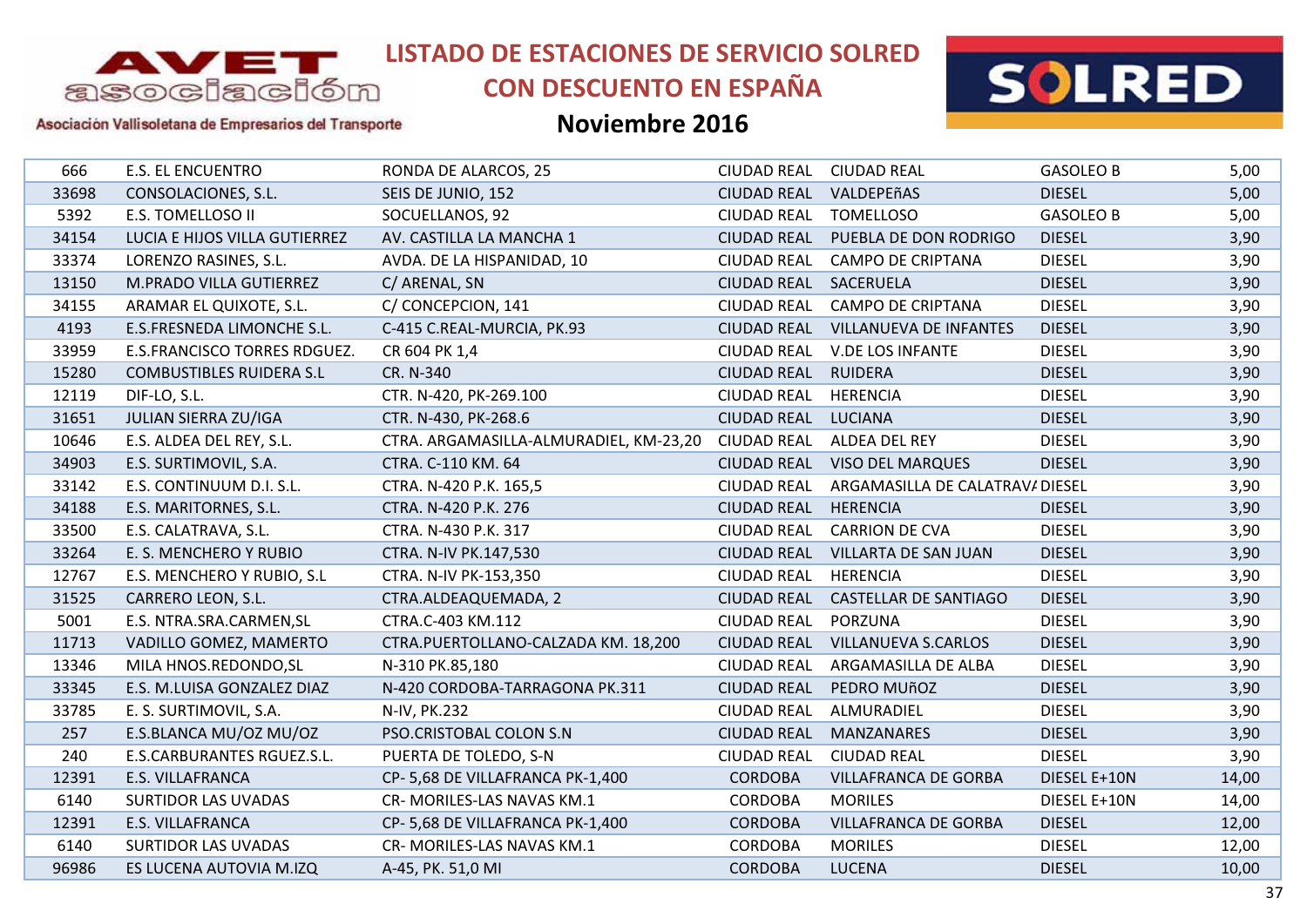

# **CON DESCUENTO EN ESPAÑA**



Asociación Vallisoletana de Empresarios del Transporte

| 96984 | E.S. LUCENA AUTOVIA M.D.           | A-45, PK.51-MD                    | <b>CORDOBA</b> | LUCENA                 | <b>DIESEL</b>    | 10,00 |
|-------|------------------------------------|-----------------------------------|----------------|------------------------|------------------|-------|
| 33061 | E.S. MONCAVIMA, S.L.               | AV. CARLOS III, 139               | <b>CORDOBA</b> | LA CARLOTA             | <b>DIESEL</b>    | 10,00 |
| 2704  | <b>U.S. SANTAELLA</b>              | C/ CIRCUNVALACION, S/N            | <b>CORDOBA</b> | SANTAELLA              | <b>DIESEL</b>    | 10,00 |
| 96284 | DOMIPETROL, S.L.                   | CL.POL. LAS QUEMADAS, P.29-B, SN  | <b>CORDOBA</b> | <b>CORDOBA</b>         | <b>DIESEL</b>    | 10,00 |
| 33106 | <b>E.S LAS DELICIAS</b>            | CR A-431,2                        | <b>CORDOBA</b> | <b>CORDOBA</b>         | <b>DIESEL</b>    | 10,00 |
| 11355 | <b>GASOL.ENERGETICOS DEL SUR</b>   | CR CO-741, 0,8                    | <b>CORDOBA</b> | LA RAMBLA              | <b>DIESEL</b>    | 10,00 |
| 13336 | <b>E.S LOS CANSINOS</b>            | CR N-4, 384,800, MD               | <b>CORDOBA</b> | <b>ALCOLEA</b>         | <b>DIESEL</b>    | 10,00 |
| 31003 | JAFOCAR.S.C.A                      | CR N-4,419,9                      | <b>CORDOBA</b> | <b>CORDOBA</b>         | <b>DIESEL</b>    | 10,00 |
| 6533  | KAIZEN OIL, SL                     | CR, CO-740,23                     | <b>CORDOBA</b> | LA MONTINELA           | <b>DIESEL</b>    | 10,00 |
| 96052 | E.S.TIERRA DE ESPAÑA, S.L.         | CR, N-4 ENLACE, 432               | <b>CORDOBA</b> | LA CARLOTA             | <b>DIESEL</b>    | 10,00 |
| 7039  | E.S. SOTILLO BAJO                  | CR. CO-234 CU-POSA PK 18,8        | <b>CORDOBA</b> | ALMODOVAR DEL RIO      | <b>DIESEL</b>    | 10,00 |
| 12066 | E.S EL SASTRE, SL                  | CR.A-440, KM 8                    | <b>CORDOBA</b> | <b>FUENTE PALMERA</b>  | <b>DIESEL</b>    | 10,00 |
| 96909 | <b>E.S PARQUE LOGISTICO</b>        | CTRA. A-431 P.K 1,50 M.I          | CORDOBA        | <b>CORDOBA</b>         | <b>DIESEL</b>    | 10,00 |
| 33952 | E.S. CASABLANCA                    | CTRA. MADRID-CADIZ, KM.385        | <b>CORDOBA</b> | <b>ALCOLEA</b>         | <b>DIESEL</b>    | 10,00 |
| 15957 | <b>E.S. AGUILAR</b>                | CTRA. N-331 P.K. 51               | <b>CORDOBA</b> | AGUILAR DE LA FRONTERA | <b>DIESEL</b>    | 10,00 |
| 34910 | E.S. RABANALES                     | <b>CTRA. N-IV P.K. 394</b>        | <b>CORDOBA</b> | <b>CORDOBA</b>         | <b>DIESEL</b>    | 10,00 |
| 4191  | E.S. EL CARPIO, S.L.               | <b>CTRA. N-IV PK. 372.2</b>       | <b>CORDOBA</b> | <b>EL CARPIO</b>       | <b>DIESEL</b>    | 10,00 |
| 96006 | E.S. GUADALOIL, S.L.               | CTRA.BADAJOZ-GRANADA KM 276.5     | <b>CORDOBA</b> | <b>CORDOBA</b>         | <b>DIESEL</b>    | 10,00 |
| 93974 | <b>E.S.PUERTA DE LOS PEDROCHES</b> | CTRA.N-502 P.K.366,5              | CORDOBA        | VILLANUEVA DEL DUQUE   | <b>DIESEL</b>    | 10,00 |
| 92004 | E.S. EL VACAR                      | N-432 PK 239,5                    | <b>CORDOBA</b> | EL VACAR-OBEJO         | <b>DIESEL</b>    | 10,00 |
| 33961 | E.S.LAS CIGUEÑAS                   | N-IV PK 394 (M.I)                 | <b>CORDOBA</b> | <b>ALCOLEA</b>         | <b>DIESEL</b>    | 10,00 |
| 33411 | E.S. LOS ALAMOS                    | <b>N-IV PK 412</b>                | <b>CORDOBA</b> | <b>CORDOBA</b>         | <b>DIESEL</b>    | 10,00 |
| 96004 | ARINTEA, S.L.                      | CR. N-4, PK 392,9                 | <b>CORDOBA</b> | <b>CORDOBA</b>         | <b>DIESEL</b>    | 8,00  |
| 4099  | E.S. POZOBLANCO                    | CTRA. C-420 P.K. 131,4            | <b>CORDOBA</b> | POZOBLANCO             | <b>DIESEL</b>    | 8,00  |
| 92776 | CARBURANTES MONTILLA, S.L.         | AVDA MARQUES DE LA VEGA DE ARMISO | <b>CORDOBA</b> | <b>MONTILLA</b>        | <b>DIESEL</b>    | 7,00  |
| 10532 | E.S. MONTALBAN, S.L.               | CR CO-741 PK. 3,2                 | <b>CORDOBA</b> | <b>MONTALBAN</b>       | <b>DIESEL</b>    | 7,00  |
| 15746 | E.S. LA GRANJA                     | CTRA. C-431 PK.5,5                | <b>CORDOBA</b> | <b>CORDOBA</b>         | <b>DIESEL</b>    | 7,00  |
| 12065 | DIEGO GIL PINO                     | N-331 PK.38,1                     | <b>CORDOBA</b> | <b>MONTEMAYOR</b>      | <b>DIESEL</b>    | 7,00  |
| 96986 | ES LUCENA AUTOVIA M.IZQ            | A-45, PK. 51,0 MI                 | <b>CORDOBA</b> | LUCENA                 | <b>GASOLEO B</b> | 5,00  |
| 96984 | E.S. LUCENA AUTOVIA M.D.           | A-45, PK.51-MD                    | <b>CORDOBA</b> | <b>LUCENA</b>          | <b>GASOLEO B</b> | 5,00  |
| 96608 | <b>E.S SAN CARLOS II</b>           | ANTIGUA CARRETERA N-IV KM 398     | <b>CORDOBA</b> | <b>CORDOBA</b>         | <b>DIESEL</b>    | 5,00  |
| 96608 | <b>E.S SAN CARLOS II</b>           | ANTIGUA CARRETERA N-IV KM 398     | <b>CORDOBA</b> | <b>CORDOBA</b>         | <b>GASOLEO B</b> | 5,00  |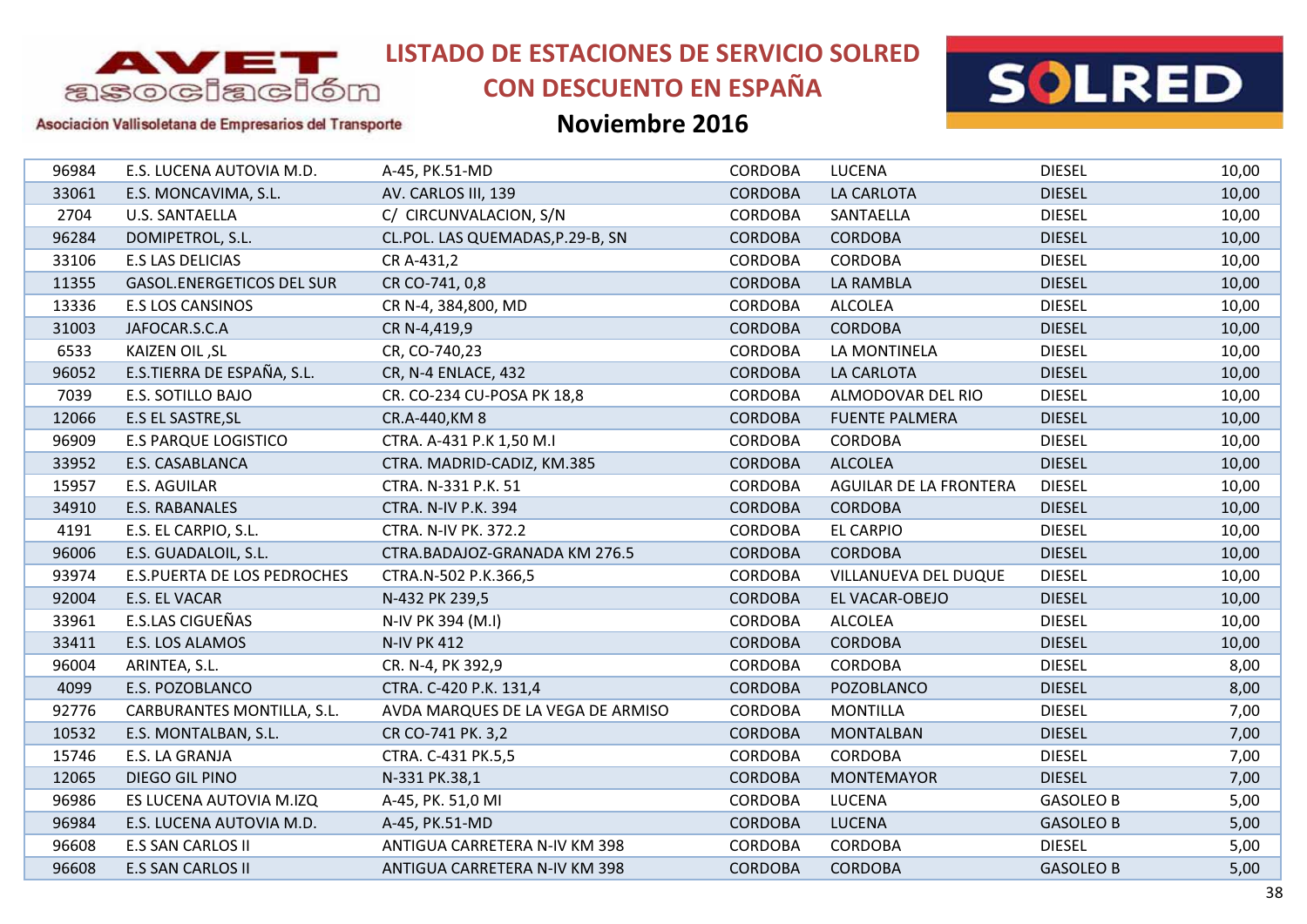

# **CON DESCUENTO EN ESPAÑA**





### Asociación Vallisoletana de Empresarios del Transporte

| <b>Noviembre 2016</b> |  |
|-----------------------|--|
|-----------------------|--|

| 11821 | <b>E.S ANDRYMAR, S.L</b>         | AV RIBERA DE SAN ISIDRO LABRAD     | <b>CORDOBA</b> | <b>VILLA DEL RIO</b>   | <b>DIESEL</b>    | 5,00 |
|-------|----------------------------------|------------------------------------|----------------|------------------------|------------------|------|
| 11821 | <b>E.S ANDRYMAR, S.L</b>         | AV RIBERA DE SAN ISIDRO LABRAD     | <b>CORDOBA</b> | <b>VILLA DEL RIO</b>   | <b>GASOLEO B</b> | 5,00 |
| 33061 | E.S. MONCAVIMA, S.L.             | AV. CARLOS III, 139                | CORDOBA        | LA CARLOTA             | <b>GASOLEO B</b> | 5,00 |
| 33740 | E.S. CARO CUMPLIDO, S.L          | AV. M.AUXILIADORA, 51              | <b>CORDOBA</b> | PALMA DEL RIO          | <b>GASOLEO B</b> | 5,00 |
| 92776 | CARBURANTES MONTILLA, S.L.       | AVDA MARQUES DE LA VEGA DE ARMISO  | <b>CORDOBA</b> | <b>MONTILLA</b>        | <b>GASOLEO B</b> | 5,00 |
| 33510 | <b>E.S. SECTOR SUR</b>           | AVDA. CADIZ, 72-74                 | <b>CORDOBA</b> | <b>CORDOBA</b>         | <b>DIESEL</b>    | 5,00 |
| 33510 | E.S. SECTOR SUR                  | AVDA. CADIZ, 72-74                 | CORDOBA        | CORDOBA                | <b>GASOLEO B</b> | 5,00 |
| 96160 | US.C.MONTILLAS Y MERINO, SL      | AVDA. DIPUTACION, S-N              | <b>CORDOBA</b> | <b>CASTRO DEL RIO</b>  | <b>GASOLEO B</b> | 5,00 |
| 96065 | ARCANGEL                         | AVDA. EL ARCANGEL, S/N             | CORDOBA        | <b>CORDOBA</b>         | <b>DIESEL</b>    | 5,00 |
| 96065 | ARCANGEL                         | AVDA. EL ARCANGEL, S/N             | <b>CORDOBA</b> | <b>CORDOBA</b>         | <b>GASOLEO B</b> | 5,00 |
| 96644 | LA VIÑUELA                       | C LA VIÑUELA, 2 POL.IND.LA VIÑUELA | <b>CORDOBA</b> | <b>LUCENA</b>          | <b>DIESEL</b>    | 5,00 |
| 96644 | LA VIÑUELA                       | C LA VIÑUELA, 2 POL.IND.LA VIÑUELA | <b>CORDOBA</b> | <b>LUCENA</b>          | <b>GASOLEO B</b> | 5,00 |
| 2704  | U.S. SANTAELLA                   | C/ CIRCUNVALACION, S/N             | CORDOBA        | SANTAELLA              | <b>GASOLEO B</b> | 5,00 |
| 6761  | CRENISUR, S.L                    | <b>CL GLORITA 5</b>                | <b>CORDOBA</b> | CAÑETE DE LAS TORRES   | <b>GASOLEO B</b> | 5,00 |
| 93618 | E.S. PETROSOL, S.L.              | CL.LA RAMBLE, S/N                  | CORDOBA        | PUENTE GENIL (CÓRDOBA) | <b>DIESEL</b>    | 5,00 |
| 7169  | SUM.PETR.MORATILLA,S.L           | CR A-431CORDOBA-SEVILLA, KM40      | <b>CORDOBA</b> | <b>HORNACHUELOS</b>    | <b>DIESEL</b>    | 5,00 |
| 96922 | GPV-CORDOBA                      | CR CAMINO DE TURRUÑUELOS PAR 4.2   | <b>CORDOBA</b> | <b>CORDOBA</b>         | <b>DIESEL</b>    | 5,00 |
| 10532 | E.S. MONTALBAN, S.L.             | CR CO-741 PK. 3,2                  | <b>CORDOBA</b> | <b>MONTALBAN</b>       | <b>GASOLEO B</b> | 5,00 |
| 11355 | <b>GASOL.ENERGETICOS DEL SUR</b> | CR CO-741, 0,8                     | CORDOBA        | LA RAMBLA              | <b>GASOLEO B</b> | 5,00 |
| 6140  | <b>SURTIDOR LAS UVADAS</b>       | CR-MORILES-LAS NAVAS KM.1          | <b>CORDOBA</b> | <b>MORILES</b>         | <b>GASOLEO B</b> | 5,00 |
| 92308 | <b>E.S MAJANEQUE</b>             | CR N-437 PK 8,1                    | CORDOBA        | <b>CORDOBA</b>         | <b>DIESEL</b>    | 5,00 |
| 92308 | <b>E.S MAJANEQUE</b>             | CR N-437 PK 8,1                    | <b>CORDOBA</b> | <b>CORDOBA</b>         | <b>GASOLEO B</b> | 5,00 |
| 6533  | KAIZEN OIL, SL                   | CR, CO-740,23                      | <b>CORDOBA</b> | LA MONTINELA           | <b>GASOLEO B</b> | 5,00 |
| 7039  | <b>E.S. SOTILLO BAJO</b>         | CR. CO-234 CU-POSA PK 18,8         | <b>CORDOBA</b> | ALMODOVAR DEL RIO      | <b>GASOLEO B</b> | 5,00 |
| 96614 | LOS ALAMOS II                    | CR. N-IV, KM 412                   | <b>CORDOBA</b> | <b>CORDOBA</b>         | <b>DIESEL</b>    | 5,00 |
| 96614 | LOS ALAMOS II                    | CR. N-IV, KM 412                   | <b>CORDOBA</b> | <b>CORDOBA</b>         | <b>GASOLEO B</b> | 5,00 |
| 12066 | E.S EL SASTRE, SL                | CR.A-440, KM 8                     | <b>CORDOBA</b> | <b>FUENTE PALMERA</b>  | <b>GASOLEO B</b> | 5,00 |
| 11299 | ASTIGI IBERICA, S.L.             | CTR. CP-246, PK-8.800 M.I.         | <b>CORDOBA</b> | <b>FUENTE PALMERA</b>  | <b>GASOLEO B</b> | 5,00 |
| 96909 | <b>E.S PARQUE LOGISTICO</b>      | CTRA. A-431 P.K 1,50 M.I           | <b>CORDOBA</b> | <b>CORDOBA</b>         | <b>GASOLEO B</b> | 5,00 |
| 11770 | E.S. DISPESUBBETICA SL           | CTRA. C-336 PK. 17,3 D             | <b>CORDOBA</b> | <b>CABRA</b>           | <b>GASOLEO B</b> | 5,00 |
| 4099  | E.S. POZOBLANCO                  | CTRA. C-420 P.K. 131,4             | CORDOBA        | POZOBLANCO             | <b>GASOLEO B</b> | 5,00 |
| 15746 | E.S. LA GRANJA                   | CTRA. C-431 PK.5,5                 | <b>CORDOBA</b> | <b>CORDOBA</b>         | <b>GASOLEO B</b> | 5,00 |
|       |                                  |                                    |                |                        |                  |      |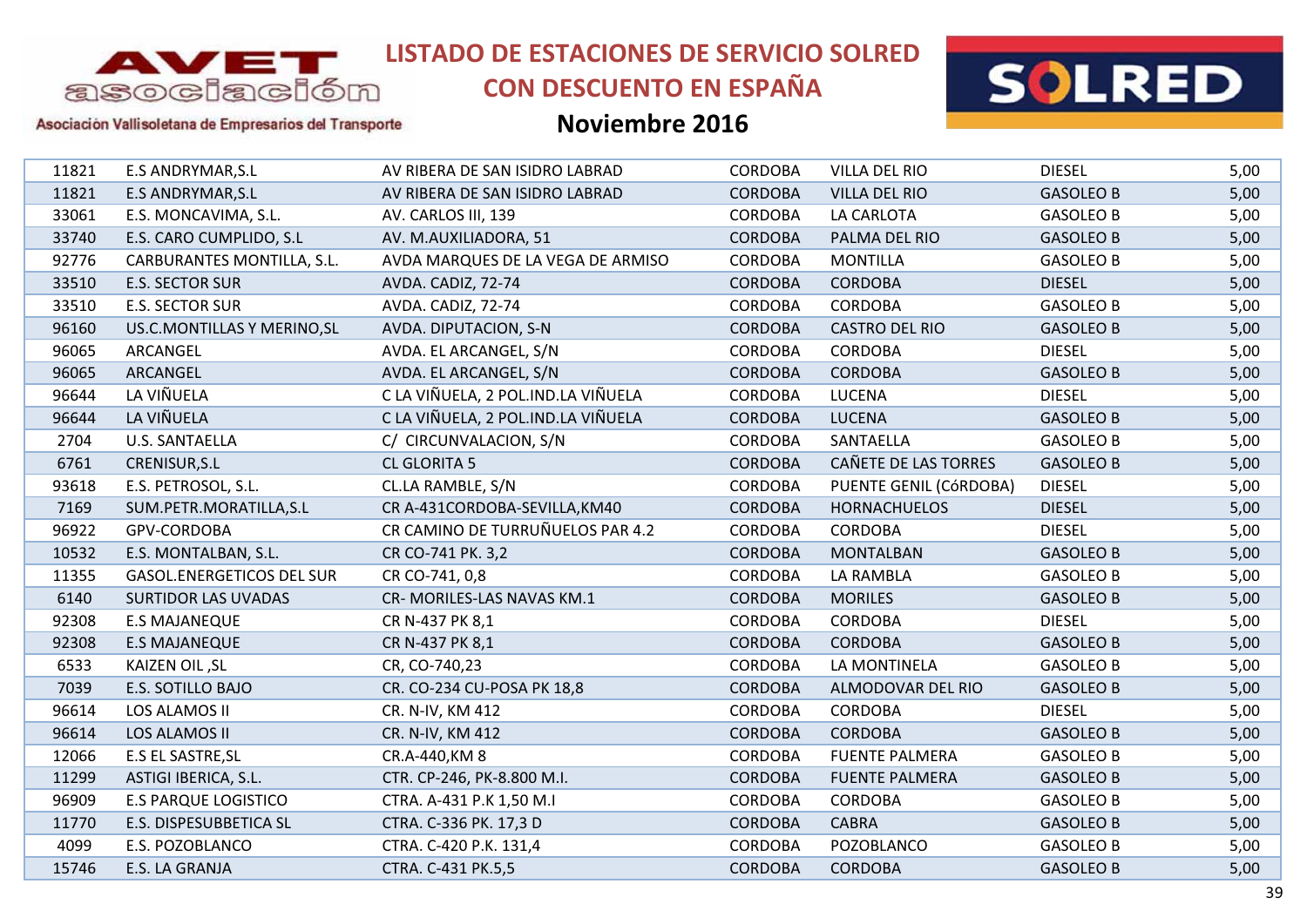

# **CON DESCUENTO EN ESPAÑA**



### Asociación Vallisoletana de Empresarios del Transporte

| 10600 | E.S. ALMODOVAR                 | CTRA. C-431, PK-21                 | <b>CORDOBA</b> | ALMODOVAR DEL RIO    | <b>DIESEL</b>    | 5,00  |
|-------|--------------------------------|------------------------------------|----------------|----------------------|------------------|-------|
| 10600 | E.S. ALMODOVAR                 | CTRA. C-431, PK-21                 | <b>CORDOBA</b> | ALMODOVAR DEL RIO    | <b>GASOLEO B</b> | 5,00  |
| 33952 | E.S. CASABLANCA                | CTRA. MADRID-CADIZ, KM.385         | CORDOBA        | <b>ALCOLEA</b>       | <b>GASOLEO B</b> | 5,00  |
| 15545 | E.S. CHINALES                  | CTRA. N-432 P.K. 269,2             | <b>CORDOBA</b> | <b>CORDOBA</b>       | <b>DIESEL</b>    | 5,00  |
| 15545 | <b>E.S. CHINALES</b>           | CTRA. N-432 P.K. 269,2             | <b>CORDOBA</b> | <b>CORDOBA</b>       | <b>GASOLEO B</b> | 5,00  |
| 4191  | E.S. EL CARPIO, S.L.           | <b>CTRA. N-IV PK. 372.2</b>        | <b>CORDOBA</b> | <b>EL CARPIO</b>     | <b>GASOLEO B</b> | 5,00  |
| 11383 | E.S. NUEVA CARTEYA             | MONTILLA-NUEVA CARTEYA, PK. 17,350 | <b>CORDOBA</b> | NUEVA CARTEYA        | <b>GASOLEO B</b> | 5,00  |
| 31659 | E.S. LAS CANTERAS, S.L.        | N-432 PK 265 MI                    | <b>CORDOBA</b> | <b>CORDOBA</b>       | <b>DIESEL</b>    | 5,00  |
| 31659 | E.S. LAS CANTERAS, S.L.        | N-432 PK 265 MI                    | <b>CORDOBA</b> | <b>CORDOBA</b>       | <b>GASOLEO B</b> | 5,00  |
| 15289 | E.S. LA REINA, S.L             | N-432 PK.92,5                      | <b>CORDOBA</b> | <b>SANTA CRUZ</b>    | <b>GASOLEO B</b> | 5,00  |
| 34264 | <b>E.S.SAN CARLOS</b>          | <b>N-IV PK 398</b>                 | <b>CORDOBA</b> | <b>CORDOBA</b>       | <b>DIESEL</b>    | 5,00  |
| 34264 | <b>E.S.SAN CARLOS</b>          | <b>N-IV PK 398</b>                 | <b>CORDOBA</b> | <b>CORDOBA</b>       | <b>GASOLEO B</b> | 5,00  |
| 33411 | E.S. LOS ALAMOS                | <b>N-IV PK 412</b>                 | CORDOBA        | <b>CORDOBA</b>       | <b>GASOLEO B</b> | 5,00  |
| 3582  | CAMPSARED SAN ALVARO           | REPUBLICA ARGENTINA, S/N-M.I.      | <b>CORDOBA</b> | <b>CORDOBA</b>       | <b>DIESEL</b>    | 5,00  |
| 3582  | CAMPSARED SAN ALVARO           | REPUBLICA ARGENTINA, S/N-M.I.      | <b>CORDOBA</b> | <b>CORDOBA</b>       | <b>GASOLEO B</b> | 5,00  |
| 31012 | E.S. LUCENA                    | RONDA SAN FRANCISCO, 27            | <b>CORDOBA</b> | <b>LUCENA</b>        | <b>DIESEL</b>    | 5,00  |
| 31012 | E.S. LUCENA                    | RONDA SAN FRANCISCO, 27            | <b>CORDOBA</b> | <b>LUCENA</b>        | <b>GASOLEO B</b> | 5,00  |
| 33740 | E.S. CARO CUMPLIDO, S.L        | AV. M.AUXILIADORA, 51              | <b>CORDOBA</b> | PALMA DEL RIO        | <b>DIESEL</b>    | 3,90  |
| 15581 | <b>JOSE MORENO MORENO</b>      | AV. VIA CALATRAVEñO,13             | CORDOBA        | EL VISO              | <b>DIESEL</b>    | 3,90  |
| 2682  | E.S. TERESA CALLEJON S.L.      | AVDA. DE LA PAZ, S-N               | <b>CORDOBA</b> | PALMA DEL RIO        | <b>DIESEL</b>    | 3,90  |
| 96160 | US.C.MONTILLAS Y MERINO, SL    | AVDA. DIPUTACION, S-N              | CORDOBA        | CASTRO DEL RIO       | <b>DIESEL</b>    | 3,90  |
| 34164 | <b>JESUS MARIA GAMEZ RIVAS</b> | C/ESTEPA, S.N                      | <b>CORDOBA</b> | <b>PUENTE GENIL</b>  | <b>DIESEL</b>    | 3,90  |
| 6761  | CRENISUR, S.L                  | CL GLORITA 5                       | <b>CORDOBA</b> | CAÑETE DE LAS TORRES | <b>DIESEL</b>    | 3,90  |
| 11770 | E.S. DISPESUBBETICA SL         | CTRA. C-336 PK. 17,3 D             | <b>CORDOBA</b> | <b>CABRA</b>         | <b>DIESEL</b>    | 3,90  |
| 34529 | E.S. LA ZAMORA                 | CTRA.C-336 PK.28                   | <b>CORDOBA</b> | CARCABUEY            | <b>DIESEL</b>    | 3,90  |
| 15284 | <b>E.S.LA MOLINERA</b>         | <b>CTRA.DE CABRA, S-N</b>          | <b>CORDOBA</b> | <b>DONA MENCIA</b>   | <b>DIESEL</b>    | 3,90  |
| 11383 | E.S. NUEVA CARTEYA             | MONTILLA-NUEVA CARTEYA, PK. 17,350 | CORDOBA        | NUEVA CARTEYA        | <b>DIESEL</b>    | 3,90  |
| 15289 | E.S. LA REINA, S.L             | N-432 PK.92,5                      | <b>CORDOBA</b> | <b>SANTA CRUZ</b>    | <b>DIESEL</b>    | 3,90  |
| 31270 | E.S. ELVIÑA                    | AV.ALFONSO MOLINA S-N              | <b>CORUÑA</b>  | EL VIÑA (LA CORUÑA)  | DIESEL E+10N     | 14,00 |
| 11310 | <b>E.S. SAN CRISTOBAL</b>      | CL. AVENIDA JOAQUIN PLANELLES, 51  | <b>CORUÑA</b>  | LA CORUñA            | DIESEL E+10N     | 14,00 |
| 34027 | CHOUSAL, S.L                   | CR C-646,3 D                       | CORUÑA         | <b>CATABORIS</b>     | DIESEL E+10N     | 14,00 |
| 96037 | <b>GALURESAS</b>               | CR N-550,78,6                      | <b>CORUÑA</b>  | <b>ESCLAVITUD</b>    | DIESEL E+10N     | 14,00 |
|       |                                |                                    |                |                      |                  |       |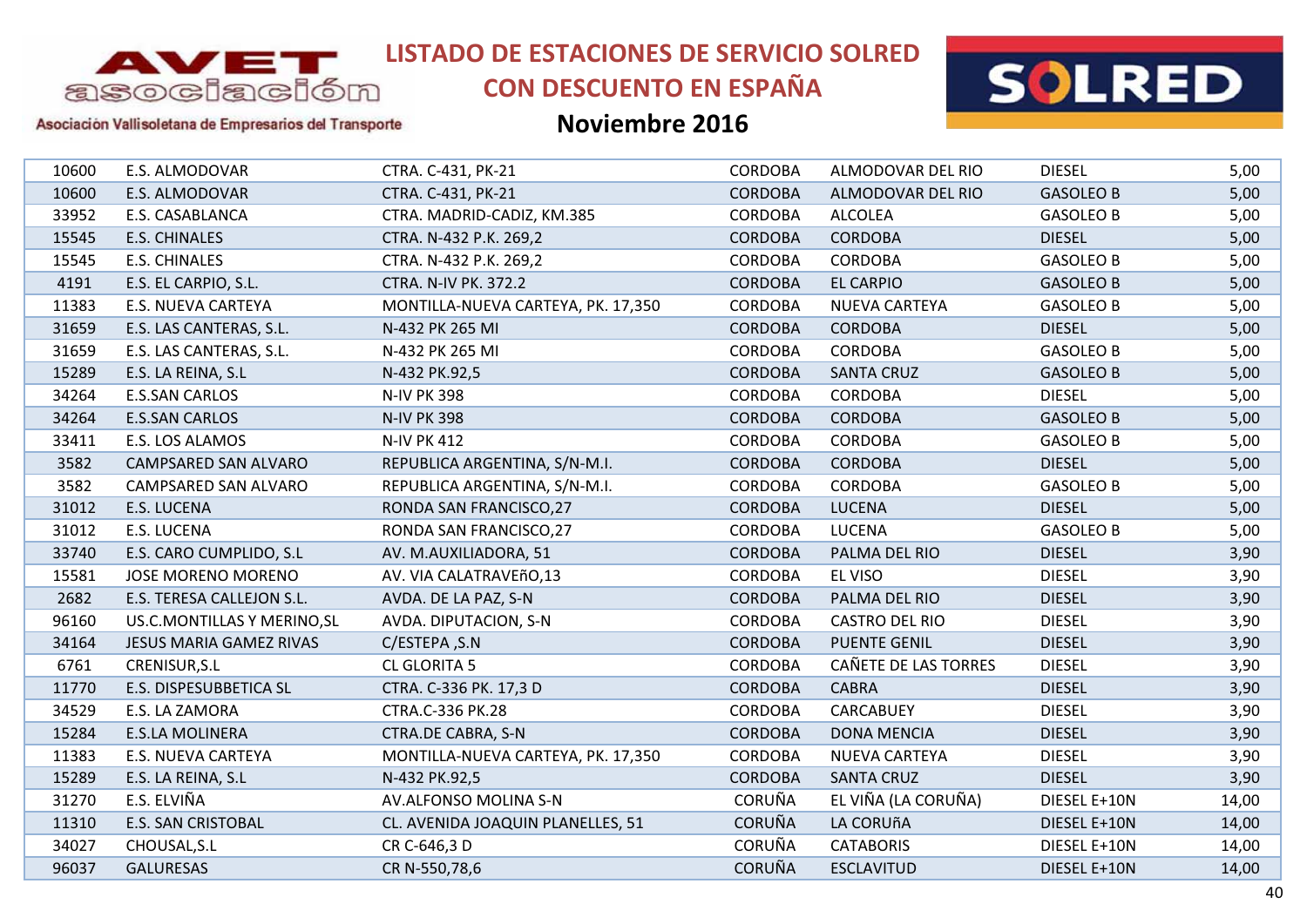

# **CON DESCUENTO EN ESPAÑA**



### Asociación Vallisoletana de Empresarios del Transporte

| <b>CORUÑA</b><br>11692<br>INVERSIONES 1802, S.L.<br>CTRA DP 1914 CARBALLO-FORTUMO<br><b>RUS</b><br>DIESEL E+10N<br><b>CORUÑA</b><br>O BURGO - CULLEREDO<br>31748<br>E.S. O BURGO<br>CTRA. A-9 KM. 6<br>DIESEL E+10N<br><b>CORUÑA</b><br>96294<br><b>E.S. AEROPUERTO SANTISO SL</b><br>CTRA.N-634 PK 707,116 M.I.<br><b>CASTROFEITO- O PINO</b><br>DIESEL E+10N<br>E.S. ELVIÑA<br><b>CORUÑA</b><br>EL VIÑA (LA CORUÑA)<br>AV.ALFONSO MOLINA S-N<br>31270<br><b>DIESEL</b><br><b>CORUÑA</b><br>LA CORUñA<br><b>DIESEL</b><br>11310<br><b>E.S. SAN CRISTOBAL</b><br>CL. AVENIDA JOAQUIN PLANELLES, 51<br><b>CORUÑA</b><br>34027<br>CHOUSAL, S.L<br>CR C-646,3 D<br><b>CATABORIS</b><br><b>DIESEL</b><br><b>CORUÑA</b><br><b>DIESEL</b><br>96037<br><b>GALURESAS</b><br><b>ESCLAVITUD</b><br>CR N-550,78,6<br><b>CORUÑA</b><br><b>MOSYPER GESTION S.L</b><br><b>DIESEL</b><br>33841<br>CR N-634,688<br><b>PONTE CARREIRAS</b><br><b>CORUÑA</b><br>11692<br>INVERSIONES 1802, S.L.<br>CTRA DP 1914 CARBALLO-FORTUMO<br><b>RUS</b><br><b>DIESEL</b><br><b>CORUÑA</b><br><b>DIESEL</b><br>31748<br>E.S. O BURGO<br>CTRA. A-9 KM. 6<br>O BURGO - CULLEREDO<br><b>CORUÑA</b><br>96294<br><b>E.S. AEROPUERTO SANTISO SL</b><br>CTRA.N-634 PK 707,116 M.I.<br><b>CASTROFEITO- O PINO</b><br><b>DIESEL</b><br><b>CORUÑA</b><br><b>DIESEL</b><br>96723<br><b>COIROS II</b><br>A-6, PK. 558<br><b>COIROS</b><br><b>CORUÑA</b><br><b>COIROS I</b><br><b>COIROS</b><br><b>DIESEL</b><br>96722<br>A-6, PK. 558<br><b>CORUÑA</b><br><b>DIESEL</b><br>96647<br>E.S. EIRIS<br>AV MONELOS, S/N<br><b>EIRIS DE ARRIBA</b><br><b>CORUÑA</b><br><b>DIESEL</b><br>34215<br>E.S. AS MOAS S.A.<br>AV.EJERCITO, S-N<br>LA CORUñA<br><b>CORUÑA</b><br>5974<br><b>E.S. FONTECULLER</b><br>AVDA. FONTECULLER S-N<br><b>CULLEREDO</b><br><b>DIESEL</b><br><b>CORUÑA</b><br><b>E.S. GALURESA BRINS</b><br><b>DIESEL</b><br>11907<br>C-54,5 PK.6,702 BRINS-PEREGRINA<br><b>BRAñAS-BRINS</b><br>CORUÑA<br>34140<br><b>GALURESA NEGREIRA</b><br>C-543 PK.20<br><b>NEGREIRA</b><br><b>DIESEL</b><br>CENTRO LOGISTICO LEDOÑO, PARC.139<br><b>CORUÑA</b><br>E.S. LEDOÑO<br>96929<br><b>CULLEREDO (LA CORUñA)</b><br><b>DIESEL</b><br>CORUÑA<br>E.S. SADA<br>CP-5813 PK 5,3<br><b>TARABELO</b><br><b>DIESEL</b><br>13417<br><b>CORUÑA</b><br>7432<br><b>TORDOYA</b><br><b>DIESEL</b><br><b>M.CARMEN BALEATO PEREIRO</b><br>CR AC-413, 13<br><b>CORUÑA</b><br>96038<br><b>E.S LARIN</b><br>CR A-55 PK.15,3<br>LARIN<br><b>DIESEL</b><br><b>CORUÑA</b><br>96609<br>E.S.VILLARRODIS IZQ.<br><b>DIESEL</b><br>CT.LOCAL 410 PK 10 (M.I)<br><b>VILLARRODIS</b><br><b>CORUÑA</b><br>96039<br><b>LARIN II</b><br>CTR.A-55, PK 15.3 M.D.<br>LARIN<br><b>DIESEL</b><br><b>CORUÑA</b><br><b>EL FERROL</b><br>11488<br>E.S. FERROL<br><b>CTRA C-646, PK 2</b><br><b>DIESEL</b><br><b>CORUÑA</b><br>E.S. FENE<br><b>FENE</b><br><b>DIESEL</b><br>34156<br>CTRA N-651 KM. 30<br><b>CORUÑA</b><br>31688<br>E.S. AMEIXEIRA I<br>CTRA. A-9 PK 39,400<br>AMEIXEIRA-ORDENES<br><b>DIESEL</b><br><b>CORUÑA</b><br>31689<br>E.S. AMEIXEIRA II<br>CTRA. A-9 PK 39,500<br>ORDENES-AMEIXEIRA<br><b>DIESEL</b><br><b>CORUÑA</b><br>CTRA. ACORUÑA-CARBALLO, KM 3.8 MEICEND<br>31293<br>ES LA BASCULA REPSOL YPF<br><b>ARTEIXO</b><br><b>DIESEL</b><br><b>CORUÑA</b><br>15360<br>E.S. VILLASANTAR<br>CTRA. C-540 PK.38<br>VILASANTAR<br><b>DIESEL</b> | 33841 | <b>MOSYPER GESTION S.L</b> | CR N-634,688            | <b>CORUÑA</b> | <b>PONTE CARREIRAS</b> | DIESEL E+10N  | 14,00 |
|------------------------------------------------------------------------------------------------------------------------------------------------------------------------------------------------------------------------------------------------------------------------------------------------------------------------------------------------------------------------------------------------------------------------------------------------------------------------------------------------------------------------------------------------------------------------------------------------------------------------------------------------------------------------------------------------------------------------------------------------------------------------------------------------------------------------------------------------------------------------------------------------------------------------------------------------------------------------------------------------------------------------------------------------------------------------------------------------------------------------------------------------------------------------------------------------------------------------------------------------------------------------------------------------------------------------------------------------------------------------------------------------------------------------------------------------------------------------------------------------------------------------------------------------------------------------------------------------------------------------------------------------------------------------------------------------------------------------------------------------------------------------------------------------------------------------------------------------------------------------------------------------------------------------------------------------------------------------------------------------------------------------------------------------------------------------------------------------------------------------------------------------------------------------------------------------------------------------------------------------------------------------------------------------------------------------------------------------------------------------------------------------------------------------------------------------------------------------------------------------------------------------------------------------------------------------------------------------------------------------------------------------------------------------------------------------------------------------------------------------------------------------------------------------------------------------------------------------------------------------------------------------------------------------------------------------------------------------------------------------------------------------------------------------------------------------------------------------------------------------------------------------------------------------------------------------------------------------------------------------------------------------------------------------------------------------------------------------------------------------------------|-------|----------------------------|-------------------------|---------------|------------------------|---------------|-------|
|                                                                                                                                                                                                                                                                                                                                                                                                                                                                                                                                                                                                                                                                                                                                                                                                                                                                                                                                                                                                                                                                                                                                                                                                                                                                                                                                                                                                                                                                                                                                                                                                                                                                                                                                                                                                                                                                                                                                                                                                                                                                                                                                                                                                                                                                                                                                                                                                                                                                                                                                                                                                                                                                                                                                                                                                                                                                                                                                                                                                                                                                                                                                                                                                                                                                                                                                                                                    |       |                            |                         |               |                        |               | 14,00 |
|                                                                                                                                                                                                                                                                                                                                                                                                                                                                                                                                                                                                                                                                                                                                                                                                                                                                                                                                                                                                                                                                                                                                                                                                                                                                                                                                                                                                                                                                                                                                                                                                                                                                                                                                                                                                                                                                                                                                                                                                                                                                                                                                                                                                                                                                                                                                                                                                                                                                                                                                                                                                                                                                                                                                                                                                                                                                                                                                                                                                                                                                                                                                                                                                                                                                                                                                                                                    |       |                            |                         |               |                        |               | 14,00 |
|                                                                                                                                                                                                                                                                                                                                                                                                                                                                                                                                                                                                                                                                                                                                                                                                                                                                                                                                                                                                                                                                                                                                                                                                                                                                                                                                                                                                                                                                                                                                                                                                                                                                                                                                                                                                                                                                                                                                                                                                                                                                                                                                                                                                                                                                                                                                                                                                                                                                                                                                                                                                                                                                                                                                                                                                                                                                                                                                                                                                                                                                                                                                                                                                                                                                                                                                                                                    |       |                            |                         |               |                        |               | 14,00 |
|                                                                                                                                                                                                                                                                                                                                                                                                                                                                                                                                                                                                                                                                                                                                                                                                                                                                                                                                                                                                                                                                                                                                                                                                                                                                                                                                                                                                                                                                                                                                                                                                                                                                                                                                                                                                                                                                                                                                                                                                                                                                                                                                                                                                                                                                                                                                                                                                                                                                                                                                                                                                                                                                                                                                                                                                                                                                                                                                                                                                                                                                                                                                                                                                                                                                                                                                                                                    |       |                            |                         |               |                        |               | 12,00 |
|                                                                                                                                                                                                                                                                                                                                                                                                                                                                                                                                                                                                                                                                                                                                                                                                                                                                                                                                                                                                                                                                                                                                                                                                                                                                                                                                                                                                                                                                                                                                                                                                                                                                                                                                                                                                                                                                                                                                                                                                                                                                                                                                                                                                                                                                                                                                                                                                                                                                                                                                                                                                                                                                                                                                                                                                                                                                                                                                                                                                                                                                                                                                                                                                                                                                                                                                                                                    |       |                            |                         |               |                        |               | 12,00 |
|                                                                                                                                                                                                                                                                                                                                                                                                                                                                                                                                                                                                                                                                                                                                                                                                                                                                                                                                                                                                                                                                                                                                                                                                                                                                                                                                                                                                                                                                                                                                                                                                                                                                                                                                                                                                                                                                                                                                                                                                                                                                                                                                                                                                                                                                                                                                                                                                                                                                                                                                                                                                                                                                                                                                                                                                                                                                                                                                                                                                                                                                                                                                                                                                                                                                                                                                                                                    |       |                            |                         |               |                        |               | 12,00 |
|                                                                                                                                                                                                                                                                                                                                                                                                                                                                                                                                                                                                                                                                                                                                                                                                                                                                                                                                                                                                                                                                                                                                                                                                                                                                                                                                                                                                                                                                                                                                                                                                                                                                                                                                                                                                                                                                                                                                                                                                                                                                                                                                                                                                                                                                                                                                                                                                                                                                                                                                                                                                                                                                                                                                                                                                                                                                                                                                                                                                                                                                                                                                                                                                                                                                                                                                                                                    |       |                            |                         |               |                        |               | 12,00 |
|                                                                                                                                                                                                                                                                                                                                                                                                                                                                                                                                                                                                                                                                                                                                                                                                                                                                                                                                                                                                                                                                                                                                                                                                                                                                                                                                                                                                                                                                                                                                                                                                                                                                                                                                                                                                                                                                                                                                                                                                                                                                                                                                                                                                                                                                                                                                                                                                                                                                                                                                                                                                                                                                                                                                                                                                                                                                                                                                                                                                                                                                                                                                                                                                                                                                                                                                                                                    |       |                            |                         |               |                        |               | 12,00 |
|                                                                                                                                                                                                                                                                                                                                                                                                                                                                                                                                                                                                                                                                                                                                                                                                                                                                                                                                                                                                                                                                                                                                                                                                                                                                                                                                                                                                                                                                                                                                                                                                                                                                                                                                                                                                                                                                                                                                                                                                                                                                                                                                                                                                                                                                                                                                                                                                                                                                                                                                                                                                                                                                                                                                                                                                                                                                                                                                                                                                                                                                                                                                                                                                                                                                                                                                                                                    |       |                            |                         |               |                        |               | 12,00 |
|                                                                                                                                                                                                                                                                                                                                                                                                                                                                                                                                                                                                                                                                                                                                                                                                                                                                                                                                                                                                                                                                                                                                                                                                                                                                                                                                                                                                                                                                                                                                                                                                                                                                                                                                                                                                                                                                                                                                                                                                                                                                                                                                                                                                                                                                                                                                                                                                                                                                                                                                                                                                                                                                                                                                                                                                                                                                                                                                                                                                                                                                                                                                                                                                                                                                                                                                                                                    |       |                            |                         |               |                        |               | 12,00 |
|                                                                                                                                                                                                                                                                                                                                                                                                                                                                                                                                                                                                                                                                                                                                                                                                                                                                                                                                                                                                                                                                                                                                                                                                                                                                                                                                                                                                                                                                                                                                                                                                                                                                                                                                                                                                                                                                                                                                                                                                                                                                                                                                                                                                                                                                                                                                                                                                                                                                                                                                                                                                                                                                                                                                                                                                                                                                                                                                                                                                                                                                                                                                                                                                                                                                                                                                                                                    |       |                            |                         |               |                        |               | 12,00 |
|                                                                                                                                                                                                                                                                                                                                                                                                                                                                                                                                                                                                                                                                                                                                                                                                                                                                                                                                                                                                                                                                                                                                                                                                                                                                                                                                                                                                                                                                                                                                                                                                                                                                                                                                                                                                                                                                                                                                                                                                                                                                                                                                                                                                                                                                                                                                                                                                                                                                                                                                                                                                                                                                                                                                                                                                                                                                                                                                                                                                                                                                                                                                                                                                                                                                                                                                                                                    |       |                            |                         |               |                        |               | 10,00 |
|                                                                                                                                                                                                                                                                                                                                                                                                                                                                                                                                                                                                                                                                                                                                                                                                                                                                                                                                                                                                                                                                                                                                                                                                                                                                                                                                                                                                                                                                                                                                                                                                                                                                                                                                                                                                                                                                                                                                                                                                                                                                                                                                                                                                                                                                                                                                                                                                                                                                                                                                                                                                                                                                                                                                                                                                                                                                                                                                                                                                                                                                                                                                                                                                                                                                                                                                                                                    |       |                            |                         |               |                        |               | 10,00 |
|                                                                                                                                                                                                                                                                                                                                                                                                                                                                                                                                                                                                                                                                                                                                                                                                                                                                                                                                                                                                                                                                                                                                                                                                                                                                                                                                                                                                                                                                                                                                                                                                                                                                                                                                                                                                                                                                                                                                                                                                                                                                                                                                                                                                                                                                                                                                                                                                                                                                                                                                                                                                                                                                                                                                                                                                                                                                                                                                                                                                                                                                                                                                                                                                                                                                                                                                                                                    |       |                            |                         |               |                        |               | 10,00 |
|                                                                                                                                                                                                                                                                                                                                                                                                                                                                                                                                                                                                                                                                                                                                                                                                                                                                                                                                                                                                                                                                                                                                                                                                                                                                                                                                                                                                                                                                                                                                                                                                                                                                                                                                                                                                                                                                                                                                                                                                                                                                                                                                                                                                                                                                                                                                                                                                                                                                                                                                                                                                                                                                                                                                                                                                                                                                                                                                                                                                                                                                                                                                                                                                                                                                                                                                                                                    |       |                            |                         |               |                        |               | 10,00 |
|                                                                                                                                                                                                                                                                                                                                                                                                                                                                                                                                                                                                                                                                                                                                                                                                                                                                                                                                                                                                                                                                                                                                                                                                                                                                                                                                                                                                                                                                                                                                                                                                                                                                                                                                                                                                                                                                                                                                                                                                                                                                                                                                                                                                                                                                                                                                                                                                                                                                                                                                                                                                                                                                                                                                                                                                                                                                                                                                                                                                                                                                                                                                                                                                                                                                                                                                                                                    |       |                            |                         |               |                        |               | 10,00 |
|                                                                                                                                                                                                                                                                                                                                                                                                                                                                                                                                                                                                                                                                                                                                                                                                                                                                                                                                                                                                                                                                                                                                                                                                                                                                                                                                                                                                                                                                                                                                                                                                                                                                                                                                                                                                                                                                                                                                                                                                                                                                                                                                                                                                                                                                                                                                                                                                                                                                                                                                                                                                                                                                                                                                                                                                                                                                                                                                                                                                                                                                                                                                                                                                                                                                                                                                                                                    |       |                            |                         |               |                        |               | 10,00 |
|                                                                                                                                                                                                                                                                                                                                                                                                                                                                                                                                                                                                                                                                                                                                                                                                                                                                                                                                                                                                                                                                                                                                                                                                                                                                                                                                                                                                                                                                                                                                                                                                                                                                                                                                                                                                                                                                                                                                                                                                                                                                                                                                                                                                                                                                                                                                                                                                                                                                                                                                                                                                                                                                                                                                                                                                                                                                                                                                                                                                                                                                                                                                                                                                                                                                                                                                                                                    |       |                            |                         |               |                        |               | 10,00 |
|                                                                                                                                                                                                                                                                                                                                                                                                                                                                                                                                                                                                                                                                                                                                                                                                                                                                                                                                                                                                                                                                                                                                                                                                                                                                                                                                                                                                                                                                                                                                                                                                                                                                                                                                                                                                                                                                                                                                                                                                                                                                                                                                                                                                                                                                                                                                                                                                                                                                                                                                                                                                                                                                                                                                                                                                                                                                                                                                                                                                                                                                                                                                                                                                                                                                                                                                                                                    |       |                            |                         |               |                        |               | 10,00 |
|                                                                                                                                                                                                                                                                                                                                                                                                                                                                                                                                                                                                                                                                                                                                                                                                                                                                                                                                                                                                                                                                                                                                                                                                                                                                                                                                                                                                                                                                                                                                                                                                                                                                                                                                                                                                                                                                                                                                                                                                                                                                                                                                                                                                                                                                                                                                                                                                                                                                                                                                                                                                                                                                                                                                                                                                                                                                                                                                                                                                                                                                                                                                                                                                                                                                                                                                                                                    |       |                            |                         |               |                        |               | 10,00 |
|                                                                                                                                                                                                                                                                                                                                                                                                                                                                                                                                                                                                                                                                                                                                                                                                                                                                                                                                                                                                                                                                                                                                                                                                                                                                                                                                                                                                                                                                                                                                                                                                                                                                                                                                                                                                                                                                                                                                                                                                                                                                                                                                                                                                                                                                                                                                                                                                                                                                                                                                                                                                                                                                                                                                                                                                                                                                                                                                                                                                                                                                                                                                                                                                                                                                                                                                                                                    |       |                            |                         |               |                        |               | 10,00 |
|                                                                                                                                                                                                                                                                                                                                                                                                                                                                                                                                                                                                                                                                                                                                                                                                                                                                                                                                                                                                                                                                                                                                                                                                                                                                                                                                                                                                                                                                                                                                                                                                                                                                                                                                                                                                                                                                                                                                                                                                                                                                                                                                                                                                                                                                                                                                                                                                                                                                                                                                                                                                                                                                                                                                                                                                                                                                                                                                                                                                                                                                                                                                                                                                                                                                                                                                                                                    |       |                            |                         |               |                        |               | 10,00 |
|                                                                                                                                                                                                                                                                                                                                                                                                                                                                                                                                                                                                                                                                                                                                                                                                                                                                                                                                                                                                                                                                                                                                                                                                                                                                                                                                                                                                                                                                                                                                                                                                                                                                                                                                                                                                                                                                                                                                                                                                                                                                                                                                                                                                                                                                                                                                                                                                                                                                                                                                                                                                                                                                                                                                                                                                                                                                                                                                                                                                                                                                                                                                                                                                                                                                                                                                                                                    |       |                            |                         |               |                        |               | 10,00 |
|                                                                                                                                                                                                                                                                                                                                                                                                                                                                                                                                                                                                                                                                                                                                                                                                                                                                                                                                                                                                                                                                                                                                                                                                                                                                                                                                                                                                                                                                                                                                                                                                                                                                                                                                                                                                                                                                                                                                                                                                                                                                                                                                                                                                                                                                                                                                                                                                                                                                                                                                                                                                                                                                                                                                                                                                                                                                                                                                                                                                                                                                                                                                                                                                                                                                                                                                                                                    |       |                            |                         |               |                        |               | 10,00 |
|                                                                                                                                                                                                                                                                                                                                                                                                                                                                                                                                                                                                                                                                                                                                                                                                                                                                                                                                                                                                                                                                                                                                                                                                                                                                                                                                                                                                                                                                                                                                                                                                                                                                                                                                                                                                                                                                                                                                                                                                                                                                                                                                                                                                                                                                                                                                                                                                                                                                                                                                                                                                                                                                                                                                                                                                                                                                                                                                                                                                                                                                                                                                                                                                                                                                                                                                                                                    |       |                            |                         |               |                        |               | 10,00 |
|                                                                                                                                                                                                                                                                                                                                                                                                                                                                                                                                                                                                                                                                                                                                                                                                                                                                                                                                                                                                                                                                                                                                                                                                                                                                                                                                                                                                                                                                                                                                                                                                                                                                                                                                                                                                                                                                                                                                                                                                                                                                                                                                                                                                                                                                                                                                                                                                                                                                                                                                                                                                                                                                                                                                                                                                                                                                                                                                                                                                                                                                                                                                                                                                                                                                                                                                                                                    |       |                            |                         |               |                        |               | 10,00 |
|                                                                                                                                                                                                                                                                                                                                                                                                                                                                                                                                                                                                                                                                                                                                                                                                                                                                                                                                                                                                                                                                                                                                                                                                                                                                                                                                                                                                                                                                                                                                                                                                                                                                                                                                                                                                                                                                                                                                                                                                                                                                                                                                                                                                                                                                                                                                                                                                                                                                                                                                                                                                                                                                                                                                                                                                                                                                                                                                                                                                                                                                                                                                                                                                                                                                                                                                                                                    |       |                            |                         |               |                        |               | 10,00 |
|                                                                                                                                                                                                                                                                                                                                                                                                                                                                                                                                                                                                                                                                                                                                                                                                                                                                                                                                                                                                                                                                                                                                                                                                                                                                                                                                                                                                                                                                                                                                                                                                                                                                                                                                                                                                                                                                                                                                                                                                                                                                                                                                                                                                                                                                                                                                                                                                                                                                                                                                                                                                                                                                                                                                                                                                                                                                                                                                                                                                                                                                                                                                                                                                                                                                                                                                                                                    |       |                            |                         |               |                        |               | 10,00 |
|                                                                                                                                                                                                                                                                                                                                                                                                                                                                                                                                                                                                                                                                                                                                                                                                                                                                                                                                                                                                                                                                                                                                                                                                                                                                                                                                                                                                                                                                                                                                                                                                                                                                                                                                                                                                                                                                                                                                                                                                                                                                                                                                                                                                                                                                                                                                                                                                                                                                                                                                                                                                                                                                                                                                                                                                                                                                                                                                                                                                                                                                                                                                                                                                                                                                                                                                                                                    |       |                            |                         |               |                        |               | 10,00 |
|                                                                                                                                                                                                                                                                                                                                                                                                                                                                                                                                                                                                                                                                                                                                                                                                                                                                                                                                                                                                                                                                                                                                                                                                                                                                                                                                                                                                                                                                                                                                                                                                                                                                                                                                                                                                                                                                                                                                                                                                                                                                                                                                                                                                                                                                                                                                                                                                                                                                                                                                                                                                                                                                                                                                                                                                                                                                                                                                                                                                                                                                                                                                                                                                                                                                                                                                                                                    |       |                            |                         |               |                        |               | 10,00 |
|                                                                                                                                                                                                                                                                                                                                                                                                                                                                                                                                                                                                                                                                                                                                                                                                                                                                                                                                                                                                                                                                                                                                                                                                                                                                                                                                                                                                                                                                                                                                                                                                                                                                                                                                                                                                                                                                                                                                                                                                                                                                                                                                                                                                                                                                                                                                                                                                                                                                                                                                                                                                                                                                                                                                                                                                                                                                                                                                                                                                                                                                                                                                                                                                                                                                                                                                                                                    | 96033 | A.S. CORU/ESAS, S.L.       | CTRA.ACCESO POC KM1,540 | <b>CORUÑA</b> | LA CORUñA              | <b>DIESEL</b> | 10,00 |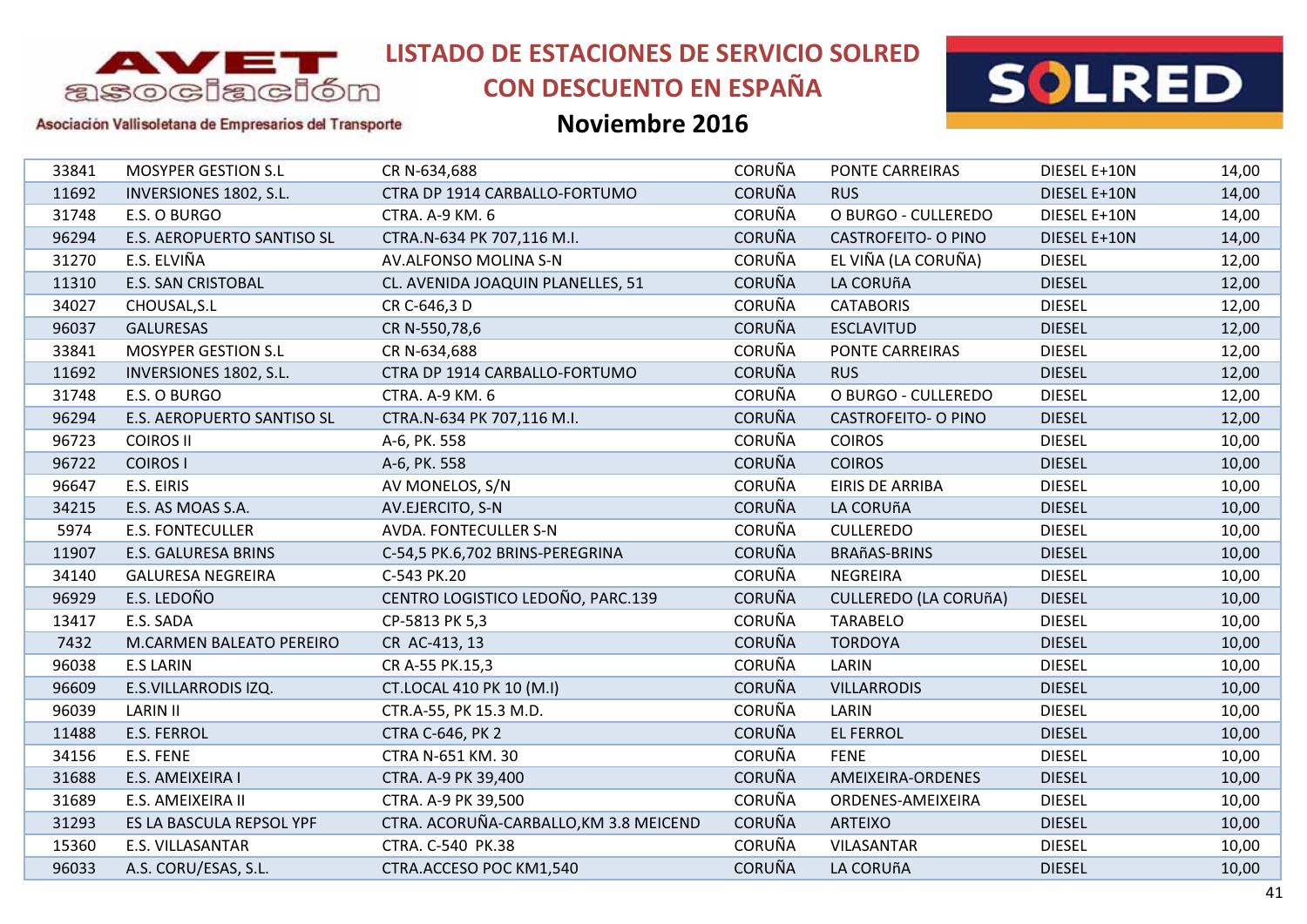

# **CON DESCUENTO EN ESPAÑA**

### **Noviembre 2016**



Asociación Vallisoletana de Empresarios del Transporte

| 5583  | E.S. VILLARRODIS            | CTRA.LOCAL 410 CORUñA-ARTEIXO PK.10 | <b>CORUÑA</b> | VILLARRODIS-ARTEIXO           | <b>DIESEL</b>    | 10,00 |
|-------|-----------------------------|-------------------------------------|---------------|-------------------------------|------------------|-------|
| 33854 | E.S.MIÑO                    | CTRA.N-651 KM.9,5                   | <b>CORUÑA</b> | <b>MIñO</b>                   | <b>DIESEL</b>    | 10,00 |
| 5585  | E.S. GALURESA LA ROCHA      | LA ROCHA                            | <b>CORUÑA</b> | SANTIAGO DE COMPOSTELA        | <b>DIESEL</b>    | 10,00 |
| 96119 | POBRA II                    | N.E.PADRON-RIBEIRA, PK-34           | <b>CORUÑA</b> | POBRA DO CARAMIÑAL            | <b>DIESEL</b>    | 10,00 |
| 31598 | E.S. GALURESA-POCOMACO      | POL. IND. POCOMACO                  | <b>CORUÑA</b> | <b>MESOIRO</b>                | <b>DIESEL</b>    | 10,00 |
| 3866  | E.S. GALURESA PUENTEPEDRIÑA | ROMERO DONALO, S.M.                 | <b>CORUÑA</b> | SANTIAGO DE COMPOSTELA DIESEL |                  | 10,00 |
| 13167 | E.S. GALURESA ROXOS         | ROXOS C-543 KM.6,38                 | <b>CORUÑA</b> | SANTIAGO DE COMPOSTELA DIESEL |                  | 10,00 |
| 96335 | E.S. GALURESA-PAXONAL       | RUA DO RESTOLLAL, S/N PAXONAL       | <b>CORUÑA</b> | SANTIAGO DE COMPOSTELA DIESEL |                  | 10,00 |
| 5019  | E.S. GALURESA SAN CAYETANO  | <b>SAN CAYETANO</b>                 | <b>CORUÑA</b> | SANTIAGO DE COMPOSTELA DIESEL |                  | 10,00 |
| 11963 | E.S. GALURESA TAMBRE        | VIA EDISON POLIG.TAMBRE             | <b>CORUÑA</b> | SANTIAGO DE COMPOSTELA DIESEL |                  | 10,00 |
| 5440  | E.S. PUENTE ULLA, S.L.      | CN-525 SANTIAGO-ORENSE KM.322       | <b>CORUÑA</b> | PUENTE ULLA - VEDRA -         | <b>DIESEL</b>    | 7,00  |
| 11639 | <b>GALURESA</b>             | CR C-552,81,1                       | <b>CORUÑA</b> | <b>BERDEOGAS</b>              | <b>DIESEL</b>    | 7,00  |
| 96723 | <b>COIROS II</b>            | A-6, PK. 558                        | <b>CORUÑA</b> | <b>COIROS</b>                 | <b>GASOLEO B</b> | 5,00  |
| 96722 | <b>COIROS I</b>             | A-6, PK. 558                        | <b>CORUÑA</b> | <b>COIROS</b>                 | <b>GASOLEO B</b> | 5,00  |
| 96647 | E.S. EIRIS                  | AV MONELOS, S/N                     | <b>CORUÑA</b> | <b>EIRIS DE ARRIBA</b>        | <b>GASOLEO B</b> | 5,00  |
| 31270 | E.S. ELVIÑA                 | AV.ALFONSO MOLINA S-N               | <b>CORUÑA</b> | EL VIÑA (LA CORUÑA)           | <b>GASOLEO B</b> | 5,00  |
| 5974  | <b>E.S. FONTECULLER</b>     | AVDA. FONTECULLER S-N               | <b>CORUÑA</b> | <b>CULLEREDO</b>              | <b>GASOLEO B</b> | 5,00  |
| 96036 | AMIL LAGO SERVICIOS GRAL    | CL LUIS LOPEZ CASANEGRA, Nº 1       | <b>CORUÑA</b> | LA CORUÑA                     | <b>DIESEL</b>    | 5,00  |
| 96514 | E.S. LA TELVA, S.L.         | CONFLUENCIA AC-220 AC-213           | <b>CORUÑA</b> | CAMBRE                        | <b>DIESEL</b>    | 5,00  |
| 13417 | E.S. SADA                   | CP-5813 PK 5,3                      | <b>CORUÑA</b> | <b>TARABELO</b>               | <b>GASOLEO B</b> | 5,00  |
| 96038 | <b>E.S LARIN</b>            | CR A-55 PK.15,3                     | <b>CORUÑA</b> | LARIN                         | <b>GASOLEO B</b> | 5,00  |
| 4513  | CAO BECEIRO I. 008537010V   | CR AC-862, P.K. 8,201               | <b>CORUÑA</b> | <b>LA MOURELA</b>             | <b>DIESEL</b>    | 5,00  |
| 15265 | E S BAZARRA S.L             | CT CORUñA-FINISTERRE K 93 400       | <b>CORUÑA</b> | <b>CEE</b>                    | <b>DIESEL</b>    | 5,00  |
| 96609 | E.S.VILLARRODIS IZQ.        | CT.LOCAL 410 PK 10 (M.I)            | <b>CORUÑA</b> | <b>VILLARRODIS</b>            | <b>GASOLEO B</b> | 5,00  |
| 96039 | <b>LARIN II</b>             | CTR.A-55, PK 15.3 M.D.              | <b>CORUÑA</b> | LARIN                         | <b>GASOLEO B</b> | 5,00  |
| 11488 | E.S. FERROL                 | <b>CTRA C-646, PK 2</b>             | <b>CORUÑA</b> | <b>EL FERROL</b>              | <b>GASOLEO B</b> | 5,00  |
| 34156 | E.S. FENE                   | CTRA N-651 KM. 30                   | <b>CORUÑA</b> | <b>FENE</b>                   | <b>GASOLEO B</b> | 5,00  |
| 31748 | E.S. O BURGO                | <b>CTRA. A-9 KM. 6</b>              | <b>CORUÑA</b> | O BURGO - CULLEREDO           | <b>GASOLEO B</b> | 5,00  |
| 31688 | E.S. AMEIXEIRA I            | CTRA. A-9 PK 39,400                 | <b>CORUÑA</b> | AMEIXEIRA-ORDENES             | <b>GASOLEO B</b> | 5,00  |
| 31689 | E.S. AMEIXEIRA II           | CTRA. A-9 PK 39,500                 | <b>CORUÑA</b> | ORDENES-AMEIXEIRA             | <b>GASOLEO B</b> | 5,00  |
| 15360 | E.S. VILLASANTAR            | CTRA. C-540 PK.38                   | <b>CORUÑA</b> | <b>VILASANTAR</b>             | <b>GASOLEO B</b> | 5,00  |
| 96222 | E.S. SANTA LUCIA, S.L       | CTRA. N-525, PK.336,4               | <b>CORUÑA</b> | SANTIAGO                      | <b>DIESEL</b>    | 5,00  |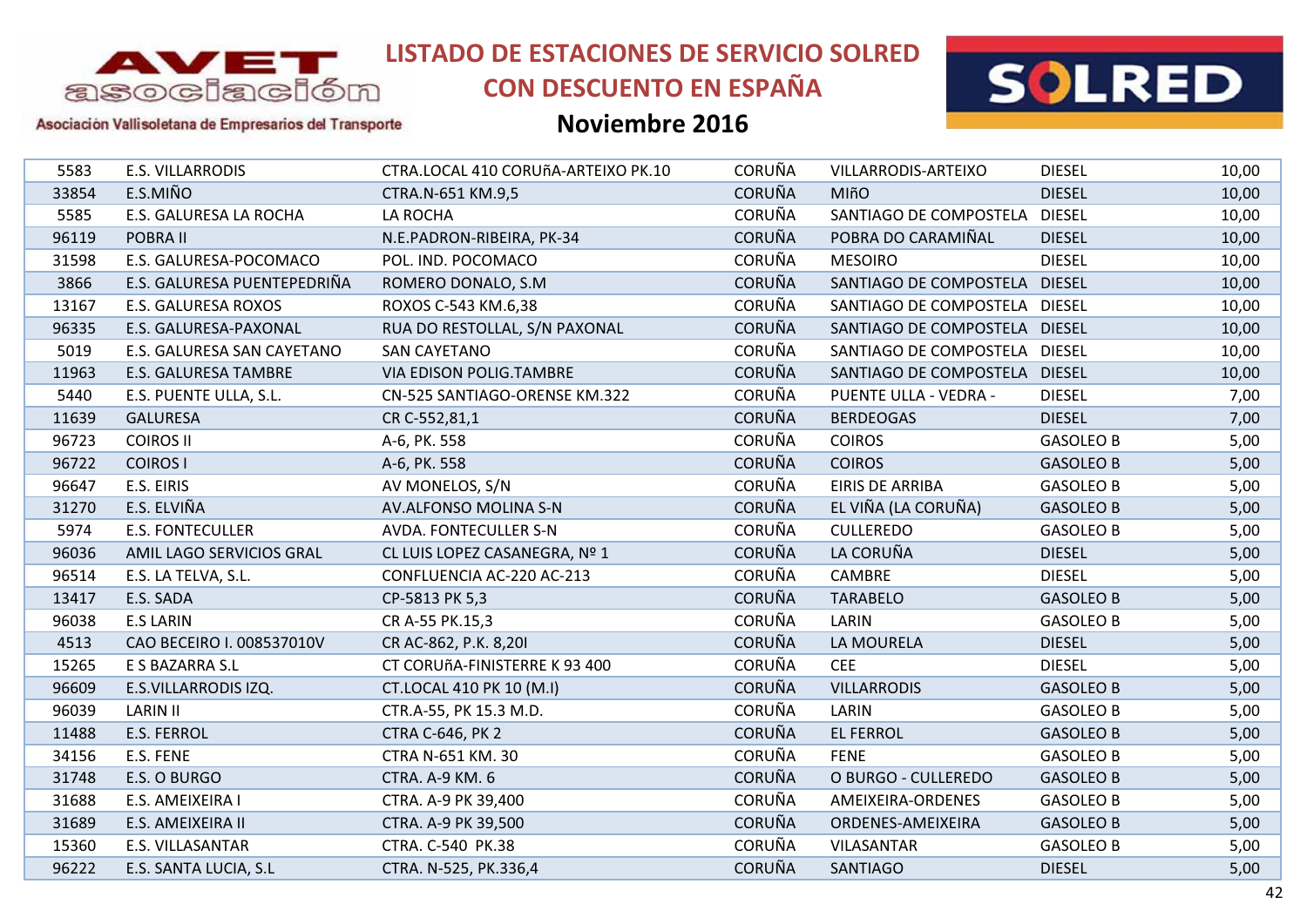

# **CON DESCUENTO EN ESPAÑA**



### Asociación Vallisoletana de Empresarios del Transporte

| <b>CORUÑA</b><br><b>E.S. VILLARRODIS</b><br>5583<br>CTRA.LOCAL 410 CORUñA-ARTEIXO PK.10<br>VILLARRODIS-ARTEIXO<br><b>GASOLEO B</b><br><b>CORUÑA</b><br>E.S.MIÑO<br>33854<br><b>MIñO</b><br>CTRA.N-651 KM.9,5<br><b>GASOLEO B</b><br><b>CORUÑA</b><br>POBRA DO CARAMIÑAL<br>96119<br>POBRA II<br>N.E.PADRON-RIBEIRA, PK-34<br><b>GASOLEO B</b><br><b>CORUÑA</b><br>96988<br>RAMACAR, S.L.<br>PARQUE EMPRESARIAL DE MUROS M15PARC<br><b>VENTIN MUROS</b><br><b>DIESEL</b><br><b>CORUÑA</b><br>96254<br>CAMPSA ESTACIONES DE SERVICIO<br><b>CORUñA</b><br><b>DIESEL</b><br>PGNO. B CARREFOUR EL VIñA<br><b>CORUÑA</b><br>96254<br><b>CORUñA</b><br>CAMPSA ESTACIONES DE SERVICIO<br>PGNO. B CARREFOUR EL VIñA<br><b>GASOLEO B</b><br><b>CORUÑA</b><br>6058<br>CAMARIñAS<br>E.S. ROALSA<br>PUENTE DEL PUERTO<br><b>DIESEL</b><br><b>CORUÑA</b><br>LA CORUñA<br><b>DIESEL</b><br>96255<br>E.S CAMPSARED LOS ROSALES<br>TRAV. LOS ROSALES S-N ES AVDA SAN JOSE<br><b>CORUÑA</b><br>96255<br>E.S CAMPSARED LOS ROSALES<br>TRAV. LOS ROSALES S-N ES AVDA SAN JOSE<br>LA CORUñA<br><b>GASOLEO B</b><br><b>MIÑO</b><br><b>CORUÑA</b><br>96635<br>A.S. DE MIÑO<br><b>DIESEL</b><br>A-9 PK 15,5 M.I<br><b>CORUÑA</b><br>96031<br>E.S GALIMOVIL GALICIA, S.L<br>LA CORUñA<br>AVDA. FINISTERRE 324<br><b>DIESEL</b><br>E.S. J.R. VALIÑO, S.L.<br><b>CORUÑA</b><br>4478<br>C-547 OK. 62<br><b>DIESEL</b><br>TEIRABOA-ARZUA<br><b>CORUÑA</b><br>11129<br>E.S. GOMPA S.L.<br><b>DIESEL</b><br>TARAGONA-RIANXO<br>C-550 P.K.=16,35<br><b>CORUÑA</b><br>5420<br>E.S. MANUELA POSE PORTEIRO<br>C-552 KM.45-AGUALADA<br>CORISTANCO<br><b>DIESEL</b><br><b>CORUÑA</b><br>34606<br>ESAME AS PONTES, S.L.<br>CL.AVENIDA DE LUGO, 94<br><b>AS PONTES</b><br><b>DIESEL</b><br><b>CORUÑA</b><br><b>DIESEL</b><br>96331<br>CARBURANTES DE TEIXEIRO, S.L.<br><b>TEIXEIRO</b><br>CN-634 KM-663.<br><b>CORUÑA</b><br>7213<br><b>GALURESA</b><br>CR C-552,68,4D<br>VIMIANZO<br><b>DIESEL</b><br><b>CORUÑA</b><br>33955<br><b>DIESEL</b><br>ESAME AS PONTES, S.L.<br>CR. C-641, PK.480<br><b>AS PONTES</b><br><b>CORUÑA</b><br><b>DIESEL</b><br>5750<br>CT.CORU/A-FINISTE.KM20,1<br>PAIOSACO-LARACHA<br>E.S. ESANJULIAN, S.L.<br><b>CORUÑA</b><br>96023<br>E.S. BETANGAS, S.L.<br>CTRA BETANZOS-MESON DO VENTO, KM 3,3<br><b>BETANZOS</b><br><b>DIESEL</b><br><b>CORUÑA</b><br>CTRA N-547 KM.85 ARCA<br><b>EL PINO</b><br><b>DIESEL</b><br>5586<br>E.S. BARRAL MOLEDO SL<br><b>CORUÑA</b><br>34386<br>E.S. O SEIXO, S.L.<br>PERILLO-OLEIROS<br><b>DIESEL</b><br>CTRA. N-VI, KM-589<br><b>CORUÑA</b><br>33437<br>HIDROCARBUROS DEL NORTE, SL<br>L-141 PK.11 LAS NIEVES<br>AS NEVES-CAPELA<br><b>DIESEL</b><br><b>CORUÑA</b><br>12701<br>CAO MOTOR S.L<br><b>NEDA</b><br><b>DIESEL</b><br>LC-115 PK.616,569<br>96236<br><b>CUENCA</b><br>ZAFRA DE ZANCARA<br>DIESEL E+10N<br>E.S. ZAFRA DE ZANCARA<br>AUTOVIA LEVANTE KM. 121,300<br><b>CUENCA</b><br>34569<br>MIGUEL A. CORTES DAVILA<br><b>CR N-320</b><br>LA MELGOSA<br>DIESEL E+10N<br>31278<br><b>E.S. LOS PALANCARES</b><br>CTRA. N-320 PK. 85,4<br><b>CUENCA</b><br><b>CUENCA</b><br>DIESEL E+10N<br>12233<br>CTRA.AUTOVIA A-3, PK.108.,O<br><b>CUENCA</b><br><b>SAELICES</b><br>DIESEL E+10N<br>ARBA, S.A.<br>12234<br>CTRA.AUTOVIA A-3, PK.108-MD<br><b>CUENCA</b><br><b>MONTALBO</b><br>ARBA, S.A.<br>DIESEL E+10N<br>96236<br><b>CUENCA</b><br><b>DIESEL</b><br>E.S. ZAFRA DE ZANCARA<br>AUTOVIA LEVANTE KM. 121,300<br>ZAFRA DE ZANCARA<br><b>CUENCA</b><br><b>DIESEL</b><br>34569<br>MIGUEL A. CORTES DAVILA<br><b>CR N-320</b><br>LA MELGOSA<br>31278<br><b>CUENCA</b><br><b>E.S. LOS PALANCARES</b><br>CTRA. N-320 PK. 85,4<br><b>CUENCA</b><br><b>DIESEL</b> |  |  |  |       |
|-------------------------------------------------------------------------------------------------------------------------------------------------------------------------------------------------------------------------------------------------------------------------------------------------------------------------------------------------------------------------------------------------------------------------------------------------------------------------------------------------------------------------------------------------------------------------------------------------------------------------------------------------------------------------------------------------------------------------------------------------------------------------------------------------------------------------------------------------------------------------------------------------------------------------------------------------------------------------------------------------------------------------------------------------------------------------------------------------------------------------------------------------------------------------------------------------------------------------------------------------------------------------------------------------------------------------------------------------------------------------------------------------------------------------------------------------------------------------------------------------------------------------------------------------------------------------------------------------------------------------------------------------------------------------------------------------------------------------------------------------------------------------------------------------------------------------------------------------------------------------------------------------------------------------------------------------------------------------------------------------------------------------------------------------------------------------------------------------------------------------------------------------------------------------------------------------------------------------------------------------------------------------------------------------------------------------------------------------------------------------------------------------------------------------------------------------------------------------------------------------------------------------------------------------------------------------------------------------------------------------------------------------------------------------------------------------------------------------------------------------------------------------------------------------------------------------------------------------------------------------------------------------------------------------------------------------------------------------------------------------------------------------------------------------------------------------------------------------------------------------------------------------------------------------------------------------------------------------------------------------------------------------------------------------------------------------------------------------------------------------------------------------------------------------------------------------------------------------------------------------------------------------------------------------------------------------------------------------------------------------------------------------------------------------------------------|--|--|--|-------|
|                                                                                                                                                                                                                                                                                                                                                                                                                                                                                                                                                                                                                                                                                                                                                                                                                                                                                                                                                                                                                                                                                                                                                                                                                                                                                                                                                                                                                                                                                                                                                                                                                                                                                                                                                                                                                                                                                                                                                                                                                                                                                                                                                                                                                                                                                                                                                                                                                                                                                                                                                                                                                                                                                                                                                                                                                                                                                                                                                                                                                                                                                                                                                                                                                                                                                                                                                                                                                                                                                                                                                                                                                                                                                           |  |  |  | 5,00  |
|                                                                                                                                                                                                                                                                                                                                                                                                                                                                                                                                                                                                                                                                                                                                                                                                                                                                                                                                                                                                                                                                                                                                                                                                                                                                                                                                                                                                                                                                                                                                                                                                                                                                                                                                                                                                                                                                                                                                                                                                                                                                                                                                                                                                                                                                                                                                                                                                                                                                                                                                                                                                                                                                                                                                                                                                                                                                                                                                                                                                                                                                                                                                                                                                                                                                                                                                                                                                                                                                                                                                                                                                                                                                                           |  |  |  | 5,00  |
|                                                                                                                                                                                                                                                                                                                                                                                                                                                                                                                                                                                                                                                                                                                                                                                                                                                                                                                                                                                                                                                                                                                                                                                                                                                                                                                                                                                                                                                                                                                                                                                                                                                                                                                                                                                                                                                                                                                                                                                                                                                                                                                                                                                                                                                                                                                                                                                                                                                                                                                                                                                                                                                                                                                                                                                                                                                                                                                                                                                                                                                                                                                                                                                                                                                                                                                                                                                                                                                                                                                                                                                                                                                                                           |  |  |  | 5,00  |
|                                                                                                                                                                                                                                                                                                                                                                                                                                                                                                                                                                                                                                                                                                                                                                                                                                                                                                                                                                                                                                                                                                                                                                                                                                                                                                                                                                                                                                                                                                                                                                                                                                                                                                                                                                                                                                                                                                                                                                                                                                                                                                                                                                                                                                                                                                                                                                                                                                                                                                                                                                                                                                                                                                                                                                                                                                                                                                                                                                                                                                                                                                                                                                                                                                                                                                                                                                                                                                                                                                                                                                                                                                                                                           |  |  |  | 5,00  |
|                                                                                                                                                                                                                                                                                                                                                                                                                                                                                                                                                                                                                                                                                                                                                                                                                                                                                                                                                                                                                                                                                                                                                                                                                                                                                                                                                                                                                                                                                                                                                                                                                                                                                                                                                                                                                                                                                                                                                                                                                                                                                                                                                                                                                                                                                                                                                                                                                                                                                                                                                                                                                                                                                                                                                                                                                                                                                                                                                                                                                                                                                                                                                                                                                                                                                                                                                                                                                                                                                                                                                                                                                                                                                           |  |  |  | 5,00  |
|                                                                                                                                                                                                                                                                                                                                                                                                                                                                                                                                                                                                                                                                                                                                                                                                                                                                                                                                                                                                                                                                                                                                                                                                                                                                                                                                                                                                                                                                                                                                                                                                                                                                                                                                                                                                                                                                                                                                                                                                                                                                                                                                                                                                                                                                                                                                                                                                                                                                                                                                                                                                                                                                                                                                                                                                                                                                                                                                                                                                                                                                                                                                                                                                                                                                                                                                                                                                                                                                                                                                                                                                                                                                                           |  |  |  | 5,00  |
|                                                                                                                                                                                                                                                                                                                                                                                                                                                                                                                                                                                                                                                                                                                                                                                                                                                                                                                                                                                                                                                                                                                                                                                                                                                                                                                                                                                                                                                                                                                                                                                                                                                                                                                                                                                                                                                                                                                                                                                                                                                                                                                                                                                                                                                                                                                                                                                                                                                                                                                                                                                                                                                                                                                                                                                                                                                                                                                                                                                                                                                                                                                                                                                                                                                                                                                                                                                                                                                                                                                                                                                                                                                                                           |  |  |  | 5,00  |
|                                                                                                                                                                                                                                                                                                                                                                                                                                                                                                                                                                                                                                                                                                                                                                                                                                                                                                                                                                                                                                                                                                                                                                                                                                                                                                                                                                                                                                                                                                                                                                                                                                                                                                                                                                                                                                                                                                                                                                                                                                                                                                                                                                                                                                                                                                                                                                                                                                                                                                                                                                                                                                                                                                                                                                                                                                                                                                                                                                                                                                                                                                                                                                                                                                                                                                                                                                                                                                                                                                                                                                                                                                                                                           |  |  |  | 5,00  |
|                                                                                                                                                                                                                                                                                                                                                                                                                                                                                                                                                                                                                                                                                                                                                                                                                                                                                                                                                                                                                                                                                                                                                                                                                                                                                                                                                                                                                                                                                                                                                                                                                                                                                                                                                                                                                                                                                                                                                                                                                                                                                                                                                                                                                                                                                                                                                                                                                                                                                                                                                                                                                                                                                                                                                                                                                                                                                                                                                                                                                                                                                                                                                                                                                                                                                                                                                                                                                                                                                                                                                                                                                                                                                           |  |  |  | 5,00  |
|                                                                                                                                                                                                                                                                                                                                                                                                                                                                                                                                                                                                                                                                                                                                                                                                                                                                                                                                                                                                                                                                                                                                                                                                                                                                                                                                                                                                                                                                                                                                                                                                                                                                                                                                                                                                                                                                                                                                                                                                                                                                                                                                                                                                                                                                                                                                                                                                                                                                                                                                                                                                                                                                                                                                                                                                                                                                                                                                                                                                                                                                                                                                                                                                                                                                                                                                                                                                                                                                                                                                                                                                                                                                                           |  |  |  | 3,90  |
|                                                                                                                                                                                                                                                                                                                                                                                                                                                                                                                                                                                                                                                                                                                                                                                                                                                                                                                                                                                                                                                                                                                                                                                                                                                                                                                                                                                                                                                                                                                                                                                                                                                                                                                                                                                                                                                                                                                                                                                                                                                                                                                                                                                                                                                                                                                                                                                                                                                                                                                                                                                                                                                                                                                                                                                                                                                                                                                                                                                                                                                                                                                                                                                                                                                                                                                                                                                                                                                                                                                                                                                                                                                                                           |  |  |  | 3,90  |
|                                                                                                                                                                                                                                                                                                                                                                                                                                                                                                                                                                                                                                                                                                                                                                                                                                                                                                                                                                                                                                                                                                                                                                                                                                                                                                                                                                                                                                                                                                                                                                                                                                                                                                                                                                                                                                                                                                                                                                                                                                                                                                                                                                                                                                                                                                                                                                                                                                                                                                                                                                                                                                                                                                                                                                                                                                                                                                                                                                                                                                                                                                                                                                                                                                                                                                                                                                                                                                                                                                                                                                                                                                                                                           |  |  |  | 3,90  |
|                                                                                                                                                                                                                                                                                                                                                                                                                                                                                                                                                                                                                                                                                                                                                                                                                                                                                                                                                                                                                                                                                                                                                                                                                                                                                                                                                                                                                                                                                                                                                                                                                                                                                                                                                                                                                                                                                                                                                                                                                                                                                                                                                                                                                                                                                                                                                                                                                                                                                                                                                                                                                                                                                                                                                                                                                                                                                                                                                                                                                                                                                                                                                                                                                                                                                                                                                                                                                                                                                                                                                                                                                                                                                           |  |  |  | 3,90  |
|                                                                                                                                                                                                                                                                                                                                                                                                                                                                                                                                                                                                                                                                                                                                                                                                                                                                                                                                                                                                                                                                                                                                                                                                                                                                                                                                                                                                                                                                                                                                                                                                                                                                                                                                                                                                                                                                                                                                                                                                                                                                                                                                                                                                                                                                                                                                                                                                                                                                                                                                                                                                                                                                                                                                                                                                                                                                                                                                                                                                                                                                                                                                                                                                                                                                                                                                                                                                                                                                                                                                                                                                                                                                                           |  |  |  | 3,90  |
|                                                                                                                                                                                                                                                                                                                                                                                                                                                                                                                                                                                                                                                                                                                                                                                                                                                                                                                                                                                                                                                                                                                                                                                                                                                                                                                                                                                                                                                                                                                                                                                                                                                                                                                                                                                                                                                                                                                                                                                                                                                                                                                                                                                                                                                                                                                                                                                                                                                                                                                                                                                                                                                                                                                                                                                                                                                                                                                                                                                                                                                                                                                                                                                                                                                                                                                                                                                                                                                                                                                                                                                                                                                                                           |  |  |  | 3,90  |
|                                                                                                                                                                                                                                                                                                                                                                                                                                                                                                                                                                                                                                                                                                                                                                                                                                                                                                                                                                                                                                                                                                                                                                                                                                                                                                                                                                                                                                                                                                                                                                                                                                                                                                                                                                                                                                                                                                                                                                                                                                                                                                                                                                                                                                                                                                                                                                                                                                                                                                                                                                                                                                                                                                                                                                                                                                                                                                                                                                                                                                                                                                                                                                                                                                                                                                                                                                                                                                                                                                                                                                                                                                                                                           |  |  |  | 3,90  |
|                                                                                                                                                                                                                                                                                                                                                                                                                                                                                                                                                                                                                                                                                                                                                                                                                                                                                                                                                                                                                                                                                                                                                                                                                                                                                                                                                                                                                                                                                                                                                                                                                                                                                                                                                                                                                                                                                                                                                                                                                                                                                                                                                                                                                                                                                                                                                                                                                                                                                                                                                                                                                                                                                                                                                                                                                                                                                                                                                                                                                                                                                                                                                                                                                                                                                                                                                                                                                                                                                                                                                                                                                                                                                           |  |  |  | 3,90  |
|                                                                                                                                                                                                                                                                                                                                                                                                                                                                                                                                                                                                                                                                                                                                                                                                                                                                                                                                                                                                                                                                                                                                                                                                                                                                                                                                                                                                                                                                                                                                                                                                                                                                                                                                                                                                                                                                                                                                                                                                                                                                                                                                                                                                                                                                                                                                                                                                                                                                                                                                                                                                                                                                                                                                                                                                                                                                                                                                                                                                                                                                                                                                                                                                                                                                                                                                                                                                                                                                                                                                                                                                                                                                                           |  |  |  | 3,90  |
|                                                                                                                                                                                                                                                                                                                                                                                                                                                                                                                                                                                                                                                                                                                                                                                                                                                                                                                                                                                                                                                                                                                                                                                                                                                                                                                                                                                                                                                                                                                                                                                                                                                                                                                                                                                                                                                                                                                                                                                                                                                                                                                                                                                                                                                                                                                                                                                                                                                                                                                                                                                                                                                                                                                                                                                                                                                                                                                                                                                                                                                                                                                                                                                                                                                                                                                                                                                                                                                                                                                                                                                                                                                                                           |  |  |  | 3,90  |
|                                                                                                                                                                                                                                                                                                                                                                                                                                                                                                                                                                                                                                                                                                                                                                                                                                                                                                                                                                                                                                                                                                                                                                                                                                                                                                                                                                                                                                                                                                                                                                                                                                                                                                                                                                                                                                                                                                                                                                                                                                                                                                                                                                                                                                                                                                                                                                                                                                                                                                                                                                                                                                                                                                                                                                                                                                                                                                                                                                                                                                                                                                                                                                                                                                                                                                                                                                                                                                                                                                                                                                                                                                                                                           |  |  |  | 3,90  |
|                                                                                                                                                                                                                                                                                                                                                                                                                                                                                                                                                                                                                                                                                                                                                                                                                                                                                                                                                                                                                                                                                                                                                                                                                                                                                                                                                                                                                                                                                                                                                                                                                                                                                                                                                                                                                                                                                                                                                                                                                                                                                                                                                                                                                                                                                                                                                                                                                                                                                                                                                                                                                                                                                                                                                                                                                                                                                                                                                                                                                                                                                                                                                                                                                                                                                                                                                                                                                                                                                                                                                                                                                                                                                           |  |  |  | 3,90  |
|                                                                                                                                                                                                                                                                                                                                                                                                                                                                                                                                                                                                                                                                                                                                                                                                                                                                                                                                                                                                                                                                                                                                                                                                                                                                                                                                                                                                                                                                                                                                                                                                                                                                                                                                                                                                                                                                                                                                                                                                                                                                                                                                                                                                                                                                                                                                                                                                                                                                                                                                                                                                                                                                                                                                                                                                                                                                                                                                                                                                                                                                                                                                                                                                                                                                                                                                                                                                                                                                                                                                                                                                                                                                                           |  |  |  | 3,90  |
|                                                                                                                                                                                                                                                                                                                                                                                                                                                                                                                                                                                                                                                                                                                                                                                                                                                                                                                                                                                                                                                                                                                                                                                                                                                                                                                                                                                                                                                                                                                                                                                                                                                                                                                                                                                                                                                                                                                                                                                                                                                                                                                                                                                                                                                                                                                                                                                                                                                                                                                                                                                                                                                                                                                                                                                                                                                                                                                                                                                                                                                                                                                                                                                                                                                                                                                                                                                                                                                                                                                                                                                                                                                                                           |  |  |  | 3,90  |
|                                                                                                                                                                                                                                                                                                                                                                                                                                                                                                                                                                                                                                                                                                                                                                                                                                                                                                                                                                                                                                                                                                                                                                                                                                                                                                                                                                                                                                                                                                                                                                                                                                                                                                                                                                                                                                                                                                                                                                                                                                                                                                                                                                                                                                                                                                                                                                                                                                                                                                                                                                                                                                                                                                                                                                                                                                                                                                                                                                                                                                                                                                                                                                                                                                                                                                                                                                                                                                                                                                                                                                                                                                                                                           |  |  |  | 3,90  |
|                                                                                                                                                                                                                                                                                                                                                                                                                                                                                                                                                                                                                                                                                                                                                                                                                                                                                                                                                                                                                                                                                                                                                                                                                                                                                                                                                                                                                                                                                                                                                                                                                                                                                                                                                                                                                                                                                                                                                                                                                                                                                                                                                                                                                                                                                                                                                                                                                                                                                                                                                                                                                                                                                                                                                                                                                                                                                                                                                                                                                                                                                                                                                                                                                                                                                                                                                                                                                                                                                                                                                                                                                                                                                           |  |  |  | 14,00 |
|                                                                                                                                                                                                                                                                                                                                                                                                                                                                                                                                                                                                                                                                                                                                                                                                                                                                                                                                                                                                                                                                                                                                                                                                                                                                                                                                                                                                                                                                                                                                                                                                                                                                                                                                                                                                                                                                                                                                                                                                                                                                                                                                                                                                                                                                                                                                                                                                                                                                                                                                                                                                                                                                                                                                                                                                                                                                                                                                                                                                                                                                                                                                                                                                                                                                                                                                                                                                                                                                                                                                                                                                                                                                                           |  |  |  | 14,00 |
|                                                                                                                                                                                                                                                                                                                                                                                                                                                                                                                                                                                                                                                                                                                                                                                                                                                                                                                                                                                                                                                                                                                                                                                                                                                                                                                                                                                                                                                                                                                                                                                                                                                                                                                                                                                                                                                                                                                                                                                                                                                                                                                                                                                                                                                                                                                                                                                                                                                                                                                                                                                                                                                                                                                                                                                                                                                                                                                                                                                                                                                                                                                                                                                                                                                                                                                                                                                                                                                                                                                                                                                                                                                                                           |  |  |  | 14,00 |
|                                                                                                                                                                                                                                                                                                                                                                                                                                                                                                                                                                                                                                                                                                                                                                                                                                                                                                                                                                                                                                                                                                                                                                                                                                                                                                                                                                                                                                                                                                                                                                                                                                                                                                                                                                                                                                                                                                                                                                                                                                                                                                                                                                                                                                                                                                                                                                                                                                                                                                                                                                                                                                                                                                                                                                                                                                                                                                                                                                                                                                                                                                                                                                                                                                                                                                                                                                                                                                                                                                                                                                                                                                                                                           |  |  |  | 14,00 |
|                                                                                                                                                                                                                                                                                                                                                                                                                                                                                                                                                                                                                                                                                                                                                                                                                                                                                                                                                                                                                                                                                                                                                                                                                                                                                                                                                                                                                                                                                                                                                                                                                                                                                                                                                                                                                                                                                                                                                                                                                                                                                                                                                                                                                                                                                                                                                                                                                                                                                                                                                                                                                                                                                                                                                                                                                                                                                                                                                                                                                                                                                                                                                                                                                                                                                                                                                                                                                                                                                                                                                                                                                                                                                           |  |  |  | 14,00 |
|                                                                                                                                                                                                                                                                                                                                                                                                                                                                                                                                                                                                                                                                                                                                                                                                                                                                                                                                                                                                                                                                                                                                                                                                                                                                                                                                                                                                                                                                                                                                                                                                                                                                                                                                                                                                                                                                                                                                                                                                                                                                                                                                                                                                                                                                                                                                                                                                                                                                                                                                                                                                                                                                                                                                                                                                                                                                                                                                                                                                                                                                                                                                                                                                                                                                                                                                                                                                                                                                                                                                                                                                                                                                                           |  |  |  | 12,00 |
|                                                                                                                                                                                                                                                                                                                                                                                                                                                                                                                                                                                                                                                                                                                                                                                                                                                                                                                                                                                                                                                                                                                                                                                                                                                                                                                                                                                                                                                                                                                                                                                                                                                                                                                                                                                                                                                                                                                                                                                                                                                                                                                                                                                                                                                                                                                                                                                                                                                                                                                                                                                                                                                                                                                                                                                                                                                                                                                                                                                                                                                                                                                                                                                                                                                                                                                                                                                                                                                                                                                                                                                                                                                                                           |  |  |  | 12,00 |
|                                                                                                                                                                                                                                                                                                                                                                                                                                                                                                                                                                                                                                                                                                                                                                                                                                                                                                                                                                                                                                                                                                                                                                                                                                                                                                                                                                                                                                                                                                                                                                                                                                                                                                                                                                                                                                                                                                                                                                                                                                                                                                                                                                                                                                                                                                                                                                                                                                                                                                                                                                                                                                                                                                                                                                                                                                                                                                                                                                                                                                                                                                                                                                                                                                                                                                                                                                                                                                                                                                                                                                                                                                                                                           |  |  |  | 12,00 |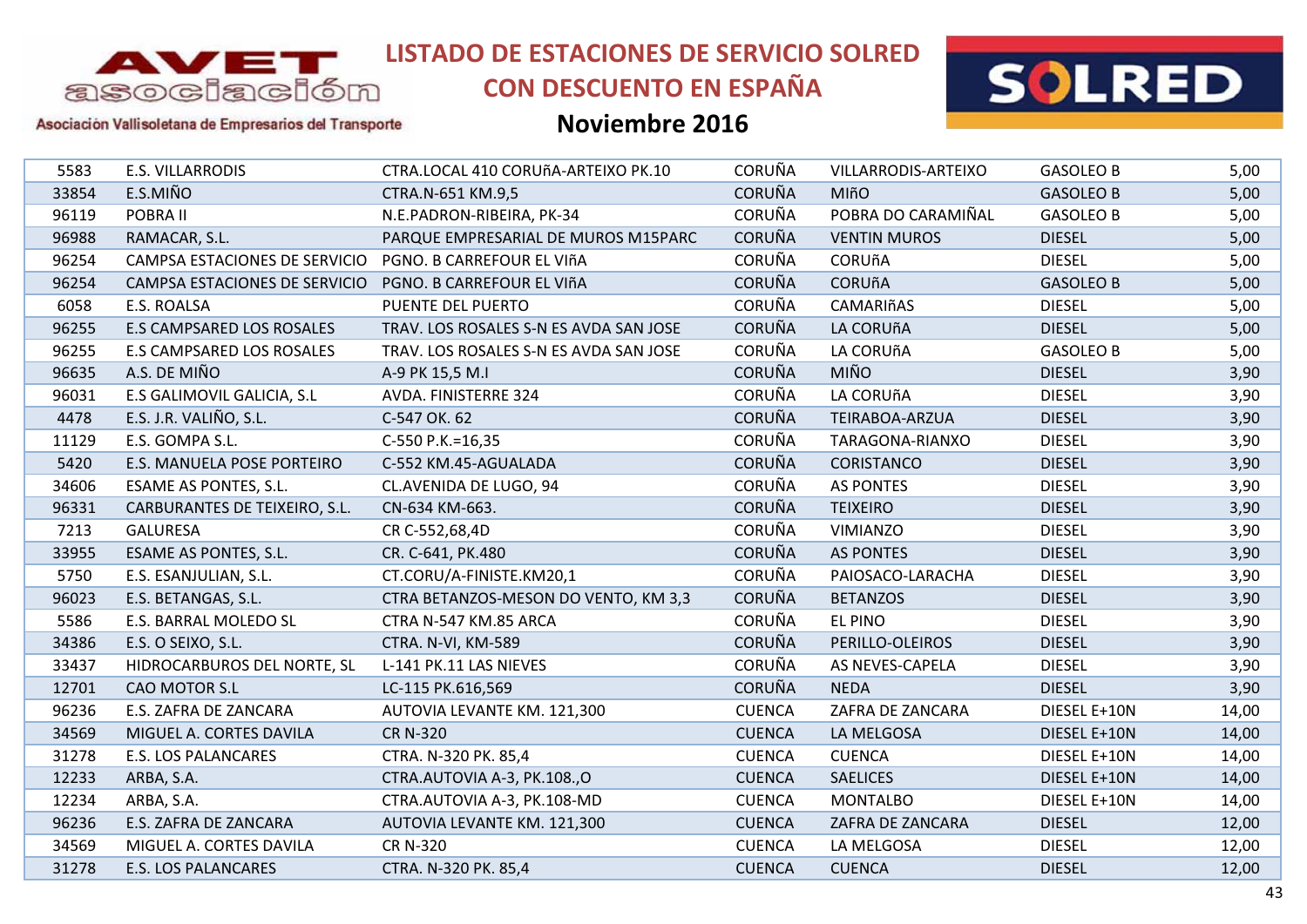

# **CON DESCUENTO EN ESPAÑA**





Asociación Vallisoletana de Empresarios del Transporte

| 12233 | ARBA, S.A.                                           | CTRA.AUTOVIA A-3, PK.108.,O    | <b>CUENCA</b> | <b>SAELICES</b>                 | <b>DIESEL</b>    | 12,00 |
|-------|------------------------------------------------------|--------------------------------|---------------|---------------------------------|------------------|-------|
| 12234 | ARBA, S.A.                                           | CTRA.AUTOVIA A-3, PK.108-MD    | <b>CUENCA</b> | <b>MONTALBO</b>                 | <b>DIESEL</b>    | 12,00 |
| 5365  | E.S. INIESTA                                         | AV CONSTITUCION, 30            | <b>CUENCA</b> | <b>INIESTA</b>                  | <b>DIESEL</b>    | 10,00 |
| 2448  | E.S. CUENCA CIUDAD                                   | C/ HNOS. BECERRIL, Nº2         | <b>CUENCA</b> | <b>CUENCA</b>                   | <b>DIESEL</b>    | 10,00 |
| 93671 | AREA DE SERVICIO MOTILLANA, S.A. CTRA. 320 PK. 69    |                                | <b>CUENCA</b> | MOTILLA DEL PALANCAR            | <b>DIESEL</b>    | 10,00 |
| 96314 | E.S. AREA LA TORRETA, S.L.                           | CTRA. A-3 KM. 225,075          | <b>CUENCA</b> | <b>CASTILLEJO DE INIESTA</b>    | <b>DIESEL</b>    | 10,00 |
| 96316 | <b>E.S. HONRUBIA</b>                                 | CTRA. CM-3112 P.K. 28          | <b>CUENCA</b> | <b>HONRUBIA</b>                 | <b>DIESEL</b>    | 10,00 |
| 96246 | E.S. BELINCHON                                       | <b>CTRA. N-III KM. 71,9</b>    | <b>CUENCA</b> | <b>BELINCHON</b>                | <b>DIESEL</b>    | 10,00 |
| 34516 | <b>JULIAN GOMEZ LOPEZ</b>                            | CTRA.N-400, PK 176,9           | <b>CUENCA</b> | <b>CUENCA</b>                   | <b>DIESEL</b>    | 10,00 |
| 2496  | E.S. MOTILLA                                         | CTRA. N-III, KM.- 197          | <b>CUENCA</b> | MOTILLA DEL PALANCAR            | <b>DIESEL</b>    | 8,00  |
| 3599  | E.S. MANZANARES RUIZ S.A.                            | ANT. CTRA. MADRID-VALEN KM82   | <b>CUENCA</b> | <b>TARANCON</b>                 | <b>DIESEL</b>    | 7,00  |
| 11786 | VIADEL GONZALEZ, C.B.                                | CN-330, PK.227                 | <b>CUENCA</b> | <b>TALAYUELAS</b>               | <b>DIESEL</b>    | 7,00  |
| 96325 | MARTINOIL 2013, S.L.L.                               | CR A-3, 111, M.I.              | <b>CUENCA</b> | <b>VILLAS VIEJAS</b>            | <b>DIESEL</b>    | 7,00  |
| 11255 | EL CRUCE HERMANOS RUIZ                               | CR. N-301 KM.167'5             | <b>CUENCA</b> | <b>SAN CLEMENTE</b>             | <b>DIESEL</b>    | 7,00  |
| 5482  | E.S. ALVAREZ, S.L.                                   | CTRA. N-320 KM. 91,9           | <b>CUENCA</b> | ALMODOVAR DEL PINAR             | <b>DIESEL</b>    | 7,00  |
| 7602  | E.S.MEDELGA S.L.                                     | CTRA. N-400 KM. 124,7          | <b>CUENCA</b> | CARRASCOSA DEL CAMPO            | <b>DIESEL</b>    | 7,00  |
| 34035 | <b>ES.CPCION.TRILLO IRNAN</b>                        | CTRA.DE EL PEDERNOSO, 11       | <b>CUENCA</b> | LAS MESAS                       | <b>DIESEL</b>    | 7,00  |
| 12975 | ALMENDROS DE POZOAMARGO, SL CV8305 POZOAM-CASA KM1,4 |                                | <b>CUENCA</b> | POZO AMARGO                     | <b>DIESEL</b>    | 7,00  |
| 96236 | E.S. ZAFRA DE ZANCARA                                | AUTOVIA LEVANTE KM. 121,300    | <b>CUENCA</b> | ZAFRA DE ZANCARA                | <b>GASOLEO B</b> | 5,00  |
| 5365  | E.S. INIESTA                                         | AV CONSTITUCION, 30            | <b>CUENCA</b> | <b>INIESTA</b>                  | <b>GASOLEO B</b> | 5,00  |
| 2448  | <b>E.S. CUENCA CIUDAD</b>                            | C/ HNOS. BECERRIL, Nº2         | <b>CUENCA</b> | <b>CUENCA</b>                   | <b>GASOLEO B</b> | 5,00  |
| 4954  | E.S. LA INVENCIBLE, S.L.                             | CN-310, PK.18,700              | <b>CUENCA</b> | <b>SISANTE</b>                  | <b>DIESEL</b>    | 5,00  |
| 7291  | HNOS. LORENZO ARRIBAS, S.L.                          | CN-320, PK. 164 MD             | <b>CUENCA</b> | VILLAR DE DOMINGO GARCIA DIESEL |                  | 5,00  |
| 7193  | JJ DE SOLERA                                         | CR. N-420, PK.394,9            | <b>CUENCA</b> | S.LORENZO DE LA PARRILLA        | <b>DIESEL</b>    | 5,00  |
| 96316 | <b>E.S. HONRUBIA</b>                                 | CTRA. CM-3112 P.K. 28          | <b>CUENCA</b> | <b>HONRUBIA</b>                 | <b>GASOLEO B</b> | 5,00  |
| 31278 | <b>E.S. LOS PALANCARES</b>                           | CTRA. N-320 PK. 85,4           | <b>CUENCA</b> | <b>CUENCA</b>                   | <b>GASOLEO B</b> | 5,00  |
| 96246 | <b>E.S. BELINCHON</b>                                | CTRA. N-III KM. 71,9           | <b>CUENCA</b> | <b>BELINCHON</b>                | <b>GASOLEO B</b> | 5,00  |
| 2496  | <b>E.S. MOTILLA</b>                                  | CTRA. N-III, KM.- 197          | <b>CUENCA</b> | MOTILLA DEL PALANCAR            | <b>GASOLEO B</b> | 5,00  |
| 7214  | DIEGO J.GONZALEZ CANALES                             | CTRA.CV-2123, PK.74,5          | <b>CUENCA</b> | <b>PRIEGO</b>                   | <b>DIESEL</b>    | 5,00  |
| 33513 | E.S. FUENTE CASAMAYOR, S.L                           | N-III A ALBERCA DE ZANC. KM.22 | <b>CUENCA</b> | LA ALBERCA DE ZANCARA           | <b>DIESEL</b>    | 5,00  |
| 3765  | E.S. GEOSCRI, S.L.                                   | CTRA. N-3 PK-131               | <b>CUENCA</b> | <b>VILLARES DEL SAZ</b>         | <b>DIESEL</b>    | 3,90  |
| 96386 | E.S. REPSOL MAS MORATO                               | <b>CTRA N-II PK 772 (M.D)</b>  | <b>GERONA</b> | LA JONQUERA                     | DIESEL E+10N     | 14,00 |
|       |                                                      |                                |               |                                 |                  |       |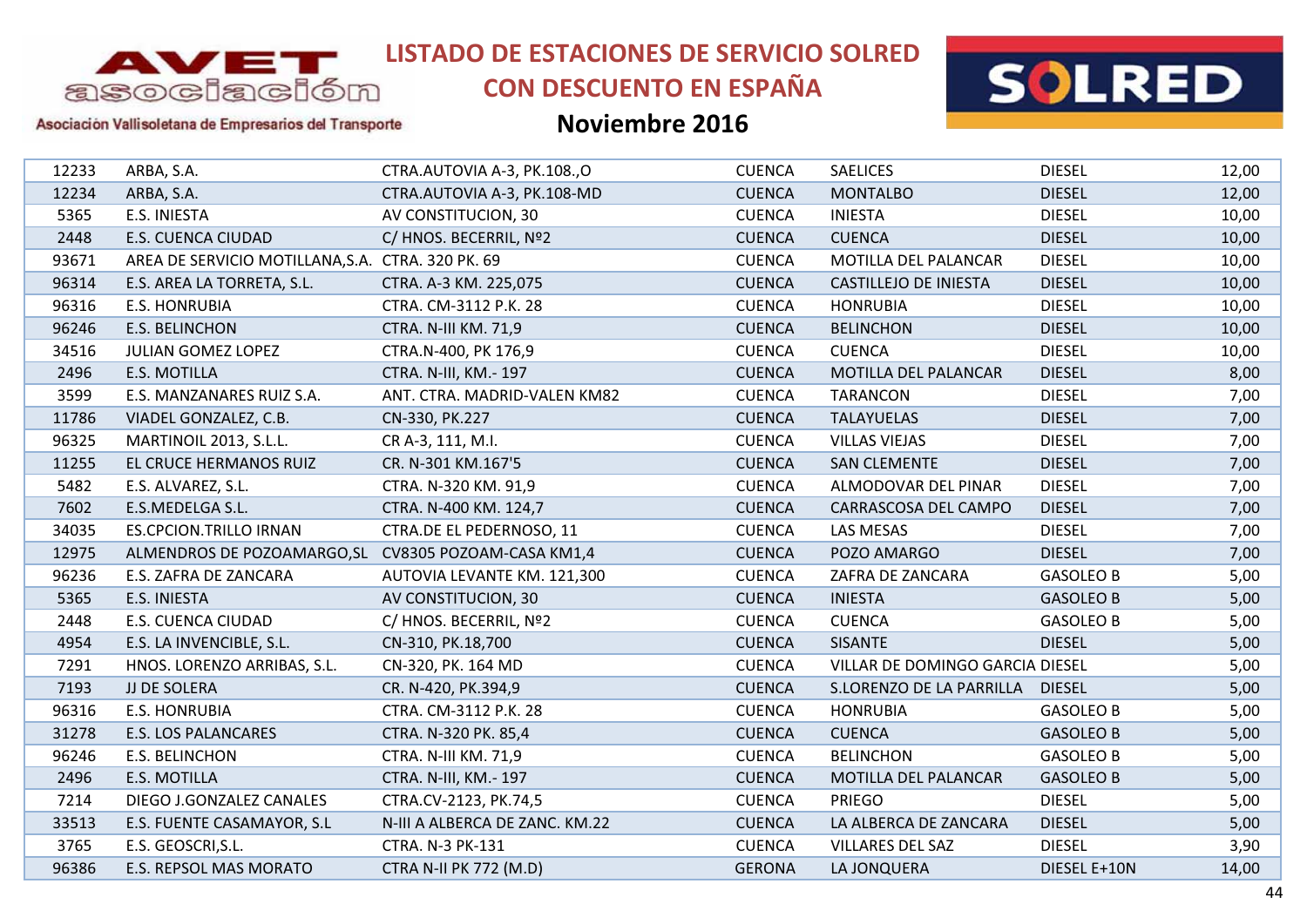

# **CON DESCUENTO EN ESPAÑA**



### Asociación Vallisoletana de Empresarios del Transporte

| 96262 | E.S. REPSOL LA JONQUERA                           | CTRA. N-II KM. 772,5 M.I.     | <b>GERONA</b> | LA JUNQUERA      | DIESEL E+10N     | 14,00 |
|-------|---------------------------------------------------|-------------------------------|---------------|------------------|------------------|-------|
| 96386 | E.S. REPSOL MAS MORATO                            | <b>CTRA N-II PK 772 (M.D)</b> | <b>GERONA</b> | LA JONQUERA      | <b>DIESEL</b>    | 12,00 |
| 96262 | E.S. REPSOL LA JONQUERA                           | CTRA. N-II KM. 772,5 M.I.     | <b>GERONA</b> | LA JUNQUERA      | <b>DIESEL</b>    | 12,00 |
| 31515 | <b>E.S.LA EUROPEA</b>                             | A-7 PK 7,5 A.S.LA JONQUERA    | <b>GERONA</b> | LA JONQUERA      | <b>DIESEL</b>    | 10,00 |
| 7628  | E.S. CALIFORNIA, S.L.                             | CTRA. N.II KM.708,2           | <b>GERONA</b> | <b>AIGUAVIVA</b> | <b>DIESEL</b>    | 10,00 |
| 15737 | E.S.LA CLARIANA                                   | A-7 PK 86 A.S.LA SELVA        | <b>GERONA</b> | <b>MACANET</b>   | <b>DIESEL</b>    | 9,00  |
| 31627 | <b>E.S. LA TRAMUNTANA</b>                         | AU A-7 PK 35 A.S.EMPORDA      | <b>GERONA</b> | <b>GARRIGAS</b>  | <b>DIESEL</b>    | 9,00  |
| 34235 | E.S. LES TRIES                                    | CTR.LES TRIES, 70             | <b>GERONA</b> | <b>OLOT</b>      | <b>DIESEL</b>    | 7,00  |
| 31515 | <b>E.S.LA EUROPEA</b>                             | A-7 PK 7,5 A.S.LA JONQUERA    | <b>GERONA</b> | LA JONQUERA      | <b>GASOLEO B</b> | 5,00  |
| 15737 | E.S.LA CLARIANA                                   | A-7 PK 86 A.S.LA SELVA        | <b>GERONA</b> | <b>MACANET</b>   | <b>GASOLEO B</b> | 5,00  |
| 7292  | <b>BLANES</b>                                     | ACCES COSTA BRAVA, 136        | <b>GERONA</b> | <b>BLANES</b>    | <b>DIESEL</b>    | 5,00  |
| 7292  | <b>BLANES</b>                                     | ACCES COSTA BRAVA, 136        | <b>GERONA</b> | <b>BLANES</b>    | <b>GASOLEO B</b> | 5,00  |
| 31627 | <b>E.S. LA TRAMUNTANA</b>                         | AU A-7 PK 35 A.S.EMPORDA      | <b>GERONA</b> | <b>GARRIGAS</b>  | <b>GASOLEO B</b> | 5,00  |
| 96180 | E.S. LLIVIA                                       | AV CATALUñA, 31               | <b>GERONA</b> | <b>LLIVIA</b>    | <b>DIESEL</b>    | 5,00  |
| 34234 | <b>E.S. PARQUE</b>                                | AV SANTA COLOMA, S/N          | <b>GERONA</b> | <b>OLOT</b>      | <b>DIESEL</b>    | 5,00  |
| 34234 | <b>E.S. PARQUE</b>                                | AV SANTA COLOMA, S/N          | <b>GERONA</b> | <b>OLOT</b>      | <b>GASOLEO B</b> | 5,00  |
| 96179 | SDAD. CATALANA DE PETROLIS, SA AV. EUROPA, PAR-27 |                               | <b>GERONA</b> | <b>OLOT</b>      | <b>DIESEL</b>    | 5,00  |
| 96179 | SDAD. CATALANA DE PETROLIS, SA AV. EUROPA, PAR-27 |                               | <b>GERONA</b> | <b>OLOT</b>      | <b>GASOLEO B</b> | 5,00  |
| 97062 | <b>CAMPSARED LLORET</b>                           | AVDA. VIDRERES (LLORET)       | <b>GERONA</b> | <b>LLORET</b>    | <b>DIESEL</b>    | 5,00  |
| 97062 | <b>CAMPSARED LLORET</b>                           | AVDA. VIDRERES (LLORET)       | <b>GERONA</b> | <b>LLORET</b>    | <b>GASOLEO B</b> | 5,00  |
| 33493 | <b>HOSTALRIC</b>                                  | AVDA.CORONEL ESTRADA,136      | <b>GERONA</b> | <b>HOSTALRIC</b> | <b>DIESEL</b>    | 5,00  |
| 33493 | <b>HOSTALRIC</b>                                  | AVDA.CORONEL ESTRADA,136      | <b>GERONA</b> | <b>HOSTALRIC</b> | <b>GASOLEO B</b> | 5,00  |
| 96075 | E.S. PLATJA D ARO                                 | AVDA.DE CASTELL D ARO,122     | <b>GERONA</b> | PLATJA D ARO     | <b>DIESEL</b>    | 5,00  |
| 96075 | E.S. PLATJA D ARO                                 | AVDA.DE CASTELL D ARO,122     | <b>GERONA</b> | PLATJA D ARO     | <b>GASOLEO B</b> | 5,00  |
| 96954 | PALAFRUGELL                                       | AVDA.DE ESPAÑA S/N, PARCELA 4 | <b>GERONA</b> | PALAFRUGELL      | <b>DIESEL</b>    | 5,00  |
| 96954 | PALAFRUGELL                                       | AVDA.DE ESPAÑA S/N, PARCELA 4 | <b>GERONA</b> | PALAFRUGELL      | <b>GASOLEO B</b> | 5,00  |
| 13024 | E.S. FIGUERAS                                     | C-260 FIGUE-ROSAS KM27,56     | <b>GERONA</b> | <b>FIGUERES</b>  | <b>DIESEL</b>    | 5,00  |
| 13024 | <b>E.S. FIGUERAS</b>                              | C-260 FIGUE-ROSAS KM27,56     | <b>GERONA</b> | <b>FIGUERES</b>  | <b>GASOLEO B</b> | 5,00  |
| 97061 | <b>MAS XIRGU</b>                                  | CALLE SANTA COLOMA, 42        | <b>GERONA</b> | <b>GERONA</b>    | <b>DIESEL</b>    | 5,00  |
| 97061 | <b>MAS XIRGU</b>                                  | CALLE SANTA COLOMA, 42        | <b>GERONA</b> | <b>GERONA</b>    | <b>GASOLEO B</b> | 5,00  |
| 31272 | E.S. BA/OLAS                                      | CL. LIBERTAD, 161             | <b>GERONA</b> | <b>BAñOLAS</b>   | <b>DIESEL</b>    | 5,00  |
| 31272 | E.S. BA/OLAS                                      | CL. LIBERTAD, 161             | <b>GERONA</b> | <b>BAñOLAS</b>   | <b>GASOLEO B</b> | 5,00  |
|       |                                                   |                               |               |                  |                  |       |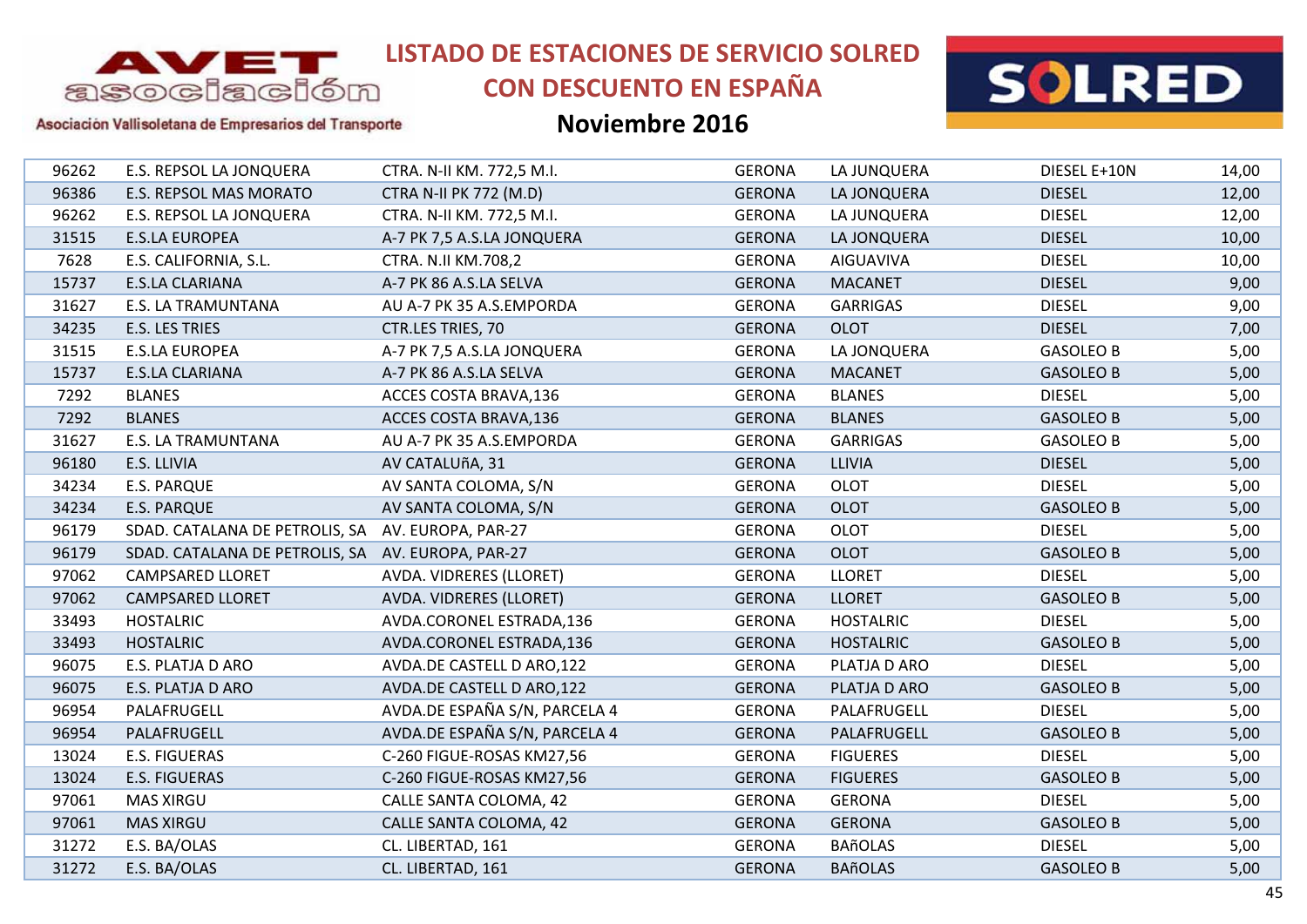

# **CON DESCUENTO EN ESPAÑA**



Asociación Vallisoletana de Empresarios del Transporte

| 7543  | SOC. CATALANA DE PETROLIS, SA | CR N-152, 118                       | <b>GERONA</b> | <b>CAMPELLES</b>     | <b>DIESEL</b>    | 5,00 |
|-------|-------------------------------|-------------------------------------|---------------|----------------------|------------------|------|
| 7543  | SOC. CATALANA DE PETROLIS, SA | CR N-152, 118                       | <b>GERONA</b> | <b>CAMPELLES</b>     | <b>GASOLEO B</b> | 5,00 |
| 33065 | E.S. GERONA                   | CRUZ, S-N                           | <b>GERONA</b> | <b>GERONA</b>        | <b>DIESEL</b>    | 5,00 |
| 33065 | E.S. GERONA                   | CRUZ, S-N                           | <b>GERONA</b> | <b>GERONA</b>        | <b>GASOLEO B</b> | 5,00 |
| 33196 | E.S. DE GERONA II             | CTR. DE BARCELONA, 208-216          | <b>GERONA</b> | <b>GERONA</b>        | <b>DIESEL</b>    | 5,00 |
| 33196 | E.S. DE GERONA II             | CTR. DE BARCELONA, 208-216          | <b>GERONA</b> | <b>GERONA</b>        | <b>GASOLEO B</b> | 5,00 |
| 34235 | E.S. LES TRIES                | CTR.LES TRIES, 70                   | <b>GERONA</b> | <b>OLOT</b>          | <b>GASOLEO B</b> | 5,00 |
| 96386 | E.S. REPSOL MAS MORATO        | <b>CTRA N-II PK 772 (M.D)</b>       | <b>GERONA</b> | LA JONQUERA          | <b>GASOLEO B</b> | 5,00 |
| 33920 | E.S. LLAGOSTERA               | CTRA. C-250 PK.19                   | <b>GERONA</b> | LLAGOSTERA           | <b>DIESEL</b>    | 5,00 |
| 33920 | E.S. LLAGOSTERA               | CTRA. C-250 PK.19                   | <b>GERONA</b> | LLAGOSTERA           | <b>GASOLEO B</b> | 5,00 |
| 96776 | E.S. PALOL                    | CTRA. C-33, PK-36                   | <b>GERONA</b> | PALOL DE REVARDIT    | <b>DIESEL</b>    | 5,00 |
| 96776 | E.S. PALOL                    | CTRA. C-33, PK-36                   | <b>GERONA</b> | PALOL DE REVARDIT    | <b>GASOLEO B</b> | 5,00 |
| 12976 | E.S. CELRA                    | CTRA. C-66 PK.30,5                  | <b>GERONA</b> | <b>CELRA</b>         | <b>DIESEL</b>    | 5,00 |
| 12976 | E.S. CELRA                    | CTRA. C-66 PK.30,5                  | <b>GERONA</b> | <b>CELRA</b>         | <b>GASOLEO B</b> | 5,00 |
| 34170 | E.S. ULLA                     | CTRA. ESTARTIT-MEDINYA KM.8         | <b>GERONA</b> | <b>ULLA</b>          | <b>DIESEL</b>    | 5,00 |
| 34170 | E.S. ULLA                     | CTRA. ESTARTIT-MEDINYA KM.8         | <b>GERONA</b> | <b>ULLA</b>          | <b>GASOLEO B</b> | 5,00 |
| 13202 | E.S. CALONGE                  | CTRA. GE-667 PK.1,03                | <b>GERONA</b> | CALONGE              | <b>DIESEL</b>    | 5,00 |
| 13202 | E.S. CALONGE                  | CTRA. GE-667 PK.1,03                | <b>GERONA</b> | CALONGE              | <b>GASOLEO B</b> | 5,00 |
| 96262 | E.S. REPSOL LA JONQUERA       | CTRA. N-II KM. 772,5 M.I.           | <b>GERONA</b> | LA JUNQUERA          | <b>GASOLEO B</b> | 5,00 |
| 97019 | CAMPSA ESTACIONES DE SERVICIO | MI C-31 PK 327 ENLACE VALL LLOBREGA | <b>GERONA</b> | <b>PALAMOS</b>       | <b>DIESEL</b>    | 5,00 |
| 97019 | CAMPSA ESTACIONES DE SERVICIO | MI C-31 PK 327 ENLACE VALL LLOBREGA | <b>GERONA</b> | <b>PALAMOS</b>       | <b>GASOLEO B</b> | 5,00 |
| 5920  | E.S. BESALU                   | N-260 KM.63,730                     | <b>GERONA</b> | <b>BESALU</b>        | <b>DIESEL</b>    | 5,00 |
| 5920  | E.S. BESALU                   | N-260 KM.63,730                     | <b>GERONA</b> | <b>BESALU</b>        | <b>GASOLEO B</b> | 5,00 |
| 34469 | E.S.EMPURIABRAVA              | ORLINA, S/N                         | <b>GERONA</b> | <b>EMPURIA BRAVA</b> | <b>DIESEL</b>    | 5,00 |
| 34469 | E.S.EMPURIABRAVA              | ORLINA, S/N                         | <b>GERONA</b> | <b>EMPURIA BRAVA</b> | <b>GASOLEO B</b> | 5,00 |
| 33335 | E.S.RIPOLL                    | PASEO RAGULL, 14                    | <b>GERONA</b> | <b>RIPOLL</b>        | <b>DIESEL</b>    | 5,00 |
| 33335 | E.S.RIPOLL                    | PASEO RAGULL, 14                    | <b>GERONA</b> | <b>RIPOLL</b>        | <b>GASOLEO B</b> | 5,00 |
| 10631 | E.S. GELBAR S.A.              | TORROELLA DE MONTGRI-PARLAVA 5,6    | <b>GERONA</b> | <b>SERRA DE DARO</b> | <b>DIESEL</b>    | 5,00 |
| 33864 | E.S. MORER PUIGCERDA S.A.     | AVDA. CATALUñA, 38                  | <b>GERONA</b> | <b>PUIGCERDA</b>     | <b>DIESEL</b>    | 3,90 |
| 10882 | GIRONES OIL, S.L.             | CR C-66, 24                         | <b>GERONA</b> | <b>SERINYA</b>       | <b>DIESEL</b>    | 3,90 |
| 12455 | E.S. COSERVI, S.A             | CRA.C250 GIRONA-S.FELIU             | <b>GERONA</b> | CASSA DE LA SELVA    | <b>DIESEL</b>    | 3,90 |
| 15896 | E.S. ARMENGOL MORALES, S.L    | CTRA. BOURGMADAME, S-N              | <b>GERONA</b> | <b>PUIGCERDA</b>     | <b>DIESEL</b>    | 3,90 |
|       |                               |                                     |               |                      |                  |      |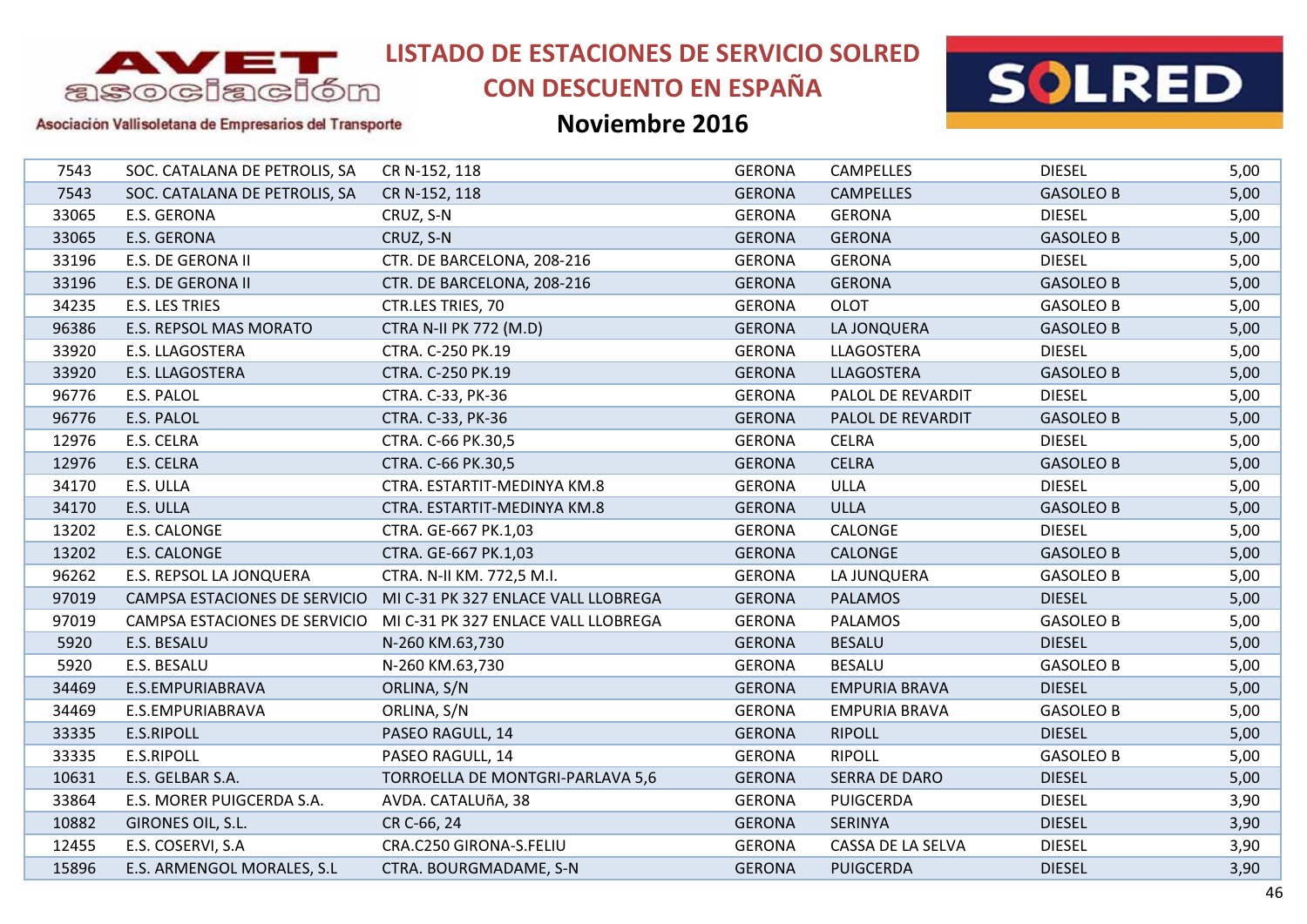

# **CON DESCUENTO EN ESPAÑA**



### Asociación Vallisoletana de Empresarios del Transporte

| 33985 | E.S. RALLY, S.A                                | CTRA. C-260 PK.28                  | <b>GERONA</b>  | <b>FIGUERES</b>               | <b>DIESEL</b> | 3,90  |
|-------|------------------------------------------------|------------------------------------|----------------|-------------------------------|---------------|-------|
| 33986 | E.S. RALLY, S.A                                | CTRA. C-260, KM-44                 | <b>GERONA</b>  | <b>ROSES</b>                  | <b>DIESEL</b> | 3,90  |
| 34468 | PETITMARC RIUDARENAS, S.L.                     | CTRA. GE-555 P.K. 7                | <b>GERONA</b>  | <b>RIUDARENES</b>             | <b>DIESEL</b> | 3,90  |
| 33983 | E.S. RALLY, S.A                                | CTRA. N-II, KM-760,2               | <b>GERONA</b>  | <b>FIGUERES</b>               | <b>DIESEL</b> | 3,90  |
| 33984 | E.S. RALLY, S.A                                | CTRA. N-II, KM-763,3               | <b>GERONA</b>  | <b>FIGUERES</b>               | <b>DIESEL</b> | 3,90  |
| 3138  | E.S. AZUR, S.L.                                | CTRA. SAN FELIU-PALAMOS, KM.11,9   | <b>GERONA</b>  | CALONGE                       | <b>DIESEL</b> | 3,90  |
| 10949 | E.S. PAU                                       | CTRA.GE-610 KM.6,850               | <b>GERONA</b>  | PAU                           | <b>DIESEL</b> | 3,90  |
| 5563  | E.S. QUART, S.L                                | CTRA.GERONA-SAN FELUI KM.7,7       | <b>GERONA</b>  | <b>QUART</b>                  | <b>DIESEL</b> | 3,90  |
| 33703 | E.S.SERVEIS LA PERA S.L.                       | CTRA.PALAMOS KM.15,800             | <b>GERONA</b>  | <b>LA PERA</b>                | <b>DIESEL</b> | 3,90  |
| 7062  | E.S. AUSELLE I FILLS, S.L.                     | DOCTOR CODINA, 3                   | <b>GERONA</b>  | LA CELLERA DE TER             | <b>DIESEL</b> | 3,90  |
| 33344 | E.S. JOSE REUS PALAU                           | HOSTALRIC-ARGUCIES                 | <b>GERONA</b>  | <b>ARBUCIES</b>               | <b>DIESEL</b> | 3,90  |
| 34199 | C.I.S. EMPORDA, S.L                            | N-260 PK. 17,400                   | <b>GERONA</b>  | <b>LLANCA</b>                 | <b>DIESEL</b> | 3,90  |
| 96080 | INDALICA COPEC, S.A. - DIEZMA II               | CR A-92, 279 (IZQUIERDO)           | <b>GRANADA</b> | <b>DIEZMA</b>                 | DIESEL E+10N  | 14,00 |
| 96079 | INDALICA COPEC, S.A.- DIEZMA I                 | CR A-92, 279 (DERECHO)             | <b>GRANADA</b> | <b>DIEZMA</b>                 | DIESEL E+10N  | 14,00 |
| 96080 | INDALICA COPEC, S.A. - DIEZMA II               | CR A-92, 279 (IZQUIERDO)           | <b>GRANADA</b> | <b>DIEZMA</b>                 | <b>DIESEL</b> | 12,00 |
| 96079 | INDALICA COPEC, S.A.- DIEZMA I                 | CR A-92, 279 (DERECHO)             | <b>GRANADA</b> | <b>DIEZMA</b>                 | <b>DIESEL</b> | 12,00 |
| 96017 | <b>E.S.PELIGROS</b>                            | A-44 PK 125                        | <b>GRANADA</b> | <b>PELIGROS</b>               | <b>DIESEL</b> | 10,00 |
| 96798 | AREA DE SERVICIO HUETOR TAJAR A-92 KM 200,3 MI |                                    | <b>GRANADA</b> | <b>HUETOR TAJAR (GRANADA)</b> | <b>DIESEL</b> | 10,00 |
| 97006 | AREA DE SERVICIO EL OLIVAR, S.L.               | A-92 M.D. SALIDA 220               | <b>GRANADA</b> | LACHAR                        | <b>DIESEL</b> | 10,00 |
| 94913 | <b>E.S LA LOMA</b>                             | AT A-44 P.K. 153 M.D               | <b>GRANADA</b> | <b>COZVIJAR</b>               | <b>DIESEL</b> | 10,00 |
| 96053 | E.S CONTRERAS UNICA, S.L.                      | AUT.GRANADA-MURCIA, A-92 PK.255,7  | <b>GRANADA</b> | <b>HUETOR SANTILLAN</b>       | <b>DIESEL</b> | 10,00 |
| 96892 | E.S. EL PADUL                                  | AUTOVIA A-44 PK 144                | <b>GRANADA</b> | <b>EL PADUL</b>               | <b>DIESEL</b> | 10,00 |
| 33294 | ATLANTIC ROMERO GESTION, SL                    | AVDA. ANDALUCIA SN                 | <b>GRANADA</b> | GRANADA                       | <b>DIESEL</b> | 10,00 |
| 96550 | <b>ATLANTIC ROMERO GESTION SL</b>              | C/ AVENIDA DE ANDALUCIA, S/N       | <b>GRANADA</b> | <b>GRANADA</b>                | <b>DIESEL</b> | 10,00 |
| 6610  | E.S. SAN ISIDRO CUEVAS, SL                     | CC-323 PK 76                       | <b>GRANADA</b> | <b>CUEVAS DEL CAMPO</b>       | <b>DIESEL</b> | 10,00 |
| 34476 | E.S UNO DE LOS QUINCE                          | <b>CRTA A-306 PK 1</b>             | <b>GRANADA</b> | <b>IZNALLOZ</b>               | <b>DIESEL</b> | 10,00 |
| 15528 | E.S. SAN ISIDRO                                | CTRA, A-330, PK 88.                | <b>GRANADA</b> | <b>ALMACILES</b>              | <b>DIESEL</b> | 10,00 |
| 15487 | E.S. DEIFONTES                                 | CTRA. BAILEN-MOTRIL P.K. 105,5M.I. | <b>GRANADA</b> | <b>DEIFONTES</b>              | <b>DIESEL</b> | 10,00 |
| 12946 | E.S. RAMBAR, S.A.                              | <b>PERONE</b>                      | <b>GRANADA</b> | SALOBRENA                     | <b>DIESEL</b> | 10,00 |
| 96686 | E.S.MORALEDA                                   | A-92 PK 211,2                      | <b>GRANADA</b> | MORALEDA DE ZAFAYONA          | <b>DIESEL</b> | 8,00  |
| 13079 | PARAISO ESTACION NORTE, S.L                    | CR A-92, 212,7                     | <b>GRANADA</b> | MORALEDA DE ZAFAYONA          | <b>DIESEL</b> | 8,00  |
| 10842 | E.S. STAFE-MORALEDA, S.L.                      | CTRA.329, P.K.3,6 M.D              | <b>GRANADA</b> | <b>SANTA FE</b>               | <b>DIESEL</b> | 8,00  |
|       |                                                |                                    |                |                               |               |       |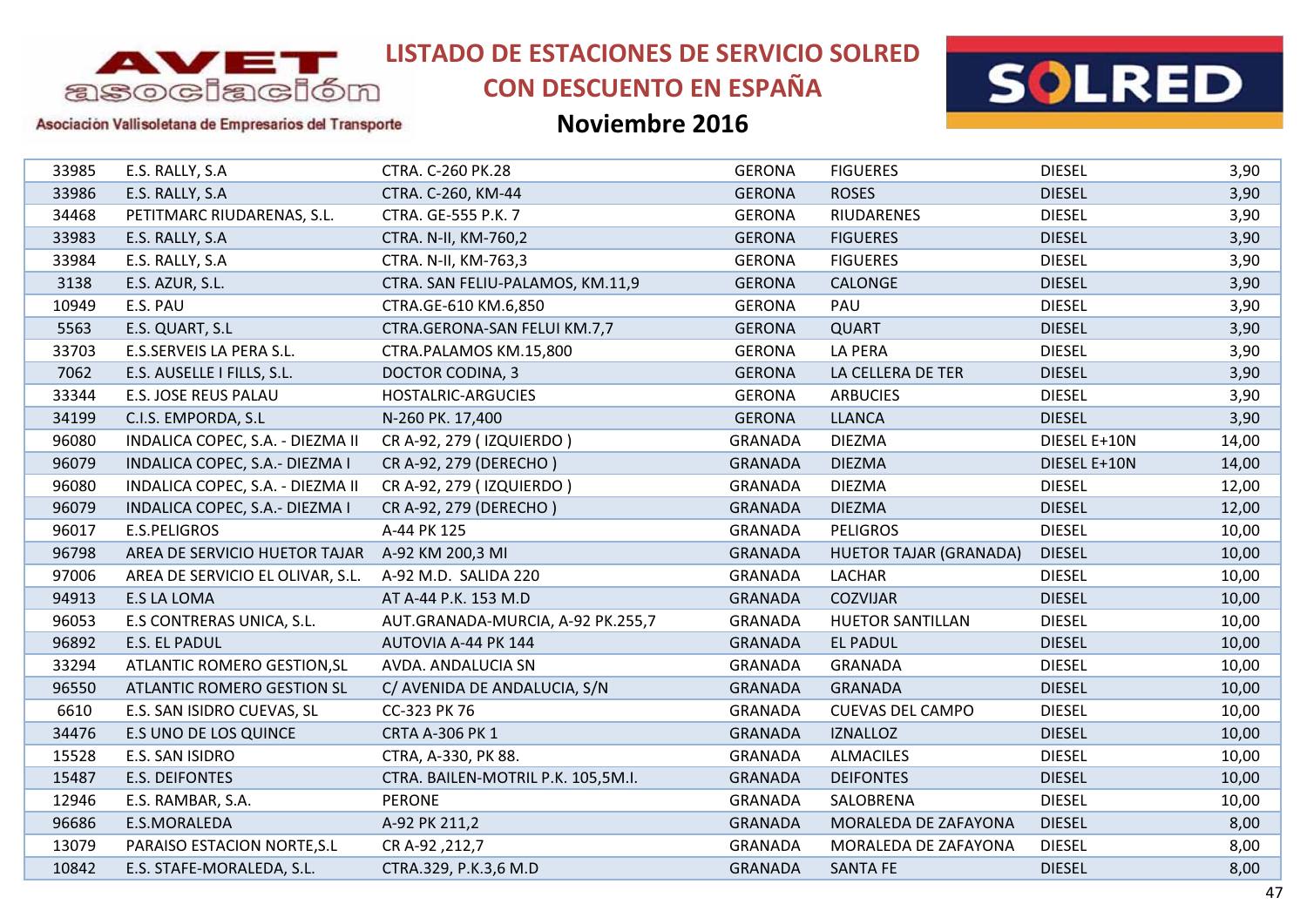

# **CON DESCUENTO EN ESPAÑA**



### Asociación Vallisoletana de Empresarios del Transporte

| 96020 | <b>E.S PARAISO MORALEDA</b>   | ATOVIA A-92, P.K 212,7              | <b>GRANADA</b> | MORALEDA DE ZAFAYONA | <b>DIESEL</b>    | 7,00 |
|-------|-------------------------------|-------------------------------------|----------------|----------------------|------------------|------|
| 15101 | 255INNOVA 24H, S.L.           | AVDA. DE LA LEGION, 9               | <b>GRANADA</b> | LOJA                 | <b>DIESEL</b>    | 7,00 |
| 34145 | <b>E.S DE LORETO</b>          | CR A-92 P.K 210                     | <b>GRANADA</b> | MORALEDA DE ZAFAYONA | <b>DIESEL</b>    | 7,00 |
| 33931 | E.S. SIERRA NEVADA            | A-395, PK. 22,43                    | <b>GRANADA</b> | <b>GUEJAR SIERRA</b> | <b>DIESEL</b>    | 5,00 |
| 33931 | E.S. SIERRA NEVADA            | A-395, PK. 22,43                    | <b>GRANADA</b> | <b>GUEJAR SIERRA</b> | <b>GASOLEO B</b> | 5,00 |
| 33705 | <b>E.S. MORELABOR</b>         | A-401, PK 77,5                      | <b>GRANADA</b> | <b>MORELABOR</b>     | <b>GASOLEO B</b> | 5,00 |
| 96017 | E.S.PELIGROS                  | A-44 PK 125                         | <b>GRANADA</b> | <b>PELIGROS</b>      | <b>GASOLEO B</b> | 5,00 |
| 96892 | E.S. EL PADUL                 | AUTOVIA A-44 PK 144                 | <b>GRANADA</b> | <b>EL PADUL</b>      | <b>GASOLEO B</b> | 5,00 |
| 34309 | E.S. LA RAGUA                 | AUTOVIA A-92 SUR, PK-311            | <b>GRANADA</b> | LA CALAHORRA         | <b>DIESEL</b>    | 5,00 |
| 96811 | E.S. LA CHANA                 | AVDA DE LA ALPUJARRA S/N            | <b>GRANADA</b> | <b>GRANADA</b>       | <b>DIESEL</b>    | 5,00 |
| 96811 | E.S. LA CHANA                 | AVDA DE LA ALPUJARRA S/N            | <b>GRANADA</b> | <b>GRANADA</b>       | <b>GASOLEO B</b> | 5,00 |
| 34245 | E.S. AVDA MADRID              | <b>AVDA MADRID 19</b>               | <b>GRANADA</b> | <b>GRANADA</b>       | <b>DIESEL</b>    | 5,00 |
| 33406 | E.S. MOTRIL S.A.              | AVDA. ANDALUCIA                     | <b>GRANADA</b> | <b>MOTRIL</b>        | <b>GASOLEO B</b> | 5,00 |
| 96952 | CRED AVDA. PULIANAS           | AVDA. DE PULIANAS, S/N.             | <b>GRANADA</b> | <b>GRANADA</b>       | <b>DIESEL</b>    | 5,00 |
| 96952 | CRED AVDA. PULIANAS           | AVDA. DE PULIANAS, S/N.             | <b>GRANADA</b> | <b>GRANADA</b>       | <b>GASOLEO B</b> | 5,00 |
| 13412 | E.S. CARTUJA                  | AVDA. PULIANAS, PARCELAS 66-99-1-01 | <b>GRANADA</b> | <b>GRANADA</b>       | <b>DIESEL</b>    | 5,00 |
| 13412 | E.S. CARTUJA                  | AVDA. PULIANAS, PARCELAS 66-99-1-01 | <b>GRANADA</b> | <b>GRANADA</b>       | <b>GASOLEO B</b> | 5,00 |
| 96750 | <b>LOS VERGELES</b>           | C/ DE LA SULTANA, 9                 | <b>GRANADA</b> | <b>GRANADA</b>       | <b>DIESEL</b>    | 5,00 |
| 96750 | <b>LOS VERGELES</b>           | C/DE LA SULTANA, 9                  | <b>GRANADA</b> | <b>GRANADA</b>       | <b>GASOLEO B</b> | 5,00 |
| 97022 | <b>ALBOLOTE</b>               | C/LA LOJA, S/N                      | <b>GRANADA</b> | <b>ALBOLOTE</b>      | <b>DIESEL</b>    | 5,00 |
| 97022 | <b>ALBOLOTE</b>               | C/LA LOJA, S/N                      | <b>GRANADA</b> | <b>ALBOLOTE</b>      | <b>GASOLEO B</b> | 5,00 |
| 34072 | E. S. MARACENA                | CAMINO ALBOLOTE, S-N                | <b>GRANADA</b> | <b>MARACENA</b>      | <b>DIESEL</b>    | 5,00 |
| 34072 | E. S. MARACENA                | CAMINO ALBOLOTE, S-N                | <b>GRANADA</b> | <b>MARACENA</b>      | <b>GASOLEO B</b> | 5,00 |
| 13079 | PARAISO ESTACION NORTE, S.L   | CR A-92, 212,7                      | <b>GRANADA</b> | MORALEDA DE ZAFAYONA | <b>GASOLEO B</b> | 5,00 |
| 15573 | ESTA. SERVICIO HIPONOVA, S.L. | CTR. CC-335, PK-26.8                | <b>GRANADA</b> | <b>MONTEFRIO</b>     | <b>GASOLEO B</b> | 5,00 |
| 15224 | FITO ALMEDINILLA, S.L.        | CTR. N-321, PK-21                   | <b>GRANADA</b> | ALGARINEJO           | <b>GASOLEO B</b> | 5,00 |
| 92622 | E.S. SAN JOSE                 | CTRA A-330 PK-21                    | <b>GRANADA</b> | <b>GALERA</b>        | <b>DIESEL</b>    | 5,00 |
| 96367 | E.S. LOS OGIJARES             | CTRA GR-32 SE PK 18                 | <b>GRANADA</b> | <b>OGIJARES</b>      | <b>DIESEL</b>    | 5,00 |
| 96367 | E.S. LOS OGIJARES             | CTRA GR-32 SE PK 18                 | <b>GRANADA</b> | <b>OGIJARES</b>      | <b>GASOLEO B</b> | 5,00 |
| 15487 | E.S. DEIFONTES                | CTRA. BAILEN-MOTRIL P.K. 105,5M.I.  | <b>GRANADA</b> | <b>DEIFONTES</b>     | <b>GASOLEO B</b> | 5,00 |
| 13411 | E.S. NEPTUNO                  | PROLONGACION RECOGIDAS PARC.3       | <b>GRANADA</b> | <b>GRANADA</b>       | <b>DIESEL</b>    | 5,00 |
| 13411 | E.S. NEPTUNO                  | PROLONGACION RECOGIDAS PARC.3       | <b>GRANADA</b> | <b>GRANADA</b>       | <b>GASOLEO B</b> | 5,00 |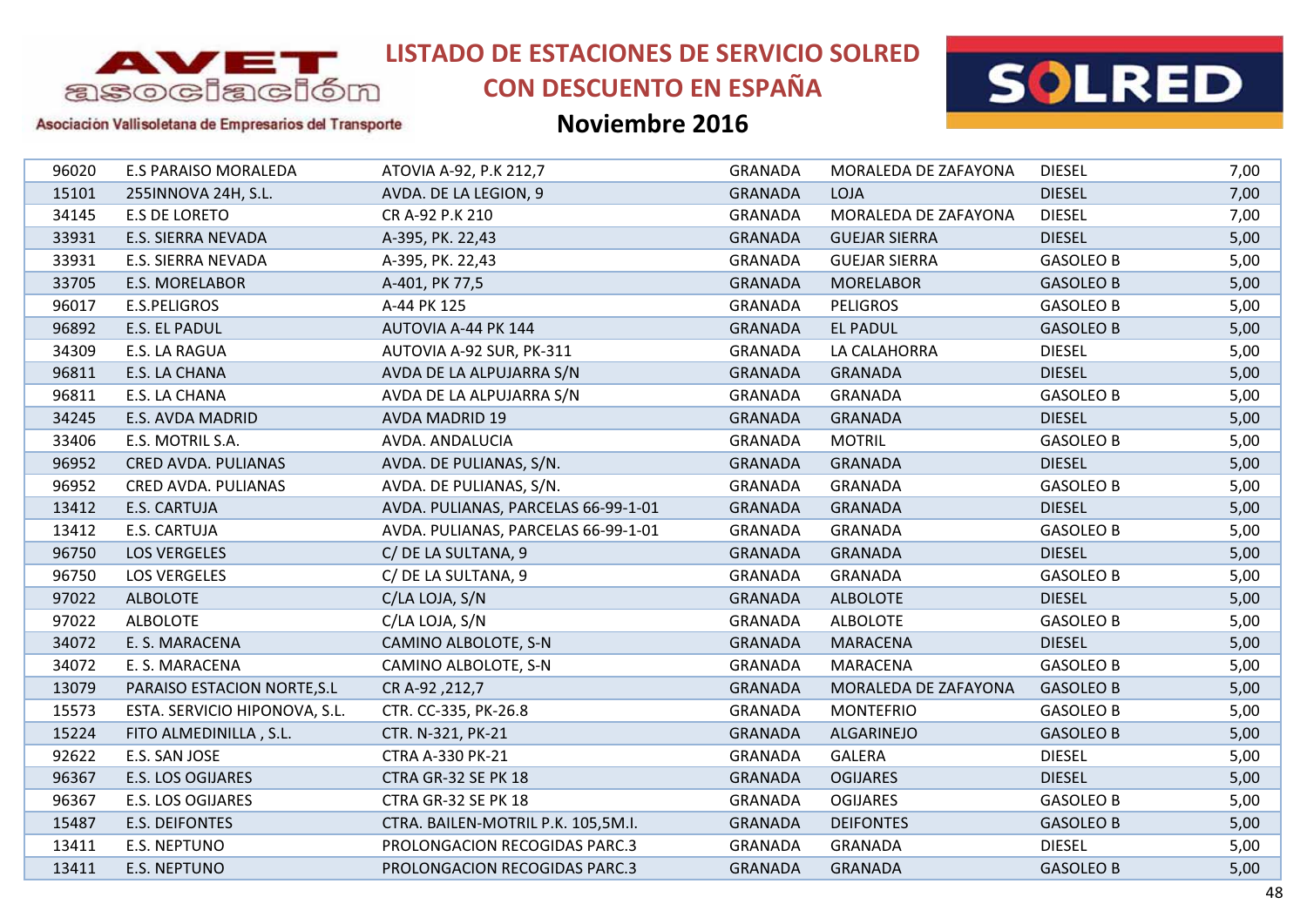

# **CON DESCUENTO EN ESPAÑA**



Asociación Vallisoletana de Empresarios del Transporte

| 5742  | <b>GASOLINERA MARCHENA, SL</b>                  | BARRIADA MARCHENA S/N             | GRANADA                | <b>DURCAL</b>                    | <b>DIESEL</b>    | 3,90  |
|-------|-------------------------------------------------|-----------------------------------|------------------------|----------------------------------|------------------|-------|
| 34310 | ARMILLA-E.S. SAN PABLO SL                       | CC-340 PK.0,6                     | <b>GRANADA</b>         | <b>ARMILLA</b>                   | <b>DIESEL</b>    | 3,90  |
| 12389 | C. HIDROCARB.MARTIN LOPEZ, S.L. CR. A-2, PK.107 |                                   | GUADALAJARA MIRABUENO  |                                  | DIESEL E+10N     | 14,00 |
| 33049 | E.S. LEDANCA                                    | CTRA. N-II PK 95                  | GUADALAJARA LEDANCA    |                                  | DIESEL E+10N     | 14,00 |
| 5561  | E.S. ALOVERA                                    | N-II PK. 45,600 APTDO. CORREOS 17 | GUADALAJARA ALOVERA    |                                  | DIESEL E+10N     | 14,00 |
| 12389 | C. HIDROCARB.MARTIN LOPEZ, S.L.                 | CR. A-2, PK.107                   | GUADALAJARA MIRABUENO  |                                  | <b>DIESEL</b>    | 12,00 |
| 33049 | E.S. LEDANCA                                    | CTRA. N-II PK 95                  | GUADALAJARA LEDANCA    |                                  | <b>DIESEL</b>    | 12,00 |
| 5561  | E.S. ALOVERA                                    | N-II PK. 45,600 APTDO. CORREOS 17 | GUADALAJARA ALOVERA    |                                  | <b>DIESEL</b>    | 12,00 |
| 96317 | <b>E.S. SAN CRISTOBAL</b>                       | CTRA.N-II KM-49,800               |                        | GUADALAJARA CABANILLAS DEL CAMPO | <b>DIESEL</b>    | 10,00 |
| 34346 | E.S. MAYPA, S.L.                                | <b>CTRA.N-II PK.75,900</b>        | GUADALAJARA TRIJUEQUE  |                                  | <b>DIESEL</b>    | 10,00 |
| 96247 | <b>CESENA INVERSIONES, S.L.</b>                 | CTRA. A-2, PK. 132,2              |                        | GUADALAJARA ALCOLEA DEL PINAR    | <b>DIESEL</b>    | 7,00  |
| 96888 | E.S.NUEVA MAYPA, S.L.                           | A-2 PK 72 M.I                     | GUADALAJARA TORIJA     |                                  | <b>DIESEL</b>    | 7,00  |
| 96760 | GPV-GUADALAJARA                                 | AVDA. DE FRANCIA, SN              |                        | GUADALAJARA GUADALAJARA          | <b>DIESEL</b>    | 7,00  |
| 10824 | E.S. AZUQUECA POLIGONO                          | AV DE ALCALA, 84                  |                        | GUADALAJARA AZUQUECA D HENARES   | <b>DIESEL</b>    | 5,00  |
| 10824 | E.S. AZUQUECA POLIGONO                          | AV DE ALCALA, 84                  |                        | GUADALAJARA AZUQUECA D HENARES   | <b>GASOLEO B</b> | 5,00  |
| 96380 | E.S. GUADALAJARA                                | CL JULIAN BESTEIRO, 25            |                        | GUADALAJARA GUADALAJARA          | <b>DIESEL</b>    | 5,00  |
| 96380 | E.S. GUADALAJARA                                | CL JULIAN BESTEIRO, 25            |                        | GUADALAJARA GUADALAJARA          | <b>GASOLEO B</b> | 5,00  |
| 96908 | E.S. PIOZ                                       | CR CM-2004 PK 21,5                | GUADALAJARA PIOZ       |                                  | <b>DIESEL</b>    | 5,00  |
| 7199  | BALDOPLUS, S.L                                  | CR GU-221, 20,6                   |                        | GUADALAJARA POZO DE GUADALAJARA  | <b>DIESEL</b>    | 5,00  |
| 96320 | NEREA MARTINEZ SEPULVEDA                        | CR. A-2 125,15                    | GUADALAJARA SAUCA      |                                  | <b>DIESEL</b>    | 5,00  |
| 11444 | E.S. CABANILLAS                                 | CRTRA.M-9100 PK.4,022             | GUADALAJARA CABANILLAS |                                  | <b>DIESEL</b>    | 5,00  |
| 11444 | E.S. CABANILLAS                                 | CRTRA.M-9100 PK.4,022             | GUADALAJARA CABANILLAS |                                  | <b>GASOLEO B</b> | 5,00  |
| 4718  | PETROALCOLEA S.L                                | <b>CTRA A-2 KM 135</b>            |                        | GUADALAJARA ALCOLEA DEL PINAR    | <b>DIESEL</b>    | 5,00  |
| 33049 | E.S. LEDANCA                                    | CTRA. N-II PK 95                  | GUADALAJARA LEDANCA    |                                  | <b>GASOLEO B</b> | 5,00  |
| 33763 | E.S. SANCHEZ, S.L.                              | CTRA. PERALES KM. 69,600          | GUADALAJARA MONDEJAR   |                                  | <b>DIESEL</b>    | 5,00  |
| 5999  | E.S.ALCAZAR ARRAZOLA, S.L.                      | CTRA.GU-204, PK.129               | GUADALAJARA SIGUENZA   |                                  | <b>DIESEL</b>    | 5,00  |
| 96951 | JUAN MARIA CERRO MARTIN                         | N-211, PK.57,600-P.I. LOS TOBARES |                        | GUADALAJARA MOLINA DE ARAGON     | <b>DIESEL</b>    | 5,00  |
| 33935 | E.S. AZUQUECA                                   | N-320 KM.289,7                    |                        | GUADALAJARA A.DE HENARES         | <b>DIESEL</b>    | 5,00  |
| 33935 | E.S. AZUQUECA                                   | N-320 KM.289,7                    |                        | GUADALAJARA A.DE HENARES         | <b>GASOLEO B</b> | 5,00  |
| 33836 | DANIEL IBAÑEZ DE LA PEÑA                        | N-320, PK-239.5                   | GUADALAJARA BERNICHES  |                                  | <b>DIESEL</b>    | 5,00  |
| 5561  | E.S. ALOVERA                                    | N-II PK. 45,600 APTDO. CORREOS 17 | GUADALAJARA ALOVERA    |                                  | <b>GASOLEO B</b> | 5,00  |
| 34460 | E.S. SACEDON, S.L.                              | CTRA N-320, PK-222                | GUADALAJARA SACEDON    |                                  | <b>DIESEL</b>    | 3,90  |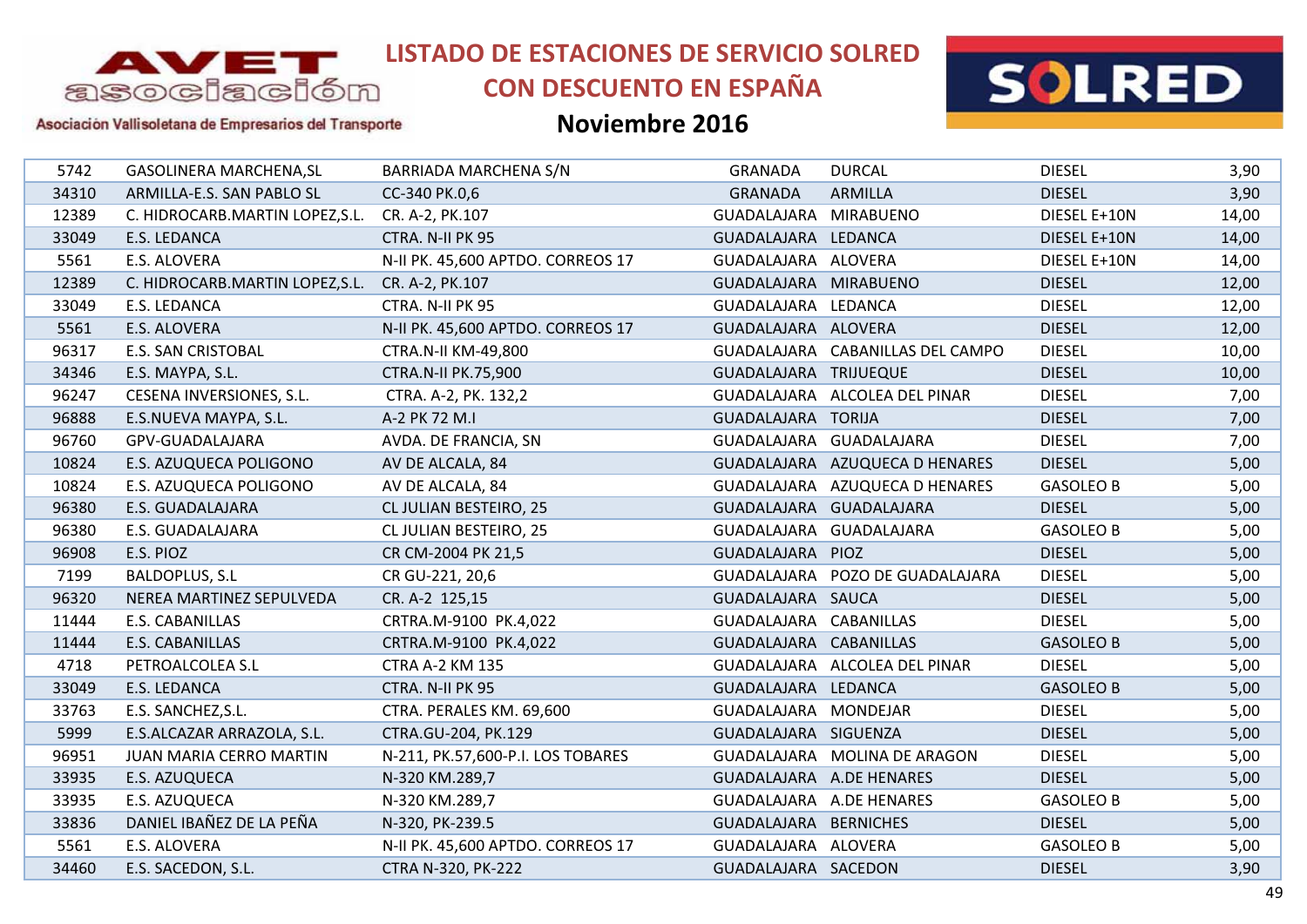

# **CON DESCUENTO EN ESPAÑA**



### Asociación Vallisoletana de Empresarios del Transporte

| E.S.SANTA CECILIA S.L.<br><b>DIESEL</b><br>33865<br>CTRA.MADRID-PASTRANA PK.81,900<br>GUADALAJARA ALMOGUERA<br>96904<br><b>GUIPUZCOA</b><br><b>HERNANI</b><br>DIESEL E+10N<br><b>E.S HERNANI M.D</b><br>AUTOPISTA AP-8 P.K 22,420<br>96905<br><b>GUIPUZCOA</b><br><b>HERNANI</b><br>E.S HERNANI M.I<br>AUTOPISTA AP-8 PK 22,420<br>DIESEL E+10N<br>96707<br>E.S. ZAISA III<br><b>GUIPUZCOA</b><br><b>IRUN</b><br>DIESEL E+10N<br>CL. ANTXOTXIPI, 15<br>96816<br>HNOS ESPINO E.S. SL M.I<br>CR GI-2132 P.K 0,4 M.I<br><b>GUIPUZCOA</b><br><b>HERNANI</b><br>DIESEL E+10N<br>34129<br>CR-GI 2132 KM 0,4<br><b>GUIPUZCOA</b><br><b>HERNANI</b><br>HNOS ESPINO E.S SL M.D<br>DIESEL E+10N<br><b>IRUN</b><br>31174<br><b>GUIPUZCOA</b><br>DIESEL E+10N<br>E. S. PUNTXAS, S.L.<br>N-121 A P.K. 86,8<br>96904<br>E.S HERNANI M.D<br><b>GUIPUZCOA</b><br><b>HERNANI</b><br><b>DIESEL</b><br>AUTOPISTA AP-8 P.K 22,420<br>96905<br>E.S HERNANI M.I<br><b>GUIPUZCOA</b><br><b>HERNANI</b><br><b>DIESEL</b><br>AUTOPISTA AP-8 PK 22,420<br>96707<br><b>DIESEL</b><br>E.S. ZAISA III<br>CL. ANTXOTXIPI, 15<br><b>GUIPUZCOA</b><br><b>IRUN</b><br>96816<br>HNOS ESPINO E.S. SL M.I<br>CR GI-2132 P.K 0,4 M.I<br><b>GUIPUZCOA</b><br><b>HERNANI</b><br><b>DIESEL</b><br>34129<br><b>DIESEL</b><br>HNOS ESPINO E.S SL M.D<br>CR-GI 2132 KM 0,4<br><b>GUIPUZCOA</b><br><b>HERNANI</b><br><b>IRUN</b><br><b>DIESEL</b><br>31174<br>E. S. PUNTXAS, S.L.<br><b>GUIPUZCOA</b><br>N-121 A P.K. 86,8<br>96906<br>E.S ARRASATE MONDRAGÓN<br>AP-1, KM.129<br><b>GUIPUZCOA</b><br>ARRASATE-MONDRAGÓN<br><b>DIESEL</b><br>96907<br><b>E.S ESKORIATZA</b><br>AP-I, KM. 121,500<br><b>GUIPUZCOA</b><br><b>ESKORIATZA</b><br><b>DIESEL</b><br>96200<br>E.S. ESKORTZA<br>AVD. DE LETXUMBORRO, SN<br><b>IRUN</b><br><b>DIESEL</b><br><b>GUIPUZCOA</b><br><b>GUIPUZCOA</b><br><b>VILLABONA</b><br>11978<br>E.S.IRURA<br>CRT.N-I PK 440,7<br><b>DIESEL</b><br>96307<br><b>TOLOSA</b><br><b>DIESEL</b><br>E.S. TOLOSA<br>CTRA. N-I P.K. 432,5<br><b>GUIPUZCOA</b><br><b>TOLOSA</b><br><b>DIESEL</b><br>13218<br><b>GUREGAS CARBURANTES, S.L</b><br>PK. 437,2 N-I DCHA.<br><b>GUIPUZCOA</b><br>12040<br>E.S. ZAISA<br><b>GUIPUZCOA</b><br><b>IRUN</b><br><b>DIESEL</b><br>TERMINAL DE ZAISA-BEHOBIA<br><b>BEASAIN</b><br><b>DIESEL</b><br>96710<br>E.S. GUREGAS CARB., SL-BEASAIN<br>CT.N-I, PK-419-M.DCHO.<br><b>GUIPUZCOA</b><br><b>OÑATI</b><br><b>GUREGAS OÑATI</b><br>31121<br>CTR. GI-2630 PK-17.90 IZDO<br><b>GUIPUZCOA</b><br><b>DIESEL</b><br>E.S. ARRONA S.L.<br><b>GUIPUZCOA</b><br><b>CESTONA</b><br><b>DIESEL</b><br>15218<br>CTRA. N-634 PK.31,700<br><b>DIESEL</b><br>5771<br><b>E.S. OIARTZUN</b><br><b>GUIPUZCOA</b><br><b>OIARTZUN</b><br>CTRA. N-I P.K. 469,1<br>E.S. OARSO<br><b>DIESEL</b><br>96599<br><b>CTRA.N-I PK 469,1</b><br><b>GUIPUZCOA</b><br><b>OIARTZUN</b><br>11428<br>AINGERU GASOLINDEGIA, S.L.<br><b>GUIPUZCOA</b><br><b>ESKORIATZA</b><br><b>DIESEL</b><br>AINGERU PASALEKUA, SN<br>E.S ARRASATE MONDRAGÓN<br>96906<br><b>GUIPUZCOA</b><br>ARRASATE-MONDRAGÓN<br><b>GASOLEO B</b><br>AP-1, KM.129<br>96907<br><b>E.S ESKORIATZA</b><br>AP-I, KM. 121,500<br><b>GUIPUZCOA</b><br><b>ESKORIATZA</b><br><b>GASOLEO B</b><br>96904<br>E.S HERNANI M.D<br>AUTOPISTA AP-8 P.K 22,420<br><b>GUIPUZCOA</b><br><b>HERNANI</b><br><b>GASOLEO B</b><br>96905<br><b>E.S HERNANI M.I</b><br>AUTOPISTA AP-8 PK 22,420<br><b>GUIPUZCOA</b><br><b>HERNANI</b><br><b>GASOLEO B</b><br>33048<br><b>GUIPUZCOA</b><br><b>DIESEL</b><br>E.S. MUSAKOLA<br>AV GUIPUZCOA, 34<br>MONDRAGON<br>33048<br>AV GUIPUZCOA, 34<br>E.S. MUSAKOLA<br><b>GUIPUZCOA</b><br><b>MONDRAGON</b><br><b>GASOLEO B</b> |  |  |  |       |
|-------------------------------------------------------------------------------------------------------------------------------------------------------------------------------------------------------------------------------------------------------------------------------------------------------------------------------------------------------------------------------------------------------------------------------------------------------------------------------------------------------------------------------------------------------------------------------------------------------------------------------------------------------------------------------------------------------------------------------------------------------------------------------------------------------------------------------------------------------------------------------------------------------------------------------------------------------------------------------------------------------------------------------------------------------------------------------------------------------------------------------------------------------------------------------------------------------------------------------------------------------------------------------------------------------------------------------------------------------------------------------------------------------------------------------------------------------------------------------------------------------------------------------------------------------------------------------------------------------------------------------------------------------------------------------------------------------------------------------------------------------------------------------------------------------------------------------------------------------------------------------------------------------------------------------------------------------------------------------------------------------------------------------------------------------------------------------------------------------------------------------------------------------------------------------------------------------------------------------------------------------------------------------------------------------------------------------------------------------------------------------------------------------------------------------------------------------------------------------------------------------------------------------------------------------------------------------------------------------------------------------------------------------------------------------------------------------------------------------------------------------------------------------------------------------------------------------------------------------------------------------------------------------------------------------------------------------------------------------------------------------------------------------------------------------------------------------------------------------------------------------------------------------------------------------------------------------------------------------------------------------------------------------------------------------------------------------------------------------------------------------------------------------------------------------------------------------------------------------------------------------------------------------------------------------------------------------------------------------------------------------------------------------------------------------|--|--|--|-------|
|                                                                                                                                                                                                                                                                                                                                                                                                                                                                                                                                                                                                                                                                                                                                                                                                                                                                                                                                                                                                                                                                                                                                                                                                                                                                                                                                                                                                                                                                                                                                                                                                                                                                                                                                                                                                                                                                                                                                                                                                                                                                                                                                                                                                                                                                                                                                                                                                                                                                                                                                                                                                                                                                                                                                                                                                                                                                                                                                                                                                                                                                                                                                                                                                                                                                                                                                                                                                                                                                                                                                                                                                                                                                               |  |  |  | 3,90  |
|                                                                                                                                                                                                                                                                                                                                                                                                                                                                                                                                                                                                                                                                                                                                                                                                                                                                                                                                                                                                                                                                                                                                                                                                                                                                                                                                                                                                                                                                                                                                                                                                                                                                                                                                                                                                                                                                                                                                                                                                                                                                                                                                                                                                                                                                                                                                                                                                                                                                                                                                                                                                                                                                                                                                                                                                                                                                                                                                                                                                                                                                                                                                                                                                                                                                                                                                                                                                                                                                                                                                                                                                                                                                               |  |  |  | 14,00 |
|                                                                                                                                                                                                                                                                                                                                                                                                                                                                                                                                                                                                                                                                                                                                                                                                                                                                                                                                                                                                                                                                                                                                                                                                                                                                                                                                                                                                                                                                                                                                                                                                                                                                                                                                                                                                                                                                                                                                                                                                                                                                                                                                                                                                                                                                                                                                                                                                                                                                                                                                                                                                                                                                                                                                                                                                                                                                                                                                                                                                                                                                                                                                                                                                                                                                                                                                                                                                                                                                                                                                                                                                                                                                               |  |  |  | 14,00 |
|                                                                                                                                                                                                                                                                                                                                                                                                                                                                                                                                                                                                                                                                                                                                                                                                                                                                                                                                                                                                                                                                                                                                                                                                                                                                                                                                                                                                                                                                                                                                                                                                                                                                                                                                                                                                                                                                                                                                                                                                                                                                                                                                                                                                                                                                                                                                                                                                                                                                                                                                                                                                                                                                                                                                                                                                                                                                                                                                                                                                                                                                                                                                                                                                                                                                                                                                                                                                                                                                                                                                                                                                                                                                               |  |  |  | 14,00 |
|                                                                                                                                                                                                                                                                                                                                                                                                                                                                                                                                                                                                                                                                                                                                                                                                                                                                                                                                                                                                                                                                                                                                                                                                                                                                                                                                                                                                                                                                                                                                                                                                                                                                                                                                                                                                                                                                                                                                                                                                                                                                                                                                                                                                                                                                                                                                                                                                                                                                                                                                                                                                                                                                                                                                                                                                                                                                                                                                                                                                                                                                                                                                                                                                                                                                                                                                                                                                                                                                                                                                                                                                                                                                               |  |  |  | 14,00 |
|                                                                                                                                                                                                                                                                                                                                                                                                                                                                                                                                                                                                                                                                                                                                                                                                                                                                                                                                                                                                                                                                                                                                                                                                                                                                                                                                                                                                                                                                                                                                                                                                                                                                                                                                                                                                                                                                                                                                                                                                                                                                                                                                                                                                                                                                                                                                                                                                                                                                                                                                                                                                                                                                                                                                                                                                                                                                                                                                                                                                                                                                                                                                                                                                                                                                                                                                                                                                                                                                                                                                                                                                                                                                               |  |  |  | 14,00 |
|                                                                                                                                                                                                                                                                                                                                                                                                                                                                                                                                                                                                                                                                                                                                                                                                                                                                                                                                                                                                                                                                                                                                                                                                                                                                                                                                                                                                                                                                                                                                                                                                                                                                                                                                                                                                                                                                                                                                                                                                                                                                                                                                                                                                                                                                                                                                                                                                                                                                                                                                                                                                                                                                                                                                                                                                                                                                                                                                                                                                                                                                                                                                                                                                                                                                                                                                                                                                                                                                                                                                                                                                                                                                               |  |  |  | 14,00 |
|                                                                                                                                                                                                                                                                                                                                                                                                                                                                                                                                                                                                                                                                                                                                                                                                                                                                                                                                                                                                                                                                                                                                                                                                                                                                                                                                                                                                                                                                                                                                                                                                                                                                                                                                                                                                                                                                                                                                                                                                                                                                                                                                                                                                                                                                                                                                                                                                                                                                                                                                                                                                                                                                                                                                                                                                                                                                                                                                                                                                                                                                                                                                                                                                                                                                                                                                                                                                                                                                                                                                                                                                                                                                               |  |  |  | 12,00 |
|                                                                                                                                                                                                                                                                                                                                                                                                                                                                                                                                                                                                                                                                                                                                                                                                                                                                                                                                                                                                                                                                                                                                                                                                                                                                                                                                                                                                                                                                                                                                                                                                                                                                                                                                                                                                                                                                                                                                                                                                                                                                                                                                                                                                                                                                                                                                                                                                                                                                                                                                                                                                                                                                                                                                                                                                                                                                                                                                                                                                                                                                                                                                                                                                                                                                                                                                                                                                                                                                                                                                                                                                                                                                               |  |  |  | 12,00 |
|                                                                                                                                                                                                                                                                                                                                                                                                                                                                                                                                                                                                                                                                                                                                                                                                                                                                                                                                                                                                                                                                                                                                                                                                                                                                                                                                                                                                                                                                                                                                                                                                                                                                                                                                                                                                                                                                                                                                                                                                                                                                                                                                                                                                                                                                                                                                                                                                                                                                                                                                                                                                                                                                                                                                                                                                                                                                                                                                                                                                                                                                                                                                                                                                                                                                                                                                                                                                                                                                                                                                                                                                                                                                               |  |  |  | 12,00 |
|                                                                                                                                                                                                                                                                                                                                                                                                                                                                                                                                                                                                                                                                                                                                                                                                                                                                                                                                                                                                                                                                                                                                                                                                                                                                                                                                                                                                                                                                                                                                                                                                                                                                                                                                                                                                                                                                                                                                                                                                                                                                                                                                                                                                                                                                                                                                                                                                                                                                                                                                                                                                                                                                                                                                                                                                                                                                                                                                                                                                                                                                                                                                                                                                                                                                                                                                                                                                                                                                                                                                                                                                                                                                               |  |  |  | 12,00 |
|                                                                                                                                                                                                                                                                                                                                                                                                                                                                                                                                                                                                                                                                                                                                                                                                                                                                                                                                                                                                                                                                                                                                                                                                                                                                                                                                                                                                                                                                                                                                                                                                                                                                                                                                                                                                                                                                                                                                                                                                                                                                                                                                                                                                                                                                                                                                                                                                                                                                                                                                                                                                                                                                                                                                                                                                                                                                                                                                                                                                                                                                                                                                                                                                                                                                                                                                                                                                                                                                                                                                                                                                                                                                               |  |  |  | 12,00 |
|                                                                                                                                                                                                                                                                                                                                                                                                                                                                                                                                                                                                                                                                                                                                                                                                                                                                                                                                                                                                                                                                                                                                                                                                                                                                                                                                                                                                                                                                                                                                                                                                                                                                                                                                                                                                                                                                                                                                                                                                                                                                                                                                                                                                                                                                                                                                                                                                                                                                                                                                                                                                                                                                                                                                                                                                                                                                                                                                                                                                                                                                                                                                                                                                                                                                                                                                                                                                                                                                                                                                                                                                                                                                               |  |  |  | 12,00 |
|                                                                                                                                                                                                                                                                                                                                                                                                                                                                                                                                                                                                                                                                                                                                                                                                                                                                                                                                                                                                                                                                                                                                                                                                                                                                                                                                                                                                                                                                                                                                                                                                                                                                                                                                                                                                                                                                                                                                                                                                                                                                                                                                                                                                                                                                                                                                                                                                                                                                                                                                                                                                                                                                                                                                                                                                                                                                                                                                                                                                                                                                                                                                                                                                                                                                                                                                                                                                                                                                                                                                                                                                                                                                               |  |  |  | 10,00 |
|                                                                                                                                                                                                                                                                                                                                                                                                                                                                                                                                                                                                                                                                                                                                                                                                                                                                                                                                                                                                                                                                                                                                                                                                                                                                                                                                                                                                                                                                                                                                                                                                                                                                                                                                                                                                                                                                                                                                                                                                                                                                                                                                                                                                                                                                                                                                                                                                                                                                                                                                                                                                                                                                                                                                                                                                                                                                                                                                                                                                                                                                                                                                                                                                                                                                                                                                                                                                                                                                                                                                                                                                                                                                               |  |  |  | 10,00 |
|                                                                                                                                                                                                                                                                                                                                                                                                                                                                                                                                                                                                                                                                                                                                                                                                                                                                                                                                                                                                                                                                                                                                                                                                                                                                                                                                                                                                                                                                                                                                                                                                                                                                                                                                                                                                                                                                                                                                                                                                                                                                                                                                                                                                                                                                                                                                                                                                                                                                                                                                                                                                                                                                                                                                                                                                                                                                                                                                                                                                                                                                                                                                                                                                                                                                                                                                                                                                                                                                                                                                                                                                                                                                               |  |  |  | 10,00 |
|                                                                                                                                                                                                                                                                                                                                                                                                                                                                                                                                                                                                                                                                                                                                                                                                                                                                                                                                                                                                                                                                                                                                                                                                                                                                                                                                                                                                                                                                                                                                                                                                                                                                                                                                                                                                                                                                                                                                                                                                                                                                                                                                                                                                                                                                                                                                                                                                                                                                                                                                                                                                                                                                                                                                                                                                                                                                                                                                                                                                                                                                                                                                                                                                                                                                                                                                                                                                                                                                                                                                                                                                                                                                               |  |  |  | 10,00 |
|                                                                                                                                                                                                                                                                                                                                                                                                                                                                                                                                                                                                                                                                                                                                                                                                                                                                                                                                                                                                                                                                                                                                                                                                                                                                                                                                                                                                                                                                                                                                                                                                                                                                                                                                                                                                                                                                                                                                                                                                                                                                                                                                                                                                                                                                                                                                                                                                                                                                                                                                                                                                                                                                                                                                                                                                                                                                                                                                                                                                                                                                                                                                                                                                                                                                                                                                                                                                                                                                                                                                                                                                                                                                               |  |  |  | 10,00 |
|                                                                                                                                                                                                                                                                                                                                                                                                                                                                                                                                                                                                                                                                                                                                                                                                                                                                                                                                                                                                                                                                                                                                                                                                                                                                                                                                                                                                                                                                                                                                                                                                                                                                                                                                                                                                                                                                                                                                                                                                                                                                                                                                                                                                                                                                                                                                                                                                                                                                                                                                                                                                                                                                                                                                                                                                                                                                                                                                                                                                                                                                                                                                                                                                                                                                                                                                                                                                                                                                                                                                                                                                                                                                               |  |  |  | 10,00 |
|                                                                                                                                                                                                                                                                                                                                                                                                                                                                                                                                                                                                                                                                                                                                                                                                                                                                                                                                                                                                                                                                                                                                                                                                                                                                                                                                                                                                                                                                                                                                                                                                                                                                                                                                                                                                                                                                                                                                                                                                                                                                                                                                                                                                                                                                                                                                                                                                                                                                                                                                                                                                                                                                                                                                                                                                                                                                                                                                                                                                                                                                                                                                                                                                                                                                                                                                                                                                                                                                                                                                                                                                                                                                               |  |  |  | 10,00 |
|                                                                                                                                                                                                                                                                                                                                                                                                                                                                                                                                                                                                                                                                                                                                                                                                                                                                                                                                                                                                                                                                                                                                                                                                                                                                                                                                                                                                                                                                                                                                                                                                                                                                                                                                                                                                                                                                                                                                                                                                                                                                                                                                                                                                                                                                                                                                                                                                                                                                                                                                                                                                                                                                                                                                                                                                                                                                                                                                                                                                                                                                                                                                                                                                                                                                                                                                                                                                                                                                                                                                                                                                                                                                               |  |  |  | 9,50  |
|                                                                                                                                                                                                                                                                                                                                                                                                                                                                                                                                                                                                                                                                                                                                                                                                                                                                                                                                                                                                                                                                                                                                                                                                                                                                                                                                                                                                                                                                                                                                                                                                                                                                                                                                                                                                                                                                                                                                                                                                                                                                                                                                                                                                                                                                                                                                                                                                                                                                                                                                                                                                                                                                                                                                                                                                                                                                                                                                                                                                                                                                                                                                                                                                                                                                                                                                                                                                                                                                                                                                                                                                                                                                               |  |  |  | 9,50  |
|                                                                                                                                                                                                                                                                                                                                                                                                                                                                                                                                                                                                                                                                                                                                                                                                                                                                                                                                                                                                                                                                                                                                                                                                                                                                                                                                                                                                                                                                                                                                                                                                                                                                                                                                                                                                                                                                                                                                                                                                                                                                                                                                                                                                                                                                                                                                                                                                                                                                                                                                                                                                                                                                                                                                                                                                                                                                                                                                                                                                                                                                                                                                                                                                                                                                                                                                                                                                                                                                                                                                                                                                                                                                               |  |  |  | 9,50  |
|                                                                                                                                                                                                                                                                                                                                                                                                                                                                                                                                                                                                                                                                                                                                                                                                                                                                                                                                                                                                                                                                                                                                                                                                                                                                                                                                                                                                                                                                                                                                                                                                                                                                                                                                                                                                                                                                                                                                                                                                                                                                                                                                                                                                                                                                                                                                                                                                                                                                                                                                                                                                                                                                                                                                                                                                                                                                                                                                                                                                                                                                                                                                                                                                                                                                                                                                                                                                                                                                                                                                                                                                                                                                               |  |  |  | 9,00  |
|                                                                                                                                                                                                                                                                                                                                                                                                                                                                                                                                                                                                                                                                                                                                                                                                                                                                                                                                                                                                                                                                                                                                                                                                                                                                                                                                                                                                                                                                                                                                                                                                                                                                                                                                                                                                                                                                                                                                                                                                                                                                                                                                                                                                                                                                                                                                                                                                                                                                                                                                                                                                                                                                                                                                                                                                                                                                                                                                                                                                                                                                                                                                                                                                                                                                                                                                                                                                                                                                                                                                                                                                                                                                               |  |  |  | 9,00  |
|                                                                                                                                                                                                                                                                                                                                                                                                                                                                                                                                                                                                                                                                                                                                                                                                                                                                                                                                                                                                                                                                                                                                                                                                                                                                                                                                                                                                                                                                                                                                                                                                                                                                                                                                                                                                                                                                                                                                                                                                                                                                                                                                                                                                                                                                                                                                                                                                                                                                                                                                                                                                                                                                                                                                                                                                                                                                                                                                                                                                                                                                                                                                                                                                                                                                                                                                                                                                                                                                                                                                                                                                                                                                               |  |  |  | 5,00  |
|                                                                                                                                                                                                                                                                                                                                                                                                                                                                                                                                                                                                                                                                                                                                                                                                                                                                                                                                                                                                                                                                                                                                                                                                                                                                                                                                                                                                                                                                                                                                                                                                                                                                                                                                                                                                                                                                                                                                                                                                                                                                                                                                                                                                                                                                                                                                                                                                                                                                                                                                                                                                                                                                                                                                                                                                                                                                                                                                                                                                                                                                                                                                                                                                                                                                                                                                                                                                                                                                                                                                                                                                                                                                               |  |  |  | 5,00  |
|                                                                                                                                                                                                                                                                                                                                                                                                                                                                                                                                                                                                                                                                                                                                                                                                                                                                                                                                                                                                                                                                                                                                                                                                                                                                                                                                                                                                                                                                                                                                                                                                                                                                                                                                                                                                                                                                                                                                                                                                                                                                                                                                                                                                                                                                                                                                                                                                                                                                                                                                                                                                                                                                                                                                                                                                                                                                                                                                                                                                                                                                                                                                                                                                                                                                                                                                                                                                                                                                                                                                                                                                                                                                               |  |  |  | 5,00  |
|                                                                                                                                                                                                                                                                                                                                                                                                                                                                                                                                                                                                                                                                                                                                                                                                                                                                                                                                                                                                                                                                                                                                                                                                                                                                                                                                                                                                                                                                                                                                                                                                                                                                                                                                                                                                                                                                                                                                                                                                                                                                                                                                                                                                                                                                                                                                                                                                                                                                                                                                                                                                                                                                                                                                                                                                                                                                                                                                                                                                                                                                                                                                                                                                                                                                                                                                                                                                                                                                                                                                                                                                                                                                               |  |  |  | 5,00  |
|                                                                                                                                                                                                                                                                                                                                                                                                                                                                                                                                                                                                                                                                                                                                                                                                                                                                                                                                                                                                                                                                                                                                                                                                                                                                                                                                                                                                                                                                                                                                                                                                                                                                                                                                                                                                                                                                                                                                                                                                                                                                                                                                                                                                                                                                                                                                                                                                                                                                                                                                                                                                                                                                                                                                                                                                                                                                                                                                                                                                                                                                                                                                                                                                                                                                                                                                                                                                                                                                                                                                                                                                                                                                               |  |  |  | 5,00  |
|                                                                                                                                                                                                                                                                                                                                                                                                                                                                                                                                                                                                                                                                                                                                                                                                                                                                                                                                                                                                                                                                                                                                                                                                                                                                                                                                                                                                                                                                                                                                                                                                                                                                                                                                                                                                                                                                                                                                                                                                                                                                                                                                                                                                                                                                                                                                                                                                                                                                                                                                                                                                                                                                                                                                                                                                                                                                                                                                                                                                                                                                                                                                                                                                                                                                                                                                                                                                                                                                                                                                                                                                                                                                               |  |  |  | 5,00  |
|                                                                                                                                                                                                                                                                                                                                                                                                                                                                                                                                                                                                                                                                                                                                                                                                                                                                                                                                                                                                                                                                                                                                                                                                                                                                                                                                                                                                                                                                                                                                                                                                                                                                                                                                                                                                                                                                                                                                                                                                                                                                                                                                                                                                                                                                                                                                                                                                                                                                                                                                                                                                                                                                                                                                                                                                                                                                                                                                                                                                                                                                                                                                                                                                                                                                                                                                                                                                                                                                                                                                                                                                                                                                               |  |  |  | 5,00  |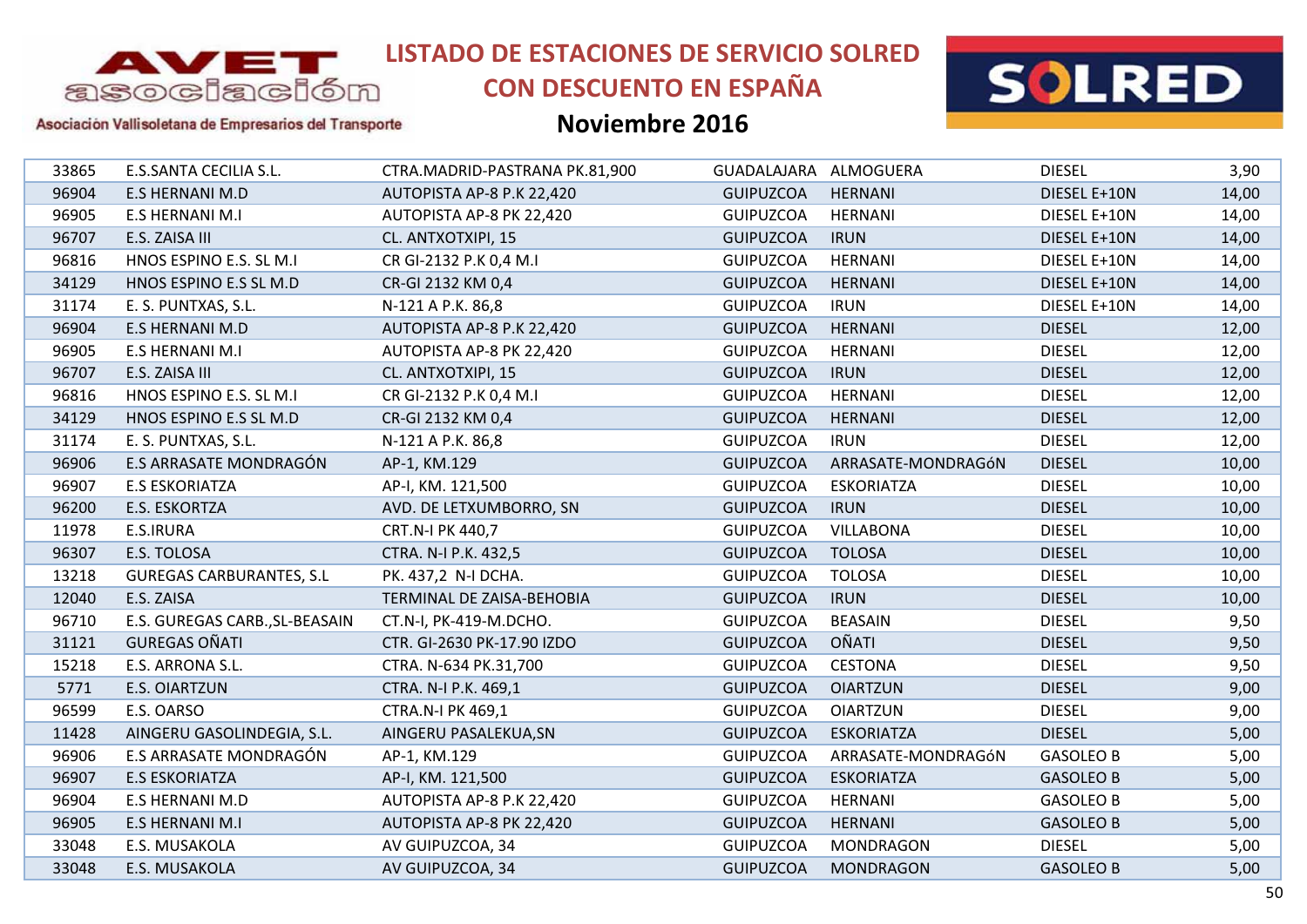

# **CON DESCUENTO EN ESPAÑA**



### Asociación Vallisoletana de Empresarios del Transporte

| 96200<br>E.S. ESKORTZA<br><b>GASOLEO B</b><br>AVD. DE LETXUMBORRO, SN<br><b>GUIPUZCOA</b><br><b>IRUN</b><br><b>DIESEL</b><br>96632<br>E.S. BIDASOA IZQUIERDO<br>AVDA. DE IPARRALDE, 42<br><b>GUIPUZCOA</b><br><b>IRUN</b><br>96632<br>E.S. BIDASOA IZQUIERDO<br><b>GUIPUZCOA</b><br><b>IRUN</b><br><b>GASOLEO B</b><br>AVDA. DE IPARRALDE, 42<br>31338<br>E.S. BIDEBIETA S.L.<br><b>GUIPUZCOA</b><br><b>SAN SEBASTIAN</b><br><b>DIESEL</b><br>AVDA. SAN PEDRO, 3<br>E.S. GROS<br><b>GUIPUZCOA</b><br><b>DIESEL</b><br>11361<br>AVDA. ZURRIOLA, 32<br><b>SAN SEBASTIAN</b><br>11361<br>E.S. GROS<br><b>GUIPUZCOA</b><br>AVDA. ZURRIOLA, 32<br><b>SAN SEBASTIAN</b><br><b>GASOLEO B</b><br>33026<br>E. S. BIDEBIETA<br><b>GUIPUZCOA</b><br><b>SAN SEBASTIAN</b><br><b>DIESEL</b><br>AVENIDA TOLOSA, 188<br>33026<br>E. S. BIDEBIETA<br>AVENIDA TOLOSA, 188<br><b>GUIPUZCOA</b><br><b>SAN SEBASTIAN</b><br><b>GASOLEO B</b><br><b>DIESEL</b><br>13396<br>E.S. MAGDALENA, C.B.<br><b>BARRIO SANTXOLOPETEGI</b><br><b>GUIPUZCOA</b><br>OñATI<br>E.S. LASARTE ORIA<br><b>DIESEL</b><br>10395<br><b>CIRCUITO IBILBIDEA 8</b><br><b>GUIPUZCOA</b><br><b>LASARTE ORIA</b><br>96707<br>E.S. ZAISA III<br><b>GUIPUZCOA</b><br>CL. ANTXOTXIPI, 15<br><b>IRUN</b><br><b>GASOLEO B</b><br>96694<br>E.S. IBAETA<br><b>GUIPUZCOA</b><br><b>SAN SEBASTIAN</b><br><b>DIESEL</b><br>CL. ZARAUTZ, 136<br>96694<br>E.S. IBAETA<br><b>GUIPUZCOA</b><br>CL. ZARAUTZ, 136<br>SAN SEBASTIAN<br><b>GASOLEO B</b><br>E.S. I/URRITZA, S.L.<br>CL. ZUBIAURRE ZAHAR, S-N<br><b>GUIPUZCOA</b><br><b>DIESEL</b><br>13499<br>ZARAUTZ<br>3653<br><b>GUIPUZCOA</b><br><b>ELGOIBAR</b><br><b>DIESEL</b><br>MUTILVA DE COMBUSTION SL<br>CR N-634 56,7<br>34441<br><b>GUIPUZCOA</b><br><b>ALEGIA</b><br><b>DIESEL</b><br>E.S. ZARAUTZ, S.A.-ALEGIA<br>CR N-I PK 429-M.IZDO.<br>12210<br>E.S. GUL INTERNAC., S.L.<br><b>GUIPUZCOA</b><br>LASARTE<br><b>DIESEL</b><br>CR N-I, PK-451(Bº ZUBIETA)<br>11978<br>E.S.IRURA<br>CRT.N-I PK 440,7<br><b>GUIPUZCOA</b><br><b>VILLABONA</b><br><b>GASOLEO B</b><br>97089<br>OSINTXU IZQ.<br>CRTA. GI-627 (BARRIO OSINTXU)<br><b>GUIPUZCOA</b><br><b>BERGARA</b><br><b>DIESEL</b><br>OSINTXU IZQ.<br>CRTA. GI-627 (BARRIO OSINTXU)<br>97089<br><b>GUIPUZCOA</b><br><b>BERGARA</b><br><b>GASOLEO B</b><br><b>DIESEL</b><br>92738<br><b>E.S.GUREGAS LASAO</b><br>CTRA. GI-631, KM 10,6Y KM 10,5 (AM)<br><b>GUIPUZCOA</b><br>AZPEITIA<br>96308<br><b>BEASAIN</b><br><b>DIESEL</b><br>E.S. BEASAIN<br><b>GUIPUZCOA</b><br>CTRA. GI-632 P.K. 1,5<br><b>GUIPUZCOA</b><br>96308<br>E.S. BEASAIN<br><b>BEASAIN</b><br><b>GASOLEO B</b><br>CTRA. GI-632 P.K. 1,5<br>15541<br><b>GUIPUZCOA</b><br><b>USURBIL</b><br><b>DIESEL</b><br>E.S. GUREGAS-AGUINAGA<br>CTRA. N-634 P.K. 7,6<br>15541<br><b>USURBIL</b><br><b>DIESEL</b><br>E.S. GUREGAS-AGUINAGA<br><b>GUIPUZCOA</b><br>CTRA. N-634 P.K. 7,6<br>15711<br><b>GUIPUZCOA</b><br>AGUINAGA-USURBIL<br><b>DIESEL</b><br>MARIA ALTUNA MUGICA<br>CTRA. N-634, PK-5700<br>96307<br><b>GUIPUZCOA</b><br><b>TOLOSA</b><br><b>GASOLEO B</b><br>E.S. TOLOSA<br>CTRA. N-I P.K. 432,5<br><b>E.S. OIARTZUN</b><br>5771<br>CTRA. N-I P.K. 469,1<br><b>GUIPUZCOA</b><br><b>OIARTZUN</b><br><b>GASOLEO B</b><br>33462<br>E.S. BIDASOA<br><b>GUIPUZCOA</b><br><b>DIESEL</b><br>CTRA. N-I, KM.478,5<br><b>IRUN</b><br>33462<br>E.S. BIDASOA<br>CTRA. N-I, KM.478,5<br><b>GUIPUZCOA</b><br><b>IRUN</b><br><b>GASOLEO B</b><br>5372<br>E. S. VILLABONA, S.A.<br><b>GUIPUZCOA</b><br><b>VILLABONA</b><br><b>DIESEL</b><br>CTRA. N-I, PK.- 445<br>96599<br>E.S. OARSO<br><b>GUIPUZCOA</b><br><b>OIARTZUN</b><br><b>GASOLEO B</b><br><b>CTRA.N-I PK 469,1</b> |  |  |  |      |
|--------------------------------------------------------------------------------------------------------------------------------------------------------------------------------------------------------------------------------------------------------------------------------------------------------------------------------------------------------------------------------------------------------------------------------------------------------------------------------------------------------------------------------------------------------------------------------------------------------------------------------------------------------------------------------------------------------------------------------------------------------------------------------------------------------------------------------------------------------------------------------------------------------------------------------------------------------------------------------------------------------------------------------------------------------------------------------------------------------------------------------------------------------------------------------------------------------------------------------------------------------------------------------------------------------------------------------------------------------------------------------------------------------------------------------------------------------------------------------------------------------------------------------------------------------------------------------------------------------------------------------------------------------------------------------------------------------------------------------------------------------------------------------------------------------------------------------------------------------------------------------------------------------------------------------------------------------------------------------------------------------------------------------------------------------------------------------------------------------------------------------------------------------------------------------------------------------------------------------------------------------------------------------------------------------------------------------------------------------------------------------------------------------------------------------------------------------------------------------------------------------------------------------------------------------------------------------------------------------------------------------------------------------------------------------------------------------------------------------------------------------------------------------------------------------------------------------------------------------------------------------------------------------------------------------------------------------------------------------------------------------------------------------------------------------------------------------------------------------------------------------------------------------------------------------------------------------------------------------------------------------------------------------------------------------------------------------------------------------------------------------------------------------------------------------------------------------------------------------------------------------------------------------------------------------------------------------------------------------------------------------------------------------------------------------|--|--|--|------|
|                                                                                                                                                                                                                                                                                                                                                                                                                                                                                                                                                                                                                                                                                                                                                                                                                                                                                                                                                                                                                                                                                                                                                                                                                                                                                                                                                                                                                                                                                                                                                                                                                                                                                                                                                                                                                                                                                                                                                                                                                                                                                                                                                                                                                                                                                                                                                                                                                                                                                                                                                                                                                                                                                                                                                                                                                                                                                                                                                                                                                                                                                                                                                                                                                                                                                                                                                                                                                                                                                                                                                                                                                                                                                |  |  |  | 5,00 |
|                                                                                                                                                                                                                                                                                                                                                                                                                                                                                                                                                                                                                                                                                                                                                                                                                                                                                                                                                                                                                                                                                                                                                                                                                                                                                                                                                                                                                                                                                                                                                                                                                                                                                                                                                                                                                                                                                                                                                                                                                                                                                                                                                                                                                                                                                                                                                                                                                                                                                                                                                                                                                                                                                                                                                                                                                                                                                                                                                                                                                                                                                                                                                                                                                                                                                                                                                                                                                                                                                                                                                                                                                                                                                |  |  |  | 5,00 |
|                                                                                                                                                                                                                                                                                                                                                                                                                                                                                                                                                                                                                                                                                                                                                                                                                                                                                                                                                                                                                                                                                                                                                                                                                                                                                                                                                                                                                                                                                                                                                                                                                                                                                                                                                                                                                                                                                                                                                                                                                                                                                                                                                                                                                                                                                                                                                                                                                                                                                                                                                                                                                                                                                                                                                                                                                                                                                                                                                                                                                                                                                                                                                                                                                                                                                                                                                                                                                                                                                                                                                                                                                                                                                |  |  |  | 5,00 |
|                                                                                                                                                                                                                                                                                                                                                                                                                                                                                                                                                                                                                                                                                                                                                                                                                                                                                                                                                                                                                                                                                                                                                                                                                                                                                                                                                                                                                                                                                                                                                                                                                                                                                                                                                                                                                                                                                                                                                                                                                                                                                                                                                                                                                                                                                                                                                                                                                                                                                                                                                                                                                                                                                                                                                                                                                                                                                                                                                                                                                                                                                                                                                                                                                                                                                                                                                                                                                                                                                                                                                                                                                                                                                |  |  |  | 5,00 |
|                                                                                                                                                                                                                                                                                                                                                                                                                                                                                                                                                                                                                                                                                                                                                                                                                                                                                                                                                                                                                                                                                                                                                                                                                                                                                                                                                                                                                                                                                                                                                                                                                                                                                                                                                                                                                                                                                                                                                                                                                                                                                                                                                                                                                                                                                                                                                                                                                                                                                                                                                                                                                                                                                                                                                                                                                                                                                                                                                                                                                                                                                                                                                                                                                                                                                                                                                                                                                                                                                                                                                                                                                                                                                |  |  |  | 5,00 |
|                                                                                                                                                                                                                                                                                                                                                                                                                                                                                                                                                                                                                                                                                                                                                                                                                                                                                                                                                                                                                                                                                                                                                                                                                                                                                                                                                                                                                                                                                                                                                                                                                                                                                                                                                                                                                                                                                                                                                                                                                                                                                                                                                                                                                                                                                                                                                                                                                                                                                                                                                                                                                                                                                                                                                                                                                                                                                                                                                                                                                                                                                                                                                                                                                                                                                                                                                                                                                                                                                                                                                                                                                                                                                |  |  |  | 5,00 |
|                                                                                                                                                                                                                                                                                                                                                                                                                                                                                                                                                                                                                                                                                                                                                                                                                                                                                                                                                                                                                                                                                                                                                                                                                                                                                                                                                                                                                                                                                                                                                                                                                                                                                                                                                                                                                                                                                                                                                                                                                                                                                                                                                                                                                                                                                                                                                                                                                                                                                                                                                                                                                                                                                                                                                                                                                                                                                                                                                                                                                                                                                                                                                                                                                                                                                                                                                                                                                                                                                                                                                                                                                                                                                |  |  |  | 5,00 |
|                                                                                                                                                                                                                                                                                                                                                                                                                                                                                                                                                                                                                                                                                                                                                                                                                                                                                                                                                                                                                                                                                                                                                                                                                                                                                                                                                                                                                                                                                                                                                                                                                                                                                                                                                                                                                                                                                                                                                                                                                                                                                                                                                                                                                                                                                                                                                                                                                                                                                                                                                                                                                                                                                                                                                                                                                                                                                                                                                                                                                                                                                                                                                                                                                                                                                                                                                                                                                                                                                                                                                                                                                                                                                |  |  |  | 5,00 |
|                                                                                                                                                                                                                                                                                                                                                                                                                                                                                                                                                                                                                                                                                                                                                                                                                                                                                                                                                                                                                                                                                                                                                                                                                                                                                                                                                                                                                                                                                                                                                                                                                                                                                                                                                                                                                                                                                                                                                                                                                                                                                                                                                                                                                                                                                                                                                                                                                                                                                                                                                                                                                                                                                                                                                                                                                                                                                                                                                                                                                                                                                                                                                                                                                                                                                                                                                                                                                                                                                                                                                                                                                                                                                |  |  |  | 5,00 |
|                                                                                                                                                                                                                                                                                                                                                                                                                                                                                                                                                                                                                                                                                                                                                                                                                                                                                                                                                                                                                                                                                                                                                                                                                                                                                                                                                                                                                                                                                                                                                                                                                                                                                                                                                                                                                                                                                                                                                                                                                                                                                                                                                                                                                                                                                                                                                                                                                                                                                                                                                                                                                                                                                                                                                                                                                                                                                                                                                                                                                                                                                                                                                                                                                                                                                                                                                                                                                                                                                                                                                                                                                                                                                |  |  |  | 5,00 |
|                                                                                                                                                                                                                                                                                                                                                                                                                                                                                                                                                                                                                                                                                                                                                                                                                                                                                                                                                                                                                                                                                                                                                                                                                                                                                                                                                                                                                                                                                                                                                                                                                                                                                                                                                                                                                                                                                                                                                                                                                                                                                                                                                                                                                                                                                                                                                                                                                                                                                                                                                                                                                                                                                                                                                                                                                                                                                                                                                                                                                                                                                                                                                                                                                                                                                                                                                                                                                                                                                                                                                                                                                                                                                |  |  |  | 5,00 |
|                                                                                                                                                                                                                                                                                                                                                                                                                                                                                                                                                                                                                                                                                                                                                                                                                                                                                                                                                                                                                                                                                                                                                                                                                                                                                                                                                                                                                                                                                                                                                                                                                                                                                                                                                                                                                                                                                                                                                                                                                                                                                                                                                                                                                                                                                                                                                                                                                                                                                                                                                                                                                                                                                                                                                                                                                                                                                                                                                                                                                                                                                                                                                                                                                                                                                                                                                                                                                                                                                                                                                                                                                                                                                |  |  |  | 5,00 |
|                                                                                                                                                                                                                                                                                                                                                                                                                                                                                                                                                                                                                                                                                                                                                                                                                                                                                                                                                                                                                                                                                                                                                                                                                                                                                                                                                                                                                                                                                                                                                                                                                                                                                                                                                                                                                                                                                                                                                                                                                                                                                                                                                                                                                                                                                                                                                                                                                                                                                                                                                                                                                                                                                                                                                                                                                                                                                                                                                                                                                                                                                                                                                                                                                                                                                                                                                                                                                                                                                                                                                                                                                                                                                |  |  |  | 5,00 |
|                                                                                                                                                                                                                                                                                                                                                                                                                                                                                                                                                                                                                                                                                                                                                                                                                                                                                                                                                                                                                                                                                                                                                                                                                                                                                                                                                                                                                                                                                                                                                                                                                                                                                                                                                                                                                                                                                                                                                                                                                                                                                                                                                                                                                                                                                                                                                                                                                                                                                                                                                                                                                                                                                                                                                                                                                                                                                                                                                                                                                                                                                                                                                                                                                                                                                                                                                                                                                                                                                                                                                                                                                                                                                |  |  |  | 5,00 |
|                                                                                                                                                                                                                                                                                                                                                                                                                                                                                                                                                                                                                                                                                                                                                                                                                                                                                                                                                                                                                                                                                                                                                                                                                                                                                                                                                                                                                                                                                                                                                                                                                                                                                                                                                                                                                                                                                                                                                                                                                                                                                                                                                                                                                                                                                                                                                                                                                                                                                                                                                                                                                                                                                                                                                                                                                                                                                                                                                                                                                                                                                                                                                                                                                                                                                                                                                                                                                                                                                                                                                                                                                                                                                |  |  |  | 5,00 |
|                                                                                                                                                                                                                                                                                                                                                                                                                                                                                                                                                                                                                                                                                                                                                                                                                                                                                                                                                                                                                                                                                                                                                                                                                                                                                                                                                                                                                                                                                                                                                                                                                                                                                                                                                                                                                                                                                                                                                                                                                                                                                                                                                                                                                                                                                                                                                                                                                                                                                                                                                                                                                                                                                                                                                                                                                                                                                                                                                                                                                                                                                                                                                                                                                                                                                                                                                                                                                                                                                                                                                                                                                                                                                |  |  |  | 5,00 |
|                                                                                                                                                                                                                                                                                                                                                                                                                                                                                                                                                                                                                                                                                                                                                                                                                                                                                                                                                                                                                                                                                                                                                                                                                                                                                                                                                                                                                                                                                                                                                                                                                                                                                                                                                                                                                                                                                                                                                                                                                                                                                                                                                                                                                                                                                                                                                                                                                                                                                                                                                                                                                                                                                                                                                                                                                                                                                                                                                                                                                                                                                                                                                                                                                                                                                                                                                                                                                                                                                                                                                                                                                                                                                |  |  |  | 5,00 |
|                                                                                                                                                                                                                                                                                                                                                                                                                                                                                                                                                                                                                                                                                                                                                                                                                                                                                                                                                                                                                                                                                                                                                                                                                                                                                                                                                                                                                                                                                                                                                                                                                                                                                                                                                                                                                                                                                                                                                                                                                                                                                                                                                                                                                                                                                                                                                                                                                                                                                                                                                                                                                                                                                                                                                                                                                                                                                                                                                                                                                                                                                                                                                                                                                                                                                                                                                                                                                                                                                                                                                                                                                                                                                |  |  |  | 5,00 |
|                                                                                                                                                                                                                                                                                                                                                                                                                                                                                                                                                                                                                                                                                                                                                                                                                                                                                                                                                                                                                                                                                                                                                                                                                                                                                                                                                                                                                                                                                                                                                                                                                                                                                                                                                                                                                                                                                                                                                                                                                                                                                                                                                                                                                                                                                                                                                                                                                                                                                                                                                                                                                                                                                                                                                                                                                                                                                                                                                                                                                                                                                                                                                                                                                                                                                                                                                                                                                                                                                                                                                                                                                                                                                |  |  |  | 5,00 |
|                                                                                                                                                                                                                                                                                                                                                                                                                                                                                                                                                                                                                                                                                                                                                                                                                                                                                                                                                                                                                                                                                                                                                                                                                                                                                                                                                                                                                                                                                                                                                                                                                                                                                                                                                                                                                                                                                                                                                                                                                                                                                                                                                                                                                                                                                                                                                                                                                                                                                                                                                                                                                                                                                                                                                                                                                                                                                                                                                                                                                                                                                                                                                                                                                                                                                                                                                                                                                                                                                                                                                                                                                                                                                |  |  |  | 5,00 |
|                                                                                                                                                                                                                                                                                                                                                                                                                                                                                                                                                                                                                                                                                                                                                                                                                                                                                                                                                                                                                                                                                                                                                                                                                                                                                                                                                                                                                                                                                                                                                                                                                                                                                                                                                                                                                                                                                                                                                                                                                                                                                                                                                                                                                                                                                                                                                                                                                                                                                                                                                                                                                                                                                                                                                                                                                                                                                                                                                                                                                                                                                                                                                                                                                                                                                                                                                                                                                                                                                                                                                                                                                                                                                |  |  |  | 5,00 |
|                                                                                                                                                                                                                                                                                                                                                                                                                                                                                                                                                                                                                                                                                                                                                                                                                                                                                                                                                                                                                                                                                                                                                                                                                                                                                                                                                                                                                                                                                                                                                                                                                                                                                                                                                                                                                                                                                                                                                                                                                                                                                                                                                                                                                                                                                                                                                                                                                                                                                                                                                                                                                                                                                                                                                                                                                                                                                                                                                                                                                                                                                                                                                                                                                                                                                                                                                                                                                                                                                                                                                                                                                                                                                |  |  |  | 5,00 |
|                                                                                                                                                                                                                                                                                                                                                                                                                                                                                                                                                                                                                                                                                                                                                                                                                                                                                                                                                                                                                                                                                                                                                                                                                                                                                                                                                                                                                                                                                                                                                                                                                                                                                                                                                                                                                                                                                                                                                                                                                                                                                                                                                                                                                                                                                                                                                                                                                                                                                                                                                                                                                                                                                                                                                                                                                                                                                                                                                                                                                                                                                                                                                                                                                                                                                                                                                                                                                                                                                                                                                                                                                                                                                |  |  |  | 5,00 |
|                                                                                                                                                                                                                                                                                                                                                                                                                                                                                                                                                                                                                                                                                                                                                                                                                                                                                                                                                                                                                                                                                                                                                                                                                                                                                                                                                                                                                                                                                                                                                                                                                                                                                                                                                                                                                                                                                                                                                                                                                                                                                                                                                                                                                                                                                                                                                                                                                                                                                                                                                                                                                                                                                                                                                                                                                                                                                                                                                                                                                                                                                                                                                                                                                                                                                                                                                                                                                                                                                                                                                                                                                                                                                |  |  |  | 5,00 |
|                                                                                                                                                                                                                                                                                                                                                                                                                                                                                                                                                                                                                                                                                                                                                                                                                                                                                                                                                                                                                                                                                                                                                                                                                                                                                                                                                                                                                                                                                                                                                                                                                                                                                                                                                                                                                                                                                                                                                                                                                                                                                                                                                                                                                                                                                                                                                                                                                                                                                                                                                                                                                                                                                                                                                                                                                                                                                                                                                                                                                                                                                                                                                                                                                                                                                                                                                                                                                                                                                                                                                                                                                                                                                |  |  |  | 5,00 |
|                                                                                                                                                                                                                                                                                                                                                                                                                                                                                                                                                                                                                                                                                                                                                                                                                                                                                                                                                                                                                                                                                                                                                                                                                                                                                                                                                                                                                                                                                                                                                                                                                                                                                                                                                                                                                                                                                                                                                                                                                                                                                                                                                                                                                                                                                                                                                                                                                                                                                                                                                                                                                                                                                                                                                                                                                                                                                                                                                                                                                                                                                                                                                                                                                                                                                                                                                                                                                                                                                                                                                                                                                                                                                |  |  |  | 5,00 |
|                                                                                                                                                                                                                                                                                                                                                                                                                                                                                                                                                                                                                                                                                                                                                                                                                                                                                                                                                                                                                                                                                                                                                                                                                                                                                                                                                                                                                                                                                                                                                                                                                                                                                                                                                                                                                                                                                                                                                                                                                                                                                                                                                                                                                                                                                                                                                                                                                                                                                                                                                                                                                                                                                                                                                                                                                                                                                                                                                                                                                                                                                                                                                                                                                                                                                                                                                                                                                                                                                                                                                                                                                                                                                |  |  |  | 5,00 |
|                                                                                                                                                                                                                                                                                                                                                                                                                                                                                                                                                                                                                                                                                                                                                                                                                                                                                                                                                                                                                                                                                                                                                                                                                                                                                                                                                                                                                                                                                                                                                                                                                                                                                                                                                                                                                                                                                                                                                                                                                                                                                                                                                                                                                                                                                                                                                                                                                                                                                                                                                                                                                                                                                                                                                                                                                                                                                                                                                                                                                                                                                                                                                                                                                                                                                                                                                                                                                                                                                                                                                                                                                                                                                |  |  |  | 5,00 |
|                                                                                                                                                                                                                                                                                                                                                                                                                                                                                                                                                                                                                                                                                                                                                                                                                                                                                                                                                                                                                                                                                                                                                                                                                                                                                                                                                                                                                                                                                                                                                                                                                                                                                                                                                                                                                                                                                                                                                                                                                                                                                                                                                                                                                                                                                                                                                                                                                                                                                                                                                                                                                                                                                                                                                                                                                                                                                                                                                                                                                                                                                                                                                                                                                                                                                                                                                                                                                                                                                                                                                                                                                                                                                |  |  |  | 5,00 |
|                                                                                                                                                                                                                                                                                                                                                                                                                                                                                                                                                                                                                                                                                                                                                                                                                                                                                                                                                                                                                                                                                                                                                                                                                                                                                                                                                                                                                                                                                                                                                                                                                                                                                                                                                                                                                                                                                                                                                                                                                                                                                                                                                                                                                                                                                                                                                                                                                                                                                                                                                                                                                                                                                                                                                                                                                                                                                                                                                                                                                                                                                                                                                                                                                                                                                                                                                                                                                                                                                                                                                                                                                                                                                |  |  |  | 5,00 |
|                                                                                                                                                                                                                                                                                                                                                                                                                                                                                                                                                                                                                                                                                                                                                                                                                                                                                                                                                                                                                                                                                                                                                                                                                                                                                                                                                                                                                                                                                                                                                                                                                                                                                                                                                                                                                                                                                                                                                                                                                                                                                                                                                                                                                                                                                                                                                                                                                                                                                                                                                                                                                                                                                                                                                                                                                                                                                                                                                                                                                                                                                                                                                                                                                                                                                                                                                                                                                                                                                                                                                                                                                                                                                |  |  |  | 5,00 |
|                                                                                                                                                                                                                                                                                                                                                                                                                                                                                                                                                                                                                                                                                                                                                                                                                                                                                                                                                                                                                                                                                                                                                                                                                                                                                                                                                                                                                                                                                                                                                                                                                                                                                                                                                                                                                                                                                                                                                                                                                                                                                                                                                                                                                                                                                                                                                                                                                                                                                                                                                                                                                                                                                                                                                                                                                                                                                                                                                                                                                                                                                                                                                                                                                                                                                                                                                                                                                                                                                                                                                                                                                                                                                |  |  |  | 5,00 |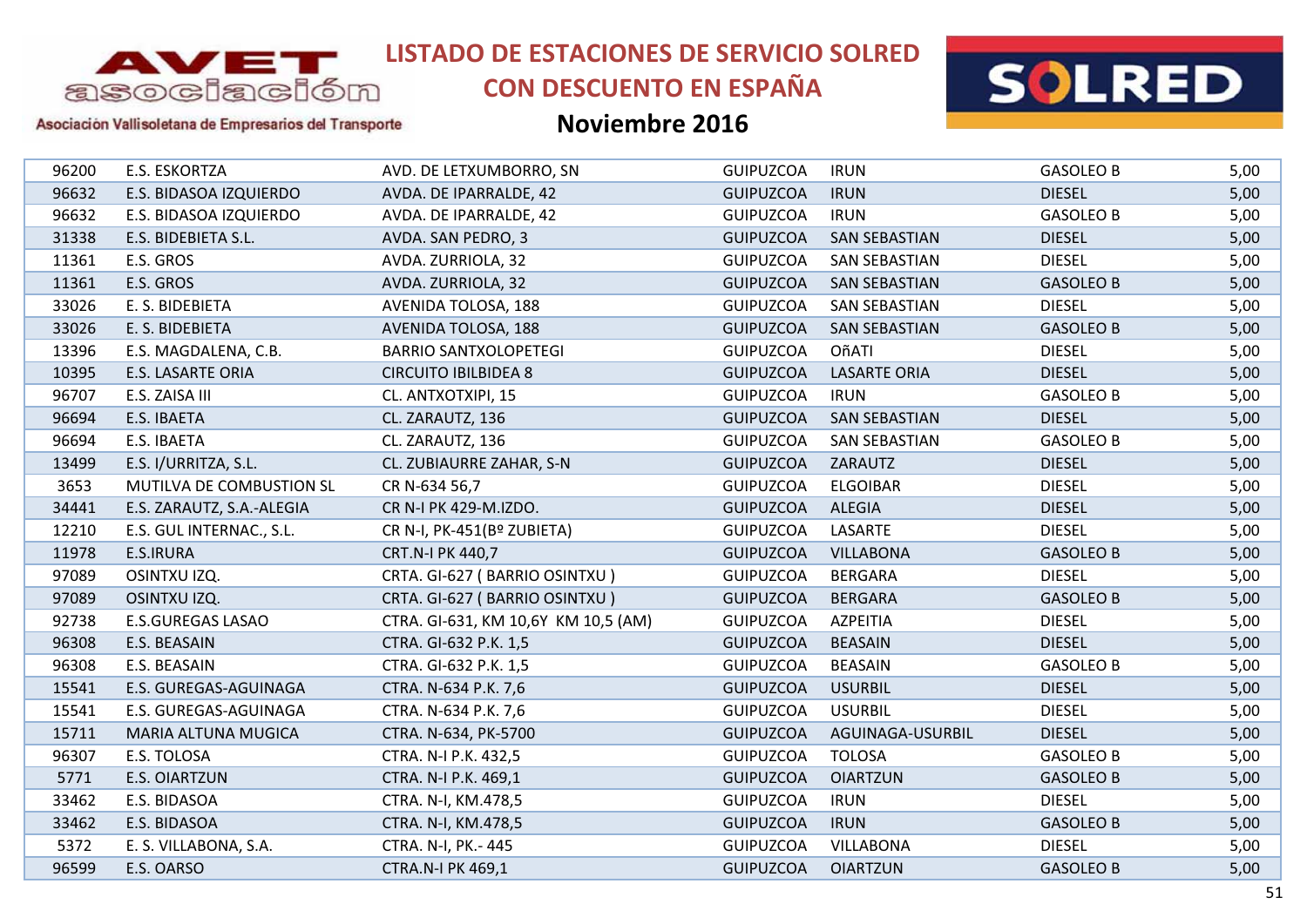

# **CON DESCUENTO EN ESPAÑA**



### Asociación Vallisoletana de Empresarios del Transporte

| 5414  | E. S. BEHOBIA, S.L.                              | ENDARLAZA IRIBIDEA, S/N                | <b>GUIPUZCOA</b> | <b>IRUN</b>            | <b>DIESEL</b>    | 5,00  |
|-------|--------------------------------------------------|----------------------------------------|------------------|------------------------|------------------|-------|
| 96523 | A.S.LEGORRETA, S.L.                              | N.I PK 425 (M.I)                       | <b>GUIPUZCOA</b> | <b>LEGORRETA</b>       | <b>DIESEL</b>    | 5,00  |
| 3891  | E. S. ZARAUTZ, S.A.                              | NAFARROA A KALEA, S/N                  | <b>GUIPUZCOA</b> | ZARAUTZ                | <b>DIESEL</b>    | 5,00  |
| 34504 | E. S. BERGARA                                    | POL. IND. DE SAN LORENZO               | <b>GUIPUZCOA</b> | <b>BERGARA</b>         | <b>DIESEL</b>    | 5,00  |
| 34504 | E. S. BERGARA                                    | POL. IND. DE SAN LORENZO               | <b>GUIPUZCOA</b> | <b>BERGARA</b>         | <b>GASOLEO B</b> | 5,00  |
| 34607 | E.S. ITURRALDE                                   | <b>ARANEDER BIDEA,1</b>                | <b>GUIPUZCOA</b> | <b>OIARTZUN</b>        | <b>DIESEL</b>    | 3,90  |
| 33024 | CAMPSA LEGORRETA                                 | CR.GI-2131, PK.5,100 MD                | <b>GUIPUZCOA</b> | LEGORRETA              | <b>DIESEL</b>    | 3,90  |
| 96115 | E.S. ERRONDO, S.L.                               | PASEO ERRONDO, 7                       | <b>GUIPUZCOA</b> | <b>SAN SEBASTIAN</b>   | <b>DIESEL</b>    | 3,90  |
| 96199 | E.S. MENDIGAIN, S.L.                             | PK. 1,000 GI-632 DRCH                  | <b>GUIPUZCOA</b> | <b>BEASAIN</b>         | <b>DIESEL</b>    | 3,90  |
| 96249 | <b>E.S. GUREGAS MIRAMON</b>                      | POL.MIRAMON PK.1,2 GI-3401             | <b>GUIPUZCOA</b> | DONOSTIA-SAN SEBASTIAN | <b>DIESEL</b>    | 3,90  |
| 96347 | E.S JUAN GONZALO ROMERO MORO CR HV-6131, PK-4, 2 |                                        | <b>HUELVA</b>    | VILLARRASA             | DIESEL E+10N     | 14,00 |
| 96616 | <b>E.S.LOS BERMEJALES</b>                        | P.I.LOS BERMEJALES CA P8               | <b>HUELVA</b>    | <b>NIEBLA</b>          | DIESEL E+10N     | 14,00 |
| 96347 | E.S JUAN GONZALO ROMERO MORO CR HV-6131, PK-4,2  |                                        | <b>HUELVA</b>    | VILLARRASA             | <b>DIESEL</b>    | 12,00 |
| 96616 | <b>E.S.LOS BERMEJALES</b>                        | P.I.LOS BERMEJALES CA P8               | <b>HUELVA</b>    | <b>NIEBLA</b>          | <b>DIESEL</b>    | 12,00 |
| 96836 | <b>E.S.CARTAYA SIERRA</b>                        | AU A-49 PK 102 MD                      | <b>HUELVA</b>    | CARTAYA                | <b>DIESEL</b>    | 10,00 |
| 96837 | <b>E.S.CARTAYA PLAYA</b>                         | AU A-49 PK 102 MI                      | <b>HUELVA</b>    | CARTAYA (HUELVA)       | <b>DIESEL</b>    | 10,00 |
| 96394 | <b>E.S.CHUCENA SUR</b>                           | AU-A 49 PK 37                          | <b>HUELVA</b>    | <b>CHUCENA</b>         | <b>DIESEL</b>    | 10,00 |
| 96393 | <b>E.S. CHUCENA NORTE</b>                        | AU-A49 PK 37                           | <b>HUELVA</b>    | <b>CHUCENA</b>         | <b>DIESEL</b>    | 10,00 |
| 65    | ES. ORQUIN GOMEZ, S.L                            | CR. N-433 PK 86,5                      | <b>HUELVA</b>    | ARACENA                | <b>DIESEL</b>    | 10,00 |
| 34389 | E.S.MANUEL MEJIAS SOUSA III                      | CTRA. N-630, PK.-745,7                 | <b>HUELVA</b>    | SANTA OLALLA DEL CALA  | <b>DIESEL</b>    | 10,00 |
| 6615  | <b>E.S ARMIJO</b>                                | CR. NACIONAL 433 P.K 127,5 M.I         | <b>HUELVA</b>    | AROCHE                 | <b>DIESEL</b>    | 9,00  |
| 5375  | <b>CARTAYA CENTRO</b>                            | CR. NACIONAL 431, P.K 675, 801         | <b>HUELVA</b>    | CARTAYA                | <b>DIESEL</b>    | 7,00  |
| 12070 | E.S. EL ROMPIDO                                  | CTRA. HU-4111, PK-7,00                 | <b>HUELVA</b>    | CARTAYA                | <b>DIESEL</b>    | 7,00  |
| 33883 | E. S. VALVERDE                                   | CTRA. SAN JUAN DEL PUERTO-CACERES, S-N | <b>HUELVA</b>    | VALVERDE DEL CAMINO    | <b>DIESEL</b>    | 7,00  |
| 96836 | <b>E.S.CARTAYA SIERRA</b>                        | AU A-49 PK 102 MD                      | <b>HUELVA</b>    | CARTAYA                | <b>GASOLEO B</b> | 5,00  |
| 96837 | <b>E.S.CARTAYA PLAYA</b>                         | AU A-49 PK 102 MI                      | <b>HUELVA</b>    | CARTAYA (HUELVA)       | <b>GASOLEO B</b> | 5,00  |
| 96394 | <b>E.S.CHUCENA SUR</b>                           | AU-A 49 PK 37                          | <b>HUELVA</b>    | <b>CHUCENA</b>         | <b>GASOLEO B</b> | 5,00  |
| 96393 | <b>E.S. CHUCENA NORTE</b>                        | <b>AU-A49 PK 37</b>                    | <b>HUELVA</b>    | <b>CHUCENA</b>         | <b>GASOLEO B</b> | 5,00  |
| 33019 | E. S. HUELVA                                     | AVD FEDERICO MOLINA, SN                | <b>HUELVA</b>    | <b>HUELVA</b>          | <b>DIESEL</b>    | 5,00  |
| 33019 | E. S. HUELVA                                     | AVD FEDERICO MOLINA, SN                | <b>HUELVA</b>    | <b>HUELVA</b>          | <b>GASOLEO B</b> | 5,00  |
| 31416 | E.S. LA ORDEN                                    | BARRIADA DE LA ORDEN S/N               | <b>HUELVA</b>    | <b>HUELVA</b>          | <b>DIESEL</b>    | 5,00  |
| 31416 | E.S. LA ORDEN                                    | BARRIADA DE LA ORDEN S/N               | <b>HUELVA</b>    | <b>HUELVA</b>          | <b>GASOLEO B</b> | 5,00  |
|       |                                                  |                                        |                  |                        |                  |       |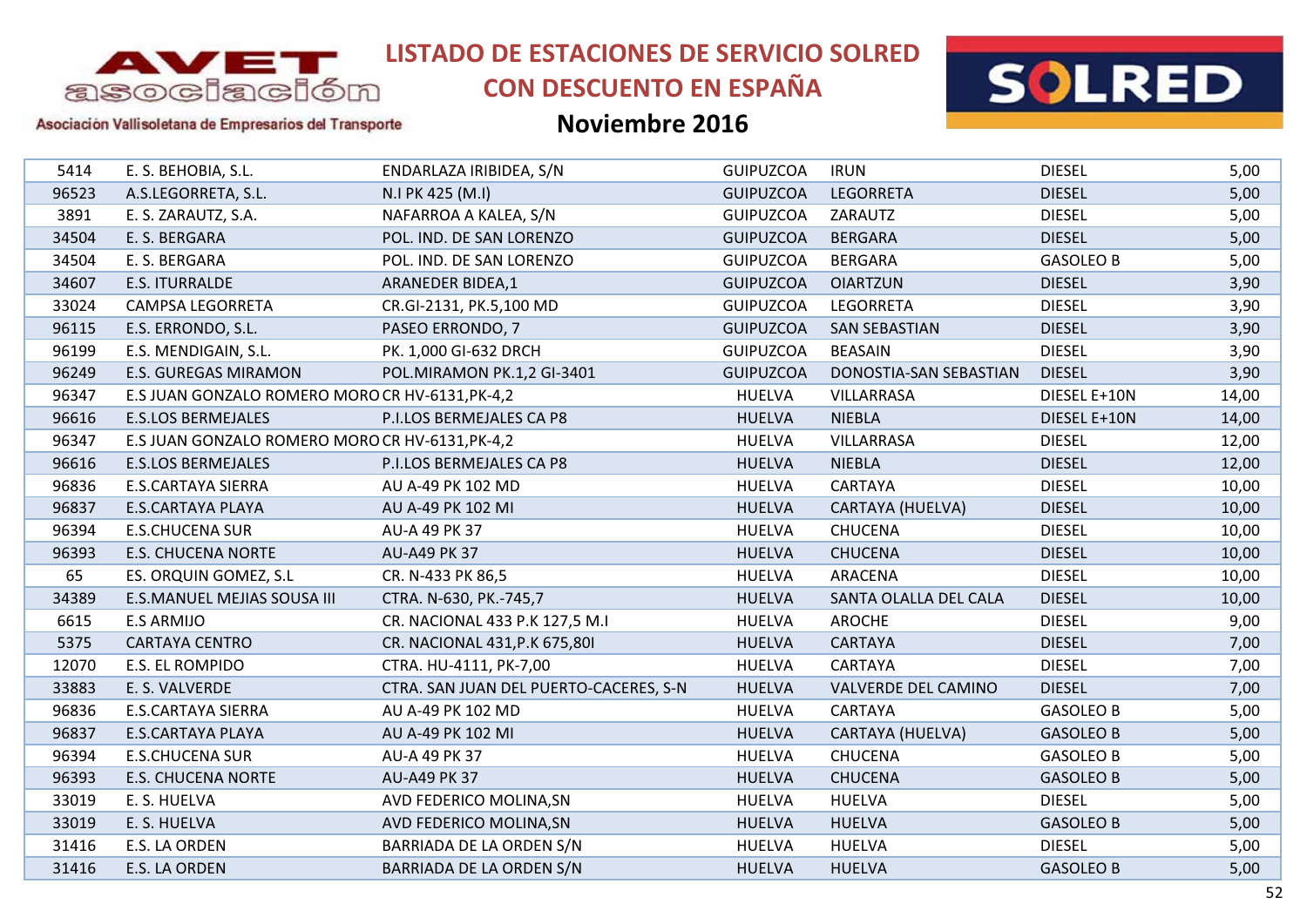

# **CON DESCUENTO EN ESPAÑA**



### Asociación Vallisoletana de Empresarios del Transporte

| 34610 | E.S MADRE DEL SOCORRO, S.L     | CARRIL DE LOS MORISCOS S/N             | <b>HUELVA</b> | ROCIANA DEL CONDADO      | <b>GASOLEO B</b> | 5,00  |
|-------|--------------------------------|----------------------------------------|---------------|--------------------------|------------------|-------|
| 96717 | E.S. PASEO MARITIMO            | CL. ALONSO DE OJEDA, SN                | <b>HUELVA</b> | <b>HUELVA</b>            | <b>DIESEL</b>    | 5,00  |
| 96717 | E.S. PASEO MARITIMO            | CL. ALONSO DE OJEDA, SN                | <b>HUELVA</b> | <b>HUELVA</b>            | <b>GASOLEO B</b> | 5,00  |
| 96155 | E.S.EMILIO MUÑOZ E HIJOS, S.A. | CR H-484 PK 2,6                        | <b>HUELVA</b> | <b>BONARES</b>           | <b>GASOLEO B</b> | 5,00  |
| 10910 | ALJACOR OIL, S.L.              | CR HU-5135 0,3                         | <b>HUELVA</b> | PATERNA DEL CAMPO        | <b>GASOLEO B</b> | 5,00  |
| 31417 | MARIA LUISA LOPEZ MARQUEZ      | CR N-433,152 ROSAL FRONTERA            | <b>HUELVA</b> | ROSAL DE LA FRONTERA     | <b>DIESEL</b>    | 5,00  |
| 5375  | <b>CARTAYA CENTRO</b>          | CR. NACIONAL 431, P.K 675, 801         | <b>HUELVA</b> | CARTAYA                  | <b>GASOLEO B</b> | 5,00  |
| 6615  | <b>E.S ARMIJO</b>              | CR. NACIONAL 433 P.K 127,5 M.I         | <b>HUELVA</b> | <b>AROCHE</b>            | <b>GASOLEO B</b> | 5,00  |
| 11831 | E.S.L.DOMINGUEZ MORENO, SL     | CTR. A-494, PK-7                       | <b>HUELVA</b> | <b>MOGUER</b>            | <b>GASOLEO B</b> | 5,00  |
| 34487 | <b>E.S. RIOTINTO</b>           | CTRA. COMARCAL, 421 KM.4,400           | <b>HUELVA</b> | <b>MINAS DE RIOTINTO</b> | <b>DIESEL</b>    | 5,00  |
| 34487 | E.S. RIOTINTO                  | CTRA. COMARCAL, 421 KM.4,400           | <b>HUELVA</b> | MINAS DE RIOTINTO        | <b>GASOLEO B</b> | 5,00  |
| 12070 | E.S. EL ROMPIDO                | CTRA. HU-4111, PK-7,00                 | <b>HUELVA</b> | <b>CARTAYA</b>           | <b>GASOLEO B</b> | 5,00  |
| 33146 | E.S. EL SANCHO, S.L            | CTRA. N-431 PK.653 M.I                 | <b>HUELVA</b> | <b>GIBRALEON</b>         | <b>GASOLEO B</b> | 5,00  |
| 33883 | E. S. VALVERDE                 | CTRA. SAN JUAN DEL PUERTO-CACERES, S-N | <b>HUELVA</b> | VALVERDE DEL CAMINO      | <b>GASOLEO B</b> | 5,00  |
| 12445 | E.S. J. M. VELASCO PEDROSA     | H-624 VARIANTE A PALOS DE FCO. PK.1,5  | <b>HUELVA</b> | PALOS DE LA FRONTERA     | <b>DIESEL</b>    | 5,00  |
| 12445 | E.S. J. M. VELASCO PEDROSA     | H-624 VARIANTE A PALOS DE FCO. PK.1,5  | <b>HUELVA</b> | PALOS DE LA FRONTERA     | <b>GASOLEO B</b> | 5,00  |
| 11297 | E.S. MAFE S.L.                 | N-431 PK.595,5                         | <b>HUELVA</b> | <b>VILLALBA ALCOR</b>    | <b>GASOLEO B</b> | 5,00  |
| 96616 | <b>E.S.LOS BERMEJALES</b>      | P.I.LOS BERMEJALES CA P8               | <b>HUELVA</b> | <b>NIEBLA</b>            | <b>GASOLEO B</b> | 5,00  |
| 96978 | E.S. NUEVA PUNTAUMBRIA         | SECTOR ACCESO NORTE (A-497)            | <b>HUELVA</b> | PUNTA UMBRIA (HUELVA)    | <b>DIESEL</b>    | 5,00  |
| 96978 | E.S. NUEVA PUNTAUMBRIA         | SECTOR ACCESO NORTE (A-497)            | <b>HUELVA</b> | PUNTA UMBRIA (HUELVA)    | <b>GASOLEO B</b> | 5,00  |
| 34566 | E.S. MATALASCA/AS,S.L.         | C.ALMONTE-MATALAS.KM.29                | <b>HUELVA</b> | MATALASCAñAS             | <b>DIESEL</b>    | 3,90  |
| 97044 | LA 62 EL PUEYO                 | AUTOVÍA A-22, KM 62 -                  | <b>HUESCA</b> | <b>BARBASTRO</b>         | DIESEL E+10N     | 14,00 |
| 3626  | E.S. SABIÑANIGO                | AV. HUESCA, 22-24                      | <b>HUESCA</b> | SABIÑANIGO               | DIESEL E+10N     | 14,00 |
| 3695  | E.S. MARTINEZ VELASCO          | AVDA. MARTINEZ DE VELASCO, 53          | <b>HUESCA</b> | <b>HUESCA</b>            | DIESEL E+10N     | 14,00 |
| 96372 | SERVIARAGON GESTION, SL        | CR A-23, 341,5                         | <b>HUESCA</b> | ALMUDEVAR                | DIESEL E+10N     | 14,00 |
| 34549 | LACAMART, REST, E.S., SL       | CR N-2, 402                            | <b>HUESCA</b> | PEÑALBA                  | DIESEL E+10N     | 14,00 |
| 6056  | <b>IVAN MARTINEZ BONA</b>      | CR. N-230 35,2                         | <b>HUESCA</b> | CASTILLONROY             | DIESEL E+10N     | 14,00 |
| 33997 | E.S. COLLARADA                 | CTR. N-330, PK-658                     | <b>HUESCA</b> | <b>VILLANUA</b>          | DIESEL E+10N     | 14,00 |
| 11641 | E.S. POL. FCO. GARCIA, S.L     | CTRA. N II KM.441,400                  | <b>HUESCA</b> | FRAGA                    | DIESEL E+10N     | 14,00 |
| 33707 | E.S. BINEFAR                   | CTRA. N-240 KM.131,7                   | <b>HUESCA</b> | <b>BINEFAR</b>           | DIESEL E+10N     | 14,00 |
| 92143 | E.S. BAL DE TENA               | CTRA. N-260 KM 516                     | <b>HUESCA</b> | SABIÑANIGO               | DIESEL E+10N     | 14,00 |
| 96363 | E.S. AREA DE S.CANUHE          | CTRA.A-23, PK-332.8 M.D.               | <b>HUESCA</b> | <b>GURREA DE GALLEGO</b> | DIESEL E+10N     | 14,00 |
|       |                                |                                        |               |                          |                  |       |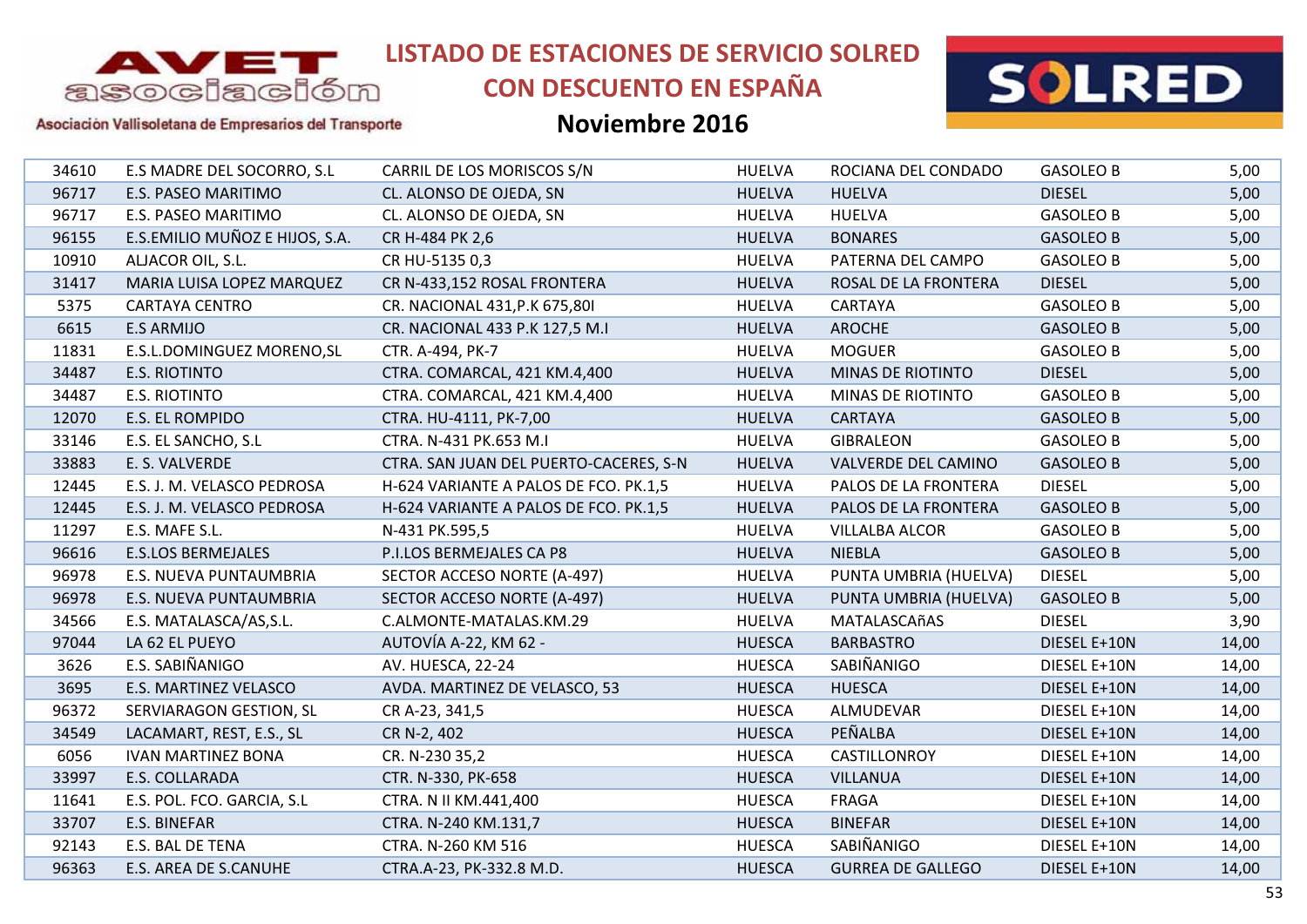

# **CON DESCUENTO EN ESPAÑA**



### Asociación Vallisoletana de Empresarios del Transporte

| 93268<br>E.S. SAN JORGE<br>PROL.AV.MARTINEZ VELASCO, SN<br><b>HUESCA</b><br><b>HUESCA</b><br>DIESEL E+10N<br>97044<br>LA 62 EL PUEYO<br>AUTOVÍA A-22, KM 62 -<br><b>HUESCA</b><br><b>BARBASTRO</b><br><b>DIESEL</b><br>E.S. SABIÑANIGO<br>SABIÑANIGO<br><b>HUESCA</b><br><b>DIESEL</b><br>3626<br>AV. HUESCA, 22-24<br>3695<br>E.S. MARTINEZ VELASCO<br>AVDA. MARTINEZ DE VELASCO, 53<br><b>HUESCA</b><br><b>HUESCA</b><br><b>DIESEL</b><br>96372<br>SERVIARAGON GESTION, SL<br><b>HUESCA</b><br>ALMUDEVAR<br><b>DIESEL</b><br>CR A-23, 341,5<br>PEÑALBA<br>34549<br><b>HUESCA</b><br><b>DIESEL</b><br>LACAMART, REST, E.S., SL<br>CR N-2, 402<br>6056<br><b>HUESCA</b><br><b>DIESEL</b><br><b>IVAN MARTINEZ BONA</b><br>CASTILLONROY<br>CR. N-230 35,2<br>33997<br>E.S. COLLARADA<br>CTR. N-330, PK-658<br><b>HUESCA</b><br><b>VILLANUA</b><br><b>DIESEL</b><br>11641<br>E.S. POL. FCO. GARCIA, S.L<br><b>HUESCA</b><br>FRAGA<br><b>DIESEL</b><br>CTRA. N II KM.441,400<br>33707<br><b>BINEFAR</b><br><b>DIESEL</b><br>E.S. BINEFAR<br>CTRA. N-240 KM.131,7<br><b>HUESCA</b><br>SABIÑANIGO<br>92143<br>E.S. BAL DE TENA<br>CTRA. N-260 KM 516<br><b>HUESCA</b><br><b>DIESEL</b><br>96363<br><b>HUESCA</b><br><b>DIESEL</b><br>E.S. AREA DE S.CANUHE<br>CTRA.A-23, PK-332.8 M.D.<br><b>GURREA DE GALLEGO</b><br><b>DIESEL</b><br>93268<br><b>HUESCA</b><br>E.S. SAN JORGE<br>PROL.AV.MARTINEZ VELASCO, SN<br><b>HUESCA</b><br>96582<br><b>E.S.HUESCA CIUDAD</b><br>AV MARTINEZ VELASCO, 53 (M.I)<br><b>HUESCA</b><br><b>HUESCA</b><br><b>DIESEL</b><br><b>DIESEL</b><br>33919<br>E.S. JAIME I, S.A.<br>AVDA. LERIDA, 31<br><b>HUESCA</b><br><b>MONZON</b><br>615<br><b>DIESEL</b><br>E.S. HERRERO, S.L.<br><b>HUESCA</b><br><b>BARBASTRO</b><br>AVDA. PIRINEOS, 27<br>E.S. EL SISALLAR<br><b>BINEFAR</b><br>12415<br>CN-240 PK-129,800<br><b>HUESCA</b><br><b>DIESEL</b><br>33616<br>E.S. HERRERO, S.L.<br><b>HUESCA</b><br><b>DIESEL</b><br><b>CORONA DE ARAGON, 52</b><br><b>BARBASTRO</b><br>96848<br><b>HUESCA</b><br><b>DIESEL</b><br>E.S SAN JUAN BOSCO-NUENO<br>CR A-23. PK 584 M.D<br>NUENO (HUESCA)<br>33694<br><b>HUESCA</b><br><b>BARBASTRO</b><br><b>DIESEL</b><br>E.S. HERRERO, S.L.<br>CTRA. N-240, PK-156,3<br>E.S. BARBASTRO<br><b>DIESEL</b><br>7641<br>CTRA.N-240 KM.162,500<br><b>HUESCA</b><br><b>BARBASTRO</b><br>33823<br><b>DIESEL</b><br>E.S. JAIME I S.A.<br>HU-872 PK.28<br><b>HUESCA</b><br><b>ALBALATE DE CINCA</b><br><b>MONZON</b><br>12614<br><b>E.S MONZON</b><br><b>HUESCA</b><br><b>DIESEL</b><br>N-240 PK-139.3<br><b>DIESEL</b><br>96257<br>MASACUAS VALDIVIACHAS, S.L.<br>A-136 PK 94<br><b>HUESCA</b><br><b>FORMIGAL</b><br>3554<br><b>HUESCA</b><br><b>DIESEL</b><br>E.S. INTERNACIONAL S.L.<br>AVDA LA PAZ N.33<br><b>HUESCA</b><br>5578<br>PETROSIF 2006, S.L.<br><b>HUESCA</b><br><b>ESQUEDAS</b><br><b>DIESEL</b><br>CTRA. A-132, PK-14<br>AUTOVÍA A-22, KM 62 -<br>97044<br>LA 62 EL PUEYO<br><b>HUESCA</b><br><b>GASOLEO B</b><br><b>BARBASTRO</b><br>96582<br><b>E.S.HUESCA CIUDAD</b><br>AV MARTINEZ VELASCO, 53 (M.I)<br><b>HUESCA</b><br><b>HUESCA</b><br><b>GASOLEO B</b><br>E.S. SABIÑANIGO<br>3626<br>SABIÑANIGO<br>AV. HUESCA, 22-24<br><b>HUESCA</b><br><b>GASOLEO B</b><br>33444<br><b>HUESCA</b><br><b>JACA</b><br><b>DIESEL</b><br>E. S. ABOS, S.A.<br>AVDA REGIMIENTO GALICIA, 10<br>5357<br>AVDA. FRAGA, 21<br><b>HUESCA</b><br>SARIñENA<br><b>DIESEL</b><br>E.S. SARI/ENA, S.L.<br>3695<br>AVDA. MARTINEZ DE VELASCO, 53<br>E.S. MARTINEZ VELASCO<br><b>HUESCA</b><br><b>HUESCA</b><br><b>GASOLEO B</b> |  |  |  |       |
|---------------------------------------------------------------------------------------------------------------------------------------------------------------------------------------------------------------------------------------------------------------------------------------------------------------------------------------------------------------------------------------------------------------------------------------------------------------------------------------------------------------------------------------------------------------------------------------------------------------------------------------------------------------------------------------------------------------------------------------------------------------------------------------------------------------------------------------------------------------------------------------------------------------------------------------------------------------------------------------------------------------------------------------------------------------------------------------------------------------------------------------------------------------------------------------------------------------------------------------------------------------------------------------------------------------------------------------------------------------------------------------------------------------------------------------------------------------------------------------------------------------------------------------------------------------------------------------------------------------------------------------------------------------------------------------------------------------------------------------------------------------------------------------------------------------------------------------------------------------------------------------------------------------------------------------------------------------------------------------------------------------------------------------------------------------------------------------------------------------------------------------------------------------------------------------------------------------------------------------------------------------------------------------------------------------------------------------------------------------------------------------------------------------------------------------------------------------------------------------------------------------------------------------------------------------------------------------------------------------------------------------------------------------------------------------------------------------------------------------------------------------------------------------------------------------------------------------------------------------------------------------------------------------------------------------------------------------------------------------------------------------------------------------------------------------------------------------------------------------------------------------------------------------------------------------------------------------------------------------------------------------------------------------------------------------------------------------------------------------------------------------------------------------------------------------------------------------------------------------------------------------------------------------------------------------------|--|--|--|-------|
|                                                                                                                                                                                                                                                                                                                                                                                                                                                                                                                                                                                                                                                                                                                                                                                                                                                                                                                                                                                                                                                                                                                                                                                                                                                                                                                                                                                                                                                                                                                                                                                                                                                                                                                                                                                                                                                                                                                                                                                                                                                                                                                                                                                                                                                                                                                                                                                                                                                                                                                                                                                                                                                                                                                                                                                                                                                                                                                                                                                                                                                                                                                                                                                                                                                                                                                                                                                                                                                                                                                                                                     |  |  |  | 14,00 |
|                                                                                                                                                                                                                                                                                                                                                                                                                                                                                                                                                                                                                                                                                                                                                                                                                                                                                                                                                                                                                                                                                                                                                                                                                                                                                                                                                                                                                                                                                                                                                                                                                                                                                                                                                                                                                                                                                                                                                                                                                                                                                                                                                                                                                                                                                                                                                                                                                                                                                                                                                                                                                                                                                                                                                                                                                                                                                                                                                                                                                                                                                                                                                                                                                                                                                                                                                                                                                                                                                                                                                                     |  |  |  | 12,00 |
|                                                                                                                                                                                                                                                                                                                                                                                                                                                                                                                                                                                                                                                                                                                                                                                                                                                                                                                                                                                                                                                                                                                                                                                                                                                                                                                                                                                                                                                                                                                                                                                                                                                                                                                                                                                                                                                                                                                                                                                                                                                                                                                                                                                                                                                                                                                                                                                                                                                                                                                                                                                                                                                                                                                                                                                                                                                                                                                                                                                                                                                                                                                                                                                                                                                                                                                                                                                                                                                                                                                                                                     |  |  |  | 12,00 |
|                                                                                                                                                                                                                                                                                                                                                                                                                                                                                                                                                                                                                                                                                                                                                                                                                                                                                                                                                                                                                                                                                                                                                                                                                                                                                                                                                                                                                                                                                                                                                                                                                                                                                                                                                                                                                                                                                                                                                                                                                                                                                                                                                                                                                                                                                                                                                                                                                                                                                                                                                                                                                                                                                                                                                                                                                                                                                                                                                                                                                                                                                                                                                                                                                                                                                                                                                                                                                                                                                                                                                                     |  |  |  | 12,00 |
|                                                                                                                                                                                                                                                                                                                                                                                                                                                                                                                                                                                                                                                                                                                                                                                                                                                                                                                                                                                                                                                                                                                                                                                                                                                                                                                                                                                                                                                                                                                                                                                                                                                                                                                                                                                                                                                                                                                                                                                                                                                                                                                                                                                                                                                                                                                                                                                                                                                                                                                                                                                                                                                                                                                                                                                                                                                                                                                                                                                                                                                                                                                                                                                                                                                                                                                                                                                                                                                                                                                                                                     |  |  |  | 12,00 |
|                                                                                                                                                                                                                                                                                                                                                                                                                                                                                                                                                                                                                                                                                                                                                                                                                                                                                                                                                                                                                                                                                                                                                                                                                                                                                                                                                                                                                                                                                                                                                                                                                                                                                                                                                                                                                                                                                                                                                                                                                                                                                                                                                                                                                                                                                                                                                                                                                                                                                                                                                                                                                                                                                                                                                                                                                                                                                                                                                                                                                                                                                                                                                                                                                                                                                                                                                                                                                                                                                                                                                                     |  |  |  | 12,00 |
|                                                                                                                                                                                                                                                                                                                                                                                                                                                                                                                                                                                                                                                                                                                                                                                                                                                                                                                                                                                                                                                                                                                                                                                                                                                                                                                                                                                                                                                                                                                                                                                                                                                                                                                                                                                                                                                                                                                                                                                                                                                                                                                                                                                                                                                                                                                                                                                                                                                                                                                                                                                                                                                                                                                                                                                                                                                                                                                                                                                                                                                                                                                                                                                                                                                                                                                                                                                                                                                                                                                                                                     |  |  |  | 12,00 |
|                                                                                                                                                                                                                                                                                                                                                                                                                                                                                                                                                                                                                                                                                                                                                                                                                                                                                                                                                                                                                                                                                                                                                                                                                                                                                                                                                                                                                                                                                                                                                                                                                                                                                                                                                                                                                                                                                                                                                                                                                                                                                                                                                                                                                                                                                                                                                                                                                                                                                                                                                                                                                                                                                                                                                                                                                                                                                                                                                                                                                                                                                                                                                                                                                                                                                                                                                                                                                                                                                                                                                                     |  |  |  | 12,00 |
|                                                                                                                                                                                                                                                                                                                                                                                                                                                                                                                                                                                                                                                                                                                                                                                                                                                                                                                                                                                                                                                                                                                                                                                                                                                                                                                                                                                                                                                                                                                                                                                                                                                                                                                                                                                                                                                                                                                                                                                                                                                                                                                                                                                                                                                                                                                                                                                                                                                                                                                                                                                                                                                                                                                                                                                                                                                                                                                                                                                                                                                                                                                                                                                                                                                                                                                                                                                                                                                                                                                                                                     |  |  |  | 12,00 |
|                                                                                                                                                                                                                                                                                                                                                                                                                                                                                                                                                                                                                                                                                                                                                                                                                                                                                                                                                                                                                                                                                                                                                                                                                                                                                                                                                                                                                                                                                                                                                                                                                                                                                                                                                                                                                                                                                                                                                                                                                                                                                                                                                                                                                                                                                                                                                                                                                                                                                                                                                                                                                                                                                                                                                                                                                                                                                                                                                                                                                                                                                                                                                                                                                                                                                                                                                                                                                                                                                                                                                                     |  |  |  | 12,00 |
|                                                                                                                                                                                                                                                                                                                                                                                                                                                                                                                                                                                                                                                                                                                                                                                                                                                                                                                                                                                                                                                                                                                                                                                                                                                                                                                                                                                                                                                                                                                                                                                                                                                                                                                                                                                                                                                                                                                                                                                                                                                                                                                                                                                                                                                                                                                                                                                                                                                                                                                                                                                                                                                                                                                                                                                                                                                                                                                                                                                                                                                                                                                                                                                                                                                                                                                                                                                                                                                                                                                                                                     |  |  |  | 12,00 |
|                                                                                                                                                                                                                                                                                                                                                                                                                                                                                                                                                                                                                                                                                                                                                                                                                                                                                                                                                                                                                                                                                                                                                                                                                                                                                                                                                                                                                                                                                                                                                                                                                                                                                                                                                                                                                                                                                                                                                                                                                                                                                                                                                                                                                                                                                                                                                                                                                                                                                                                                                                                                                                                                                                                                                                                                                                                                                                                                                                                                                                                                                                                                                                                                                                                                                                                                                                                                                                                                                                                                                                     |  |  |  | 12,00 |
|                                                                                                                                                                                                                                                                                                                                                                                                                                                                                                                                                                                                                                                                                                                                                                                                                                                                                                                                                                                                                                                                                                                                                                                                                                                                                                                                                                                                                                                                                                                                                                                                                                                                                                                                                                                                                                                                                                                                                                                                                                                                                                                                                                                                                                                                                                                                                                                                                                                                                                                                                                                                                                                                                                                                                                                                                                                                                                                                                                                                                                                                                                                                                                                                                                                                                                                                                                                                                                                                                                                                                                     |  |  |  | 12,00 |
|                                                                                                                                                                                                                                                                                                                                                                                                                                                                                                                                                                                                                                                                                                                                                                                                                                                                                                                                                                                                                                                                                                                                                                                                                                                                                                                                                                                                                                                                                                                                                                                                                                                                                                                                                                                                                                                                                                                                                                                                                                                                                                                                                                                                                                                                                                                                                                                                                                                                                                                                                                                                                                                                                                                                                                                                                                                                                                                                                                                                                                                                                                                                                                                                                                                                                                                                                                                                                                                                                                                                                                     |  |  |  | 10,00 |
|                                                                                                                                                                                                                                                                                                                                                                                                                                                                                                                                                                                                                                                                                                                                                                                                                                                                                                                                                                                                                                                                                                                                                                                                                                                                                                                                                                                                                                                                                                                                                                                                                                                                                                                                                                                                                                                                                                                                                                                                                                                                                                                                                                                                                                                                                                                                                                                                                                                                                                                                                                                                                                                                                                                                                                                                                                                                                                                                                                                                                                                                                                                                                                                                                                                                                                                                                                                                                                                                                                                                                                     |  |  |  | 10,00 |
|                                                                                                                                                                                                                                                                                                                                                                                                                                                                                                                                                                                                                                                                                                                                                                                                                                                                                                                                                                                                                                                                                                                                                                                                                                                                                                                                                                                                                                                                                                                                                                                                                                                                                                                                                                                                                                                                                                                                                                                                                                                                                                                                                                                                                                                                                                                                                                                                                                                                                                                                                                                                                                                                                                                                                                                                                                                                                                                                                                                                                                                                                                                                                                                                                                                                                                                                                                                                                                                                                                                                                                     |  |  |  | 10,00 |
|                                                                                                                                                                                                                                                                                                                                                                                                                                                                                                                                                                                                                                                                                                                                                                                                                                                                                                                                                                                                                                                                                                                                                                                                                                                                                                                                                                                                                                                                                                                                                                                                                                                                                                                                                                                                                                                                                                                                                                                                                                                                                                                                                                                                                                                                                                                                                                                                                                                                                                                                                                                                                                                                                                                                                                                                                                                                                                                                                                                                                                                                                                                                                                                                                                                                                                                                                                                                                                                                                                                                                                     |  |  |  | 10,00 |
|                                                                                                                                                                                                                                                                                                                                                                                                                                                                                                                                                                                                                                                                                                                                                                                                                                                                                                                                                                                                                                                                                                                                                                                                                                                                                                                                                                                                                                                                                                                                                                                                                                                                                                                                                                                                                                                                                                                                                                                                                                                                                                                                                                                                                                                                                                                                                                                                                                                                                                                                                                                                                                                                                                                                                                                                                                                                                                                                                                                                                                                                                                                                                                                                                                                                                                                                                                                                                                                                                                                                                                     |  |  |  | 10,00 |
|                                                                                                                                                                                                                                                                                                                                                                                                                                                                                                                                                                                                                                                                                                                                                                                                                                                                                                                                                                                                                                                                                                                                                                                                                                                                                                                                                                                                                                                                                                                                                                                                                                                                                                                                                                                                                                                                                                                                                                                                                                                                                                                                                                                                                                                                                                                                                                                                                                                                                                                                                                                                                                                                                                                                                                                                                                                                                                                                                                                                                                                                                                                                                                                                                                                                                                                                                                                                                                                                                                                                                                     |  |  |  | 10,00 |
|                                                                                                                                                                                                                                                                                                                                                                                                                                                                                                                                                                                                                                                                                                                                                                                                                                                                                                                                                                                                                                                                                                                                                                                                                                                                                                                                                                                                                                                                                                                                                                                                                                                                                                                                                                                                                                                                                                                                                                                                                                                                                                                                                                                                                                                                                                                                                                                                                                                                                                                                                                                                                                                                                                                                                                                                                                                                                                                                                                                                                                                                                                                                                                                                                                                                                                                                                                                                                                                                                                                                                                     |  |  |  | 10,00 |
|                                                                                                                                                                                                                                                                                                                                                                                                                                                                                                                                                                                                                                                                                                                                                                                                                                                                                                                                                                                                                                                                                                                                                                                                                                                                                                                                                                                                                                                                                                                                                                                                                                                                                                                                                                                                                                                                                                                                                                                                                                                                                                                                                                                                                                                                                                                                                                                                                                                                                                                                                                                                                                                                                                                                                                                                                                                                                                                                                                                                                                                                                                                                                                                                                                                                                                                                                                                                                                                                                                                                                                     |  |  |  | 10,00 |
|                                                                                                                                                                                                                                                                                                                                                                                                                                                                                                                                                                                                                                                                                                                                                                                                                                                                                                                                                                                                                                                                                                                                                                                                                                                                                                                                                                                                                                                                                                                                                                                                                                                                                                                                                                                                                                                                                                                                                                                                                                                                                                                                                                                                                                                                                                                                                                                                                                                                                                                                                                                                                                                                                                                                                                                                                                                                                                                                                                                                                                                                                                                                                                                                                                                                                                                                                                                                                                                                                                                                                                     |  |  |  | 10,00 |
|                                                                                                                                                                                                                                                                                                                                                                                                                                                                                                                                                                                                                                                                                                                                                                                                                                                                                                                                                                                                                                                                                                                                                                                                                                                                                                                                                                                                                                                                                                                                                                                                                                                                                                                                                                                                                                                                                                                                                                                                                                                                                                                                                                                                                                                                                                                                                                                                                                                                                                                                                                                                                                                                                                                                                                                                                                                                                                                                                                                                                                                                                                                                                                                                                                                                                                                                                                                                                                                                                                                                                                     |  |  |  | 10,00 |
|                                                                                                                                                                                                                                                                                                                                                                                                                                                                                                                                                                                                                                                                                                                                                                                                                                                                                                                                                                                                                                                                                                                                                                                                                                                                                                                                                                                                                                                                                                                                                                                                                                                                                                                                                                                                                                                                                                                                                                                                                                                                                                                                                                                                                                                                                                                                                                                                                                                                                                                                                                                                                                                                                                                                                                                                                                                                                                                                                                                                                                                                                                                                                                                                                                                                                                                                                                                                                                                                                                                                                                     |  |  |  | 7,00  |
|                                                                                                                                                                                                                                                                                                                                                                                                                                                                                                                                                                                                                                                                                                                                                                                                                                                                                                                                                                                                                                                                                                                                                                                                                                                                                                                                                                                                                                                                                                                                                                                                                                                                                                                                                                                                                                                                                                                                                                                                                                                                                                                                                                                                                                                                                                                                                                                                                                                                                                                                                                                                                                                                                                                                                                                                                                                                                                                                                                                                                                                                                                                                                                                                                                                                                                                                                                                                                                                                                                                                                                     |  |  |  | 7,00  |
|                                                                                                                                                                                                                                                                                                                                                                                                                                                                                                                                                                                                                                                                                                                                                                                                                                                                                                                                                                                                                                                                                                                                                                                                                                                                                                                                                                                                                                                                                                                                                                                                                                                                                                                                                                                                                                                                                                                                                                                                                                                                                                                                                                                                                                                                                                                                                                                                                                                                                                                                                                                                                                                                                                                                                                                                                                                                                                                                                                                                                                                                                                                                                                                                                                                                                                                                                                                                                                                                                                                                                                     |  |  |  | 7,00  |
|                                                                                                                                                                                                                                                                                                                                                                                                                                                                                                                                                                                                                                                                                                                                                                                                                                                                                                                                                                                                                                                                                                                                                                                                                                                                                                                                                                                                                                                                                                                                                                                                                                                                                                                                                                                                                                                                                                                                                                                                                                                                                                                                                                                                                                                                                                                                                                                                                                                                                                                                                                                                                                                                                                                                                                                                                                                                                                                                                                                                                                                                                                                                                                                                                                                                                                                                                                                                                                                                                                                                                                     |  |  |  | 5,00  |
|                                                                                                                                                                                                                                                                                                                                                                                                                                                                                                                                                                                                                                                                                                                                                                                                                                                                                                                                                                                                                                                                                                                                                                                                                                                                                                                                                                                                                                                                                                                                                                                                                                                                                                                                                                                                                                                                                                                                                                                                                                                                                                                                                                                                                                                                                                                                                                                                                                                                                                                                                                                                                                                                                                                                                                                                                                                                                                                                                                                                                                                                                                                                                                                                                                                                                                                                                                                                                                                                                                                                                                     |  |  |  | 5,00  |
|                                                                                                                                                                                                                                                                                                                                                                                                                                                                                                                                                                                                                                                                                                                                                                                                                                                                                                                                                                                                                                                                                                                                                                                                                                                                                                                                                                                                                                                                                                                                                                                                                                                                                                                                                                                                                                                                                                                                                                                                                                                                                                                                                                                                                                                                                                                                                                                                                                                                                                                                                                                                                                                                                                                                                                                                                                                                                                                                                                                                                                                                                                                                                                                                                                                                                                                                                                                                                                                                                                                                                                     |  |  |  | 5,00  |
|                                                                                                                                                                                                                                                                                                                                                                                                                                                                                                                                                                                                                                                                                                                                                                                                                                                                                                                                                                                                                                                                                                                                                                                                                                                                                                                                                                                                                                                                                                                                                                                                                                                                                                                                                                                                                                                                                                                                                                                                                                                                                                                                                                                                                                                                                                                                                                                                                                                                                                                                                                                                                                                                                                                                                                                                                                                                                                                                                                                                                                                                                                                                                                                                                                                                                                                                                                                                                                                                                                                                                                     |  |  |  | 5,00  |
|                                                                                                                                                                                                                                                                                                                                                                                                                                                                                                                                                                                                                                                                                                                                                                                                                                                                                                                                                                                                                                                                                                                                                                                                                                                                                                                                                                                                                                                                                                                                                                                                                                                                                                                                                                                                                                                                                                                                                                                                                                                                                                                                                                                                                                                                                                                                                                                                                                                                                                                                                                                                                                                                                                                                                                                                                                                                                                                                                                                                                                                                                                                                                                                                                                                                                                                                                                                                                                                                                                                                                                     |  |  |  | 5,00  |
|                                                                                                                                                                                                                                                                                                                                                                                                                                                                                                                                                                                                                                                                                                                                                                                                                                                                                                                                                                                                                                                                                                                                                                                                                                                                                                                                                                                                                                                                                                                                                                                                                                                                                                                                                                                                                                                                                                                                                                                                                                                                                                                                                                                                                                                                                                                                                                                                                                                                                                                                                                                                                                                                                                                                                                                                                                                                                                                                                                                                                                                                                                                                                                                                                                                                                                                                                                                                                                                                                                                                                                     |  |  |  | 5,00  |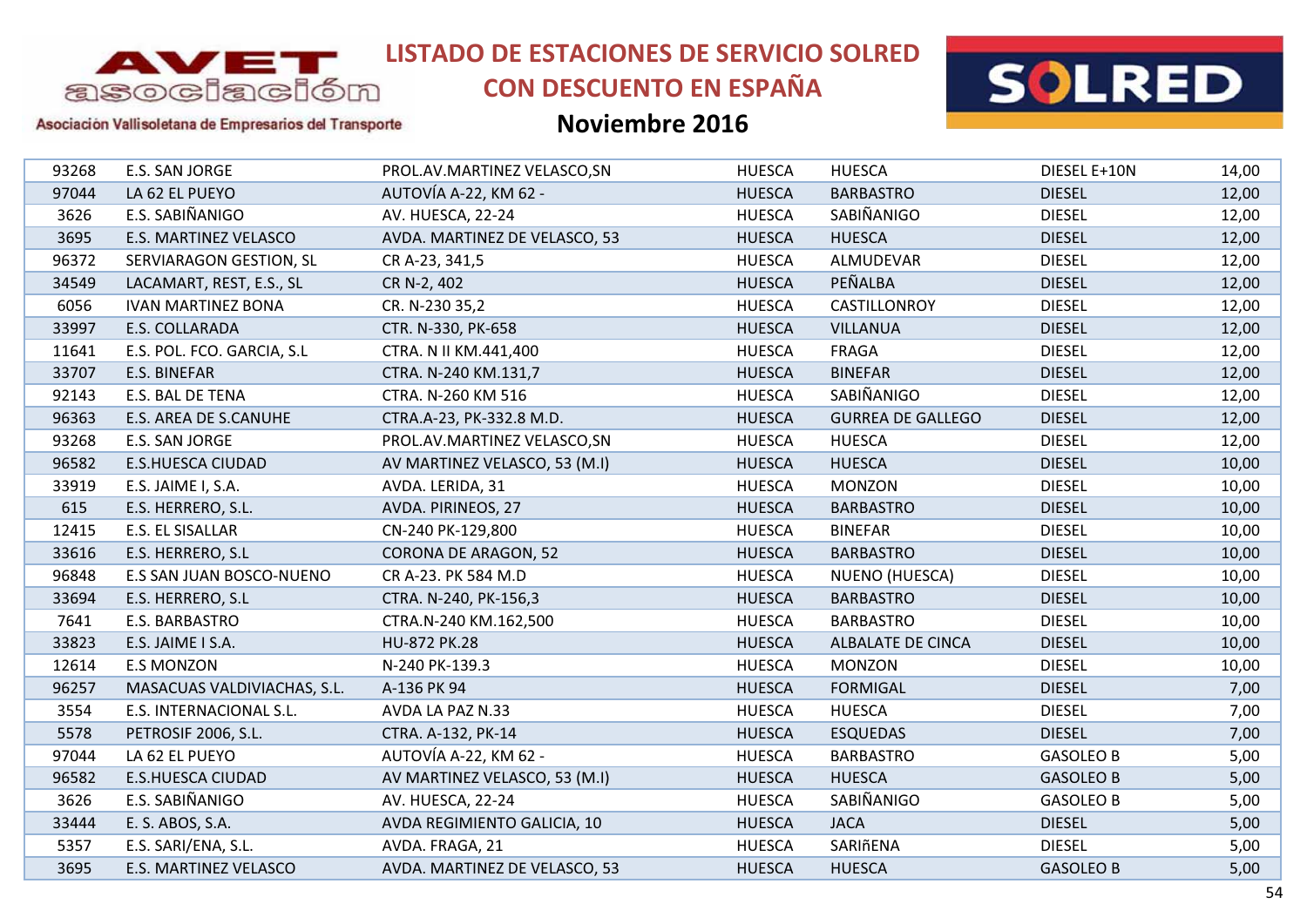

## **CON DESCUENTO EN ESPAÑA**



Asociación Vallisoletana de Empresarios del Transporte

| 34372 | CAMPSARED CASTEJON MONEGROS AVDA.DOCTOR VILARDEL, 43 |                               | <b>HUESCA</b> | <b>CASTEJON DE MONEGROS</b> | <b>DIESEL</b>    | 5,00  |
|-------|------------------------------------------------------|-------------------------------|---------------|-----------------------------|------------------|-------|
| 34372 | CAMPSARED CASTEJON MONEGROS AVDA.DOCTOR VILARDEL, 43 |                               | <b>HUESCA</b> | <b>CASTEJON DE MONEGROS</b> | <b>GASOLEO B</b> | 5,00  |
| 15432 | JOSE MANUEL BIELSA CALLAU                            | CR-HU-640 KM, 25,7            | <b>HUESCA</b> | SALINAS DE SIN              | <b>DIESEL</b>    | 5,00  |
| 96890 | <b>LUIS GASCON SAN MARTIN</b>                        | CTR. A-1210, PK-41            | <b>HUESCA</b> | LALUEZA                     | <b>DIESEL</b>    | 5,00  |
| 5746  | AYUNTAMIENTO DE ESTADILLA                            | CTRA. A-133 KM-26,600         | <b>HUESCA</b> | <b>ESTADILLA</b>            | <b>DIESEL</b>    | 5,00  |
| 92143 | E.S. BAL DE TENA                                     | CTRA. N-260 KM 516            | <b>HUESCA</b> | SABIÑANIGO                  | <b>GASOLEO B</b> | 5,00  |
| 7641  | E.S. BARBASTRO                                       | CTRA.N-240 KM.162,500         | <b>HUESCA</b> | <b>BARBASTRO</b>            | <b>GASOLEO B</b> | 5,00  |
| 93268 | E.S. SAN JORGE                                       | PROL.AV.MARTINEZ VELASCO, SN  | <b>HUESCA</b> | <b>HUESCA</b>               | <b>GASOLEO B</b> | 5,00  |
| 4377  | E.S.ESCARTIN, S.L.                                   | AV RAMON Y CAJAL, 4           | <b>HUESCA</b> | GRAÑEM                      | <b>DIESEL</b>    | 3,90  |
| 34167 | <b>VERA TREMS S.L.</b>                               | AVDA. ARAGON, 79              | <b>HUESCA</b> | <b>FRAGA</b>                | <b>DIESEL</b>    | 3,90  |
| 34395 | E.S. JAIME I S.A.                                    | AVDA. LERIDA, 31              | <b>HUESCA</b> | <b>MONZON</b>               | <b>DIESEL</b>    | 3,90  |
| 4985  | JOSE MIGUEL HUERTO ADAN                              | CR A-1211,41                  | <b>HUESCA</b> | <b>TARDIENTA</b>            | <b>DIESEL</b>    | 3,90  |
| 5572  | PREMIRA ENERGIA, S.L.                                | CR A-1221,5                   | <b>HUESCA</b> | LANAJA                      | <b>DIESEL</b>    | 3,90  |
| 96758 | E.S. EL GRADO, S.L.                                  | CTR. A-138, PK-9.100          | <b>HUESCA</b> | <b>EL GRADO</b>             | <b>DIESEL</b>    | 3,90  |
| 33943 | E.S. HNOS. GASQUET L., SL                            | CTR. N-260, PK-405.2          | <b>HUESCA</b> | CAMPO                       | <b>DIESEL</b>    | 3,90  |
| 5575  | E.S. JOSE CONTE BECANA                               | CTRA. A-1214 P.K. 33,9        | <b>HUESCA</b> | <b>ROBRES</b>               | <b>DIESEL</b>    | 3,90  |
| 7308  | E.S. LA CRUZANZANA, SL                               | CTRA. N-II PK.412             | <b>HUESCA</b> | <b>CANDASNOS</b>            | <b>DIESEL</b>    | 3,90  |
| 34168 | E.S. VERA TREMS, II, S.L.                            | CTRA. N-II, PK-435,8          | <b>HUESCA</b> | <b>FRAGA</b>                | <b>DIESEL</b>    | 3,90  |
| 3774  | <b>GABRIEL LIEBANA ANTONAYA</b>                      | AVENIDA DE JAEN, 17           | <b>JAEN</b>   | TORREDONJIMENO              | DIESEL E+10N     | 14,00 |
| 33201 | <b>E.S. GUARROMAN</b>                                | CN-IV AUTOV. ANDALUCIA PK-280 | <b>JAEN</b>   | <b>GUARROMAN</b>            | DIESEL E+10N     | 14,00 |
| 94328 | AREA DE SERVICIO KM 258 S.L                          | CR A4 PK 258 M.D              | JAEN          | SANTA ELENA                 | DIESEL E+10N     | 14,00 |
| 34541 | <b>E.S LA SALOBREJA</b>                              | CR N-322, 128                 | <b>JAEN</b>   | EST. LINARES-BAEZA          | DIESEL E+10N     | 14,00 |
| 96629 | ES LOS CABALLOS II                                   | CR N-IV KM 346.6 (MD)         | <b>JAEN</b>   | LOPERA                      | DIESEL E+10N     | 14,00 |
| 4412  | E.S. LA NUEVA YUCA, S.L.                             | CR.BAILEN-MOTRIL, PK.40,100   | <b>JAEN</b>   | <b>LA GUARDIA</b>           | DIESEL E+10N     | 14,00 |
| 12862 | E.S. GUARROMAN II                                    | CTRA. CN-IV PK 280            | <b>JAEN</b>   | <b>GUARROMAN</b>            | DIESEL E+10N     | 14,00 |
| 3774  | <b>GABRIEL LIEBANA ANTONAYA</b>                      | AVENIDA DE JAEN, 17           | <b>JAEN</b>   | TORREDONJIMENO              | <b>DIESEL</b>    | 12,00 |
| 33201 | E.S. GUARROMAN                                       | CN-IV AUTOV. ANDALUCIA PK-280 | JAEN          | <b>GUARROMAN</b>            | <b>DIESEL</b>    | 12,00 |
| 94328 | AREA DE SERVICIO KM 258 S.L                          | CR A4 PK 258 M.D              | <b>JAEN</b>   | <b>SANTA ELENA</b>          | <b>DIESEL</b>    | 12,00 |
| 34541 | <b>E.S LA SALOBREJA</b>                              | CR N-322, 128                 | <b>JAEN</b>   | EST. LINARES-BAEZA          | <b>DIESEL</b>    | 12,00 |
| 96629 | <b>ES LOS CABALLOS II</b>                            | CR N-IV KM 346.6 (MD)         | <b>JAEN</b>   | <b>LOPERA</b>               | <b>DIESEL</b>    | 12,00 |
| 4412  | E.S. LA NUEVA YUCA, S.L.                             | CR.BAILEN-MOTRIL, PK.40,100   | <b>JAEN</b>   | LA GUARDIA                  | <b>DIESEL</b>    | 12,00 |
| 12862 | E.S. GUARROMAN II                                    | CTRA. CN-IV PK 280            | <b>JAEN</b>   | <b>GUARROMAN</b>            | <b>DIESEL</b>    | 12,00 |
|       |                                                      |                               |               |                             |                  |       |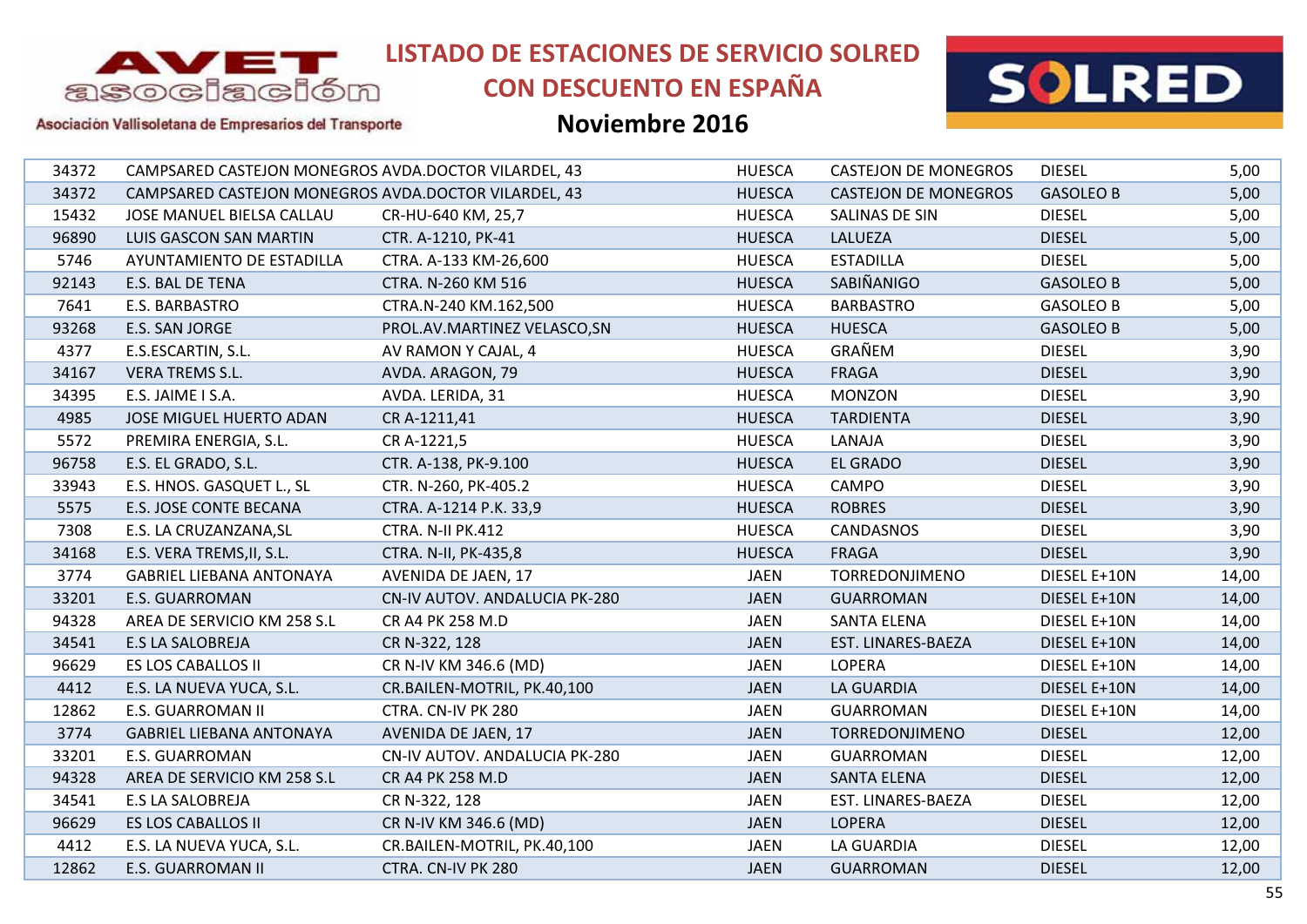

# **CON DESCUENTO EN ESPAÑA**



Asociación Vallisoletana de Empresarios del Transporte

| 1076  | MARTIN LOPEZ CARBURANTES, S.L. AL. AUREA GALINDO, S.N. |                                   | <b>JAEN</b> | <b>LINARES</b>                     | <b>DIESEL</b>    | 10,00 |
|-------|--------------------------------------------------------|-----------------------------------|-------------|------------------------------------|------------------|-------|
| 33554 | <b>E.S. LOS CABALLOS</b>                               | AUT. N-IV, PK-346.6.              | <b>JAEN</b> | <b>LOPERA</b>                      | <b>DIESEL</b>    | 10,00 |
| 4258  | E.S. LA FRONTERA                                       | AUTOVIA A44, KM 69,4              | <b>JAEN</b> | <b>CAMPILLO DE ARENAS</b>          | <b>DIESEL</b>    | 10,00 |
| 31399 | E.S. EL ROSALEJO                                       | AVDA. DE EUROPA Nº 1              | <b>JAEN</b> | <b>MARTOS</b>                      | <b>DIESEL</b>    | 10,00 |
| 34034 | E.S. PORCUNA, S.L.                                     | C/ AVDA JOAQUIN COSTA, S/N        | <b>JAEN</b> | <b>PORCUNA</b>                     | <b>DIESEL</b>    | 10,00 |
| 33123 | E.S. ALCAUNION, S.L.                                   | CL ZAGALES S-N                    | <b>JAEN</b> | <b>ALCAUDETE</b>                   | <b>DIESEL</b>    | 10,00 |
| 15658 | PETROCORNER RETAIL, S.L.                               | CL. ERMITAS VIEJAS, SN            | <b>JAEN</b> | <b>JODAR</b>                       | <b>DIESEL</b>    | 10,00 |
| 34122 | LUIS JESUS ANTONAYA BAENA                              | CR C-3217, 13,2                   | <b>JAEN</b> | <b>VILCHES</b>                     | <b>DIESEL</b>    | 10,00 |
| 5890  | E.S.TORREPEROGIL                                       | CRA.CORD-VALEN.PK 154             | <b>JAEN</b> | TORREPEROGIL                       | <b>DIESEL</b>    | 10,00 |
| 96221 | E.S. ANGELES GUTIERREZ RUEDA                           | CT. N-432, PK-367.95              | <b>JAEN</b> | <b>ALCAUDETE</b>                   | <b>DIESEL</b>    | 10,00 |
| 15429 | E.S. GARRIMARTI, S.L.                                  | <b>CTRA LA PUERTA,56</b>          | <b>JAEN</b> | <b>SILES</b>                       | <b>DIESEL</b>    | 10,00 |
| 93547 | EE.SS. EL POLIGONO                                     | CTRA. DE VILCHES, S/N             | <b>JAEN</b> | <b>UBEDA</b>                       | <b>DIESEL</b>    | 10,00 |
| 33373 | E.S. LA CAROLINA, S.A.                                 | <b>CTRA. N-IV KM. 269</b>         | <b>JAEN</b> | LA CAROLINA                        | <b>DIESEL</b>    | 10,00 |
| 33439 | E.S. BAILEN                                            | CTRA. N-IV, PK-296                | <b>JAEN</b> | <b>BAILEN</b>                      | <b>DIESEL</b>    | 10,00 |
| 33351 | <b>FCO.J.LORITE RASCON</b>                             | CTRA.C-312 PK-23,10               | <b>JAEN</b> | <b>ARQUILLOS</b>                   | <b>DIESEL</b>    | 10,00 |
| 96344 | E.S. LOS OLIVOS                                        | CTRA.N-323 PK 11,9                | <b>JAEN</b> | <b>JABALQUINTO</b>                 | <b>DIESEL</b>    | 10,00 |
| 11879 | E.S.MARMOLEJO II                                       | N-IV PK 335,5                     | <b>JAEN</b> | <b>MARMOLEJO</b>                   | <b>DIESEL</b>    | 10,00 |
| 97073 | <b>C.RED LOS OLIVARES</b>                              | RONDA DE LOS OLIVARES             | <b>JAEN</b> | <b>JAEN</b>                        | <b>DIESEL</b>    | 10,00 |
| 6738  | E.S. VERA-CRUZ, S.L.                                   | AVD. GOMEZ DE LLANO, S/N          | <b>JAEN</b> | VILLACARRILO                       | <b>DIESEL</b>    | 7,00  |
| 4054  | <b>CRED BAILEN II</b>                                  | CN-IV, PK. 394,00 MD              | <b>JAEN</b> | BAILEN (JAÉN)                      | <b>DIESEL</b>    | 7,00  |
| 96297 | E.S. OJEDA Y OJEDA, S.L.                               | CR LINARES ORCERA KM. 80,5        | JAEN        | <b>BEAS DE SEGURA</b>              | <b>DIESEL</b>    | 7,00  |
| 33343 | LA IMORA                                               | CR N-321 KM 60,3 CORDOBA-VALENCIA | <b>JAEN</b> | <b>JAEN</b>                        | <b>DIESEL</b>    | 7,00  |
| 33960 | LEON MANZANEDA CHACON                                  | CTRA. N-322 KM. 215,6             | JAEN        | ARROYO DEL OJANCO                  | <b>DIESEL</b>    | 7,00  |
| 92887 | <b>GASOL.EL BALCON ANDALUCIA</b>                       | N-IV MADRID-CADIZK. 326           | <b>JAEN</b> | <b>ANDUJAR</b>                     | <b>DIESEL</b>    | 7,00  |
| 33554 | E.S. LOS CABALLOS                                      | AUT. N-IV, PK-346.6.              | <b>JAEN</b> | <b>LOPERA</b>                      | <b>GASOLEO B</b> | 5,00  |
| 4258  | <b>E.S. LA FRONTERA</b>                                | AUTOVIA A44, KM 69,4              | <b>JAEN</b> | <b>CAMPILLO DE ARENAS</b>          | <b>GASOLEO B</b> | 5,00  |
| 34063 | E.S. ALCALA LA REAL                                    | AVD. DE ANDALUCIA S/N             | JAEN        | ALCALA LA REAL                     | <b>DIESEL</b>    | 5,00  |
| 34063 | E.S. ALCALA LA REAL                                    | AVD. DE ANDALUCIA S/N             | <b>JAEN</b> | ALCALA LA REAL                     | <b>GASOLEO B</b> | 5,00  |
| 34198 | <b>E.S SANTA AGUEDA</b>                                | AVDA DE ANDALUCIA 32              | JAEN        | SORIHUELA DEL GUADALI              | <b>GASOLEO B</b> | 5,00  |
| 33790 | ES VILLANUEVA DEL ARZOBISPO                            | AVDA DE VALENCIA, S/N             | <b>JAEN</b> | VILLANUEVA DEL ARZOBISPO DIESEL    |                  | 5,00  |
| 33790 | ES VILLANUEVA DEL ARZOBISPO                            | AVDA DE VALENCIA, S/N             | <b>JAEN</b> | VILLANUEVA DEL ARZOBISPO GASOLEO B |                  | 5,00  |
| 13153 | E.S. ANDUJAR                                           | AVDA. DE COLON, S.N.              | <b>JAEN</b> | <b>ANDUJAR</b>                     | <b>DIESEL</b>    | 5,00  |
|       |                                                        |                                   |             |                                    |                  |       |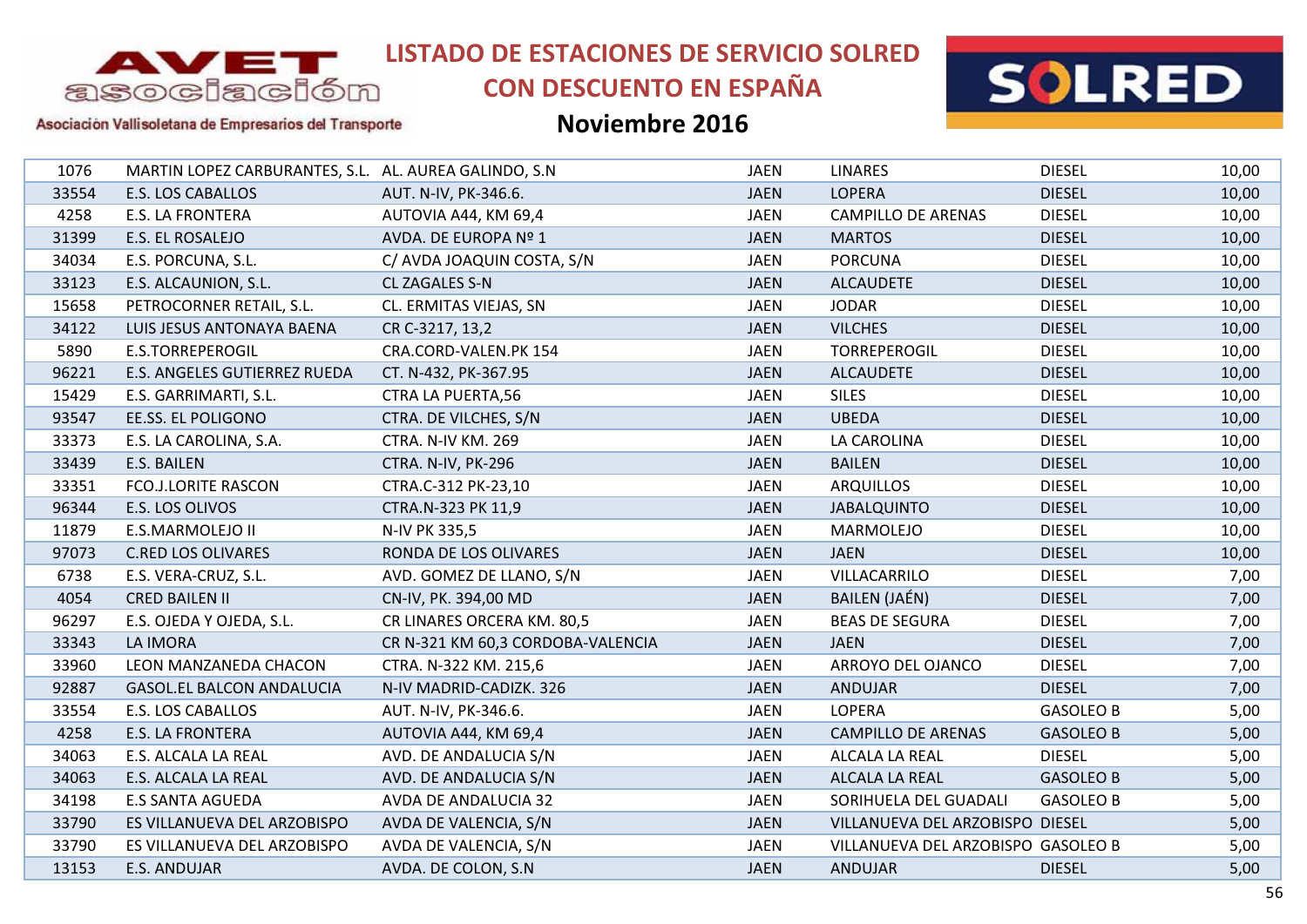

# **CON DESCUENTO EN ESPAÑA**



### Asociación Vallisoletana de Empresarios del Transporte

| 13153 | E.S. ANDUJAR                     | AVDA. DE COLON, S.N.                | <b>JAEN</b> | ANDUJAR                | <b>GASOLEO B</b> | 5,00 |
|-------|----------------------------------|-------------------------------------|-------------|------------------------|------------------|------|
| 31399 | E.S. EL ROSALEJO                 | AVDA. DE EUROPA Nº 1                | <b>JAEN</b> | <b>MARTOS</b>          | <b>GASOLEO B</b> | 5,00 |
| 33626 | E.S. LINARES                     | AVDA. ESPAñA, 3                     | <b>JAEN</b> | <b>LINARES</b>         | <b>DIESEL</b>    | 5,00 |
| 33626 | <b>E.S. LINARES</b>              | AVDA. ESPAñA, 3                     | <b>JAEN</b> | <b>LINARES</b>         | <b>GASOLEO B</b> | 5,00 |
| 33233 | <b>BAEZA</b>                     | AVDA. PUCHE PARDO, SN               | <b>JAEN</b> | <b>BAEZA</b>           | <b>DIESEL</b>    | 5,00 |
| 33233 | <b>BAEZA</b>                     | AVDA. PUCHE PARDO, SN               | <b>JAEN</b> | <b>BAEZA</b>           | <b>GASOLEO B</b> | 5,00 |
| 34034 | E.S. PORCUNA, S.L.               | C/ AVDA JOAQUIN COSTA, S/N          | <b>JAEN</b> | <b>PORCUNA</b>         | <b>GASOLEO B</b> | 5,00 |
| 33123 | E.S. ALCAUNION, S.L.             | <b>CL ZAGALES S-N</b>               | <b>JAEN</b> | <b>ALCAUDETE</b>       | <b>GASOLEO B</b> | 5,00 |
| 33976 | E.S. SUAREZ PENALBA, S.L.        | CL. AVENIDA DE ANDALUCIA, 131       | <b>JAEN</b> | PUENTE DE GENAVE       | <b>GASOLEO B</b> | 5,00 |
| 33976 | E.S. SUAREZ PENALBA, S.L.        | CL. AVENIDA DE ANDALUCIA, 131       | <b>JAEN</b> | PUENTE DE GENAVE       | <b>GASOLEO B</b> | 5,00 |
| 15658 | PETROCORNER RETAIL, S.L.         | CL. ERMITAS VIEJAS, SN              | <b>JAEN</b> | <b>JODAR</b>           | <b>GASOLEO B</b> | 5,00 |
| 33555 | E.S. MARMOLEJO                   | CMNO. DE LA ESTACION, SN-M.D.       | <b>JAEN</b> | <b>MARMOLEJO</b>       | <b>DIESEL</b>    | 5,00 |
| 33555 | E.S. MARMOLEJO                   | CMNO. DE LA ESTACION, SN-M.D.       | <b>JAEN</b> | MARMOLEJO              | <b>GASOLEO B</b> | 5,00 |
| 33201 | <b>E.S. GUARROMAN</b>            | CN-IV AUTOV. ANDALUCIA PK-280       | <b>JAEN</b> | <b>GUARROMAN</b>       | <b>GASOLEO B</b> | 5,00 |
| 4054  | <b>CRED BAILEN II</b>            | CN-IV, PK. 394,00 MD                | <b>JAEN</b> | <b>BAILEN (JAÉN)</b>   | <b>GASOLEO B</b> | 5,00 |
| 34122 | LUIS JESUS ANTONAYA BAENA        | CR C-3217, 13,2                     | <b>JAEN</b> | <b>VILCHES</b>         | <b>GASOLEO B</b> | 5,00 |
| 96297 | E.S. OJEDA Y OJEDA, S.L.         | CR LINARES ORCERA KM. 80,5          | <b>JAEN</b> | <b>BEAS DE SEGURA</b>  | <b>GASOLEO B</b> | 5,00 |
| 33343 | <b>LA IMORA</b>                  | CR N-321 KM 60,3 CORDOBA-VALENCIA   | <b>JAEN</b> | <b>JAEN</b>            | <b>GASOLEO B</b> | 5,00 |
| 34541 | <b>E.S LA SALOBREJA</b>          | CR N-322, 128                       | <b>JAEN</b> | EST. LINARES-BAEZA     | <b>GASOLEO B</b> | 5,00 |
| 4412  | E.S. LA NUEVA YUCA, S.L.         | CR.BAILEN-MOTRIL, PK.40,100         | <b>JAEN</b> | <b>LA GUARDIA</b>      | <b>GASOLEO B</b> | 5,00 |
| 5890  | E.S.TORREPEROGIL                 | CRA.CORD-VALEN.PK 154               | <b>JAEN</b> | <b>TORREPEROGIL</b>    | <b>GASOLEO B</b> | 5,00 |
| 96221 | E.S. ANGELES GUTIERREZ RUEDA     | CT. N-432, PK-367.95                | <b>JAEN</b> | <b>ALCAUDETE</b>       | <b>GASOLEO B</b> | 5,00 |
| 96228 | E.S. VIRGEN DE LA ESTRELLA, SL   | CT. NAVAS-PTE ARIZA PK 0,250        | <b>JAEN</b> | NAVAS DE SAN JUAN      | <b>GASOLEO B</b> | 5,00 |
| 15209 | E.S. S.MORENO Y DOS, CB          | CTR. CO-ALMERIA, PK-158.2           | <b>JAEN</b> | <b>HUELMA</b>          | <b>GASOLEO B</b> | 5,00 |
| 33431 | E.S. FAVIA, S.L.                 | CTR. TORREPEROGIL, SN               | <b>JAEN</b> | PEAL DE BECERRO        | <b>GASOLEO B</b> | 5,00 |
| 15429 | E.S. GARRIMARTI, S.L.            | <b>CTRA LA PUERTA,56</b>            | <b>JAEN</b> | <b>SILES</b>           | <b>GASOLEO B</b> | 5,00 |
| 12862 | E.S. GUARROMAN II                | CTRA. CN-IV PK 280                  | <b>JAEN</b> | <b>GUARROMAN</b>       | <b>GASOLEO B</b> | 5,00 |
| 31589 | <b>INDUSTRIAS DEL VALLE, S.A</b> | CTRA. LINARES-ORCERA KM.102         | <b>JAEN</b> | <b>CORTIJOS NUEVOS</b> | <b>GASOLEO B</b> | 5,00 |
| 33960 | LEON MANZANEDA CHACON            | CTRA. N-322 KM. 215,6               | <b>JAEN</b> | ARROYO DEL OJANCO      | <b>GASOLEO B</b> | 5,00 |
| 33373 | E.S. LA CAROLINA, S.A.           | CTRA. N-IV KM. 269                  | <b>JAEN</b> | LA CAROLINA            | <b>GASOLEO B</b> | 5,00 |
| 33439 | E.S. BAILEN                      | CTRA. N-IV, PK-296                  | <b>JAEN</b> | <b>BAILEN</b>          | <b>GASOLEO B</b> | 5,00 |
| 7500  | E.S.URGAVONA S.A.                | CTRA.ANDUJAR-TORREDONJIMENO,KM.13,7 | <b>JAEN</b> | <b>ARJONA</b>          | <b>GASOLEO B</b> | 5,00 |
|       |                                  |                                     |             |                        |                  |      |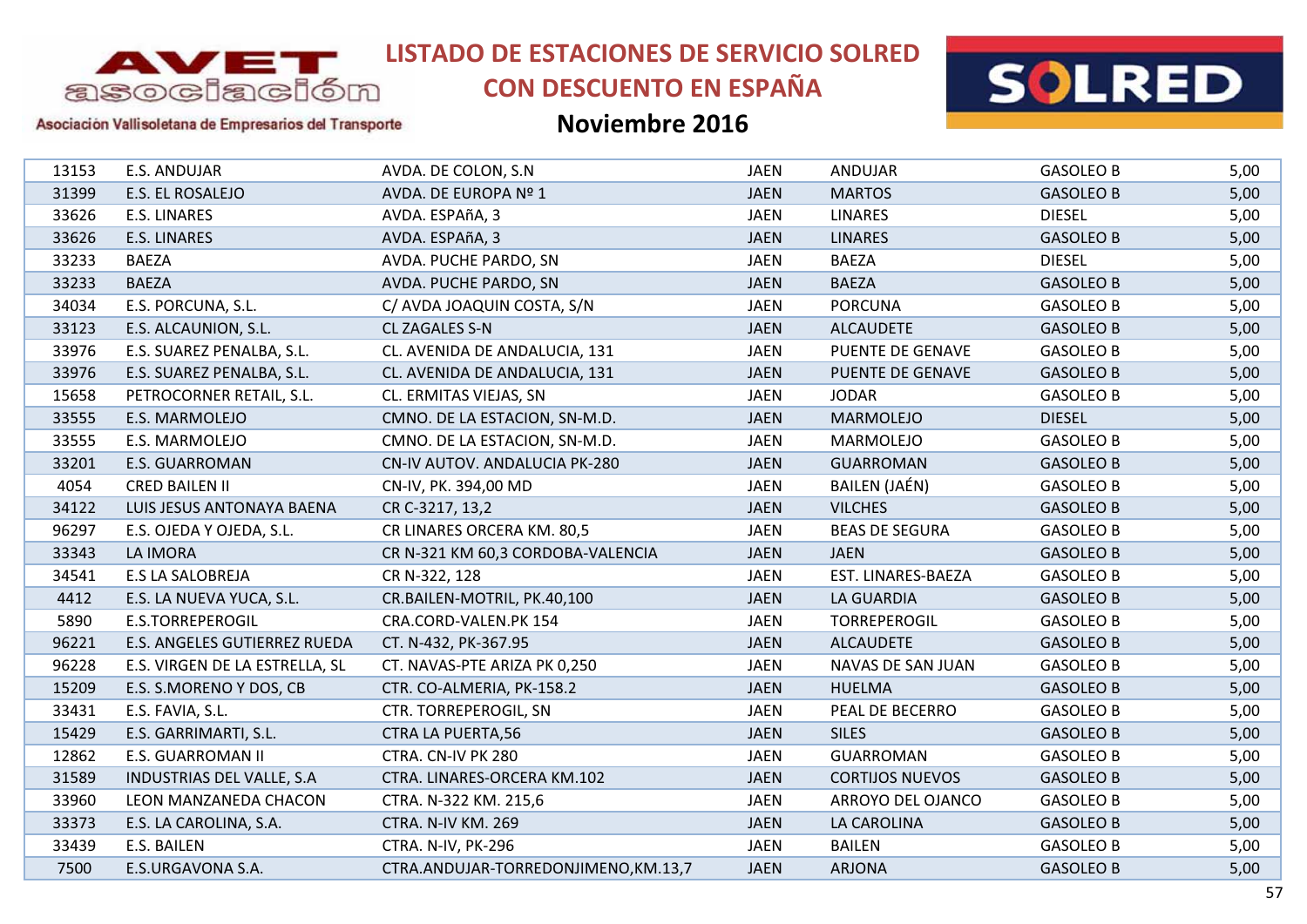

# **CON DESCUENTO EN ESPAÑA**



Asociación Vallisoletana de Empresarios del Transporte

| 33351 | <b>FCO.J.LORITE RASCON</b>       | CTRA.C-312 PK-23,10                 | <b>JAEN</b>     | <b>ARQUILLOS</b>   | <b>GASOLEO B</b> | 5,00  |
|-------|----------------------------------|-------------------------------------|-----------------|--------------------|------------------|-------|
| 10517 | <b>E.S. SABIOTE</b>              | CTRA.C-604, PK.6,2                  | <b>JAEN</b>     | <b>SABIOTE</b>     | <b>GASOLEO B</b> | 5,00  |
| 96344 | E.S. LOS OLIVOS                  | CTRA.N-323 PK 11,9                  | <b>JAEN</b>     | <b>JABALQUINTO</b> | <b>GASOLEO B</b> | 5,00  |
| 12131 | ES LAGARTO JAEN SL               | N-321 UBEDA-MALAG PK28,8            | <b>JAEN</b>     | <b>JAEN</b>        | <b>DIESEL</b>    | 5,00  |
| 92887 | <b>GASOL.EL BALCON ANDALUCIA</b> | N-IV MADRID-CADIZK. 326             | JAEN            | ANDUJAR            | <b>GASOLEO B</b> | 5,00  |
| 11879 | E.S.MARMOLEJO II                 | N-IV PK 335,5                       | <b>JAEN</b>     | <b>MARMOLEJO</b>   | <b>GASOLEO B</b> | 5,00  |
| 33440 | E.S. RED AZUL, S.A.              | PASEO DEL LEON, S/N                 | <b>JAEN</b>     | <b>UBEDA</b>       | <b>GASOLEO B</b> | 5,00  |
| 97073 | <b>C.RED LOS OLIVARES</b>        | RONDA DE LOS OLIVARES               | <b>JAEN</b>     | <b>JAEN</b>        | <b>GASOLEO B</b> | 5,00  |
| 5747  | <b>CAMPSARED MARTOS</b>          | TENIENTE CHAMORRO MARTINEZ, 142     | <b>JAEN</b>     | <b>MARTOS</b>      | <b>DIESEL</b>    | 5,00  |
| 5747  | <b>CAMPSARED MARTOS</b>          | TENIENTE CHAMORRO MARTINEZ, 142     | <b>JAEN</b>     | <b>MARTOS</b>      | <b>GASOLEO B</b> | 5,00  |
| 33976 | E.S. SUAREZ PENALBA, S.L.        | CL. AVENIDA DE ANDALUCIA, 131       | <b>JAEN</b>     | PUENTE DE GENAVE   | <b>DIESEL</b>    | 3,90  |
| 15209 | E.S. S.MORENO Y DOS, CB          | CTR. CO-ALMERIA, PK-158.2           | <b>JAEN</b>     | <b>HUELMA</b>      | <b>DIESEL</b>    | 3,90  |
| 33431 | E.S. FAVIA, S.L.                 | CTR. TORREPEROGIL, SN               | <b>JAEN</b>     | PEAL DE BECERRO    | <b>DIESEL</b>    | 3,90  |
| 7500  | E.S.URGAVONA S.A.                | CTRA.ANDUJAR-TORREDONJIMENO,KM.13,7 | <b>JAEN</b>     | <b>ARJONA</b>      | <b>DIESEL</b>    | 3,90  |
| 15953 | <b>LAS GAUNAS</b>                | AVDA. DE MADRID, 25                 | LA RIOJA        | <b>LOGROñO</b>     | DIESEL E+10N     | 14,00 |
| 11277 | E.S. SAN JUAN S.L.               | CR. LR-280 PK. 0,80 M.D             | LA RIOJA        | PRADEJON           | DIESEL E+10N     | 14,00 |
| 34454 | E.S. CARMINA S.L.                | CTR LR-115, P.K. 26,5               | LA RIOJA        | ARNEDO             | DIESEL E+10N     | 14,00 |
| 15953 | <b>LAS GAUNAS</b>                | AVDA. DE MADRID, 25                 | LA RIOJA        | <b>LOGROñO</b>     | <b>DIESEL</b>    | 12,00 |
| 34905 | E.S. TRICIO                      | CN-120 KM. 23                       | <b>LA RIOJA</b> | <b>TRICIO</b>      | <b>DIESEL</b>    | 12,00 |
| 11277 | E.S. SAN JUAN S.L.               | CR. LR-280 PK. 0,80 M.D             | <b>LA RIOJA</b> | PRADEJON           | <b>DIESEL</b>    | 12,00 |
| 34454 | E.S. CARMINA S.L.                | CTR LR-115, P.K. 26,5               | LA RIOJA        | ARNEDO             | <b>DIESEL</b>    | 12,00 |
| 34012 | E.S. SAN JUAN S.L.               | CTR.LOGR.-ZARAG.PK 14,500           | LA RIOJA        | <b>AGONCILLO</b>   | <b>DIESEL</b>    | 12,00 |
| 33414 | E.S. CALAHORRA DERECHO           | A-68 PK.177 DIREC.B/Z               | LA RIOJA        | <b>CALAHORRA</b>   | <b>DIESEL</b>    | 10,00 |
| 33415 | E.S. CALAHORRA IZQUIERDO         | A-68 PK.177 DIREC.Z/B               | LA RIOJA        | <b>CALAHORRA</b>   | <b>DIESEL</b>    | 10,00 |
| 33425 | E.S.LOGRO/O                      | A-68, PK. 136                       | LA RIOJA        | <b>LOGROñO</b>     | <b>DIESEL</b>    | 10,00 |
| 3890  | E.S.BENES PRO.PETROL., S.L.      | AVDA. DE ARAGON, 7                  | LA RIOJA        | <b>LOGROñO</b>     | <b>DIESEL</b>    | 10,00 |
| 2092  | E.S. RUIZ S.A.                   | AVDA. LA RIOJA, 4                   | LA RIOJA        | <b>HARO</b>        | <b>DIESEL</b>    | 10,00 |
| 34399 | MUTILVA DE COMBUSTION S.L        | C/PIQUERAS, 22                      | <b>LA RIOJA</b> | <b>LOGROñO</b>     | <b>DIESEL</b>    | 10,00 |
| 34361 | E.S. PRADO VIEJO                 | C/TEJERAS, 2                        | LA RIOJA        | <b>LOGROñO</b>     | <b>DIESEL</b>    | 10,00 |
| 34089 | E.S. RINCON DE SOTO              | CN-232 PK:346                       | LA RIOJA        | RINCON DE SOTO     | <b>DIESEL</b>    | 10,00 |
| 5760  | SERVICIOS PETRO-ALFARO, S.L.     | CR N-232, 337,8                     | <b>LA RIOJA</b> | <b>ALFARO</b>      | <b>DIESEL</b>    | 10,00 |
| 11689 | A.S CALAHORRA, S.A               | CTR. N-232 PK.353,700               | LA RIOJA        | <b>CALAHORRA</b>   | <b>DIESEL</b>    | 10,00 |
|       |                                  |                                     |                 |                    |                  |       |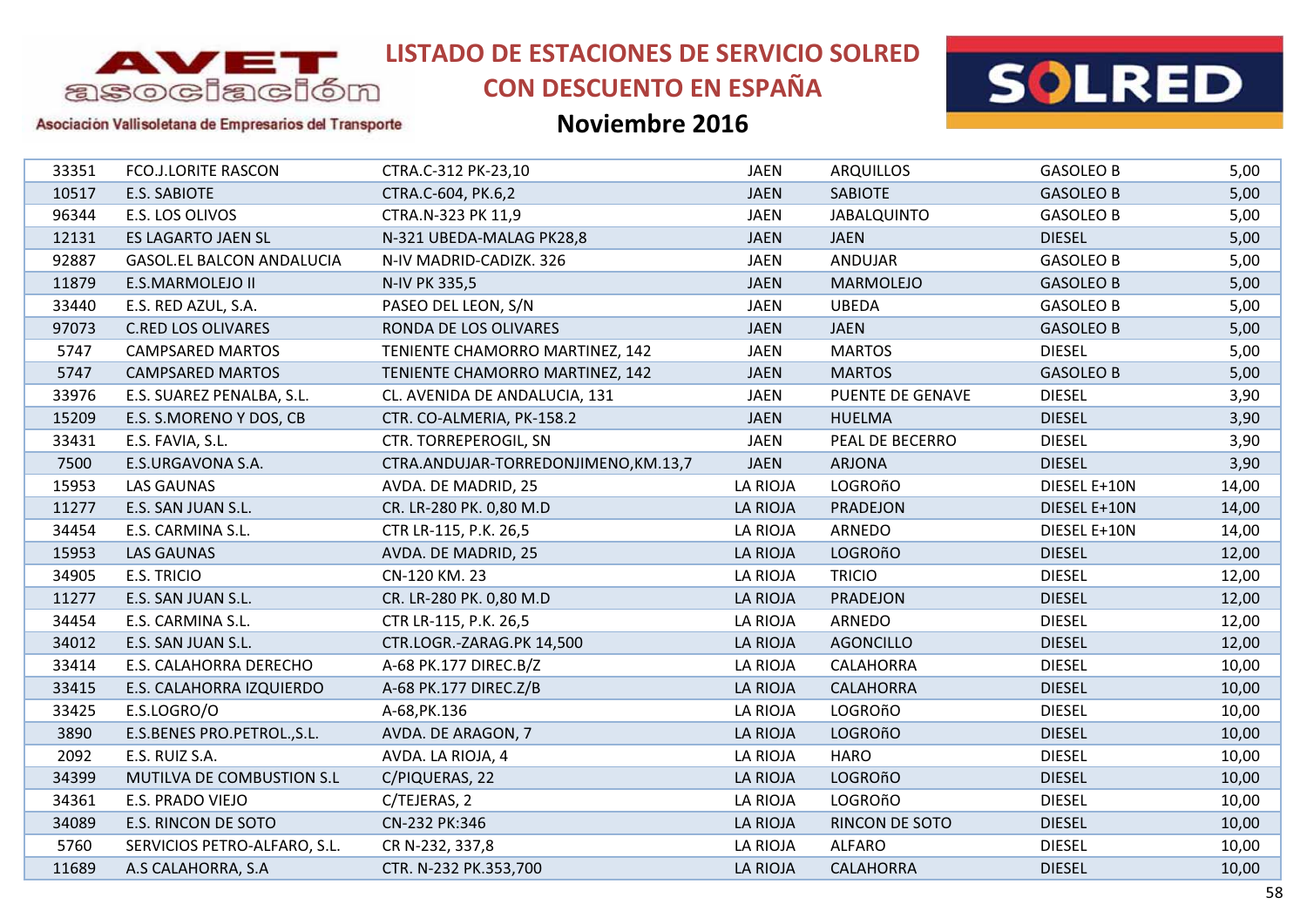

# **CON DESCUENTO EN ESPAÑA**



### Asociación Vallisoletana de Empresarios del Transporte

| 4274  | ES RUIZ, SA                   | CTRA. N-124, KM.-41        | LA RIOJA          | <b>HARO</b>                 | <b>DIESEL</b>    | 10,00 |
|-------|-------------------------------|----------------------------|-------------------|-----------------------------|------------------|-------|
| 15674 | E. S. RUIZ, S.A.              | CTRA. N-232, KM.-458       | <b>LA RIOJA</b>   | <b>CUZCURRITA</b>           | <b>DIESEL</b>    | 10,00 |
| 34398 | E. S. LA GRAJERA              | CTRA. N-232, PK.- 413,05   | LA RIOJA          | <b>LOGROñO</b>              | <b>DIESEL</b>    | 10,00 |
| 3076  | E.S.PETRO-ALFARO S.L.         | CTRA.ZARAGOZA, 15          | <b>LA RIOJA</b>   | <b>ALFARO</b>               | <b>DIESEL</b>    | 10,00 |
| 31246 | MUTILVA DE COMBUSTIÓN, S.L    | CR. N-111, 318,5           | LA RIOJA          | <b>NALDA</b>                | <b>DIESEL</b>    | 8,00  |
| 33414 | E.S. CALAHORRA DERECHO        | A-68 PK.177 DIREC.B/Z      | LA RIOJA          | <b>CALAHORRA</b>            | <b>GASOLEO B</b> | 5,00  |
| 33415 | E.S. CALAHORRA IZQUIERDO      | A-68 PK.177 DIREC.Z/B      | LA RIOJA          | <b>CALAHORRA</b>            | <b>GASOLEO B</b> | 5,00  |
| 33419 | E.S.SAN ASENSIO DERECHO       | A-68, PK. 100 DIREC. B/Z   | <b>LA RIOJA</b>   | <b>SAN ASENSIO</b>          | <b>DIESEL</b>    | 5,00  |
| 33419 | E.S.SAN ASENSIO DERECHO       | A-68, PK. 100 DIREC. B/Z   | LA RIOJA          | <b>SAN ASENSIO</b>          | <b>GASOLEO B</b> | 5,00  |
| 33418 | E.S.SAN ASENSIO IZQUIERDO     | A-68, PK. 100 DIREC. Z/B   | <b>LA RIOJA</b>   | <b>SAN ASENSIO</b>          | <b>DIESEL</b>    | 5,00  |
| 33418 | E.S.SAN ASENSIO IZQUIERDO     | A-68, PK. 100 DIREC. Z/B   | <b>LA RIOJA</b>   | <b>SAN ASENSIO</b>          | <b>GASOLEO B</b> | 5,00  |
| 33425 | E.S.LOGRO/O                   | A-68, PK. 136              | <b>LA RIOJA</b>   | <b>LOGROñO</b>              | <b>GASOLEO B</b> | 5,00  |
| 15953 | <b>LAS GAUNAS</b>             | AVDA. DE MADRID, 25        | LA RIOJA          | LOGROñO                     | <b>GASOLEO B</b> | 5,00  |
| 34361 | E.S. PRADO VIEJO              | C/TEJERAS, 2               | <b>LA RIOJA</b>   | <b>LOGROñO</b>              | <b>GASOLEO B</b> | 5,00  |
| 34905 | E.S. TRICIO                   | CN-120 KM. 23              | LA RIOJA          | <b>TRICIO</b>               | <b>GASOLEO B</b> | 5,00  |
| 34089 | E.S. RINCON DE SOTO           | CN-232 PK:346              | <b>LA RIOJA</b>   | RINCON DE SOTO              | <b>GASOLEO B</b> | 5,00  |
| 10847 | E.S. TIRGO                    | CR LR-111 P.K 36,00 M.D    | LA RIOJA          | <b>TIRGO</b>                | <b>DIESEL</b>    | 5,00  |
| 3060  | U.S. VILLANUEVA               | CTR.N-111, KM.290          | <b>LA RIOJA</b>   | VILLANUEVA DE CAMEROS       | <b>DIESEL</b>    | 5,00  |
| 3060  | U.S. VILLANUEVA               | CTR.N-111, KM.290          | LA RIOJA          | VILLANUEVA DE CAMEROS       | <b>GASOLEO B</b> | 5,00  |
| 34398 | E. S. LA GRAJERA              | CTRA. N-232, PK.- 413,05   | <b>LA RIOJA</b>   | <b>LOGROñO</b>              | <b>GASOLEO B</b> | 5,00  |
| 31208 | COMBUSTIBLES L.FERNANDEZ, S.L | CTRA. VITORIA-LOGRONO      | LA RIOJA          | SAN VICENTE SONSIERRA       | <b>DIESEL</b>    | 5,00  |
| 10704 | E.S. ROSAMARIA BERICOECHEA    | AVDA. LOBETE, 46-48        | <b>LA RIOJA</b>   | <b>LOGROñO</b>              | <b>DIESEL</b>    | 3,90  |
| 6130  | <b>GASOLINERA AUTOL, S.L.</b> | CTRA.LR-115 PK 35,4        | LA RIOJA          | <b>AUTOL</b>                | <b>DIESEL</b>    | 3,90  |
| 60033 | E.S. LAS HUESAS               | CL VELAZQUEZ, 1            | <b>LAS PALMAS</b> | <b>TELDE</b>                | DIESEL E+10N     | 14,00 |
| 60033 | E.S. LAS HUESAS               | CL VELAZQUEZ, 1            | <b>LAS PALMAS</b> | <b>TELDE</b>                | <b>DIESEL</b>    | 12,00 |
| 60047 | CAMPSARED LA MARETA S.A       | AUT. GC-1, PK-8            | <b>LAS PALMAS</b> | <b>TELDE</b>                | <b>DIESEL</b>    | 5,00  |
| 60047 | CAMPSARED LA MARETA S.A       | AUT. GC-1, PK-8            | LAS PALMAS        | <b>TELDE</b>                | <b>GASOLEO B</b> | 5,00  |
| 92998 | <b>AVENIDA CANARIAS</b>       | AVDA, DE CANARIAS, 360     | <b>LAS PALMAS</b> | <b>VECINDARIO-STA LUCIA</b> | <b>DIESEL</b>    | 5,00  |
| 92998 | <b>AVENIDA CANARIAS</b>       | AVDA, DE CANARIAS, 360     | <b>LAS PALMAS</b> | <b>VECINDARIO-STA LUCIA</b> | <b>GASOLEO B</b> | 5,00  |
| 60063 | <b>RECTA DE TARCHALES</b>     | <b>AVDA.DE ESCALERITAS</b> | <b>LAS PALMAS</b> | LAS PALMAS DE G.CANARIA     | <b>DIESEL</b>    | 5,00  |
| 60063 | RECTA DE TARCHALES            | <b>AVDA.DE ESCALERITAS</b> | LAS PALMAS        | LAS PALMAS DE G.CANARIA     | <b>GASOLEO B</b> | 5,00  |
| 92949 | <b>CRED LAS PALMAS</b>        | AVDA.DE ESCALERITAS, 110   | <b>LAS PALMAS</b> | LAS PALMAS G.CANARIA        | <b>DIESEL</b>    | 5,00  |
|       |                               |                            |                   |                             |                  |       |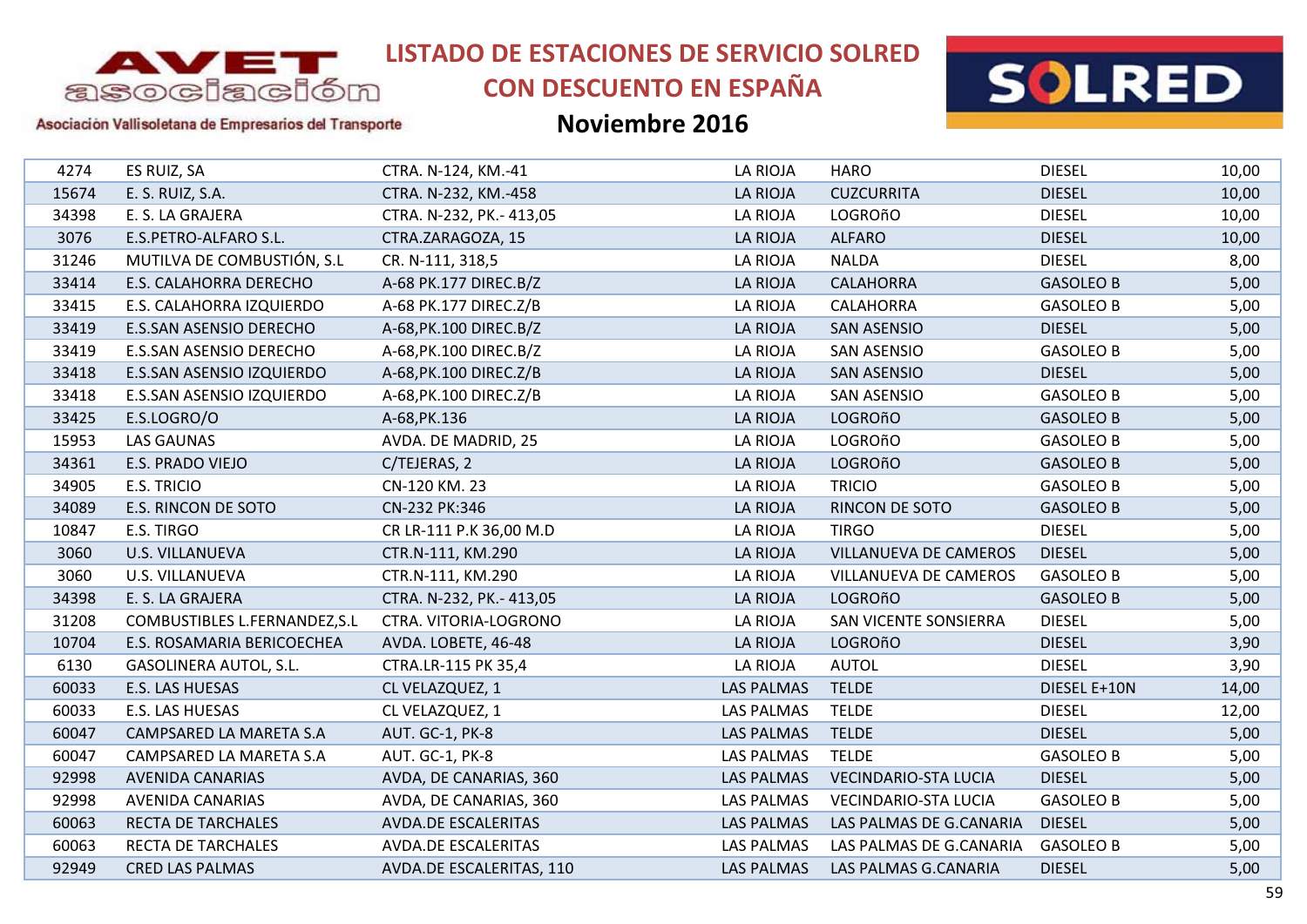

# **CON DESCUENTO EN ESPAÑA**



Asociación Vallisoletana de Empresarios del Transporte

| 92949 | <b>CRED LAS PALMAS</b>                        | AVDA.DE ESCALERITAS, 110              | LAS PALMAS        | LAS PALMAS G.CANARIA      | <b>GASOLEO B</b> | 5,00  |
|-------|-----------------------------------------------|---------------------------------------|-------------------|---------------------------|------------------|-------|
| 60008 | <b>CASILLAS DEL ANGEL</b>                     | C/ CASILLAS DEL ANGEL, 132            | <b>LAS PALMAS</b> | <b>FUERTEVENTURA</b>      | <b>DIESEL</b>    | 5,00  |
| 60008 | <b>CASILLAS DEL ANGEL</b>                     | C/ CASILLAS DEL ANGEL, 132            | LAS PALMAS        | <b>FUERTEVENTURA</b>      | <b>GASOLEO B</b> | 5,00  |
| 92958 | E.S. CTRA. CHILE                              | C/DE CHILE, 84                        | <b>LAS PALMAS</b> | LAS PALMAS DE G.CANARIA   | <b>DIESEL</b>    | 5,00  |
| 92958 | E.S. CTRA. CHILE                              | C/DE CHILE, 84                        | <b>LAS PALMAS</b> | LAS PALMAS DE G.CANARIA   | <b>GASOLEO B</b> | 5,00  |
| 60038 | E.S. LA BALLENA                               | C/ GREGORIO MARAÑON, S/N              | <b>LAS PALMAS</b> | <b>LAS PALMAS</b>         | <b>DIESEL</b>    | 5,00  |
| 60038 | E.S. LA BALLENA                               | C/ GREGORIO MARAÑON, S/N              | <b>LAS PALMAS</b> | <b>LAS PALMAS</b>         | <b>GASOLEO B</b> | 5,00  |
| 60007 | E.S. EL CARACOL (M.D.)                        | C/OBISPO VERDUGO, Nº 24               | <b>LAS PALMAS</b> | <b>TELDE GRAN CANARIA</b> | <b>DIESEL</b>    | 5,00  |
| 60007 | E.S. EL CARACOL (M.D.)                        | C/OBISPO VERDUGO, Nº 24               | <b>LAS PALMAS</b> | <b>TELDE GRAN CANARIA</b> | <b>GASOLEO B</b> | 5,00  |
| 60018 | <b>SAN LORENZO</b>                            | C/FINCA LA DEHESA, S/N                | <b>LAS PALMAS</b> | <b>SAN LORENZO</b>        | <b>DIESEL</b>    | 5,00  |
| 60018 | <b>SAN LORENZO</b>                            | C/FINCA LA DEHESA, S/N                | <b>LAS PALMAS</b> | <b>SAN LORENZO</b>        | <b>GASOLEO B</b> | 5,00  |
| 93465 | E.S. ARINAGA                                  | CL CANAL DERECHO S/N POL.IND.ARINAGA  | <b>LAS PALMAS</b> | AGÜIMES (LAS PALMAS)      | <b>DIESEL</b>    | 5,00  |
| 93465 | E.S. ARINAGA                                  | CL CANAL DERECHO S/N POL.IND.ARINAGA  | <b>LAS PALMAS</b> | AGÜIMES (LAS PALMAS)      | <b>GASOLEO B</b> | 5,00  |
| 60033 | E.S. LAS HUESAS                               | CL VELAZQUEZ, 1                       | <b>LAS PALMAS</b> | <b>TELDE</b>              | <b>GASOLEO B</b> | 5,00  |
| 93031 | <b>CRED VOLCAN</b>                            | CR.CIRCUNVALACION DE ARRECIFE, PK.4,5 | <b>LAS PALMAS</b> | <b>ARRECIFE</b>           | <b>DIESEL</b>    | 5,00  |
| 93031 | <b>CRED VOLCAN</b>                            | CR.CIRCUNVALACION DE ARRECIFE, PK.4,5 | <b>LAS PALMAS</b> | <b>ARRECIFE</b>           | <b>GASOLEO B</b> | 5,00  |
| 60053 | E.S. CALETA FUSTE                             | CTR. FV-2, PK-11                      | <b>LAS PALMAS</b> | LA CALETA DE FUSTE        | <b>DIESEL</b>    | 5,00  |
| 60053 | <b>E.S. CALETA FUSTE</b>                      | CTR. FV-2, PK-11                      | <b>LAS PALMAS</b> | LA CALETA DE FUSTE        | <b>GASOLEO B</b> | 5,00  |
| 60051 | LA REMUDA                                     | CTR. GC-10, PK-1.625                  | <b>LAS PALMAS</b> | <b>TELDE</b>              | <b>DIESEL</b>    | 5,00  |
| 60051 | LA REMUDA                                     | CTR. GC-10, PK-1.625                  | <b>LAS PALMAS</b> | <b>TELDE</b>              | <b>GASOLEO B</b> | 5,00  |
| 60024 | E.S. PTO.DEL ROSARIO                          | CTRA. FUERTE. KM 2 S/N                | LAS PALMAS        | <b>FUERTEVENTURA</b>      | <b>DIESEL</b>    | 5,00  |
| 60024 | E.S. PTO.DEL ROSARIO                          | CTRA. FUERTE. KM 2 S/N                | <b>LAS PALMAS</b> | <b>FUERTEVENTURA</b>      | <b>GASOLEO B</b> | 5,00  |
| 93032 | <b>VOLCAN ESTE</b>                            | CTRA.CIRCUNVALACION, PK.4,5           | <b>LAS PALMAS</b> | <b>ARRECIFE</b>           | <b>DIESEL</b>    | 5,00  |
| 93032 | <b>VOLCAN ESTE</b>                            | CTRA.CIRCUNVALACION, PK.4,5           | <b>LAS PALMAS</b> | <b>ARRECIFE</b>           | <b>GASOLEO B</b> | 5,00  |
| 60045 | E.S.MARZAGAN                                  | GC-300 - P.K. 7,600                   | <b>LAS PALMAS</b> | MARZAGAN                  | <b>DIESEL</b>    | 5,00  |
| 60045 | E.S.MARZAGAN                                  | GC-300 - P.K. 7,600                   | <b>LAS PALMAS</b> | MARZAGAN                  | <b>GASOLEO B</b> | 5,00  |
| 60044 | E.S. VECINDARIO                               | RAMBLAS CIRC.BAJA                     | <b>LAS PALMAS</b> | <b>VECINDARIO</b>         | <b>DIESEL</b>    | 5,00  |
| 60044 | E.S. VECINDARIO                               | RAMBLAS CIRC.BAJA                     | <b>LAS PALMAS</b> | <b>VECINDARIO</b>         | <b>GASOLEO B</b> | 5,00  |
| 60020 | EUROCAN INVERSIONES BROKER, SL. CR. GC-43, SN |                                       | <b>LAS PALMAS</b> | LOS CASTILLOS - ARUCA     | <b>DIESEL</b>    | 3,90  |
| 96700 | E.S.VILLAVIDEL DCH.                           | A-231 KM.9 (M. DCH.)                  | <b>LEON</b>       | PALANQUINOS               | DIESEL E+10N     | 14,00 |
| 96699 | E.S. VILLAVIDEL IZQ.                          | A-231 KM.9 (MARG. IZQ.)               | <b>LEON</b>       | PALANQUINOS               | DIESEL E+10N     | 14,00 |
| 31741 | E.S. CALDAS DE LUNA                           | CALDAS DE LUNA, N-66, KM-66           | <b>LEON</b>       | <b>CALDAS DE LUNA</b>     | DIESEL E+10N     | 14,00 |
|       |                                               |                                       |                   |                           |                  |       |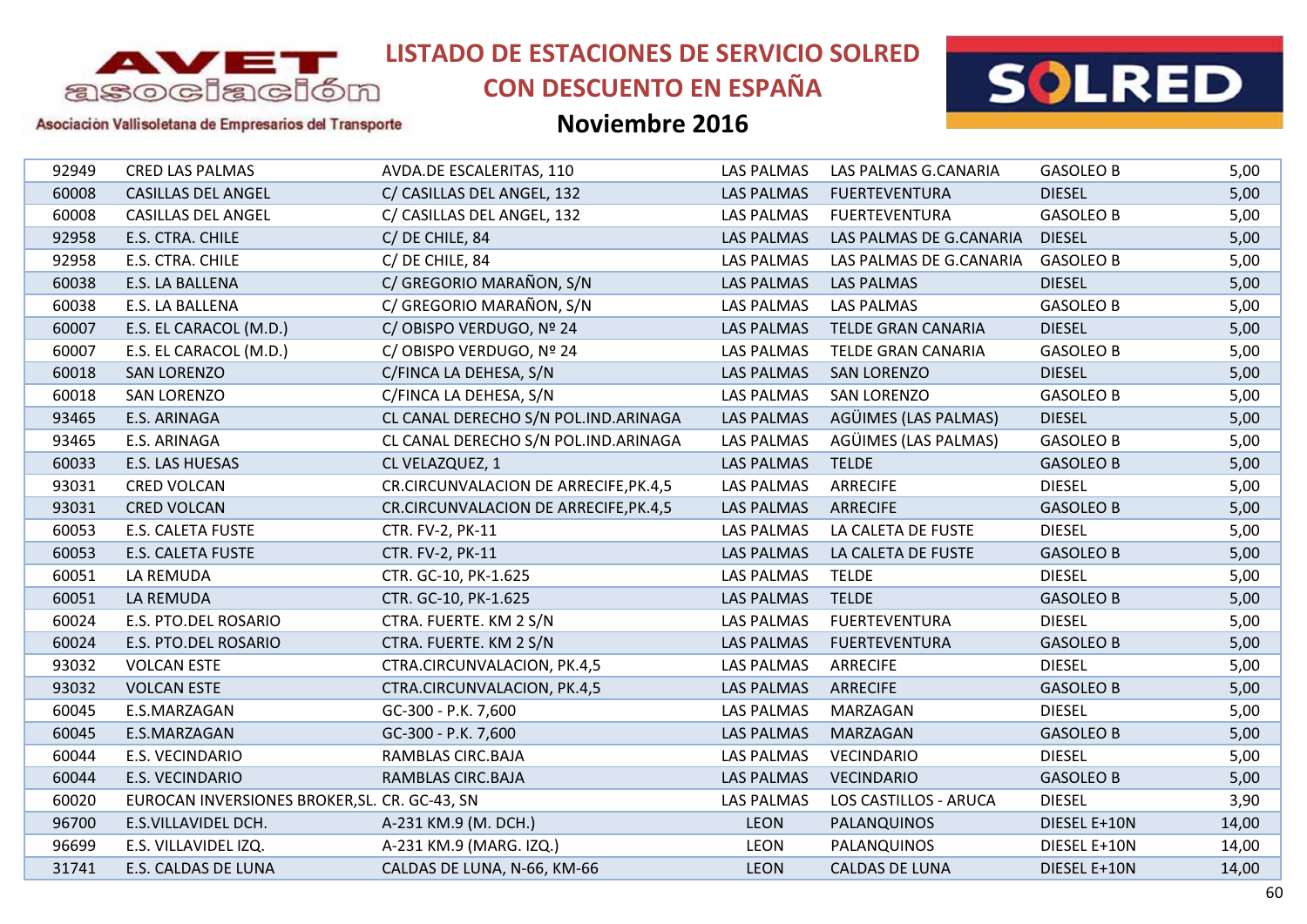

# **CON DESCUENTO EN ESPAÑA**



### Asociación Vallisoletana de Empresarios del Transporte

| 96224 | E.S. SARMIENTO FUERTES, SL    | CN-630 KM. 161,536 GIJON-SEVILLA | <b>LEON</b> | <b>ARDON</b>                   | DIESEL E+10N  | 14,00 |
|-------|-------------------------------|----------------------------------|-------------|--------------------------------|---------------|-------|
| 12311 | <b>ISIDORO BLAS GARCIA</b>    | CR N-120, 342,5                  | <b>LEON</b> | ESTEBANEZ DE LA CALZADA        | DIESEL E+10N  | 14,00 |
| 96746 | E.S. PONFERRADA M.DCHO.       | CTR. A-6, PK-390,4               | <b>LEON</b> | PONFERRADA                     | DIESEL E+10N  | 14,00 |
| 96747 | E.S. PONFERRADA M.IZDO.       | CTR. A-6, PK-390,4               | <b>LEON</b> | PONFERRADA                     | DIESEL E+10N  | 14,00 |
| 5457  | <b>E.S. SARMIENTO FUERTES</b> | CTRA N-630, KM-186               | <b>LEON</b> | <b>TORAL DE LOS GUZMANES</b>   | DIESEL E+10N  | 14,00 |
| 5471  | E.S. EL TELENO, S.A.          | CTRA. N-VI, KM-335               | <b>LEON</b> | <b>COMBARROS</b>               | DIESEL E+10N  | 14,00 |
| 96700 | E.S.VILLAVIDEL DCH.           | A-231 KM.9 (M. DCH.)             | <b>LEON</b> | PALANQUINOS                    | <b>DIESEL</b> | 12,00 |
| 96699 | E.S. VILLAVIDEL IZQ.          | A-231 KM.9 (MARG. IZQ.)          | <b>LEON</b> | <b>PALANQUINOS</b>             | <b>DIESEL</b> | 12,00 |
| 31741 | E.S. CALDAS DE LUNA           | CALDAS DE LUNA, N-66, KM-66      | LEON        | <b>CALDAS DE LUNA</b>          | <b>DIESEL</b> | 12,00 |
| 10150 | RIBERA DEL ORBIGO, S.L        | CL POBLADO ARMELLADA, S.N        | <b>LEON</b> | ARMELLADA                      | <b>DIESEL</b> | 12,00 |
| 96224 | E.S. SARMIENTO FUERTES, SL    | CN-630 KM. 161,536 GIJON-SEVILLA | <b>LEON</b> | ARDON                          | <b>DIESEL</b> | 12,00 |
| 12311 | <b>ISIDORO BLAS GARCIA</b>    | CR N-120, 342,5                  | <b>LEON</b> | ESTEBANEZ DE LA CALZADA        | <b>DIESEL</b> | 12,00 |
| 11062 | BEROGLEZ INVERSIONES, S.L.    | CR. N-6, 391                     | <b>LEON</b> | CAMPONARAYA                    | <b>DIESEL</b> | 12,00 |
| 96746 | E.S. PONFERRADA M.DCHO.       | CTR. A-6, PK-390,4               | <b>LEON</b> | PONFERRADA                     | <b>DIESEL</b> | 12,00 |
| 96747 | E.S. PONFERRADA M.IZDO.       | CTR. A-6, PK-390,4               | <b>LEON</b> | PONFERRADA                     | <b>DIESEL</b> | 12,00 |
| 5457  | E.S. SARMIENTO FUERTES        | CTRA N-630, KM-186               | <b>LEON</b> | <b>TORAL DE LOS GUZMANES</b>   | <b>DIESEL</b> | 12,00 |
| 5471  | E.S. EL TELENO, S.A.          | CTRA. N-VI, KM-335               | <b>LEON</b> | <b>COMBARROS</b>               | <b>DIESEL</b> | 12,00 |
| 31742 | <b>ES CRED RIOSECO II</b>     | AUTOPISTA A-6 CAMPOMANES-LEON    | <b>LEON</b> | <b>RIOSECO DE TAPIA</b>        | <b>DIESEL</b> | 10,00 |
| 1514  | <b>CISTIERNA</b>              | AVEDA. DE LA CONSTITUCIÓN, 177   | <b>LEON</b> | <b>CISTIERNA</b>               | <b>DIESEL</b> | 10,00 |
| 33301 | E.S.NUEVO PARAMO S.A.         | C-621 MAYORGA-AST.PK.46          | <b>LEON</b> | SANTA MARIA DEL PARAMO         | <b>DIESEL</b> | 10,00 |
| 31070 | E.S. LISARMINIA, S.L.         | C-623 PK.31                      | <b>LEON</b> | <b>SAN EMILIANO</b>            | <b>DIESEL</b> | 10,00 |
| 34127 | <b>CAMPSA ES SA</b>           | CN-VI, P.K. 345                  | <b>LEON</b> | MANZANAL DEL PUERTO            | <b>DIESEL</b> | 10,00 |
| 34480 | NUÑEZ ALONSO GAS, S.L.        | CR L-420, 72                     | <b>LEON</b> | <b>SAN CRISTOBAL</b>           | <b>DIESEL</b> | 10,00 |
| 6082  | TERA GASOLINERA, S.L.         | CR LE-441, 4, 6                  | <b>LEON</b> | <b>SAN ANDRES RABANEDO</b>     | <b>DIESEL</b> | 10,00 |
| 5591  | PETROCORNER RETAIL.SL         | CR N-120, 308                    | <b>LEON</b> | <b>SAN ANDRES RABANEDO</b>     | <b>DIESEL</b> | 10,00 |
| 34081 | E.S. LA VIRGEN                | CR N-120, 309,9                  | <b>LEON</b> | SAN ANDRES DEL RABANEDO DIESEL |               | 10,00 |
| 97018 | PETROBIERZO, S.L.             | CR N-6 PK 371, P.I. BIERZO ALTO  | <b>LEON</b> | SAN ROMAN DE BEMBIBRE          | <b>DIESEL</b> | 10,00 |
| 34277 | SOTO VILLAPADIERNA, S.L.      | CR N-630, 121                    | <b>LEON</b> | LA ROBLA                       | <b>DIESEL</b> | 10,00 |
| 33405 | E. S. ARMUNIA                 | CTRA. N-630, KM.-149,3           | <b>LEON</b> | <b>ARMUNIA</b>                 | <b>DIESEL</b> | 10,00 |
| 31743 | E.S. RIO SECO DE TAPIA        | CTRA. N-66, KM-25                | <b>LEON</b> | RIO SECO DE TAPIA              | <b>DIESEL</b> | 10,00 |
| 5481  | E.S.MARMA S.L.                | CTRA.PEDROSA A ALMANZA           | LEON        | PUENTE ALMUHEY                 | <b>DIESEL</b> | 10,00 |
| 33302 | E.S. NUEVO PARAMO, S.A. MI    | N-601, PK-301                    | <b>LEON</b> | VALDELAFUENTE                  | <b>DIESEL</b> | 10,00 |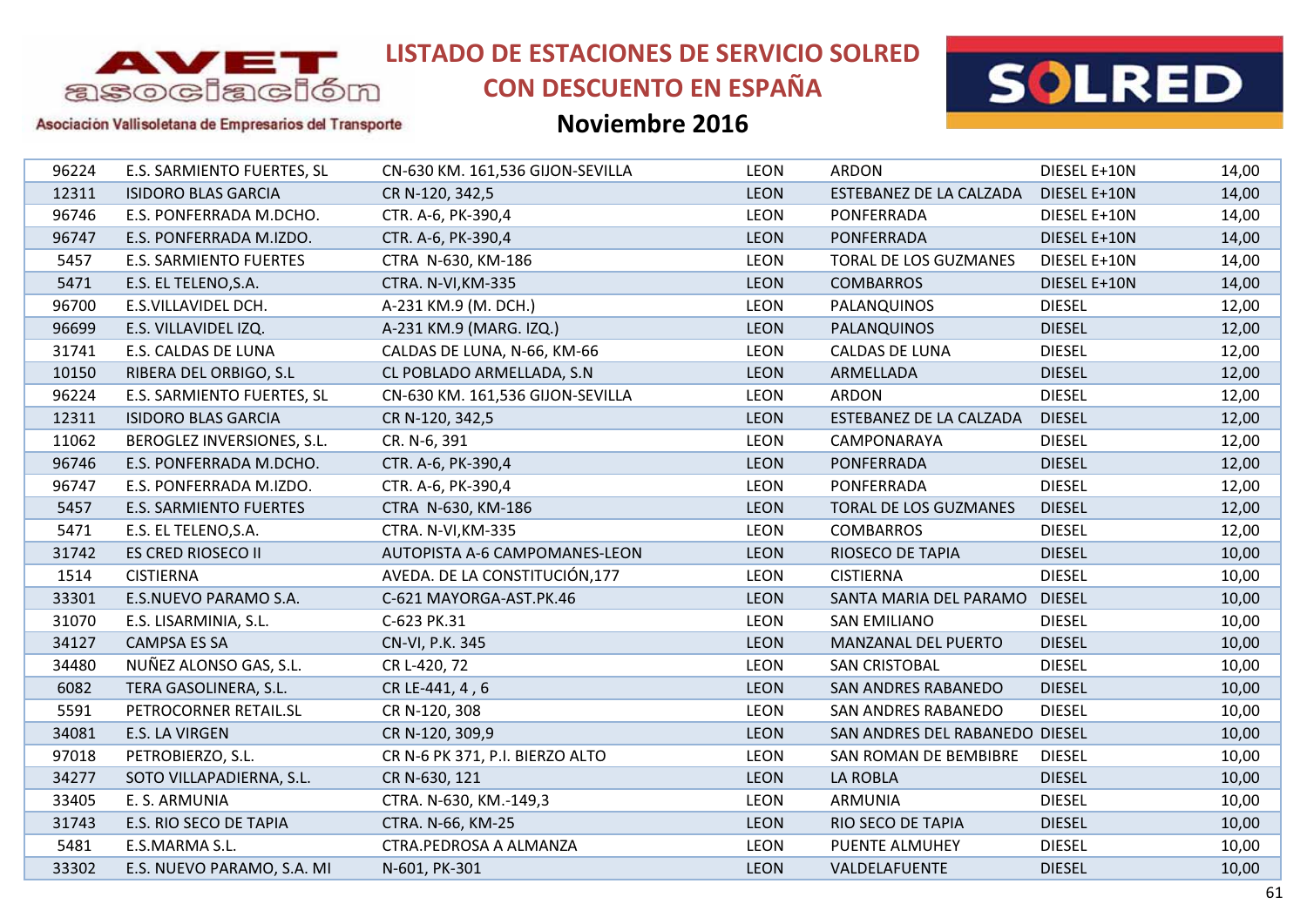

# **CON DESCUENTO EN ESPAÑA**



Asociación Vallisoletana de Empresarios del Transporte

| 97007 | E.S. NUEVO PARAMO, S.A. MD                             | N-601, PK-301                       | <b>LEON</b> | VALDELAFUENTE             | <b>DIESEL</b>    | 10,00 |
|-------|--------------------------------------------------------|-------------------------------------|-------------|---------------------------|------------------|-------|
| 37002 | E.S. SARMIENTO FUERTES, S.L.                           | N-630 GIJON-SEVILL PK 177           | <b>LEON</b> | VILLAMANAN                | <b>DIESEL</b>    | 10,00 |
| 96544 | ARMUNIA (M.I)                                          | N-630 PK. 149                       | <b>LEON</b> | ARMUNIA                   | <b>DIESEL</b>    | 10,00 |
| 15450 | E.S.SOTO VILLAPADIERNA SL                              | AVDA.MADRID,28                      | <b>LEON</b> | <b>BOñAR</b>              | <b>DIESEL</b>    | 7,00  |
| 34523 | E.S. SOTO VILLAPADIERNA, SL                            | CT. N-601 PK 316                    | <b>LEON</b> | <b>TOLDANOS</b>           | <b>DIESEL</b>    | 7,00  |
| 94917 | E.S. GONZALEZ MONAR, S.L.                              | LA HUERGA 17/21                     | <b>LEON</b> | <b>NAVATEJERA</b>         | <b>DIESEL</b>    | 7,00  |
| 96700 | E.S.VILLAVIDEL DCH.                                    | A-231 KM.9 (M. DCH.)                | LEON        | PALANQUINOS               | <b>GASOLEO B</b> | 5,00  |
| 96699 | E.S. VILLAVIDEL IZQ.                                   | A-231 KM.9 (MARG. IZQ.)             | <b>LEON</b> | <b>PALANQUINOS</b>        | <b>GASOLEO B</b> | 5,00  |
| 34079 | E.S. FIGRAN, S.L.                                      | ANTIGUA N-VI, BEMBIBRE              | <b>LEON</b> | <b>BEMBIBRE</b>           | <b>DIESEL</b>    | 5,00  |
| 31742 | <b>ES CRED RIOSECO II</b>                              | AUTOPISTA A-6 CAMPOMANES-LEON       | <b>LEON</b> | RIOSECO DE TAPIA          | <b>GASOLEO B</b> | 5,00  |
| 2918  | PUENTE CASTRO                                          | AV. ALCALDE MIGUEL CASTAÑO,92       | <b>LEON</b> | <b>LEON</b>               | <b>DIESEL</b>    | 5,00  |
| 2918  | <b>PUENTE CASTRO</b>                                   | AV. ALCALDE MIGUEL CASTAÑO,92       | <b>LEON</b> | <b>LEON</b>               | <b>GASOLEO B</b> | 5,00  |
| 96127 | <b>E.S. PP 3</b>                                       | AV. DE LOS ESCRITORES SN            | <b>LEON</b> | PONFERRADA                | <b>DIESEL</b>    | 5,00  |
| 96127 | E.S. PP 3                                              | AV. DE LOS ESCRITORES SN            | <b>LEON</b> | PONFERRADA                | <b>GASOLEO B</b> | 5,00  |
| 11996 | <b>E.S. MONTEARENAS</b>                                | AV. MONTEARENAS, SN                 | <b>LEON</b> | PONFERRADA                | <b>DIESEL</b>    | 5,00  |
| 11996 | <b>E.S. MONTEARENAS</b>                                | AV. MONTEARENAS, SN                 | <b>LEON</b> | PONFERRADA                | <b>GASOLEO B</b> | 5,00  |
| 97064 | LA SERNA LEÓN                                          | AVDA JOSE MARIA GONZALEZ SUAREZ S/N | <b>LEON</b> | <b>LEON</b>               | <b>DIESEL</b>    | 5,00  |
| 97064 | LA SERNA LEÓN                                          | AVDA JOSE MARIA GONZALEZ SUAREZ S/N | <b>LEON</b> | <b>LEON</b>               | <b>GASOLEO B</b> | 5,00  |
| 34340 | ES. RUTA DE LOS ANCARES, SL                            | AVDA RUTA DE LOS ANCARES, 67        | <b>LEON</b> | <b>VEGA DE ESPINAREDA</b> | <b>DIESEL</b>    | 5,00  |
| 33216 | E.S. CARBURANTES PONFERRADA, S. AVDA. DE ASTURIAS, 137 |                                     | <b>LEON</b> | <b>PONFERRADA</b>         | <b>DIESEL</b>    | 5,00  |
| 1529  | <b>U.S. PADRE ISLA</b>                                 | AVDA. SÁENZ DE MIERA S/N            | <b>LEON</b> | LEÓN                      | <b>DIESEL</b>    | 5,00  |
| 1529  | <b>U.S. PADRE ISLA</b>                                 | AVDA. SÁENZ DE MIERA S/N            | <b>LEON</b> | <b>LEÓN</b>               | <b>GASOLEO B</b> | 5,00  |
| 1514  | <b>CISTIERNA</b>                                       | AVEDA. DE LA CONSTITUCIÓN, 177      | <b>LEON</b> | <b>CISTIERNA</b>          | <b>GASOLEO B</b> | 5,00  |
| 96309 | <b>GPV-SAN MARCOS</b>                                  | C/ CRUZ ROJA, S/N                   | <b>LEON</b> | <b>LEON</b>               | <b>DIESEL</b>    | 5,00  |
| 33873 | E.S. CARBURANTES DE PONFERRADA C-631 PK 8              |                                     | <b>LEON</b> | <b>CUBILLOS DEL SIL</b>   | <b>DIESEL</b>    | 5,00  |
| 31741 | E.S. CALDAS DE LUNA                                    | CALDAS DE LUNA, N-66, KM-66         | <b>LEON</b> | <b>CALDAS DE LUNA</b>     | <b>GASOLEO B</b> | 5,00  |
| 34127 | <b>CAMPSA ES SA</b>                                    | CN-VI, P.K. 345                     | <b>LEON</b> | MANZANAL DEL PUERTO       | <b>GASOLEO B</b> | 5,00  |
| 93858 | MIRAT COMBUSTIBLES SL                                  | CR C-622 PK-4                       | <b>LEON</b> | RIBASECA                  | <b>DIESEL</b>    | 5,00  |
| 6294  | RAUL ARTEAGA RODRIGUEZ                                 | CR L-411, PK-11                     | <b>LEON</b> | LAGUNA DE NEGRILLOS       | <b>DIESEL</b>    | 5,00  |
| 33476 | ROSA MARIA FOLLA FERNANDEZ                             | CR N-536, PK 30,5                   | LEON        | PUENTE DE DOMINGO         | <b>DIESEL</b>    | 5,00  |
| 96746 | E.S. PONFERRADA M.DCHO.                                | CTR. A-6, PK-390,4                  | <b>LEON</b> | PONFERRADA                | <b>GASOLEO B</b> | 5,00  |
| 96747 | E.S. PONFERRADA M.IZDO.                                | CTR. A-6, PK-390,4                  | <b>LEON</b> | <b>PONFERRADA</b>         | <b>GASOLEO B</b> | 5,00  |
|       |                                                        |                                     |             |                           |                  |       |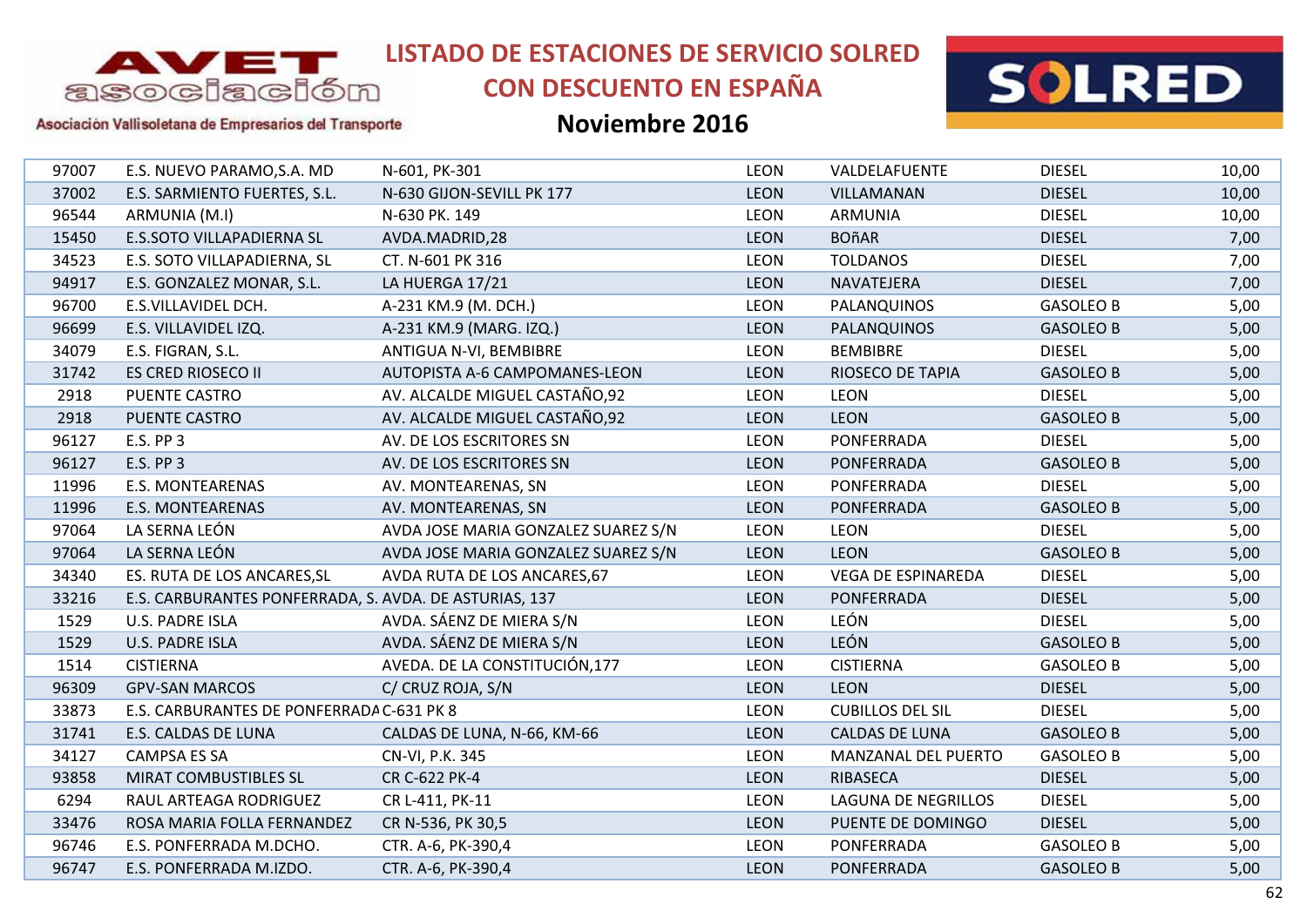

# **CON DESCUENTO EN ESPAÑA**



### Asociación Vallisoletana de Empresarios del Transporte

| 34467 | E.S.TTES.INV.PEREZ FOJO,SL                  | CTR.CL-631, PK-13 M.DCHO.             | <b>LEON</b>   | FRESNEDO DEL SIL           | <b>DIESEL</b>    | 5,00  |
|-------|---------------------------------------------|---------------------------------------|---------------|----------------------------|------------------|-------|
| 33138 | <b>E.S.CARBURANTES FABERO SL</b>            | CTRA- CR-371 PK-4,9                   | <b>LEON</b>   | <b>FABERO DEL BIERZO</b>   | <b>DIESEL</b>    | 5,00  |
| 6063  | E.S. PELLITERO, S.L.                        | CTRA. C-622 PK 17                     | <b>LEON</b>   | FONTECHA DEL PARAMO        | <b>DIESEL</b>    | 5,00  |
| 15673 | E.S. SAN JUAN DE DIOS                       | CTRA. C-623 KM 3,400                  | <b>LEON</b>   | <b>SAN ANDRES RABANEDO</b> | <b>DIESEL</b>    | 5,00  |
| 15673 | E.S. SAN JUAN DE DIOS                       | CTRA. C-623 KM 3,400                  | <b>LEON</b>   | SAN ANDRES RABANEDO        | <b>GASOLEO B</b> | 5,00  |
| 12479 | E.S. VILLA ALDEA                            | CTRA. N-625 PK-31,400                 | <b>LEON</b>   | <b>ALDEA DEL PUENTE</b>    | <b>DIESEL</b>    | 5,00  |
| 33405 | E. S. ARMUNIA                               | CTRA. N-630, KM.-149,3                | <b>LEON</b>   | <b>ARMUNIA</b>             | <b>GASOLEO B</b> | 5,00  |
| 31743 | E.S. RIO SECO DE TAPIA                      | CTRA. N-66, KM-25                     | <b>LEON</b>   | RIO SECO DE TAPIA          | <b>GASOLEO B</b> | 5,00  |
| 12171 | E.S. CAMPONARAYA                            | CTRA. N-VI P.K. 396,7                 | <b>LEON</b>   | CAMPONARAYA                | <b>DIESEL</b>    | 5,00  |
| 12171 | <b>E.S. CAMPONARAYA</b>                     | CTRA. N-VI P.K. 396,7                 | <b>LEON</b>   | CAMPONARAYA                | <b>GASOLEO B</b> | 5,00  |
| 10928 | E.S.PETROJOISA, S.L.                        | LA BAÑEZA-CAMARZANA KM. 13,100        | <b>LEON</b>   | CASTROCALBON               | <b>DIESEL</b>    | 5,00  |
| 2424  | E.S. ASTORGA                                | N VI KM. 325                          | <b>LEON</b>   | <b>ASTORGA</b>             | <b>DIESEL</b>    | 5,00  |
| 2424  | E.S. ASTORGA                                | N VI KM. 325                          | <b>LEON</b>   | <b>ASTORGA</b>             | <b>GASOLEO B</b> | 5,00  |
| 94354 | CARBURANTES DE PONFERRADA, S.L N-6 PK 414,5 |                                       | <b>LEON</b>   | <b>TRABADELO</b>           | <b>DIESEL</b>    | 5,00  |
| 5379  | E.S. MORAGRAN, S.L.                         | N-625 LEON-SANTANDER PK.57            | <b>LEON</b>   | <b>VIDANES</b>             | <b>DIESEL</b>    | 5,00  |
| 15045 | E.S. MORAGRAN S.L.                          | N-625, PK.40,5                        | <b>LEON</b>   | SAHECHORES DE RUEDA        | <b>DIESEL</b>    | 5,00  |
| 96544 | ARMUNIA (M.I)                               | N-630 PK. 149                         | <b>LEON</b>   | <b>ARMUNIA</b>             | <b>GASOLEO B</b> | 5,00  |
| 33337 | E.S. MANSILLA S.L.                          | AVDA. VALLADOLID, S.N.                | <b>LEON</b>   | MANSILLA DE LAS MULAS      | <b>DIESEL</b>    | 3,90  |
| 5165  | E.S. GOROSTIAGA MEDINA, SL                  | CTRA. LE-523 VILLANUEVA-PALANQUINO SN | <b>LEON</b>   | <b>CABREROS DEL RIO</b>    | <b>DIESEL</b>    | 3,90  |
| 7150  | E.S. PUIGUELO RIBES, S.C.P.                 | CTR. N-II, PK-447                     | LERIDA        | SOSES                      | DIESEL E+10N     | 14,00 |
| 96311 | <b>E.S. FONOLLERAS</b>                      | CTRA. N-II KM. 512                    | LERIDA        | <b>FONOLLERAS</b>          | DIESEL E+10N     | 14,00 |
| 7150  | E.S. PUIGUELO RIBES, S.C.P.                 | CTR. N-II, PK-447                     | <b>LERIDA</b> | <b>SOSES</b>               | <b>DIESEL</b>    | 12,00 |
| 96311 | <b>E.S. FONOLLERAS</b>                      | CTRA. N-II KM. 512                    | LERIDA        | <b>FONOLLERAS</b>          | <b>DIESEL</b>    | 12,00 |
| 13063 | AREA DE VILASANA, S.L.U.                    | AUTOVIA N-II PK.486,45                | LERIDA        | <b>VILASANA</b>            | <b>DIESEL</b>    | 10,00 |
| 96839 | E.S. COLOME                                 | AVDA. EJERCITO, 2                     | LERIDA        | <b>LLEIDA</b>              | <b>DIESEL</b>    | 10,00 |
| 10867 | CARBURANTES BELLCAIRE S.A.                  | CR C-53 P.K 135,20 M.D                | LERIDA        | <b>BELLCAIRE DE URGELL</b> | <b>DIESEL</b>    | 10,00 |
| 33837 | CARBURANTES TEIXIDO, S.L.                   | CR N-240, 101                         | LERIDA        | <b>ALPICAT</b>             | <b>DIESEL</b>    | 10,00 |
| 34553 | CIX SEVEIS LLEIDA, S.L.U.                   | CR LL-11, P.K. 10                     | LERIDA        | <b>LLEIDA</b>              | <b>DIESEL</b>    | 7,00  |
| 31107 | <b>ENERGY EXPRESS, SL.</b>                  | CR N-230, 7                           | LERIDA        | <b>CARLES BERGES</b>       | <b>DIESEL</b>    | 7,00  |
| 96027 | APLICA, S.L.                                | CTRA. A-11, PK.480,3                  | LERIDA        | SIDAMON                    | <b>DIESEL</b>    | 7,00  |
| 33951 | UTGES, S.L TRES CARRETERAS                  | CTRA. LL-11, PK-9                     | LERIDA        | LLEIDA                     | <b>DIESEL</b>    | 7,00  |
| 33219 | E.S. PUIGUELO RIBES, S.C.P.                 | <b>N-II PK-450</b>                    | LERIDA        | <b>TORRES DE SEGRE</b>     | <b>DIESEL</b>    | 7,00  |
|       |                                             |                                       |               |                            |                  |       |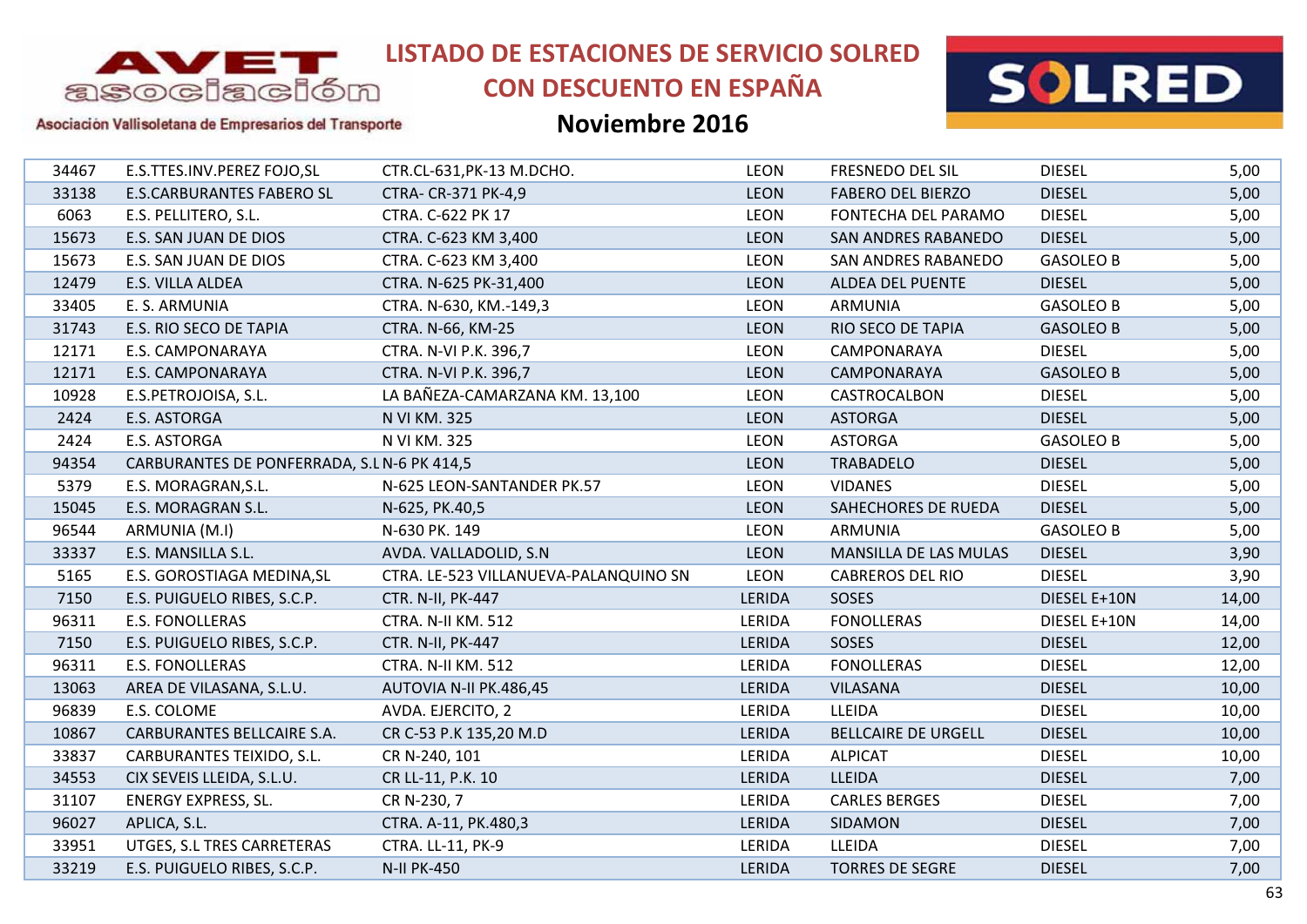

# **CON DESCUENTO EN ESPAÑA**



### Asociación Vallisoletana de Empresarios del Transporte

| 97079 | <b>JAUME I</b>                                      | AVDA. JAUME I, 24                                                 | LERIDA | <b>MOLLERUSA</b>             | <b>DIESEL</b>    | 5,00 |
|-------|-----------------------------------------------------|-------------------------------------------------------------------|--------|------------------------------|------------------|------|
| 97079 | <b>JAUME I</b>                                      | AVDA. JAUME I, 24                                                 | LERIDA | <b>MOLLERUSA</b>             | <b>GASOLEO B</b> | 5,00 |
| 1625  | E.S. MOLLERUSSA                                     | AVDA. JAUME I, 24                                                 | LERIDA | MOLLERUSSA                   | <b>DIESEL</b>    | 5,00 |
| 1625  | E.S. MOLLERUSSA                                     | AVDA. JAUME I, 24                                                 | LERIDA | MOLLERUSSA                   | <b>GASOLEO B</b> | 5,00 |
| 94099 | <b>E.S VIELHA</b>                                   | C/DEL ROSER, 9                                                    | LERIDA | <b>BETREN</b>                | <b>DIESEL</b>    | 5,00 |
| 94099 | <b>E.S VIELHA</b>                                   | C/DEL ROSER, 9                                                    | LERIDA | <b>BETREN</b>                | <b>GASOLEO B</b> | 5,00 |
| 92735 | A.S. BASSELLA S.L.                                  | C-14 PK 134                                                       | LERIDA | <b>BASSELLA</b>              | <b>DIESEL</b>    | 5,00 |
| 97004 | <b>ALPICAT MI</b>                                   | CR A-22 ROTONDA CON A2 M.I                                        | LERIDA | <b>ALPICAT</b>               | <b>DIESEL</b>    | 5,00 |
| 97004 | <b>ALPICAT MI</b>                                   | CR A-22 ROTONDA CON A2 M.I                                        | LERIDA | <b>ALPICAT</b>               | <b>GASOLEO B</b> | 5,00 |
| 33950 | M.CARMEN DOMENECH MARTINEZ CR C-148 (A), 5,3        |                                                                   | LERIDA | <b>BALAGUER</b>              | <b>DIESEL</b>    | 5,00 |
| 31107 | <b>ENERGY EXPRESS, SL.</b>                          | CR N-230, 7                                                       | LERIDA | <b>CARLES BERGES</b>         | <b>GASOLEO B</b> | 5,00 |
| 11814 |                                                     | CAMPSA ESTACIONES DE SERVICIO S CR. A. MANRESA-SOLSONA KM. 45,300 | LERIDA | <b>CLARIANA DEL CARDENER</b> | <b>DIESEL</b>    | 5,00 |
| 11814 |                                                     | CAMPSA ESTACIONES DE SERVICIO S CR. A. MANRESA-SOLSONA KM. 45,300 | LERIDA | <b>CLARIANA DEL CARDENER</b> | <b>GASOLEO B</b> | 5,00 |
| 31751 | SOC. CATALANA DE PETROLIS, SA CTR. C-16, PK-130.733 |                                                                   | LERIDA | RIU DE CERDANYA              | <b>DIESEL</b>    | 5,00 |
| 31751 | SOC. CATALANA DE PETROLIS, SA                       | CTR. C-16, PK-130.733                                             | LERIDA | RIU DE CERDANYA              | <b>GASOLEO B</b> | 5,00 |
| 96584 | SOC. CATALANA DE PETROLIS, SA                       | CTR. C-16, PK-130.733                                             | LERIDA | RIU DE CERDANYA              | <b>DIESEL</b>    | 5,00 |
| 96584 | SOC. CATALANA DE PETROLIS, SA                       | CTR. C-16, PK-130.733                                             | LERIDA | RIU DE CERDANYA              | <b>GASOLEO B</b> | 5,00 |
| 34464 | E.S. MAGRANERS                                      | CTRA. LERIDA-TARRAGONA, PK.89                                     | LERIDA | LERIDA                       | <b>DIESEL</b>    | 5,00 |
| 34464 | E.S. MAGRANERS                                      | CTRA. LERIDA-TARRAGONA, PK.89                                     | LERIDA | LERIDA                       | <b>GASOLEO B</b> | 5,00 |
| 33325 | E.S. BAUSEN                                         | CTRA. N-230 KM. 186                                               | LERIDA | <b>BAUSEN</b>                | <b>DIESEL</b>    | 5,00 |
| 33325 | E.S. BAUSEN                                         | CTRA. N-230 KM. 186                                               | LERIDA | <b>BAUSEN</b>                | <b>GASOLEO B</b> | 5,00 |
| 33859 | E.S. BELLPUIG                                       | CTRA. N-II KM. 495,5                                              | LERIDA | <b>BELLPUIG</b>              | <b>DIESEL</b>    | 5,00 |
| 33859 | E.S. BELLPUIG                                       | CTRA. N-II KM. 495,5                                              | LERIDA | <b>BELLPUIG</b>              | <b>GASOLEO B</b> | 5,00 |
| 96311 | <b>E.S. FONOLLERAS</b>                              | CTRA. N-II KM. 512                                                | LERIDA | <b>FONOLLERAS</b>            | <b>GASOLEO B</b> | 5,00 |
| 33327 | E.S. VIELHA                                         | N-230 KM. 163,175                                                 | LERIDA | <b>VIELHA</b>                | <b>DIESEL</b>    | 5,00 |
| 33327 | E.S. VIELHA                                         | N-230 KM. 163,175                                                 | LERIDA | <b>VIELHA</b>                | <b>GASOLEO B</b> | 5,00 |
| 92158 | E.S. MIJ ARAN                                       | N-230 PK 164,1                                                    | LERIDA | <b>VIELHA</b>                | <b>DIESEL</b>    | 5,00 |
| 92158 | E.S. MIJ ARAN                                       | N-230 PK 164,1                                                    | LERIDA | <b>VIELHA</b>                | <b>GASOLEO B</b> | 5,00 |
| 96442 | E.S. BARGUES, S.L.                                  | N-II PK 484,5 M.                                                  | LERIDA | <b>FONDARELLA</b>            | <b>DIESEL</b>    | 5,00 |
| 33948 | <b>E.S. CARRER URGELL</b>                           | URGELL, 11                                                        | LERIDA | <b>BALAGUER</b>              | <b>DIESEL</b>    | 5,00 |
| 33948 | <b>E.S. CARRER URGELL</b>                           | URGELL, 11                                                        | LERIDA | <b>BALAGUER</b>              | <b>GASOLEO B</b> | 5,00 |
| 15164 | RP CENTRE LLEIDA, S.L.U.                            | C/COMERC, 2                                                       | LERIDA | <b>LLEIDA</b>                | <b>DIESEL</b>    | 3,90 |
|       |                                                     |                                                                   |        |                              |                  |      |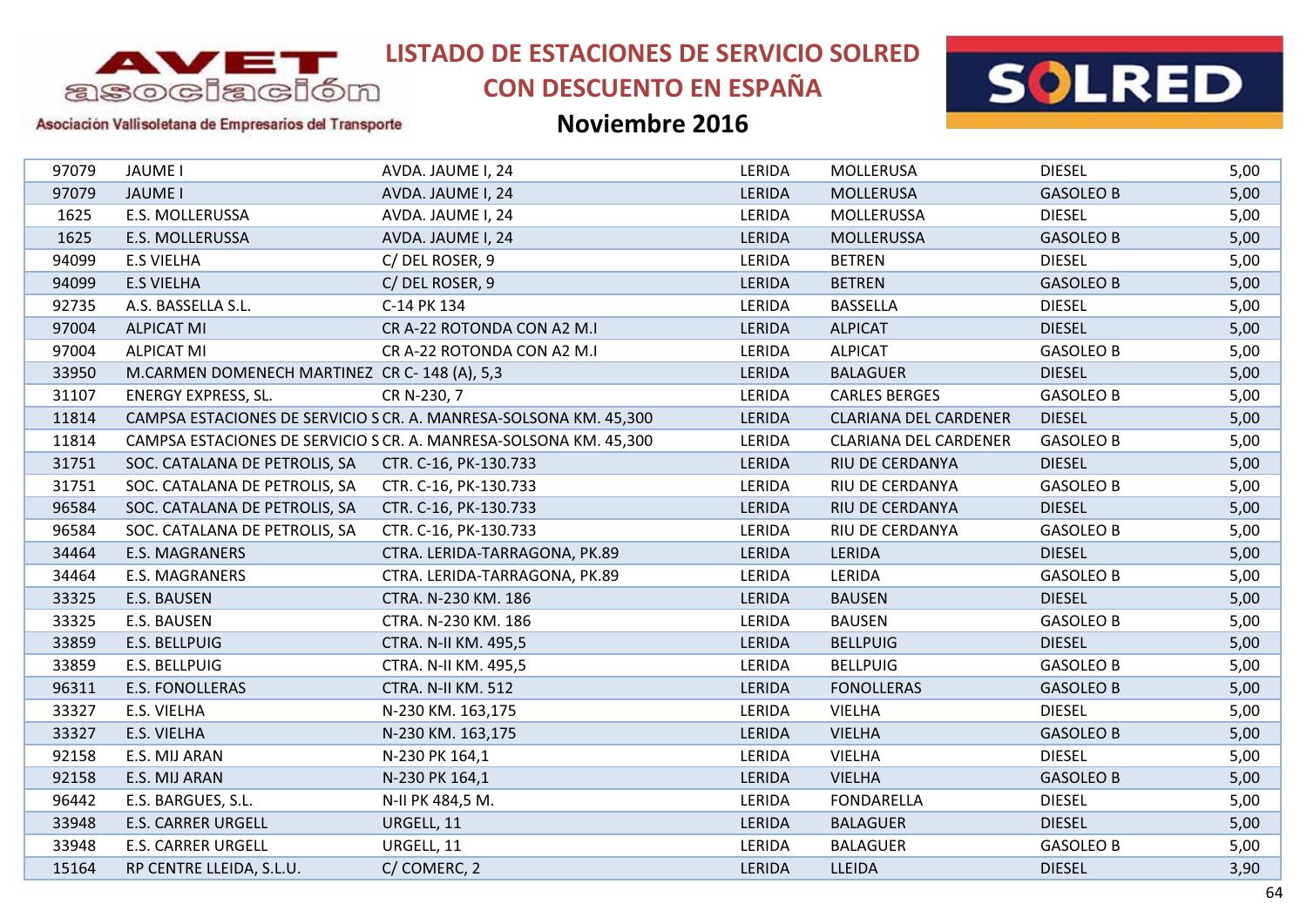

# **CON DESCUENTO EN ESPAÑA**



### Asociación Vallisoletana de Empresarios del Transporte

| 33228 | E.S. BOGASOL, S.A.               | <b>CN-II PK. 478</b>      | LERIDA      | <b>BELL-LLOCH</b>    | <b>DIESEL</b> | 3,90  |
|-------|----------------------------------|---------------------------|-------------|----------------------|---------------|-------|
| 3960  | E.S. SETELSIS S.L                | CRTA.DE MANRESA, S/N      | LERIDA      | SOLSONA              | <b>DIESEL</b> | 3,90  |
| 33856 | E.S. EMILIO GUIU SENTIS          | CTRA. C-230 PK.127        | LERIDA      | <b>ALFES</b>         | <b>DIESEL</b> | 3,90  |
| 34000 | E.S. RABADE                      | AV DEL FERROL, 67         | <b>LUGO</b> | <b>RABADE</b>        | DIESEL E+10N  | 14,00 |
| 93638 | ESTACION SERVICIO ROMA, S.L.     | AV TERRA CHA, 164         | <b>LUGO</b> | <b>VILLALBA</b>      | DIESEL E+10N  | 14,00 |
| 7009  | E.S. COSPEITO, S.L.              | AV. GENERALISIMO, 59      | <b>LUGO</b> | <b>COSPEITO</b>      | DIESEL E+10N  | 14,00 |
| 33540 | E.S. CASTRO RIBERAS D LEA, SL    | AVD. TERRA CHA S/N        | <b>LUGO</b> | <b>CASTRO DE REY</b> | DIESEL E+10N  | 14,00 |
| 96983 | E.S. MUIMENTA M.I.               | C-120, PK. 20,8 M.I.      | <b>LUGO</b> | MUIMENTA (LUGO)      | DIESEL E+10N  | 14,00 |
| 33091 | E.S. VILLALBA                    | CAMPO DEL PUENTE, 109-111 | <b>LUGO</b> | <b>VILLALBA</b>      | DIESEL E+10N  | 14,00 |
| 33522 | <b>ESTACION SERVICIO ROMA SL</b> | CR C-641, 32,1            | <b>LUGO</b> | CANDAMIL             | DIESEL E+10N  | 14,00 |
| 33521 | <b>ESTACION SERVICIO ROMA SL</b> | CR LU-862 PK 97 I         | <b>LUGO</b> | XOVE                 | DIESEL E+10N  | 14,00 |
| 10370 | E.S. OTERO VAZQUEZ S.L           | CTRA. N-642 PK.423,850    | <b>LUGO</b> | <b>CERVO</b>         | DIESEL E+10N  | 14,00 |
| 15362 | E. S. AMMNSA                     | CTRA. ORENSE, SN          | <b>LUGO</b> | <b>CHANTADA</b>      | DIESEL E+10N  | 14,00 |
| 34073 | E.S. NADELA                      | <b>CTRA.N-VI PK.493,7</b> | <b>LUGO</b> | <b>NADELA</b>        | DIESEL E+10N  | 14,00 |
| 34000 | E.S. RABADE                      | AV DEL FERROL, 67         | <b>LUGO</b> | <b>RABADE</b>        | <b>DIESEL</b> | 12,00 |
| 93638 | ESTACION SERVICIO ROMA, S.L.     | AV TERRA CHA, 164         | <b>LUGO</b> | <b>VILLALBA</b>      | <b>DIESEL</b> | 12,00 |
| 7009  | E.S. COSPEITO, S.L.              | AV. GENERALISIMO, 59      | <b>LUGO</b> | <b>COSPEITO</b>      | <b>DIESEL</b> | 12,00 |
| 33540 | E.S. CASTRO RIBERAS D LEA, SL    | AVD. TERRA CHA S/N        | <b>LUGO</b> | <b>CASTRO DE REY</b> | <b>DIESEL</b> | 12,00 |
| 96983 | E.S. MUIMENTA M.I.               | C-120, PK. 20,8 M.I.      | <b>LUGO</b> | MUIMENTA (LUGO)      | <b>DIESEL</b> | 12,00 |
| 33091 | E.S. VILLALBA                    | CAMPO DEL PUENTE, 109-111 | <b>LUGO</b> | <b>VILLALBA</b>      | <b>DIESEL</b> | 12,00 |
| 33522 | <b>ESTACION SERVICIO ROMA SL</b> | CR C-641, 32,1            | <b>LUGO</b> | CANDAMIL             | <b>DIESEL</b> | 12,00 |
| 33521 | <b>ESTACION SERVICIO ROMA SL</b> | CR LU-862 PK 97 I         | <b>LUGO</b> | XOVE                 | <b>DIESEL</b> | 12,00 |
| 10370 | E.S. OTERO VAZQUEZ S.L           | CTRA. N-642 PK.423,850    | <b>LUGO</b> | <b>CERVO</b>         | <b>DIESEL</b> | 12,00 |
| 15362 | E. S. AMMNSA                     | CTRA. ORENSE, SN          | <b>LUGO</b> | <b>CHANTADA</b>      | <b>DIESEL</b> | 12,00 |
| 34073 | E.S. NADELA                      | <b>CTRA.N-VI PK.493,7</b> | <b>LUGO</b> | <b>NADELA</b>        | <b>DIESEL</b> | 12,00 |
| 4059  | <b>SAN RAFAEL</b>                | AV DE LA CORUÑA 310       | <b>LUGO</b> | <b>LUGO</b>          | <b>DIESEL</b> | 10,00 |
| 33989 | MONDO/EDO                        | AVD ELADIO LORENZO 2      | <b>LUGO</b> | MONDOñEDO            | <b>DIESEL</b> | 10,00 |
| 31061 | E.S. O PICATO                    | C-540, PK.10              | <b>LUGO</b> | O PICATO             | <b>DIESEL</b> | 10,00 |
| 96545 | SARRIA (M.I)                     | CL. MATIAS LOPEZ 97       | <b>LUGO</b> | SARRIA               | <b>DIESEL</b> | 10,00 |
| 33509 | E. S. ROMA, S.L.                 | CONDE PALLARES, 46-52     | <b>LUGO</b> | <b>VILLALBA</b>      | <b>DIESEL</b> | 10,00 |
| 31565 | E.S. FOZ, S.L.                   | CTR. N-642, MARZAN        | <b>LUGO</b> | <b>FOZ</b>           | <b>DIESEL</b> | 10,00 |
| 15364 | E.S. O CARQUEIXO, S.L.           | CTRA. C-630 PK.58,8       | <b>LUGO</b> | <b>CASTELO</b>       | <b>DIESEL</b> | 10,00 |
|       |                                  |                           |             |                      |               |       |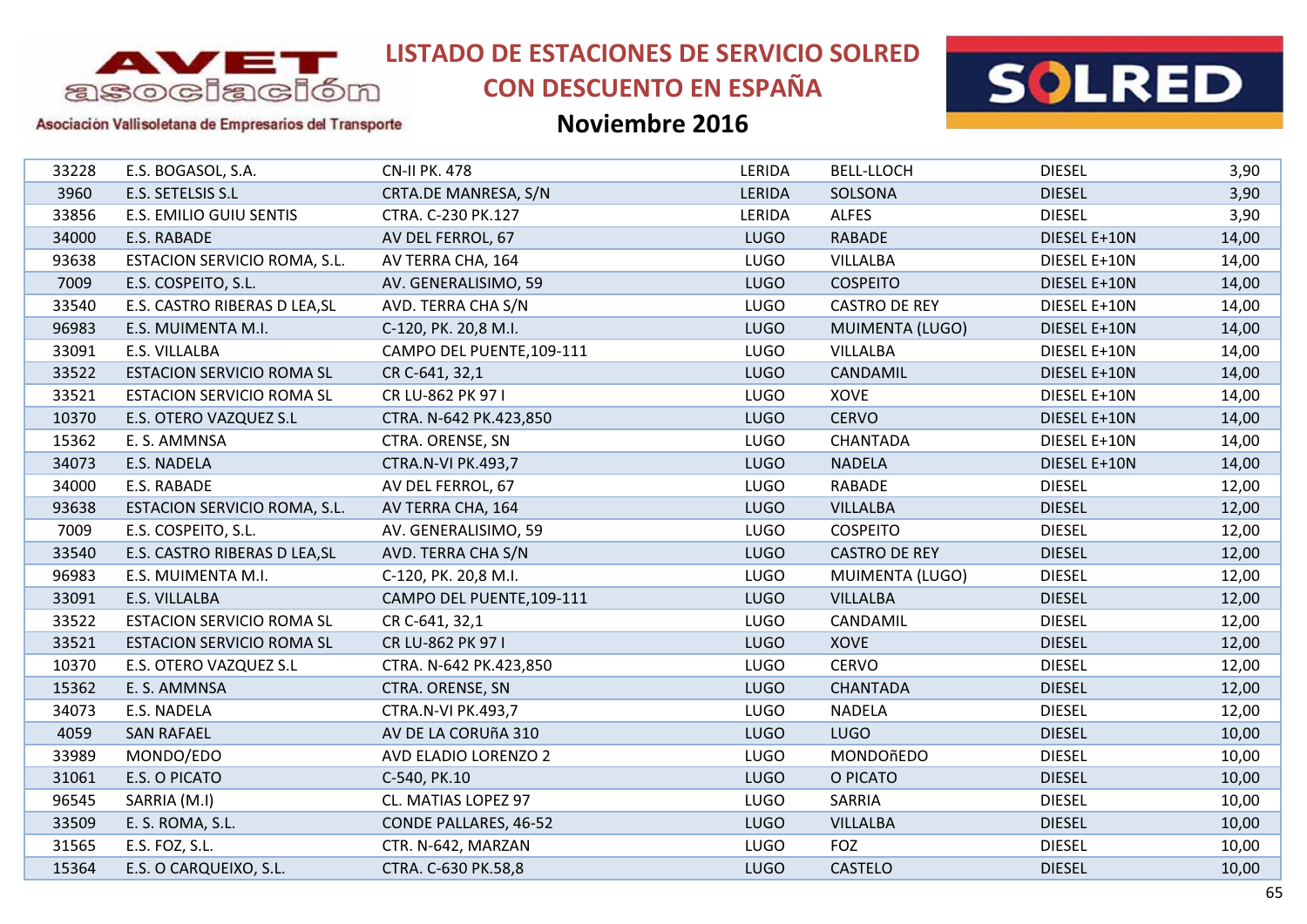

# **CON DESCUENTO EN ESPAÑA**



### Asociación Vallisoletana de Empresarios del Transporte

| 13245 | E.S.MUJA                   | CTRA. N-640 PK. 87,475             | <b>LUGO</b> | <b>LUGO</b>                         | <b>DIESEL</b>    | 10,00 |
|-------|----------------------------|------------------------------------|-------------|-------------------------------------|------------------|-------|
| 33964 | E. S. PARDO Y VALIN, S.L.  | <b>CTRA. N-VI, PK.- 433</b>        | <b>LUGO</b> | PIEDRAFITA                          | <b>DIESEL</b>    | 10,00 |
| 33471 | E.S. BARREIROS             | N-634 PK 570,4                     | <b>LUGO</b> | <b>BARREIROS</b>                    | <b>DIESEL</b>    | 10,00 |
| 96674 | E.S. LENCE TORRES, S.L.    | A-6, PK-479 (CASTROVERDE) MD       | <b>LUGO</b> | <b>GOMEAN-O CORGO</b>               | <b>DIESEL</b>    | 7,00  |
| 96763 | E.S. LENCE TORRES, S.L.    | AV. BENIGNO RIBERA                 | <b>LUGO</b> | <b>LUGO</b>                         | <b>DIESEL</b>    | 7,00  |
| 92801 | E.S. LENCE TORRES, S.L.    | AV.BENICGNO RIBERA, 50-PG.CEAO     | <b>LUGO</b> | <b>LUGO</b>                         | <b>DIESEL</b>    | 7,00  |
| 96313 | <b>E.S. SAN CRISTOBAL</b>  | AVDA. BENIGNO RIVERA, 99 P.I. CEAO | <b>LUGO</b> | <b>LUGO</b>                         | <b>DIESEL</b>    | 7,00  |
| 96030 | A.S. CELEIRO, S.L.         | CL LAVANDERIAS, 2                  | <b>LUGO</b> | CELEIRO-VIVEIRO                     | <b>DIESEL</b>    | 7,00  |
| 3573  | LENCE TORRES, S.L.         | CL. SAN ROQUE, 90-92               | <b>LUGO</b> | <b>LUGO</b>                         | <b>DIESEL</b>    | 7,00  |
| 5603  | <b>LENCE TORRES</b>        | CR N-540, 2                        | <b>LUGO</b> | LOUZANETA                           | <b>DIESEL</b>    | 7,00  |
| 12025 | E.S. VIVEIRO, S.L.         | CR.C-640 PK4,1 MAGAZOS             | <b>LUGO</b> | <b>VIVEIRO</b>                      | <b>DIESEL</b>    | 7,00  |
| 15030 | E.S. CARBALLERIRA S.L.     | CTRA. C.630 KM.1 FONSAGRADA A LUGO | <b>LUGO</b> | <b>FONSAGRADA</b>                   | <b>DIESEL</b>    | 7,00  |
| 5008  | COMPLEJO SAN CRISTOBAL, SL | CTRA. N-VI, PK-488                 | <b>LUGO</b> | <b>CORGO</b>                        | <b>DIESEL</b>    | 7,00  |
| 4059  | <b>SAN RAFAEL</b>          | AV DE LA CORUÑA 310                | <b>LUGO</b> | <b>LUGO</b>                         | <b>GASOLEO B</b> | 5,00  |
| 34000 | E.S. RABADE                | AV DEL FERROL, 67                  | <b>LUGO</b> | <b>RABADE</b>                       | <b>GASOLEO B</b> | 5,00  |
| 33989 | MONDO/EDO                  | AVD ELADIO LORENZO 2               | <b>LUGO</b> | MONDOñEDO                           | <b>GASOLEO B</b> | 5,00  |
| 4930  | E.S. A PONTENOVA, S.L      | AVDA. GENERALISIMO, S.N            | <b>LUGO</b> | PUENTENUEVO                         | <b>DIESEL</b>    | 5,00  |
| 33091 | E.S. VILLALBA              | CAMPO DEL PUENTE, 109-111          | <b>LUGO</b> | <b>VILLALBA</b>                     | <b>GASOLEO B</b> | 5,00  |
| 96545 | SARRIA (M.I)               | CL. MATIAS LOPEZ 97                | <b>LUGO</b> | <b>SARRIA</b>                       | <b>GASOLEO B</b> | 5,00  |
| 34477 | E.S. CAMPOS, S.L.          | CN-540, PK.65                      | <b>LUGO</b> | LA BARRELA                          | <b>DIESEL</b>    | 5,00  |
| 5604  | E.S. LA CAMPIÑA            | CTRA N-640 PK.75,2                 | <b>LUGO</b> | SAN SALVADOR DE MUJA, LUG DIESEL    |                  | 5,00  |
| 5604  | E.S. LA CAMPIÑA            | CTRA N-640 PK.75,2                 | <b>LUGO</b> | SAN SALVADOR DE MUJA, LUG GASOLEO B |                  | 5,00  |
| 13245 | E.S.MUJA                   | CTRA. N-640 PK. 87,475             | <b>LUGO</b> | <b>LUGO</b>                         | <b>GASOLEO B</b> | 5,00  |
| 34416 | E.S.EXP.CARB.CANIDO, S.L.  | CTRA.N-120 PK 511                  | <b>LUGO</b> | PUEBLA DE BROLLON                   | <b>DIESEL</b>    | 5,00  |
| 34073 | E.S. NADELA                | <b>CTRA.N-VI PK.493,7</b>          | <b>LUGO</b> | <b>NADELA</b>                       | <b>GASOLEO B</b> | 5,00  |
| 5456  | <b>E.S. MONFORTE</b>       | DOCTOR CASARES, S-N                | <b>LUGO</b> | MONFORTE DE LEMOS                   | <b>DIESEL</b>    | 5,00  |
|       |                            |                                    | <b>LUGO</b> | MONFORTE DE LEMOS                   | <b>GASOLEO B</b> |       |
| 5456  | E.S. MONFORTE              | DOCTOR CASARES, S-N                |             |                                     |                  | 5,00  |
| 33471 | E.S. BARREIROS             | N-634 PK 570,4                     | <b>LUGO</b> | <b>BARREIROS</b>                    | <b>GASOLEO B</b> | 5,00  |
| 7260  | E.S. ESCAIRON, S.L         | PARDO BAZAN, S-N                   | <b>LUGO</b> | <b>ESCAIRON</b>                     | <b>DIESEL</b>    | 5,00  |
| 33463 | E.S. BUENAVISTA            | RIO DOS FOLES, S.N.                | <b>LUGO</b> | <b>VIVERO</b>                       | <b>DIESEL</b>    | 5,00  |
| 15877 | E.S. LUGO (LA MURALLA)     | RONDA LA MURALLA, 134              | <b>LUGO</b> | <b>LUGO</b>                         | <b>DIESEL</b>    | 5,00  |
| 15877 | E.S. LUGO (LA MURALLA)     | RONDA LA MURALLA, 134              | <b>LUGO</b> | <b>LUGO</b>                         | <b>GASOLEO B</b> | 5,00  |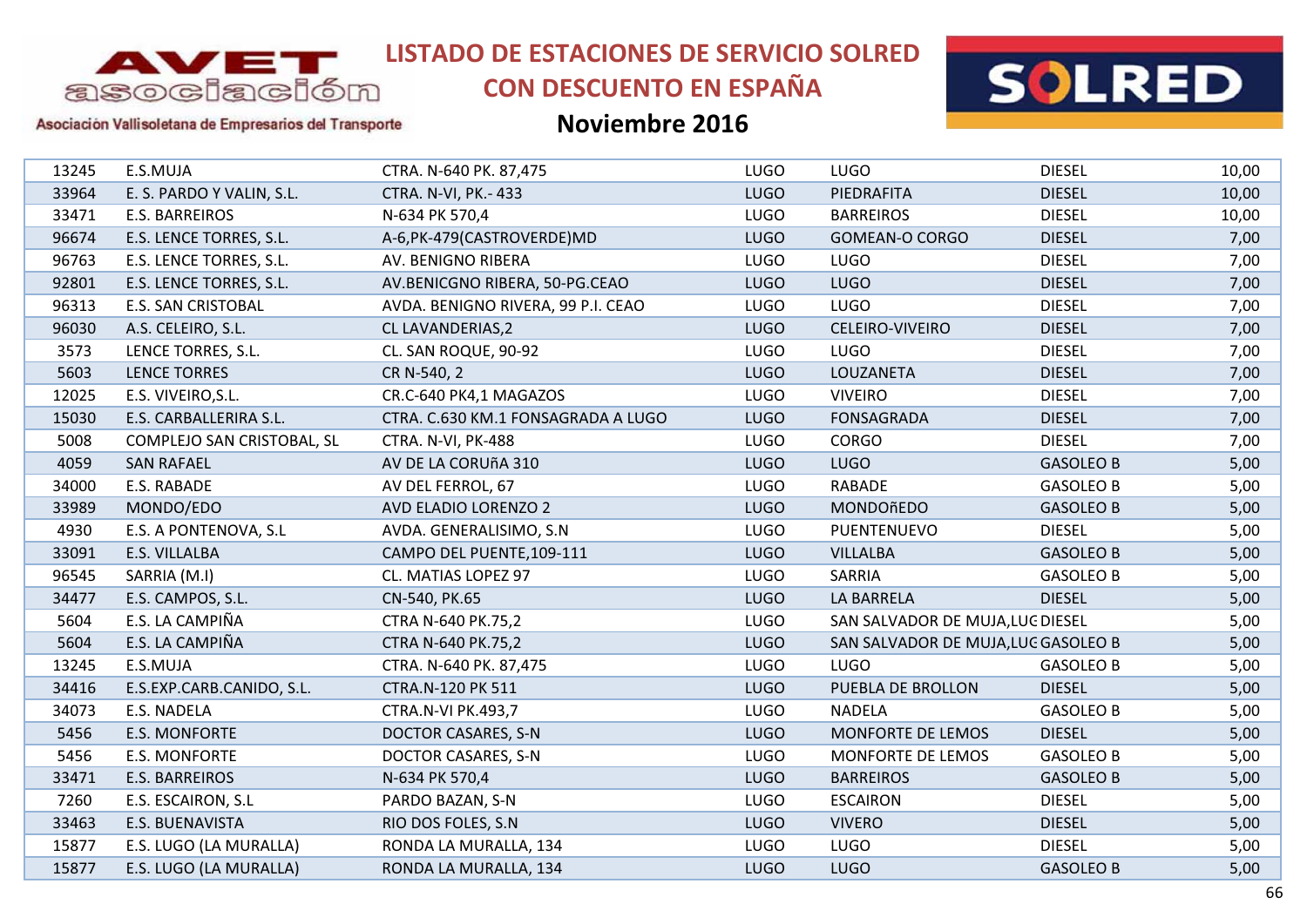

# **CON DESCUENTO EN ESPAÑA**



### Asociación Vallisoletana de Empresarios del Transporte

| 7549  | ES. VISTA ALEGRE BURELA SL   | ARCADIO PARDIñAS, S-N           | <b>LUGO</b>   | <b>BURELA</b>                        | <b>DIESEL</b> | 3,90  |
|-------|------------------------------|---------------------------------|---------------|--------------------------------------|---------------|-------|
| 33129 | E.S. QUIROGA, S.L.           | C/ REAL, 143                    | <b>LUGO</b>   | <b>QUIROGA</b>                       | <b>DIESEL</b> | 3,90  |
| 33662 | E.S. CHANTADA S.L.           | CASTRO POUSADA, 10              | <b>LUGO</b>   | <b>CHANTADA</b>                      | <b>DIESEL</b> | 3,90  |
| 5844  | E.S.LAGAS DE MEIRA MUIMENTA  | CR C-120 PK 20,8                | <b>LUGO</b>   | <b>MUIMENTA</b>                      | <b>DIESEL</b> | 3,90  |
| 10525 | COMBUSTIBLES AS FONTES, S.L. | CTR. CHANTADA, SN               | <b>LUGO</b>   | MONFORTE DE LEMOS                    | <b>DIESEL</b> | 3,90  |
| 33916 | E. S. GUITIRIZ, S.L.         | CTRA. N-VI, PK.- 539,6          | <b>LUGO</b>   | <b>GUITIRIZ</b>                      | <b>DIESEL</b> | 3,90  |
| 34330 | E.S. OURAL-EXGA, S.L.        | CTRA.C-546 PK.33,7              | <b>LUGO</b>   | <b>OURAL</b>                         | <b>DIESEL</b> | 3,90  |
| 34049 | E.S. EL JARDIN S.L.          | N-642 PK.10,5                   | <b>LUGO</b>   | RIBADEO                              | <b>DIESEL</b> | 3,90  |
| 96852 | EL MOLAR GESTION, S.L.       | A-1, PK.41 - M.I.               | <b>MADRID</b> | <b>EL MOLAR</b>                      | DIESEL E+10N  | 14,00 |
| 96767 | <b>PERALES</b>               | A-3, PK. 35,2                   | <b>MADRID</b> | PERALES DE TAJUÑA                    | DIESEL E+10N  | 14,00 |
| 96102 | E.S. CLA                     | C/ AVENIDA DE EUROPA S/N        | <b>MADRID</b> | <b>GETAFE</b>                        | DIESEL E+10N  | 14,00 |
| 93914 | A.S. DOÑANA                  | CL COTO DE DOÑANA 1             | <b>MADRID</b> | <b>PINTO</b>                         | DIESEL E+10N  | 14,00 |
| 96241 | PETROCORNER RETAIL, S.L      | CR N-3, 37,8                    | <b>MADRID</b> | PERALES DE TAJUÑA                    | DIESEL E+10N  | 14,00 |
| 10091 | COMBUSTIBLES GUTIERREZ, S.L. | CR.A-4, PK. 129,6               | <b>MADRID</b> | <b>CAMUÑAS</b>                       | DIESEL E+10N  | 14,00 |
| 34336 | PETROCORNER RETAIL, S.L      | CR-M409 - PK.16,2               | <b>MADRID</b> | <b>FUENLABRADA</b>                   | DIESEL E+10N  | 14,00 |
| 96735 | E.S. VALDEMINGOMEZ           | CTR. M-50, PK-34 M.I            | <b>MADRID</b> | <b>MADRID</b>                        | DIESEL E+10N  | 14,00 |
| 96671 | LA ATALAYA M.D.              | CTR. M-50, PK-66.5 M.DCHO.      | <b>MADRID</b> | VILLAVICIOSA DE ODON                 | DIESEL E+10N  | 14,00 |
| 96736 | E.S. VALDEMINGOMEZ HOTEL     | CTR.M-50, PK-34 M.D             | <b>MADRID</b> | <b>MADRID</b>                        | DIESEL E+10N  | 14,00 |
| 34358 | E.S. CTM                     | CTR.VILLAV-VALLECAS KM.3,6      | <b>MADRID</b> | <b>MADRID</b>                        | DIESEL E+10N  | 14,00 |
| 96216 | <b>ES AREA EUROPA</b>        | CTRA A-4, P.K 33,00             | <b>MADRID</b> | <b>CIEMPOZUELOS</b>                  | DIESEL E+10N  | 14,00 |
| 34314 | E.S.FUENTIDUEÑA DE TAJO      | CTRA VALENCIA, PK 62            | <b>MADRID</b> | FUENTIDUEÑA DE TAJO                  | DIESEL E+10N  | 14,00 |
| 96279 | FUNDOSA GALENA, S.A.U.       | CTRA. M-203 PK.0,28 M.I.        | <b>MADRID</b> | <b>MADRID</b>                        | DIESEL E+10N  | 14,00 |
| 96670 | LA ATALAYA M.I.              | CTRA. M-50, KM-66.5 M.I.        | <b>MADRID</b> | VILLAVICIOSA DE ODON                 | DIESEL E+10N  | 14,00 |
| 13034 | IBERVILNA, S.L.              | CTRA. M-832, PK.3,00            | <b>MADRID</b> | ARGANDA DEL REY                      | DIESEL E+10N  | 14,00 |
| 33042 | E.S. PUENTE SAN FERNANDO     | CTRA. N-II KM. 16,300           | <b>MADRID</b> | <b>SAN FERNANDO HENARES</b>          | DIESEL E+10N  | 14,00 |
| 96327 | E.S. PUENTE SAN FERNANDO II  | CTRA. N-II P.K. 16,3 M.I.       | <b>MADRID</b> | SAN FERNANDO DE HENARES DIESEL E+10N |               | 14,00 |
| 96074 | E.S. MERCAMADRID             | CTRA.VILLAVERDE-VALLECAS KM.3,8 | <b>MADRID</b> | <b>MADRID</b>                        | DIESEL E+10N  | 14,00 |
| 96852 | EL MOLAR GESTION, S.L.       | A-1, PK.41 - M.I.               | <b>MADRID</b> | <b>EL MOLAR</b>                      | <b>DIESEL</b> | 12,00 |
| 96767 | PERALES                      | A-3, PK. 35,2                   | <b>MADRID</b> | PERALES DE TAJUÑA                    | <b>DIESEL</b> | 12,00 |
| 96102 | E.S. CLA                     | C/ AVENIDA DE EUROPA S/N        | <b>MADRID</b> | <b>GETAFE</b>                        | <b>DIESEL</b> | 12,00 |
| 93914 | A.S. DOÑANA                  | CL COTO DE DOÑANA 1             | <b>MADRID</b> | <b>PINTO</b>                         | <b>DIESEL</b> | 12,00 |
| 96241 | PETROCORNER RETAIL, S.L      | CR N-3, 37,8                    | <b>MADRID</b> | PERALES DE TAJUÑA                    | <b>DIESEL</b> | 12,00 |
|       |                              |                                 |               |                                      |               |       |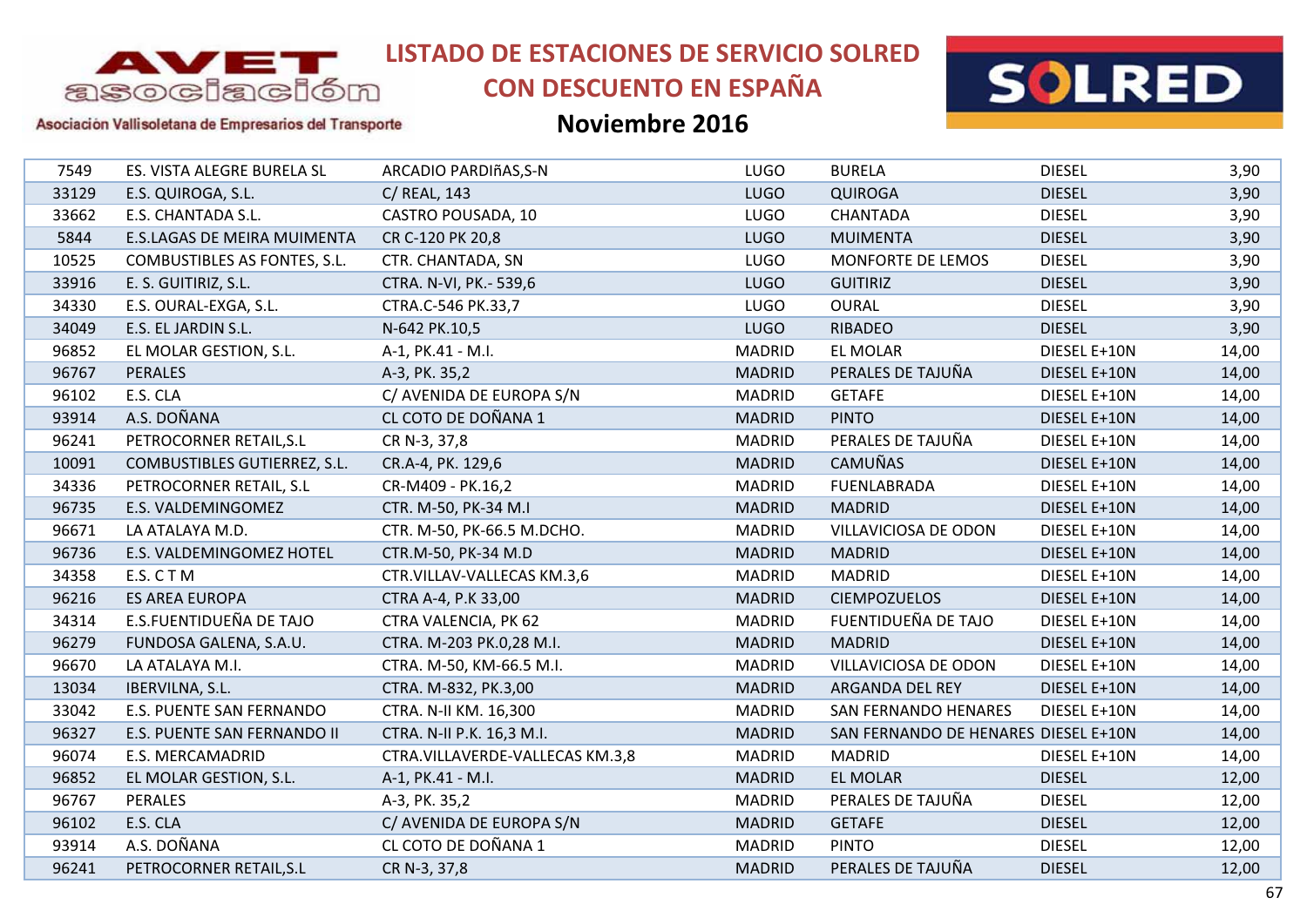

# **CON DESCUENTO EN ESPAÑA**



### Asociación Vallisoletana de Empresarios del Transporte

| 10091 | COMBUSTIBLES GUTIERREZ, S.L.                          | CR.A-4, PK. 129,6               | <b>MADRID</b> | CAMUÑAS                        | <b>DIESEL</b> | 12,00 |
|-------|-------------------------------------------------------|---------------------------------|---------------|--------------------------------|---------------|-------|
| 34336 | PETROCORNER RETAIL, S.L                               | CR-M409 - PK.16,2               | <b>MADRID</b> | <b>FUENLABRADA</b>             | <b>DIESEL</b> | 12,00 |
| 96735 | E.S. VALDEMINGOMEZ                                    | CTR. M-50, PK-34 M.I            | <b>MADRID</b> | <b>MADRID</b>                  | <b>DIESEL</b> | 12,00 |
| 96671 | LA ATALAYA M.D.                                       | CTR. M-50, PK-66.5 M.DCHO.      | <b>MADRID</b> | VILLAVICIOSA DE ODON           | <b>DIESEL</b> | 12,00 |
| 96736 | E.S. VALDEMINGOMEZ HOTEL                              | CTR.M-50, PK-34 M.D             | <b>MADRID</b> | <b>MADRID</b>                  | <b>DIESEL</b> | 12,00 |
| 34358 | E.S. CTM                                              | CTR.VILLAV-VALLECAS KM.3,6      | <b>MADRID</b> | <b>MADRID</b>                  | <b>DIESEL</b> | 12,00 |
| 96216 | <b>ES AREA EUROPA</b>                                 | CTRA A-4, P.K 33,00             | <b>MADRID</b> | <b>CIEMPOZUELOS</b>            | <b>DIESEL</b> | 12,00 |
| 34314 | E.S.FUENTIDUEÑA DE TAJO                               | CTRA VALENCIA, PK 62            | <b>MADRID</b> | FUENTIDUEÑA DE TAJO            | <b>DIESEL</b> | 12,00 |
| 96279 | FUNDOSA GALENA, S.A.U.                                | CTRA. M-203 PK.0,28 M.I.        | <b>MADRID</b> | <b>MADRID</b>                  | <b>DIESEL</b> | 12,00 |
| 96670 | LA ATALAYA M.I.                                       | CTRA. M-50, KM-66.5 M.I.        | <b>MADRID</b> | VILLAVICIOSA DE ODON           | <b>DIESEL</b> | 12,00 |
| 13034 | IBERVILNA, S.L.                                       | CTRA. M-832, PK.3,00            | <b>MADRID</b> | ARGANDA DEL REY                | <b>DIESEL</b> | 12,00 |
| 33042 | E.S. PUENTE SAN FERNANDO                              | CTRA. N-II KM. 16,300           | <b>MADRID</b> | <b>SAN FERNANDO HENARES</b>    | <b>DIESEL</b> | 12,00 |
| 96327 | E.S. PUENTE SAN FERNANDO II                           | CTRA. N-II P.K. 16,3 M.I.       | <b>MADRID</b> | SAN FERNANDO DE HENARES DIESEL |               | 12,00 |
| 96074 | E.S. MERCAMADRID                                      | CTRA.VILLAVERDE-VALLECAS KM.3,8 | <b>MADRID</b> | <b>MADRID</b>                  | <b>DIESEL</b> | 12,00 |
| 4321  | I.ALONSO GOMEZ, S.L.                                  | AVDA. ABRANTES, SN              | <b>MADRID</b> | <b>MADRID</b>                  | <b>DIESEL</b> | 10,00 |
| 93543 | E.S. HUMANES, S.L.                                    | AVDA. DE LA INDUSTRIA, 23       | <b>MADRID</b> | <b>HUMANES</b>                 | <b>DIESEL</b> | 10,00 |
| 96633 | E.S. CTRA. FORTUNA                                    | C/ALAVA, SN - PARCELA 11        | <b>MADRID</b> | <b>LEGANES</b>                 | <b>DIESEL</b> | 10,00 |
| 97005 | AGRICOLA EL CASAR, S.L.U.                             | C/ALTO DEL RETIRO, 2            | <b>MADRID</b> | <b>MADRID</b>                  | <b>DIESEL</b> | 10,00 |
| 34625 | CAMPSA,E.S                                            | C/MENDEZ ALVARO 44              | <b>MADRID</b> | <b>MADRID</b>                  | <b>DIESEL</b> | 10,00 |
| 15795 | <b>E.S. BARRIO FORTUNA</b>                            | C/SAN BERNARDO SN               | <b>MADRID</b> | <b>LEGANES</b>                 | <b>DIESEL</b> | 10,00 |
| 96856 | E.S. LA ATAYUELA                                      | C-602, PK.13                    | <b>MADRID</b> | <b>MADRID</b>                  | <b>DIESEL</b> | 10,00 |
| 11708 | E.S. CIUDAD DEL AUTOMOVIL                             | CL. CARLOS SAINZ                | <b>MADRID</b> | <b>LEGANES</b>                 | <b>DIESEL</b> | 10,00 |
| 97029 | EMPIVA, S.A.                                          | CR N. IV, KM 23,30 (M.IZQ)      | <b>MADRID</b> | <b>PINTO</b>                   | <b>DIESEL</b> | 10,00 |
| 33212 | EMPIVA, MD                                            | CR N.IV KM, 23,300              | <b>MADRID</b> | <b>PINTO</b>                   | <b>DIESEL</b> | 10,00 |
| 94104 | E.S.365 PRADO DEL REY                                 | CR. M-502 P.K.3,6               | <b>MADRID</b> | POZUELO DE ALARCON             | <b>DIESEL</b> | 10,00 |
| 12079 | CAMPSARED CAMPO REAL                                  | CR.M-209, PK. 4                 | <b>MADRID</b> | <b>CAMPO REAL</b>              | <b>DIESEL</b> | 10,00 |
| 34095 | E.S. MOSTOLES IZQ.                                    | CT. DE EXTREMAD. KM.20,9        | <b>MADRID</b> | <b>MOSTOLES</b>                | <b>DIESEL</b> | 10,00 |
| 33317 | <b>COBO CALLEJA</b>                                   | CTR. M-506, PK-21.900           | <b>MADRID</b> | <b>FUENLABRADA</b>             | <b>DIESEL</b> | 10,00 |
| 96743 | E.S. RIVAS                                            | CTR. N-III, PK-14.300           | <b>MADRID</b> | <b>MADRID</b>                  | <b>DIESEL</b> | 10,00 |
| 12400 | E.S. FUENLABRADA II                                   | CTR.N-401 PK 18,7 M.I.          | <b>MADRID</b> | <b>FUENLABRADA</b>             | <b>DIESEL</b> | 10,00 |
| 96177 | E.S. FUENLABRADA H.                                   | CTRA. A-42, PK. 18,700          | <b>MADRID</b> | <b>FUENLABRADA</b>             | <b>DIESEL</b> | 10,00 |
| 96195 | ILUNION RETAIL Y COMERCIALIZACIC CTRA. M-203 PK. 0,28 |                                 | <b>MADRID</b> | <b>MADRID</b>                  | <b>DIESEL</b> | 10,00 |
|       |                                                       |                                 |               |                                |               |       |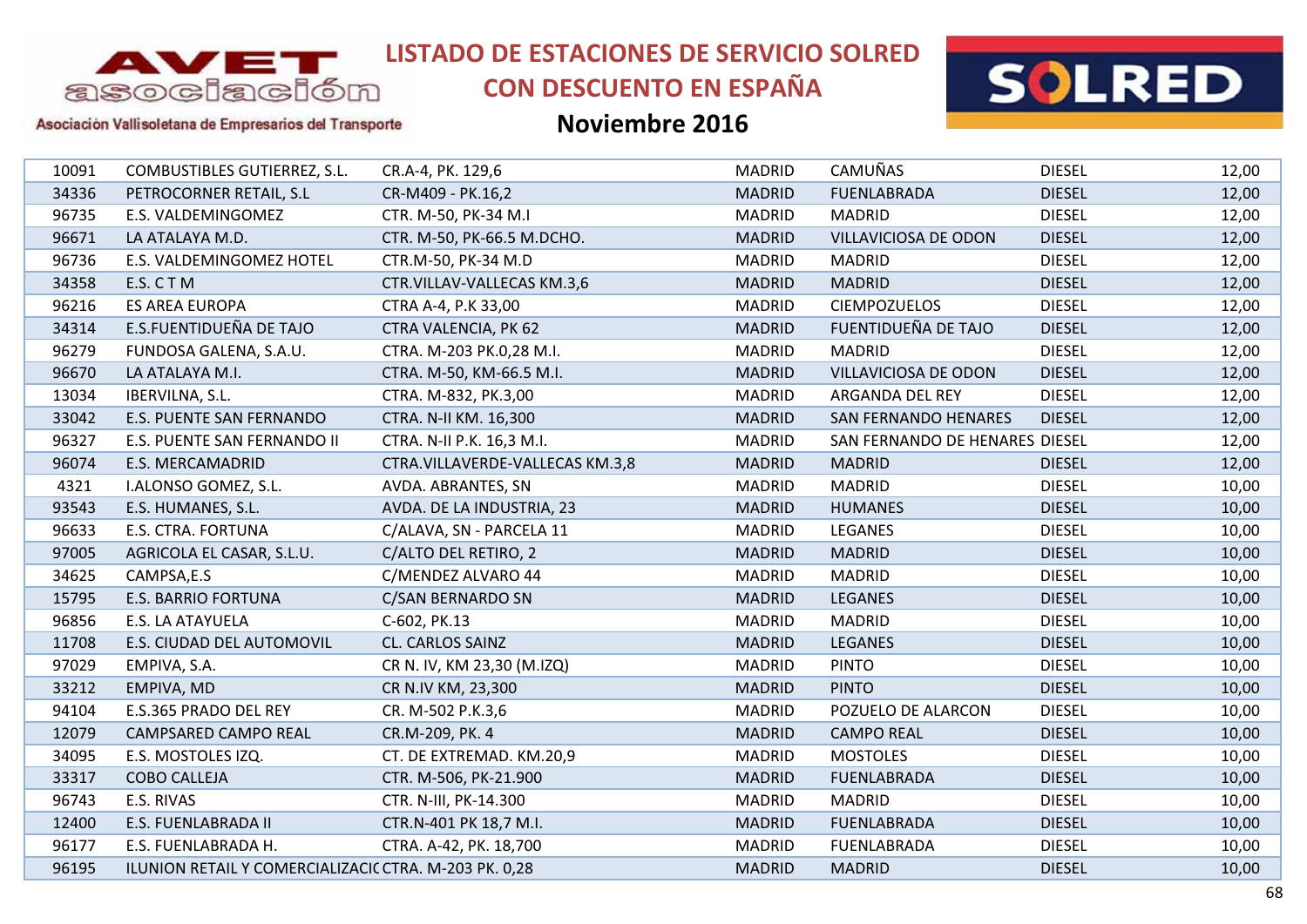

# **CON DESCUENTO EN ESPAÑA**



### Asociación Vallisoletana de Empresarios del Transporte

| 34377 | E.S. PINTO AUTOVIA                                  | CTRA. N-IV, KM-20.200            | <b>MADRID</b> | <b>PINTO</b>           | <b>DIESEL</b>    | 10,00 |
|-------|-----------------------------------------------------|----------------------------------|---------------|------------------------|------------------|-------|
| 7022  | E.S.LOECHES                                         | M-300 PK 13                      | <b>MADRID</b> | <b>LOECHES</b>         | <b>DIESEL</b>    | 10,00 |
| 96173 | <b>BUENOS AIRES, S.A.</b>                           | M-506 PK 19.5 M.D.               | <b>MADRID</b> | <b>MADRID</b>          | <b>DIESEL</b>    | 10,00 |
| 96622 | E.S. PINTO IZQUIERDA                                | N-IV PK 20,200                   | <b>MADRID</b> | <b>PINTO</b>           | <b>DIESEL</b>    | 10,00 |
| 33199 | E.S.MACE S.L.                                       | PS STA M.DE LA CABEZA, 18        | <b>MADRID</b> | <b>MADRID</b>          | <b>DIESEL</b>    | 10,00 |
| 96339 | <b>E.S. TRES CANTOS</b>                             | AV DE LA INDUSTRIA N 33          | <b>MADRID</b> | <b>TRES CANTOS</b>     | <b>DIESEL</b>    | 7,00  |
| 96196 | E.S. A-15                                           | AV.S.MART.VALDEIGLES.S/N         | <b>MADRID</b> | <b>ALCORCON</b>        | <b>DIESEL</b>    | 7,00  |
| 10182 | <b>CAMPSA ESTACIONES DE SERVI</b>                   | C/MENDEZ ALVARO 44               | <b>MADRID</b> | <b>MADRID</b>          | <b>DIESEL</b>    | 7,00  |
| 34213 | CAMPSA, E.S. S.A.                                   | C/MENDEZ ALVARO 44               | <b>MADRID</b> | <b>MADRID</b>          | <b>DIESEL</b>    | 7,00  |
| 96657 | <b>E.S.R2 AZUQUECA</b>                              | CRTA.R2 PK 35,500 (MD)           | <b>MADRID</b> | <b>MECO</b>            | <b>DIESEL</b>    | 7,00  |
| 4788  | E.S. MORATILLA ZONA DE SERV., S.L. CT. A-3, PK-39.2 |                                  | <b>MADRID</b> | PERALES DE TAJUñA      | <b>DIESEL</b>    | 7,00  |
| 34096 | E.S. MOSTOLES DRCHA.                                | CT.DE EXTREMAD. KM.20,9          | <b>MADRID</b> | <b>MOSTOLES</b>        | <b>DIESEL</b>    | 7,00  |
| 31391 | E.S.VICALVARO                                       | CT.M-214 PK 4,6 (M.D)            | <b>MADRID</b> | <b>VICALVARO</b>       | <b>DIESEL</b>    | 7,00  |
| 33788 | E.S. PARACUELLOS                                    | CTR. M-111, PK-3.2               | <b>MADRID</b> | PARACUELLOS DEL JARAMA | <b>DIESEL</b>    | 7,00  |
| 96669 | <b>TAMBORA DCHO</b>                                 | CTR. R-3, KM-19.500 M.D.         | <b>MADRID</b> | ARGANDA DEL REY        | <b>DIESEL</b>    | 7,00  |
| 96668 | TAMBORA IZDO.                                       | CTR. R-3, KM-19.500 M.I.         | <b>MADRID</b> | <b>LOECHES</b>         | <b>DIESEL</b>    | 7,00  |
| 96666 | LOS VEGONES DCHO.                                   | CTR. R-5, KM-24.4 M.DCHO.        | <b>MADRID</b> | NAVALCARNERO           | <b>DIESEL</b>    | 7,00  |
| 96664 | POLVORANCA IZDO.                                    | CTR. R-5, KM-5.5 M.I.            | <b>MADRID</b> | <b>LEGANES</b>         | <b>DIESEL</b>    | 7,00  |
| 96665 | POLVORANCA DCHO.                                    | CTR. R-5, PK-5.5 M.D.            | <b>MADRID</b> | LEGANES                | <b>DIESEL</b>    | 7,00  |
| 31359 | E.S. COLMENAR VIEJO II                              | CTRA M-607, P.K. 28 (MI)         | <b>MADRID</b> | <b>COLMENAR VIEJO</b>  | <b>DIESEL</b>    | 7,00  |
| 2879  | E.S. LAS ROZAS                                      | CTRA. A-6 PK. 20,300 MARGEN DCHO | <b>MADRID</b> | <b>LAS ROZAS</b>       | <b>DIESEL</b>    | 7,00  |
| 11257 | E.S. COLMENAR VIEJO                                 | CTRA. M-607 KM. 28,200           | <b>MADRID</b> | <b>COLMENAR VIEJO</b>  | <b>DIESEL</b>    | 7,00  |
| 5608  | E.S. EL MOLAR, S.A.                                 | CTRA. MADRID-IRUN, PK-40,200     | <b>MADRID</b> | <b>EL MOLAR</b>        | <b>DIESEL</b>    | 7,00  |
| 34162 | E.S. BARAJAS II                                     | CTRA. N-II KM. 12,700            | <b>MADRID</b> | <b>BARAJAS</b>         | <b>DIESEL</b>    | 7,00  |
| 96667 | LOS VEGONES IZDO.                                   | CTRA. R-5, PK-24.4 M.I.          | <b>MADRID</b> | NAVALCARNERO           | <b>DIESEL</b>    | 7,00  |
| 96658 | E.S.R2 MECO                                         | CTRA.R2 PK 35,500 (MI)           | <b>MADRID</b> | <b>MECO</b>            | <b>DIESEL</b>    | 7,00  |
| 96133 | <b>E.S. SANSE AUTOVIA</b>                           | N-I PK 18,6 (M.D)                | <b>MADRID</b> | S.S.DE LOS REYES       | <b>DIESEL</b>    | 7,00  |
| 96767 | <b>PERALES</b>                                      | A-3, PK. 35,2                    | <b>MADRID</b> | PERALES DE TAJUÑA      | <b>GASOLEO B</b> | 5,00  |
| 96830 | <b>E.S.BARAJAS TIERRA T2</b>                        | AEROPUERTO BARAJAS T-2 SALIDAS   | <b>MADRID</b> | <b>MADRID</b>          | <b>DIESEL</b>    | 5,00  |
| 96830 | <b>E.S.BARAJAS TIERRA T2</b>                        | AEROPUERTO BARAJAS T-2 SALIDAS   | <b>MADRID</b> | <b>MADRID</b>          | <b>GASOLEO B</b> | 5,00  |
| 33004 | E.S. ALBERTO AGUILERA                               | ALBERTO AGUILERA, 9              | <b>MADRID</b> | <b>MADRID</b>          | <b>DIESEL</b>    | 5,00  |
| 33004 | E.S. ALBERTO AGUILERA                               | <b>ALBERTO AGUILERA, 9</b>       | <b>MADRID</b> | <b>MADRID</b>          | <b>GASOLEO B</b> | 5,00  |
|       |                                                     |                                  |               |                        |                  |       |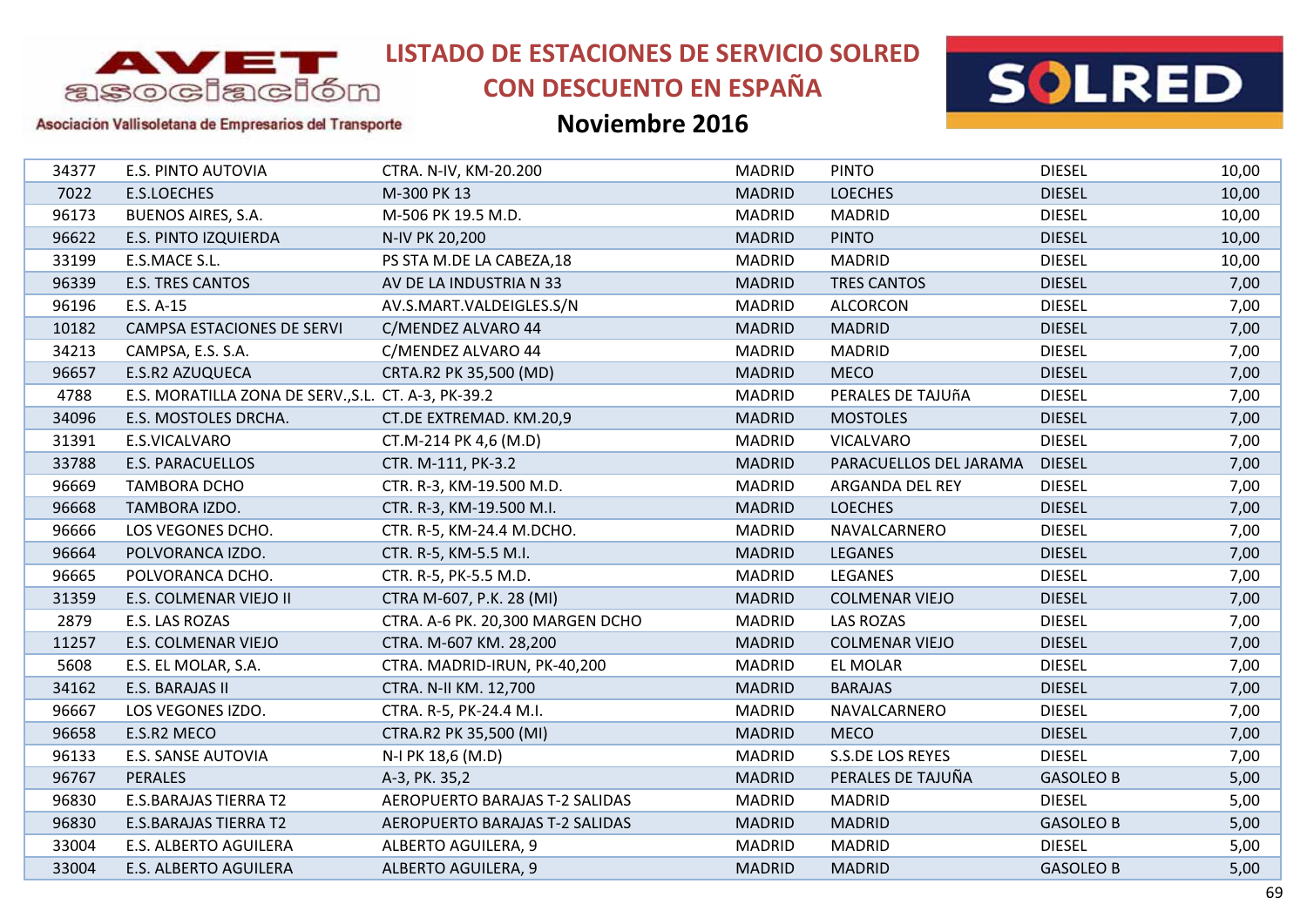

# **CON DESCUENTO EN ESPAÑA**

### **Noviembre 2016**



Asociación Vallisoletana de Empresarios del Transporte

| 5610  | <b>E.S.C.HERRERA ORIA</b>                          | AV C.HERRERA ORIA, 290            | <b>MADRID</b> | <b>MADRID</b>            | <b>DIESEL</b>    | 5,00 |
|-------|----------------------------------------------------|-----------------------------------|---------------|--------------------------|------------------|------|
| 5610  | <b>E.S.C.HERRERA ORIA</b>                          | AV C.HERRERA ORIA, 290            | <b>MADRID</b> | <b>MADRID</b>            | <b>GASOLEO B</b> | 5,00 |
| 96339 | <b>E.S. TRES CANTOS</b>                            | AV DE LA INDUSTRIA N 33           | <b>MADRID</b> | <b>TRES CANTOS</b>       | <b>GASOLEO B</b> | 5,00 |
| 96850 | E.S. PAU CARABANCHEL                               | AV DE LA PESETA, 6                | <b>MADRID</b> | <b>MADRID</b>            | <b>DIESEL</b>    | 5,00 |
| 96850 | <b>E.S. PAU CARABANCHEL</b>                        | AV DE LA PESETA, 6                | <b>MADRID</b> | <b>MADRID</b>            | <b>GASOLEO B</b> | 5,00 |
| 31593 | GPV-MAJADAHONDA DR. MARAÑON AV DOCTOR MARAÑON, S/N |                                   | <b>MADRID</b> | MAJADAHONDA              | <b>DIESEL</b>    | 5,00 |
| 96276 | E.S. AVENIDA EINSTEIN                              | AV EINSTEIN N5 P.IKEA             | <b>MADRID</b> | S.S.D LOS REYES          | <b>DIESEL</b>    | 5,00 |
| 96276 | E.S. AVENIDA EINSTEIN                              | AV EINSTEIN N5 P.IKEA             | <b>MADRID</b> | S.S.D LOS REYES          | <b>GASOLEO B</b> | 5,00 |
| 96835 | E.S. T4 TIERRA                                     | AV HISPANIDAD, 44                 | <b>MADRID</b> | <b>MADRID</b>            | <b>DIESEL</b>    | 5,00 |
| 96835 | E.S. T4 TIERRA                                     | AV HISPANIDAD, 44                 | <b>MADRID</b> | <b>MADRID</b>            | <b>GASOLEO B</b> | 5,00 |
| 96834 | E.S. T4 AIRE                                       | AV HISPANIDAD, 44 BARAJAS-AIRE T4 | <b>MADRID</b> | <b>MADRID</b>            | <b>DIESEL</b>    | 5,00 |
| 96834 | E.S. T4 AIRE                                       | AV HISPANIDAD, 44 BARAJAS-AIRE T4 | <b>MADRID</b> | <b>MADRID</b>            | <b>GASOLEO B</b> | 5,00 |
| 33542 | E.S. AV MONFORTE DE LEMOS                          | AV MONFORTE DE LEMOS, 7           | <b>MADRID</b> | <b>MADRID</b>            | <b>DIESEL</b>    | 5,00 |
| 33542 | E.S. AV MONFORTE DE LEMOS                          | AV MONFORTE DE LEMOS, 7           | <b>MADRID</b> | <b>MADRID</b>            | <b>GASOLEO B</b> | 5,00 |
| 96795 | <b>GPV-PAU DE VALLECAS</b>                         | AV REAL ARGANDA, 76               | <b>MADRID</b> | <b>MADRID</b>            | <b>DIESEL</b>    | 5,00 |
| 34479 | E.S. LEGANES MENDIGUCHIA                           | AV.D.MENDIGUCHIA CARRICHE, 40     | <b>MADRID</b> | <b>LEGANES</b>           | <b>DIESEL</b>    | 5,00 |
| 34479 | E.S. LEGANES MENDIGUCHIA                           | AV.D.MENDIGUCHIA CARRICHE, 40     | <b>MADRID</b> | <b>LEGANES</b>           | <b>GASOLEO B</b> | 5,00 |
| 15622 | E.S. DIAMOND, S.L.                                 | AV.DE LA AVIACION, 32             | <b>MADRID</b> | <b>MADRID</b>            | <b>DIESEL</b>    | 5,00 |
| 652   | E.S. ORCASITAS                                     | AV.PRINCESA J.AUSTRIA, PK. 4,7    | <b>MADRID</b> | <b>MADRID</b>            | <b>DIESEL</b>    | 5,00 |
| 652   | <b>E.S. ORCASITAS</b>                              | AV.PRINCESA J.AUSTRIA, PK. 4,7    | <b>MADRID</b> | <b>MADRID</b>            | <b>GASOLEO B</b> | 5,00 |
| 33543 | E.S. ALCOBENDAS                                    | AVDA ESPAÑA, 54                   | <b>MADRID</b> | <b>ALCOBENDAS</b>        | <b>DIESEL</b>    | 5,00 |
| 33543 | E.S. ALCOBENDAS                                    | AVDA ESPAÑA, 54                   | <b>MADRID</b> | <b>ALCOBENDAS</b>        | <b>GASOLEO B</b> | 5,00 |
| 15111 | E.S.MONTEJANO AREA SERV.SL                         | AVDA. DE CARABANCHEL ALTO, 180    | <b>MADRID</b> | <b>MADRID</b>            | <b>DIESEL</b>    | 5,00 |
| 33007 | E.S. EL ESCORIAL                                   | AVDA. DE FELIPE II,3 (M.DCHO)     | <b>MADRID</b> | <b>EL ESCORIAL</b>       | <b>DIESEL</b>    | 5,00 |
| 33007 | E.S. EL ESCORIAL                                   | AVDA. DE FELIPE II,3 (M.DCHO)     | <b>MADRID</b> | <b>EL ESCORIAL</b>       | <b>GASOLEO B</b> | 5,00 |
| 96131 | E.S. EL PLANTIO                                    | AVDA. DE LA VICTORIA, 34          | <b>MADRID</b> | <b>MADRID</b>            | <b>DIESEL</b>    | 5,00 |
| 96131 | E.S. EL PLANTIO                                    | AVDA. DE LA VICTORIA, 34          | <b>MADRID</b> | <b>MADRID</b>            | <b>GASOLEO B</b> | 5,00 |
| 96240 | E.S. ALCALA DE HENARES                             | AVDA. DE MADRID, 88               | <b>MADRID</b> | <b>ALCALA DE HENARES</b> | <b>DIESEL</b>    | 5,00 |
| 96240 | E.S. ALCALA DE HENARES                             | AVDA. DE MADRID, 88               | <b>MADRID</b> | <b>ALCALA DE HENARES</b> | <b>GASOLEO B</b> | 5,00 |
| 96271 | <b>GPV-ALCORCON</b>                                | AVDA. DEL PINAR, S/N              | <b>MADRID</b> | <b>ALCORCON</b>          | <b>DIESEL</b>    | 5,00 |
| 96525 | <b>E.S.COLLADO VILLALBA</b>                        | AVDA. JUAN CARLOS I, 46           | <b>MADRID</b> | <b>COLLADO VILLALBA</b>  | <b>DIESEL</b>    | 5,00 |
| 96525 | <b>E.S.COLLADO VILLALBA</b>                        | AVDA. JUAN CARLOS I, 46           | <b>MADRID</b> | <b>COLLADO VILLALBA</b>  | <b>GASOLEO B</b> | 5,00 |
|       |                                                    |                                   |               |                          |                  |      |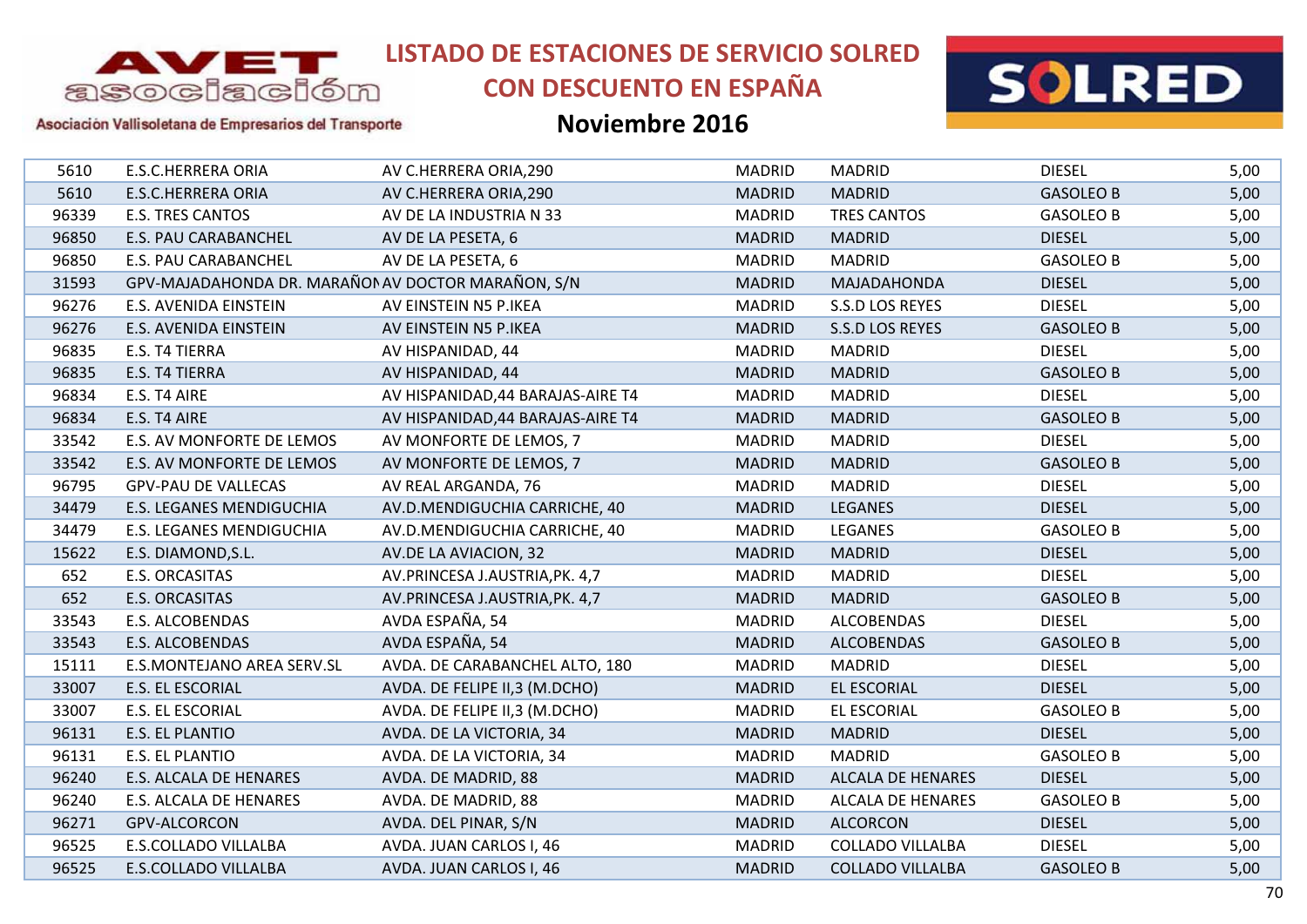

# **CON DESCUENTO EN ESPAÑA**



### Asociación Vallisoletana de Empresarios del Transporte

| 96381 | PROYECTO INSERTIUM, S.L.      | AVDA. SAN PABLO, 32                 | <b>MADRID</b> | COSLADA                             | <b>DIESEL</b>    | 5,00 |
|-------|-------------------------------|-------------------------------------|---------------|-------------------------------------|------------------|------|
| 96340 | E.S. AVDA. TENERIFE           | AVDA. TENERIFE, 18                  | <b>MADRID</b> | SAN SEBASTIAN DE LO REYES DIESEL    |                  | 5,00 |
| 96340 | E.S. AVDA. TENERIFE           | AVDA. TENERIFE, 18                  | <b>MADRID</b> | SAN SEBASTIAN DE LO REYES GASOLEO B |                  | 5,00 |
| 96539 | <b>BARAJAS INDUSTRIAL</b>     | AVDA.DE LA HISPANIDAD S/N           | <b>MADRID</b> | <b>MADRID</b>                       | <b>DIESEL</b>    | 5,00 |
| 96539 | <b>BARAJAS INDUSTRIAL</b>     | AVDA.DE LA HISPANIDAD S/N           | <b>MADRID</b> | <b>MADRID</b>                       | <b>GASOLEO B</b> | 5,00 |
| 3504  | <b>ONGI ETORRI MD</b>         | BULEVAR SALVADOR ALLENDE, 12        | <b>MADRID</b> | <b>ALCOBENDAS</b>                   | <b>DIESEL</b>    | 5,00 |
| 3504  | ONGI ETORRI MD                | BULEVAR SALVADOR ALLENDE, 12        | <b>MADRID</b> | <b>ALCOBENDAS</b>                   | <b>GASOLEO B</b> | 5,00 |
| 97028 | <b>ONGI ETORRI IZQ</b>        | <b>BULEVAR SALVADOR ALLENDE, 12</b> | <b>MADRID</b> | <b>ALCOBENDAS</b>                   | <b>DIESEL</b>    | 5,00 |
| 97028 | <b>ONGI ETORRI IZQ</b>        | BULEVAR SALVADOR ALLENDE, 12        | <b>MADRID</b> | <b>ALCOBENDAS</b>                   | <b>GASOLEO B</b> | 5,00 |
| 4549  | E.S. SAN BLAS                 | C/ ALCALA, 510                      | <b>MADRID</b> | <b>MADRID</b>                       | <b>DIESEL</b>    | 5,00 |
| 4549  | E.S. SAN BLAS                 | C/ ALCALA, 510                      | <b>MADRID</b> | <b>MADRID</b>                       | <b>GASOLEO B</b> | 5,00 |
| 5761  | <b>E.S. ARTURO SORIA</b>      | C/ ARTURO SORIA, 175                | <b>MADRID</b> | <b>MADRID</b>                       | <b>DIESEL</b>    | 5,00 |
| 5761  | <b>E.S. ARTURO SORIA</b>      | C/ ARTURO SORIA, 175                | <b>MADRID</b> | <b>MADRID</b>                       | <b>GASOLEO B</b> | 5,00 |
| 96102 | E.S. CLA                      | C/ AVENIDA DE EUROPA S/N            | <b>MADRID</b> | <b>GETAFE</b>                       | <b>GASOLEO B</b> | 5,00 |
| 4561  | E.S. DR. ESQUERDO             | C/DOCTOR ESQUERDO, 153              | <b>MADRID</b> | <b>MADRID</b>                       | <b>DIESEL</b>    | 5,00 |
| 4561  | E.S. DR. ESQUERDO             | C/DOCTOR ESQUERDO, 153              | <b>MADRID</b> | <b>MADRID</b>                       | <b>GASOLEO B</b> | 5,00 |
| 96142 | GPV-VILLALBA                  | C/ RAFAEL ALBERTI 2 JUNTO ESTACION  | <b>MADRID</b> | <b>COLLADO VILLALBA</b>             | <b>DIESEL</b>    | 5,00 |
| 15516 | E.S. VALDEMORILLO             | C/SAN JUAN, 38                      | <b>MADRID</b> | VALDEMORILLO                        | <b>DIESEL</b>    | 5,00 |
| 15516 | E.S. VALDEMORILLO             | C/SAN JUAN, 38                      | <b>MADRID</b> | VALDEMORILLO                        | <b>GASOLEO B</b> | 5,00 |
| 34557 | E.S. PARLA                    | C/TOLEDO, 34                        | <b>MADRID</b> | <b>PARLA</b>                        | <b>DIESEL</b>    | 5,00 |
| 34557 | E.S. PARLA                    | C/TOLEDO, 34                        | <b>MADRID</b> | <b>PARLA</b>                        | <b>GASOLEO B</b> | 5,00 |
| 96172 | GPV-MOSTOLES                  | C/ TORRES QUEVEDO 2-POLIG REGORDOÑO | <b>MADRID</b> | <b>MOSTOLES</b>                     | <b>DIESEL</b>    | 5,00 |
| 96633 | E.S. CTRA. FORTUNA            | C/ALAVA, SN - PARCELA 11            | <b>MADRID</b> | LEGANES                             | <b>GASOLEO B</b> | 5,00 |
| 2097  | E.S. CEA BERMUDEZ             | C/CEA BERMUDEZ, 32                  | <b>MADRID</b> | <b>MADRID</b>                       | <b>DIESEL</b>    | 5,00 |
| 2097  | E.S. CEA BERMUDEZ             | C/CEA BERMUDEZ, 32                  | <b>MADRID</b> | <b>MADRID</b>                       | <b>GASOLEO B</b> | 5,00 |
| 34515 | E.S.COLMENAR DE OREJA         | C/MADRID,1                          | <b>MADRID</b> | <b>COLMENAR DE OREJA</b>            | <b>DIESEL</b>    | 5,00 |
| 34515 | <b>E.S.COLMENAR DE OREJA</b>  | C/MADRID,1                          | <b>MADRID</b> | <b>COLMENAR DE OREJA</b>            | <b>GASOLEO B</b> | 5,00 |
| 34213 | CAMPSA, E.S. S.A.             | C/MENDEZ ALVARO 44                  | <b>MADRID</b> | <b>MADRID</b>                       | <b>GASOLEO B</b> | 5,00 |
| 10182 | CAMPSA ESTACIONES DE SERVI    | C/MENDEZ ALVARO 44                  | <b>MADRID</b> | <b>MADRID</b>                       | <b>GASOLEO B</b> | 5,00 |
| 97102 | CAMPSA-ESTACIONES DE SERVICIO | C/MENDEZ ALVARO 44,                 | <b>MADRID</b> | <b>MADRID</b>                       | <b>DIESEL</b>    | 5,00 |
| 97102 | CAMPSA-ESTACIONES DE SERVICIO | C/MENDEZ ALVARO 44,                 | <b>MADRID</b> | <b>MADRID</b>                       | <b>GASOLEO B</b> | 5,00 |
| 15795 | <b>E.S. BARRIO FORTUNA</b>    | C/SAN BERNARDO SN                   | <b>MADRID</b> | <b>LEGANES</b>                      | <b>GASOLEO B</b> | 5,00 |
|       |                               |                                     |               |                                     |                  |      |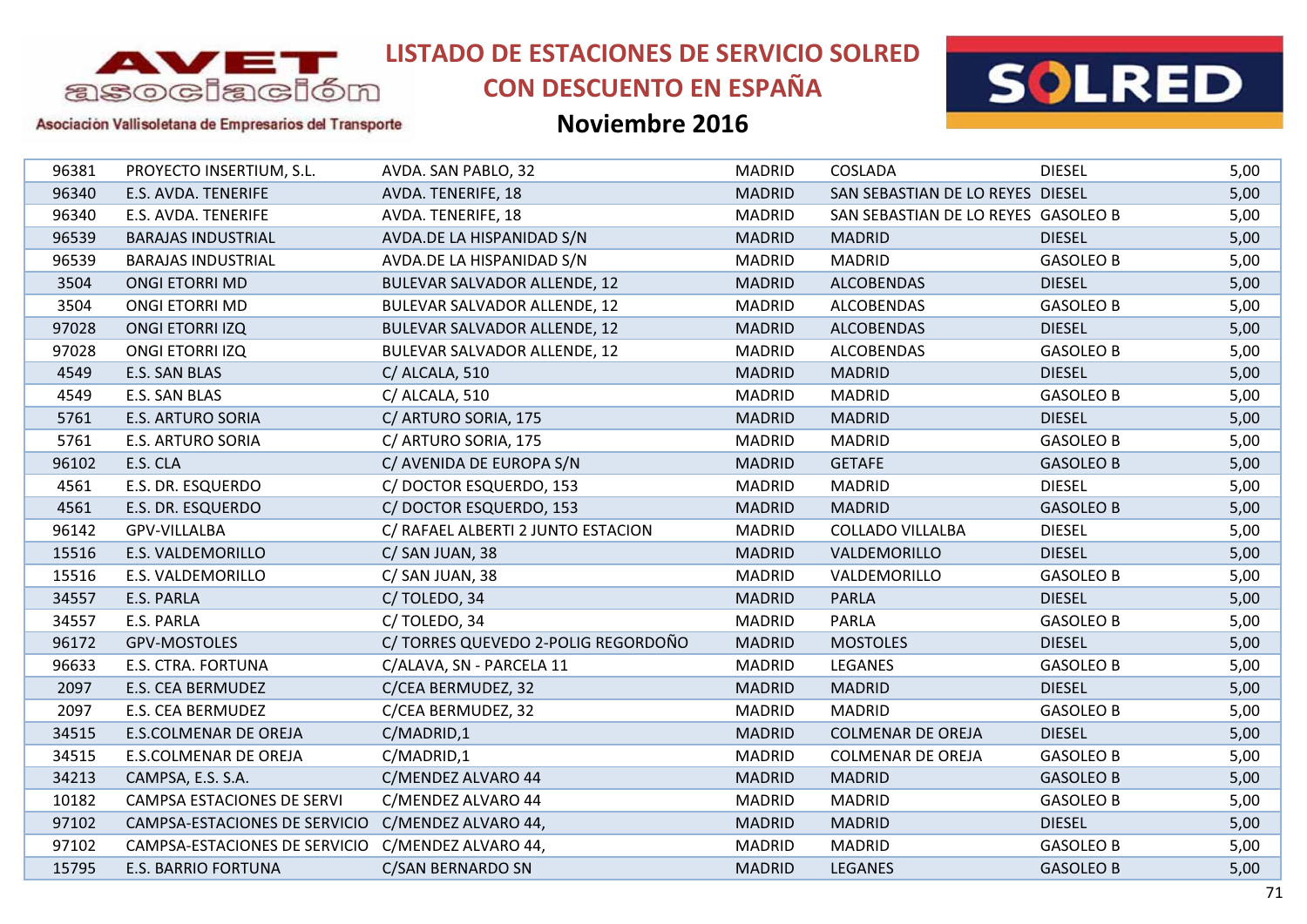

# **CON DESCUENTO EN ESPAÑA**



### Asociación Vallisoletana de Empresarios del Transporte

| E.S. SAN MARTIN               | C-501 PK 54,150             | <b>MADRID</b> | S.M.VALDEIGLESIAS            | <b>DIESEL</b>    | 5,00 |
|-------------------------------|-----------------------------|---------------|------------------------------|------------------|------|
| <b>E.S. SAN MARTIN</b>        | C-501 PK 54,150             | <b>MADRID</b> | S.M.VALDEIGLESIAS            | <b>GASOLEO B</b> | 5,00 |
| E.S. LA ATAYUELA              | C-602, PK.13                | <b>MADRID</b> | <b>MADRID</b>                | <b>GASOLEO B</b> | 5,00 |
| E.S. CARABANCHEL AUTOM. SL    | CL ANTONIO LOPEZ, 244       | <b>MADRID</b> | <b>MADRID</b>                | <b>DIESEL</b>    | 5,00 |
| A.S. DOÑANA                   | CL COTO DE DOÑANA 1         | <b>MADRID</b> | <b>PINTO</b>                 | <b>GASOLEO B</b> | 5,00 |
| <b>GPV-LAS TABLAS</b>         | CL DEL ABETAL, 8            | <b>MADRID</b> | <b>MADRID</b>                | <b>DIESEL</b>    | 5,00 |
| GPV-MAJADAHONDA PINAR         | CL MANUEL DE FALLA, S/N.    | <b>MADRID</b> | MAJADAHONDA                  | <b>DIESEL</b>    | 5,00 |
| <b>GPV-MATEO INURRIA</b>      | CL MATEO INURRIA, 4         | <b>MADRID</b> | <b>MADRID</b>                | <b>DIESEL</b>    | 5,00 |
| <b>GPV-ALFONSO XIII</b>       | CL. ALFONSO XIII, 130       | <b>MADRID</b> | <b>MADRID</b>                | <b>DIESEL</b>    | 5,00 |
| E.S. ALFRESNO 23, S.A.        | CL. BARLOVENTO, 1 C.C. ZOCO | <b>MADRID</b> | POZUELO DE ALARCON           | <b>DIESEL</b>    | 5,00 |
| SAN SEBASTIAN DE LOS REYES II | CL/ REAL, 120               | <b>MADRID</b> | <b>S.SEBASTIAN DE REYES</b>  | <b>DIESEL</b>    | 5,00 |
| SAN SEBASTIAN DE LOS REYES II | CL/ REAL, 120               | <b>MADRID</b> | <b>S.SEBASTIAN DE REYES</b>  | <b>GASOLEO B</b> | 5,00 |
| GPV-ALCORCON-PRINCESA         | CMN.LEGANES, 55-CL.NIZA     | <b>MADRID</b> | <b>ALCORCON</b>              | <b>DIESEL</b>    | 5,00 |
| <b>E.S. CTR MOSTOLES</b>      | CR M-856 ENTRE N-V Y N-501  | <b>MADRID</b> | <b>MOSTOLES</b>              | <b>DIESEL</b>    | 5,00 |
| <b>E.S. CTR MOSTOLES</b>      | CR M-856 ENTRE N-V Y N-501  | <b>MADRID</b> | <b>MOSTOLES</b>              | <b>GASOLEO B</b> | 5,00 |
| EMPIVA, S.A.                  | CR N. IV, KM 23,30 (M.IZQ)  | <b>MADRID</b> | <b>PINTO</b>                 | <b>GASOLEO B</b> | 5,00 |
| EMPIVA, MD                    | CR N.IV KM, 23,300          | <b>MADRID</b> | <b>PINTO</b>                 | <b>GASOLEO B</b> | 5,00 |
| AVDA. ANDALUCIA IZQUIERDO     | CR. A-4, PK. 6,7 A          | <b>MADRID</b> | <b>MADRID</b>                | <b>DIESEL</b>    | 5,00 |
| AVDA. ANDALUCIA IZQUIERDO     | CR. A-4, PK. 6,7 A          | <b>MADRID</b> | <b>MADRID</b>                | <b>GASOLEO B</b> | 5,00 |
| AVDA. ANDALUCIA DRCHO         | CR. A-4, PK. 6,7A           | <b>MADRID</b> | <b>MADRID</b>                | <b>DIESEL</b>    | 5,00 |
| AVDA. ANDALUCIA DRCHO         | CR. A-4, PK. 6,7A           | <b>MADRID</b> | <b>MADRID</b>                | <b>GASOLEO B</b> | 5,00 |
| <b>COLLADO II</b>             | CR. M-601, PK. 1,3          | <b>MADRID</b> | <b>COLLADO VILLALBA</b>      | <b>DIESEL</b>    | 5,00 |
| <b>COLLADO II</b>             | CR. M-601, PK. 1,3          | <b>MADRID</b> | <b>COLLADO VILLALBA</b>      | <b>GASOLEO B</b> | 5,00 |
| <b>CAMPSARED CAMPO REAL</b>   | CR.M-209, PK. 4             | <b>MADRID</b> | <b>CAMPO REAL</b>            | <b>GASOLEO B</b> | 5,00 |
| E.S. GUADALIX                 | CR.TORRELAGUNA, PK15,100    | <b>MADRID</b> | <b>GUADALIX DE LA SIERRA</b> | <b>DIESEL</b>    | 5,00 |
| E.S. GUADALIX                 | CR.TORRELAGUNA, PK15, 100   | <b>MADRID</b> | <b>GUADALIX DE LA SIERRA</b> | <b>GASOLEO B</b> | 5,00 |
| E.S.R2 AZUQUECA               | CRTA.R2 PK 35,500 (MD)      | <b>MADRID</b> | <b>MECO</b>                  | <b>GASOLEO B</b> | 5,00 |
| E.S. MOSTOLES IZQ.            | CT. DE EXTREMAD. KM.20,9    | <b>MADRID</b> | <b>MOSTOLES</b>              | <b>GASOLEO B</b> | 5,00 |
| E.S. MOSTOLES DRCHA.          | CT.DE EXTREMAD. KM.20,9     | <b>MADRID</b> | <b>MOSTOLES</b>              | <b>GASOLEO B</b> | 5,00 |
| E.S.VICALVARO                 | CT.M-214 PK 4,6 (M.D)       | <b>MADRID</b> | <b>VICALVARO</b>             | <b>GASOLEO B</b> | 5,00 |
| E.S. PARACUELLOS              | CTR. M-111, PK-3.2          | <b>MADRID</b> | PARACUELLOS DEL JARAMA       | <b>GASOLEO B</b> | 5,00 |
| E.S. VALDEMINGOMEZ            | CTR. M-50, PK-34 M.I        | <b>MADRID</b> | <b>MADRID</b>                | <b>GASOLEO B</b> | 5,00 |
|                               |                             |               |                              |                  |      |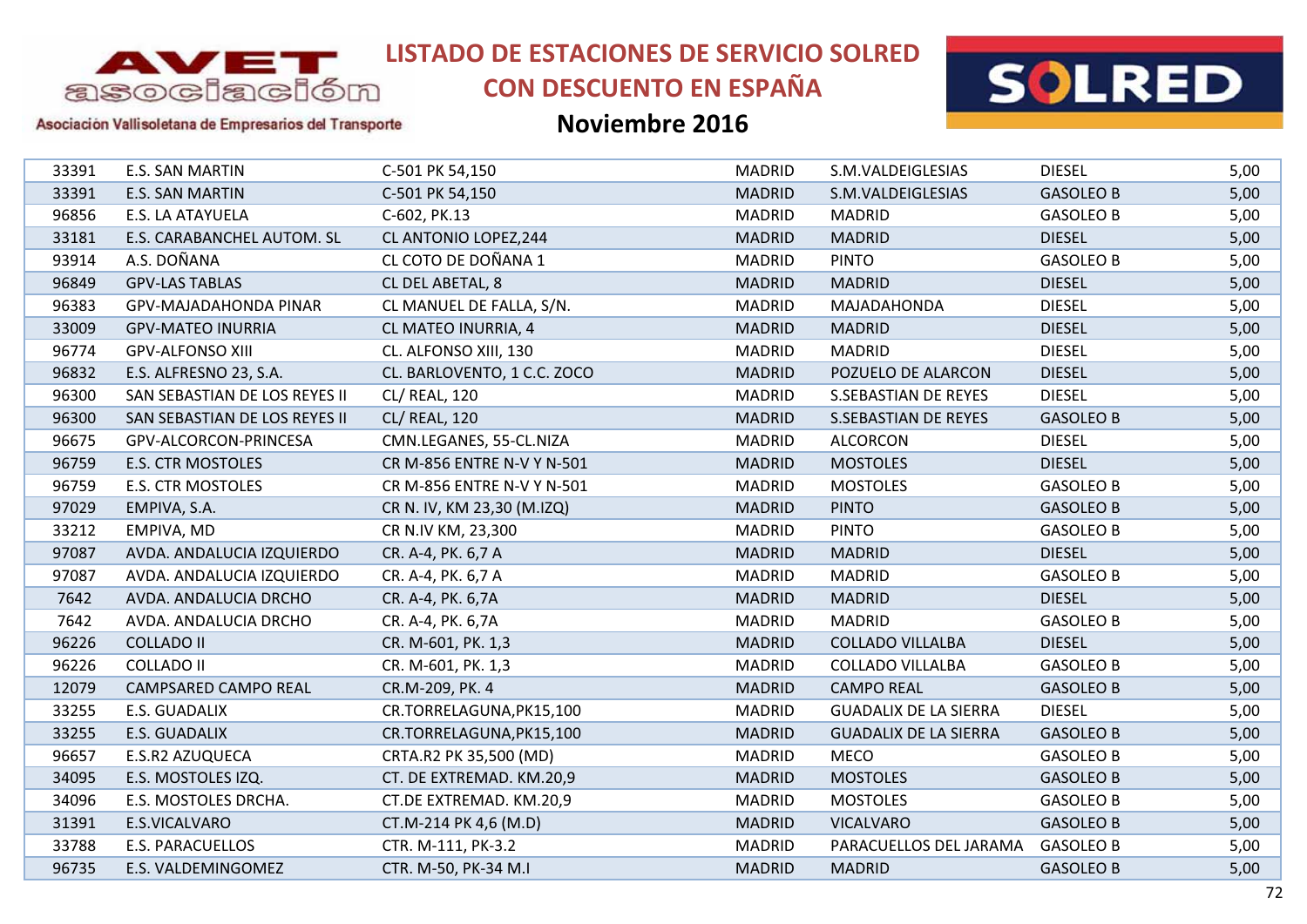

# **CON DESCUENTO EN ESPAÑA**



### Asociación Vallisoletana de Empresarios del Transporte

| 96671<br>33317<br>96743<br>96669<br>96668<br>96666<br>96664<br>96665<br>96736<br>12400 | LA ATALAYA M.D.<br><b>COBO CALLEJA</b><br>E.S. RIVAS<br><b>TAMBORA DCHO</b><br>TAMBORA IZDO.<br>LOS VEGONES DCHO.<br>POLVORANCA IZDO.<br>POLVORANCA DCHO.<br>E.S. VALDEMINGOMEZ HOTEL<br>E.S. FUENLABRADA II<br>E.S. CTM<br>E.S. POLIGONO GALAPAGAR | CTR. M-50, PK-66.5 M.DCHO.<br>CTR. M-506, PK-21.900<br>CTR. N-III, PK-14.300<br>CTR. R-3, KM-19.500 M.D.<br>CTR. R-3, KM-19.500 M.I.<br>CTR. R-5, KM-24.4 M.DCHO.<br>CTR. R-5, KM-5.5 M.I.<br>CTR. R-5, PK-5.5 M.D.<br>CTR.M-50, PK-34 M.D<br>CTR.N-401 PK 18,7 M.I.<br>CTR.VILLAV-VALLECAS KM.3,6 | <b>MADRID</b><br><b>MADRID</b><br><b>MADRID</b><br><b>MADRID</b><br><b>MADRID</b><br><b>MADRID</b><br><b>MADRID</b><br><b>MADRID</b><br><b>MADRID</b><br><b>MADRID</b> | VILLAVICIOSA DE ODON<br><b>FUENLABRADA</b><br><b>MADRID</b><br>ARGANDA DEL REY<br><b>LOECHES</b><br>NAVALCARNERO<br>LEGANES<br><b>LEGANES</b><br><b>MADRID</b><br><b>FUENLABRADA</b> | <b>GASOLEO B</b><br><b>GASOLEO B</b><br><b>GASOLEO B</b><br><b>GASOLEO B</b><br><b>GASOLEO B</b><br><b>GASOLEO B</b><br><b>GASOLEO B</b><br><b>GASOLEO B</b><br><b>GASOLEO B</b> | 5,00<br>5,00<br>5,00<br>5,00<br>5,00<br>5,00<br>5,00<br>5,00<br>5,00 |
|----------------------------------------------------------------------------------------|-----------------------------------------------------------------------------------------------------------------------------------------------------------------------------------------------------------------------------------------------------|----------------------------------------------------------------------------------------------------------------------------------------------------------------------------------------------------------------------------------------------------------------------------------------------------|------------------------------------------------------------------------------------------------------------------------------------------------------------------------|--------------------------------------------------------------------------------------------------------------------------------------------------------------------------------------|----------------------------------------------------------------------------------------------------------------------------------------------------------------------------------|----------------------------------------------------------------------|
|                                                                                        |                                                                                                                                                                                                                                                     |                                                                                                                                                                                                                                                                                                    |                                                                                                                                                                        |                                                                                                                                                                                      |                                                                                                                                                                                  |                                                                      |
|                                                                                        |                                                                                                                                                                                                                                                     |                                                                                                                                                                                                                                                                                                    |                                                                                                                                                                        |                                                                                                                                                                                      |                                                                                                                                                                                  |                                                                      |
|                                                                                        |                                                                                                                                                                                                                                                     |                                                                                                                                                                                                                                                                                                    |                                                                                                                                                                        |                                                                                                                                                                                      |                                                                                                                                                                                  |                                                                      |
|                                                                                        |                                                                                                                                                                                                                                                     |                                                                                                                                                                                                                                                                                                    |                                                                                                                                                                        |                                                                                                                                                                                      |                                                                                                                                                                                  |                                                                      |
|                                                                                        |                                                                                                                                                                                                                                                     |                                                                                                                                                                                                                                                                                                    |                                                                                                                                                                        |                                                                                                                                                                                      |                                                                                                                                                                                  |                                                                      |
|                                                                                        |                                                                                                                                                                                                                                                     |                                                                                                                                                                                                                                                                                                    |                                                                                                                                                                        |                                                                                                                                                                                      |                                                                                                                                                                                  |                                                                      |
|                                                                                        |                                                                                                                                                                                                                                                     |                                                                                                                                                                                                                                                                                                    |                                                                                                                                                                        |                                                                                                                                                                                      |                                                                                                                                                                                  |                                                                      |
|                                                                                        |                                                                                                                                                                                                                                                     |                                                                                                                                                                                                                                                                                                    |                                                                                                                                                                        |                                                                                                                                                                                      |                                                                                                                                                                                  |                                                                      |
|                                                                                        |                                                                                                                                                                                                                                                     |                                                                                                                                                                                                                                                                                                    |                                                                                                                                                                        |                                                                                                                                                                                      |                                                                                                                                                                                  |                                                                      |
|                                                                                        |                                                                                                                                                                                                                                                     |                                                                                                                                                                                                                                                                                                    |                                                                                                                                                                        |                                                                                                                                                                                      | <b>GASOLEO B</b>                                                                                                                                                                 | 5,00                                                                 |
| 34358                                                                                  |                                                                                                                                                                                                                                                     |                                                                                                                                                                                                                                                                                                    | <b>MADRID</b>                                                                                                                                                          | <b>MADRID</b>                                                                                                                                                                        | <b>GASOLEO B</b>                                                                                                                                                                 | 5,00                                                                 |
| 96137                                                                                  |                                                                                                                                                                                                                                                     | CTRA M-510 P.K. 1,8                                                                                                                                                                                                                                                                                | <b>MADRID</b>                                                                                                                                                          | <b>GALAPAGAR</b>                                                                                                                                                                     | <b>DIESEL</b>                                                                                                                                                                    | 5,00                                                                 |
| 96137                                                                                  | E.S. POLIGONO GALAPAGAR                                                                                                                                                                                                                             | CTRA M-510 P.K. 1,8                                                                                                                                                                                                                                                                                | <b>MADRID</b>                                                                                                                                                          | GALAPAGAR                                                                                                                                                                            | <b>GASOLEO B</b>                                                                                                                                                                 | 5,00                                                                 |
| 34083                                                                                  | <b>CTRA FUENCARRAL</b>                                                                                                                                                                                                                              | CTRA M-603 PK 14,190                                                                                                                                                                                                                                                                               | <b>MADRID</b>                                                                                                                                                          | <b>ALCOBENDAS</b>                                                                                                                                                                    | <b>DIESEL</b>                                                                                                                                                                    | 5,00                                                                 |
| 34083                                                                                  | <b>CTRA FUENCARRAL</b>                                                                                                                                                                                                                              | CTRA M-603 PK 14,190                                                                                                                                                                                                                                                                               | <b>MADRID</b>                                                                                                                                                          | <b>ALCOBENDAS</b>                                                                                                                                                                    | <b>GASOLEO B</b>                                                                                                                                                                 | 5,00                                                                 |
| 31359                                                                                  | E.S. COLMENAR VIEJO II                                                                                                                                                                                                                              | CTRA M-607, P.K. 28 (MI)                                                                                                                                                                                                                                                                           | <b>MADRID</b>                                                                                                                                                          | <b>COLMENAR VIEJO</b>                                                                                                                                                                | <b>GASOLEO B</b>                                                                                                                                                                 | 5,00                                                                 |
| 34314                                                                                  | E.S.FUENTIDUEÑA DE TAJO                                                                                                                                                                                                                             | <b>CTRA VALENCIA, PK 62</b>                                                                                                                                                                                                                                                                        | <b>MADRID</b>                                                                                                                                                          | FUENTIDUEÑA DE TAJO                                                                                                                                                                  | <b>GASOLEO B</b>                                                                                                                                                                 | 5,00                                                                 |
| 96177                                                                                  | E.S. FUENLABRADA H.                                                                                                                                                                                                                                 | CTRA. A-42, PK. 18,700                                                                                                                                                                                                                                                                             | <b>MADRID</b>                                                                                                                                                          | <b>FUENLABRADA</b>                                                                                                                                                                   | <b>GASOLEO B</b>                                                                                                                                                                 | 5,00                                                                 |
| 2879                                                                                   | E.S. LAS ROZAS                                                                                                                                                                                                                                      | CTRA. A-6 PK. 20,300 MARGEN DCHO                                                                                                                                                                                                                                                                   | <b>MADRID</b>                                                                                                                                                          | <b>LAS ROZAS</b>                                                                                                                                                                     | <b>GASOLEO B</b>                                                                                                                                                                 | 5,00                                                                 |
| 10626                                                                                  | E.S. LA FUENTE                                                                                                                                                                                                                                      | CTRA. DE TORRELODONES, 10                                                                                                                                                                                                                                                                          | <b>MADRID</b>                                                                                                                                                          | <b>GALAPAGAR</b>                                                                                                                                                                     | <b>DIESEL</b>                                                                                                                                                                    | 5,00                                                                 |
| 10626                                                                                  | E.S. LA FUENTE                                                                                                                                                                                                                                      | CTRA. DE TORRELODONES,10                                                                                                                                                                                                                                                                           | <b>MADRID</b>                                                                                                                                                          | <b>GALAPAGAR</b>                                                                                                                                                                     | <b>GASOLEO B</b>                                                                                                                                                                 | 5,00                                                                 |
| 96670                                                                                  | LA ATALAYA M.I.                                                                                                                                                                                                                                     | CTRA. M-50, KM-66.5 M.I.                                                                                                                                                                                                                                                                           | <b>MADRID</b>                                                                                                                                                          | <b>VILLAVICIOSA DE ODON</b>                                                                                                                                                          | <b>GASOLEO B</b>                                                                                                                                                                 | 5,00                                                                 |
| 96060                                                                                  | E.S. GALAPAGAR                                                                                                                                                                                                                                      | CTRA. M-505 PK 17,4                                                                                                                                                                                                                                                                                | <b>MADRID</b>                                                                                                                                                          | <b>GALAPAGAR</b>                                                                                                                                                                     | <b>DIESEL</b>                                                                                                                                                                    | 5,00                                                                 |
| 96060                                                                                  | E.S. GALAPAGAR                                                                                                                                                                                                                                      | CTRA. M-505 PK 17,4                                                                                                                                                                                                                                                                                | <b>MADRID</b>                                                                                                                                                          | <b>GALAPAGAR</b>                                                                                                                                                                     | <b>GASOLEO B</b>                                                                                                                                                                 | 5,00                                                                 |
| 33934                                                                                  | E.S. FUENLABRADA                                                                                                                                                                                                                                    | CTRA. M-506 KM. 15,600                                                                                                                                                                                                                                                                             | <b>MADRID</b>                                                                                                                                                          | <b>FUENLABRADA</b>                                                                                                                                                                   | <b>DIESEL</b>                                                                                                                                                                    | 5,00                                                                 |
| 33934                                                                                  | E.S. FUENLABRADA                                                                                                                                                                                                                                    | CTRA. M-506 KM. 15,600                                                                                                                                                                                                                                                                             | <b>MADRID</b>                                                                                                                                                          | <b>FUENLABRADA</b>                                                                                                                                                                   | <b>GASOLEO B</b>                                                                                                                                                                 | 5,00                                                                 |
| 11257                                                                                  | E.S. COLMENAR VIEJO                                                                                                                                                                                                                                 | CTRA. M-607 KM. 28,200                                                                                                                                                                                                                                                                             | <b>MADRID</b>                                                                                                                                                          | <b>COLMENAR VIEJO</b>                                                                                                                                                                | <b>GASOLEO B</b>                                                                                                                                                                 | 5,00                                                                 |
| 96205                                                                                  | SALCEA, S.A                                                                                                                                                                                                                                         | CTRA. N-I, PK.64,440                                                                                                                                                                                                                                                                               | <b>MADRID</b>                                                                                                                                                          | LOZOYUELA                                                                                                                                                                            | <b>DIESEL</b>                                                                                                                                                                    | 5,00                                                                 |
| 34162                                                                                  | E.S. BARAJAS II                                                                                                                                                                                                                                     | CTRA. N-II KM. 12,700                                                                                                                                                                                                                                                                              | <b>MADRID</b>                                                                                                                                                          | <b>BARAJAS</b>                                                                                                                                                                       | <b>GASOLEO B</b>                                                                                                                                                                 | 5,00                                                                 |
| 33042                                                                                  | E.S. PUENTE SAN FERNANDO                                                                                                                                                                                                                            | CTRA. N-II KM. 16,300                                                                                                                                                                                                                                                                              | <b>MADRID</b>                                                                                                                                                          | <b>SAN FERNANDO HENARES</b>                                                                                                                                                          | <b>GASOLEO B</b>                                                                                                                                                                 | 5,00                                                                 |
| 96327                                                                                  | E.S. PUENTE SAN FERNANDO II                                                                                                                                                                                                                         | CTRA. N-II P.K. 16,3 M.I.                                                                                                                                                                                                                                                                          | <b>MADRID</b>                                                                                                                                                          | SAN FERNANDO DE HENARES GASOLEO B                                                                                                                                                    |                                                                                                                                                                                  | 5,00                                                                 |
| 34377                                                                                  | <b>E.S. PINTO AUTOVIA</b>                                                                                                                                                                                                                           | CTRA. N-IV, KM-20.200                                                                                                                                                                                                                                                                              | <b>MADRID</b>                                                                                                                                                          | <b>PINTO</b>                                                                                                                                                                         | <b>GASOLEO B</b>                                                                                                                                                                 | 5,00                                                                 |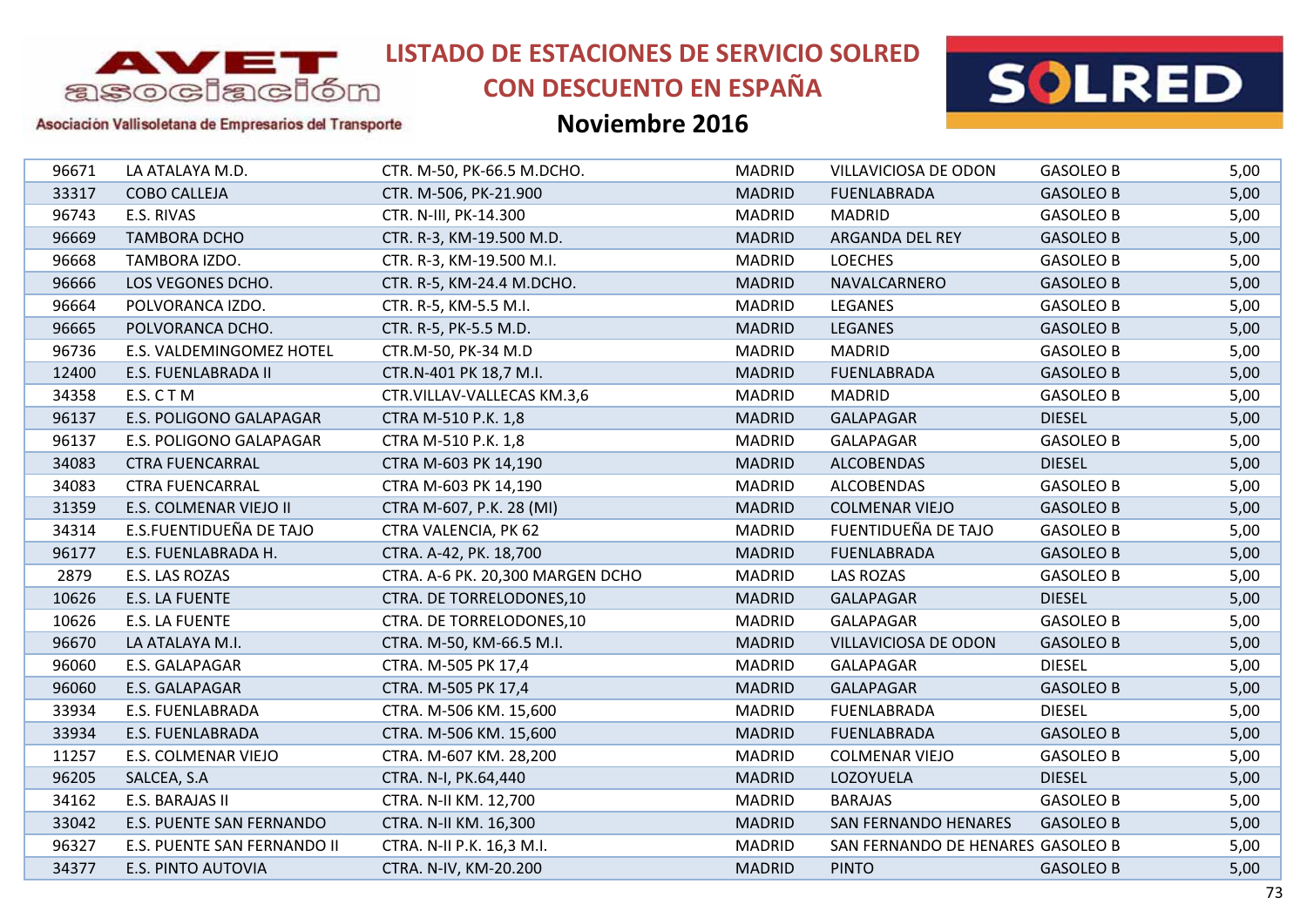

# **CON DESCUENTO EN ESPAÑA**



#### Asociación Vallisoletana de Empresarios del Transporte

| 96201 | GPV-ARROYOMOLINOS            | CTRA. N-V P.K. 23,5 M.I.               | <b>MADRID</b> | <b>ARROYOMOLINOS</b>            | <b>DIESEL</b>    | 5,00 |
|-------|------------------------------|----------------------------------------|---------------|---------------------------------|------------------|------|
| 34263 | <b>E.S. TORRELODONES</b>     | CTRA. N-VI, KM.28,200                  | <b>MADRID</b> | <b>TORRELODONES</b>             | <b>DIESEL</b>    | 5,00 |
| 34263 | <b>E.S. TORRELODONES</b>     | CTRA. N-VI, KM.28,200                  | <b>MADRID</b> | <b>TORRELODONES</b>             | <b>GASOLEO B</b> | 5,00 |
| 33003 | E. S. HIPODROMO              | CTRA. N-VI, KM.8                       | <b>MADRID</b> | <b>MADRID</b>                   | <b>DIESEL</b>    | 5,00 |
| 33003 | E. S. HIPODROMO              | CTRA. N-VI, KM.8                       | <b>MADRID</b> | <b>MADRID</b>                   | <b>GASOLEO B</b> | 5,00 |
| 96667 | LOS VEGONES IZDO.            | CTRA. R-5, PK-24.4 M.I.                | <b>MADRID</b> | NAVALCARNERO                    | <b>GASOLEO B</b> | 5,00 |
| 34512 | AVDA. CONSTITUCION           | CTRA. VICÁLVARO-COSLADA, KM.4          | <b>MADRID</b> | COSLADA                         | <b>DIESEL</b>    | 5,00 |
| 34512 | AVDA. CONSTITUCION           | CTRA. VICÁLVARO-COSLADA, KM.4          | <b>MADRID</b> | <b>COSLADA</b>                  | <b>GASOLEO B</b> | 5,00 |
| 33982 | GASOLEOS DAGANZO, S.L.       | CTRA.ALCALA-DAGANZO, PK.10             | <b>MADRID</b> | DAGANZO ARRIBA                  | <b>DIESEL</b>    | 5,00 |
| 33723 | <b>E.S. CANILLAS</b>         | <b>CTRA.CANILLAS 150</b>               | <b>MADRID</b> | <b>MADRID</b>                   | <b>DIESEL</b>    | 5,00 |
| 33723 | <b>E.S. CANILLAS</b>         | <b>CTRA.CANILLAS 150</b>               | <b>MADRID</b> | <b>MADRID</b>                   | <b>GASOLEO B</b> | 5,00 |
| 96243 | <b>GPV-ALCALA DE HENARES</b> | CTRA.M-300 PK 28,8 P.LAS MATILLAS P A1 | <b>MADRID</b> | <b>ALCALA DE HENARES</b>        | <b>DIESEL</b>    | 5,00 |
| 96777 | E.S. VENTURADA               | CTRA.N-I, PK.49                        | <b>MADRID</b> | <b>VENTURADA</b>                | <b>DIESEL</b>    | 5,00 |
| 96777 | E.S. VENTURADA               | CTRA.N-I, PK.49                        | <b>MADRID</b> | <b>VENTURADA</b>                | <b>GASOLEO B</b> | 5,00 |
| 92554 | <b>E.S. PARLA NORTE</b>      | CTRA.PARLA-PINTO,SN - PK.0,8           | <b>MADRID</b> | <b>PARLA</b>                    | <b>DIESEL</b>    | 5,00 |
| 92554 | <b>E.S. PARLA NORTE</b>      | CTRA.PARLA-PINTO,SN - PK.0,8           | <b>MADRID</b> | <b>PARLA</b>                    | <b>GASOLEO B</b> | 5,00 |
| 96658 | E.S.R2 MECO                  | CTRA.R2 PK 35,500 (MI)                 | <b>MADRID</b> | <b>MECO</b>                     | <b>GASOLEO B</b> | 5,00 |
| 96074 | E.S. MERCAMADRID             | CTRA.VILLAVERDE-VALLECAS KM.3,8        | <b>MADRID</b> | <b>MADRID</b>                   | <b>GASOLEO B</b> | 5,00 |
| 34478 | E.S. GLORIETA VALLE DEL ORO  | GL. VALLE DEL ORO, 9                   | <b>MADRID</b> | <b>MADRID</b>                   | <b>DIESEL</b>    | 5,00 |
| 34478 | E.S. GLORIETA VALLE DEL ORO  | GL. VALLE DEL ORO, 9                   | <b>MADRID</b> | <b>MADRID</b>                   | <b>GASOLEO B</b> | 5,00 |
| 95355 | E.S. AVDA. DE OPORTO         | <b>GLORIETA VALLE DEL ORO, 10</b>      | <b>MADRID</b> | <b>MADRID</b>                   | <b>DIESEL</b>    | 5,00 |
| 95355 | E.S. AVDA. DE OPORTO         | <b>GLORIETA VALLE DEL ORO, 10</b>      | <b>MADRID</b> | <b>MADRID</b>                   | <b>GASOLEO B</b> | 5,00 |
| 7022  | <b>E.S.LOECHES</b>           | M-300 PK 13                            | <b>MADRID</b> | <b>LOECHES</b>                  | <b>GASOLEO B</b> | 5,00 |
| 96621 | E.S. SAN MARTIN DERECHO      | M-501 PK 54,1                          | <b>MADRID</b> | <b>SAN MARTIN</b>               | <b>DIESEL</b>    | 5,00 |
| 96621 | E.S. SAN MARTIN DERECHO      | M-501 PK 54,1                          | <b>MADRID</b> | <b>SAN MARTIN</b>               | <b>GASOLEO B</b> | 5,00 |
| 96269 | <b>GPV-EL ESCORIAL MI</b>    | M-600 P.K. 3 M.I.                      | <b>MADRID</b> | SAN LORENZO DEL ESCORIAL DIESEL |                  | 5,00 |
| 96268 | <b>GPV-EL ESCORIAL MD</b>    | M-600 P.K. 3,00 M.D.                   | <b>MADRID</b> | SAN LORENZO ESCORIAL            | <b>DIESEL</b>    | 5,00 |
| 34617 | E.S.ANTINEA NUEVO RETO, S.L. | M-607 PK 29,8 MD                       | <b>MADRID</b> | <b>COLMENAR VIEJO</b>           | <b>DIESEL</b>    | 5,00 |
| 96133 | E.S. SANSE AUTOVIA           | N-I PK 18,6 (M.D)                      | <b>MADRID</b> | S.S.DE LOS REYES                | <b>GASOLEO B</b> | 5,00 |
| 96875 | VALAES, S.L.                 | <b>N-I PK 34 MD</b>                    | <b>MADRID</b> | SAN AGUSTIN DE GUADALIX         | <b>DIESEL</b>    | 5,00 |
| 96622 | E.S. PINTO IZQUIERDA         | N-IV PK 20,200                         | <b>MADRID</b> | <b>PINTO</b>                    | <b>GASOLEO B</b> | 5,00 |
| 33234 | <b>E.S. FUENCARRAL</b>       | NTRA.SRA.DE VALVERDE,175               | <b>MADRID</b> | <b>MADRID</b>                   | <b>DIESEL</b>    | 5,00 |
|       |                              |                                        |               |                                 |                  |      |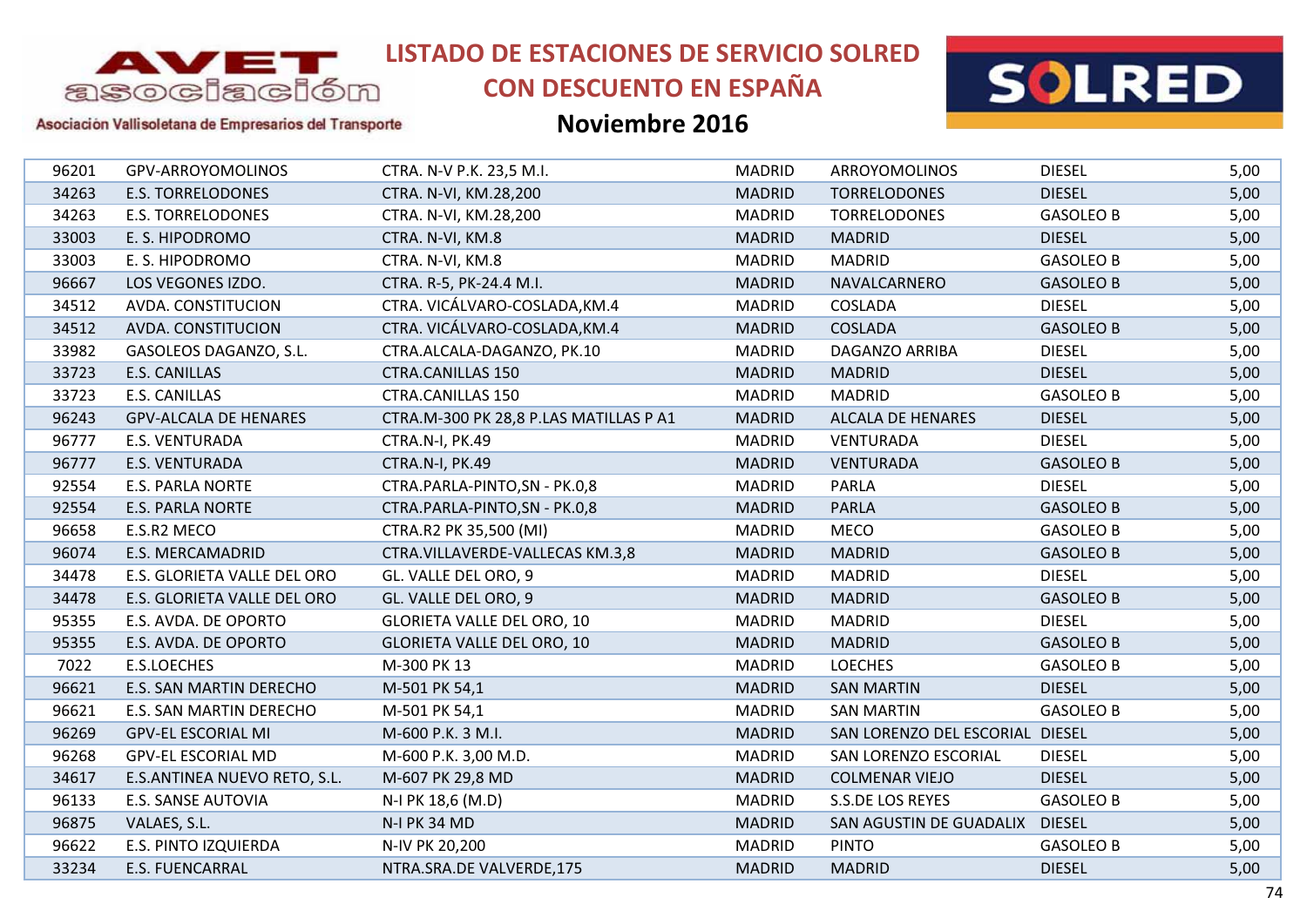

## **CON DESCUENTO EN ESPAÑA**



Asociación Vallisoletana de Empresarios del Transporte

| 33234 | <b>E.S. FUENCARRAL</b>                          | NTRA.SRA.DE VALVERDE,175            | <b>MADRID</b> | <b>MADRID</b>                  | <b>GASOLEO B</b> | 5,00 |
|-------|-------------------------------------------------|-------------------------------------|---------------|--------------------------------|------------------|------|
| 92265 | SOCIET.CATAL.PET.NAVALCARNERO P.L ALPARRACHE, 2 |                                     | <b>MADRID</b> | NAVALCARNERO                   | <b>DIESEL</b>    | 5,00 |
| 92265 | SOCIET.CATAL.PET.NAVALCARNERO P.L ALPARRACHE, 2 |                                     | <b>MADRID</b> | NAVALCARNERO                   | <b>GASOLEO B</b> | 5,00 |
| 33826 | E.S. PASEO DE EXTREMADURA                       | PASEO DE EXTREMADURA, 543           | <b>MADRID</b> | <b>MADRID</b>                  | <b>DIESEL</b>    | 5,00 |
| 33826 | E.S. PASEO DE EXTREMADURA                       | PASEO DE EXTREMADURA, 543           | <b>MADRID</b> | <b>MADRID</b>                  | <b>GASOLEO B</b> | 5,00 |
| 33005 | E.S. P DE LA HABANA                             | PASEO DE LA HABANA, 168             | <b>MADRID</b> | <b>MADRID</b>                  | <b>DIESEL</b>    | 5,00 |
| 33005 | E.S. P DE LA HABANA                             | PASEO DE LA HABANA, 168             | <b>MADRID</b> | <b>MADRID</b>                  | <b>GASOLEO B</b> | 5,00 |
| 94454 | CARBURANTES Y SERV.JOVIPE, SL.                  | PI VALDELAFUENTE-C/FRESADORES,19    | <b>MADRID</b> | <b>ARROYO MOLINO</b>           | <b>DIESEL</b>    | 5,00 |
| 96829 | <b>E.S.BARAJAS AIRE T2</b>                      | PL.AERO.BARAJAS T1,2.3              | <b>MADRID</b> | <b>MADRID</b>                  | <b>DIESEL</b>    | 5,00 |
| 96829 | <b>E.S.BARAJAS AIRE T2</b>                      | PL.AERO.BARAJAS T1,2.3              | <b>MADRID</b> | <b>MADRID</b>                  | <b>GASOLEO B</b> | 5,00 |
| 7270  | E.S. MORATALAZ                                  | PLZ. CORREGIDOR SANCHO CORDOBA, S-N | <b>MADRID</b> | <b>MADRID</b>                  | <b>DIESEL</b>    | 5,00 |
| 7270  | E.S. MORATALAZ                                  | PLZ. CORREGIDOR SANCHO CORDOBA, S-N | <b>MADRID</b> | <b>MADRID</b>                  | <b>GASOLEO B</b> | 5,00 |
| 33171 | E.S. LEGAZPI                                    | PZA. LEGAZPI, 9                     | <b>MADRID</b> | <b>MADRID</b>                  | <b>DIESEL</b>    | 5,00 |
| 33171 | E.S. LEGAZPI                                    | PZA. LEGAZPI, 9                     | <b>MADRID</b> | <b>MADRID</b>                  | <b>GASOLEO B</b> | 5,00 |
| 34163 | <b>GPV-RIOS ROSAS</b>                           | RIOS ROSAS, 1ESQ. BRAVO MURILLO     | <b>MADRID</b> | <b>MADRID</b>                  | <b>DIESEL</b>    | 5,00 |
| 7580  | SETOR S.A.                                      | <b>ARTURO SORIA 29</b>              | <b>MADRID</b> | <b>MADRID</b>                  | <b>DIESEL</b>    | 3,90 |
| 34258 | E.S. GESA CARBURANTES S.L.                      | AV DE LA LIBERTAD, 60               | <b>MADRID</b> | <b>COLMENAR VIEJO</b>          | <b>DIESEL</b>    | 3,90 |
| 34260 | E.S. GESA CARBURANTES S.L.                      | AV PUERTA DE MADRID, 20             | <b>MADRID</b> | <b>ALCALA DE HENARES</b>       | <b>DIESEL</b>    | 3,90 |
| 1530  | E.S. G. Y SERV.TORREJON SA                      | AV. DE CASTILLA, 43                 | <b>MADRID</b> | SAN FERNANDO DE HENARES DIESEL |                  | 3,90 |
| 15961 | E.S. BALDOMERO JAVEGA S.A.                      | AV. LOGROñO, 233                    | <b>MADRID</b> | <b>MADRID</b>                  | <b>DIESEL</b>    | 3,90 |
| 31058 | E.S. EAR S.L.                                   | AV.MADRID, 103                      | <b>MADRID</b> | ARGANDA DEL REY                | <b>DIESEL</b>    | 3,90 |
| 6074  | <b>U.S.ENTREVIAS</b>                            | AVD. DE ENTREVIAS, S/N              | <b>MADRID</b> | <b>MADRID</b>                  | <b>DIESEL</b>    | 3,90 |
| 31526 | GILMASA, S.L.                                   | AVDA. ALBUFERA, PK.7,300            | <b>MADRID</b> | <b>MADRID</b>                  | <b>DIESEL</b>    | 3,90 |
| 655   | E.S. A.VILLANUEVA Y CIA SA                      | AVDA. CIUDAD DE BARCELONA, 61       | <b>MADRID</b> | <b>MADRID</b>                  | <b>DIESEL</b>    | 3,90 |
| 14006 | E.S. INTERCISTER, S.L                           | AVDA. LOS ALMENDROS, S.N.           | <b>MADRID</b> | RIVAS-VACIAMADRID              | <b>DIESEL</b>    | 3,90 |
| 1382  | E.S. LEMA, S.L.                                 | AVDA. PORTUGAL, 16                  | <b>MADRID</b> | <b>MADRID</b>                  | <b>DIESEL</b>    | 3,90 |
| 96147 | S. Y L. S.S.DE LOS REYES, SA                    | AVDA. TENERIFE, 14 P.I. NORTE       | <b>MADRID</b> | S.S. DE LOS REYES              | <b>DIESEL</b>    | 3,90 |
| 15081 | CAMPSA ESTACIONES DE SERVICIO                   | C/ MENDEZ ALVARO, 44                | <b>MADRID</b> | <b>MADRID</b>                  | <b>DIESEL</b>    | 3,90 |
| 6571  | CAMPSA RED ZAMORA                               | C/MENDEZ ALVARO 44                  | <b>MADRID</b> | <b>MADRID</b>                  | <b>DIESEL</b>    | 3,90 |
| 33242 | CAMPSA ESTACIONES DE SERVICIO                   | C/MENDEZ ALVARO Nº44                | <b>MADRID</b> | <b>MADRID</b>                  | <b>DIESEL</b>    | 3,90 |
| 33890 | CAMPSARED MERIDA                                | C/MENDEZ ALVARO, 44                 | <b>MADRID</b> | <b>MADRID</b>                  | <b>DIESEL</b>    | 3,90 |
| 34421 | CAMPSA ESTACIONES DE SERVICIO                   | C/MENDEZ ALVARO, 44                 | <b>MADRID</b> | <b>MADRID</b>                  | <b>DIESEL</b>    | 3,90 |
|       |                                                 |                                     |               |                                |                  |      |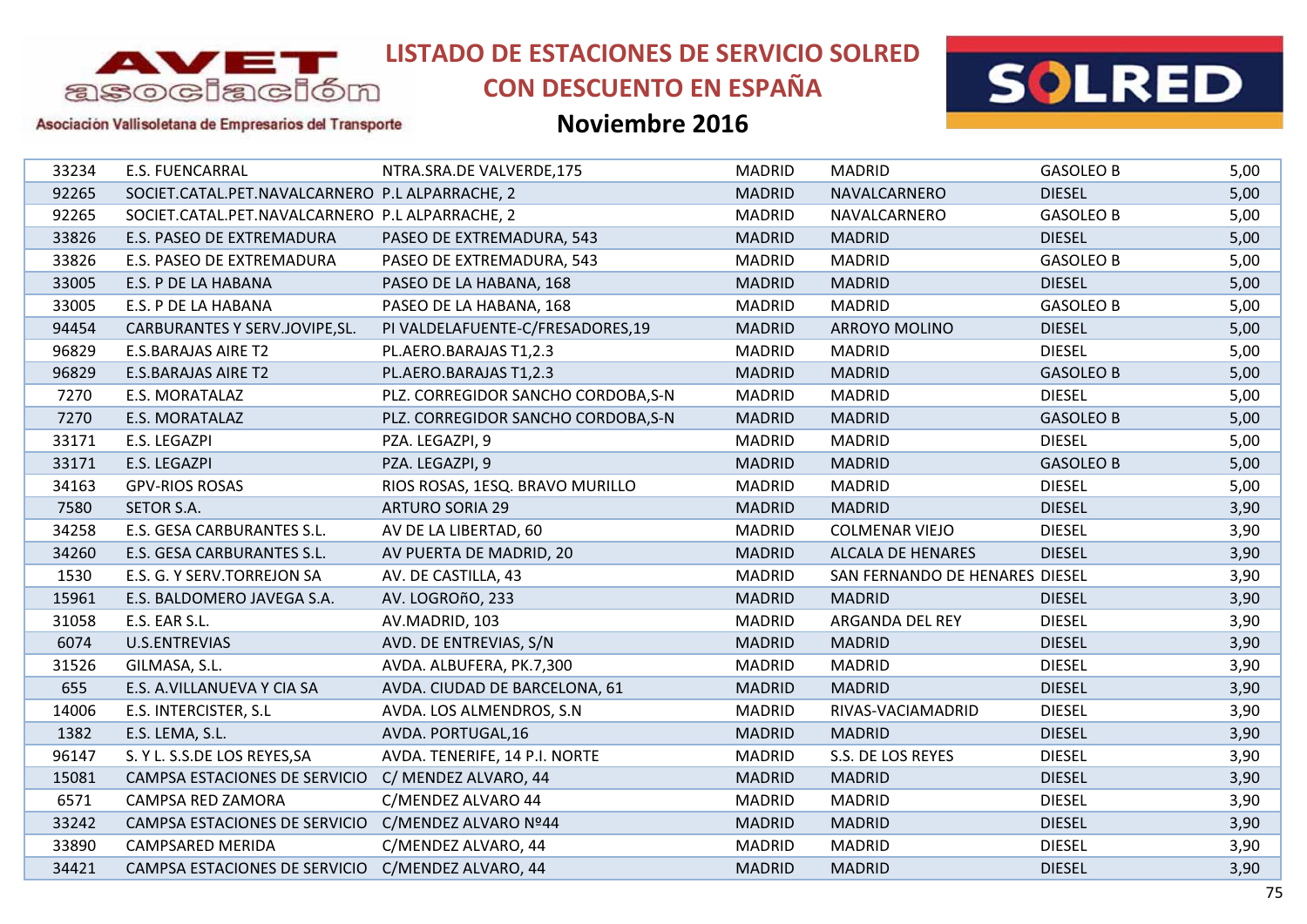

# **CON DESCUENTO EN ESPAÑA**



#### Asociación Vallisoletana de Empresarios del Transporte

| 33167 | E.S. GESA CARBURANTES S.L.       | <b>CL ALBERTO AGUILERA N 18</b>  | <b>MADRID</b> | <b>MADRID</b>            | <b>DIESEL</b> | 3,90  |
|-------|----------------------------------|----------------------------------|---------------|--------------------------|---------------|-------|
| 33166 | <b>E.S.GESA CARBURANTES S.L.</b> | CL GOYA 24                       | <b>MADRID</b> | <b>MADRID</b>            | <b>DIESEL</b> | 3,90  |
| 96244 | E.S. RIVASER, S.L.               | CL. SILVANO, 88-90               | <b>MADRID</b> | <b>MADRID</b>            | <b>DIESEL</b> | 3,90  |
| 96248 | A.S. EL TORO                     | CN-IV PK. 28,200 M.D.            | <b>MADRID</b> | VALDEMORO                | <b>DIESEL</b> | 3,90  |
| 96639 | PANGEA DE LOS ENCINARES, S.L.    | CR M-501, 34,1 MI                | <b>MADRID</b> | COLMENAR DEL ARROYO      | <b>DIESEL</b> | 3,90  |
| 14001 | ORPINSOIL, S.L.                  | CR. M-600, PK. 45,8              | <b>MADRID</b> | NAVALCARNERO             | <b>DIESEL</b> | 3,90  |
| 1399  | E.S. GETAFE, S.L.                | CR.MADRID-TOLEDO, KM.10          | <b>MADRID</b> | <b>GETAFE</b>            | <b>DIESEL</b> | 3,90  |
| 15501 | ALCAZAR ARRAZOLA, S.L.           | CTR.M-204, PK-14.7               | <b>MADRID</b> | <b>ORUSCO</b>            | <b>DIESEL</b> | 3,90  |
| 34259 | E.S. GESA CARBURANTES S.L.       | CTRA N-3 PK.19,5                 | <b>MADRID</b> | RIVAS VACIAMADRID        | <b>DIESEL</b> | 3,90  |
| 31544 | E.S. CONCORDY, S.A.              | CTRA. CORUñA, PK-12              | <b>MADRID</b> | <b>MADRID</b>            | <b>DIESEL</b> | 3,90  |
| 5612  | E.S. DISCO S.L.                  | CTRA. DE LA CORUñA, KM.11,600    | <b>MADRID</b> | <b>MADRID</b>            | <b>DIESEL</b> | 3,90  |
| 15110 | E.S.ROBLEDO DE CHAVELA S.L.      | CTRA. DE VALDEMAQUEDA, 2         | <b>MADRID</b> | ROBLEDO DE CHAVELA       | <b>DIESEL</b> | 3,90  |
| 34136 | E.S. GESDEGAS, S.L.              | CTRA. M-208PK-9.4                | <b>MADRID</b> | MEJORADA DEL CAMPO       | <b>DIESEL</b> | 3,90  |
| 12428 | ES. SUMINISTROS I.C., S.L.       | CTRA. M-417 PK.5                 | <b>MADRID</b> | <b>CASARRUBUELOS</b>     | <b>DIESEL</b> | 3,90  |
| 7587  | E.S. LOES, S.A.                  | CTRA. MADRID-CADIZ, 12,5         | <b>MADRID</b> | <b>GETAFE</b>            | <b>DIESEL</b> | 3,90  |
| 3052  | E.S. GESA CARBURANTES S.L.       | CTRA.MADRID-IRUN, PK 58,100      | <b>MADRID</b> | LA CABRERA               | <b>DIESEL</b> | 3,90  |
| 5762  | E.S. EMILIO FERRARI S.A.         | <b>EMILIO FERRARI, 68</b>        | <b>MADRID</b> | <b>MADRID</b>            | <b>DIESEL</b> | 3,90  |
| 31536 | E.S. GARCIA NOBLEJAS, S.L        | HNOS. GARCIA NOBLEJAS, 35        | <b>MADRID</b> | <b>MADRID</b>            | <b>DIESEL</b> | 3,90  |
| 34262 | E.S. LORUSA S.L.                 | P. SANTA MARIA DE LA CABEZA, 168 | <b>MADRID</b> | <b>MADRID</b>            | <b>DIESEL</b> | 3,90  |
| 34261 | E.S. VERDEMONTE S.A.             | P.STA. M DE LA CABEZA 90         | <b>MADRID</b> | <b>MADRID</b>            | <b>DIESEL</b> | 3,90  |
| 2555  | E.S. LAS ACACIAS                 | PASEO DE LAS ACACIAS, 8          | <b>MADRID</b> | <b>MADRID</b>            | <b>DIESEL</b> | 3,90  |
| 31506 | E.S. CARBURANT.TORREJON SL       | POZO DE LAS NIEVES, S-N          | <b>MADRID</b> | <b>TORREJON DE ARDOZ</b> | <b>DIESEL</b> | 3,90  |
| 33172 | E.S. RONDA DE SEGOVIA S.A.       | RONDA DE SEGOVIA, 37             | <b>MADRID</b> | <b>MADRID</b>            | <b>DIESEL</b> | 3,90  |
| 4174  | <b>CAMPSA ES SA</b>              | VIRGEN DE LLUCH, 14              | <b>MADRID</b> | <b>MADRID</b>            | <b>DIESEL</b> | 3,90  |
| 7121  | E.S. LA YEDRA HH.DUARTE, SL      | CTR. A-45, PK-136.5              | MALAGA        | ANTEQUERA                | DIESEL E+10N  | 14,00 |
| 7121  | E.S. LA YEDRA HH.DUARTE, SL      | CTR. A-45, PK-136.5              | <b>MALAGA</b> | ANTEQUERA                | <b>DIESEL</b> | 12,00 |
| 96321 | E.S. ARROYO DE LA MIEL           | A.C.DEL SOL N340 PK224 MD        | MALAGA        | ARROYO DE LA MIEL        | <b>DIESEL</b> | 10,00 |
| 96322 | E.S. ARROYO DE LA MIEL.          | A.C.DEL SOL N340 PK224 MI        | <b>MALAGA</b> | ARROYO DE LA MIEL        | <b>DIESEL</b> | 10,00 |
| 34434 | LA AZUCARERA                     | AV DE VELAZQUEZ Nº 208           | MALAGA        | <b>MALAGA</b>            | <b>DIESEL</b> | 10,00 |
| 31485 | E.S. EL VISO                     | AVDA. ORTEGA Y GASSET, 234       | <b>MALAGA</b> | <b>MALAGA</b>            | <b>DIESEL</b> | 10,00 |
| 96497 | 255INNOVA 24H, S.L.              | C/ HERMANOS LUMIERE, S/N         | MALAGA        | MALAGA                   | <b>DIESEL</b> | 10,00 |
| 96487 | E.S. CARB S JUAN AZNALFARACHE    | CL GRAHAM BELL S/N               | <b>MALAGA</b> | <b>CAMPANILLAS</b>       | <b>DIESEL</b> | 10,00 |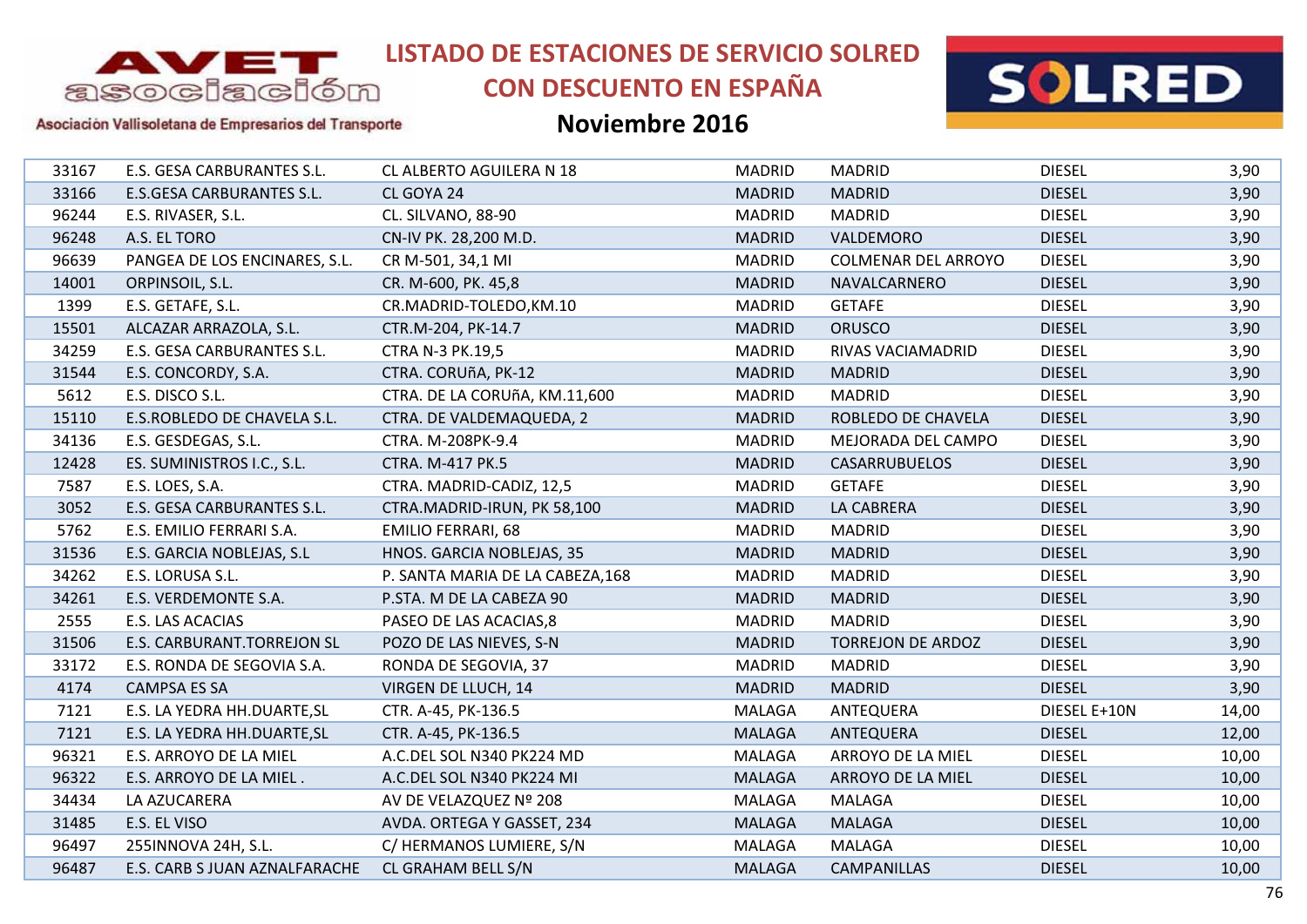

# **CON DESCUENTO EN ESPAÑA**



### Asociación Vallisoletana de Empresarios del Transporte

| 12433 | E.S. LA SIERRA                | CTRA. N-331 PK.135,350               | <b>MALAGA</b> | ANTEQUERA                         | <b>DIESEL</b>    | 10,00 |
|-------|-------------------------------|--------------------------------------|---------------|-----------------------------------|------------------|-------|
| 15173 | E.S. EL MORCHE                | CTRA. N-340, KM-282                  | <b>MALAGA</b> | <b>TORROX COSTA</b>               | <b>DIESEL</b>    | 10,00 |
| 3966  | E.S. VILLAROSA, S.A.          | CTRA.CADIZ N-340 KM.236              | MALAGA        | MALAGA                            | <b>DIESEL</b>    | 10,00 |
| 96318 | A.S. SAN JAVIER               | CTRA.N-331 PK.143,8 M.D              | <b>MALAGA</b> | ANTEQUERA                         | <b>DIESEL</b>    | 10,00 |
| 96687 | <b>E.S. INTELHORCE</b>        | GLORIETA CONCEPCIÓN ARENAL S/N       | <b>MALAGA</b> | <b>MALAGA</b>                     | <b>DIESEL</b>    | 10,00 |
| 15446 | E.S. LAS PEDRIZAS             | N-331 PK-163.5                       | <b>MALAGA</b> | <b>MALAGA</b>                     | <b>DIESEL</b>    | 10,00 |
| 33778 | <b>E.S. GUADALHORCE</b>       | P.GUADALHORCE-CTRA.MÁLAGA-COIN KM5.3 | MALAGA        | <b>MALAGA</b>                     | <b>DIESEL</b>    | 10,00 |
| 96332 | E.S. RODEO ESTACION, S.L.     | POLIGONO CANTARRANA PARCELA 1        | <b>MALAGA</b> | <b>COIN</b>                       | <b>DIESEL</b>    | 10,00 |
| 96490 | E.S. VELEZ MALAGA             | ROTONDA PAGO DE LA MATA, S/N         | <b>MALAGA</b> | <b>VELEZ</b>                      | <b>DIESEL</b>    | 9,00  |
| 96067 | A.S. EL ROSARIO               | AT.A-92M, PK.16,7                    | <b>MALAGA</b> | VILLANUEVA DEL ROSARIO            | <b>DIESEL</b>    | 8,00  |
| 12141 | E.S. EL POLIGONO              | CN-334 KM. 160,600                   | <b>MALAGA</b> | ANTEQUERA                         | <b>DIESEL</b>    | 8,00  |
| 96374 | <b>E.S. EL ALGARROBO</b>      | AU A-7 P.K 277,80 M.I                | <b>MALAGA</b> | ALGARROBO COSTA (MALAGA DIESEL    |                  | 7,00  |
| 96953 | <b>E.S RTE. PANEQUE RUIZ</b>  | AUTOVIA A92M 8 M.I                   | <b>MALAGA</b> | VILLANUEVA DEL TRABUCO            | <b>DIESEL</b>    | 7,00  |
| 96359 | NATIVIDAD RUIZ PEREZ          | CR A-92M P.K 8 M.D                   | <b>MALAGA</b> | VILLANUEVA DEL TRABUCO            | <b>DIESEL</b>    | 7,00  |
| 33932 | E.S. SAN JOSE                 | CTRA. N-331, PK-114                  | MALAGA        | ANTEQUERA                         | <b>DIESEL</b>    | 7,00  |
| 96889 | AREA DE SERVICO LA PEñA, S.L. | ENLACE A-92 CTR. A-354               | <b>MALAGA</b> | <b>ARCHIDONA</b>                  | <b>DIESEL</b>    | 7,00  |
| 96321 | E.S. ARROYO DE LA MIEL        | A.C.DEL SOL N340 PK224 MD            | MALAGA        | ARROYO DE LA MIEL                 | <b>GASOLEO B</b> | 5,00  |
| 96322 | E.S. ARROYO DE LA MIEL.       | A.C.DEL SOL N340 PK224 MI            | <b>MALAGA</b> | ARROYO DE LA MIEL                 | <b>GASOLEO B</b> | 5,00  |
| 96252 | <b>GPV-TORREMOLINOS</b>       | ANTIGUA CTRA. N-340 P.K. 223,8       | MALAGA        | <b>TORREMOLINOS</b>               | <b>DIESEL</b>    | 5,00  |
| 96374 | E.S. EL ALGARROBO             | AU A-7 P.K 277,80 M.I                | <b>MALAGA</b> | ALGARROBO COSTA (MALAGA GASOLEO B |                  | 5,00  |
| 96328 | E.S. RIO CASTOR II            | AUTOPISTA A-7 KM. 161 M.D.           | <b>MALAGA</b> | <b>ESTEPONA</b>                   | <b>DIESEL</b>    | 5,00  |
| 96328 | <b>E.S. RIO CASTOR II</b>     | AUTOPISTA A-7 KM. 161 M.D.           | <b>MALAGA</b> | <b>ESTEPONA</b>                   | <b>GASOLEO B</b> | 5,00  |
| 96345 | E.S. ALTOS DE MARBELLA II     | AUTOPISTA A-7 KM. 187 M.D.           | <b>MALAGA</b> | MARBELLA                          | <b>DIESEL</b>    | 5,00  |
| 96345 | E.S. ALTOS DE MARBELLA II     | AUTOPISTA A-7 KM. 187 M.D.           | <b>MALAGA</b> | <b>MARBELLA</b>                   | <b>GASOLEO B</b> | 5,00  |
| 96346 | E.S. ALTOS DE MARBELLA I      | AUTOPISTA A-7 KM. 187 M.I.           | <b>MALAGA</b> | <b>MARBELLA</b>                   | <b>DIESEL</b>    | 5,00  |
| 96346 | E.S. ALTOS DE MARBELLA I      | AUTOPISTA A-7 KM. 187 M.I.           | <b>MALAGA</b> | <b>MARBELLA</b>                   | <b>GASOLEO B</b> | 5,00  |
| 96329 | E.S. RIO CASTOR I             | AUTOPISTA A-7 KM.161 M.I.            | <b>MALAGA</b> | <b>ESTEPONA</b>                   | <b>DIESEL</b>    | 5,00  |
| 96329 | E.S. RIO CASTOR I             | AUTOPISTA A-7 KM.161 M.I.            | <b>MALAGA</b> | <b>ESTEPONA</b>                   | <b>GASOLEO B</b> | 5,00  |
| 97000 | LAS PEDRIZAS M.I.             | AUTOPISTA AP-46 KM 3,7 M.I           | <b>MALAGA</b> | ANTEQUERA                         | <b>DIESEL</b>    | 5,00  |
| 97000 | LAS PEDRIZAS M.I.             | AUTOPISTA AP-46 KM 3,7 M.I           | <b>MALAGA</b> | ANTEQUERA                         | <b>GASOLEO B</b> | 5,00  |
| 96999 | LAS PEDRIZAS M.D.             | AUTOPISTA AP-46 KM 3,700             | MALAGA        | ANTEQUERA                         | <b>DIESEL</b>    | 5,00  |
| 96999 | LAS PEDRIZAS M.D.             | AUTOPISTA AP-46 KM 3,700             | <b>MALAGA</b> | ANTEQUERA                         | <b>GASOLEO B</b> | 5,00  |
|       |                               |                                      |               |                                   |                  |       |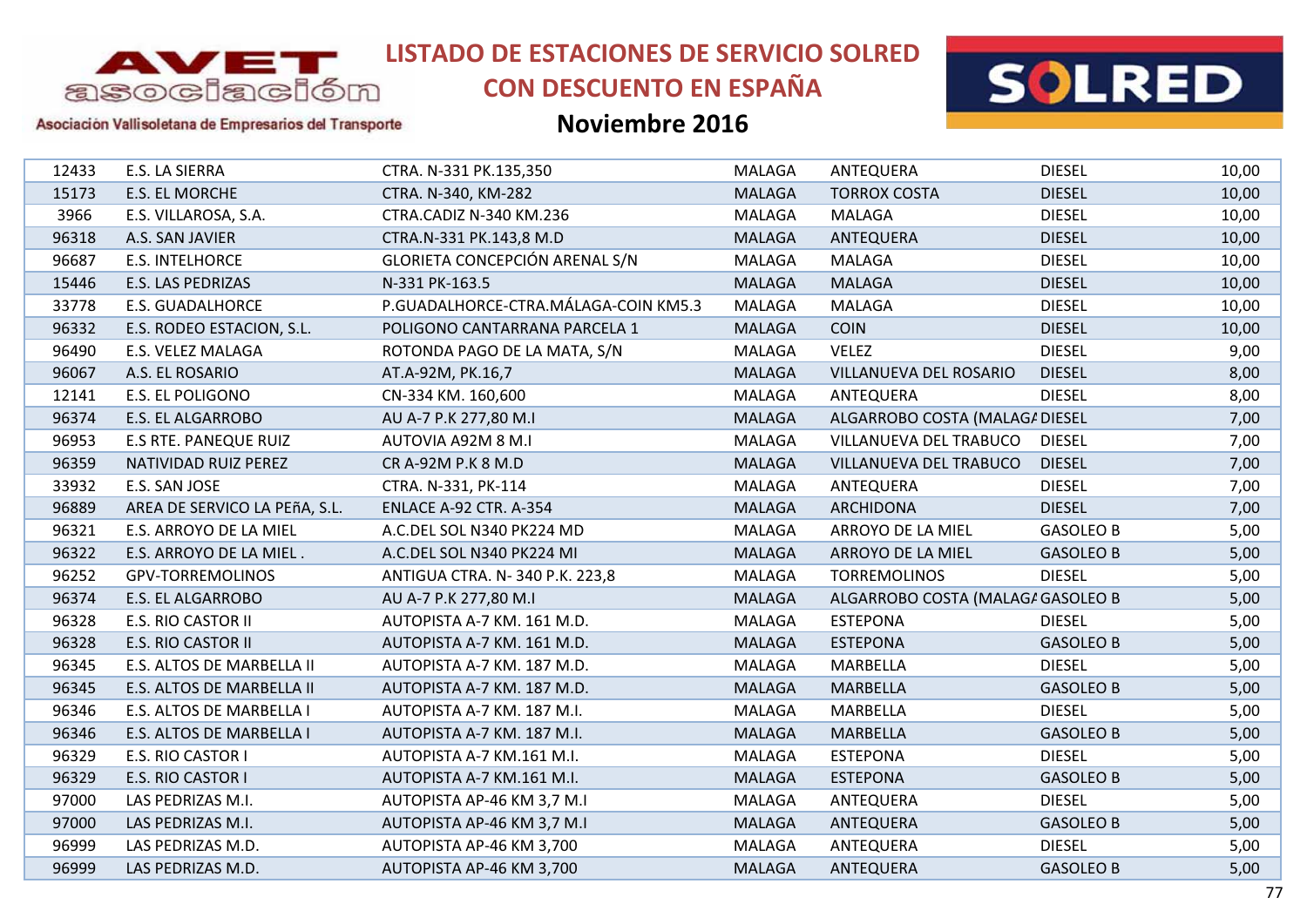

# **CON DESCUENTO EN ESPAÑA**



#### Asociación Vallisoletana de Empresarios del Transporte

| 96797 | ALGARROBO COSTA             | AUTOVIA MALAGA-NERJA, PK-277.8          | MALAGA        | <b>ALGARROBO</b>      | <b>DIESEL</b>    | 5,00 |
|-------|-----------------------------|-----------------------------------------|---------------|-----------------------|------------------|------|
| 96797 | <b>ALGARROBO COSTA</b>      | AUTOVIA MALAGA-NERJA, PK-277.8          | <b>MALAGA</b> | <b>ALGARROBO</b>      | <b>GASOLEO B</b> | 5,00 |
| 34434 | LA AZUCARERA                | AV DE VELAZQUEZ Nº 208                  | MALAGA        | MALAGA                | <b>GASOLEO B</b> | 5,00 |
| 96494 | <b>GPV-EL ATABAL</b>        | AV. LOPE DE VEGA, CAMINO DE ANTEQUERA   | <b>MALAGA</b> | <b>EL ATABAL</b>      | <b>DIESEL</b>    | 5,00 |
| 5374  | E.S. DIPSA-EL TARAJAL       | AV.ORTEGA Y GASSET, 484                 | <b>MALAGA</b> | CAMPANILLAS           | <b>DIESEL</b>    | 5,00 |
| 96688 | E.S. EL PEÑASCO             | AV. VALLE INCLAN, SN                    | <b>MALAGA</b> | <b>MALAGA</b>         | <b>DIESEL</b>    | 5,00 |
| 96688 | E.S. EL PEÑASCO             | AV. VALLE INCLAN, SN                    | MALAGA        | <b>MALAGA</b>         | <b>GASOLEO B</b> | 5,00 |
| 15940 | E.S. ALORA                  | AVD. DE LA CONSTITUCION, S/N            | <b>MALAGA</b> | <b>ALORA</b>          | <b>GASOLEO B</b> | 5,00 |
| 15211 | E.S. FUENSANTA ROGEN S.L.   | AVD. REINA SOFIA, S/N                   | MALAGA        | <b>COIN</b>           | <b>GASOLEO B</b> | 5,00 |
| 7490  | LA LUZ                      | AVDA DE VELAZQUEZ 104                   | <b>MALAGA</b> | <b>MALAGA</b>         | <b>DIESEL</b>    | 5,00 |
| 7490  | LA LUZ                      | AVDA DE VELAZQUEZ 104                   | <b>MALAGA</b> | <b>MALAGA</b>         | <b>GASOLEO B</b> | 5,00 |
| 96713 | <b>E.S. CIUDAD JARDIN</b>   | AVDA. JACINTO BENAVENTE, S/N            | <b>MALAGA</b> | <b>MALAGA</b>         | <b>DIESEL</b>    | 5,00 |
| 96713 | E.S. CIUDAD JARDIN          | AVDA. JACINTO BENAVENTE, S/N            | MALAGA        | <b>MALAGA</b>         | <b>GASOLEO B</b> | 5,00 |
| 34086 | <b>E.S. RINCON VICTORIA</b> | AVDA. LA TORRE, 26                      | <b>MALAGA</b> | RINCON DE LA VICTORIA | <b>DIESEL</b>    | 5,00 |
| 34086 | <b>E.S. RINCON VICTORIA</b> | AVDA. LA TORRE, 26                      | MALAGA        | RINCON DE LA VICTORIA | <b>GASOLEO B</b> | 5,00 |
| 31485 | E.S. EL VISO                | AVDA. ORTEGA Y GASSET, 234              | <b>MALAGA</b> | <b>MALAGA</b>         | <b>GASOLEO B</b> | 5,00 |
| 31138 | E.S. SAN SEBASTIAN          | C/ LAUREANO CASQUERO, S/N               | MALAGA        | <b>VELEZ MALAGA</b>   | <b>GASOLEO B</b> | 5,00 |
| 34471 | EL CANDADO PLAYA DCHO       | C/ALMERIA 78                            | <b>MALAGA</b> | <b>MALAGA</b>         | <b>DIESEL</b>    | 5,00 |
| 34471 | EL CANDADO PLAYA DCHO       | C/ALMERIA 78                            | MALAGA        | <b>MALAGA</b>         | <b>GASOLEO B</b> | 5,00 |
| 97101 | EL CANDADO MONTAÑA IZQDO.   | C/ALMERIA 78                            | <b>MALAGA</b> | <b>MALAGA</b>         | <b>DIESEL</b>    | 5,00 |
| 97101 | EL CANDADO MONTAÑA IZQDO.   | C/ALMERIA 78                            | MALAGA        | <b>MALAGA</b>         | <b>GASOLEO B</b> | 5,00 |
| 3441  | <b>E.S ALASKA MALAGA</b>    | C/HEROES DE SOSTOA 147                  | <b>MALAGA</b> | <b>MALAGA</b>         | <b>DIESEL</b>    | 5,00 |
| 3441  | <b>E.S ALASKA MALAGA</b>    | C/HEROES DE SOSTOA 147                  | MALAGA        | <b>MALAGA</b>         | <b>GASOLEO B</b> | 5,00 |
| 96712 | E.S. CONSUL                 | CL. DEMOSTENES, SN(ESQ.AVDA.JENOFONTES) | <b>MALAGA</b> | MÁLAGA                | <b>DIESEL</b>    | 5,00 |
| 96712 | E.S. CONSUL                 | CL. DEMOSTENES, SN(ESQ.AVDA.JENOFONTES) | MALAGA        | MÁLAGA                | <b>GASOLEO B</b> | 5,00 |
| 13007 | E.S. BLANCA PALOMA          | CTA. MA-476, KM.1                       | <b>MALAGA</b> | <b>MIJAS</b>          | <b>DIESEL</b>    | 5,00 |
| 13007 | E.S. BLANCA PALOMA          | CTA. MA-476, KM.1                       | MALAGA        | <b>MIJAS</b>          | <b>GASOLEO B</b> | 5,00 |
| 96806 | E.S. LA INMACULADA          | CTR. A-335, PK-1.300                    | <b>MALAGA</b> | <b>VELEZ MALAGA</b>   | <b>GASOLEO B</b> | 5,00 |
| 12841 | E.S. LA CAñADA              | CTR. MA-409, PK-6.00 M.D.               | MALAGA        | <b>FUENGIROLA</b>     | <b>DIESEL</b>    | 5,00 |
| 12841 | E.S. LA CAñADA              | CTR. MA-409, PK-6.00 M.D.               | <b>MALAGA</b> | <b>FUENGIROLA</b>     | <b>GASOLEO B</b> | 5,00 |
| 96491 | E.S. ESTEPONA PLAYA         | CTR. N-340, PK-163                      | MALAGA        | <b>ESTEPONA</b>       | <b>DIESEL</b>    | 5,00 |
| 96491 | E.S. ESTEPONA PLAYA         | CTR. N-340, PK-163                      | <b>MALAGA</b> | <b>ESTEPONA</b>       | <b>GASOLEO B</b> | 5,00 |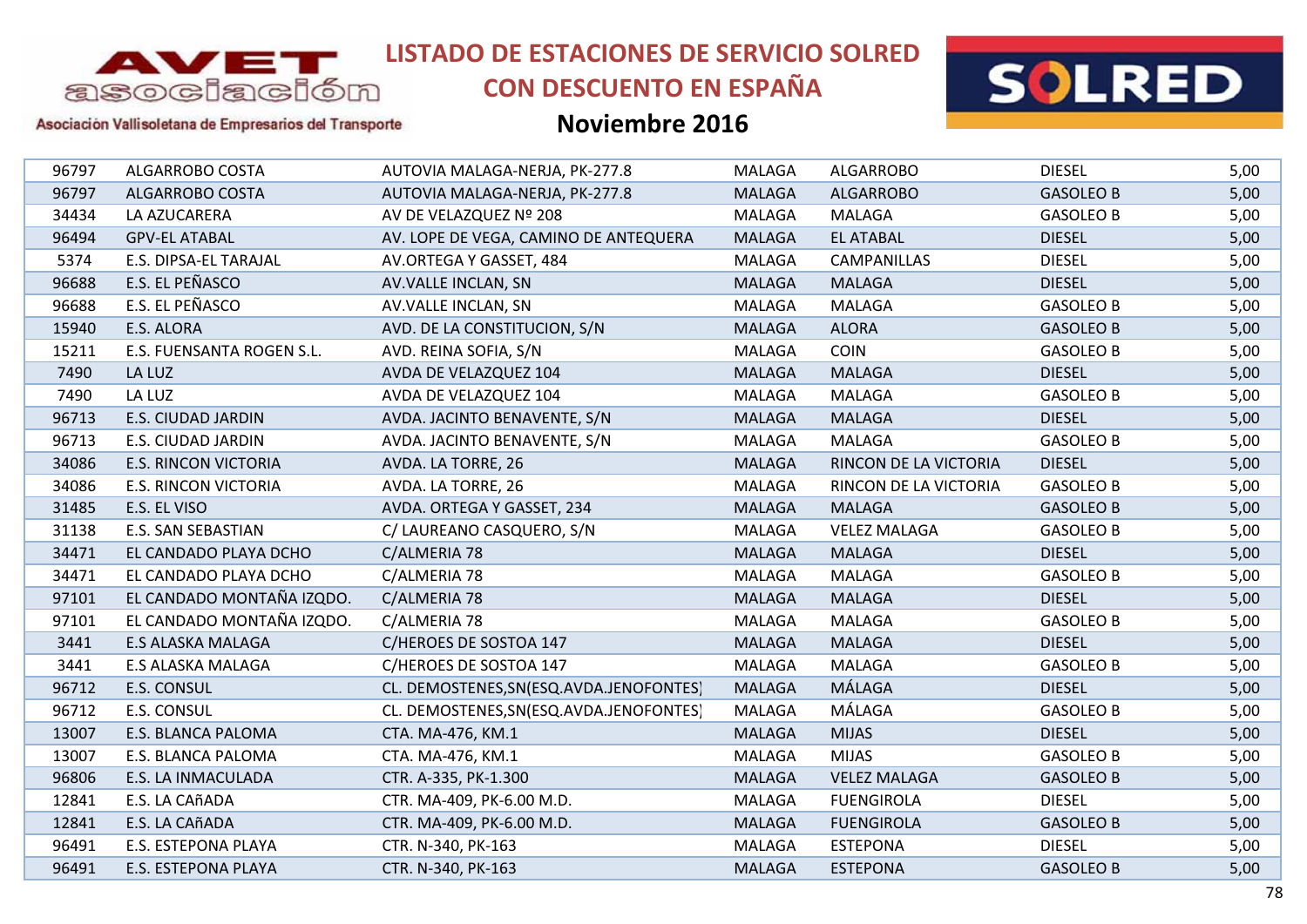

# **CON DESCUENTO EN ESPAÑA**



#### Asociación Vallisoletana de Empresarios del Transporte

| 96181 | GPV-BENAHAVIS                   | CTRA N-340 PK 169,1 MI               | MALAGA        | <b>ESTEPONA</b>           | <b>DIESEL</b>    | 5,00  |
|-------|---------------------------------|--------------------------------------|---------------|---------------------------|------------------|-------|
| 33074 | E.S. ESTEPONA -CAMPSA-          | CTRA N-340, KM-166.6                 | <b>MALAGA</b> | <b>ESTEPONA</b>           | <b>DIESEL</b>    | 5,00  |
| 33074 | E.S. ESTEPONA -CAMPSA-          | CTRA N-340, KM-166.6                 | <b>MALAGA</b> | <b>ESTEPONA</b>           | <b>GASOLEO B</b> | 5,00  |
| 10899 | E.S. EL VALLE                   | CTRA. C-337 PK. 18,900               | <b>MALAGA</b> | <b>VALLE DE ABDALAJIS</b> | <b>GASOLEO B</b> | 5,00  |
| 31213 | <b>E.S. CAMPANILLAS</b>         | CTRA. C-401, PK-9,158                | MALAGA        | CAMPANILLAS               | <b>GASOLEO B</b> | 5,00  |
| 12433 | E.S. LA SIERRA                  | CTRA. N-331 PK.135,350               | <b>MALAGA</b> | ANTEQUERA                 | <b>GASOLEO B</b> | 5,00  |
| 15047 | E.S. LA TANA                    | CTRA. SAN JOSE, 107                  | MALAGA        | <b>MALAGA</b>             | <b>DIESEL</b>    | 5,00  |
| 96981 | ES CÁRTAMA                      | ENLACE A357, KM57- A7052 - DER       | <b>MALAGA</b> | CARTAMA                   | <b>DIESEL</b>    | 5,00  |
| 96981 | ES CÁRTAMA                      | ENLACE A357, KM57-A7052 - DER        | <b>MALAGA</b> | CARTAMA                   | <b>GASOLEO B</b> | 5,00  |
| 96687 | <b>E.S. INTELHORCE</b>          | GLORIETA CONCEPCIÓN ARENAL S/N       | <b>MALAGA</b> | <b>MALAGA</b>             | <b>GASOLEO B</b> | 5,00  |
| 13397 | E.S. NERJA                      | N-340 PK.290,5                       | <b>MALAGA</b> | <b>NERJA</b>              | <b>DIESEL</b>    | 5,00  |
| 13397 | E.S. NERJA                      | N-340 PK.290,5                       | <b>MALAGA</b> | <b>NERJA</b>              | <b>GASOLEO B</b> | 5,00  |
| 33778 | <b>E.S. GUADALHORCE</b>         | P.GUADALHORCE-CTRA.MÁLAGA-COIN KM5.3 | MALAGA        | <b>MALAGA</b>             | <b>GASOLEO B</b> | 5,00  |
| 93811 | E.S. ORE OIL, S.L.              | PG. LA ERMITA, PAR-193C              | <b>MALAGA</b> | <b>MARBELLA</b>           | <b>DIESEL</b>    | 5,00  |
| 96332 | E.S. RODEO ESTACION, S.L.       | POLIGONO CANTARRANA PARCELA 1        | MALAGA        | <b>COIN</b>               | <b>GASOLEO B</b> | 5,00  |
| 96490 | E.S. VELEZ MALAGA               | ROTONDA PAGO DE LA MATA, S/N         | <b>MALAGA</b> | <b>VELEZ</b>              | <b>GASOLEO B</b> | 5,00  |
| 4104  | <b>E.S. LOS REMEDIOS</b>        | AVDA. VIVAR TELLEZ, S/N              | <b>MALAGA</b> | <b>VELEZ</b>              | <b>DIESEL</b>    | 3,90  |
| 31138 | E.S. SAN SEBASTIAN              | C/ LAUREANO CASQUERO, S/N            | <b>MALAGA</b> | <b>VELEZ MALAGA</b>       | <b>DIESEL</b>    | 3,90  |
| 96806 | E.S. LA INMACULADA              | CTR. A-335, PK-1.300                 | MALAGA        | <b>VELEZ MALAGA</b>       | <b>DIESEL</b>    | 3,90  |
| 34020 | E. S. LOS DOLMENES              | CTRA. N-342, PK.- 162,100            | <b>MALAGA</b> | <b>ANTEQUERA</b>          | <b>DIESEL</b>    | 3,90  |
| 15376 | <b>E.S. BUENAS NOCHES</b>       | N-340 PK.147.9 C-TRANQUILA           | <b>MALAGA</b> | <b>ESTEPONA</b>           | <b>DIESEL</b>    | 3,90  |
| 31276 | <b>E.S. PINOMAR</b>             | N-340 PK-189,3                       | <b>MALAGA</b> | <b>MARBELLA</b>           | <b>DIESEL</b>    | 3,90  |
| 96029 | E.S. LAS CUMBRES, S.L           | AVDA. SANCHEZ MECA, S.N.             | <b>MURCIA</b> | LO CAMPANO                | DIESEL E+10N     | 14,00 |
| 11425 | <b>FULGENCIO JIMENEZ CONESA</b> | CR N-344,1                           | <b>MURCIA</b> | ALCANTARILLA              | DIESEL E+10N     | 14,00 |
| 96751 | E.S. CABECICOS BLANCOS          | CR. A7 PK. 641 M.I.                  | <b>MURCIA</b> | LIBRILLA                  | DIESEL E+10N     | 14,00 |
| 5894  | <b>FULGENCIO JIMENEZ CONESA</b> | CR. MU-300, 4,8                      | <b>MURCIA</b> | <b>BENIAJAN</b>           | DIESEL E+10N     | 14,00 |
| 15288 | <b>FULGENCIO JIMENEZ CONESA</b> | CTRA N-301 PK 401,2                  | <b>MURCIA</b> | <b>EL PALMAR</b>          | DIESEL E+10N     | 14,00 |
| 11441 | E.S. LAS BALSILLAS-II           | CTRA. DE VILLENA KM. 61,83           | <b>MURCIA</b> | YECLA - E.S BASILLAS II   | DIESEL E+10N     | 14,00 |
| 3537  | E.S. F. JIMENEZ CONESA          | CTRA. MADRID-CARTAGENA               | <b>MURCIA</b> | BALSAPINTADA              | DIESEL E+10N     | 14,00 |
| 96634 | E.S.GAS SUR SERVICIOS, S.L.     | CTRA. MU-602 PK 11,300               | <b>MURCIA</b> | <b>LA ALJORRA</b>         | DIESEL E+10N     | 14,00 |
| 12693 | E.S. LAS CUMBRES S.L.           | CTRA. N-301 PK 403                   | <b>MURCIA</b> | <b>BAÑOS Y MENDIGO</b>    | DIESEL E+10N     | 14,00 |
| 12918 | <b>E.S. PUERTO AUTOVIA</b>      | CTRA. N-340 KM. 584 M.D.             | <b>MURCIA</b> | <b>LORCA</b>              | DIESEL E+10N     | 14,00 |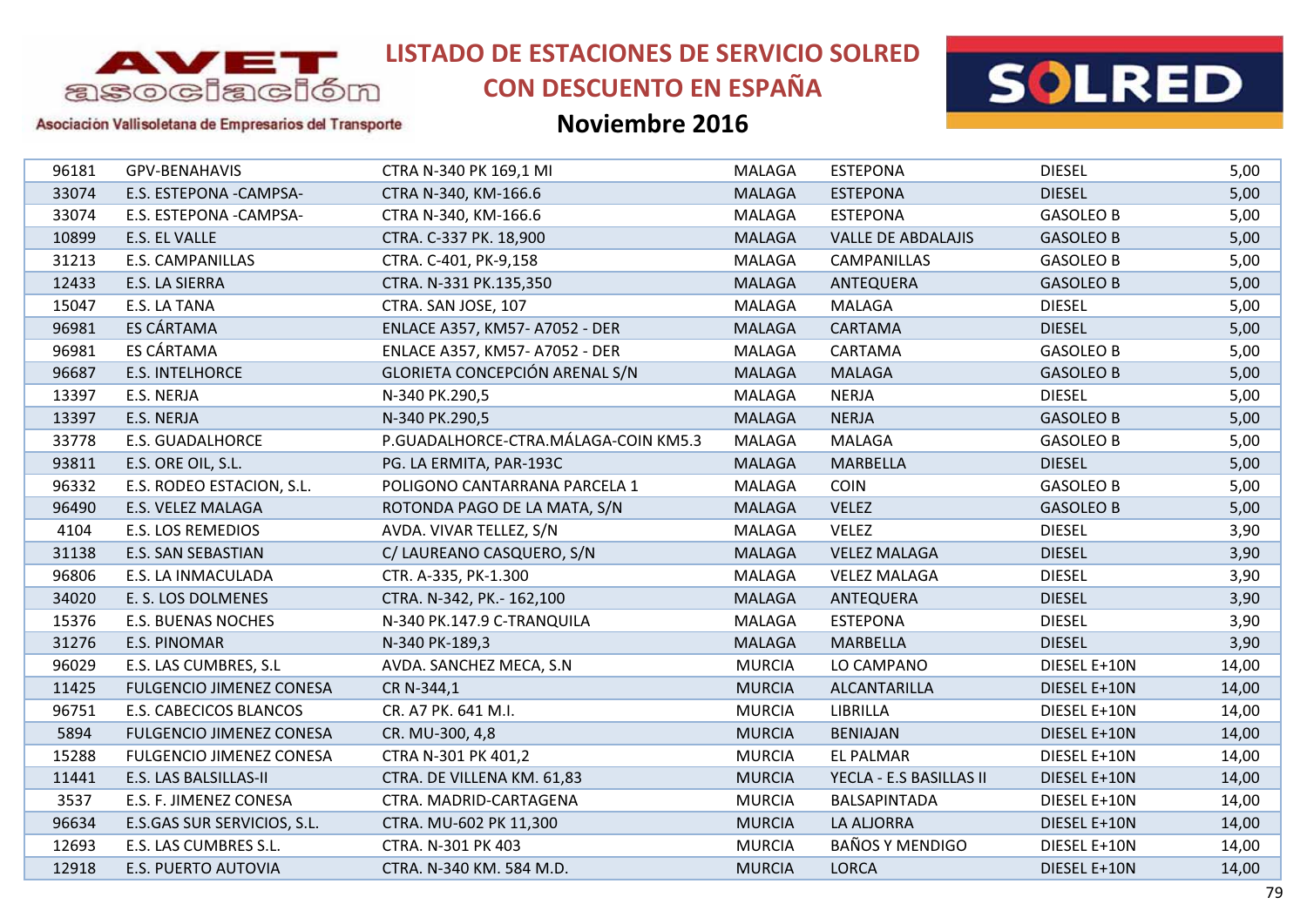

# **CON DESCUENTO EN ESPAÑA**



Asociación Vallisoletana de Empresarios del Transporte

| 7043  | NUEVA LUPA ROJA 2011 SL                                     | CTRA. N-340 P.K. 655,5                                              | <b>MURCIA</b> | <b>NONDUERMAS</b>       | DIESEL E+10N  | 14,00 |
|-------|-------------------------------------------------------------|---------------------------------------------------------------------|---------------|-------------------------|---------------|-------|
| 11455 | E.S. FCO. GEA PERONA, S.A.                                  | CTRA. SAN JAVIER-CARTAGENA KM.24                                    | <b>MURCIA</b> | TORRECIEGA-CARTAGENA    | DIESEL E+10N  | 14,00 |
| 7220  | E.S. LAS CUMBRES, S.L.                                      | N-301 KM. 408,5                                                     | <b>MURCIA</b> | <b>BAñOS Y MENDIGO</b>  | DIESEL E+10N  | 14,00 |
| 96950 | E. CONVENIENCE Y SERVICIO                                   | N-340 P.K 674,5                                                     | <b>MURCIA</b> | SANTOMERA               | DIESEL E+10N  | 14,00 |
| 10301 | <b>E.S.EL PG DE TORRECIEGA</b>                              | P.I. CABEZO BAEZA, C/BERLIN, S/N                                    | <b>MURCIA</b> | CARTAGENA               | DIESEL E+10N  | 14,00 |
| 96029 | E.S. LAS CUMBRES, S.L                                       | AVDA. SANCHEZ MECA, S.N.                                            | <b>MURCIA</b> | LO CAMPANO              | <b>DIESEL</b> | 12,00 |
| 11425 | <b>FULGENCIO JIMENEZ CONESA</b>                             | CR N-344,1                                                          | <b>MURCIA</b> | ALCANTARILLA            | <b>DIESEL</b> | 12,00 |
| 96751 | <b>E.S. CABECICOS BLANCOS</b>                               | CR. A7 PK. 641 M.I.                                                 | <b>MURCIA</b> | <b>LIBRILLA</b>         | <b>DIESEL</b> | 12,00 |
| 5894  | <b>FULGENCIO JIMENEZ CONESA</b>                             | CR. MU-300, 4,8                                                     | <b>MURCIA</b> | <b>BENIAJAN</b>         | <b>DIESEL</b> | 12,00 |
| 15288 | <b>FULGENCIO JIMENEZ CONESA</b>                             | CTRA N-301 PK 401,2                                                 | <b>MURCIA</b> | <b>EL PALMAR</b>        | <b>DIESEL</b> | 12,00 |
| 11441 | E.S. LAS BALSILLAS-II                                       | CTRA. DE VILLENA KM. 61,83                                          | <b>MURCIA</b> | YECLA - E.S BASILLAS II | <b>DIESEL</b> | 12,00 |
| 3537  | E.S. F. JIMENEZ CONESA                                      | CTRA. MADRID-CARTAGENA                                              | <b>MURCIA</b> | BALSAPINTADA            | <b>DIESEL</b> | 12,00 |
| 96634 | E.S.GAS SUR SERVICIOS, S.L.                                 | CTRA. MU-602 PK 11,300                                              | <b>MURCIA</b> | <b>LA ALJORRA</b>       | <b>DIESEL</b> | 12,00 |
| 12693 | E.S. LAS CUMBRES S.L.                                       | CTRA. N-301 PK 403                                                  | <b>MURCIA</b> | <b>BAÑOS Y MENDIGO</b>  | <b>DIESEL</b> | 12,00 |
| 12918 | E.S. PUERTO AUTOVIA                                         | CTRA. N-340 KM. 584 M.D.                                            | <b>MURCIA</b> | <b>LORCA</b>            | <b>DIESEL</b> | 12,00 |
| 7043  | NUEVA LUPA ROJA 2011 SL                                     | CTRA. N-340 P.K. 655,5                                              | <b>MURCIA</b> | <b>NONDUERMAS</b>       | <b>DIESEL</b> | 12,00 |
| 11455 | E.S. FCO. GEA PERONA, S.A.                                  | CTRA. SAN JAVIER-CARTAGENA KM.24                                    | <b>MURCIA</b> | TORRECIEGA-CARTAGENA    | <b>DIESEL</b> | 12,00 |
| 7220  | E.S. LAS CUMBRES, S.L.                                      | N-301 KM. 408,5                                                     | <b>MURCIA</b> | <b>BAñOS Y MENDIGO</b>  | <b>DIESEL</b> | 12,00 |
| 96950 | E. CONVENIENCE Y SERVICIO                                   | N-340 P.K 674,5                                                     | <b>MURCIA</b> | SANTOMERA               | <b>DIESEL</b> | 12,00 |
| 10301 | <b>E.S.EL PG DE TORRECIEGA</b>                              | P.I. CABEZO BAEZA, C/BERLIN, S/N                                    | <b>MURCIA</b> | CARTAGENA               | <b>DIESEL</b> | 12,00 |
| 96726 | E.S. ABANILLA                                               | A-7 PK 750 (M.D)                                                    | <b>MURCIA</b> | SANTOMERA               | <b>DIESEL</b> | 10,00 |
| 3674  | E.S. LIBRILLA                                               | A-7, PK 635                                                         | <b>MURCIA</b> | <b>LIBRILLA</b>         | <b>DIESEL</b> | 10,00 |
| 96727 | E.S. SANTOMERA                                              | AUTOPISTA A-7 PK-750                                                | <b>MURCIA</b> | SANTOMERA               | <b>DIESEL</b> | 10,00 |
| 92138 | E.S. BAñOS LIBRILLA                                         | AUTOV.MEDITERRANEO-SALIDA 519-PK.519,5                              | <b>MURCIA</b> | <b>LIBRILLA</b>         | <b>DIESEL</b> | 10,00 |
| 96899 |                                                             | E.S.PLAZA ESPAÑA-LOS CAMACHOS AV. DEL CARBONO Nº46(POL.LOS CAMACHOS | <b>MURCIA</b> | CARTAGENA               | <b>DIESEL</b> | 10,00 |
| 33799 | <b>SUMINISTROS BUENJI, S.L.</b>                             | AVDA PUNTARRON LOCAL G 29                                           | <b>MURCIA</b> | SANGONERA LA SECA       | <b>DIESEL</b> | 10,00 |
| 94789 | LOLA SANCHEZ S.L                                            | C/MARCONA, 21                                                       | <b>MURCIA</b> | LA PALMA                | <b>DIESEL</b> | 10,00 |
| 33261 | JUAN ANTONIO GARCIA MARTINEZ C-330 PK-78,5 (CIEZA-POZOALCON |                                                                     | <b>MURCIA</b> | <b>BARRANDÁ</b>         | <b>DIESEL</b> | 10,00 |
| 15537 | ES CAñADA HERMOSA S.A.L                                     | C415 ALCANTARI-MULA K12                                             | <b>MURCIA</b> | <b>CANADA HERMOSA</b>   | <b>DIESEL</b> | 10,00 |
| 12198 | PETROCORNER RETAIL S.L                                      | CR C-3314, 2                                                        | <b>MURCIA</b> | <b>JUMILLA</b>          | <b>DIESEL</b> | 10,00 |
| 13172 | E.S.PL.ESPAñA S.L. POZO ANTON                               | CR CV-36F PF 11                                                     | <b>MURCIA</b> | <b>BARRIO PERAL</b>     | <b>DIESEL</b> | 10,00 |
| 2971  | H.J.AMARTINEZ MONREAL S.L                                   | <b>CR MU-415 S/N</b>                                                | <b>MURCIA</b> | <b>MULA</b>             | <b>DIESEL</b> | 10,00 |
|       |                                                             |                                                                     |               |                         |               |       |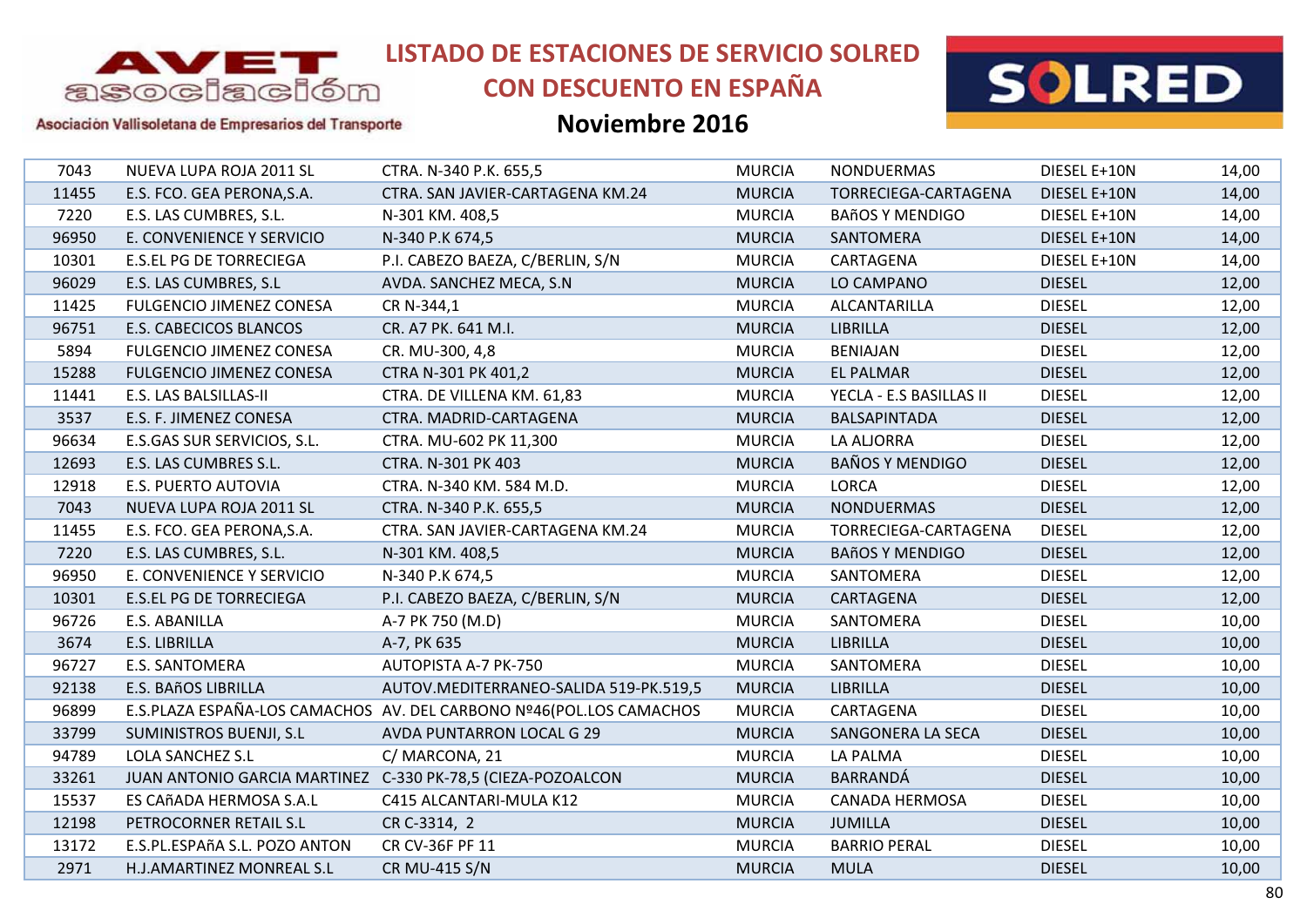

# **CON DESCUENTO EN ESPAÑA**



#### Asociación Vallisoletana de Empresarios del Transporte

| 33499 | ALTIPLANO, S.L.              | CR MU-424, PK 31                  | <b>MURCIA</b> | <b>YECLA</b>             | <b>DIESEL</b>    | 10,00 |
|-------|------------------------------|-----------------------------------|---------------|--------------------------|------------------|-------|
| 33112 | <b>FRANCISCO GOMEZ PEREZ</b> | CR N-340, 585,2                   | <b>MURCIA</b> | LORCA-POLÍGONO           | <b>DIESEL</b>    | 10,00 |
| 7560  | E.S. LA ALJORRA-PZA.ESPAñA   | CR. MU-602, PK-9                  | <b>MURCIA</b> | LA ALJORRA-CARTAGENA     | <b>DIESEL</b>    | 10,00 |
| 96334 | HIJOS DE J. MARTINEZ MONREAL | CR.MU-603, PK. 47,2               | <b>MURCIA</b> | <b>MAZARRON</b>          | <b>DIESEL</b>    | 10,00 |
| 33663 | E.S. SALNAGSUR               | CTR.N-340, PK-606.5 D 117         | <b>MURCIA</b> | LA HOYA-LORCA            | <b>DIESEL</b>    | 10,00 |
| 33569 | <b>YECLA</b>                 | CTRA MU-424, 31                   | <b>MURCIA</b> | <b>YECLA</b>             | <b>DIESEL</b>    | 10,00 |
| 7333  | E.S. LOS PATOJOS, S.L.       | <b>CTRA. N-332</b>                | <b>MURCIA</b> | CARTAGENA                | <b>DIESEL</b>    | 10,00 |
| 3815  | E.S. PUERTO LUMBRERAS        | CTRA. N-340 KM. 578,2 M.D.        | <b>MURCIA</b> | PUERTO LUMBRERAS         | <b>DIESEL</b>    | 10,00 |
| 31136 | E.S. LAS BALSILLAS-I         | CTRA. PINOSO S-N                  | <b>MURCIA</b> | <b>YECLA</b>             | <b>DIESEL</b>    | 10,00 |
| 33511 | ES.H.J.MARTINEZ MONREAL, SL  | CTRA.C-415 KM.27,60               | <b>MURCIA</b> | <b>MULA</b>              | <b>DIESEL</b>    | 10,00 |
| 13195 | E.S. ALTIPLANO, S.L.         | POLIGONO URBAYECLA PARCELA 6-7    | <b>MURCIA</b> | <b>YECLA</b>             | <b>DIESEL</b>    | 10,00 |
| 7352  | <b>ALTIPLANO SL</b>          | CR N-301 (ESPINARDO)388           | <b>MURCIA</b> | <b>CABEZO CORTADO</b>    | <b>DIESEL</b>    | 7,00  |
| 4535  | <b>ALTIPLANO S.L</b>         | CR N-301, 384                     | <b>MURCIA</b> | <b>MOLINA DEL SEGURA</b> | <b>DIESEL</b>    | 7,00  |
| 15228 | E.S. LA HITA                 | CTRA. CARTAGENA, PK.1             | <b>MURCIA</b> | TORREPACHECO             | <b>DIESEL</b>    | 7,00  |
| 33557 | E.S. LAS PALMERAS            | CTRA. N-340, PK-599,5             | <b>MURCIA</b> | <b>LORCA</b>             | <b>DIESEL</b>    | 7,00  |
| 12356 | HIJOS DE NAVARRO ROBLES, SL  | CTRA. N-344, KM-73.3              | <b>MURCIA</b> | <b>JUMILLA</b>           | <b>DIESEL</b>    | 7,00  |
| 33514 | E.S. MUNUERA, S.L.           | CTRA.AGUILAS-DP.CAMPILLO PK-64    | <b>MURCIA</b> | <b>LORCA</b>             | <b>DIESEL</b>    | 7,00  |
| 12854 | E.S.MUNUERA, S.L.            | P.I.SAPRELORCA, S/N               | <b>MURCIA</b> | <b>LORCA</b>             | <b>DIESEL</b>    | 7,00  |
| 96726 | E.S. ABANILLA                | A-7 PK 750 (M.D)                  | <b>MURCIA</b> | SANTOMERA                | <b>GASOLEO B</b> | 5,00  |
| 96010 | <b>E.S. ANGEL BRUNA</b>      | ANGEL BRUNA-RONDA NORTE           | <b>MURCIA</b> | CARTAGENA                | <b>DIESEL</b>    | 5,00  |
| 96010 | <b>E.S. ANGEL BRUNA</b>      | ANGEL BRUNA-RONDA NORTE           | <b>MURCIA</b> | CARTAGENA                | <b>GASOLEO B</b> | 5,00  |
| 96727 | <b>E.S. SANTOMERA</b>        | <b>AUTOPISTA A-7 PK-750</b>       | <b>MURCIA</b> | SANTOMERA                | <b>GASOLEO B</b> | 5,00  |
| 96050 | <b>E.S. ZARAICHE</b>         | AV. CICLISTA MARIANO ROJAS, 9     | <b>MURCIA</b> | <b>MURCIA</b>            | <b>DIESEL</b>    | 5,00  |
| 96050 | <b>E.S. ZARAICHE</b>         | AV. CICLISTA MARIANO ROJAS, 9     | <b>MURCIA</b> | <b>MURCIA</b>            | <b>GASOLEO B</b> | 5,00  |
| 97063 | <b>JUAN DE BORBON</b>        | AV.JUAN DE BORBON C/ LOS ISIDOROS | <b>MURCIA</b> | <b>MURCIA</b>            | <b>DIESEL</b>    | 5,00  |
| 97063 | <b>JUAN DE BORBON</b>        | AV.JUAN DE BORBON C/ LOS ISIDOROS | <b>MURCIA</b> | <b>MURCIA</b>            | <b>GASOLEO B</b> | 5,00  |
| 4721  | E.S. LA PALOMA               | AVDA. 1º DE MAYO, 96              | <b>MURCIA</b> | <b>EL PALMAR</b>         | <b>DIESEL</b>    | 5,00  |
| 4721  | E.S. LA PALOMA               | AVDA. 1º DE MAYO, 96              | <b>MURCIA</b> | <b>EL PALMAR</b>         | <b>GASOLEO B</b> | 5,00  |
| 4303  | E.S. MAZARRON                | AVDA. CONSTITUCION, 154           | <b>MURCIA</b> | <b>MAZARRON</b>          | <b>DIESEL</b>    | 5,00  |
| 4303  | E.S. MAZARRON                | AVDA. CONSTITUCION, 154           | <b>MURCIA</b> | <b>MAZARRON</b>          | <b>GASOLEO B</b> | 5,00  |
| 5361  | E.S. MAR MENOR               | AVDA. DEL MAR MENOR, 2            | <b>MURCIA</b> | SANTIAGO DE LA RIBERA    | <b>DIESEL</b>    | 5,00  |
| 5361  | E.S. MAR MENOR               | AVDA. DEL MAR MENOR, 2            | <b>MURCIA</b> | SANTIAGO DE LA RIBERA    | <b>GASOLEO B</b> | 5,00  |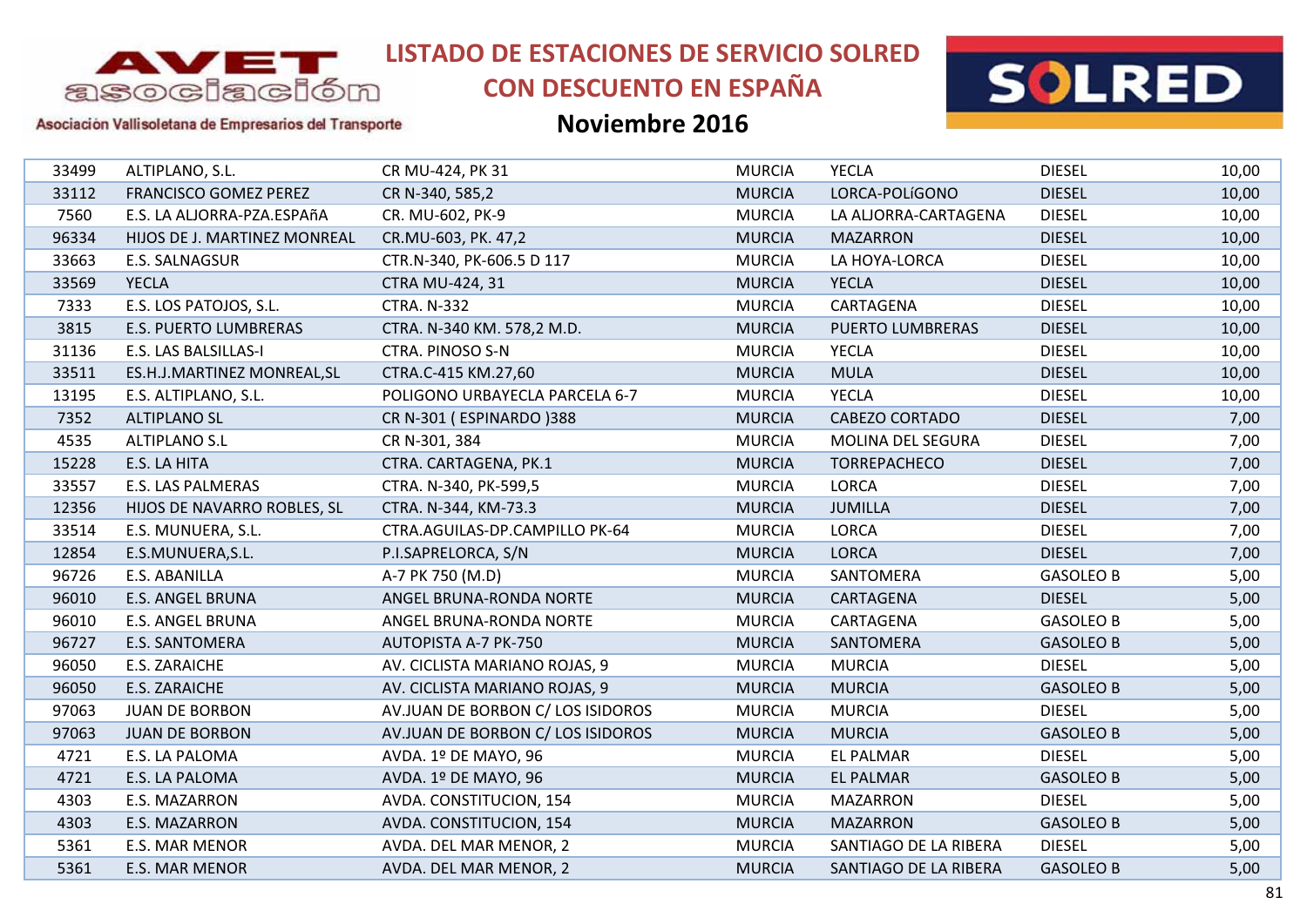

# **CON DESCUENTO EN ESPAÑA**



### Asociación Vallisoletana de Empresarios del Transporte

| 3463  | E.S. RONDA                    | AVDA. RONDA LEVANTE, S/N           | <b>MURCIA</b> | <b>MURCIA</b>                   | <b>DIESEL</b>    | 5,00 |
|-------|-------------------------------|------------------------------------|---------------|---------------------------------|------------------|------|
| 3463  | <b>E.S. RONDA</b>             | AVDA. RONDA LEVANTE, S/N           | <b>MURCIA</b> | <b>MURCIA</b>                   | <b>GASOLEO B</b> | 5,00 |
| 33761 | SAN PEDRO DEL PINATAR         | AVDA.DOCTOR ARTURO GUIRAO, S/N     | <b>MURCIA</b> | SAN PEDRO DEL PINATAR           | <b>DIESEL</b>    | 5,00 |
| 33761 | SAN PEDRO DEL PINATAR         | AVDA.DOCTOR ARTURO GUIRAO, S/N     | <b>MURCIA</b> | SAN PEDRO DEL PINATAR           | <b>GASOLEO B</b> | 5,00 |
| 33190 | E.S. CABO DE PALOS            | C. CABO PALOS-ALBUJON, S/N         | <b>MURCIA</b> | CABO DE PALOS                   | <b>DIESEL</b>    | 5,00 |
| 33190 | E.S. CABO DE PALOS            | C. CABO PALOS-ALBUJON, S/N         | <b>MURCIA</b> | CABO DE PALOS                   | <b>GASOLEO B</b> | 5,00 |
| 31347 | <b>PUENTE TOCINOS</b>         | C/ MAYOR, 262                      | <b>MURCIA</b> | <b>PUENTE TOCINOS</b>           | <b>DIESEL</b>    | 5,00 |
| 31347 | PUENTE TOCINOS                | C/ MAYOR, 262                      | <b>MURCIA</b> | PUENTE TOCINOS                  | <b>GASOLEO B</b> | 5,00 |
| 15210 | E.S. EL ALAMILLO              | CN-332 KM. 30,2 PARAJE EL ALAMILLO | <b>MURCIA</b> | <b>MAZARRON</b>                 | <b>DIESEL</b>    | 5,00 |
| 15210 | E.S. EL ALAMILLO              | CN-332 KM. 30,2 PARAJE EL ALAMILLO | <b>MURCIA</b> | <b>MAZARRON</b>                 | <b>GASOLEO B</b> | 5,00 |
| 10612 | <b>ANTONIO PUERTA ROBLES</b>  | CR CARAVACA - CALASPARRA KM 10'8   | <b>MURCIA</b> | <b>VALENTIN (CEHEGIN)</b>       | <b>DIESEL</b>    | 5,00 |
| 96896 | A.S. LAS SALINAS              | CR MOLINA-FORTUNA, A-3             | <b>MURCIA</b> | MOLINA DE SEGURA (MURCIA DIESEL |                  | 5,00 |
| 96751 | <b>E.S. CABECICOS BLANCOS</b> | CR. A7 PK. 641 M.I.                | <b>MURCIA</b> | LIBRILLA                        | <b>GASOLEO B</b> | 5,00 |
| 853   | E.S. ALBARES                  | CT. N-301, PK-355                  | <b>MURCIA</b> | <b>CIEZA</b>                    | <b>DIESEL</b>    | 5,00 |
| 853   | E.S. ALBARES                  | CT. N-301, PK-355                  | <b>MURCIA</b> | <b>CIEZA</b>                    | <b>GASOLEO B</b> | 5,00 |
| 12588 | JOAQUIN ANDUGAR MARTINEZ      | CT. N-342, KM.-93,100              | <b>MURCIA</b> | <b>PUERTO LUMBRERAS</b>         | <b>DIESEL</b>    | 5,00 |
| 12588 | JOAQUIN ANDUGAR MARTINEZ      | CT. N-342, KM.-93,100              | <b>MURCIA</b> | <b>PUERTO LUMBRERAS</b>         | <b>DIESEL</b>    | 5,00 |
| 6546  | E.S.AYUNTAMIENTO DE BLANCA    | CTR. MU-553, PK-2.5 BLANCA         | <b>MURCIA</b> | <b>BLANCA</b>                   | <b>DIESEL</b>    | 5,00 |
| 15652 | E.S. CIEZA                    | CTR. N-301A, PK-345                | <b>MURCIA</b> | <b>CIEZA</b>                    | <b>DIESEL</b>    | 5,00 |
| 15652 | E.S. CIEZA                    | CTR. N-301A, PK-345                | <b>MURCIA</b> | <b>CIEZA</b>                    | <b>GASOLEO B</b> | 5,00 |
| 96103 | E.S. SAN JAVIER               | <b>CTRA BALSICAS N 64</b>          | <b>MURCIA</b> | <b>MURCIA</b>                   | <b>DIESEL</b>    | 5,00 |
| 96103 | E.S. SAN JAVIER               | <b>CTRA BALSICAS N 64</b>          | <b>MURCIA</b> | <b>MURCIA</b>                   | <b>GASOLEO B</b> | 5,00 |
| 33569 | <b>YECLA</b>                  | <b>CTRA MU-424, 31</b>             | <b>MURCIA</b> | <b>YECLA</b>                    | <b>GASOLEO B</b> | 5,00 |
| 10296 | E.S. ALHAMA                   | CTRA. ABANILLA, KM.6               | <b>MURCIA</b> | SANTOMERA                       | <b>DIESEL</b>    | 5,00 |
| 15669 | E.S. EL VALLE                 | CTRA. DE SANTA CATALINA, KM.2      | <b>MURCIA</b> | LA ALBERCA                      | <b>DIESEL</b>    | 5,00 |
| 15669 | E.S. EL VALLE                 | CTRA. DE SANTA CATALINA, KM.2      | <b>MURCIA</b> | LA ALBERCA                      | <b>GASOLEO B</b> | 5,00 |
| 3815  | E.S. PUERTO LUMBRERAS         | CTRA. N-340 KM. 578,2 M.D.         | <b>MURCIA</b> | PUERTO LUMBRERAS                | <b>GASOLEO B</b> | 5,00 |
| 12918 | <b>E.S. PUERTO AUTOVIA</b>    | CTRA. N-340 KM. 584 M.D.           | <b>MURCIA</b> | <b>LORCA</b>                    | <b>GASOLEO B</b> | 5,00 |
| 33557 | <b>E.S. LAS PALMERAS</b>      | CTRA. N-340, PK-599,5              | <b>MURCIA</b> | <b>LORCA</b>                    | <b>GASOLEO B</b> | 5,00 |
| 12045 | <b>E.S. TORRE COTILLAS</b>    | CTRA. N-344 KM.4,2                 | <b>MURCIA</b> | <b>TORRES DE COTILLAS</b>       | <b>DIESEL</b>    | 5,00 |
| 12045 | <b>E.S. TORRE COTILLAS</b>    | CTRA. N-344 KM.4,2                 | <b>MURCIA</b> | <b>TORRES DE COTILLAS</b>       | <b>GASOLEO B</b> | 5,00 |
| 33194 | E.S. JUAN ZAMORA AZNAR        | CTRA. N-344, KM. 47,5              | <b>MURCIA</b> | <b>JUMILLA</b>                  | <b>DIESEL</b>    | 5,00 |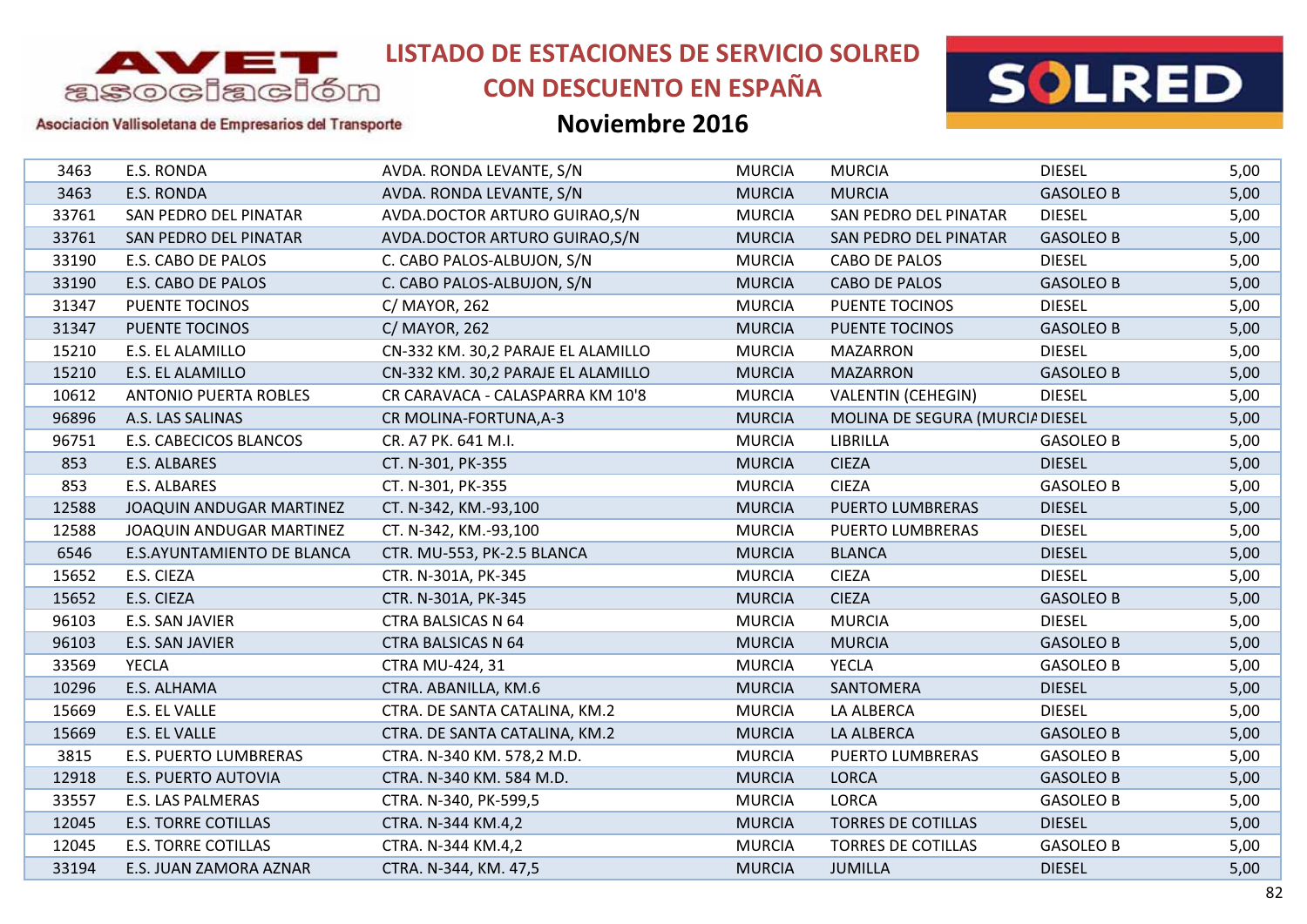

# **CON DESCUENTO EN ESPAÑA**



#### Asociación Vallisoletana de Empresarios del Transporte

| 15068 | E.S. SAURA Y VILLENA, S.L     | CTRA. SAN JAVIER SN                                              | <b>MURCIA</b> | CARTAGENA-LA PUEBLA            | <b>DIESEL</b>    | 5,00 |
|-------|-------------------------------|------------------------------------------------------------------|---------------|--------------------------------|------------------|------|
| 34385 | E.S. MUNUERA, S.L.            | CTRA.AGUILAS-DIPUTACION CAMPELLO KM 6!                           | <b>MURCIA</b> | <b>LORCA</b>                   | <b>DIESEL</b>    | 5,00 |
| 34268 | E.S. BULLAS                   | CTRA.MURCIA, PK. 43                                              | <b>MURCIA</b> | <b>BULLAS</b>                  | <b>DIESEL</b>    | 5,00 |
| 34268 | E.S. BULLAS                   | CTRA.MURCIA, PK. 43                                              | <b>MURCIA</b> | <b>BULLAS</b>                  | <b>GASOLEO B</b> | 5,00 |
| 33095 | E.S. ESPINARDO PPAL.          | DESVIO DE ESPINARDO, SN                                          | <b>MURCIA</b> | <b>ESPINARDO</b>               | <b>DIESEL</b>    | 5,00 |
| 33095 | E.S. ESPINARDO PPAL.          | DESVIO DE ESPINARDO, SN                                          | <b>MURCIA</b> | <b>ESPINARDO</b>               | <b>GASOLEO B</b> | 5,00 |
| 96808 | E.S. ESPINARDO AGRUP.         | DESVIO DE ESPINARDO, SN                                          | <b>MURCIA</b> | <b>ESPINARDO</b>               | <b>DIESEL</b>    | 5,00 |
| 96808 | E.S. ESPINARDO AGRUP.         | DESVIO DE ESPINARDO, SN                                          | <b>MURCIA</b> | <b>ESPINARDO</b>               | <b>GASOLEO B</b> | 5,00 |
| 33939 | E.S. LA MANGA                 | <b>GRAN VIA S/N</b>                                              | <b>MURCIA</b> | LA MANGA                       | <b>DIESEL</b>    | 5,00 |
| 33939 | E.S. LA MANGA                 | <b>GRAN VIA S/N</b>                                              | <b>MURCIA</b> | <b>LA MANGA</b>                | <b>GASOLEO B</b> | 5,00 |
| 15179 | EE.SS.LA HITA, S.L.-ROLDAN    | AV MURCIA, 26                                                    | <b>MURCIA</b> | <b>TORREPACHECO</b>            | <b>DIESEL</b>    | 3,90 |
| 7433  | E.S. ALARCON, S.L             | AVDA. CALVO SOTELO, 4                                            | <b>MURCIA</b> | <b>BENIEL</b>                  | <b>DIESEL</b>    | 3,90 |
| 33857 | E.S. ALHAMA, S.A.             | AVDA. GINES CAMPOS, Nº 5                                         | <b>MURCIA</b> | <b>ALHAMA DE MURCIA</b>        | <b>DIESEL</b>    | 3,90 |
| 96002 | E.S. PEDRI/ANES, S.L          | CAMINO DEL BADEL KM.1,7                                          | <b>MURCIA</b> | ERA ALTA-MURCIA                | <b>DIESEL</b>    | 3,90 |
| 33105 | IMPORT. COSTA CALIDA, S.L.    | CL MAESTRO FALLA, N 6                                            | <b>MURCIA</b> | SANTOMERA                      | <b>DIESEL</b>    | 3,90 |
| 10797 | <b>EUROBAMAS S.L</b>          | CR C-3223, 27 M.D                                                | <b>MURCIA</b> | ABANILLA-V                     | <b>DIESEL</b>    | 3,90 |
| 34125 | <b>MERCADER PETROLEOS S.L</b> | CR N-332, 7,2                                                    | <b>MURCIA</b> | LA UNION                       | <b>DIESEL</b>    | 3,90 |
| 15701 | GARCIA GARCIA, JOSE A.        | CR.FUENTEALAMO PTO LACADENA KM7                                  | <b>MURCIA</b> | <b>CORVERA</b>                 | <b>DIESEL</b>    | 3,90 |
| 12093 |                               | CAMPSA ESTACIONES DE SERVICIO CR-MU-311 CABO DE PALOS PK 14      | <b>MURCIA</b> | LOS BEATOS                     | <b>DIESEL</b>    | 3,90 |
| 12849 | E.S. EL SALAR                 | CT.MURCIA-EL RAAL, PK 6                                          | <b>MURCIA</b> | <b>LLANO DE BRUJAS</b>         | <b>DIESEL</b>    | 3,90 |
| 6430  | E.S. EL PARETON, S.L.         | CTR. MU-3315, PK-9                                               | <b>MURCIA</b> | <b>TOTANA-EL PARETON</b>       | <b>DIESEL</b>    | 3,90 |
| 6561  | E.S. PEÑAS, S.L.              | <b>CTRA D-11 KM. 10</b>                                          | <b>MURCIA</b> | ESPARRAGAL-PTO.LUMBRERA DIESEL |                  | 3,90 |
| 15819 | VIRGEN DE LAS HUERTAS, S.L.   | CTRA. ALPORCHONES KM.10                                          | <b>MURCIA</b> | LA PULGARA (LORCA)             | <b>DIESEL</b>    | 3,90 |
| 6457  |                               | MARIA DEL MAR CHACON GALLEGO CTRA. B-3 P.K 2,6 ESPINARDO-GUALUPE | <b>MURCIA</b> | <b>GUADALUPE</b>               | <b>DIESEL</b>    | 3,90 |
| 33748 | E.S. JUAN VALVERDE GARCIA     | CTRA. C-3314 KM. 12,5                                            | <b>MURCIA</b> | CALASPARRA                     | <b>DIESEL</b>    | 3,90 |
| 15007 | E.S. MIRAMAR, S.L             | CTRA. CARTAGENA-ALICANTE KM.23                                   | <b>MURCIA</b> | <b>LOS ALCAZARES</b>           | <b>DIESEL</b>    | 3,90 |
| 12189 | E.S. JUAN LECHUGA, S.A.       | CTRA. DE ALICANTE PK.0,1                                         | <b>MURCIA</b> | <b>MURCIA</b>                  | <b>DIESEL</b>    | 3,90 |
| 34026 | ES.FDEZ.HENAREJOS HNOS, SL    | <b>CTRA. DOLORES A BALSICAS</b>                                  | <b>MURCIA</b> | <b>DOLORES PACHECO</b>         | <b>DIESEL</b>    | 3,90 |
| 33558 | E.S. JOSE LOPEZ MOLINA        | CTRA. LORCA-CARAVACA, KM-32                                      | <b>MURCIA</b> | LA PACA-LORCA                  | <b>DIESEL</b>    | 3,90 |
| 33365 | E.S. EL RETIRO-LA HITA        | CTRA. LOS ALCAZARES, SN                                          | <b>MURCIA</b> | <b>TORRE PACHECO</b>           | <b>DIESEL</b>    | 3,90 |
| 11290 | <b>E.S. DULCENOMBRE II</b>    | CTRA. MU-603 KM.5,10 M.D                                         | <b>MURCIA</b> | SANGONERA LA VERDE             | <b>DIESEL</b>    | 3,90 |
| 15627 | <b>CAMPSA LEBOR</b>           | CTRA. N-340 KM.611,2                                             | <b>MURCIA</b> | <b>LEBOR</b>                   | <b>DIESEL</b>    | 3,90 |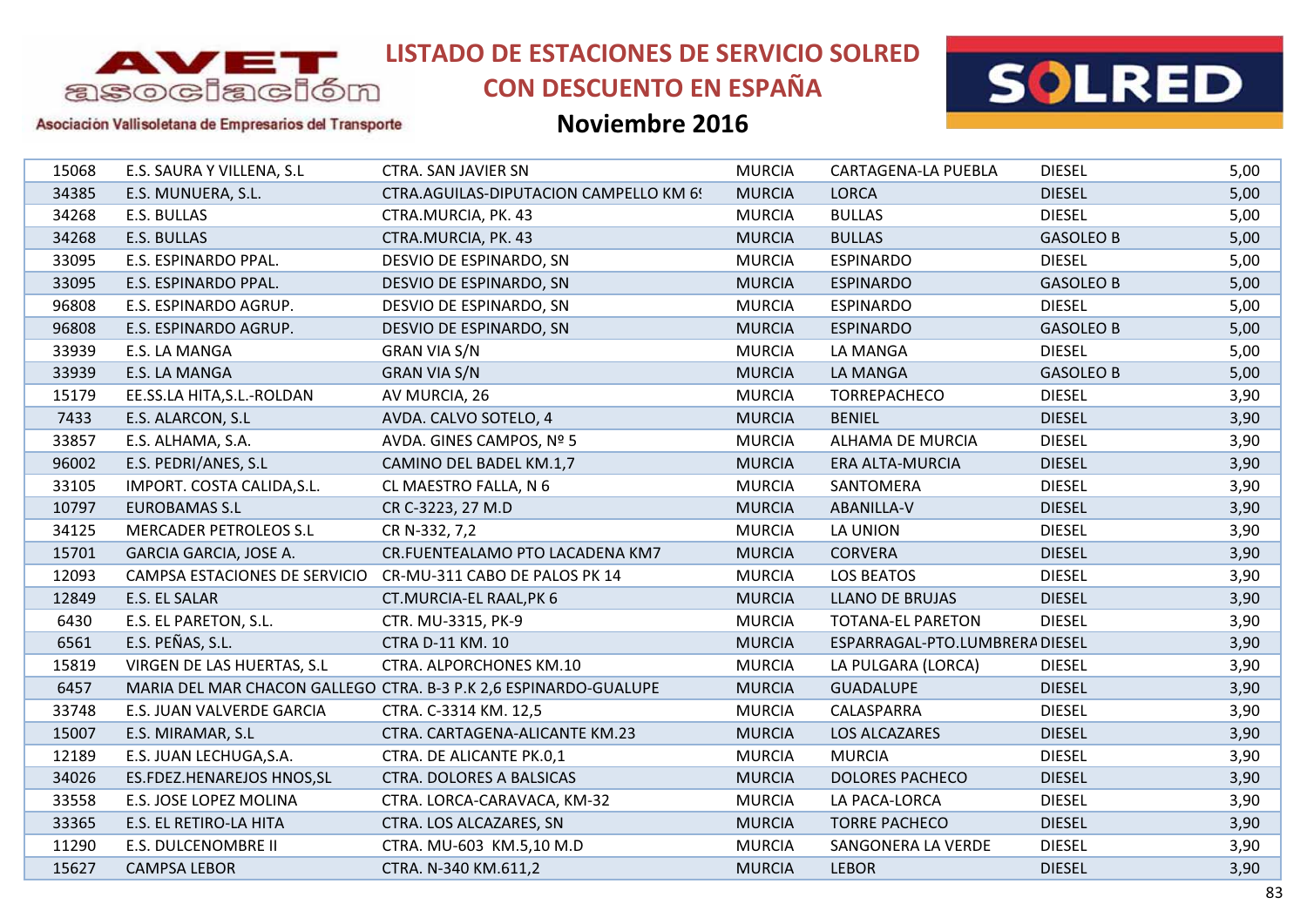

# **CON DESCUENTO EN ESPAÑA**



#### Asociación Vallisoletana de Empresarios del Transporte

| 15608 | E.S.GASOLINERA SAN BLAS, SL                                  | CTRA. SAN JAVIER, 45          | <b>MURCIA</b>  | <b>TORREAGUERA</b>     | <b>DIESEL</b> | 3,90  |
|-------|--------------------------------------------------------------|-------------------------------|----------------|------------------------|---------------|-------|
| 15524 | E.S. TOJEMAJU                                                | CTRA. SANTOMERA A ALQUERIAS   | <b>MURCIA</b>  | <b>ALQUERIAS</b>       | <b>DIESEL</b> | 3,90  |
| 92440 | <b>E.S. SAN BARTOLOME</b>                                    | CTT.BENIEL-ZENETA PK 1,6      | <b>MURCIA</b>  | <b>BENIEL</b>          | <b>DIESEL</b> | 3,90  |
| 4050  | E.S. VENTA DEL OLIVO                                         | N-301 KM.347                  | <b>MURCIA</b>  | <b>CIEZA</b>           | <b>DIESEL</b> | 3,90  |
| 1395  | E. S. PLAZA DE ESPANA, S.L                                   | PLAZA DE ESPANA, S/N          | <b>MURCIA</b>  | CARTAGENA              | <b>DIESEL</b> | 3,90  |
| 11282 | E.S. ELOMENDI, S.L.                                          | CN.135 - PK. 4,6              | <b>NAVARRA</b> | OLAZ DE EGÜES          | DIESEL E+10N  | 14,00 |
| 4304  | MUTILVA DE COMBUSTION SL                                     | CR N-121,5                    | <b>NAVARRA</b> | <b>NOAIN</b>           | DIESEL E+10N  | 14,00 |
| 96615 | NASERMO, SL                                                  | CR-N-121,5                    | <b>NAVARRA</b> | <b>NOAIN</b>           | DIESEL E+10N  | 14,00 |
| 96708 | E.S. LEGASA DCHO.                                            | CTR. N-121A, PK-44.5          | <b>NAVARRA</b> | LEGASA                 | DIESEL E+10N  | 14,00 |
| 96709 | E.S. LEGASA IZDO.                                            | CTR. N-121A, PK-44.5          | <b>NAVARRA</b> | LEGASA                 | DIESEL E+10N  | 14,00 |
| 11654 | E.S. URBICAIN S.L.                                           | CTRA.PAMPLONA.BEHOBIA, KM.78  | <b>NAVARRA</b> | <b>VERA DE BIDASOA</b> | DIESEL E+10N  | 14,00 |
| 96403 | PETROCORNER RETAIL S.L                                       | PG MERKATONDOA-UPP3 PAR.4,S/N | <b>NAVARRA</b> | <b>ESTELLA</b>         | DIESEL E+10N  | 14,00 |
| 11282 | E.S. ELOMENDI, S.L.                                          | CN.135 - PK. 4,6              | <b>NAVARRA</b> | OLAZ DE EGÜES          | <b>DIESEL</b> | 12,00 |
| 4304  | MUTILVA DE COMBUSTION SL                                     | CR N-121,5                    | <b>NAVARRA</b> | <b>NOAIN</b>           | <b>DIESEL</b> | 12,00 |
| 96615 | NASERMO, SL                                                  | CR-N-121,5                    | <b>NAVARRA</b> | <b>NOAIN</b>           | <b>DIESEL</b> | 12,00 |
| 96708 | E.S. LEGASA DCHO.                                            | CTR. N-121A, PK-44.5          | <b>NAVARRA</b> | LEGASA                 | <b>DIESEL</b> | 12,00 |
| 96709 | E.S. LEGASA IZDO.                                            | CTR. N-121A, PK-44.5          | <b>NAVARRA</b> | LEGASA                 | <b>DIESEL</b> | 12,00 |
| 11654 | E.S. URBICAIN S.L.                                           | CTRA.PAMPLONA.BEHOBIA, KM.78  | <b>NAVARRA</b> | <b>VERA DE BIDASOA</b> | <b>DIESEL</b> | 12,00 |
| 96403 | PETROCORNER RETAIL S.L                                       | PG MERKATONDOA-UPP3 PAR.4,S/N | <b>NAVARRA</b> | <b>ESTELLA</b>         | <b>DIESEL</b> | 12,00 |
| 11889 | E.S. ZUASTI                                                  | AUTOPISTA A-15 KM. 102,5      | <b>NAVARRA</b> | SARASA                 | <b>DIESEL</b> | 10,00 |
| 31578 | E.S. VALTIERRA MARGEN DERECHO AUTOPISTA A-15 KM. 15,5        |                               | <b>NAVARRA</b> | VALTIERRA              | <b>DIESEL</b> | 10,00 |
| 31488 | E.S. IMARCOAIN MARGEN DERECHO AUTOPISTA A-15 KM. 75,5        |                               | <b>NAVARRA</b> | <b>IMARCOAIN</b>       | <b>DIESEL</b> | 10,00 |
| 31487 | E.S. IMARCOAIN MARGEN IZQUIERD AUTOPISTA A-15 KM. 75,5 M.I.  |                               | <b>NAVARRA</b> | <b>IMARCOAIN</b>       | <b>DIESEL</b> | 10,00 |
| 31577 | E.S. VALTIERRA MARGEN IZQUIERDC AUTOPISTA A-15 P.K.15,5 M.I. |                               | <b>NAVARRA</b> | VALTIERRA              | <b>DIESEL</b> | 10,00 |
| 96738 | <b>E.S ARTICA</b>                                            | C/ CARRETERA ARTICA S/N       | <b>NAVARRA</b> | PAMPLONA               | <b>DIESEL</b> | 10,00 |
| 33118 | PETROCORNER RETAIL SL                                        | CR N-135, 6,5                 | <b>NAVARRA</b> | HUARTE-PAMPLONA        | <b>DIESEL</b> | 10,00 |
| 11302 | CASTEJON                                                     | CR N-232, KM 82               | <b>NAVARRA</b> | <b>CASTEJON</b>        | <b>DIESEL</b> | 10,00 |
| 33135 | MUTILVA DE COMBUSTION, S.L.                                  | CR N-240, 41                  | <b>NAVARRA</b> | <b>LIEDENA</b>         | <b>DIESEL</b> | 10,00 |
| 5623  | NASERMO, S.L                                                 | CR NA-7000 KM 5,3             | <b>NAVARRA</b> | <b>ARAZURI</b>         | <b>DIESEL</b> | 10,00 |
| 4969  | E.S.URBICAIN, S.L.                                           | CR.N-121 A PK 75              | <b>NAVARRA</b> | <b>VERA DE BIDASOA</b> | <b>DIESEL</b> | 10,00 |
| 3585  | CAMPSA EE.SS.                                                | CR.N-232, PK. 116             | <b>NAVARRA</b> | <b>CORTES</b>          | <b>DIESEL</b> | 10,00 |
| 34435 | <b>CAMPSA BERRIOZAR</b>                                      | CRTA.N-240, KM.4              | <b>NAVARRA</b> | <b>BERRIOZAR</b>       | <b>DIESEL</b> | 10,00 |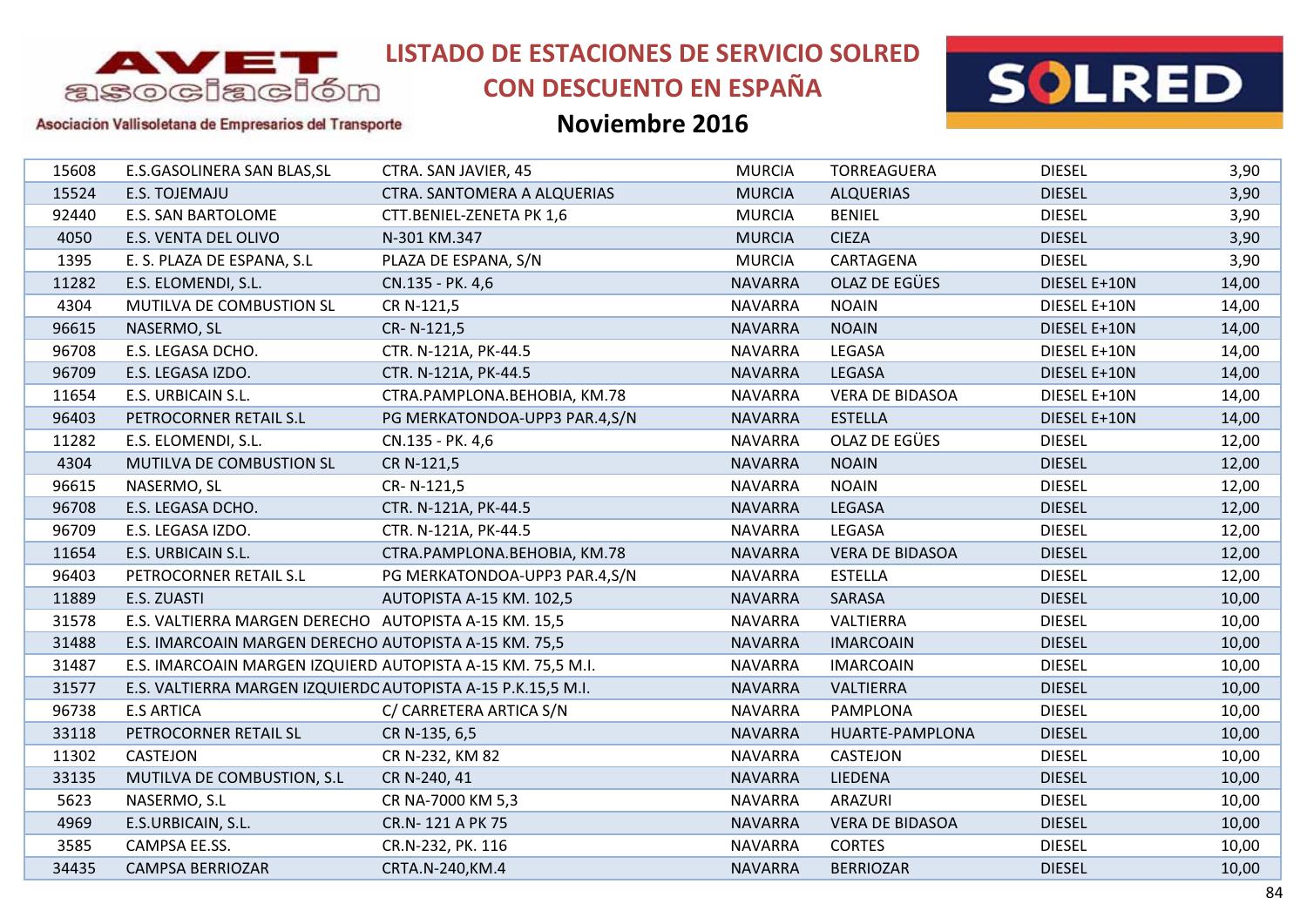

# **CON DESCUENTO EN ESPAÑA**



#### Asociación Vallisoletana de Empresarios del Transporte

| 96893 | CASTEJON IZQ.                                                | CTRA. N-232, KM 82                 | <b>NAVARRA</b> | <b>CASTEJON</b>      | <b>DIESEL</b>    | 10,00 |
|-------|--------------------------------------------------------------|------------------------------------|----------------|----------------------|------------------|-------|
| 96601 | E.S. OLAZ                                                    | CTRA.NAC. 135, PK. 4,6             | <b>NAVARRA</b> | <b>OLAZ DE EGÜES</b> | <b>DIESEL</b>    | 10,00 |
| 15002 | CAMPSA ESTACIONES DE SERVICIO                                | N-121 PK 24                        | <b>NAVARRA</b> | <b>BARASOAIN</b>     | <b>DIESEL</b>    | 10,00 |
| 10690 | PETROCORNER RETAIL, S.L                                      | CR N-121, 38,1                     | <b>NAVARRA</b> | <b>TAFALLA</b>       | <b>DIESEL</b>    | 7,00  |
| 15419 | <b>GRUPO AIZAGA, S.L</b>                                     | CR.N-240, KM 15                    | <b>NAVARRA</b> | SARASATE             | <b>DIESEL</b>    | 7,00  |
| 11301 | E.S. SAN ADRIAN                                              | CTRA. N-134, KM. 51,7 M.D          | <b>NAVARRA</b> | <b>SAN ADRIAN</b>    | <b>DIESEL</b>    | 7,00  |
| 15840 | E.S. BAZTAN, S.L.                                            | CTRA. PAMPLONA-IRUN, KM-12         | <b>NAVARRA</b> | <b>OLAVE</b>         | <b>DIESEL</b>    | 7,00  |
| 33422 | <b>E.S. TUDELA NAVARRA</b>                                   | A-68 BILBAO-ZARAGOZA, KM. 223      | <b>NAVARRA</b> | <b>TUDELA</b>        | <b>DIESEL</b>    | 5,00  |
| 33422 | <b>E.S. TUDELA NAVARRA</b>                                   | A-68 BILBAO-ZARAGOZA, KM. 223      | <b>NAVARRA</b> | <b>TUDELA</b>        | <b>GASOLEO B</b> | 5,00  |
| 11889 | E.S. ZUASTI                                                  | AUTOPISTA A-15 KM. 102,5           | <b>NAVARRA</b> | SARASA               | <b>GASOLEO B</b> | 5,00  |
| 31578 | E.S. VALTIERRA MARGEN DERECHO AUTOPISTA A-15 KM. 15,5        |                                    | <b>NAVARRA</b> | VALTIERRA            | <b>GASOLEO B</b> | 5,00  |
| 31488 | E.S. IMARCOAIN MARGEN DERECHO AUTOPISTA A-15 KM. 75,5        |                                    | <b>NAVARRA</b> | <b>IMARCOAIN</b>     | <b>GASOLEO B</b> | 5,00  |
| 31487 | E.S. IMARCOAIN MARGEN IZQUIERD AUTOPISTA A-15 KM. 75,5 M.I.  |                                    | <b>NAVARRA</b> | <b>IMARCOAIN</b>     | <b>GASOLEO B</b> | 5,00  |
| 31577 | E.S. VALTIERRA MARGEN IZQUIERDC AUTOPISTA A-15 P.K.15,5 M.I. |                                    | <b>NAVARRA</b> | VALTIERRA            | <b>GASOLEO B</b> | 5,00  |
| 96265 | <b>E.S. ETXARREN</b>                                         | AUTOVIA LA BARRANCA N-240 KM. 23,7 | <b>NAVARRA</b> | <b>ETXARREN</b>      | <b>DIESEL</b>    | 5,00  |
| 96265 | E.S. ETXARREN                                                | AUTOVIA LA BARRANCA N-240 KM. 23,7 | <b>NAVARRA</b> | <b>ETXARREN</b>      | <b>GASOLEO B</b> | 5,00  |
| 96738 | <b>E.S ARTICA</b>                                            | C/ CARRETERA ARTICA S/N            | <b>NAVARRA</b> | PAMPLONA             | <b>GASOLEO B</b> | 5,00  |
| 96844 | DANTXARINEA                                                  | CN-121 B, PK.79,5 M.D              | <b>NAVARRA</b> | <b>DANCHARINEA</b>   | <b>DIESEL</b>    | 5,00  |
| 96844 | DANTXARINEA                                                  | CN-121 B, PK.79,5 M.D              | <b>NAVARRA</b> | <b>DANCHARINEA</b>   | <b>GASOLEO B</b> | 5,00  |
| 11823 | <b>BUñUEL DCHO.</b>                                          | CR N-232 P.K 110.74A               | <b>NAVARRA</b> | <b>BUÑUEL</b>        | <b>DIESEL</b>    | 5,00  |
| 11823 | <b>BUñUEL DCHO.</b>                                          | CR N-232 P.K 110.74A               | <b>NAVARRA</b> | <b>BUÑUEL</b>        | <b>GASOLEO B</b> | 5,00  |
| 11302 | <b>CASTEJON</b>                                              | CR N-232, KM 82                    | <b>NAVARRA</b> | <b>CASTEJON</b>      | <b>GASOLEO B</b> | 5,00  |
| 5952  | E.S. H.LOS ARCOS ROBLES SL                                   | CR. PAMPLONA-LOGROñO, KM.81,4      | <b>NAVARRA</b> | <b>VIANA</b>         | <b>DIESEL</b>    | 5,00  |
| 3585  | CAMPSA EE.SS.                                                | CR.N-232, PK. 116                  | <b>NAVARRA</b> | <b>CORTES</b>        | <b>GASOLEO B</b> | 5,00  |
| 34435 | <b>CAMPSA BERRIOZAR</b>                                      | CRTA.N-240, KM.4                   | <b>NAVARRA</b> | <b>BERRIOZAR</b>     | <b>GASOLEO B</b> | 5,00  |
| 96708 | E.S. LEGASA DCHO.                                            | CTR. N-121A, PK-44.5               | <b>NAVARRA</b> | <b>LEGASA</b>        | <b>GASOLEO B</b> | 5,00  |
| 96709 | E.S. LEGASA IZDO.                                            | CTR. N-121A, PK-44.5               | <b>NAVARRA</b> | LEGASA               | <b>GASOLEO B</b> | 5,00  |
| 11301 | E.S. SAN ADRIAN                                              | CTRA. N-134, KM. 51,7 M.D          | <b>NAVARRA</b> | <b>SAN ADRIAN</b>    | <b>GASOLEO B</b> | 5,00  |
| 96893 | CASTEJON IZQ.                                                | CTRA. N-232, KM 82                 | <b>NAVARRA</b> | CASTEJON             | <b>GASOLEO B</b> | 5,00  |
| 34302 | E. S. CASCANTE                                               | CTRA. TUDELA-TARAZONA, KM.9,8      | <b>NAVARRA</b> | <b>CASCANTE</b>      | <b>DIESEL</b>    | 5,00  |
| 34302 | E. S. CASCANTE                                               | CTRA. TUDELA-TARAZONA, KM.9,8      | <b>NAVARRA</b> | CASCANTE             | <b>GASOLEO B</b> | 5,00  |
| 15934 | <b>E.S. LANDABEN</b>                                         | POL. INDUSTRIAL LANDABEN           | <b>NAVARRA</b> | <b>PAMPLONA</b>      | <b>DIESEL</b>    | 5,00  |
|       |                                                              |                                    |                |                      |                  |       |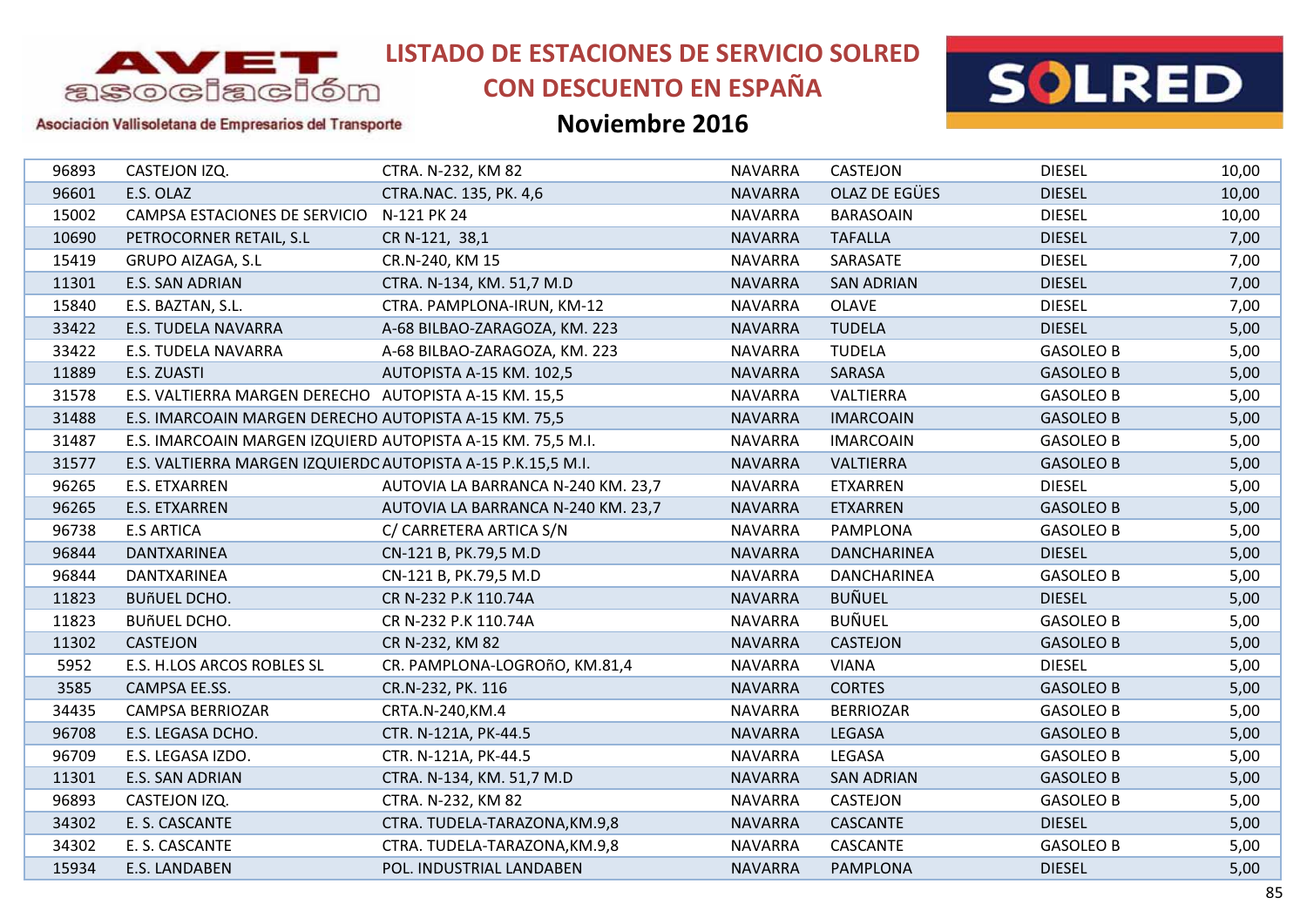

# **CON DESCUENTO EN ESPAÑA**





### Asociación Vallisoletana de Empresarios del Transporte

| 15934 | E.S. LANDABEN                   | POL. INDUSTRIAL LANDABEN          | <b>NAVARRA</b> | PAMPLONA                     | <b>GASOLEO B</b> | 5,00  |
|-------|---------------------------------|-----------------------------------|----------------|------------------------------|------------------|-------|
| 96022 | E.S. ELOMENDI, S.L.             | POLIGONO ARETA, CR NA.2300 PK 0,4 | <b>NAVARRA</b> | <b>HUARTE</b>                | <b>DIESEL</b>    | 5,00  |
| 96656 | <b>ES ELOMENDI SL</b>           | AV PAMPLONA S/N                   | <b>NAVARRA</b> | <b>TAFALLA</b>               | <b>DIESEL</b>    | 3,90  |
| 3311  | SAN RAFAEL GESTION, S.L         | AV.ZARAGOZA, S/N                  | <b>NAVARRA</b> | <b>TUDELA</b>                | <b>DIESEL</b>    | 3,90  |
| 919   | E.S. LA MILAGROSA               | AVD.DE ZARAGOZA, 83               | <b>NAVARRA</b> | PAMPLONA                     | <b>DIESEL</b>    | 3,90  |
| 31902 | E.S.HNOS.SEGURA CASADO SL       | AVDA. ZARAGOZA, 48                | <b>NAVARRA</b> | <b>TUDELA</b>                | <b>DIESEL</b>    | 3,90  |
| 15313 | E.S. IRIGOYEN DE ZUDAIRE        | CTRA. NA-7185 PK 14               | <b>NAVARRA</b> | <b>ZUAIRE</b>                | <b>DIESEL</b>    | 3,90  |
| 7262  | <b>E.S.ADORACION HERCE S.L.</b> | FINAL CALLE SAN JOSE              | <b>NAVARRA</b> | <b>CASTEJON</b>              | <b>DIESEL</b>    | 3,90  |
| 5620  | E.S.HIJOS DE MODESTO ARCE       | PS DE LA RIBERA, 215              | <b>NAVARRA</b> | VALTIERRA                    | <b>DIESEL</b>    | 3,90  |
| 7041  | E.S. BUÑUEL, S.L.               | PSO EBRO S/N                      | <b>NAVARRA</b> | <b>BUñUEL</b>                | <b>DIESEL</b>    | 3,90  |
| 93999 | E.S. BERTÓLEZ SL                | C/ PONTE SEVILLA, 18 EL PIÑEIRAL  | <b>ORENSE</b>  | SAN CIPRIAN DAS VIñAS        | DIESEL E+10N     | 14,00 |
| 33370 | E. S. OS PEPES, S.A.            | CTA. N-525, KM.- 199              | ORENSE         | XINZO DE LIMIA               | DIESEL E+10N     | 14,00 |
| 96792 | E.S. O MESON                    | CTR. N-525, PK-137 (SALIDA-132)   | <b>ORENSE</b>  | A GUDIñA                     | DIESEL E+10N     | 14,00 |
| 93999 | E.S. BERTÓLEZ SL                | C/ PONTE SEVILLA, 18 EL PIÑEIRAL  | <b>ORENSE</b>  | <b>SAN CIPRIAN DAS VIñAS</b> | <b>DIESEL</b>    | 12,00 |
| 33370 | E. S. OS PEPES, S.A.            | CTA. N-525, KM.- 199              | ORENSE         | XINZO DE LIMIA               | <b>DIESEL</b>    | 12,00 |
| 96792 | E.S. O MESON                    | CTR. N-525, PK-137 (SALIDA-132)   | <b>ORENSE</b>  | A GUDIñA                     | <b>DIESEL</b>    | 12,00 |
| 96989 | <b>VEC RIOS</b>                 | AUTOVIA A52 SALIDA 143            | ORENSE         | <b>RIOS</b>                  | <b>DIESEL</b>    | 10,00 |
| 31357 | E.S. VELLE                      | CL POBLADO DE VELLE, S/N          | ORENSE         | <b>VELLE</b>                 | <b>DIESEL</b>    | 10,00 |
| 96689 | E.S. RANTE II                   | CR A-52 PK. 217 M.I               | ORENSE         | <b>INFESTA (ORENSE)</b>      | <b>DIESEL</b>    | 10,00 |
| 96641 | E.S. RANTE                      | CRTA.INFESTA-RANTE A-52           | <b>ORENSE</b>  | RANTE                        | <b>DIESEL</b>    | 10,00 |
| 7568  | E.S. LA RABAZA                  | CTRA. C-536 P.K. 2                | ORENSE         | LA RABAZA                    | <b>DIESEL</b>    | 10,00 |
| 96610 | E.S.RIBADABIA IZQ.              | N-120 PK 595,96                   | <b>ORENSE</b>  | RIBADAVIA                    | <b>DIESEL</b>    | 10,00 |
| 34237 | A.S.O PIÑEIRAL, S.L.            | N-525 PK 234,3                    | <b>ORENSE</b>  | SAN CIBRAO DAS VIÑAS         | <b>DIESEL</b>    | 10,00 |
| 33341 | MARCOS FERNANDEZ COUTIÑO        | CR N-525, PK 149,81               | ORENSE         | <b>VENTAS DE LA BARRERA</b>  | <b>DIESEL</b>    | 8,00  |
| 4296  | HERED.A.NOGUEROL PERNAS, CB     | CT.N-120, PK-571.750              | ORENSE         | ORENSE                       | <b>DIESEL</b>    | 7,00  |
| 31229 | E.S. VERIN, S.A.                | N-525 PK 186,8                    | <b>ORENSE</b>  | <b>TRASMIRAS</b>             | <b>DIESEL</b>    | 7,00  |
| 93283 | PETROLIMIA S.L.                 | A DEVESA S/N                      | ORENSE         | XINZO DE LIMIA S/N           | <b>DIESEL</b>    | 5,00  |
| 7590  | E.S. LA RUA, S.A.               | <b>CIRCUNVALACION S-N</b>         | <b>ORENSE</b>  | LA RUA DE VALDEORRAS         | <b>DIESEL</b>    | 5,00  |
| 7590  | E.S. LA RUA, S.A.               | <b>CIRCUNVALACION S-N</b>         | ORENSE         | LA RUA DE VALDEORRAS         | <b>GASOLEO B</b> | 5,00  |
| 31357 | E.S. VELLE                      | CL POBLADO DE VELLE, S/N          | ORENSE         | <b>VELLE</b>                 | <b>GASOLEO B</b> | 5,00  |
| 4115  | E.S. RIVADABIA                  | CN-120 PK.595,96                  | ORENSE         | RIBADAVIA                    | <b>DIESEL</b>    | 5,00  |
| 4115  | E.S. RIVADABIA                  | CN-120 PK.595,96                  | <b>ORENSE</b>  | RIBADAVIA                    | <b>GASOLEO B</b> | 5,00  |
|       |                                 |                                   |                |                              |                  |       |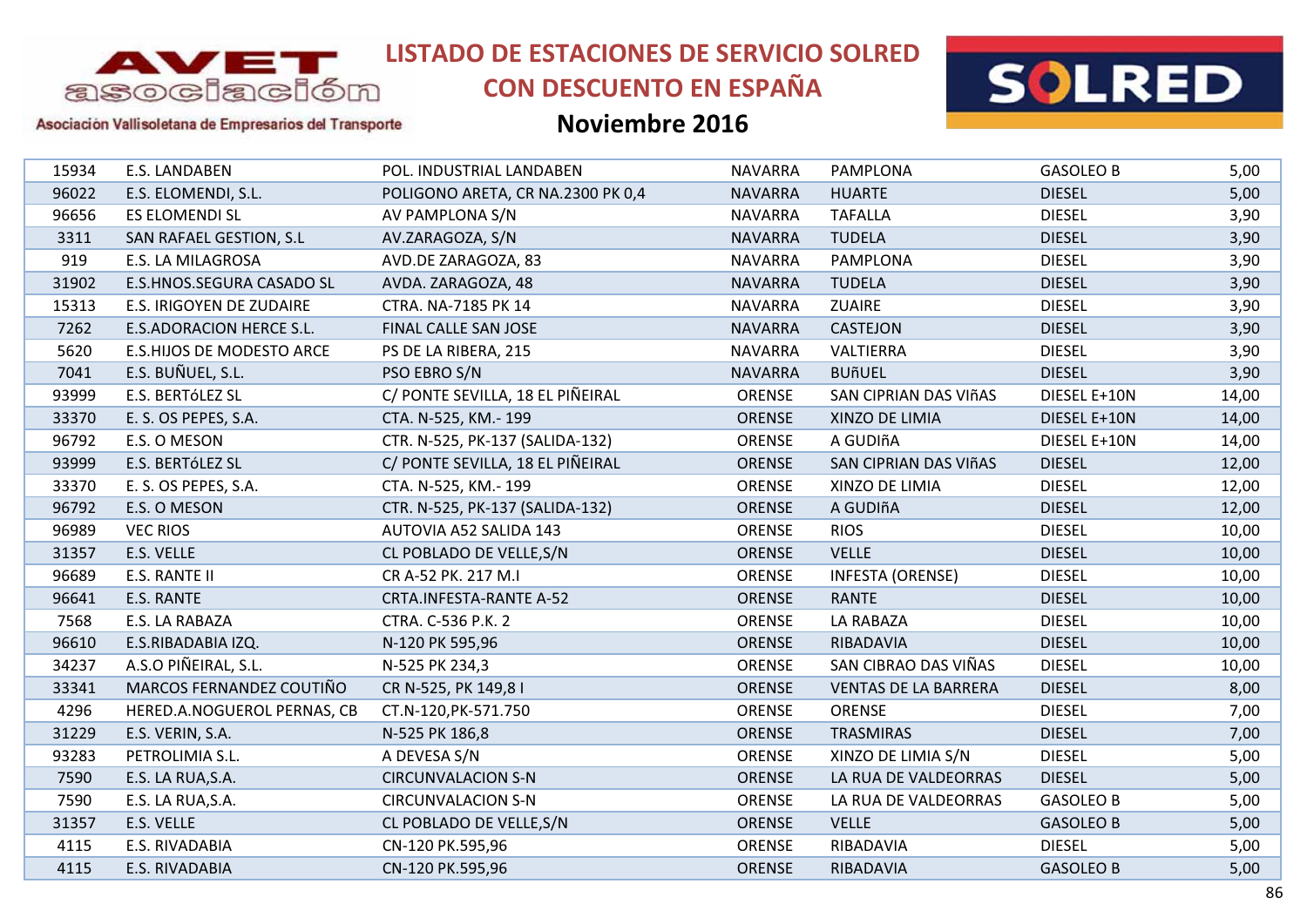

# **CON DESCUENTO EN ESPAÑA**



Asociación Vallisoletana de Empresarios del Transporte

| 96689 | E.S. RANTE II                                          | CR A-52 PK. 217 M.I                | ORENSE          | <b>INFESTA (ORENSE)</b>        | <b>GASOLEO B</b> | 5,00  |
|-------|--------------------------------------------------------|------------------------------------|-----------------|--------------------------------|------------------|-------|
| 15483 | <b>EULOGIO PALOMARES FEIJOO</b>                        | CR OR-8, 12 I                      | <b>ORENSE</b>   | <b>CUALEDRO</b>                | <b>DIESEL</b>    | 5,00  |
| 96641 | E.S. RANTE                                             | CRTA.INFESTA-RANTE A-52            | <b>ORENSE</b>   | RANTE                          | <b>GASOLEO B</b> | 5,00  |
| 96792 | E.S. O MESON                                           | CTR. N-525, PK-137 (SALIDA-132)    | ORENSE          | A GUDIñA                       | <b>GASOLEO B</b> | 5,00  |
| 7568  | E.S. LA RABAZA                                         | CTRA. C-536 P.K. 2                 | ORENSE          | LA RABAZA                      | <b>GASOLEO B</b> | 5,00  |
| 15433 | CAMILO NOVOA LOSADA                                    | CTRA. N-525 PK.261                 | <b>ORENSE</b>   | SAN CRISTOBALDE CEA            | <b>DIESEL</b>    | 5,00  |
| 15358 | ANPIAN, S.A                                            | CTRA. OU-402 PK 3,8                | ORENSE          | <b>REZA-ORENSE</b>             | <b>DIESEL</b>    | 5,00  |
| 5628  | E.S. MAFOAL, S.L.                                      | LA CASETA, S/N                     | <b>ORENSE</b>   | <b>BANDE</b>                   | <b>DIESEL</b>    | 5,00  |
| 96610 | E.S.RIBADABIA IZQ.                                     | N-120 PK 595,96                    | <b>ORENSE</b>   | RIBADAVIA                      | <b>GASOLEO B</b> | 5,00  |
| 5435  | E.S. LARTELLEIRA, S.L.                                 | OR-105 P.K. 549,3                  | <b>ORENSE</b>   | SEIXALVO                       | <b>DIESEL</b>    | 5,00  |
| 15112 | DAVID FERNANDEZ PEREZ                                  | C-536 ORENSE-LA RUA, PK.46,90      | <b>ORENSE</b>   | <b>CASTRO CALDELAS</b>         | <b>DIESEL</b>    | 3,90  |
| 34031 | <b>CEBLAN S.L.</b>                                     | C-536 P.K. 7,9                     | ORENSE          | LA DERRASA-P.AGUIAR            | <b>DIESEL</b>    | 3,90  |
| 33331 | E.S. VERIN, S.A.                                       | CTRA. N.525 PK 132,15              | ORENSE          | LA GUDIñA                      | <b>DIESEL</b>    | 3,90  |
| 5614  | E.S. SANTA CRUZ S.L.                                   | CTRA. N-120 KM.580                 | <b>ORENSE</b>   | SANTA CRUZ DE ARRABALDO DIESEL |                  | 3,90  |
| 34025 | E. S. VERIN, S.A.                                      | CTRA. N-525, PK.- 165              | ORENSE          | <b>VERIN</b>                   | <b>DIESEL</b>    | 3,90  |
| 33145 | ES.AREA SERVICIO TRIVES, SL                            | CTRA. ORENSE, 20                   | ORENSE          | PUEBLA DE TRIVES               | <b>DIESEL</b>    | 3,90  |
| 3365  | VERIN, S.A                                             | SAN LAZARO,81                      | ORENSE          | <b>VERIN</b>                   | <b>DIESEL</b>    | 3,90  |
| 96910 | HOSTELERIA NORIEGA, S.L.                               | A-231 PK 99 SALIDA 99              | <b>PALENCIA</b> | <b>VILLAHERREROS</b>           | DIESEL E+10N     | 14,00 |
| 97003 | AREAS NORIEGA, S.L.                                    | A-67, PALENCIA-SANTANDER KM.51 MD  | <b>PALENCIA</b> | SANTILLANA DE CAMPOS           | DIESEL E+10N     | 14,00 |
| 4693  | ES.JOAQUIN GOLDAR MTNEZ, SL                            | AVDA. CONCENTRACION PORCELARIA S.N | <b>PALENCIA</b> | <b>OSORNO</b>                  | DIESEL E+10N     | 14,00 |
| 7335  | RENEGAS E.S, S.L                                       | CL CRTA. DE BURGOS 19              | <b>PALENCIA</b> | <b>VENTA DE BAÑOS</b>          | DIESEL E+10N     | 14,00 |
| 12726 | ES BECERRIL DEL CARPIO, SL                             | CN-611 PALENCIA-SANTANDER PK.97,7  | <b>PALENCIA</b> | <b>BECERRIL DEL CARPIO</b>     | DIESEL E+10N     | 14,00 |
| 6021  | HERMANOS TEJEDOR, S.C.P.                               | CR C-615, 83,1                     | <b>PALENCIA</b> | FRESNO DEL RIO                 | DIESEL E+10N     | 14,00 |
| 3632  | <b>HERMANOS RIOS FERNANDEZ</b>                         | CR C-615, 62,5                     | <b>PALENCIA</b> | SALDAñA                        | DIESEL E+10N     | 14,00 |
| 96516 | RENEGAS, E.S, S.L                                      | CR P-900,5                         | <b>PALENCIA</b> | VILLAMURIEL DE CERRATO         | DIESEL E+10N     | 14,00 |
| 7183  | LORENZO ADAN MALANDA                                   | CR. N-620 PK 61,5                  | <b>PALENCIA</b> | <b>TORQUEMADA</b>              | DIESEL E+10N     | 14,00 |
| 11610 | E.S. ARPER                                             | CR. N-620, P.K. 69,950             | <b>PALENCIA</b> | <b>TORQUEMADA</b>              | DIESEL E+10N     | 14,00 |
| 34394 | JOSE M. ROMERO MARTINEZ                                | CRTA. C-615 P.K.50,6               | <b>PALENCIA</b> | LA SERNA                       | DIESEL E+10N     | 14,00 |
| 33758 | MARIANO FERNANDEZ HERREZUELO CT.CIRCUNV.C-613, PK-18.2 |                                    | <b>PALENCIA</b> | PAREDES DE NAVA                | DIESEL E+10N     | 14,00 |
| 4846  | E.S. MAZA DE LAS HERAS, S.L.                           | CTR. DE LA MAGDALENA, SN           | <b>PALENCIA</b> | SANTIBAñEZ DE LA PEñA          | DIESEL E+10N     | 14,00 |
| 4398  | HIDIFER, S.L.                                          | CTR.N-610, PK-32.4                 | <b>PALENCIA</b> | VILLARRAMIEL                   | DIESEL E+10N     | 14,00 |
| 34009 | <b>E.S. EL PANTANO</b>                                 | CTRA. C-615, PK-28                 | <b>PALENCIA</b> | <b>VILLOLDO</b>                | DIESEL E+10N     | 14,00 |
|       |                                                        |                                    |                 |                                |                  |       |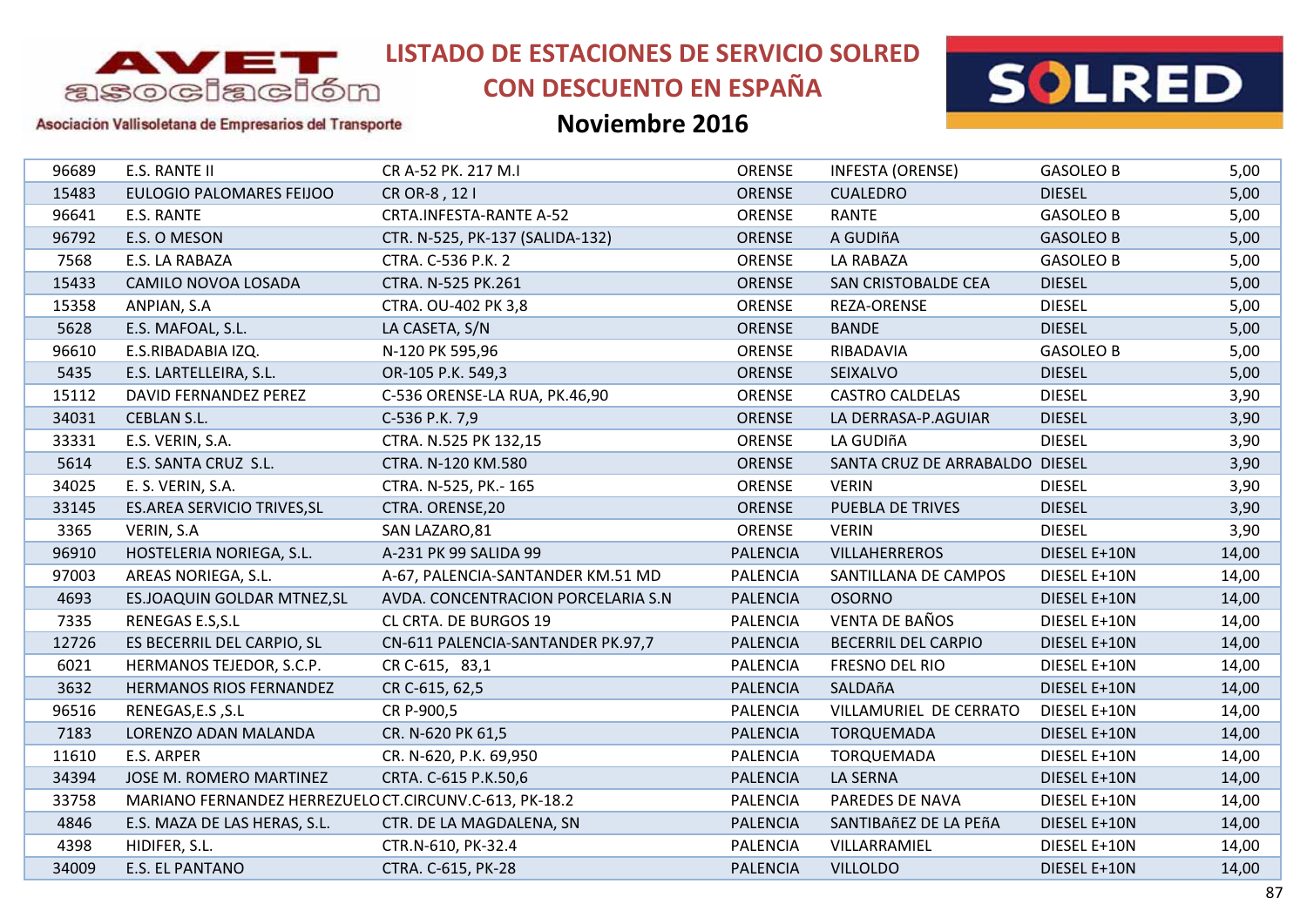

# **CON DESCUENTO EN ESPAÑA**



#### Asociación Vallisoletana de Empresarios del Transporte

| 96941 | DUEÑAS M.I.                                            | CTRA. N-620 KM 87,5                | <b>PALENCIA</b> | <b>DUEÑAS</b>              | DIESEL E+10N     | 14,00 |
|-------|--------------------------------------------------------|------------------------------------|-----------------|----------------------------|------------------|-------|
| 34115 | <b>DUEÑAS</b>                                          | CTRA. N-620, KM 87                 | <b>PALENCIA</b> | <b>DUEÑAS</b>              | DIESEL E+10N     | 14,00 |
| 33021 | SERVICIOS OLMEDILLO, S.L.                              | N-620 PK.76                        | <b>PALENCIA</b> | MAGAZ DE PISUERGA          | DIESEL E+10N     | 14,00 |
| 12851 | E.S.EXP.RINCON SAN JOSE, S.L.                          | N-620 PK.98,8                      | <b>PALENCIA</b> | <b>DUEÑAS</b>              | DIESEL E+10N     | 14,00 |
| 96910 | HOSTELERIA NORIEGA, S.L.                               | A-231 PK 99 SALIDA 99              | <b>PALENCIA</b> | <b>VILLAHERREROS</b>       | <b>DIESEL</b>    | 12,00 |
| 97003 | AREAS NORIEGA, S.L.                                    | A-67, PALENCIA-SANTANDER KM.51 MD  | <b>PALENCIA</b> | SANTILLANA DE CAMPOS       | <b>DIESEL</b>    | 12,00 |
| 4693  | ES.JOAQUIN GOLDAR MTNEZ, SL                            | AVDA. CONCENTRACION PORCELARIA S.N | <b>PALENCIA</b> | <b>OSORNO</b>              | <b>DIESEL</b>    | 12,00 |
| 7335  | RENEGAS E.S, S.L                                       | CL CRTA. DE BURGOS 19              | <b>PALENCIA</b> | <b>VENTA DE BAÑOS</b>      | <b>DIESEL</b>    | 12,00 |
| 12726 | ES BECERRIL DEL CARPIO, SL                             | CN-611 PALENCIA-SANTANDER PK.97,7  | <b>PALENCIA</b> | <b>BECERRIL DEL CARPIO</b> | <b>DIESEL</b>    | 12,00 |
| 6021  | HERMANOS TEJEDOR, S.C.P.                               | CR C-615, 83,1                     | <b>PALENCIA</b> | FRESNO DEL RIO             | <b>DIESEL</b>    | 12,00 |
| 3632  | <b>HERMANOS RIOS FERNANDEZ</b>                         | CR C-615, 62,5                     | <b>PALENCIA</b> | SALDAñA                    | <b>DIESEL</b>    | 12,00 |
| 96516 | RENEGAS, E.S, S.L                                      | CR P-900,5                         | <b>PALENCIA</b> | VILLAMURIEL DE CERRATO     | <b>DIESEL</b>    | 12,00 |
| 7183  | LORENZO ADAN MALANDA                                   | CR. N-620 PK 61,5                  | <b>PALENCIA</b> | TORQUEMADA                 | <b>DIESEL</b>    | 12,00 |
| 11610 | E.S. ARPER                                             | CR. N-620, P.K. 69,950             | <b>PALENCIA</b> | TORQUEMADA                 | <b>DIESEL</b>    | 12,00 |
| 34394 | JOSE M. ROMERO MARTINEZ                                | CRTA. C-615 P.K.50,6               | <b>PALENCIA</b> | <b>LA SERNA</b>            | <b>DIESEL</b>    | 12,00 |
| 33758 | MARIANO FERNANDEZ HERREZUELO CT.CIRCUNV.C-613, PK-18.2 |                                    | <b>PALENCIA</b> | PAREDES DE NAVA            | <b>DIESEL</b>    | 12,00 |
| 4846  | E.S. MAZA DE LAS HERAS, S.L.                           | CTR. DE LA MAGDALENA, SN           | <b>PALENCIA</b> | SANTIBAñEZ DE LA PEñA      | <b>DIESEL</b>    | 12,00 |
| 4398  | HIDIFER, S.L.                                          | CTR.N-610, PK-32.4                 | <b>PALENCIA</b> | VILLARRAMIEL               | <b>DIESEL</b>    | 12,00 |
| 34009 | E.S. EL PANTANO                                        | CTRA. C-615, PK-28                 | <b>PALENCIA</b> | <b>VILLOLDO</b>            | <b>DIESEL</b>    | 12,00 |
| 96941 | DUEÑAS M.I.                                            | CTRA. N-620 KM 87,5                | <b>PALENCIA</b> | <b>DUEÑAS</b>              | <b>DIESEL</b>    | 12,00 |
| 34115 | <b>DUEÑAS</b>                                          | CTRA. N-620, KM 87                 | <b>PALENCIA</b> | <b>DUEÑAS</b>              | <b>DIESEL</b>    | 12,00 |
| 33021 | SERVICIOS OLMEDILLO, S.L.                              | N-620 PK.76                        | <b>PALENCIA</b> | MAGAZ DE PISUERGA          | <b>DIESEL</b>    | 12,00 |
| 12851 | E.S.EXP.RINCON SAN JOSE, S.L.                          | N-620 PK.98,8                      | <b>PALENCIA</b> | <b>DUEÑAS</b>              | <b>DIESEL</b>    | 12,00 |
| 2139  | 4642 PUNTO DE SERVICIO SL                              | AV. RONDA, 11                      | <b>PALENCIA</b> | <b>AGUILAR DE CAMPOO</b>   | <b>DIESEL</b>    | 10,00 |
| 33804 | LUYKAR, S.COOP.                                        | C/INGENIERO RIVERA, 15             | <b>PALENCIA</b> | <b>FROMISTA</b>            | <b>DIESEL</b>    | 10,00 |
| 33828 | E.S. FUENTEPINO, S.L.                                  | CTRA. C-619 PK 64                  | <b>PALENCIA</b> | <b>BALTANAS</b>            | <b>DIESEL</b>    | 10,00 |
| 4580  | E.S. HERRERA                                           | CTRA. N-611 PK. 80,6               | <b>PALENCIA</b> | HERRERA DEL PISUERGA       | <b>DIESEL</b>    | 10,00 |
| 4411  | AV. DE ASTURIAS                                        | AV. DE ASTURIAS, 38                | <b>PALENCIA</b> | <b>PALENCIA</b>            | <b>DIESEL</b>    | 7,00  |
| 5768  | <b>E.S. AGUILAR</b>                                    | AVDA. RONDA, 111                   | <b>PALENCIA</b> | <b>AGUILAR DE CAMPO</b>    | <b>DIESEL</b>    | 7,00  |
| 96793 | CEREADUEY, S.L. UNIPERSONAL                            | CL.FRANCIA, 52                     | <b>PALENCIA</b> | <b>PALENCIA</b>            | <b>DIESEL</b>    | 7,00  |
| 97100 | MATAPORQUERA                                           | AUTOVIA A-67, KM 116,600           | <b>PALENCIA</b> | <b>AGUILAR DE CAMPOO</b>   | <b>DIESEL</b>    | 5,00  |
| 97100 | MATAPORQUERA                                           | AUTOVIA A-67, KM 116,600           | <b>PALENCIA</b> | <b>AGUILAR DE CAMPOO</b>   | <b>GASOLEO B</b> | 5,00  |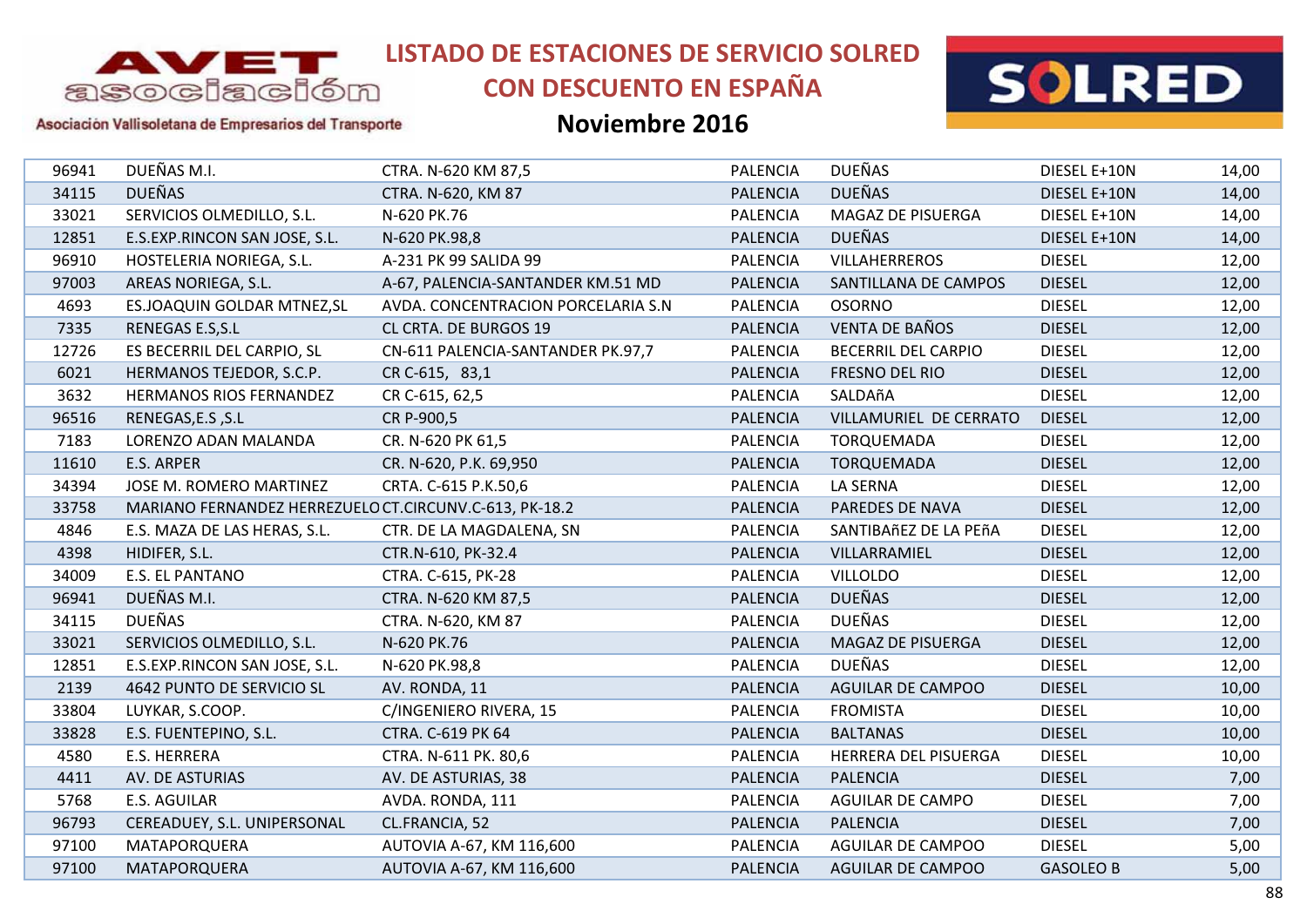

# **CON DESCUENTO EN ESPAÑA**



#### Asociación Vallisoletana de Empresarios del Transporte

| 4411  | AV. DE ASTURIAS            | AV. DE ASTURIAS, 38             | <b>PALENCIA</b>   | <b>PALENCIA</b>               | <b>GASOLEO B</b> | 5,00  |
|-------|----------------------------|---------------------------------|-------------------|-------------------------------|------------------|-------|
| 5768  | <b>E.S. AGUILAR</b>        | AVDA. RONDA, 111                | <b>PALENCIA</b>   | <b>AGUILAR DE CAMPO</b>       | <b>GASOLEO B</b> | 5,00  |
| 4580  | E.S. HERRERA               | CTRA. N-611 PK. 80,6            | <b>PALENCIA</b>   | HERRERA DEL PISUERGA          | <b>GASOLEO B</b> | 5,00  |
| 96941 | DUEÑAS M.I.                | CTRA. N-620 KM 87,5             | <b>PALENCIA</b>   | <b>DUEÑAS</b>                 | <b>GASOLEO B</b> | 5,00  |
| 34115 | <b>DUEÑAS</b>              | CTRA. N-620, KM 87              | <b>PALENCIA</b>   | <b>DUEÑAS</b>                 | <b>GASOLEO B</b> | 5,00  |
| 15521 | E.S.HNOS TRECE/O C.B       | C-VILLASARRACINO A BUEN         | <b>PALENCIA</b>   | <b>BUENAVISTA DE VALDAVIA</b> | <b>DIESEL</b>    | 5,00  |
| 7045  | E.S. AUPASA, S.L.          | AVDA. MADRID, 2                 | <b>PALENCIA</b>   | <b>PALENCIA</b>               | <b>DIESEL</b>    | 3,90  |
| 7441  | JUAN IGNACIO LOPEZ ZAZO    | CR. PA-110 PG 0,9               | <b>PALENCIA</b>   | <b>CEVICO DE LA TORRE</b>     | <b>DIESEL</b>    | 3,90  |
| 96245 | E.S. HEVAGO, S.A.          | AVDA. STA. MARINA, 98           | <b>PONTEVEDRA</b> | REDONDELA                     | DIESEL E+10N     | 14,00 |
| 4915  | <b>PUXEIROS DCHO</b>       | CR.A-55, KM 7, 20A              | <b>PONTEVEDRA</b> | <b>PUXEIROS</b>               | DIESEL E+10N     | 14,00 |
| 34411 | E.S. CHOUSAL, S.L.         | CTRA N-120 PK 620,3             | <b>PONTEVEDRA</b> | PORRI/O                       | DIESEL E+10N     | 14,00 |
| 34251 | E.S. PORTELA DE LAMAS, S.L | CTRA. N-541, PK-51,5            | <b>PONTEVEDRA</b> | <b>FORCAREY</b>               | DIESEL E+10N     | 14,00 |
| 97092 | PUXEIROS IZQUIERDA         | CTRA.A55 KM7,20A                | <b>PONTEVEDRA</b> | <b>VIGO</b>                   | DIESEL E+10N     | 14,00 |
| 96529 | E.S. SIAL, S.A.            | P.I. A GRANXA                   | <b>PONTEVEDRA</b> | PORRIÑO                       | DIESEL E+10N     | 14,00 |
| 96245 | E.S. HEVAGO, S.A.          | AVDA. STA. MARINA, 98           | PONTEVEDRA        | REDONDELA                     | <b>DIESEL</b>    | 12,00 |
| 4915  | <b>PUXEIROS DCHO</b>       | CR.A-55, KM 7, 20A              | <b>PONTEVEDRA</b> | <b>PUXEIROS</b>               | <b>DIESEL</b>    | 12,00 |
| 34411 | E.S. CHOUSAL, S.L.         | CTRA N-120 PK 620,3             | <b>PONTEVEDRA</b> | PORRI/O                       | <b>DIESEL</b>    | 12,00 |
| 34251 | E.S. PORTELA DE LAMAS, S.L | CTRA. N-541, PK-51,5            | <b>PONTEVEDRA</b> | <b>FORCAREY</b>               | <b>DIESEL</b>    | 12,00 |
| 97092 | PUXEIROS IZQUIERDA         | CTRA.A55 KM7,20A                | <b>PONTEVEDRA</b> | <b>VIGO</b>                   | <b>DIESEL</b>    | 12,00 |
| 96529 | E.S. SIAL, S.A.            | P.I. A GRANXA                   | <b>PONTEVEDRA</b> | PORRIÑO                       | <b>DIESEL</b>    | 12,00 |
| 31626 | E.S. SAN SIMON I           | A-9 SAN SIMON-VILABOA KM.144    | <b>PONTEVEDRA</b> | <b>VILABOA</b>                | <b>DIESEL</b>    | 10,00 |
| 96087 | E.S. AVELINO COUSELO, S.L. | AVDA. DE MADRID 139 CTRA. VILAR | <b>PONTEVEDRA</b> | <b>VIGO</b>                   | <b>DIESEL</b>    | 10,00 |
| 11747 | E.S. CHOUSAL, S.L.         | AVDA. RICARDO MELLA, PK.1,200   | <b>PONTEVEDRA</b> | <b>VIGO</b>                   | <b>DIESEL</b>    | 10,00 |
| 15672 | <b>E.S. CATOIRA</b>        | C/BAYUCA, 4                     | <b>PONTEVEDRA</b> | <b>CATOIRA</b>                | <b>DIESEL</b>    | 10,00 |
| 34130 | <b>PONTECESURES</b>        | C/JOSE NOVO NUÑEZ, S/N          | <b>PONTEVEDRA</b> | <b>PONTECESURES</b>           | <b>DIESEL</b>    | 10,00 |
| 96730 | AVDA. DA UNIVERSIDADE      | CL RAMIRO PASCUAL, 18           | <b>PONTEVEDRA</b> | <b>VIGO</b>                   | <b>DIESEL</b>    | 10,00 |
| 34142 | E.S. RANDE                 | CL. CABANAS, 5                  | PONTEVEDRA        | S.VICENTE DE TRASMAÑO         | <b>DIESEL</b>    | 10,00 |
| 4968  | <b>E.S. PONTEAREAS</b>     | CN-120 KM. 643,5                | <b>PONTEVEDRA</b> | <b>PONTEAREAS</b>             | <b>DIESEL</b>    | 10,00 |
| 11400 | E.S. O GROVE IZDO.         | CT.316, PK-3.200-L. ARDIA       | <b>PONTEVEDRA</b> | O GROVE                       | <b>DIESEL</b>    | 10,00 |
| 96299 | ES INVERSI. FEBECO, S.L.   | CTR. PO-410, PK-6,1             | <b>PONTEVEDRA</b> | <b>SALCEDA CASELAS</b>        | <b>DIESEL</b>    | 10,00 |
| 31154 | E.S. GONZALEZ Y MERA, S.L. | CTRA N-120 KM 632 M.I           | <b>PONTEVEDRA</b> | PARAñOS (PONTEVEDRA)          | <b>DIESEL</b>    | 10,00 |
| 96144 | E.S. POIO                  | CTRA. C-550 PL 77,160           | <b>PONTEVEDRA</b> | <b>POIO</b>                   | <b>DIESEL</b>    | 10,00 |
|       |                            |                                 |                   |                               |                  |       |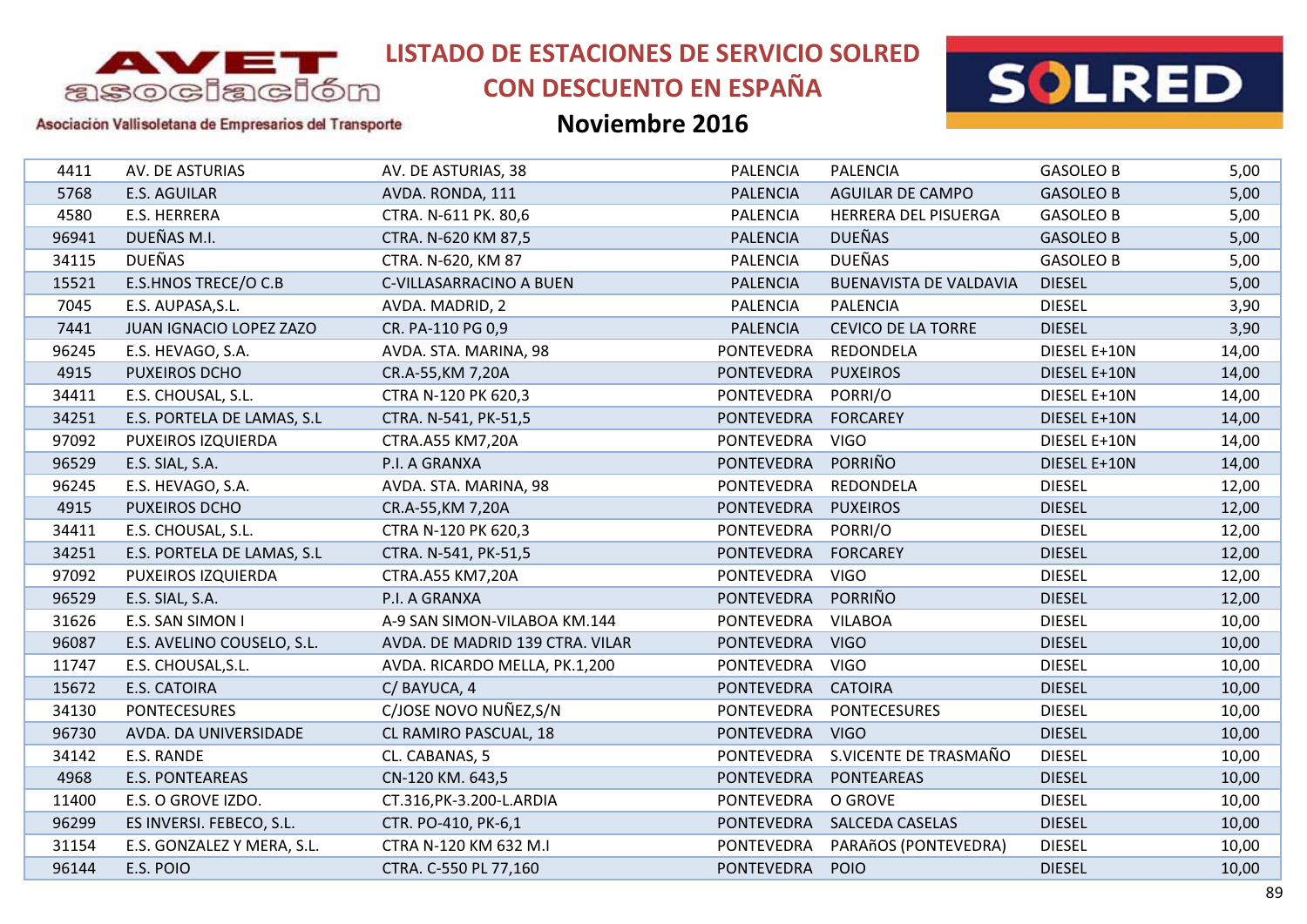

## **CON DESCUENTO EN ESPAÑA**



#### Asociación Vallisoletana de Empresarios del Transporte

| 97050<br><b>PONTEVEDRA</b><br><b>DIESEL</b><br>AREA DE SERVICIO PEINADOR<br><b>CTRA.PUXEIROS A PEINADOR,59</b><br><b>MOS</b><br>34535<br><b>PONTEVEDRA</b><br><b>DIESEL</b><br>E.S. VERDECEDO 2, S.L.<br>LUGAR HERMIDA, S/N<br>MARCON-PONTEVEDRA<br>E.S. BOUZAS<br><b>MUELLE DE BOUZAS</b><br><b>PONTEVEDRA</b><br><b>DIESEL</b><br>96653<br><b>VIGO</b><br>96611<br>E.S.PONTEAREAS DRCHO.<br><b>PONTEVEDRA</b><br><b>PONTEAREAS</b><br><b>DIESEL</b><br>N-120 PK 643,5<br>SAN ANDRES DE COMESAÑA, 16<br>E.S. SAN ANDRES DE COMESAñA<br><b>PONTEVEDRA</b><br><b>VIGO</b><br><b>DIESEL</b><br>15113<br>4279<br>E.S. VILLAGARCIA<br>SAN ROQUE S/N<br><b>PONTEVEDRA</b><br><b>VILLAGARCIA DE AROSA</b><br><b>DIESEL</b><br>LA CAÑIZA<br><b>DIESEL</b><br>96301<br>AREA DE SERVICIO QUINTANS, S.L<br>ACCESO AUTOVÍA A CAñIZA<br><b>PONTEVEDRA</b><br>15365<br>E.S. LINO AGOLADA, S.L.<br>AV AYUNTAMIENTO, S/N<br><b>PONTEVEDRA</b><br>AGOLADA<br><b>DIESEL</b><br>33972<br>VIGO II<br>AVDA. CASTRELOS, Nº 524 (LAS CARRERAS)<br><b>PONTEVEDRA</b><br><b>VIGO</b><br><b>DIESEL</b><br>33330<br><b>DIESEL</b><br>E.S. MAMA, S.L.<br>CR N-541 65<br><b>PONTEVEDRA</b><br><b>CERDEDO</b><br><b>PONTEVEDRA</b><br>13395<br><b>COMBUSTIBLES SALCEDO</b><br>CR N-550 KM 126,4<br>SALCEDO<br><b>DIESEL</b><br><b>DIESEL</b><br>33633<br>N-550 PK.126,4<br>PONTEVEDRA SALCEDO - PONTEVEDRA<br><b>COMBUSTIBLES SALCEDO</b><br>31626<br>PONTEVEDRA<br><b>VILABOA</b><br>E.S. SAN SIMON I<br>A-9 SAN SIMON-VILABOA KM.144<br><b>GASOLEO B</b><br>33751<br>E.S. CAMPOS, S.L.<br><b>PONTEVEDRA</b><br><b>LALIN</b><br><b>DIESEL</b><br>AVDA. BUENOS AIRES, SN<br>31176<br>ESTACION DE SERVICIO COYA, S.L.<br><b>PONTEVEDRA</b><br><b>VIGO</b><br><b>DIESEL</b><br>C/ BAYONA, S/N<br>15672<br><b>E.S. CATOIRA</b><br>C/BAYUCA, 4<br><b>PONTEVEDRA</b><br><b>CATOIRA</b><br><b>GASOLEO B</b><br>C/JOSE NOVO NUÑEZ, S/N<br><b>PONTEVEDRA</b><br><b>PONTECESURES</b><br>34130<br><b>PONTECESURES</b><br><b>GASOLEO B</b><br><b>DIESEL</b><br>34456<br>C/MEDICO F.MTNEZ IGLESIAS, SN<br><b>PONTEVEDRA</b><br><b>DOZON</b><br>E.S. CAMPOS, S.L.<br><b>DIESEL</b><br>31083<br>E.S. NIGRAN<br><b>PONTEVEDRA</b><br>PONTEVEDRA<br>C-550 PK.46,4<br><b>PONTEVEDRA</b><br><b>PONTEVEDRA</b><br>31083<br><b>E.S. NIGRAN</b><br>C-550 PK.46,4<br><b>GASOLEO B</b><br><b>DIESEL</b><br>94274<br>E.S. FERVI, S.L.<br><b>CENTRO COMERCIAL HALEY</b><br><b>PONTEVEDRA</b><br><b>LALIN</b><br>96730<br>PONTEVEDRA VIGO<br>AVDA. DA UNIVERSIDADE<br>CL RAMIRO PASCUAL, 18<br><b>GASOLEO B</b><br>S.VICENTE DE TRASMAÑO<br><b>PONTEVEDRA</b><br>34142<br>E.S. RANDE<br>CL. CABANAS, 5<br><b>GASOLEO B</b><br>33085<br><b>PONTEVEDRA</b><br><b>LALIN</b><br><b>DIESEL</b><br>E.S. FERVI S.L.<br>CL. CORREDOIRA, 33<br>4968<br><b>PONTEVEDRA</b><br><b>PONTEAREAS</b><br><b>E.S. PONTEAREAS</b><br>CN-120 KM. 643,5<br><b>GASOLEO B</b><br><b>CONSTITUCION, S-N</b><br><b>PONTEVEDRA</b><br><b>DIESEL</b><br>2216<br>E.S. MONDARIZ, S.L.<br>MONDARIZ-BALNEARIO<br>4915<br>PUXEIROS DCHO<br>CR.A-55, KM 7, 20A<br><b>PONTEVEDRA</b><br><b>PUXEIROS</b><br><b>GASOLEO B</b><br>11400<br>E.S. O GROVE IZDO.<br><b>PONTEVEDRA</b><br>O GROVE<br><b>GASOLEO B</b><br>CT.316, PK-3.200-L. ARDIA<br>96807<br>E.S. O GROVE DCHO.<br><b>PONTEVEDRA</b><br><b>DIESEL</b><br>CT.PO-316, PK-3.200-L. ARDIA<br>O GROVE<br>96807<br>CT.PO-316, PK-3.200-L. ARDIA<br><b>PONTEVEDRA</b><br>O GROVE<br><b>GASOLEO B</b><br>E.S. O GROVE DCHO.<br><b>DIESEL</b><br>11543<br>E.S. COMB. DEL NOROESTE SA<br>CTRA- C-331 P.K. 12<br><b>PONTEVEDRA</b><br><b>GONDOMAR</b><br>CTRA. REDONDELA-PORRIÑO KM 5, 12<br>31225<br>PONTEVEDRA MOS<br><b>DIESEL</b><br>ES LOS VALOS |  |  |  |       |
|-------------------------------------------------------------------------------------------------------------------------------------------------------------------------------------------------------------------------------------------------------------------------------------------------------------------------------------------------------------------------------------------------------------------------------------------------------------------------------------------------------------------------------------------------------------------------------------------------------------------------------------------------------------------------------------------------------------------------------------------------------------------------------------------------------------------------------------------------------------------------------------------------------------------------------------------------------------------------------------------------------------------------------------------------------------------------------------------------------------------------------------------------------------------------------------------------------------------------------------------------------------------------------------------------------------------------------------------------------------------------------------------------------------------------------------------------------------------------------------------------------------------------------------------------------------------------------------------------------------------------------------------------------------------------------------------------------------------------------------------------------------------------------------------------------------------------------------------------------------------------------------------------------------------------------------------------------------------------------------------------------------------------------------------------------------------------------------------------------------------------------------------------------------------------------------------------------------------------------------------------------------------------------------------------------------------------------------------------------------------------------------------------------------------------------------------------------------------------------------------------------------------------------------------------------------------------------------------------------------------------------------------------------------------------------------------------------------------------------------------------------------------------------------------------------------------------------------------------------------------------------------------------------------------------------------------------------------------------------------------------------------------------------------------------------------------------------------------------------------------------------------------------------------------------------------------------------------------------------------------------------------------------------------------------------------------------------------------------------------------------------------------------------------------------------------------------------------------------------------------------------------------------------------------------------------------------------------------------------------------------------------------------------------------------------------------------------------|--|--|--|-------|
|                                                                                                                                                                                                                                                                                                                                                                                                                                                                                                                                                                                                                                                                                                                                                                                                                                                                                                                                                                                                                                                                                                                                                                                                                                                                                                                                                                                                                                                                                                                                                                                                                                                                                                                                                                                                                                                                                                                                                                                                                                                                                                                                                                                                                                                                                                                                                                                                                                                                                                                                                                                                                                                                                                                                                                                                                                                                                                                                                                                                                                                                                                                                                                                                                                                                                                                                                                                                                                                                                                                                                                                                                                                                                                             |  |  |  | 10,00 |
|                                                                                                                                                                                                                                                                                                                                                                                                                                                                                                                                                                                                                                                                                                                                                                                                                                                                                                                                                                                                                                                                                                                                                                                                                                                                                                                                                                                                                                                                                                                                                                                                                                                                                                                                                                                                                                                                                                                                                                                                                                                                                                                                                                                                                                                                                                                                                                                                                                                                                                                                                                                                                                                                                                                                                                                                                                                                                                                                                                                                                                                                                                                                                                                                                                                                                                                                                                                                                                                                                                                                                                                                                                                                                                             |  |  |  | 10,00 |
|                                                                                                                                                                                                                                                                                                                                                                                                                                                                                                                                                                                                                                                                                                                                                                                                                                                                                                                                                                                                                                                                                                                                                                                                                                                                                                                                                                                                                                                                                                                                                                                                                                                                                                                                                                                                                                                                                                                                                                                                                                                                                                                                                                                                                                                                                                                                                                                                                                                                                                                                                                                                                                                                                                                                                                                                                                                                                                                                                                                                                                                                                                                                                                                                                                                                                                                                                                                                                                                                                                                                                                                                                                                                                                             |  |  |  | 10,00 |
|                                                                                                                                                                                                                                                                                                                                                                                                                                                                                                                                                                                                                                                                                                                                                                                                                                                                                                                                                                                                                                                                                                                                                                                                                                                                                                                                                                                                                                                                                                                                                                                                                                                                                                                                                                                                                                                                                                                                                                                                                                                                                                                                                                                                                                                                                                                                                                                                                                                                                                                                                                                                                                                                                                                                                                                                                                                                                                                                                                                                                                                                                                                                                                                                                                                                                                                                                                                                                                                                                                                                                                                                                                                                                                             |  |  |  | 10,00 |
|                                                                                                                                                                                                                                                                                                                                                                                                                                                                                                                                                                                                                                                                                                                                                                                                                                                                                                                                                                                                                                                                                                                                                                                                                                                                                                                                                                                                                                                                                                                                                                                                                                                                                                                                                                                                                                                                                                                                                                                                                                                                                                                                                                                                                                                                                                                                                                                                                                                                                                                                                                                                                                                                                                                                                                                                                                                                                                                                                                                                                                                                                                                                                                                                                                                                                                                                                                                                                                                                                                                                                                                                                                                                                                             |  |  |  | 10,00 |
|                                                                                                                                                                                                                                                                                                                                                                                                                                                                                                                                                                                                                                                                                                                                                                                                                                                                                                                                                                                                                                                                                                                                                                                                                                                                                                                                                                                                                                                                                                                                                                                                                                                                                                                                                                                                                                                                                                                                                                                                                                                                                                                                                                                                                                                                                                                                                                                                                                                                                                                                                                                                                                                                                                                                                                                                                                                                                                                                                                                                                                                                                                                                                                                                                                                                                                                                                                                                                                                                                                                                                                                                                                                                                                             |  |  |  | 10,00 |
|                                                                                                                                                                                                                                                                                                                                                                                                                                                                                                                                                                                                                                                                                                                                                                                                                                                                                                                                                                                                                                                                                                                                                                                                                                                                                                                                                                                                                                                                                                                                                                                                                                                                                                                                                                                                                                                                                                                                                                                                                                                                                                                                                                                                                                                                                                                                                                                                                                                                                                                                                                                                                                                                                                                                                                                                                                                                                                                                                                                                                                                                                                                                                                                                                                                                                                                                                                                                                                                                                                                                                                                                                                                                                                             |  |  |  | 7,00  |
|                                                                                                                                                                                                                                                                                                                                                                                                                                                                                                                                                                                                                                                                                                                                                                                                                                                                                                                                                                                                                                                                                                                                                                                                                                                                                                                                                                                                                                                                                                                                                                                                                                                                                                                                                                                                                                                                                                                                                                                                                                                                                                                                                                                                                                                                                                                                                                                                                                                                                                                                                                                                                                                                                                                                                                                                                                                                                                                                                                                                                                                                                                                                                                                                                                                                                                                                                                                                                                                                                                                                                                                                                                                                                                             |  |  |  | 7,00  |
|                                                                                                                                                                                                                                                                                                                                                                                                                                                                                                                                                                                                                                                                                                                                                                                                                                                                                                                                                                                                                                                                                                                                                                                                                                                                                                                                                                                                                                                                                                                                                                                                                                                                                                                                                                                                                                                                                                                                                                                                                                                                                                                                                                                                                                                                                                                                                                                                                                                                                                                                                                                                                                                                                                                                                                                                                                                                                                                                                                                                                                                                                                                                                                                                                                                                                                                                                                                                                                                                                                                                                                                                                                                                                                             |  |  |  | 7,00  |
|                                                                                                                                                                                                                                                                                                                                                                                                                                                                                                                                                                                                                                                                                                                                                                                                                                                                                                                                                                                                                                                                                                                                                                                                                                                                                                                                                                                                                                                                                                                                                                                                                                                                                                                                                                                                                                                                                                                                                                                                                                                                                                                                                                                                                                                                                                                                                                                                                                                                                                                                                                                                                                                                                                                                                                                                                                                                                                                                                                                                                                                                                                                                                                                                                                                                                                                                                                                                                                                                                                                                                                                                                                                                                                             |  |  |  | 7,00  |
|                                                                                                                                                                                                                                                                                                                                                                                                                                                                                                                                                                                                                                                                                                                                                                                                                                                                                                                                                                                                                                                                                                                                                                                                                                                                                                                                                                                                                                                                                                                                                                                                                                                                                                                                                                                                                                                                                                                                                                                                                                                                                                                                                                                                                                                                                                                                                                                                                                                                                                                                                                                                                                                                                                                                                                                                                                                                                                                                                                                                                                                                                                                                                                                                                                                                                                                                                                                                                                                                                                                                                                                                                                                                                                             |  |  |  | 7,00  |
|                                                                                                                                                                                                                                                                                                                                                                                                                                                                                                                                                                                                                                                                                                                                                                                                                                                                                                                                                                                                                                                                                                                                                                                                                                                                                                                                                                                                                                                                                                                                                                                                                                                                                                                                                                                                                                                                                                                                                                                                                                                                                                                                                                                                                                                                                                                                                                                                                                                                                                                                                                                                                                                                                                                                                                                                                                                                                                                                                                                                                                                                                                                                                                                                                                                                                                                                                                                                                                                                                                                                                                                                                                                                                                             |  |  |  | 7,00  |
|                                                                                                                                                                                                                                                                                                                                                                                                                                                                                                                                                                                                                                                                                                                                                                                                                                                                                                                                                                                                                                                                                                                                                                                                                                                                                                                                                                                                                                                                                                                                                                                                                                                                                                                                                                                                                                                                                                                                                                                                                                                                                                                                                                                                                                                                                                                                                                                                                                                                                                                                                                                                                                                                                                                                                                                                                                                                                                                                                                                                                                                                                                                                                                                                                                                                                                                                                                                                                                                                                                                                                                                                                                                                                                             |  |  |  | 5,00  |
|                                                                                                                                                                                                                                                                                                                                                                                                                                                                                                                                                                                                                                                                                                                                                                                                                                                                                                                                                                                                                                                                                                                                                                                                                                                                                                                                                                                                                                                                                                                                                                                                                                                                                                                                                                                                                                                                                                                                                                                                                                                                                                                                                                                                                                                                                                                                                                                                                                                                                                                                                                                                                                                                                                                                                                                                                                                                                                                                                                                                                                                                                                                                                                                                                                                                                                                                                                                                                                                                                                                                                                                                                                                                                                             |  |  |  | 5,00  |
|                                                                                                                                                                                                                                                                                                                                                                                                                                                                                                                                                                                                                                                                                                                                                                                                                                                                                                                                                                                                                                                                                                                                                                                                                                                                                                                                                                                                                                                                                                                                                                                                                                                                                                                                                                                                                                                                                                                                                                                                                                                                                                                                                                                                                                                                                                                                                                                                                                                                                                                                                                                                                                                                                                                                                                                                                                                                                                                                                                                                                                                                                                                                                                                                                                                                                                                                                                                                                                                                                                                                                                                                                                                                                                             |  |  |  | 5,00  |
|                                                                                                                                                                                                                                                                                                                                                                                                                                                                                                                                                                                                                                                                                                                                                                                                                                                                                                                                                                                                                                                                                                                                                                                                                                                                                                                                                                                                                                                                                                                                                                                                                                                                                                                                                                                                                                                                                                                                                                                                                                                                                                                                                                                                                                                                                                                                                                                                                                                                                                                                                                                                                                                                                                                                                                                                                                                                                                                                                                                                                                                                                                                                                                                                                                                                                                                                                                                                                                                                                                                                                                                                                                                                                                             |  |  |  | 5,00  |
|                                                                                                                                                                                                                                                                                                                                                                                                                                                                                                                                                                                                                                                                                                                                                                                                                                                                                                                                                                                                                                                                                                                                                                                                                                                                                                                                                                                                                                                                                                                                                                                                                                                                                                                                                                                                                                                                                                                                                                                                                                                                                                                                                                                                                                                                                                                                                                                                                                                                                                                                                                                                                                                                                                                                                                                                                                                                                                                                                                                                                                                                                                                                                                                                                                                                                                                                                                                                                                                                                                                                                                                                                                                                                                             |  |  |  | 5,00  |
|                                                                                                                                                                                                                                                                                                                                                                                                                                                                                                                                                                                                                                                                                                                                                                                                                                                                                                                                                                                                                                                                                                                                                                                                                                                                                                                                                                                                                                                                                                                                                                                                                                                                                                                                                                                                                                                                                                                                                                                                                                                                                                                                                                                                                                                                                                                                                                                                                                                                                                                                                                                                                                                                                                                                                                                                                                                                                                                                                                                                                                                                                                                                                                                                                                                                                                                                                                                                                                                                                                                                                                                                                                                                                                             |  |  |  | 5,00  |
|                                                                                                                                                                                                                                                                                                                                                                                                                                                                                                                                                                                                                                                                                                                                                                                                                                                                                                                                                                                                                                                                                                                                                                                                                                                                                                                                                                                                                                                                                                                                                                                                                                                                                                                                                                                                                                                                                                                                                                                                                                                                                                                                                                                                                                                                                                                                                                                                                                                                                                                                                                                                                                                                                                                                                                                                                                                                                                                                                                                                                                                                                                                                                                                                                                                                                                                                                                                                                                                                                                                                                                                                                                                                                                             |  |  |  | 5,00  |
|                                                                                                                                                                                                                                                                                                                                                                                                                                                                                                                                                                                                                                                                                                                                                                                                                                                                                                                                                                                                                                                                                                                                                                                                                                                                                                                                                                                                                                                                                                                                                                                                                                                                                                                                                                                                                                                                                                                                                                                                                                                                                                                                                                                                                                                                                                                                                                                                                                                                                                                                                                                                                                                                                                                                                                                                                                                                                                                                                                                                                                                                                                                                                                                                                                                                                                                                                                                                                                                                                                                                                                                                                                                                                                             |  |  |  | 5,00  |
|                                                                                                                                                                                                                                                                                                                                                                                                                                                                                                                                                                                                                                                                                                                                                                                                                                                                                                                                                                                                                                                                                                                                                                                                                                                                                                                                                                                                                                                                                                                                                                                                                                                                                                                                                                                                                                                                                                                                                                                                                                                                                                                                                                                                                                                                                                                                                                                                                                                                                                                                                                                                                                                                                                                                                                                                                                                                                                                                                                                                                                                                                                                                                                                                                                                                                                                                                                                                                                                                                                                                                                                                                                                                                                             |  |  |  | 5,00  |
|                                                                                                                                                                                                                                                                                                                                                                                                                                                                                                                                                                                                                                                                                                                                                                                                                                                                                                                                                                                                                                                                                                                                                                                                                                                                                                                                                                                                                                                                                                                                                                                                                                                                                                                                                                                                                                                                                                                                                                                                                                                                                                                                                                                                                                                                                                                                                                                                                                                                                                                                                                                                                                                                                                                                                                                                                                                                                                                                                                                                                                                                                                                                                                                                                                                                                                                                                                                                                                                                                                                                                                                                                                                                                                             |  |  |  | 5,00  |
|                                                                                                                                                                                                                                                                                                                                                                                                                                                                                                                                                                                                                                                                                                                                                                                                                                                                                                                                                                                                                                                                                                                                                                                                                                                                                                                                                                                                                                                                                                                                                                                                                                                                                                                                                                                                                                                                                                                                                                                                                                                                                                                                                                                                                                                                                                                                                                                                                                                                                                                                                                                                                                                                                                                                                                                                                                                                                                                                                                                                                                                                                                                                                                                                                                                                                                                                                                                                                                                                                                                                                                                                                                                                                                             |  |  |  | 5,00  |
|                                                                                                                                                                                                                                                                                                                                                                                                                                                                                                                                                                                                                                                                                                                                                                                                                                                                                                                                                                                                                                                                                                                                                                                                                                                                                                                                                                                                                                                                                                                                                                                                                                                                                                                                                                                                                                                                                                                                                                                                                                                                                                                                                                                                                                                                                                                                                                                                                                                                                                                                                                                                                                                                                                                                                                                                                                                                                                                                                                                                                                                                                                                                                                                                                                                                                                                                                                                                                                                                                                                                                                                                                                                                                                             |  |  |  | 5,00  |
|                                                                                                                                                                                                                                                                                                                                                                                                                                                                                                                                                                                                                                                                                                                                                                                                                                                                                                                                                                                                                                                                                                                                                                                                                                                                                                                                                                                                                                                                                                                                                                                                                                                                                                                                                                                                                                                                                                                                                                                                                                                                                                                                                                                                                                                                                                                                                                                                                                                                                                                                                                                                                                                                                                                                                                                                                                                                                                                                                                                                                                                                                                                                                                                                                                                                                                                                                                                                                                                                                                                                                                                                                                                                                                             |  |  |  | 5,00  |
|                                                                                                                                                                                                                                                                                                                                                                                                                                                                                                                                                                                                                                                                                                                                                                                                                                                                                                                                                                                                                                                                                                                                                                                                                                                                                                                                                                                                                                                                                                                                                                                                                                                                                                                                                                                                                                                                                                                                                                                                                                                                                                                                                                                                                                                                                                                                                                                                                                                                                                                                                                                                                                                                                                                                                                                                                                                                                                                                                                                                                                                                                                                                                                                                                                                                                                                                                                                                                                                                                                                                                                                                                                                                                                             |  |  |  | 5,00  |
|                                                                                                                                                                                                                                                                                                                                                                                                                                                                                                                                                                                                                                                                                                                                                                                                                                                                                                                                                                                                                                                                                                                                                                                                                                                                                                                                                                                                                                                                                                                                                                                                                                                                                                                                                                                                                                                                                                                                                                                                                                                                                                                                                                                                                                                                                                                                                                                                                                                                                                                                                                                                                                                                                                                                                                                                                                                                                                                                                                                                                                                                                                                                                                                                                                                                                                                                                                                                                                                                                                                                                                                                                                                                                                             |  |  |  | 5,00  |
|                                                                                                                                                                                                                                                                                                                                                                                                                                                                                                                                                                                                                                                                                                                                                                                                                                                                                                                                                                                                                                                                                                                                                                                                                                                                                                                                                                                                                                                                                                                                                                                                                                                                                                                                                                                                                                                                                                                                                                                                                                                                                                                                                                                                                                                                                                                                                                                                                                                                                                                                                                                                                                                                                                                                                                                                                                                                                                                                                                                                                                                                                                                                                                                                                                                                                                                                                                                                                                                                                                                                                                                                                                                                                                             |  |  |  | 5,00  |
|                                                                                                                                                                                                                                                                                                                                                                                                                                                                                                                                                                                                                                                                                                                                                                                                                                                                                                                                                                                                                                                                                                                                                                                                                                                                                                                                                                                                                                                                                                                                                                                                                                                                                                                                                                                                                                                                                                                                                                                                                                                                                                                                                                                                                                                                                                                                                                                                                                                                                                                                                                                                                                                                                                                                                                                                                                                                                                                                                                                                                                                                                                                                                                                                                                                                                                                                                                                                                                                                                                                                                                                                                                                                                                             |  |  |  | 5,00  |
|                                                                                                                                                                                                                                                                                                                                                                                                                                                                                                                                                                                                                                                                                                                                                                                                                                                                                                                                                                                                                                                                                                                                                                                                                                                                                                                                                                                                                                                                                                                                                                                                                                                                                                                                                                                                                                                                                                                                                                                                                                                                                                                                                                                                                                                                                                                                                                                                                                                                                                                                                                                                                                                                                                                                                                                                                                                                                                                                                                                                                                                                                                                                                                                                                                                                                                                                                                                                                                                                                                                                                                                                                                                                                                             |  |  |  | 5,00  |
|                                                                                                                                                                                                                                                                                                                                                                                                                                                                                                                                                                                                                                                                                                                                                                                                                                                                                                                                                                                                                                                                                                                                                                                                                                                                                                                                                                                                                                                                                                                                                                                                                                                                                                                                                                                                                                                                                                                                                                                                                                                                                                                                                                                                                                                                                                                                                                                                                                                                                                                                                                                                                                                                                                                                                                                                                                                                                                                                                                                                                                                                                                                                                                                                                                                                                                                                                                                                                                                                                                                                                                                                                                                                                                             |  |  |  | 5,00  |
|                                                                                                                                                                                                                                                                                                                                                                                                                                                                                                                                                                                                                                                                                                                                                                                                                                                                                                                                                                                                                                                                                                                                                                                                                                                                                                                                                                                                                                                                                                                                                                                                                                                                                                                                                                                                                                                                                                                                                                                                                                                                                                                                                                                                                                                                                                                                                                                                                                                                                                                                                                                                                                                                                                                                                                                                                                                                                                                                                                                                                                                                                                                                                                                                                                                                                                                                                                                                                                                                                                                                                                                                                                                                                                             |  |  |  | 5,00  |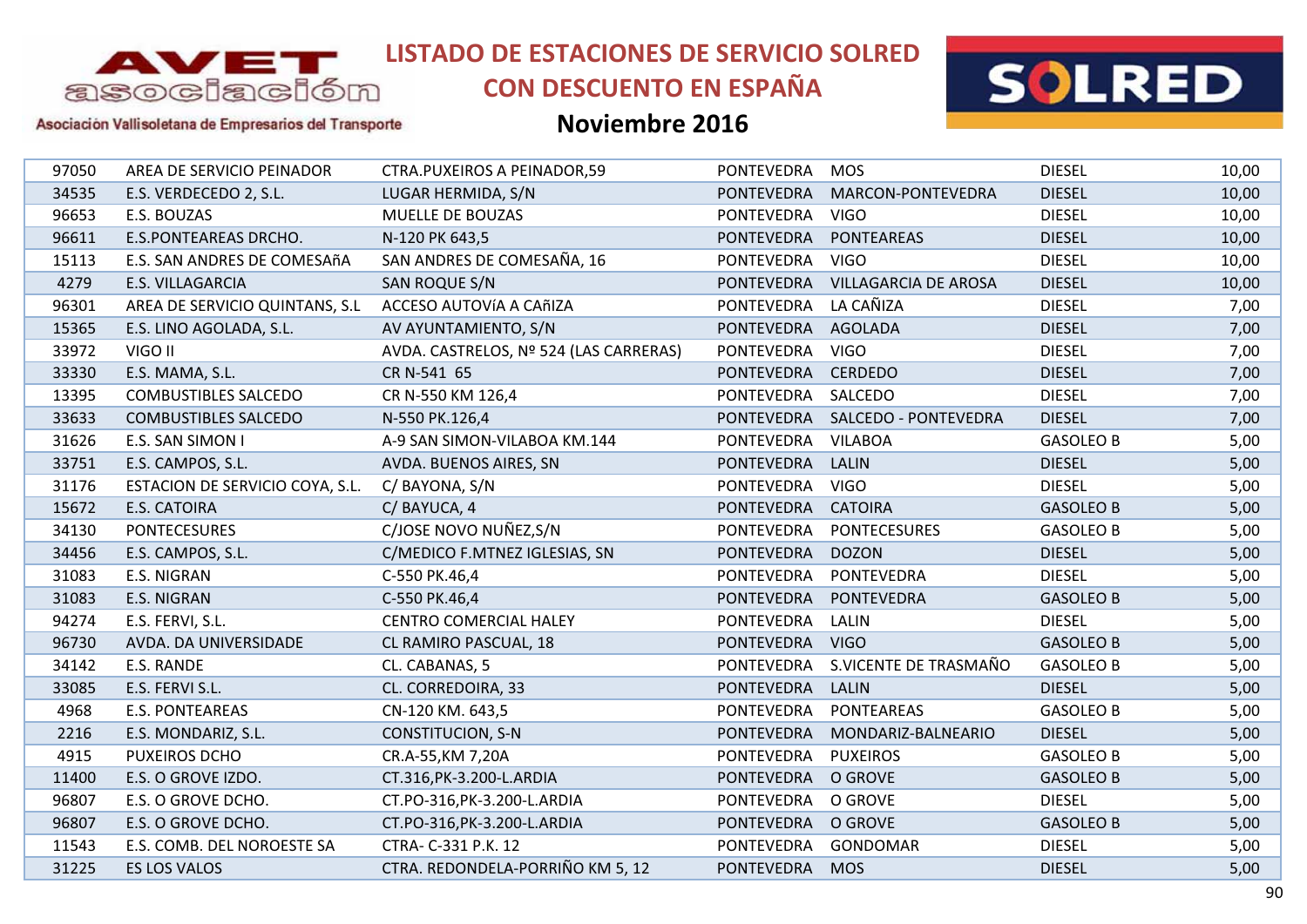

# **CON DESCUENTO EN ESPAÑA**



#### Asociación Vallisoletana de Empresarios del Transporte

| 97092 | PUXEIROS IZQUIERDA           | CTRA.A55 KM7,20A                     | PONTEVEDRA            | <b>VIGO</b>                 | <b>GASOLEO B</b> | 5,00 |
|-------|------------------------------|--------------------------------------|-----------------------|-----------------------------|------------------|------|
| 4593  | <b>E.S. PONTEVEDRA</b>       | DOMINGO FONTAN, S-N - EL BURGO       | <b>PONTEVEDRA</b>     | <b>PONTEVEDRA</b>           | <b>DIESEL</b>    | 5,00 |
| 4593  | <b>E.S. PONTEVEDRA</b>       | DOMINGO FONTAN, S-N - EL BURGO       | <b>PONTEVEDRA</b>     | PONTEVEDRA                  | <b>GASOLEO B</b> | 5,00 |
| 12716 | E.S. EIROS                   | EIROS-MOURENTE                       | <b>PONTEVEDRA</b>     | <b>MOURENTE</b>             | <b>DIESEL</b>    | 5,00 |
| 96653 | E.S. BOUZAS                  | MUELLE DE BOUZAS                     | <b>PONTEVEDRA</b>     | <b>VIGO</b>                 | <b>GASOLEO B</b> | 5,00 |
| 96654 | E.S.QUINTANS, S.L.           | N-120 PK 613,7                       | <b>PONTEVEDRA</b>     | <b>LA CANIZA</b>            | <b>DIESEL</b>    | 5,00 |
| 96611 | <b>E.S.PONTEAREAS DRCHO.</b> | N-120 PK 643,5                       | PONTEVEDRA            | PONTEAREAS                  | <b>GASOLEO B</b> | 5,00 |
| 4109  | PLAZA DE ESPAÑA ES           | PLAZA DE EPAÑA, S/N                  | <b>PONTEVEDRA</b>     | <b>VIGO</b>                 | <b>DIESEL</b>    | 5,00 |
| 15113 | E.S. SAN ANDRES DE COMESAñA  | SAN ANDRES DE COMESAÑA, 16           | PONTEVEDRA            | <b>VIGO</b>                 | <b>GASOLEO B</b> | 5,00 |
| 10995 | E.S. LA ESTRADA              | SAN PELAYO, 71-73                    | <b>PONTEVEDRA</b>     | <b>LA ESTRADA</b>           | <b>DIESEL</b>    | 5,00 |
| 10995 | E.S. LA ESTRADA              | SAN PELAYO, 71-73                    | <b>PONTEVEDRA</b>     | LA ESTRADA                  | <b>GASOLEO B</b> | 5,00 |
| 4279  | E.S. VILLAGARCIA             | SAN ROQUE S/N                        | <b>PONTEVEDRA</b>     | <b>VILLAGARCIA DE AROSA</b> | <b>GASOLEO B</b> | 5,00 |
| 5362  | E.S. MONTE REAL S.L.         | AVD. SANTA MARTA, 10                 | <b>PONTEVEDRA</b>     | <b>BAYONA</b>               | <b>DIESEL</b>    | 3,90 |
| 34455 | GASVIVE, S.L                 | AVDA. DE MADRID, 66                  | <b>PONTEVEDRA</b>     | <b>VIGO</b>                 | <b>DIESEL</b>    | 3,90 |
| 33765 | E.S. ORILLAMAR, S.A.         | AVDA. ORILLAMAR                      | <b>PONTEVEDRA</b>     | <b>VIGO</b>                 | <b>DIESEL</b>    | 3,90 |
| 34323 | E.S. SEQUEIROS, S.A.         | C-550 PK.14,60                       | <b>PONTEVEDRA</b>     | <b>VILLANUEVA DE AROSA</b>  | <b>DIESEL</b>    | 3,90 |
| 11969 | E.S. XESTEIRA S.L.           | CASTRELO                             | <b>PONTEVEDRA</b>     | CAMBADOS                    | <b>DIESEL</b>    | 3,90 |
| 2198  | ES MANU P.AMEIYEIRAS         | CIRCUNVALACION, 17                   | <b>PONTEVEDRA</b>     | <b>CUNTIS</b>               | <b>DIESEL</b>    | 3,90 |
| 15091 | E.S. MOLLABAO, S.L.          | CL ROSALIA DE CASTRO 125             | PONTEVEDRA            | PONTEVEDRA                  | <b>DIESEL</b>    | 3,90 |
| 2319  | E.S. FCO.J. CARRO PAREDES    | CL. CONCEPCION ARENAL, 214           | PONTEVEDRA            | MOAñA                       | <b>DIESEL</b>    | 3,90 |
| 34536 | E.S. IGLESIAS, S.L.          | CL. GRES, SN                         | <b>PONTEVEDRA</b>     | <b>VILA DE CRUCES</b>       | <b>DIESEL</b>    | 3,90 |
| 2202  | E.S. FELIX PEREZ IGLESIAS    | CL. PROGRESO S-N                     | <b>PONTEVEDRA</b>     | LA CAñIZA                   | <b>DIESEL</b>    | 3,90 |
| 33809 | E.S. IGLESIAS, S.L.          | CL. VAZQUEZ, 39                      | <b>PONTEVEDRA</b>     | <b>VILA DE CRUCES</b>       | <b>DIESEL</b>    | 3,90 |
| 12010 | E.S.BAROSA 2000, S.L.        | CN-550, PK. 106,8                    | <b>PONTEVEDRA</b>     | SAN ANTOÑINO-BARRO          | <b>DIESEL</b>    | 3,90 |
| 34556 | E.S DOMAIO, S.L              | CR PO-551 P.K 33,00 A                | <b>PONTEVEDRA</b>     | <b>DOMAYO</b>               | <b>DIESEL</b>    | 3,90 |
| 10896 | E.S MAÑUFE, S.L.U            | CR RAMALLOSA-GONDOMAR PK23           | <b>PONTEVEDRA</b>     | <b>GONDOMAR</b>             | <b>DIESEL</b>    | 3,90 |
| 15749 | E.S.VILLADESUSO, S.L.        | CR.PO-552 PK30,50                    | <b>PONTEVEDRA</b>     | STA.M.DE OYA                | <b>DIESEL</b>    | 3,90 |
| 92604 | E.S.HORMIGONES PORRINO, S.A. | CT.ATIOS-SALCEDA PK 1,26             | <b>PONTEVEDRA</b>     | <b>PORRINO</b>              | <b>DIESEL</b>    | 3,90 |
| 15646 | E.S. ATIOS-LA GUIA, S.L.     | CTRA. N-550 P.K. 158 (ATIOS)         | <b>PONTEVEDRA</b>     | PORRIñO                     | <b>DIESEL</b>    | 3,90 |
| 33849 | <b>E.S. SEQUEIROS</b>        | CTRA. PONTEVEDRA-VILLAGARCIA, KM.8,4 | <b>PONTEVEDRA</b>     | <b>CURRO</b>                | <b>DIESEL</b>    | 3,90 |
| 34527 | E.S.FRESOGAS S.L.            | DOCTOR OTERO ULLOA, 1 SEIJO          | PONTEVEDRA            | <b>MARIN</b>                | <b>DIESEL</b>    | 3,90 |
| 12957 | E.S. SAN ROQUE, S.L          | LOUZENZAS CTRA.C-550 PK.175,500      | PONTEVEDRA LA GUARDIA |                             | <b>DIESEL</b>    | 3,90 |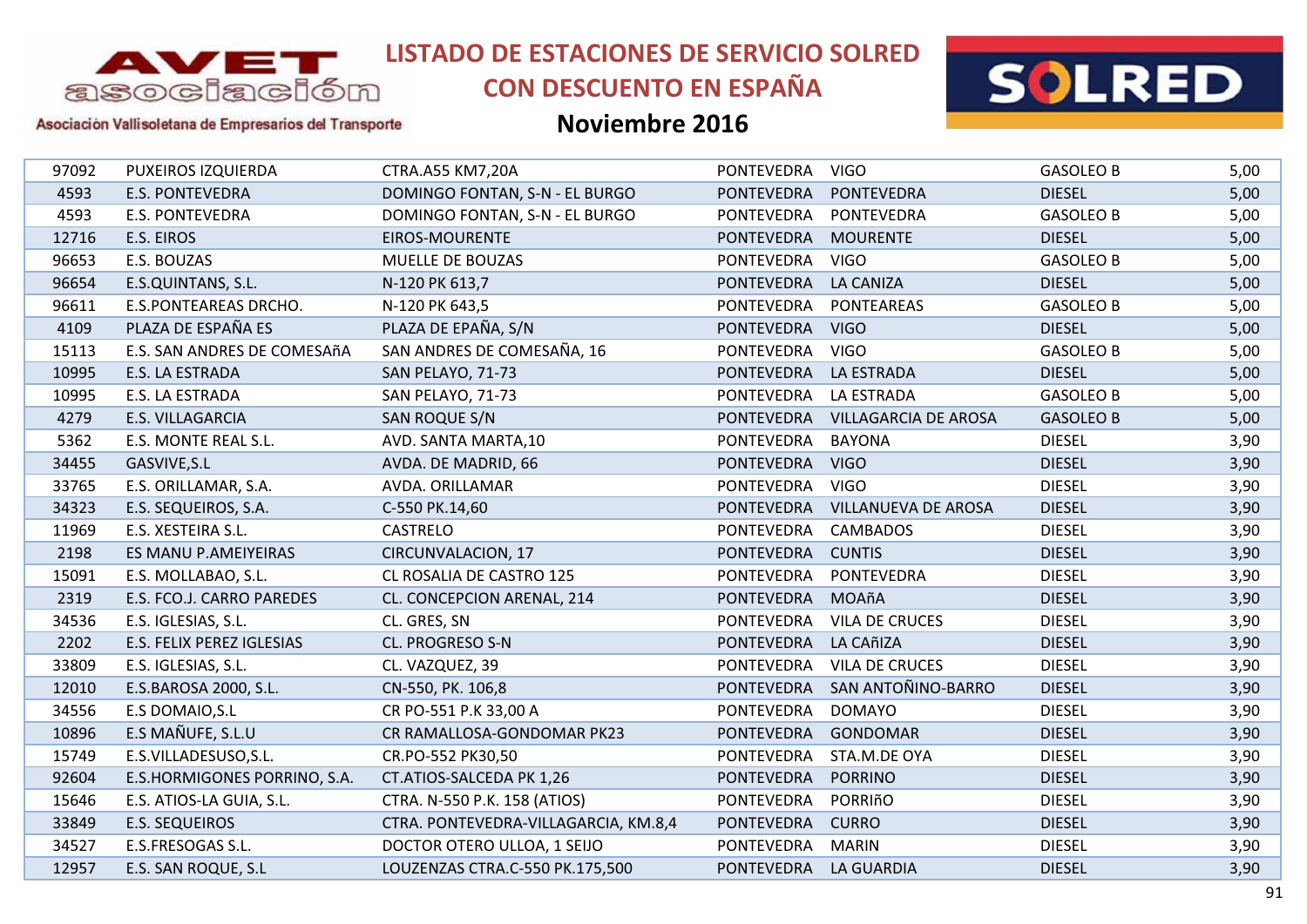

# **CON DESCUENTO EN ESPAÑA**



#### Asociación Vallisoletana de Empresarios del Transporte

| 34438 | E.S. VERDECEDO, S.L.              | LUGAR DE PAZOS, SN                     |                   | PONTEVEDRA PUENTE CALDELAS      | <b>DIESEL</b> | 3,90  |
|-------|-----------------------------------|----------------------------------------|-------------------|---------------------------------|---------------|-------|
| 11401 | E.S. MARARNELAS S.L.              | PUENTEARNELAS                          | <b>PONTEVEDRA</b> | <b>VILLANUEVA DE AROSA</b>      | <b>DIESEL</b> | 3,90  |
| 4020  | E.S. GONZALEZ FERRO, S.L.         | <b>RUA,1 SANTA LUCIA</b>               | PONTEVEDRA        | MORAñA                          | <b>DIESEL</b> | 3,90  |
| 5769  | E.S. SAN ROQUE S.L.               | SAN ROQUE, 13                          | <b>PONTEVEDRA</b> | <b>LA GUARDIA</b>               | <b>DIESEL</b> | 3,90  |
| 33096 | E.S. S.V.CERPONZONES S.L.         | SAN VICENTE CERPONZONES, P-111.9 N-550 | <b>PONTEVEDRA</b> | <b>PONTEVEDRA</b>               | <b>DIESEL</b> | 3,90  |
| 12448 | E.S. TEIS                         | TRAVESIA DE VIGO, 233                  | PONTEVEDRA        | <b>VIGO</b>                     | <b>DIESEL</b> | 3,90  |
| 96772 | <b>E.S.SANCTI SPIRITUS</b>        | AUTOVIA AP-62 PK 309                   | SALAMANCA         | <b>SANCTI SPIRITUS</b>          | DIESEL E+10N  | 14,00 |
| 34450 | <b>E.S. PUENTE NUEVO</b>          | AV. REYES DE ESPAñA, 26                | SALAMANCA         | SALAMANCA                       | DIESEL E+10N  | 14,00 |
| 34449 | E.S. CTRA. BEJAR                  | AVDA. SAAVEDRA Y FAJARDO, 76           | SALAMANCA         | SALAMANCA                       | DIESEL E+10N  | 14,00 |
| 34511 | E.S. CAR.SERV.AREVALO II, S.L.    | CN-630 KM.338                          | SALAMANCA         | SALAMANCA                       | DIESEL E+10N  | 14,00 |
| 97043 | <b>EL VENTORRO</b>                | CRTA. CV-70, KM 1.600                  | SALAMANCA         | <b>LAS TORRES</b>               | DIESEL E+10N  | 14,00 |
| 96895 | <b>COMBUSTIBLES ARAPILES 2007</b> | CTR. A-66, PK-348 M.I PO. 501 PARC.236 | SALAMANCA         | ARAPILES (SALAMANCA)            | DIESEL E+10N  | 14,00 |
| 96047 | E.S. VALDECARPINTEROS             | CTR. N-620, PK-313.3                   | SALAMANCA         | VALDECARPINTEROS                | DIESEL E+10N  | 14,00 |
| 96772 | <b>E.S.SANCTI SPIRITUS</b>        | AUTOVIA AP-62 PK 309                   | SALAMANCA         | <b>SANCTI SPIRITUS</b>          | <b>DIESEL</b> | 12,00 |
| 34450 | <b>E.S. PUENTE NUEVO</b>          | AV. REYES DE ESPAñA, 26                | SALAMANCA         | SALAMANCA                       | <b>DIESEL</b> | 12,00 |
| 34449 | E.S. CTRA. BEJAR                  | AVDA. SAAVEDRA Y FAJARDO, 76           | SALAMANCA         | SALAMANCA                       | <b>DIESEL</b> | 12,00 |
| 34511 | E.S. CAR.SERV.AREVALO II, S.L.    | CN-630 KM.338                          | SALAMANCA         | SALAMANCA                       | <b>DIESEL</b> | 12,00 |
| 97043 | <b>EL VENTORRO</b>                | CRTA. CV-70, KM 1.600                  | SALAMANCA         | <b>LAS TORRES</b>               | <b>DIESEL</b> | 12,00 |
| 96895 | <b>COMBUSTIBLES ARAPILES 2007</b> | CTR. A-66, PK-348 M.I PO. 501 PARC.236 | SALAMANCA         | ARAPILES (SALAMANCA)            | <b>DIESEL</b> | 12,00 |
| 96047 | E.S. VALDECARPINTEROS             | CTR. N-620, PK-313.3                   | SALAMANCA         | VALDECARPINTEROS                | <b>DIESEL</b> | 12,00 |
| 5644  | E.S.AV R.BORGOÑA                  | AVDA. DE RAIMUNDO DE BORGOÑA, 42       | SALAMANCA         | SALAMANCA                       | <b>DIESEL</b> | 10,00 |
| 33078 | E.S. EUMOGAS S.L.                 | AVDA. LASALLE, 200                     | SALAMANCA         | <b>TEJARES</b>                  | <b>DIESEL</b> | 10,00 |
| 5646  | E.S. SAN AGUSTIN                  | AVDA. SAN AGUSTIN, 78                  | SALAMANCA         | SALAMANCA                       | <b>DIESEL</b> | 10,00 |
| 97027 | E.S. EL MARIN                     | C/ ANTONIO LOPEZ BORRASCA, 2-14        | SALAMANCA         | SALAMANCA                       | <b>DIESEL</b> | 10,00 |
| 96924 | E.S.CARBAJOSA                     | C/SEGUNDA Y TERCERA, 9-4               | SALAMANCA         | CARBAJOSA DE LA SAGRA           | <b>DIESEL</b> | 10,00 |
| 7235  | E.S. 5 PEREZ SANTIAGO, S.L        | CR. SALAMANCA-FREGENEDA KM. 95         | SALAMANCA         | <b>LUMBRALES</b>                | <b>DIESEL</b> | 10,00 |
| 13393 | CRTA.LEDESMA                      | CRT.C-300 PK 5,45                      | SALAMANCA         | VILLAMAYOR DE LA ARMUNIA DIESEL |               | 10,00 |
| 15750 | E.S. 5 PEREZ SANTIAGO S.L.        | CTRA. ENCINAS-CANTALAPIEDRA            | SALAMANCA         | <b>VILLORIA</b>                 | <b>DIESEL</b> | 10,00 |
| 3419  | E.S. PETRODIS, S.L.               | CTRA. N-630, PK-372                    | SALAMANCA         | <b>FRESNO ALHANDIGA</b>         | <b>DIESEL</b> | 10,00 |
| 33371 | E.S. VILLARES                     | CTRA. VALLADOLID, KM-2                 | SALAMANCA         | <b>VILLARES DE LA REINA</b>     | <b>DIESEL</b> | 10,00 |
| 5647  | E.S. 5 PEREZ SANTIAGO             | N-501 MADRID-SALAMANCA PK 77           | SALAMANCA         | <b>ENCINAS DE ABAJO</b>         | <b>DIESEL</b> | 10,00 |
| 15230 | E.S. 5 PEREZ SANTIAGO, SL.        | N-501 PK. 89,400                       | SALAMANCA         | SANTA MARTA DE TORMES           | <b>DIESEL</b> | 10,00 |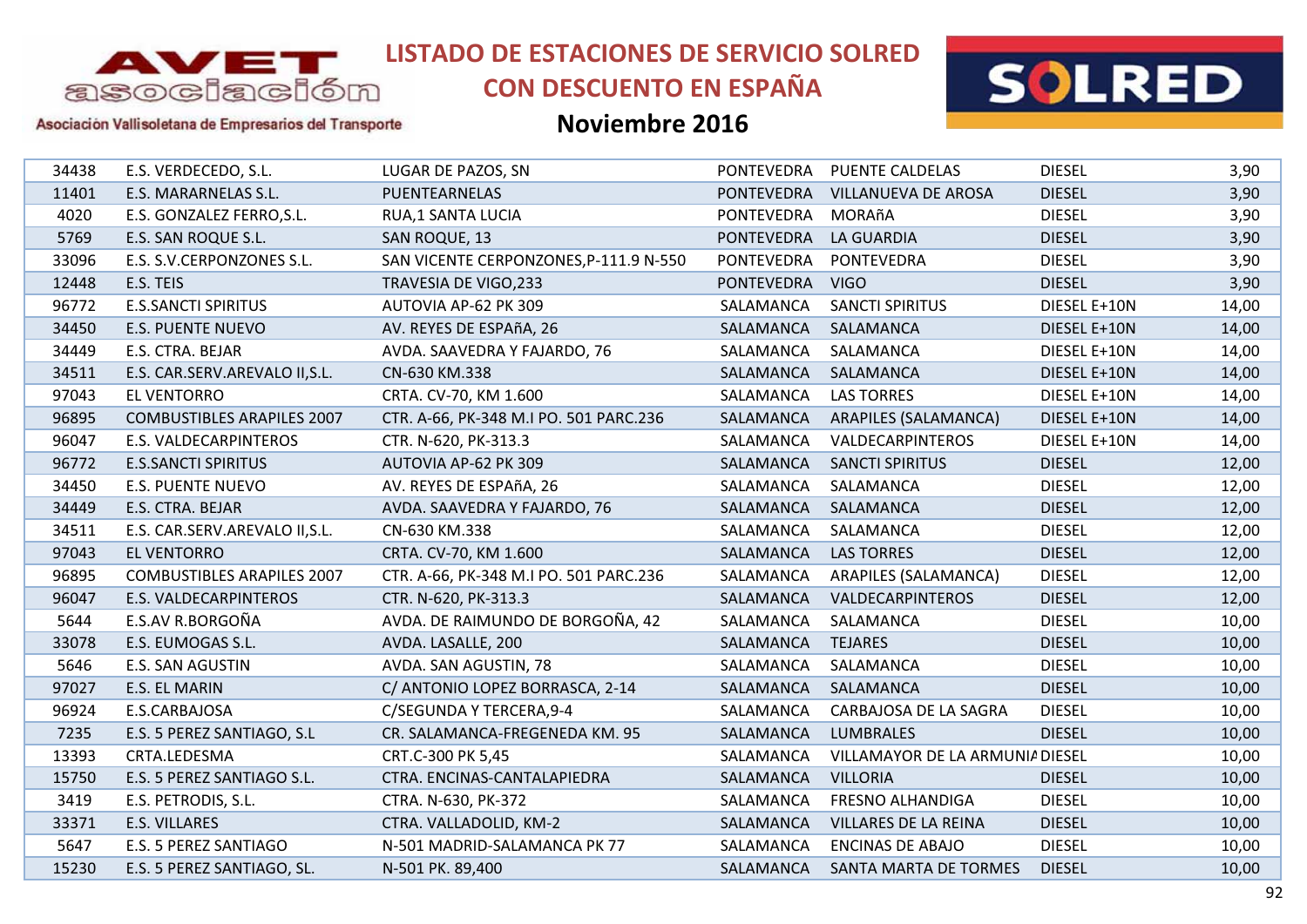

# **CON DESCUENTO EN ESPAÑA**



#### Asociación Vallisoletana de Empresarios del Transporte

| 96648 | E.S. ALDEANUEVA                                       | AUT. A-62 PK-214 M.D.                  | SALAMANCA      | ALDEANUEVA DE FIGUEROA             | <b>DIESEL</b>    | 7,00  |
|-------|-------------------------------------------------------|----------------------------------------|----------------|------------------------------------|------------------|-------|
| 31025 | E.S. EL HELMANTICO, S.L.                              | CTR. N-630, PK-334                     | SALAMANCA      | ALDEASECA DE LA ARMUñA             | <b>DIESEL</b>    | 7,00  |
| 1362  | <b>BEJARI</b>                                         | CTRA. SALAMANCA, 3                     | SALAMANCA      | <b>BEJAR</b>                       | <b>DIESEL</b>    | 7,00  |
| 33362 | CARB. Y SERVIC.AREVALO, IV                            | N-620 BURGOS-PORTUGAL KM.324           | SALAMANCA      | <b>CIUDAD RODRIGO</b>              | <b>DIESEL</b>    | 7,00  |
| 96772 | <b>E.S.SANCTI SPIRITUS</b>                            | AUTOVIA AP-62 PK 309                   | SALAMANCA      | <b>SANCTI SPIRITUS</b>             | <b>GASOLEO B</b> | 5,00  |
| 5644  | E.S.AV R.BORGOÑA                                      | AVDA. DE RAIMUNDO DE BORGOÑA, 42       | SALAMANCA      | SALAMANCA                          | <b>GASOLEO B</b> | 5,00  |
| 5646  | E.S. SAN AGUSTIN                                      | AVDA. SAN AGUSTIN, 78                  | SALAMANCA      | SALAMANCA                          | <b>GASOLEO B</b> | 5,00  |
| 31147 | CIERVALLE, S.L.                                       | C-510 ALBA-PIEDRAITA PK.23             | SALAMANCA      | HORCAJO MEDIANERO                  | <b>DIESEL</b>    | 5,00  |
| 33944 | AVELINO SANCHEZ GONZALEZ                              | CR N 620, PK 307 D                     | SALAMANCA      | <b>SANCTI SPIRITUS</b>             | <b>DIESEL</b>    | 5,00  |
| 34451 | <b>ECO ALHANDIGA</b>                                  | CR N-501,84 I                          | SALAMANCA      | CALVARRASA DE ABAJO                | <b>DIESEL</b>    | 5,00  |
| 13393 | CRTA.LEDESMA                                          | CRT.C-300 PK 5,45                      | SALAMANCA      | VILLAMAYOR DE LA ARMUNIA GASOLEO B |                  | 5,00  |
| 7190  | FCO. JAVIER GARCIA REGALADO                           | CT. N-620, PK-223                      | SALAMANCA      | PEDROSILLO. EL RALO                | <b>DIESEL</b>    | 5,00  |
| 15492 | E.S.GARMAR-LOS VILLARES                               | CT.C-519 PK 3                          | SALAMANCA      | V.DE LA REINA                      | <b>DIESEL</b>    | 5,00  |
| 96047 | E.S. VALDECARPINTEROS                                 | CTR. N-620, PK-313.3                   | SALAMANCA      | VALDECARPINTEROS                   | <b>GASOLEO B</b> | 5,00  |
| 5970  | <b>BEJAR II</b>                                       | CTR. N-630, PK-412                     | SALAMANCA      | <b>BEJAR</b>                       | <b>DIESEL</b>    | 5,00  |
| 5970  | <b>BEJAR II</b>                                       | CTR. N-630, PK-412                     | SALAMANCA      | <b>BEJAR</b>                       | <b>GASOLEO B</b> | 5,00  |
| 1362  | <b>BEJARI</b>                                         | CTRA. SALAMANCA, 3                     | SALAMANCA      | <b>BEJAR</b>                       | <b>GASOLEO B</b> | 5,00  |
| 33371 | <b>E.S. VILLARES</b>                                  | CTRA. VALLADOLID, KM-2                 | SALAMANCA      | <b>VILLARES DE LA REINA</b>        | <b>GASOLEO B</b> | 5,00  |
| 33721 | E.S. IANLLUC, S.L.                                    | CR N-620, PK 244                       | SALAMANCA      | SALAMANCA                          | <b>DIESEL</b>    | 4,50  |
| 15388 | EL CHICO DE LA FELI, E.S.                             | CR C-526, CORIA-C RODRIGO KM.90 D      | SALAMANCA      | <b>ROBLEDA</b>                     | <b>DIESEL</b>    | 3,90  |
| 33590 | E.S. SEVE E HIJOS S.A.                                | CTRA. CAñIZAL-PIEDRAHITA C-610 PK 47,7 | SALAMANCA      | <b>MACOTERA</b>                    | <b>DIESEL</b>    | 3,90  |
| 5643  | E.S. RAFAEL MORIN E HIJOS                             | CTRA. FERMOSELLE A SEQUEROS, PK-50,300 | SALAMANCA      | <b>TAMAMES</b>                     | <b>DIESEL</b>    | 3,90  |
| 6014  | E.S. ELADIO GOMEZ MARTIN                              | SA-105 VITIGUDINO-VILVESTRE KM.23      | SALAMANCA      | BARRUECOPARDO                      | <b>DIESEL</b>    | 3,90  |
| 12118 | <b>ES LAS TORRES</b>                                  | CRTA. N-630, PK 347                    | SALAMANCA      | <b>LAS TORRES (ARAPILES)</b>       | <b>DIESEL</b>    | 3,00  |
| 33295 | E.S. MARI GOMEZ DOMINGO                               | C. SEGOVIA-VALLADOLID KM. 83           | SEGOVIA        | <b>CARBONERO EL MAYOR</b>          | DIESEL E+10N     | 14,00 |
| 10683 | INMUEBLES ALONSO GOMEZ S.L.                           | CR. CL-601, 46                         | SEGOVIA        | <b>CUELLAR</b>                     | DIESEL E+10N     | 14,00 |
| 33550 | AREA DE SERV. AREVALO, S.L.U.                         | CTR.N-601, PK-131                      | SEGOVIA        | <b>TOLOCIRIO</b>                   | DIESEL E+10N     | 14,00 |
| 34157 | EL PRADO DE GOMEZSERRACIN, S.L. CTRA. L-601, KM-62, 9 |                                        | SEGOVIA        | GOMEZSERRACIN                      | DIESEL E+10N     | 14,00 |
| 34152 | <b>E.S. CUELLAR</b>                                   | CTRA. VALLADOLID-SEGOVIA C-601 KM,51   | SEGOVIA        | <b>CUELLAR</b>                     | DIESEL E+10N     | 14,00 |
| 12501 | E.S.NAVAS AGUEDA SL.                                  | CTRA.N-I KM.107,400                    | SEGOVIA        | CASTILLEJO DE MESLEO               | DIESEL E+10N     | 14,00 |
| 33295 | E.S. MARI GOMEZ DOMINGO                               | C. SEGOVIA-VALLADOLID KM. 83           | SEGOVIA        | <b>CARBONERO EL MAYOR</b>          | <b>DIESEL</b>    | 12,00 |
| 10683 | INMUEBLES ALONSO GOMEZ S.L.                           | CR. CL-601, 46                         | <b>SEGOVIA</b> | <b>CUELLAR</b>                     | <b>DIESEL</b>    | 12,00 |
|       |                                                       |                                        |                |                                    |                  |       |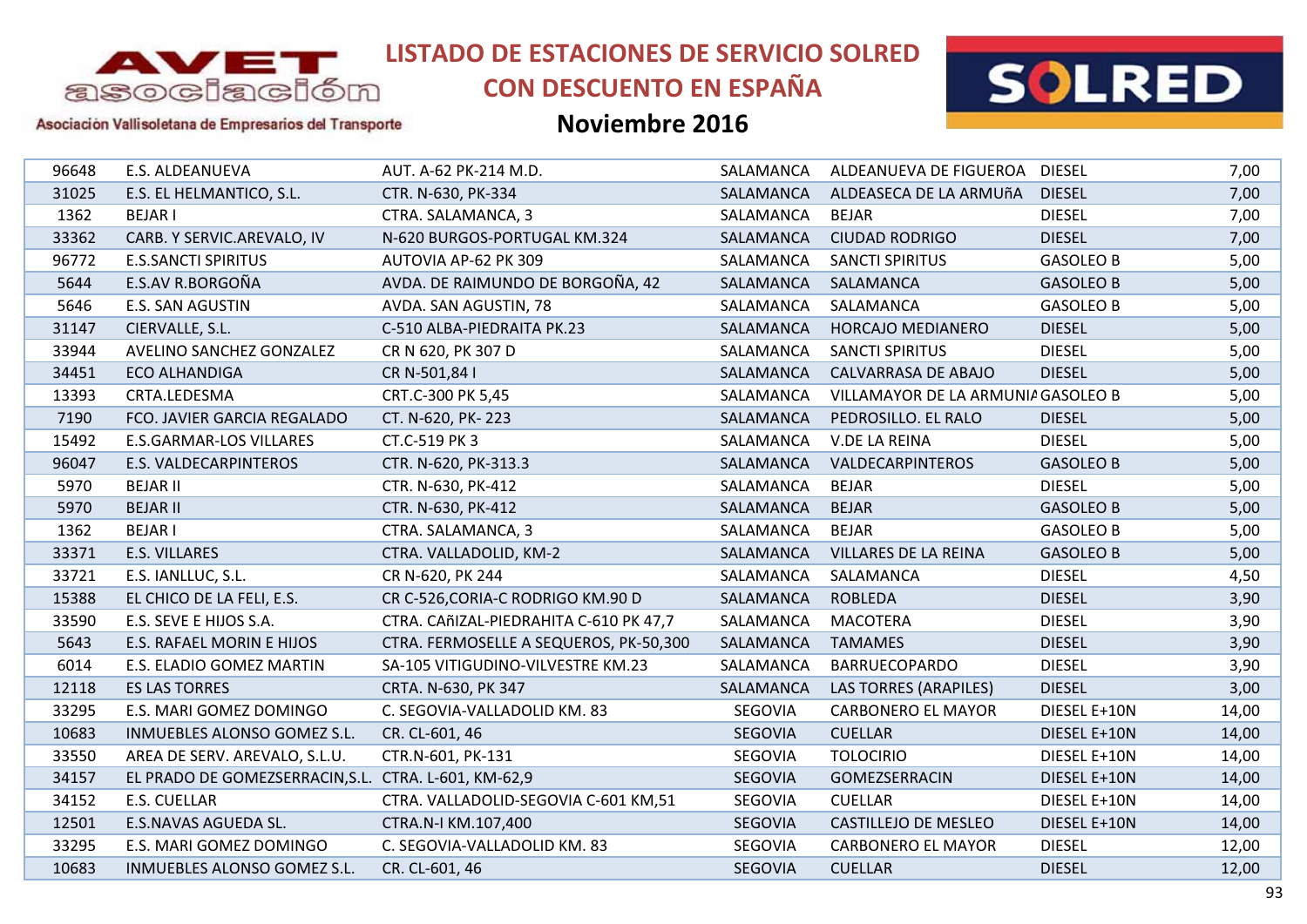

# **CON DESCUENTO EN ESPAÑA**



Asociación Vallisoletana de Empresarios del Transporte

| 33550 | AREA DE SERV. AREVALO, S.L.U.                        | CTR.N-601, PK-131                    | SEGOVIA        | <b>TOLOCIRIO</b>       | <b>DIESEL</b>    | 12,00 |
|-------|------------------------------------------------------|--------------------------------------|----------------|------------------------|------------------|-------|
| 34157 | EL PRADO DE GOMEZSERRACIN, S.L. CTRA. L-601, KM-62,9 |                                      | <b>SEGOVIA</b> | GOMEZSERRACIN          | <b>DIESEL</b>    | 12,00 |
| 34152 | E.S. CUELLAR                                         | CTRA. VALLADOLID-SEGOVIA C-601 KM,51 | SEGOVIA        | <b>CUELLAR</b>         | <b>DIESEL</b>    | 12,00 |
| 12501 | E.S.NAVAS AGUEDA SL.                                 | CTRA.N-I KM.107,400                  | <b>SEGOVIA</b> | CASTILLEJO DE MESLEO   | <b>DIESEL</b>    | 12,00 |
| 15704 | J.L.SAN MIGUEL MARINERO                              | C-112 PK.89,0                        | SEGOVIA        | VALLELADO              | <b>DIESEL</b>    | 10,00 |
| 4722  | E.S.GASOLEOS CANTALEJO, S.L.                         | C-603 PK.49,7                        | SEGOVIA        | <b>CANTALEJO</b>       | <b>DIESEL</b>    | 10,00 |
| 33903 | CAMPSA ES, S.A.                                      | CR C-603, SEGOVIA ARANDA-DUERO       | SEGOVIA        | PINILLOS DE POLENDO    | <b>DIESEL</b>    | 10,00 |
| 7036  | E.S. POLO, S.L.                                      | CTRA. C. 605 PK.30                   | SEGOVIA        | STA. MARIA DE NIEVA    | <b>DIESEL</b>    | 10,00 |
| 12905 | E.S. LOS TERCIOS                                     | CTRA. CL-601, KM-111                 | SEGOVIA        | <b>SEGOVIA</b>         | <b>DIESEL</b>    | 10,00 |
| 37001 | E.S. MARIGOMEZ TAPIA, S.L.                           | CTRA. CUELLAR-ALDEANUEVA P.K. 32,6   | SEGOVIA        | <b>COCA</b>            | <b>DIESEL</b>    | 10,00 |
| 15205 | E.S.LOPEZ HNOS. S.A.                                 | N-110 KM.145,500                     | SEGOVIA        | PRADENA                | <b>DIESEL</b>    | 10,00 |
| 31326 | HROS. G. OTERO RASCON, C.B.                          | N-601, PK-120                        | SEGOVIA        | <b>SAN ILDEFONSO</b>   | <b>DIESEL</b>    | 10,00 |
| 31574 | E.S. MARIGOMEZ TAPIA, S.L                            | SG341SANT MARI-NAV PK10              | SEGOVIA        | NAVA DE LA ASUNCION    | <b>DIESEL</b>    | 10,00 |
| 33912 | <b>FELIX BUQUERIN, S.L</b>                           | CR N-110 KM 117,8                    | SEGOVIA        | <b>RIAZA</b>           | <b>DIESEL</b>    | 7,00  |
| 96026 | HNOS. HUERTA BARAJAS, S.L.                           | CRTA. N VI, PK 88                    | SEGOVIA        | <b>VILLACASTIN</b>     | <b>DIESEL</b>    | 7,00  |
| 11388 | HNOS. HUERTA BARAJAS, S.L.                           | CRTA. N VI, PK 88                    | SEGOVIA        | <b>VILLACASTIN</b>     | <b>DIESEL</b>    | 7,00  |
| 10026 | E.S. TRANSFUEL, S.L.                                 | CTR. N-601, PK-116.3                 | SEGOVIA        | MARTIN MUÑOZ POSADAS   | <b>DIESEL</b>    | 7,00  |
| 96170 | E.S. BOCEGUILLAS                                     | CTRA. N-I P.K. 116 M.D.              | SEGOVIA        | <b>BOVEGUILLAS</b>     | <b>DIESEL</b>    | 7,00  |
| 33174 | E.S. RANI, S.L.                                      | AVDA. PADRE CLARET, 8                | SEGOVIA        | SEGOVIA                | <b>DIESEL</b>    | 5,00  |
| 33903 | CAMPSA ES, S.A.                                      | CR C-603, SEGOVIA ARANDA-DUERO       | SEGOVIA        | PINILLOS DE POLENDO    | <b>GASOLEO B</b> | 5,00  |
| 7550  | E.S. LOS CEREZOS                                     | CTR. MADRID-IRUN, 102.700            | SEGOVIA        | <b>CEREZO DE ABAJO</b> | <b>DIESEL</b>    | 5,00  |
| 12905 | <b>E.S. LOS TERCIOS</b>                              | CTRA. CL-601, KM-111                 | <b>SEGOVIA</b> | <b>SEGOVIA</b>         | <b>GASOLEO B</b> | 5,00  |
| 96170 | <b>E.S. BOCEGUILLAS</b>                              | CTRA. N-I P.K. 116 M.D.              | SEGOVIA        | <b>BOVEGUILLAS</b>     | <b>GASOLEO B</b> | 5,00  |
| 34152 | E.S. CUELLAR                                         | CTRA. VALLADOLID-SEGOVIA C-601 KM,51 | SEGOVIA        | <b>CUELLAR</b>         | <b>GASOLEO B</b> | 5,00  |
| 15253 | E.S. ISIPETROL, S.L.                                 | CL ALFONSO VI, 29                    | SEGOVIA        | SEPULVEDA              | <b>DIESEL</b>    | 3,90  |
| 11841 | GASOLINERAS SAN MEDEL, SL                            | CL-601 PK 100,800                    | SEGOVIA        | VALSECA                | <b>DIESEL</b>    | 3,90  |
| 25294 | <b>GEOT CARBURANTES, S.L</b>                         | CL-605 PK.14                         | SEGOVIA        | <b>GARCILLAN</b>       | <b>DIESEL</b>    | 3,90  |
| 7450  | E.S. NEVADA, SLU                                     | CR A-1, 130                          | SEGOVIA        | <b>CARABIAS</b>        | <b>DIESEL</b>    | 3,90  |
| 96120 | CARBURANTES EDYCA, S.L.U.                            | CR A-1, 121,1                        | SEGOVIA        | <b>GRAJERA</b>         | <b>DIESEL</b>    | 3,90  |
| 10791 | HJS.DE ZACARIAS HERNADO, SL                          | CR L-211 CL-601 AGUILAFUENTE         | SEGOVIA        | MOZONCILLO             | <b>DIESEL</b>    | 3,90  |
| 6517  | E.S.J.C. BERNARDOS ZAMARRON                          | CTR.SG-333, PK-13.7                  | SEGOVIA        | CHAñE                  | <b>DIESEL</b>    | 3,90  |
| 5855  | VERDEMONTE, S.A.                                     | CTRA. N-603, PK.- 93,600             | <b>SEGOVIA</b> | <b>SEGOVIA</b>         | <b>DIESEL</b>    | 3,90  |
|       |                                                      |                                      |                |                        |                  |       |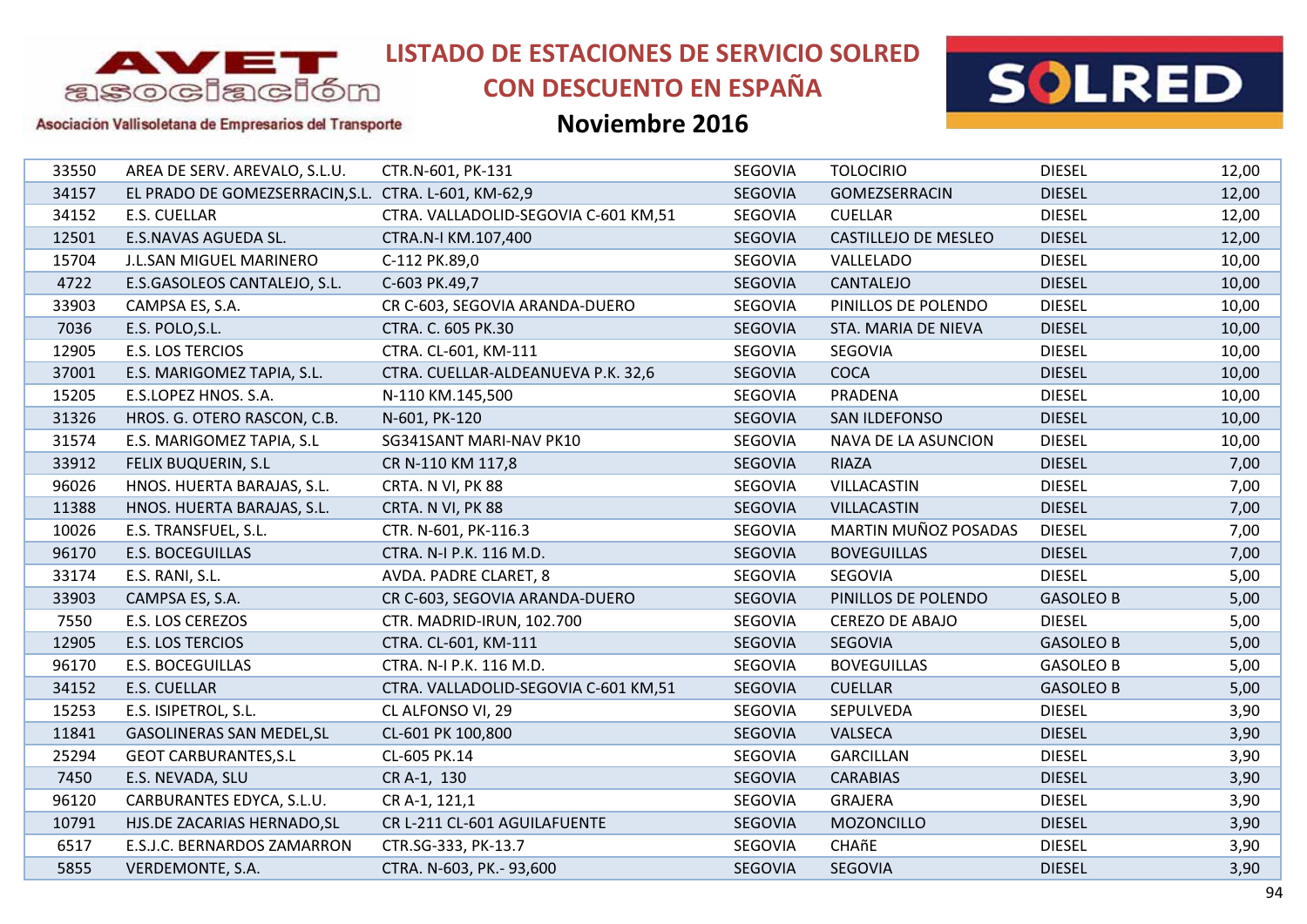

# **CON DESCUENTO EN ESPAÑA**



#### Asociación Vallisoletana de Empresarios del Transporte

| 5955  | E.S. ZACARIAS HERNANDO, S.L                                  | <b>EMILIO ALVAREZ, 16</b>         | SEGOVIA        | <b>TUREGANO</b>             | <b>DIESEL</b> | 3,90  |
|-------|--------------------------------------------------------------|-----------------------------------|----------------|-----------------------------|---------------|-------|
| 11734 | E.S. EL ESPINAR, S.L.                                        | PASEO DE LAS PEñITAS S-N          | SEGOVIA        | <b>EL ESPINAR</b>           | <b>DIESEL</b> | 3,90  |
| 4291  | <b>GEOT CARBURANTES, SL</b>                                  | Pº EZEQUIEL GONZALEZ,28           | SEGOVIA        | SEGOVIA                     | <b>DIESEL</b> | 3,90  |
| 13023 | ES ESTEPE/A DE PETROLEOS                                     | A.S ESTEPA-AUTOV A-92 PK105 2B    | <b>SEVILLA</b> | <b>ESTEPA</b>               | DIESEL E+10N  | 14,00 |
| 96209 | ES ESTEPA/A PETROLEOS                                        | A-SEVILLA-MALAGA-GRANADA KM 105,2 | <b>SEVILLA</b> | <b>ESTEPA</b>               | DIESEL E+10N  | 14,00 |
| 97094 | COMBUSTIBLES PLATA DEL SUR, S.L AUTOVIA A-66 VIA DE LA PLATA |                                   | SEVILLA        | <b>LAS PAJANOSAS</b>        | DIESEL E+10N  | 14,00 |
| 33688 | ES. CUADRADO ALISEDA, SL                                     | CTRA. N-630 KM.781                | <b>SEVILLA</b> | <b>EL GARROBO</b>           | DIESEL E+10N  | 14,00 |
| 34633 | E.S.VALDEZORRAS                                              | CTRA.SE-30 PK 0,1                 | SEVILLA        | <b>SEVILLA</b>              | DIESEL E+10N  | 14,00 |
| 33109 | E.S. MERCASEVILLA                                            | MERCASEVILLA, KM.-2               | SEVILLA        | <b>SEVILLA</b>              | DIESEL E+10N  | 14,00 |
| 7110  | MANUEL MEJIAS SOUSA                                          | N-630 PK.799 (M.I)                | <b>SEVILLA</b> | <b>GUILLENA</b>             | DIESEL E+10N  | 14,00 |
| 13023 | ES ESTEPE/A DE PETROLEOS                                     | A.S ESTEPA-AUTOV A-92 PK105 2B    | <b>SEVILLA</b> | <b>ESTEPA</b>               | <b>DIESEL</b> | 12,00 |
| 96209 | ES ESTEPA/A PETROLEOS                                        | A-SEVILLA-MALAGA-GRANADA KM 105,2 | SEVILLA        | <b>ESTEPA</b>               | <b>DIESEL</b> | 12,00 |
| 97094 | COMBUSTIBLES PLATA DEL SUR, S.L AUTOVIA A-66 VIA DE LA PLATA |                                   | SEVILLA        | <b>LAS PAJANOSAS</b>        | <b>DIESEL</b> | 12,00 |
| 33688 | ES. CUADRADO ALISEDA, SL                                     | CTRA. N-630 KM.781                | <b>SEVILLA</b> | <b>EL GARROBO</b>           | <b>DIESEL</b> | 12,00 |
| 34633 | E.S.VALDEZORRAS                                              | CTRA.SE-30 PK 0,1                 | SEVILLA        | <b>SEVILLA</b>              | <b>DIESEL</b> | 12,00 |
| 33109 | E.S. MERCASEVILLA                                            | MERCASEVILLA, KM.-2               | <b>SEVILLA</b> | <b>SEVILLA</b>              | <b>DIESEL</b> | 12,00 |
| 7110  | MANUEL MEJIAS SOUSA                                          | N-630 PK.799 (M.I)                | <b>SEVILLA</b> | <b>GUILLENA</b>             | <b>DIESEL</b> | 12,00 |
| 96607 | <b>E.S.ARAHAL II</b>                                         | A-92 PK, 38.2 M.I                 | <b>SEVILLA</b> | <b>ARAHAL</b>               | <b>DIESEL</b> | 10,00 |
| 33287 | E.S. ARAHAL                                                  | A-92 PK-38.2                      | <b>SEVILLA</b> | ARAHAL                      | <b>DIESEL</b> | 10,00 |
| 96765 | E.S. ESTEPA, S.L.                                            | AV. BADIA POLESINE, 49            | <b>SEVILLA</b> | <b>ESTEPA</b>               | <b>DIESEL</b> | 10,00 |
| 7203  | E.S. PUENTE V CENTENARIO                                     | AVD. DE JEREZ, 24                 | SEVILLA        | <b>SEVILLA</b>              | <b>DIESEL</b> | 10,00 |
| 31312 | E.S. HIDEGOMSA, S.L.                                         | AVD.ALFEREZ PROV.S/N              | <b>SEVILLA</b> | <b>MORON DE LA FRONTERA</b> | <b>DIESEL</b> | 10,00 |
| 5774  | ZOTAJO Y GAS S.L                                             | CR C-431,62, 6                    | SEVILLA        | PEÑAFLOR                    | <b>DIESEL</b> | 10,00 |
| 33481 | MORENO BORREGO, S.L                                          | CR N-334, 96,8                    | SEVILLA        | <b>AGUADULCE</b>            | <b>DIESEL</b> | 10,00 |
| 12225 | FRANCISCO VILLALBA AVILA                                     | <b>CR N-IV KM 465</b>             | SEVILLA        | LUISIANA                    | <b>DIESEL</b> | 10,00 |
| 34192 | ISMAEL MEJIAS GONZALEZ, SLNE                                 | CR SE-111,28,6                    | <b>SEVILLA</b> | <b>CANTILLANA</b>           | <b>DIESEL</b> | 10,00 |
| 11895 | E.S.NTRA.SRA.DE LA SOLEDAD                                   | CR SE-126,0,5                     | SEVILLA        | <b>CANTILLANA</b>           | <b>DIESEL</b> | 10,00 |
| 34902 | FRANCISCO VILLALBA AVILA                                     | CR. IV, PK-487 M.DCHO.            | <b>SEVILLA</b> | LA CAMPANA                  | <b>DIESEL</b> | 10,00 |
| 7202  | GASOL. Y LUBR. MARCOS, SL                                    | CR. SE-491, PK-10.6               | SEVILLA        | PEDRERA                     | <b>DIESEL</b> | 10,00 |
| 96208 | AREA DE SERVICIO EL CUERVO                                   | CR.N-IV, PK. 594,5                | <b>SEVILLA</b> | <b>CABEZAS DE SAN JUAN</b>  | <b>DIESEL</b> | 10,00 |
| 96605 | E.S. SANTA CLARA                                             | <b>CTRA. N.IV PK 537,6</b>        | SEVILLA        | SEVILLA                     | <b>DIESEL</b> | 10,00 |
| 96643 | FRANCISCO VILLALBA AVILA                                     | CTRA. N-IV, KM-465.8              | <b>SEVILLA</b> | <b>ECIJA</b>                | <b>DIESEL</b> | 10,00 |
|       |                                                              |                                   |                |                             |               |       |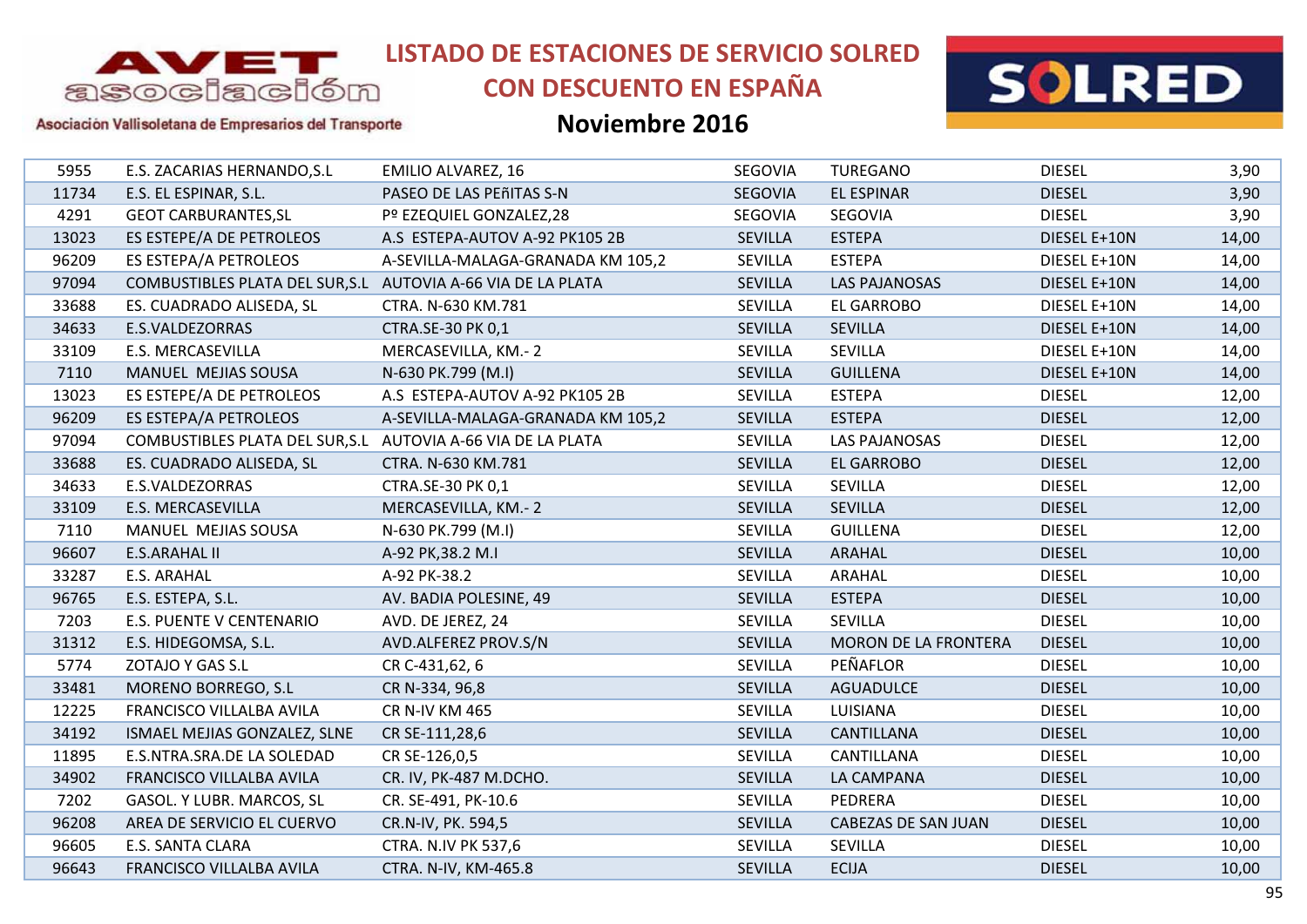

# **CON DESCUENTO EN ESPAÑA**



### Asociación Vallisoletana de Empresarios del Transporte

| 96692 | E.S. LA NEGRILLA                   | CTRA. SE-021, PK-0.8         | <b>SEVILLA</b> | ALCALA DE GUADAIRA        | <b>DIESEL</b>    | 10,00 |
|-------|------------------------------------|------------------------------|----------------|---------------------------|------------------|-------|
| 12565 | <b>MARCHENA II</b>                 | CTRA.A -92, KM64, 240        | <b>SEVILLA</b> | <b>MARCHENA</b>           | <b>DIESEL</b>    | 10,00 |
| 12564 | <b>MARCHENA I</b>                  | CTRA.A-92 KM 64,240          | <b>SEVILLA</b> | <b>MARCHENA</b>           | <b>DIESEL</b>    | 10,00 |
| 7234  | <b>LOS POTROS</b>                  | CTRA.N-IV PK487,7            | <b>SEVILLA</b> | LA CAMPANA                | <b>DIESEL</b>    | 10,00 |
| 13096 | E.S. CARMONA-AUTOVIA               | CTRA.N-IV, PK.519,600        | SEVILLA        | CARMONA                   | <b>DIESEL</b>    | 10,00 |
| 12137 | <b>ES.SAN FRANCISCO JAVIER, SL</b> | RV-19 PK. 1,100              | <b>SEVILLA</b> | ALCALA DE GUADAIRA        | <b>DIESEL</b>    | 10,00 |
| 11695 | E.S. M.AUXILIADORA                 | CTRA. C-441 PK.27,9          | SEVILLA        | LEBRIJA                   | <b>DIESEL</b>    | 8,00  |
| 34291 | E.S.GASOLINERA LA RED S.A.         | CTRA.SEVILLA-MALAGA KM.9,200 | <b>SEVILLA</b> | ALCALA DE GUADAIRA        | <b>DIESEL</b>    | 8,00  |
| 94695 | ANDRIN, S.L.                       | PI. LA ISLA - CL. AS, SN     | SEVILLA        | <b>DOS HERMANAS</b>       | <b>DIESEL</b>    | 8,00  |
| 96238 | <b>MONTESIERRA</b>                 | AVDA. MONTESIERRA, SN.       | SEVILLA        | <b>SEVILLA</b>            | <b>DIESEL</b>    | 7,00  |
| 7630  | <b>GASOLINERA DE JESUS</b>         | CR CONSTANTINA, S/N          | <b>SEVILLA</b> | <b>LORA DEL RIO</b>       | <b>DIESEL</b>    | 7,00  |
| 33193 | E.S. LA RED III                    | CTRA.SEVILLA-UTRERA PK-8,7   | SEVILLA        | <b>ALCALA DE GUADAIRA</b> | <b>DIESEL</b>    | 7,00  |
| 37180 | <b>AEROPUERTO SEVILLA</b>          | N-IV PK.535 M/D              | <b>SEVILLA</b> | <b>SEVILLA</b>            | <b>DIESEL</b>    | 7,00  |
| 96607 | <b>E.S.ARAHAL II</b>               | A-92 PK, 38.2 M.I            | SEVILLA        | ARAHAL                    | <b>GASOLEO B</b> | 5,00  |
| 33287 | E.S. ARAHAL                        | A-92 PK-38.2                 | SEVILLA        | ARAHAL                    | <b>GASOLEO B</b> | 5,00  |
| 96765 | E.S. ESTEPA, S.L.                  | AV. BADIA POLESINE, 49       | <b>SEVILLA</b> | <b>ESTEPA</b>             | <b>GASOLEO B</b> | 5,00  |
| 96861 | <b>E.S NUEVA ENRAMADILLA</b>       | AV. RAMON Y CAJAL, 10        | SEVILLA        | <b>SEVILLA</b>            | <b>DIESEL</b>    | 5,00  |
| 96861 | E.S NUEVA ENRAMADILLA              | AV. RAMON Y CAJAL, 10        | SEVILLA        | <b>SEVILLA</b>            | <b>GASOLEO B</b> | 5,00  |
| 34077 | RICARDO RUIZ GONZALEZ              | AVDA. CADIZ, 85              | SEVILLA        | <b>LOS PALACIOS</b>       | <b>GASOLEO B</b> | 5,00  |
| 96350 | <b>CIUDAD EXPO</b>                 | AVDA. DE CUBA S/N            | SEVILLA        | MAIRENA DEL ALJARAFE      | <b>DIESEL</b>    | 5,00  |
| 96350 | <b>CIUDAD EXPO</b>                 | AVDA. DE CUBA S/N            | <b>SEVILLA</b> | MAIRENA DEL ALJARAFE      | <b>GASOLEO B</b> | 5,00  |
| 96238 | <b>MONTESIERRA</b>                 | AVDA. MONTESIERRA, SN.       | <b>SEVILLA</b> | <b>SEVILLA</b>            | <b>GASOLEO B</b> | 5,00  |
| 96606 | E.S. MAIRENA II                    | CL CERVANTES, 85             | SEVILLA        | <b>MAIRENA DEL ALCOR</b>  | <b>DIESEL</b>    | 5,00  |
| 96606 | E.S. MAIRENA II                    | CL CERVANTES, 85             | <b>SEVILLA</b> | <b>MAIRENA DEL ALCOR</b>  | <b>GASOLEO B</b> | 5,00  |
| 15725 | E.S. MAIRENA                       | CL. CERVANTES, 110           | <b>SEVILLA</b> | <b>MAIRENA DEL ALCOR</b>  | <b>DIESEL</b>    | 5,00  |
| 15725 | E.S. MAIRENA                       | CL. CERVANTES, 110           | SEVILLA        | <b>MAIRENA DEL ALCOR</b>  | <b>GASOLEO B</b> | 5,00  |
| 5774  | ZOTAJO Y GAS S.L                   | CR C-431,62, 6               | SEVILLA        | PEÑAFLOR                  | <b>GASOLEO B</b> | 5,00  |
| 7630  | <b>GASOLINERA DE JESUS</b>         | CR CONSTANTINA, S/N          | <b>SEVILLA</b> | <b>LORA DEL RIO</b>       | <b>GASOLEO B</b> | 5,00  |
| 96536 | LOS BERMEJALES                     | CR N-4 P.K 544 M.D           | <b>SEVILLA</b> | <b>SEVILLA</b>            | <b>DIESEL</b>    | 5,00  |
| 96536 | LOS BERMEJALES                     | CR N-4 P.K 544 M.D           | <b>SEVILLA</b> | <b>SEVILLA</b>            | <b>GASOLEO B</b> | 5,00  |
| 12498 | VIRO FUEL, S.L                     | CR SE-620,0,8                | SEVILLA        | <b>BORMUJOS</b>           | <b>DIESEL</b>    | 5,00  |
| 12498 | VIRO FUEL, S.L                     | CR SE-620,0,8                | <b>SEVILLA</b> | <b>BORMUJOS</b>           | <b>GASOLEO B</b> | 5,00  |
|       |                                    |                              |                |                           |                  |       |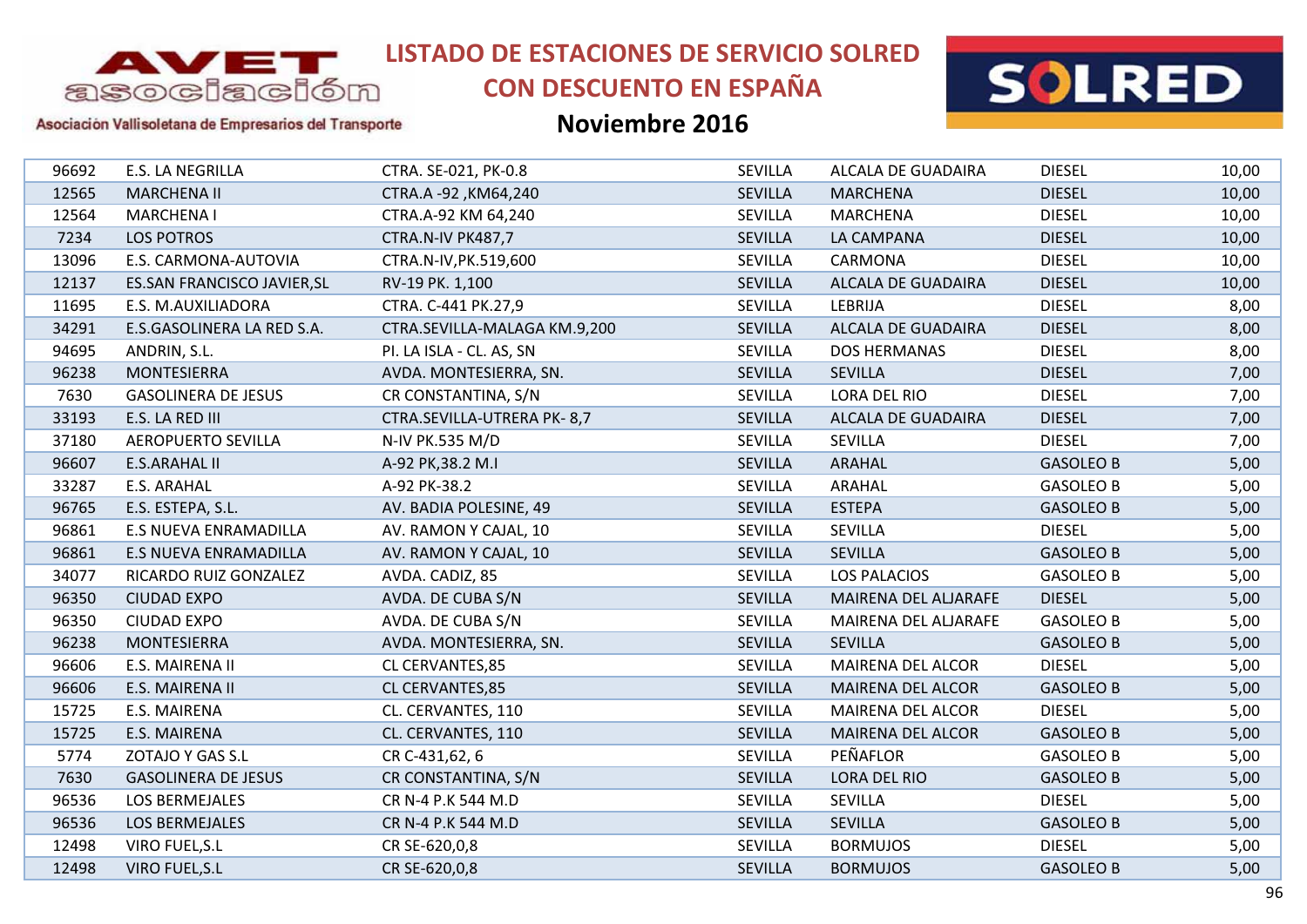

# **CON DESCUENTO EN ESPAÑA**



#### Asociación Vallisoletana de Empresarios del Transporte

| 5777  | GASOLINERA LANTEJUELA, S.L  | CR SE-700,8,7                | <b>SEVILLA</b> | LA LANTEJUELA                      | <b>GASOLEO B</b> | 5,00 |
|-------|-----------------------------|------------------------------|----------------|------------------------------------|------------------|------|
| 15004 | E.S. SAN FRANCISCO DE ASIS  | CR.DE ESTEPA, 14             | SEVILLA        | <b>HERRERA</b>                     | <b>GASOLEO B</b> | 5,00 |
| 34601 | E.S. GENIL                  | CRTA. A-364 PK 6,9           | SEVILLA        | <b>ECIJA</b>                       | <b>DIESEL</b>    | 5,00 |
| 34601 | E.S. GENIL                  | CRTA. A-364 PK 6,9           | <b>SEVILLA</b> | <b>ECIJA</b>                       | <b>GASOLEO B</b> | 5,00 |
| 96399 | <b>CIUDAD UNIVERSITARIA</b> | CTR. SE-625, PK-1.150 M.I.   | <b>SEVILLA</b> | <b>BORMUJOS</b>                    | <b>DIESEL</b>    | 5,00 |
| 96399 | <b>CIUDAD UNIVERSITARIA</b> | CTR. SE-625, PK-1.150 M.I.   | <b>SEVILLA</b> | <b>BORMUJOS</b>                    | <b>GASOLEO B</b> | 5,00 |
| 7622  | E.S. SAN PABLO              | <b>CTRA N-IV PK 537,6</b>    | SEVILLA        | SEVILLA                            | <b>DIESEL</b>    | 5,00 |
| 7622  | E.S. SAN PABLO              | <b>CTRA N-IV PK 537,6</b>    | <b>SEVILLA</b> | <b>SEVILLA</b>                     | <b>GASOLEO B</b> | 5,00 |
| 15506 | E.S. PINO MONTANO           | CTRA SEV-BRENES C111 PK 1    | SEVILLA        | <b>SEVILLA</b>                     | <b>DIESEL</b>    | 5,00 |
| 15506 | E.S. PINO MONTANO           | CTRA SEV-BRENES C111 PK 1    | <b>SEVILLA</b> | <b>SEVILLA</b>                     | <b>GASOLEO B</b> | 5,00 |
| 96398 | E.S. GINES                  | CTRA. 625 PK 0,750           | <b>SEVILLA</b> | <b>GINES</b>                       | <b>DIESEL</b>    | 5,00 |
| 96398 | E.S. GINES                  | CTRA. 625 PK 0,750           | <b>SEVILLA</b> | <b>GINES</b>                       | <b>GASOLEO B</b> | 5,00 |
| 15698 | E.S. ALCALA PUEBLO          | CTRA. LLERENA-UTRERA KM. 156 | SEVILLA        | ALCALA DE GUADAIRA                 | <b>DIESEL</b>    | 5,00 |
| 15698 | E.S. ALCALA PUEBLO          | CTRA. LLERENA-UTRERA KM. 156 | SEVILLA        | ALCALA DE GUADAIRA                 | <b>GASOLEO B</b> | 5,00 |
| 96605 | E.S. SANTA CLARA            | <b>CTRA. N.IV PK 537,6</b>   | SEVILLA        | <b>SEVILLA</b>                     | <b>GASOLEO B</b> | 5,00 |
| 33757 | E.S. LAS VEGAS              | CTRA. N-334 P.K. 80,5        | SEVILLA        | <b>OSUNA</b>                       | <b>GASOLEO B</b> | 5,00 |
| 96692 | E.S. LA NEGRILLA            | CTRA. SE-021, PK-0.8         | <b>SEVILLA</b> | ALCALA DE GUADAIRA                 | <b>GASOLEO B</b> | 5,00 |
| 13030 | <b>E.S.GUILLENA PUEBLO</b>  | CTRA. SE-180 PK 10,68 (M.I)  | SEVILLA        | <b>GUILLENA</b>                    | <b>DIESEL</b>    | 5,00 |
| 13030 | <b>E.S.GUILLENA PUEBLO</b>  | CTRA. SE-180 PK 10,68 (M.I)  | SEVILLA        | <b>GUILLENA</b>                    | <b>GASOLEO B</b> | 5,00 |
| 12299 | E.S. VALENCINA              | CTRA. SE-510 KM. 3,860       | SEVILLA        | <b>VALENCINA CONCEPCION</b>        | <b>DIESEL</b>    | 5,00 |
| 12299 | E.S. VALENCINA              | CTRA. SE-510 KM. 3,860       | SEVILLA        | <b>VALENCINA CONCEPCION</b>        | <b>GASOLEO B</b> | 5,00 |
| 13281 | E.S. CAMAS                  | CTRA. SE-610 PK.0,950        | SEVILLA        | CAMAS                              | <b>DIESEL</b>    | 5,00 |
| 13281 | E.S. CAMAS                  | CTRA. SE-610 PK.0,950        | <b>SEVILLA</b> | CAMAS                              | <b>GASOLEO B</b> | 5,00 |
| 12565 | <b>MARCHENA II</b>          | CTRA.A -92, KM64, 240        | SEVILLA        | <b>MARCHENA</b>                    | <b>GASOLEO B</b> | 5,00 |
| 12564 | <b>MARCHENA I</b>           | CTRA.A-92 KM 64,240          | SEVILLA        | <b>MARCHENA</b>                    | <b>GASOLEO B</b> | 5,00 |
| 7234  | <b>LOS POTROS</b>           | CTRA.N-IV PK487,7            | SEVILLA        | LA CAMPANA                         | <b>GASOLEO B</b> | 5,00 |
| 13096 | E.S. CARMONA-AUTOVIA        | CTRA.N-IV, PK.519,600        | SEVILLA        | CARMONA                            | <b>GASOLEO B</b> | 5,00 |
| 34633 | E.S.VALDEZORRAS             | CTRA.SE-30 PK 0,1            | SEVILLA        | <b>SEVILLA</b>                     | <b>GASOLEO B</b> | 5,00 |
| 11769 | SAN JUAN DE AZNALFARACHE    | CTRA.SE-460 KM 0,70          | <b>SEVILLA</b> | SAN JUAN DE ALNALFARACHE DIESEL    |                  | 5,00 |
| 11769 | SAN JUAN DE AZNALFARACHE    | CTRA.SE-460 KM 0,70          | SEVILLA        | SAN JUAN DE ALNALFARACHE GASOLEO B |                  | 5,00 |
| 37180 | <b>AEROPUERTO SEVILLA</b>   | N-IV PK.535 M/D              | SEVILLA        | <b>SEVILLA</b>                     | <b>GASOLEO B</b> | 5,00 |
| 3019  | ESTACIONES CABENIN, S.L.U.  | A.SAN PABLO, KM.536,7        | <b>SEVILLA</b> | SEVILLA                            | <b>DIESEL</b>    | 3,90 |
|       |                             |                              |                |                                    |                  |      |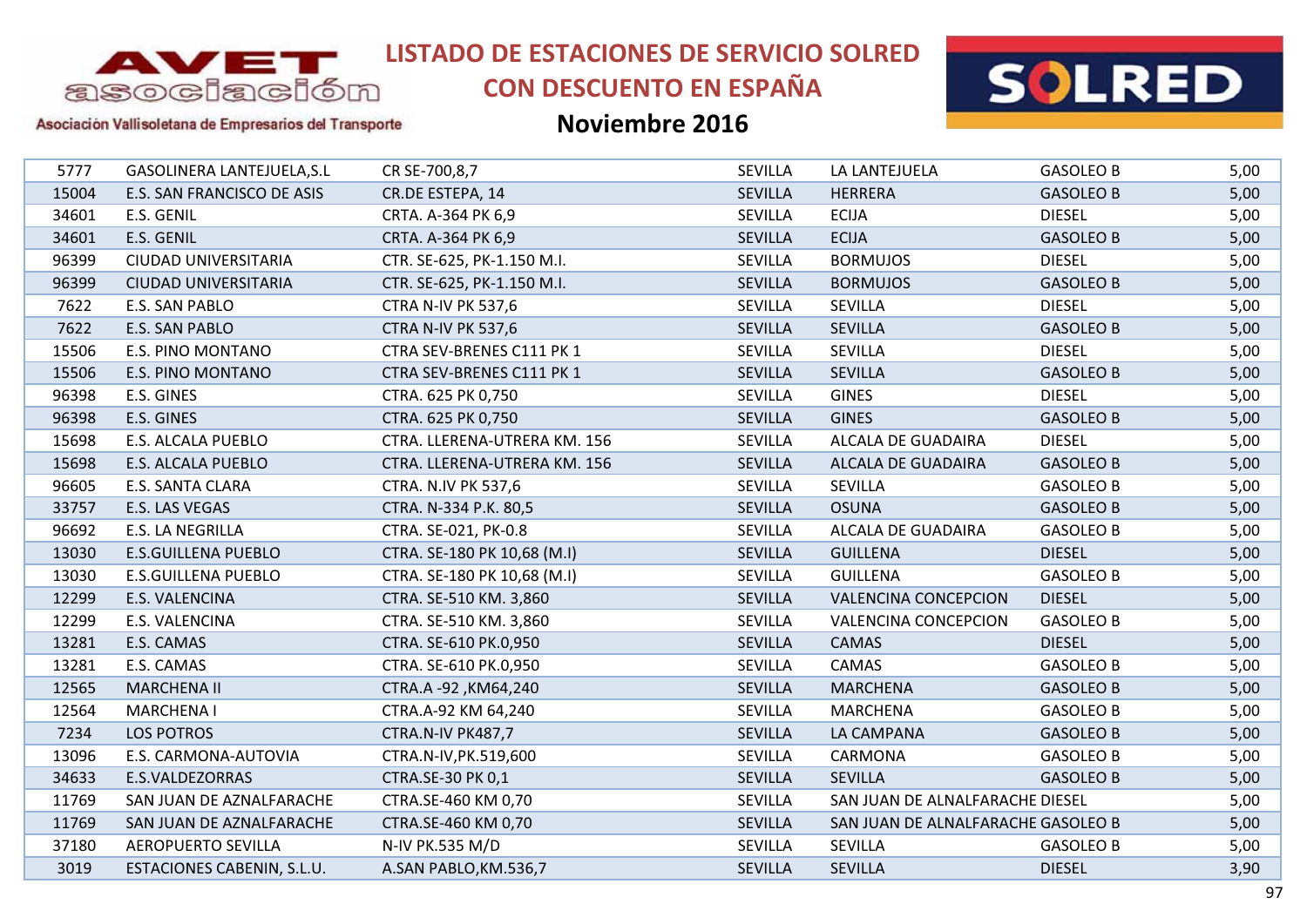

# **CON DESCUENTO EN ESPAÑA**



#### Asociación Vallisoletana de Empresarios del Transporte

| 34077 | RICARDO RUIZ GONZALEZ                         | AVDA. CADIZ, 85                 | <b>SEVILLA</b>      | <b>LOS PALACIOS</b>        | <b>DIESEL</b>    | 3,90  |
|-------|-----------------------------------------------|---------------------------------|---------------------|----------------------------|------------------|-------|
| 34090 | E.S VIRGEN DE LA MILAGROSA                    | CL COLON 9                      | SEVILLA             | <b>CORONIL</b>             | <b>DIESEL</b>    | 3,90  |
| 96304 | EL COLORADO OIL, S.L                          | CL EXPOSICION-POLIGONO PISA, SN | SEVILLA             | MAIRENA DEL ALJARAFE       | <b>DIESEL</b>    | 3,90  |
| 5495  | C. JOSEM.RODRIGUEZNAVAS SL                    | CR N-334, 124,8                 | <b>SEVILLA</b>      | LA RODA DE ANDALUCÍA       | <b>DIESEL</b>    | 3,90  |
| 5777  | GASOLINERA LANTEJUELA, S.L                    | CR SE-700,8,7                   | <b>SEVILLA</b>      | LA LANTEJUELA              | <b>DIESEL</b>    | 3,90  |
| 15004 | E.S. SAN FRANCISCO DE ASIS                    | CR.DE ESTEPA, 14                | SEVILLA             | <b>HERRERA</b>             | <b>DIESEL</b>    | 3,90  |
| 15657 | E.S. LOS LIRIOS, S, L,                        | SE 751 SEVILLA-MALAGA           | <b>SEVILLA</b>      | <b>CASARICHE</b>           | <b>DIESEL</b>    | 3,90  |
| 5949  | NAVAS AGUEDA, S.L.                            | CN-122, PK.146                  | <b>SORIA</b>        | SORIA                      | DIESEL E+10N     | 14,00 |
| 15247 | NAVAS AGUEDA, S.L.                            | CR N-122, 147                   | SORIA               | SORIA                      | DIESEL E+10N     | 14,00 |
| 33056 | E.S. VILLA HUERTA, S.L.                       | CTR.N-II, PK-180-DIR.ZARAGOZA   | <b>SORIA</b>        | SANTA MARIA DE HUERTA      | DIESEL E+10N     | 14,00 |
| 13557 | VILLAHUERTA, S.L.                             | <b>CTRA.N-II PK 154,4</b>       | SORIA               | LODARES DE MEDINACELI      | DIESEL E+10N     | 14,00 |
| 12416 | E.S. LAS LADERAS                              | N-II PK.174,500                 | <b>SORIA</b>        | <b>MONTUENGA</b>           | DIESEL E+10N     | 14,00 |
| 5949  | NAVAS AGUEDA, S.L.                            | CN-122, PK.146                  | SORIA               | <b>SORIA</b>               | <b>DIESEL</b>    | 12,00 |
| 15247 | NAVAS AGUEDA, S.L.                            | CR N-122, 147                   | <b>SORIA</b>        | SORIA                      | <b>DIESEL</b>    | 12,00 |
| 33056 | E.S. VILLA HUERTA, S.L.                       | CTR.N-II, PK-180-DIR.ZARAGOZA   | SORIA               | SANTA MARIA DE HUERTA      | <b>DIESEL</b>    | 12,00 |
| 13557 | VILLAHUERTA, S.L.                             | <b>CTRA.N-II PK 154,4</b>       | <b>SORIA</b>        | LODARES DE MEDINACELI      | <b>DIESEL</b>    | 12,00 |
| 12416 | E.S. LAS LADERAS                              | N-II PK.174,500                 | <b>SORIA</b>        | <b>MONTUENGA</b>           | <b>DIESEL</b>    | 12,00 |
| 5660  | JACINTO MIGUEL SANTANDER                      | CR N-2, 150                     | <b>SORIA</b>        | MEDINACELI                 | <b>DIESEL</b>    | 10,00 |
| 3217  | ALMAZAN                                       | CTRA MADRID-PAMPLONA PK 192     | <b>SORIA</b>        | ALMAZAN                    | <b>DIESEL</b>    | 10,00 |
| 15643 | TOGOROSA, S.L                                 | CTRA. SAGUNTO-BURGOS KM 376 34  | <b>SORIA</b>        | ABEJAR                     | <b>DIESEL</b>    | 10,00 |
| 7367  | E.S.HNOS.VERDE C.B.                           | CTRA.C-116 PK.18,75             | SORIA               | HORTEZUELA                 | <b>DIESEL</b>    | 10,00 |
| 3544  | E.S. RUIZ MARCO, S.C.                         | AVDA. DE SORIA, SN              | <b>SORIA</b>        | <b>AGREDA</b>              | <b>DIESEL</b>    | 5,00  |
| 3217  | ALMAZAN                                       | CTRA MADRID-PAMPLONA PK 192     | SORIA               | ALMAZAN                    | <b>GASOLEO B</b> | 5,00  |
| 15728 | E.S.PETROLEOS DEL MADERO, S.L.L N-122 KM. 112 |                                 | <b>SORIA</b>        | MATALEBRERAS               | <b>DIESEL</b>    | 5,00  |
| 34203 | E.S. SAN ESTEBAN                              | N-122 KM.222                    | <b>SORIA</b>        | S.ESTEBAN DE GORMAZ        | <b>DIESEL</b>    | 5,00  |
| 34203 | E.S. SAN ESTEBAN                              | N-122 KM.222                    | <b>SORIA</b>        | S.ESTEBAN DE GORMAZ        | <b>GASOLEO B</b> | 5,00  |
| 34126 | E.S. ANGEL SANZ GONZALO                       | CTRA. SAGUNTO-BURGOS PK. 319    | SORIA               | <b>CASTEJON DEL CAMPO</b>  | <b>DIESEL</b>    | 3,90  |
| 4288  | CAMPSA RED GOMARA                             | CTRA.GUADALAJARA-TAFALLA, PK10  | <b>SORIA</b>        | <b>GOMARA</b>              | <b>DIESEL</b>    | 3,90  |
| 31624 | E.S. EL DESCANS                               | A-7 PK 208                      | <b>TARRAGONA</b>    | S.JAUME DEL DOMENYS        | DIESEL E+10N     | 14,00 |
| 34415 | O.T. MEDITERRANI, S.L.                        | CR C-14, 45                     | <b>TARRAGONA</b>    | SOLIVELLA                  | DIESEL E+10N     | 14,00 |
| 31624 | E.S. EL DESCANS                               | A-7 PK 208                      | <b>TARRAGONA</b>    | <b>S.JAUME DEL DOMENYS</b> | <b>DIESEL</b>    | 12,00 |
| 34415 | O.T. MEDITERRANI, S.L.                        | CR C-14, 45                     | TARRAGONA SOLIVELLA |                            | <b>DIESEL</b>    | 12,00 |
|       |                                               |                                 |                     |                            |                  |       |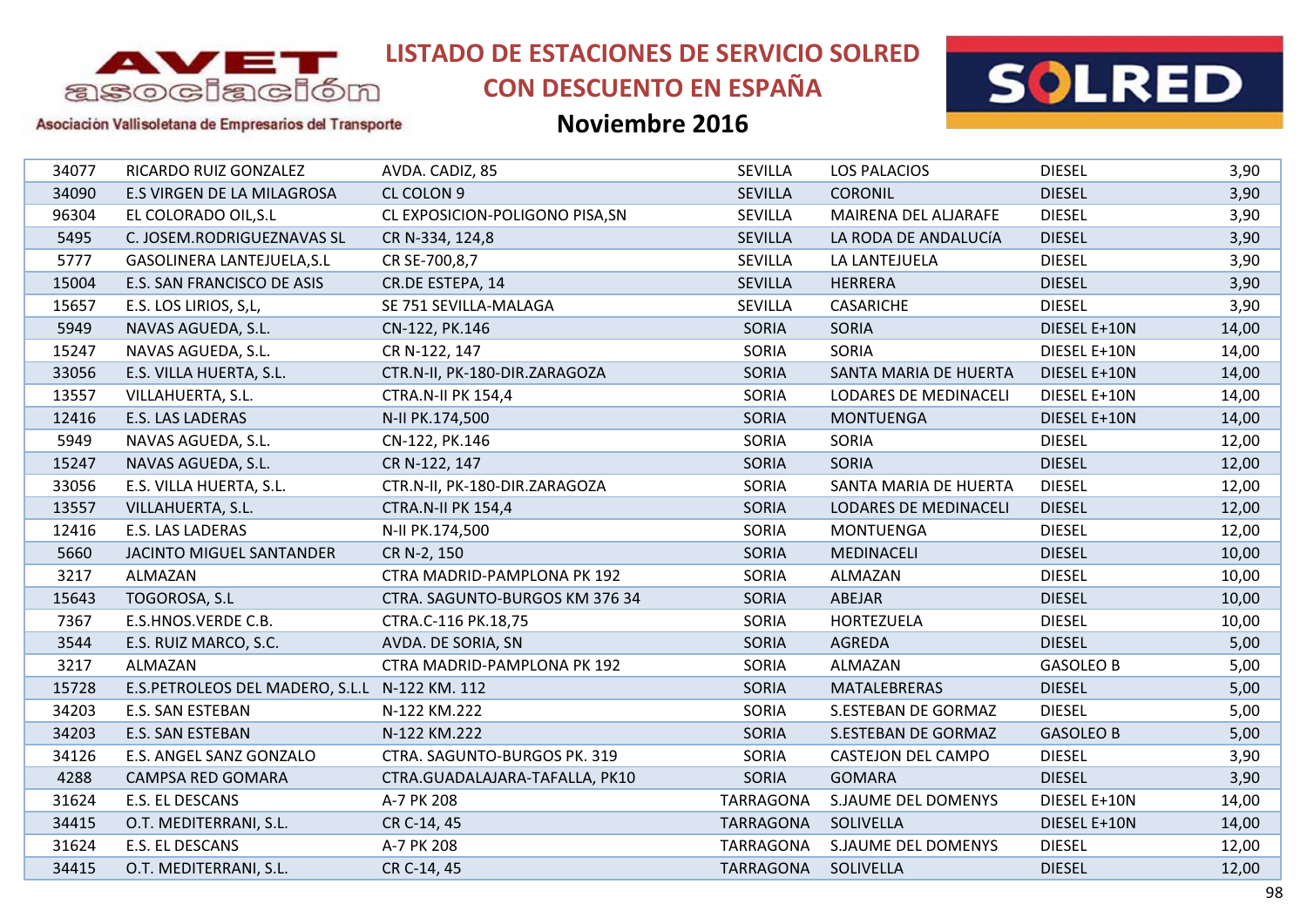

# **CON DESCUENTO EN ESPAÑA**



#### Asociación Vallisoletana de Empresarios del Transporte

| 96987 | AREA CAMBRILS COOPERATIVA   | CTRA. MONTBRIO DEL CAMP, PK.2,2        | <b>TARRAGONA</b> | <b>CAMBRILS</b>          | <b>DIESEL</b>    | 10,00 |
|-------|-----------------------------|----------------------------------------|------------------|--------------------------|------------------|-------|
| 5877  | E.S. FCO. J. POYATOS MOLINA | CTRA. N-240 PK. 8                      | <b>TARRAGONA</b> | <b>PERAFORT</b>          | <b>DIESEL</b>    | 10,00 |
| 34409 | E.S. LA BISBAL              | CTRA. T-240 P.K. 3,5                   | TARRAGONA        | LA BISBAL DEL PENEDES    | <b>DIESEL</b>    | 10,00 |
| 12315 | E.S. BELLVEY                | N-340 PK.1194,3                        | <b>TARRAGONA</b> | <b>BELLVEI</b>           | <b>DIESEL</b>    | 10,00 |
| 34014 | <b>E.S.RIU CLAR</b>         | PLGNO.INTRAL.RIU CLAR,SN               | <b>TARRAGONA</b> | <b>TARRAGONA</b>         | <b>DIESEL</b>    | 10,00 |
| 33538 | <b>E.S. MONTBLANC</b>       | C/MURALLA SANTA TECLA, 10              | <b>TARRAGONA</b> | <b>MONTBLANC</b>         | <b>DIESEL</b>    | 7,00  |
| 12947 | E.S. VANDELLOS              | CN-340 PK.1128,2                       | TARRAGONA        | L HOSPITALET DE L INFANT | <b>DIESEL</b>    | 7,00  |
| 7233  | E.S. E.MOLINA LORENTE       | CT. C-51, PK-26.65                     | <b>TARRAGONA</b> | <b>VILARRODONA</b>       | <b>DIESEL</b>    | 7,00  |
| 11748 | E.S. MAS MIQUEL             | CTR. C-14, PK-13.20 A.M.               | TARRAGONA        | <b>REUS</b>              | <b>DIESEL</b>    | 7,00  |
| 33383 | E.S. ALTAFULLA              | CTRA N-340 (CADIZ-BARCELONA), KM.1.173 | <b>TARRAGONA</b> | <b>TARRAGONA</b>         | <b>DIESEL</b>    | 7,00  |
| 33536 | E.S.BORGES                  | CTRA, N-420, PK-510                    | <b>TARRAGONA</b> | <b>BORJAS DEL CAMPO</b>  | <b>DIESEL</b>    | 7,00  |
| 96923 | E.S. VILASECA               | VILA DEL COMU, 8 PO.L'ALBA PARC 22A    | TARRAGONA        | VILA-SECA (TARRAGONA)    | <b>DIESEL</b>    | 7,00  |
| 31624 | E.S. EL DESCANS             | A-7 PK 208                             | TARRAGONA        | S.JAUME DEL DOMENYS      | <b>GASOLEO B</b> | 5,00  |
| 34383 | MIFAMI IV GASOLINERAS, S.L. | AUTOVIA A-7 PK-1148.1                  | <b>TARRAGONA</b> | <b>CAMBRILS</b>          | <b>DIESEL</b>    | 5,00  |
| 96928 | RODA DE BARA                | AV HISPANO SUIZA, 33-35                | TARRAGONA        | RODA DE BARA             | <b>DIESEL</b>    | 5,00  |
| 96928 | RODA DE BARA                | AV HISPANO SUIZA, 33-35                | <b>TARRAGONA</b> | RODA DE BARA             | <b>GASOLEO B</b> | 5,00  |
| 34036 | E.S. SAN BERNAT II          | AV SAN BERNAT CALBO, 51                | <b>TARRAGONA</b> | <b>REUS</b>              | <b>DIESEL</b>    | 5,00  |
| 34036 | E.S. SAN BERNAT II          | AV SAN BERNAT CALBO, 51                | <b>TARRAGONA</b> | <b>REUS</b>              | <b>GASOLEO B</b> | 5,00  |
| 94418 | <b>E.S VENDRELL</b>         | AV. LES MATES, 2                       | TARRAGONA        | <b>EL VENDRELL</b>       | <b>DIESEL</b>    | 5,00  |
| 94418 | <b>E.S VENDRELL</b>         | AV. LES MATES, 2                       | <b>TARRAGONA</b> | <b>EL VENDRELL</b>       | <b>GASOLEO B</b> | 5,00  |
| 96169 | <b>E.S. EL VENDRELL</b>     | AV.JAUME CARNER ESQ.C/ MAR 84          | TARRAGONA        | <b>EL VENDRELL</b>       | <b>DIESEL</b>    | 5,00  |
| 96169 | <b>E.S. EL VENDRELL</b>     | AV.JAUME CARNER ESQ.C/ MAR 84          | <b>TARRAGONA</b> | <b>EL VENDRELL</b>       | <b>GASOLEO B</b> | 5,00  |
| 34326 | E.S. BAIX EBRE              | AVDA. GENERALITAT, 140                 | <b>TARRAGONA</b> | <b>TORTOSA</b>           | <b>DIESEL</b>    | 5,00  |
| 34326 | E.S. BAIX EBRE              | AVDA. GENERALITAT, 140                 | TARRAGONA        | <b>TORTOSA</b>           | <b>GASOLEO B</b> | 5,00  |
| 2616  | E.S. AMPOSTA                | AVDA. LA RAPITA, 141-149               | TARRAGONA        | <b>AMPOSTA</b>           | <b>DIESEL</b>    | 5,00  |
| 2616  | E.S. AMPOSTA                | AVDA. LA RAPITA, 141-149               | <b>TARRAGONA</b> | <b>AMPOSTA</b>           | <b>GASOLEO B</b> | 5,00  |
| 96012 | <b>GPV-REUS</b>             | AVDA. MARIA FORTUNY, 57                | TARRAGONA        | <b>REUS</b>              | <b>DIESEL</b>    | 5,00  |
| 10453 | E.S. RIU EBRE               | AVDA. SAN JAIME, S/N                   | <b>TARRAGONA</b> | <b>AMPOSTA</b>           | <b>DIESEL</b>    | 5,00  |
| 10453 | E.S. RIU EBRE               | AVDA. SAN JAIME, S/N                   | TARRAGONA        | <b>AMPOSTA</b>           | <b>GASOLEO B</b> | 5,00  |
| 33534 | E.S. CTRA.ALCOLEA           | AVDA.DOCTOR VILASECA, S/N              | <b>TARRAGONA</b> | <b>REUS</b>              | <b>DIESEL</b>    | 5,00  |
| 33534 | E.S. CTRA.ALCOLEA           | AVDA.DOCTOR VILASECA,S/N               | TARRAGONA        | <b>REUS</b>              | <b>GASOLEO B</b> | 5,00  |
| 12615 | <b>E.S. RODA DE BARA</b>    | C/VALLESPIR, 118-120                   | <b>TARRAGONA</b> | <b>RODA DE BARA</b>      | <b>DIESEL</b>    | 5,00  |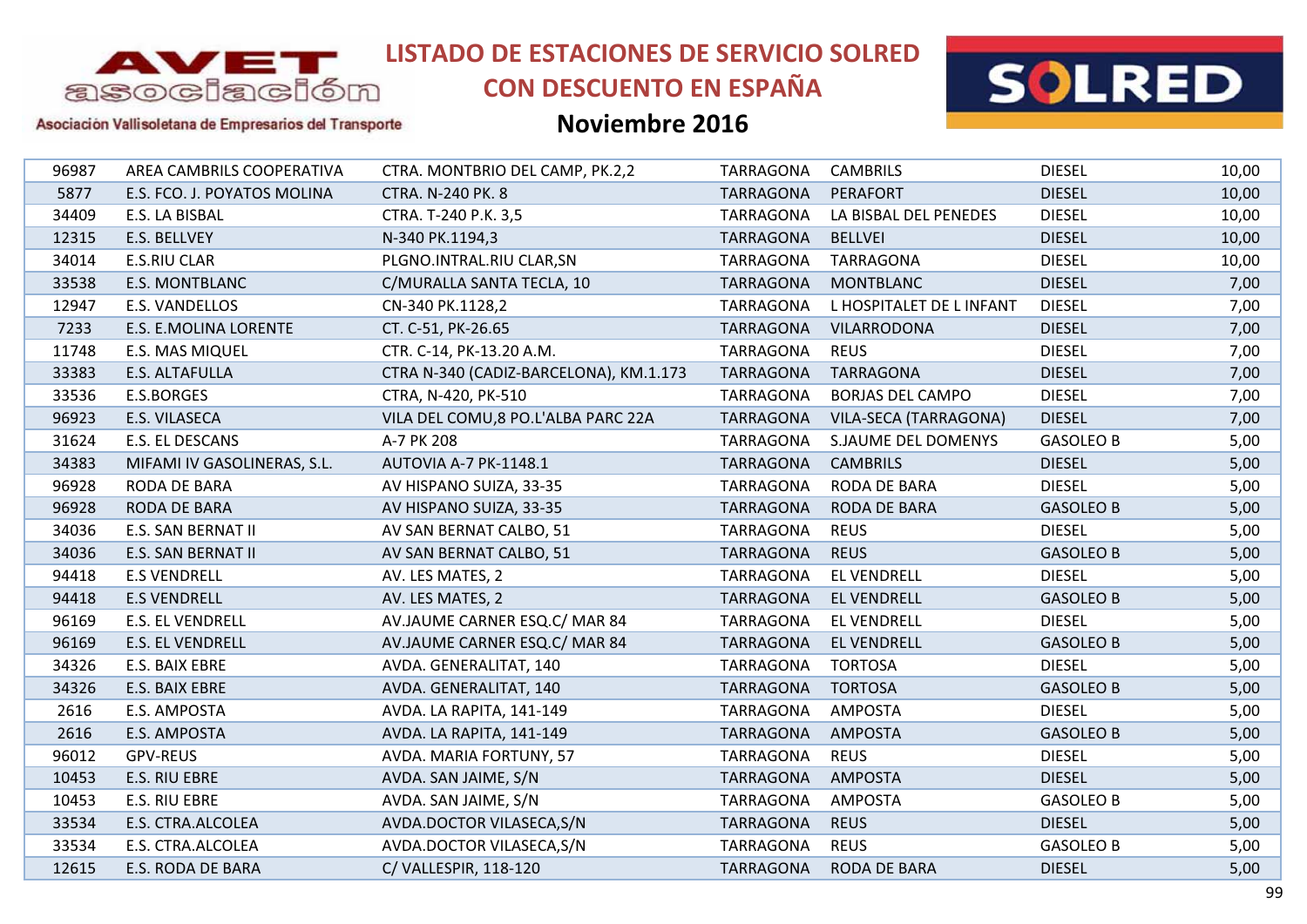

# **CON DESCUENTO EN ESPAÑA**



#### Asociación Vallisoletana de Empresarios del Transporte

| 12615 | E.S. RODA DE BARA              | C/VALLESPIR, 118-120                   | TARRAGONA        | RODA DE BARA             | <b>GASOLEO B</b> | 5,00 |
|-------|--------------------------------|----------------------------------------|------------------|--------------------------|------------------|------|
| 33538 | E.S. MONTBLANC                 | C/MURALLA SANTA TECLA, 10              | <b>TARRAGONA</b> | <b>MONTBLANC</b>         | <b>GASOLEO B</b> | 5,00 |
| 11857 | DELTA AMOROS SLU               | CL SAN JUAN BOSCO, 22                  | TARRAGONA        | <b>DELTEBRE</b>          | <b>DIESEL</b>    | 5,00 |
| 12947 | E.S. VANDELLOS                 | CN-340 PK.1128,2                       | <b>TARRAGONA</b> | L HOSPITALET DE L INFANT | <b>GASOLEO B</b> | 5,00 |
| 96745 | E.S. CAMPSARED                 | CN-340, PK.1121,8                      | <b>TARRAGONA</b> | <b>HOSPITALET INFANT</b> | <b>DIESEL</b>    | 5,00 |
| 96745 | E.S. CAMPSARED                 | CN-340, PK.1121,8                      | <b>TARRAGONA</b> | <b>HOSPITALET INFANT</b> | <b>GASOLEO B</b> | 5,00 |
| 4145  | E.S. GANDESA                   | CN-420 KM.800,4                        | <b>TARRAGONA</b> | <b>GANDESA</b>           | <b>DIESEL</b>    | 5,00 |
| 4145  | E.S. GANDESA                   | CN-420 KM.800,4                        | TARRAGONA        | GANDESA                  | <b>GASOLEO B</b> | 5,00 |
| 96231 | E.S. LA ROUREDA                | CN-420 PK.876,8                        | TARRAGONA        | <b>REUS</b>              | <b>DIESEL</b>    | 5,00 |
| 96231 | E.S. LA ROUREDA                | CN-420 PK.876,8                        | TARRAGONA        | <b>REUS</b>              | <b>GASOLEO B</b> | 5,00 |
| 34415 | O.T. MEDITERRANI, S.L.         | CR C-14, 45                            | <b>TARRAGONA</b> | SOLIVELLA                | <b>GASOLEO B</b> | 5,00 |
| 33839 | VALLS POLÍGONO MD              | CR DE VALLS A IGUALADA KM 2,5          | <b>TARRAGONA</b> | <b>VALLS</b>             | <b>DIESEL</b>    | 5,00 |
| 33839 | VALLS POLÍGONO MD              | CR DE VALLS A IGUALADA KM 2,5          | TARRAGONA        | VALLS                    | <b>GASOLEO B</b> | 5,00 |
| 33838 | PLA DE SANTA MARIA             | CR DE VALLS A IGUALADA, PK 9,8         | <b>TARRAGONA</b> | EL PLA DE SANTA MARIA    | <b>DIESEL</b>    | 5,00 |
| 33838 | PLA DE SANTA MARIA             | CR DE VALLS A IGUALADA, PK 9,8         | TARRAGONA        | EL PLA DE SANTA MARIA    | <b>GASOLEO B</b> | 5,00 |
| 33991 | CAP BLANC INVERSIONES I SERVEI | CR N-340, PK 1065                      | TARRAGONA        | <b>ALCANAR</b>           | <b>DIESEL</b>    | 5,00 |
| 33383 | E.S. ALTAFULLA                 | CTRA N-340 (CADIZ-BARCELONA), KM.1.173 | TARRAGONA        | TARRAGONA                | <b>GASOLEO B</b> | 5,00 |
| 33536 | E.S.BORGES                     | CTRA, N-420, PK-510                    | <b>TARRAGONA</b> | <b>BORJAS DEL CAMPO</b>  | <b>GASOLEO B</b> | 5,00 |
| 33840 | <b>ELS CASTELLS</b>            | CTRA. C-246 KM 0,85                    | TARRAGONA        | <b>VALLS</b>             | <b>DIESEL</b>    | 5,00 |
| 33840 | <b>ELS CASTELLS</b>            | CTRA. C-246 KM 0,85                    | TARRAGONA        | <b>VALLS</b>             | <b>GASOLEO B</b> | 5,00 |
| 13122 | E.S. CUNIT                     | CTRA. C-246 PK. 53,711                 | <b>TARRAGONA</b> | <b>CUNIT</b>             | <b>DIESEL</b>    | 5,00 |
| 13122 | E.S. CUNIT                     | CTRA. C-246 PK. 53,711                 | TARRAGONA        | <b>CUNIT</b>             | <b>GASOLEO B</b> | 5,00 |
| 34420 | E.S. CALAFELL                  | CTRA. C-31, KM.142,3 (ESQ.TAJO)        | TARRAGONA        | SEGUR DE CALAFELL        | <b>DIESEL</b>    | 5,00 |
| 34420 | E.S. CALAFELL                  | CTRA. C-31, KM.142,3 (ESQ.TAJO)        | TARRAGONA        | <b>SEGUR DE CALAFELL</b> | <b>GASOLEO B</b> | 5,00 |
| 34492 | ES CRED. VALLS-GALICIA         | CTRA. N-240 KM 20 VALLS                | TARRAGONA        | <b>TARRAGONA</b>         | <b>DIESEL</b>    | 5,00 |
| 34492 | ES CRED. VALLS-GALICIA         | CTRA. N-240 KM 20 VALLS                | <b>TARRAGONA</b> | <b>TARRAGONA</b>         | <b>GASOLEO B</b> | 5,00 |
| 11941 | ES.AREA SERVIC. FRANCAS SA     | CTRA. N-240 KM.6                       | TARRAGONA        | PERAFORT                 | <b>DIESEL</b>    | 5,00 |
| 5664  | E.S. TARRAGONA                 | CTRA. N-340 KM. 1.160                  | <b>TARRAGONA</b> | <b>TARRAGONA</b>         | <b>DIESEL</b>    | 5,00 |
| 5664  | E.S. TARRAGONA                 | CTRA. N-340 KM. 1.160                  | TARRAGONA        | TARRAGONA                | <b>GASOLEO B</b> | 5,00 |
| 33999 | E. S. MIAMI PLAYA              | CTRA. N-340, PK.1132 (M.IZQ)           | <b>TARRAGONA</b> | MIAMI-PLAYA (MONTROIG)   | <b>DIESEL</b>    | 5,00 |
| 33999 | E. S. MIAMI PLAYA              | CTRA. N-340, PK.1132 (M.IZQ)           | TARRAGONA        | MIAMI-PLAYA (MONTROIG)   | <b>GASOLEO B</b> | 5,00 |
| 34409 | E.S. LA BISBAL                 | CTRA. T-240 P.K. 3,5                   | <b>TARRAGONA</b> | LA BISBAL DEL PENEDES    | <b>GASOLEO B</b> | 5,00 |
|       |                                |                                        |                  |                          |                  |      |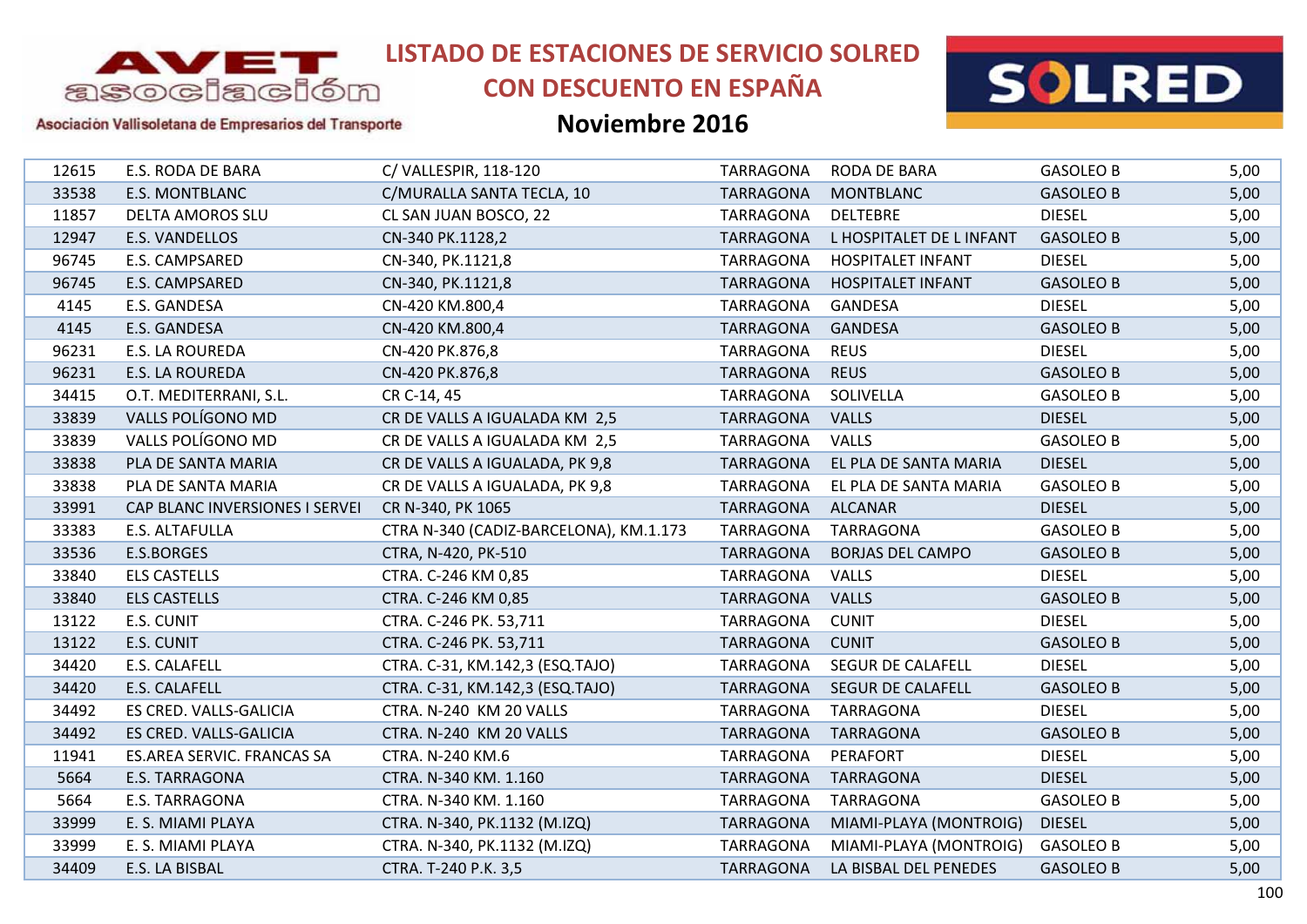

# **CON DESCUENTO EN ESPAÑA**



#### Asociación Vallisoletana de Empresarios del Transporte

| 34308 | <b>E.S. MONTBRIO</b>      | CTRA. T-310 PK 8,6                  | TARRAGONA        | <b>MONTBRIO</b>         | <b>DIESEL</b>    | 5,00  |
|-------|---------------------------|-------------------------------------|------------------|-------------------------|------------------|-------|
| 34308 | E.S. MONTBRIO             | CTRA. T-310 PK 8,6                  | <b>TARRAGONA</b> | <b>MONTBRIO</b>         | <b>GASOLEO B</b> | 5,00  |
| 94072 | PETROCAT                  | CTRA. TV 2041 KM 0,300              | TARRAGONA        | RODA DE BARá            | <b>DIESEL</b>    | 5,00  |
| 94072 | PETROCAT                  | CTRA. TV 2041 KM 0,300              | TARRAGONA        | RODA DE BARá            | <b>GASOLEO B</b> | 5,00  |
| 33537 | E.S. FALSET               | CTRA.N-420 PK 817                   | TARRAGONA        | <b>FALSET</b>           | <b>DIESEL</b>    | 5,00  |
| 33537 | E.S. FALSET               | CTRA.N-420 PK 817                   | <b>TARRAGONA</b> | <b>FALSET</b>           | <b>GASOLEO B</b> | 5,00  |
| 33889 | <b>ES S CARLOS RAPITA</b> | FUNDADORS, 104                      | TARRAGONA        | SAN CARLOS DE LA RAPITA | <b>DIESEL</b>    | 5,00  |
| 33889 | <b>ES S CARLOS RAPITA</b> | FUNDADORS, 104                      | <b>TARRAGONA</b> | SAN CARLOS DE LA RAPITA | <b>GASOLEO B</b> | 5,00  |
| 34232 | E.S. SABINOSA             | N-340 PK.1.165                      | TARRAGONA        | <b>TARRAGONA</b>        | <b>DIESEL</b>    | 5,00  |
| 34232 | E.S. SABINOSA             | N-340 PK.1.165                      | <b>TARRAGONA</b> | <b>TARRAGONA</b>        | <b>GASOLEO B</b> | 5,00  |
| 12315 | E.S. BELLVEY              | N-340 PK.1194,3                     | TARRAGONA        | <b>BELLVEI</b>          | <b>GASOLEO B</b> | 5,00  |
| 13334 | FCO.J.POYATOS MOLINA      | PG.POLIGONO FRANCOLI PAR 1SN        | TARRAGONA        | <b>TARRAGONA</b>        | <b>DIESEL</b>    | 5,00  |
| 96923 | E.S. VILASECA             | VILA DEL COMU, 8 PO.L'ALBA PARC 22A | TARRAGONA        | VILA-SECA (TARRAGONA)   | <b>GASOLEO B</b> | 5,00  |
| 11979 | E.S. EL MORELL S.L.       | AVDA. LA PAU S-N                    | <b>TARRAGONA</b> | <b>EL MORELL</b>        | <b>DIESEL</b>    | 3,90  |
| 34185 | E.S. LES 4 RODES, S.L.    | C-233 PK.20,200                     | TARRAGONA        | <b>TIVISSA</b>          | <b>DIESEL</b>    | 3,90  |
| 12456 | <b>E.S.SERVEI RODONYA</b> | C-51 PK.22                          | <b>TARRAGONA</b> | <b>RODONYA</b>          | <b>DIESEL</b>    | 3,90  |
| 12542 | LES 4 RODES, S.L          | CN-230 EJE EBRO PK.61,000           | TARRAGONA        | MORA LA NOVA            | <b>DIESEL</b>    | 3,90  |
| 31068 | E.S. LES 4 RODES, S.L.    | CN-230, PK.31                       | TARRAGONA        | <b>XERTA</b>            | <b>DIESEL</b>    | 3,90  |
| 10789 | TERE COMBUSTIBLE, S.L     | CR C-230,50,0                       | TARRAGONA        | <b>RAQUERA</b>          | <b>DIESEL</b>    | 3,90  |
| 34373 | E.S. CAMPOSINES, S.C.P.   | CR N-420, 812, 200                  | TARRAGONA        | LA FATARELLA            | <b>DIESEL</b>    | 3,90  |
| 33735 | E.S. LES 4 RODES, S.L.    | CTRA. N-420, KM-467,10              | <b>TARRAGONA</b> | <b>MORA LA NOVA</b>     | <b>DIESEL</b>    | 3,90  |
| 10993 | E.S. VAZQUEZ, S.L.        | CTRA. TARRAGONA, 28                 | <b>TARRAGONA</b> | <b>VALLS</b>            | <b>DIESEL</b>    | 3,90  |
| 34045 | E.S. LA SENIA, S.L.       | TARRAGONA,33                        | <b>TARRAGONA</b> | <b>LA SENIA</b>         | <b>DIESEL</b>    | 3,90  |
| 60034 | E.S. ABADES               | AU DEL SUR PK 44,200                | <b>TENERIFE</b>  | <b>ARICO</b>            | DIESEL E+10N     | 14,00 |
| 60034 | E.S. ABADES               | AU DEL SUR PK 44,200                | <b>TENERIFE</b>  | <b>ARICO</b>            | <b>DIESEL</b>    | 12,00 |
| 60034 | E.S. ABADES               | AU DEL SUR PK 44,200                | <b>TENERIFE</b>  | <b>ARICO</b>            | <b>GASOLEO B</b> | 5,00  |
| 60017 | LAS CHUMBERAS             | CL. LIBERTAD, SN                    | <b>TENERIFE</b>  | CHUMBERAS-LAGUNA        | <b>DIESEL</b>    | 5,00  |
| 60017 | LAS CHUMBERAS             | CL. LIBERTAD, SN                    | <b>TENERIFE</b>  | CHUMBERAS-LAGUNA        | <b>GASOLEO B</b> | 5,00  |
| 60030 | E.S. LA PERDOMA           | CTRA. LA PERDOMA, KM 2,5            | <b>TENERIFE</b>  | LA OROTAVA              | <b>DIESEL</b>    | 5,00  |
| 60030 | E.S. LA PERDOMA           | CTRA. LA PERDOMA, KM 2,5            | <b>TENERIFE</b>  | LA OROTAVA              | <b>GASOLEO B</b> | 5,00  |
| 93430 | E.S. FASNIA               | CTRA.TF.1 PK 33                     | <b>TENERIFE</b>  | <b>FASNIA</b>           | <b>DIESEL</b>    | 5,00  |
| 93430 | E.S. FASNIA               | CTRA.TF.1 PK 33                     | <b>TENERIFE</b>  | <b>FASNIA</b>           | <b>GASOLEO B</b> | 5,00  |
|       |                           |                                     |                  |                         |                  |       |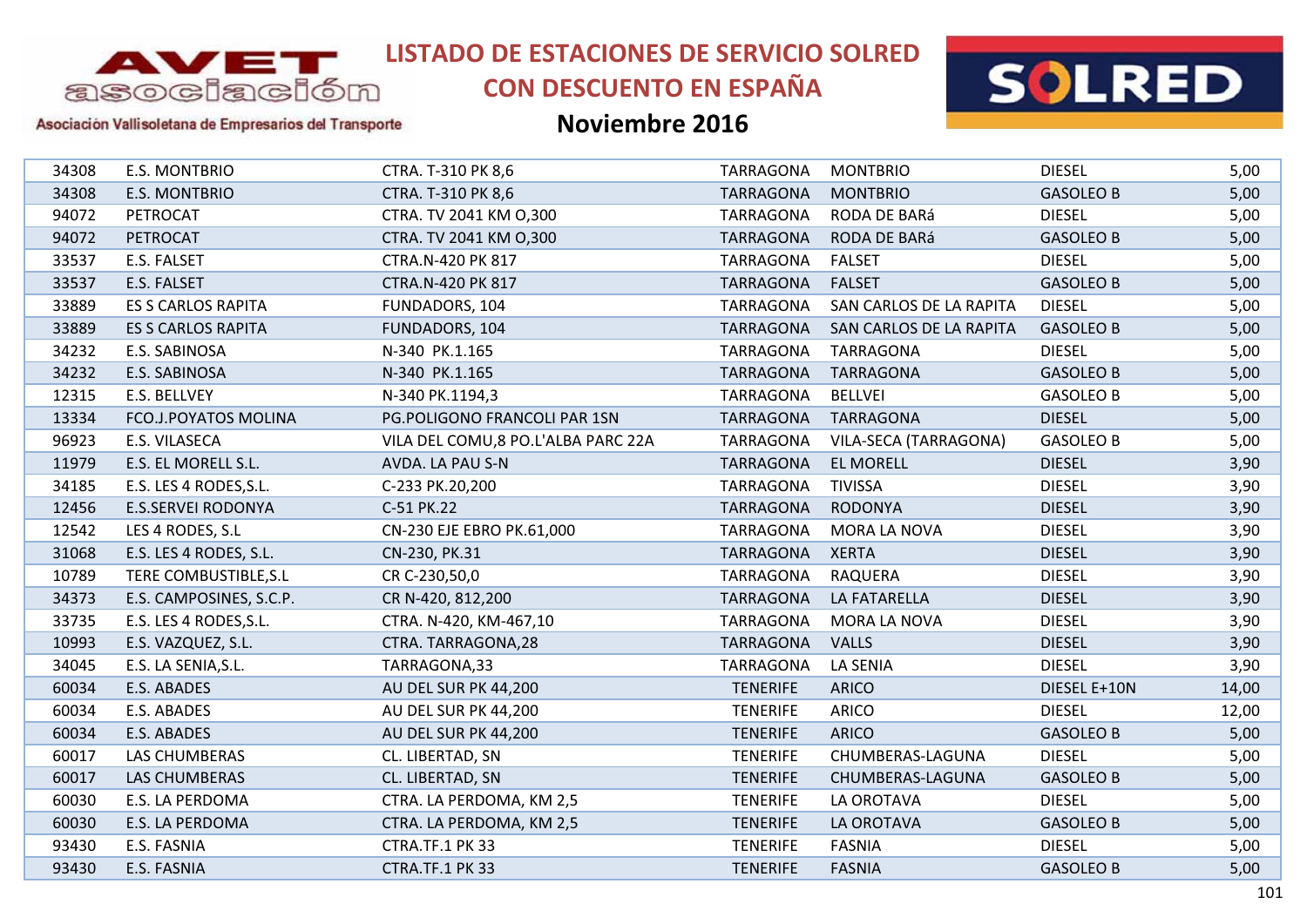

# **CON DESCUENTO EN ESPAÑA**



### Asociación Vallisoletana de Empresarios del Transporte

| 60052 | E.S. A/AZA                       | P.I. AÑAZA, PARCELA 39         | <b>TENERIFE</b> | <b>SANTA CRUZ</b>           | <b>DIESEL</b>    | 5,00  |
|-------|----------------------------------|--------------------------------|-----------------|-----------------------------|------------------|-------|
| 60052 | E.S. A/AZA                       | P.I. AÑAZA, PARCELA 39         | <b>TENERIFE</b> | <b>SANTA CRUZ</b>           | <b>GASOLEO B</b> | 5,00  |
| 60064 | E.S. POLIGONO GüIMAR             | P.I. GülMAR, MANZANA A         | <b>TENERIFE</b> | <b>ARAFO</b>                | <b>DIESEL</b>    | 5,00  |
| 60064 | E.S. POLIGONO GüIMAR             | P.I. GülMAR, MANZANA A         | <b>TENERIFE</b> | <b>ARAFO</b>                | <b>GASOLEO B</b> | 5,00  |
| 60040 | E.S. ADEJE                       | TF-6237 P.K. 2,7 MI            | <b>TENERIFE</b> | ADEJE                       | <b>DIESEL</b>    | 5,00  |
| 60040 | E.S. ADEJE                       | TF-6237 P.K. 2,7 MI            | <b>TENERIFE</b> | ADEJE                       | <b>GASOLEO B</b> | 5,00  |
| 93150 | DARSENA PESQUERA                 | VIA INTERIOR D PUERTO, S/N     | <b>TENERIFE</b> | <b>SANTA CRUZ</b>           | <b>DIESEL</b>    | 5,00  |
| 93150 | DARSENA PESQUERA                 | VIA INTERIOR D PUERTO, S/N     | <b>TENERIFE</b> | <b>SANTA CRUZ</b>           | <b>GASOLEO B</b> | 5,00  |
| 60014 | E.S.FARRAIS PEREZ, S.L.          | CT. TF 324 PK 5                | <b>TENERIFE</b> | LOS REALEJOS                | <b>DIESEL</b>    | 3,90  |
| 96959 | FERRERUELA 202                   | AUTOVIA A-23, KM 202           | <b>TERUEL</b>   | <b>FERRERUELA DE HUERVA</b> | DIESEL E+10N     | 14,00 |
| 3579  | E.S. CALAMOCHA                   | CL AVENIDA ESTACION NUEVA, 2   | <b>TERUEL</b>   | <b>TERUEL</b>               | DIESEL E+10N     | 14,00 |
| 33628 | <b>GRUPO MAICAS PEIRO, SLU</b>   | CR N-234, 123,5                | <b>TERUEL</b>   | <b>TERUEL</b>               | DIESEL E+10N     | 14,00 |
| 96571 | <b>GRUPO MAICAS PEIRO, S.L.U</b> | CR N-234,123,5                 | <b>TERUEL</b>   | <b>TERUEL</b>               | DIESEL E+10N     | 14,00 |
| 2917  | ELICER PEIRO BONAFONTE, SL       | CTRA. N-234, KM-83             | <b>TERUEL</b>   | <b>SARRION</b>              | DIESEL E+10N     | 14,00 |
| 11673 | E.S.M. BELTRAN E HIJOS, S.L      | CTRA. N-420 PK.653,100         | <b>TERUEL</b>   | <b>UTRILLAS</b>             | DIESEL E+10N     | 14,00 |
| 96959 | FERRERUELA 202                   | AUTOVIA A-23, KM 202           | <b>TERUEL</b>   | FERRERUELA DE HUERVA        | <b>DIESEL</b>    | 12,00 |
| 3579  | E.S. CALAMOCHA                   | CL AVENIDA ESTACION NUEVA, 2   | <b>TERUEL</b>   | <b>TERUEL</b>               | <b>DIESEL</b>    | 12,00 |
| 33628 | <b>GRUPO MAICAS PEIRO, SLU</b>   | CR N-234, 123,5                | <b>TERUEL</b>   | <b>TERUEL</b>               | <b>DIESEL</b>    | 12,00 |
| 96571 | <b>GRUPO MAICAS PEIRO, S.L.U</b> | CR N-234,123,5                 | <b>TERUEL</b>   | <b>TERUEL</b>               | <b>DIESEL</b>    | 12,00 |
| 2917  | ELICER PEIRO BONAFONTE, SL       | CTRA. N-234, KM-83             | <b>TERUEL</b>   | <b>SARRION</b>              | <b>DIESEL</b>    | 12,00 |
| 11673 | E.S.M. BELTRAN E HIJOS, S.L      | CTRA. N-420 PK.653,100         | <b>TERUEL</b>   | <b>UTRILLAS</b>             | <b>DIESEL</b>    | 12,00 |
| 6041  | <b>VERONICA MARTIN GONZALEZ</b>  | CL MAYOR ALTA, 17              | <b>TERUEL</b>   | <b>ALIAGA</b>               | <b>DIESEL</b>    | 10,00 |
| 33824 | <b>GRUPO MAICAS PEIRO, S.L.U</b> | CR N-420 CORDOBA-TARRAGONA PK6 | <b>TERUEL</b>   | ALFAMBRA                    | <b>DIESEL</b>    | 10,00 |
| 10916 | E.S. MURRIA HNOS., S.L.          | CTR. ZARAGOZA, 100             | <b>TERUEL</b>   | ALCAÑIZ                     | <b>DIESEL</b>    | 7,00  |
| 33630 | E.S. TERUEL II (PLANOS)          | ANTIGUA CTRA.VALENCIA S/N      | <b>TERUEL</b>   | <b>TERUEL</b>               | <b>DIESEL</b>    | 5,00  |
| 33630 | E.S. TERUEL II (PLANOS)          | ANTIGUA CTRA.VALENCIA S/N      | <b>TERUEL</b>   | <b>TERUEL</b>               | <b>GASOLEO B</b> | 5,00  |
| 96959 | FERRERUELA 202                   | AUTOVIA A-23, KM 202           | <b>TERUEL</b>   | FERRERUELA DE HUERVA        | <b>GASOLEO B</b> | 5,00  |
| 33631 | E. S. MONREAL DEL CAMPO          | CR SAG-BUR, KM.175,5 N-234     | <b>TERUEL</b>   | MONREAL D CAMPO             | <b>DIESEL</b>    | 5,00  |
| 33631 | E. S. MONREAL DEL CAMPO          | CR SAG-BUR, KM.175,5 N-234     | <b>TERUEL</b>   | MONREAL D CAMPO             | <b>GASOLEO B</b> | 5,00  |
| 34401 | E.S. ALCORISA                    | CTRA. N-211, KM.212            | <b>TERUEL</b>   | <b>ALCORISA</b>             | <b>DIESEL</b>    | 5,00  |
| 34401 | E.S. ALCORISA                    | CTRA. N-211, KM.212            | <b>TERUEL</b>   | <b>ALCORISA</b>             | <b>GASOLEO B</b> | 5,00  |
| 5666  | <b>E.S. ANDORRA</b>              | AVDA. ALBALATE, 7              | <b>TERUEL</b>   | <b>ANDORRA DE TERUEL</b>    | <b>DIESEL</b>    | 3,90  |
|       |                                  |                                |                 |                             |                  |       |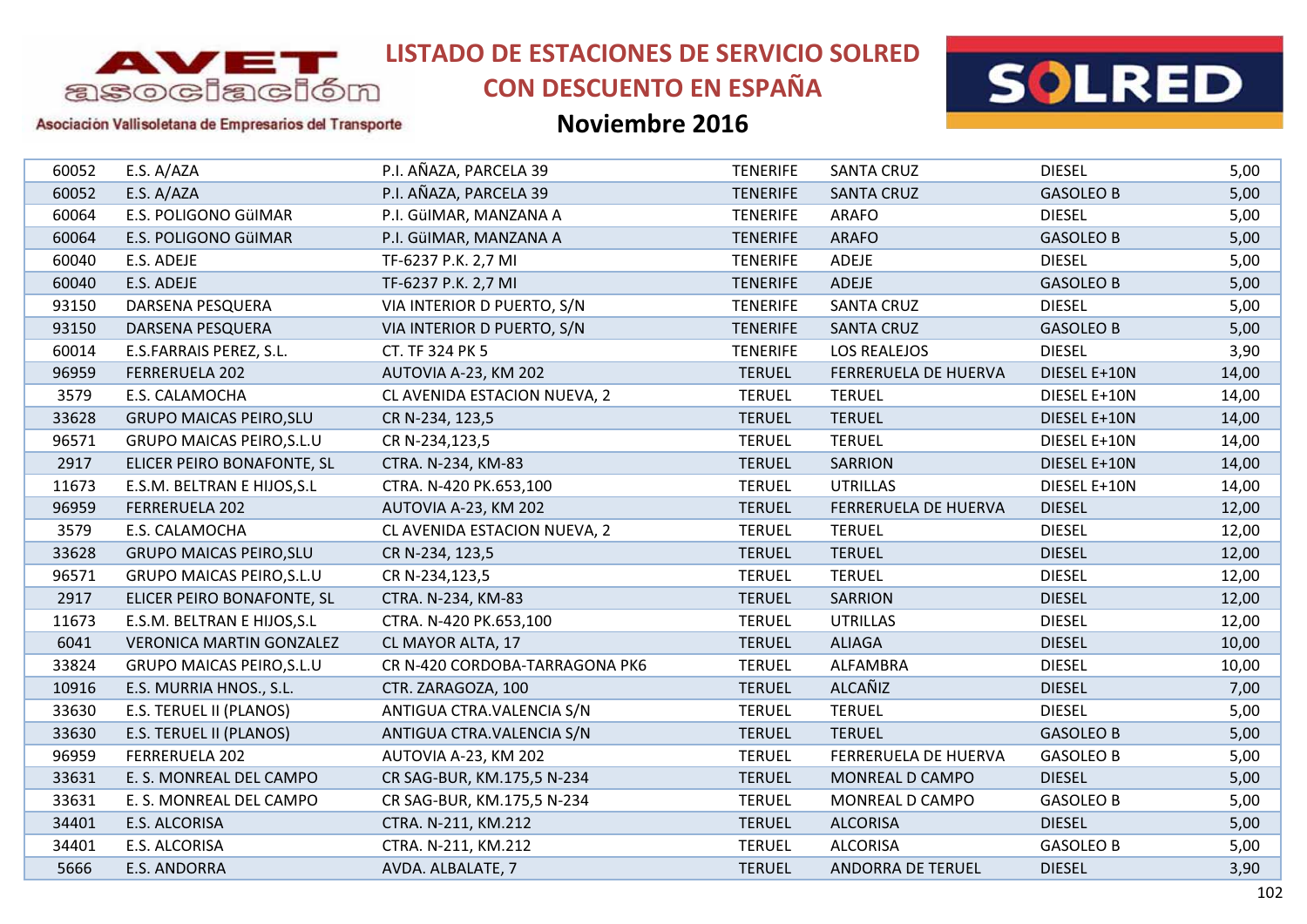

# **CON DESCUENTO EN ESPAÑA**



Asociación Vallisoletana de Empresarios del Transporte

| 15310 | E.S. MONROYO, S.L.           | CTR. ZARAGOZA, 10           | <b>TERUEL</b> | <b>MONROYO</b>       | <b>DIESEL</b> | 3,90  |
|-------|------------------------------|-----------------------------|---------------|----------------------|---------------|-------|
| 12169 | ES.SANCHEZ GIMENEZ HJS, S.L  | CTRA. ALCA/IZ,56            | <b>TERUEL</b> | <b>TERUEL</b>        | <b>DIESEL</b> | 3,90  |
| 4587  | E.S. VENTA DEL BARRO, S.L.   | CTRA. N.232 KM.170          | <b>TERUEL</b> | PUEBLA DE HIJAR      | <b>DIESEL</b> | 3,90  |
| 34008 | E.S. CELIA MONTON, S.L.      | CTRA.N-234 PK.150           | <b>TERUEL</b> | <b>STA EULALIA</b>   | <b>DIESEL</b> | 3,90  |
| 96930 | E.S. SESENA M.I.             | A-4 PK 36                   | <b>TOLEDO</b> | SESEÑA               | DIESEL E+10N  | 14,00 |
| 4696  | E.S. SESEÑA DERECHO          | AU A-4 PK 36, 500           | <b>TOLEDO</b> | SESEÑA               | DIESEL E+10N  | 14,00 |
| 96977 | LAVANCARO, S.L.              | AVDA. CASTILLA LA MANCHA, 1 | <b>TOLEDO</b> | <b>YUNCOS</b>        | DIESEL E+10N  | 14,00 |
| 96769 | E.S. LAVANCARO, S.L.         | C/CARLOS I, 8               | <b>TOLEDO</b> | <b>YUNCOS</b>        | DIESEL E+10N  | 14,00 |
| 31607 | GASOLEO GALAPAGAR, S.L.      | CN-502, PK.118,6            | <b>TOLEDO</b> | TALAVERA DE LA REINA | DIESEL E+10N  | 14,00 |
| 96360 | E.S. SONSECA-MARTIN          | CR MADRID-CADIZ PK 112,8    | <b>TOLEDO</b> | <b>MADRIDEJOS</b>    | DIESEL E+10N  | 14,00 |
| 10020 | GRUPO ELECTROCHIMPO, S.L.    | CR N-400, 56,8              | <b>TOLEDO</b> | <b>NOBLEJAS</b>      | DIESEL E+10N  | 14,00 |
| 94105 | COMBUSTIBLES GUTIERREZ, S.L. | CR.A-4, PK. 113,00          | <b>TOLEDO</b> | <b>MADRIDEJOS</b>    | DIESEL E+10N  | 14,00 |
| 33975 | E.S. CALZADA DE OROPESA      | CRTRA. N-V KM.159           | <b>TOLEDO</b> | CALZADA DE OROPESA   | DIESEL E+10N  | 14,00 |
| 5677  | E.S. DE MOCEJON, S.L.        | CT.CM-4001, PK-11.3         | <b>TOLEDO</b> | <b>MOCEJON</b>       | DIESEL E+10N  | 14,00 |
| 10728 | HIGUESOL 2016 S.L            | CTA CM 5100, KM 5           | <b>TOLEDO</b> | <b>PEPINO</b>        | DIESEL E+10N  | 14,00 |
| 12954 | E.S. CAZALEGAS II            | CTRA- N-V KM. 103 M. DCHO   | <b>TOLEDO</b> | CAZALEGAS            | DIESEL E+10N  | 14,00 |
| 12955 | E.S. CAZALEGAS I             | CTRA. N-V KM. 104 M. IZD    | <b>TOLEDO</b> | CAZALEGAS            | DIESEL E+10N  | 14,00 |
| 11696 | JOMISOLEO HOSTALGAS, S.L.    | N-IV, PK. 106               | <b>TOLEDO</b> | <b>MADRIDEJOS</b>    | DIESEL E+10N  | 14,00 |
| 96930 | E.S. SESENA M.I.             | A-4 PK 36                   | <b>TOLEDO</b> | SESEÑA               | <b>DIESEL</b> | 12,00 |
| 4696  | E.S. SESEÑA DERECHO          | AU A-4 PK 36, 500           | <b>TOLEDO</b> | SESEÑA               | <b>DIESEL</b> | 12,00 |
| 96977 | LAVANCARO, S.L.              | AVDA. CASTILLA LA MANCHA, 1 | <b>TOLEDO</b> | <b>YUNCOS</b>        | <b>DIESEL</b> | 12,00 |
| 96769 | E.S. LAVANCARO, S.L.         | C/ CARLOS I, 8              | <b>TOLEDO</b> | <b>YUNCOS</b>        | <b>DIESEL</b> | 12,00 |
| 31607 | GASOLEO GALAPAGAR, S.L.      | CN-502, PK.118,6            | <b>TOLEDO</b> | TALAVERA DE LA REINA | <b>DIESEL</b> | 12,00 |
| 96360 | <b>E.S. SONSECA-MARTIN</b>   | CR MADRID-CADIZ PK 112,8    | <b>TOLEDO</b> | <b>MADRIDEJOS</b>    | <b>DIESEL</b> | 12,00 |
| 10020 | GRUPO ELECTROCHIMPO, S.L.    | CR N-400, 56,8              | <b>TOLEDO</b> | <b>NOBLEJAS</b>      | <b>DIESEL</b> | 12,00 |
| 94105 | COMBUSTIBLES GUTIERREZ, S.L. | CR.A-4, PK. 113,00          | <b>TOLEDO</b> | <b>MADRIDEJOS</b>    | <b>DIESEL</b> | 12,00 |
| 33975 | E.S. CALZADA DE OROPESA      | CRTRA. N-V KM.159           | <b>TOLEDO</b> | CALZADA DE OROPESA   | <b>DIESEL</b> | 12,00 |
| 5677  | E.S. DE MOCEJON, S.L.        | CT.CM-4001, PK-11.3         | <b>TOLEDO</b> | <b>MOCEJON</b>       | <b>DIESEL</b> | 12,00 |
| 10728 | HIGUESOL 2016 S.L            | CTA CM 5100, KM 5           | <b>TOLEDO</b> | <b>PEPINO</b>        | <b>DIESEL</b> | 12,00 |
| 12954 | E.S. CAZALEGAS II            | CTRA- N-V KM. 103 M. DCHO   | <b>TOLEDO</b> | CAZALEGAS            | <b>DIESEL</b> | 12,00 |
| 12955 | E.S. CAZALEGAS I             | CTRA. N-V KM. 104 M. IZD    | <b>TOLEDO</b> | CAZALEGAS            | <b>DIESEL</b> | 12,00 |
| 11696 | JOMISOLEO HOSTALGAS, S.L.    | N-IV, PK. 106               | <b>TOLEDO</b> | <b>MADRIDEJOS</b>    | <b>DIESEL</b> | 12,00 |
|       |                              |                             |               |                      |               |       |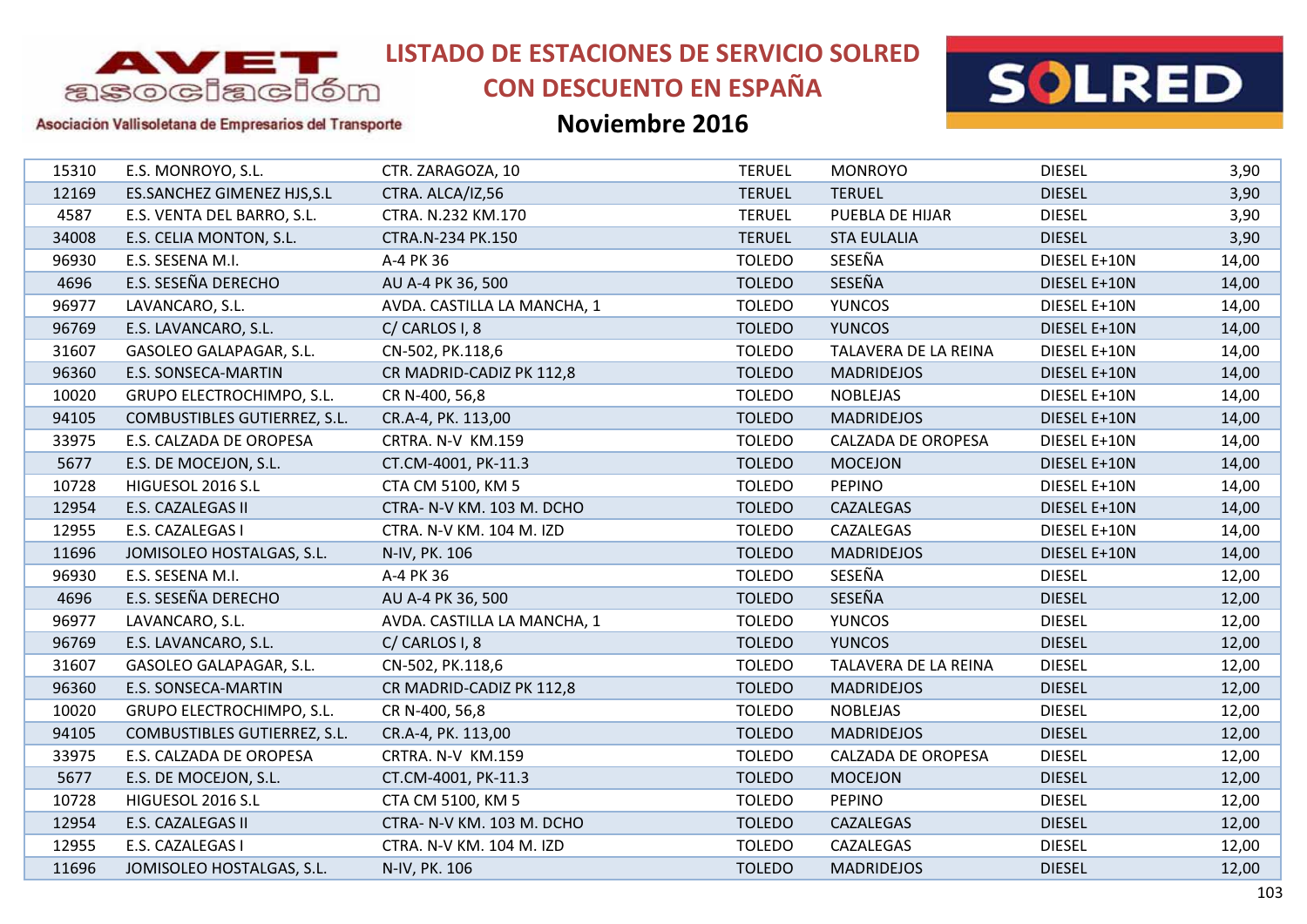

# **CON DESCUENTO EN ESPAÑA**



### Asociación Vallisoletana de Empresarios del Transporte

| 96783 | E.S. MORA DCHO.              | CT. CM-42, PK-21.3                 | <b>TOLEDO</b> | MASCARAQUE                   | <b>DIESEL</b>    | 10,00 |
|-------|------------------------------|------------------------------------|---------------|------------------------------|------------------|-------|
| 10115 | E.S. E.S. SANJUDI, S.L.      | CTRA C-401, PK 9                   | <b>TOLEDO</b> | <b>GUADAMUR</b>              | <b>DIESEL</b>    | 10,00 |
| 10221 | E.S. LA CAMARENA, S.L        | CTRA. GALVEZ KM.5,500              | <b>TOLEDO</b> | MENASALBAS                   | <b>DIESEL</b>    | 10,00 |
| 31413 | E.S. PEREZ CARVAJAL C.B.     | CTRA. N-V KM. 123,7                | <b>TOLEDO</b> | TALAVERA DE LA REINA         | <b>DIESEL</b>    | 10,00 |
| 11990 | E.S. SAN ROQUE, S.L.         | CTRA. N-V PK.134                   | <b>TOLEDO</b> | <b>CALERA Y CHOZAS</b>       | <b>DIESEL</b>    | 10,00 |
| 1956  | INDUSTRIAL OROPESANA, S.L.U. | CTRA. N-V, PK, 149                 | <b>TOLEDO</b> | <b>OROPESA</b>               | <b>DIESEL</b>    | 10,00 |
| 657   | E.S. QUINTANAR               | CTRA.N-301 KM.122 M.I              | <b>TOLEDO</b> | <b>QUINTANAR DE LA ORDEN</b> | <b>DIESEL</b>    | 10,00 |
| 10803 | E.S. CAMU   AS, C.B.         | CR CM-4133 P.K 15,50 M.I           | <b>TOLEDO</b> | <b>CAMUñAS (TOLEDO)</b>      | <b>DIESEL</b>    | 7,00  |
| 96784 | HERMANOS FERNANDEZ GARCIA    | CR CM-42, PK 21,5                  | <b>TOLEDO</b> | MASCARAQUE                   | <b>DIESEL</b>    | 7,00  |
| 96576 | E.S. ALMENARA CASAS          | CR N-301 97                        | <b>TOLEDO</b> | <b>CORRAL DE ALMAGUER</b>    | <b>DIESEL</b>    | 7,00  |
| 96349 | E.S. YUNCOS                  | CTR N-401 PK 42,200                | <b>TOLEDO</b> | <b>YUNCOS</b>                | <b>DIESEL</b>    | 7,00  |
| 96754 | E.S. TORRESMANCHA, S.L.      | CTR. A-4, PK-84.7 M.I.             | <b>TOLEDO</b> | <b>LA GUARDIA</b>            | <b>DIESEL</b>    | 7,00  |
| 11481 | <b>E.S. YUNCLER</b>          | CTR. A-42, PK-47.3                 | <b>TOLEDO</b> | <b>YUNCLER</b>               | <b>DIESEL</b>    | 7,00  |
| 96681 | E.S. R4 OCAÑA DCHO.          | CTR. R-4, PK-44.5 M.DCHO           | <b>TOLEDO</b> | <b>OCAÑA</b>                 | <b>DIESEL</b>    | 7,00  |
| 96682 | E.S. R-4 OCANA IZDO.         | CTR. R-4, PK-44.5-IZDO             | <b>TOLEDO</b> | <b>OCANA</b>                 | <b>DIESEL</b>    | 7,00  |
| 34359 | E.S.ILLESCAS                 | CTRA. A-42 PK 32,2                 | <b>TOLEDO</b> | <b>ILLESCAS</b>              | <b>DIESEL</b>    | 7,00  |
| 12917 | <b>E.S. LOS CERRALBOS</b>    | CTRA. N-V PK.91,850 MARGEN DERECHO | <b>TOLEDO</b> | <b>LOS CERRALBOS</b>         | <b>DIESEL</b>    | 7,00  |
| 33647 | E. S. TOLEDO (POLIGONO)      | POLIGONO INDUSTRIAL - JARAMA,2     | <b>TOLEDO</b> | <b>TOLEDO</b>                | <b>DIESEL</b>    | 7,00  |
| 96930 | E.S. SESENA M.I.             | A-4 PK 36                          | <b>TOLEDO</b> | SESEÑA                       | <b>GASOLEO B</b> | 5,00  |
| 4696  | E.S. SESEÑA DERECHO          | AU A-4 PK 36, 500                  | <b>TOLEDO</b> | SESEÑA                       | <b>GASOLEO B</b> | 5,00  |
| 96235 | ANGEL ENRIQUE ARTIAGA        | CR A-4, 33, 7                      | <b>TOLEDO</b> | SESEÑA                       | <b>DIESEL</b>    | 5,00  |
| 33975 | E.S. CALZADA DE OROPESA      | CRTRA. N-V KM.159                  | <b>TOLEDO</b> | <b>CALZADA DE OROPESA</b>    | <b>GASOLEO B</b> | 5,00  |
| 96783 | E.S. MORA DCHO.              | CT. CM-42, PK-21.3                 | <b>TOLEDO</b> | MASCARAQUE                   | <b>GASOLEO B</b> | 5,00  |
| 96349 | E.S. YUNCOS                  | CTR N-401 PK 42,200                | <b>TOLEDO</b> | <b>YUNCOS</b>                | <b>GASOLEO B</b> | 5,00  |
| 11481 | <b>E.S. YUNCLER</b>          | CTR. A-42, PK-47.3                 | <b>TOLEDO</b> | <b>YUNCLER</b>               | <b>GASOLEO B</b> | 5,00  |
| 7481  | E.S. OLIAS IZDO              | CTR. A-42, PK-63.300               | <b>TOLEDO</b> | OLIAS DEL REY                | <b>DIESEL</b>    | 5,00  |
| 7481  | E.S. OLIAS IZDO              | CTR. A-42, PK-63.300               | <b>TOLEDO</b> | OLIAS DEL REY                | <b>GASOLEO B</b> | 5,00  |
| 96681 | E.S. R4 OCAÑA DCHO.          | CTR. R-4, PK-44.5 M.DCHO           | <b>TOLEDO</b> | <b>OCAÑA</b>                 | <b>GASOLEO B</b> | 5,00  |
| 96682 | E.S. R-4 OCANA IZDO.         | CTR. R-4, PK-44.5-IZDO             | <b>TOLEDO</b> | <b>OCANA</b>                 | <b>GASOLEO B</b> | 5,00  |
| 96250 | <b>TALAVERA</b>              | CTRA DE MADRID, KM 113,670         | <b>TOLEDO</b> | TALAVERA D ELA REINA         | <b>DIESEL</b>    | 5,00  |
| 96250 | TALAVERA                     | CTRA DE MADRID, KM 113,670         | <b>TOLEDO</b> | TALAVERA D ELA REINA         | <b>GASOLEO B</b> | 5,00  |
| 12954 | E.S. CAZALEGAS II            | CTRA- N-V KM. 103 M. DCHO          | <b>TOLEDO</b> | CAZALEGAS                    | <b>GASOLEO B</b> | 5,00  |
|       |                              |                                    |               |                              |                  |       |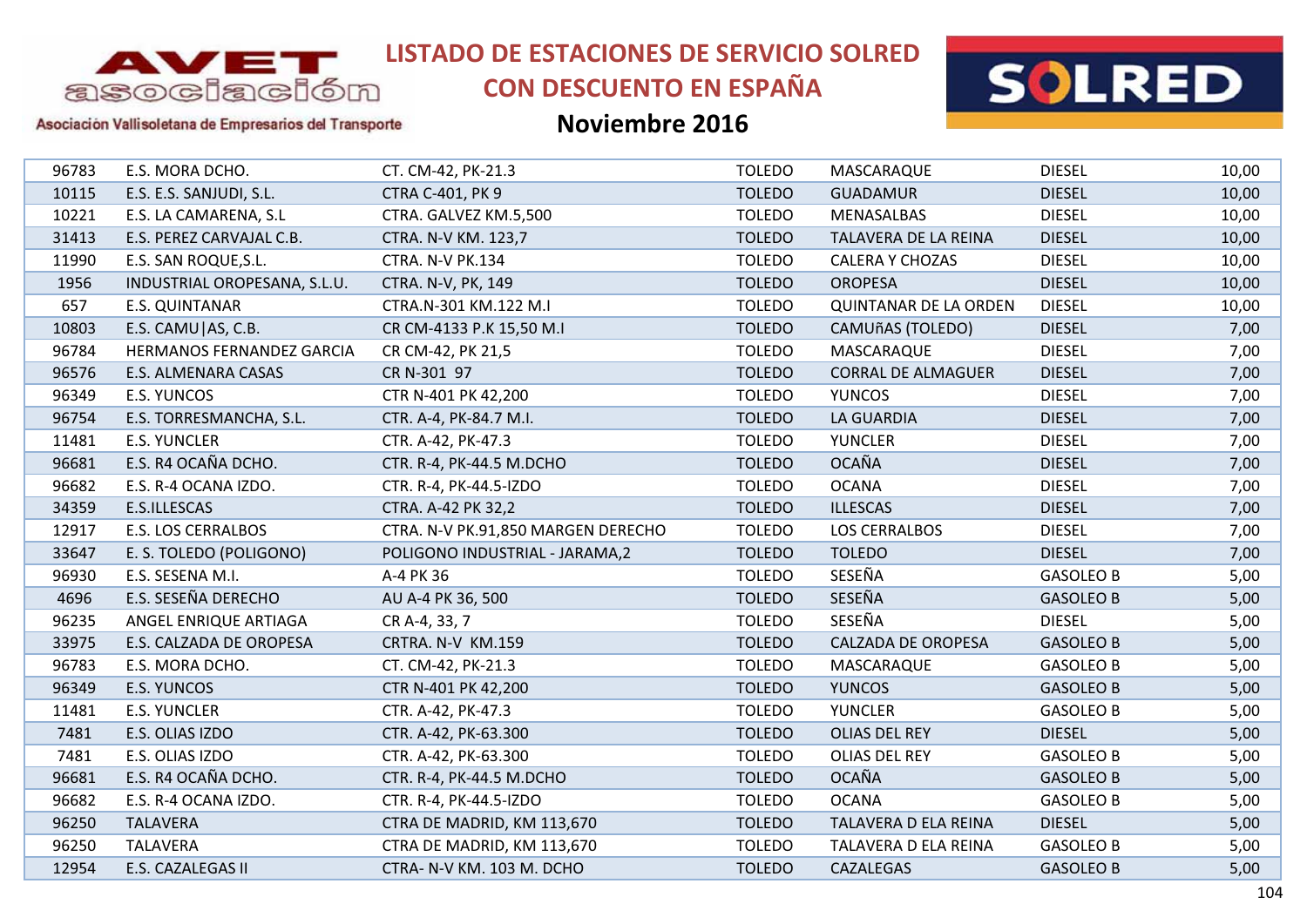

# **CON DESCUENTO EN ESPAÑA**



### Asociación Vallisoletana de Empresarios del Transporte

| 34359 | E.S.ILLESCAS                                           | CTRA. A-42 PK 32,2                 | <b>TOLEDO</b>   | <b>ILLESCAS</b>               | <b>GASOLEO B</b> | 5,00  |
|-------|--------------------------------------------------------|------------------------------------|-----------------|-------------------------------|------------------|-------|
| 12955 | E.S. CAZALEGAS I                                       | CTRA. N-V KM. 104 M. IZD           | <b>TOLEDO</b>   | CAZALEGAS                     | <b>GASOLEO B</b> | 5,00  |
| 12917 | E.S. LOS CERRALBOS                                     | CTRA. N-V PK.91,850 MARGEN DERECHO | <b>TOLEDO</b>   | <b>LOS CERRALBOS</b>          | <b>GASOLEO B</b> | 5,00  |
| 657   | E.S. QUINTANAR                                         | CTRA.N-301 KM.122 M.I              | <b>TOLEDO</b>   | <b>QUINTANAR DE LA ORDEN</b>  | <b>GASOLEO B</b> | 5,00  |
| 33647 | E. S. TOLEDO (POLIGONO)                                | POLIGONO INDUSTRIAL - JARAMA,2     | <b>TOLEDO</b>   | <b>TOLEDO</b>                 | <b>GASOLEO B</b> | 5,00  |
| 96361 | CESENA INVERSIONES, S.L.                               | CN-V, PK. 126,6                    | <b>TOLEDO</b>   | TALAVERA DE LA REINA          | <b>DIESEL</b>    | 3,90  |
| 3607  | E.S. EDAN S.A.                                         | AVDA.DE EXTREMADURA,25             | <b>TOLEDO</b>   | TALAVERA DE LA REINA          | <b>DIESEL</b>    | 3,90  |
| 10037 | <b>CAMPSA EESS</b>                                     | CM-4011, PK.18                     | <b>TOLEDO</b>   | <b>VILLAMIEL DE TOLEDO</b>    | <b>DIESEL</b>    | 3,90  |
| 34331 | <b>BENITO J.SIERRA EXPOSITO</b>                        | CR C-3103,10                       | <b>TOLEDO</b>   | EL TOBOSO                     | <b>DIESEL</b>    | 3,90  |
| 11958 | E.S. NACINCO 47, S.L.                                  | CTRA. N-V KM. 47,700               | <b>TOLEDO</b>   | <b>CASARRUBIOS</b>            | <b>DIESEL</b>    | 3,90  |
| 15075 | E.S. DOS LUISES S.A.                                   | CTRA. TOLEDO-AVILA, 2,5            | <b>TOLEDO</b>   | <b>TOLEDO</b>                 | <b>DIESEL</b>    | 3,90  |
| 11765 | E.S. OCA/A 70 S.L                                      | CTRA.N-301 PK.70,700               | <b>TOLEDO</b>   | <b>OCAñA</b>                  | <b>DIESEL</b>    | 3,90  |
| 7480  | ES.NTRA.SRA. DE CASTELLAR                              | CTRA.TOLEDO-CUENCA KM. 62,300      | <b>TOLEDO</b>   | VILLARRUBIA DE SANTIAGO       | <b>DIESEL</b>    | 3,90  |
| 33737 | <b>E.S. JOSE ZAPARDIEL</b>                             | R.DE TO-4640, PK-8,340             | <b>TOLEDO</b>   | <b>RECAS</b>                  | <b>DIESEL</b>    | 3,90  |
| 33449 | E.S. ALZ, S.L.                                         | A-3 KM.341                         | VALENCIA        | RIBARROJA DE TURIA            | DIESEL E+10N     | 14,00 |
| 94020 | C. HIDROCARB.MARTIN LOPEZ S.L                          | A-35, KM 27                        | <b>VALENCIA</b> | VALLADA                       | DIESEL E+10N     | 14,00 |
| 96728 | E.S. MASSALAVES                                        | A-7 P.K 379,5 MARGEN D             | VALENCIA        | <b>ALBERIQUE</b>              | DIESEL E+10N     | 14,00 |
| 34067 | AREA DE SERVICIO BUñOL, S.L                            | AT A-3, 350,9                      | <b>VALENCIA</b> | <b>MISLATA</b>                | DIESEL E+10N     | 14,00 |
| 12680 | AREA DE SERV. BUÑOL, S.L.                              | AUTOVIA A-3 KM. 322                | <b>VALENCIA</b> | <b>BUñOL</b>                  | DIESEL E+10N     | 14,00 |
| 96768 | <b>MORATILLAS</b>                                      | AUTOVIA A-3, KM 304                | VALENCIA        | <b>SIETE AGUAS</b>            | DIESEL E+10N     | 14,00 |
| 96683 | APEADERO                                               | AUTOVIA A-3, KM.306 SALIDA 7       | VALENCIA        | <b>SIETE AGUAS</b>            | DIESEL E+10N     | 14,00 |
| 92298 | PETROALMIQ, S.L.                                       | AV REAL MONASTERIO 6               | <b>VALENCIA</b> | <b>QUART DE POBLET</b>        | DIESEL E+10N     | 14,00 |
| 94206 | PROVALEST, S.L.                                        | AVDA AUSIAS MARCH, 118             | VALENCIA        | <b>VALENCIA</b>               | DIESEL E+10N     | 14,00 |
| 15495 | E.S.NEMESIO S.L.                                       | C.TORRENT-PICANYA KM.1,200         | <b>VALENCIA</b> | <b>TORRENT</b>                | DIESEL E+10N     | 14,00 |
| 96044 | E.S. IVILARA, S.L.                                     | CN-340 PK. 232,900 V-302           | VALENCIA        | BENIPARRELL                   | DIESEL E+10N     | 14,00 |
| 96729 | E.S. ALBERIQUE                                         | CTR.N-340, PK-659.8 M.I.           | <b>VALENCIA</b> | <b>ALBERIQUE</b>              | DIESEL E+10N     | 14,00 |
| 96663 | <b>VENTA DEL MORO</b>                                  | CTRA. A-3, PK-266                  | VALENCIA        | <b>CAUDETE DE LAS FUENTES</b> | DIESEL E+10N     | 14,00 |
| 96189 | E.S. DISTRIBUCIONES VELENOIL, S.L. CTRA. A-III KM. 281 |                                    | <b>VALENCIA</b> | <b>REQUENA</b>                | DIESEL E+10N     | 14,00 |
| 3282  | E.S. AUTOSERVICIO ROMERO                               | CTRA.N-III KM.262                  | VALENCIA        | <b>UTIEL</b>                  | DIESEL E+10N     | 14,00 |
| 11988 | <b>E.S. PETROURBE</b>                                  | N-340 PK 4,2                       | <b>VALENCIA</b> | <b>CASAS DE BARCENA</b>       | DIESEL E+10N     | 14,00 |
| 33449 | E.S. ALZ, S.L.                                         | A-3 KM.341                         | VALENCIA        | RIBARROJA DE TURIA            | <b>DIESEL</b>    | 12,00 |
| 94020 | C. HIDROCARB.MARTIN LOPEZ S.L                          | A-35, KM 27                        | <b>VALENCIA</b> | <b>VALLADA</b>                | <b>DIESEL</b>    | 12,00 |
|       |                                                        |                                    |                 |                               |                  |       |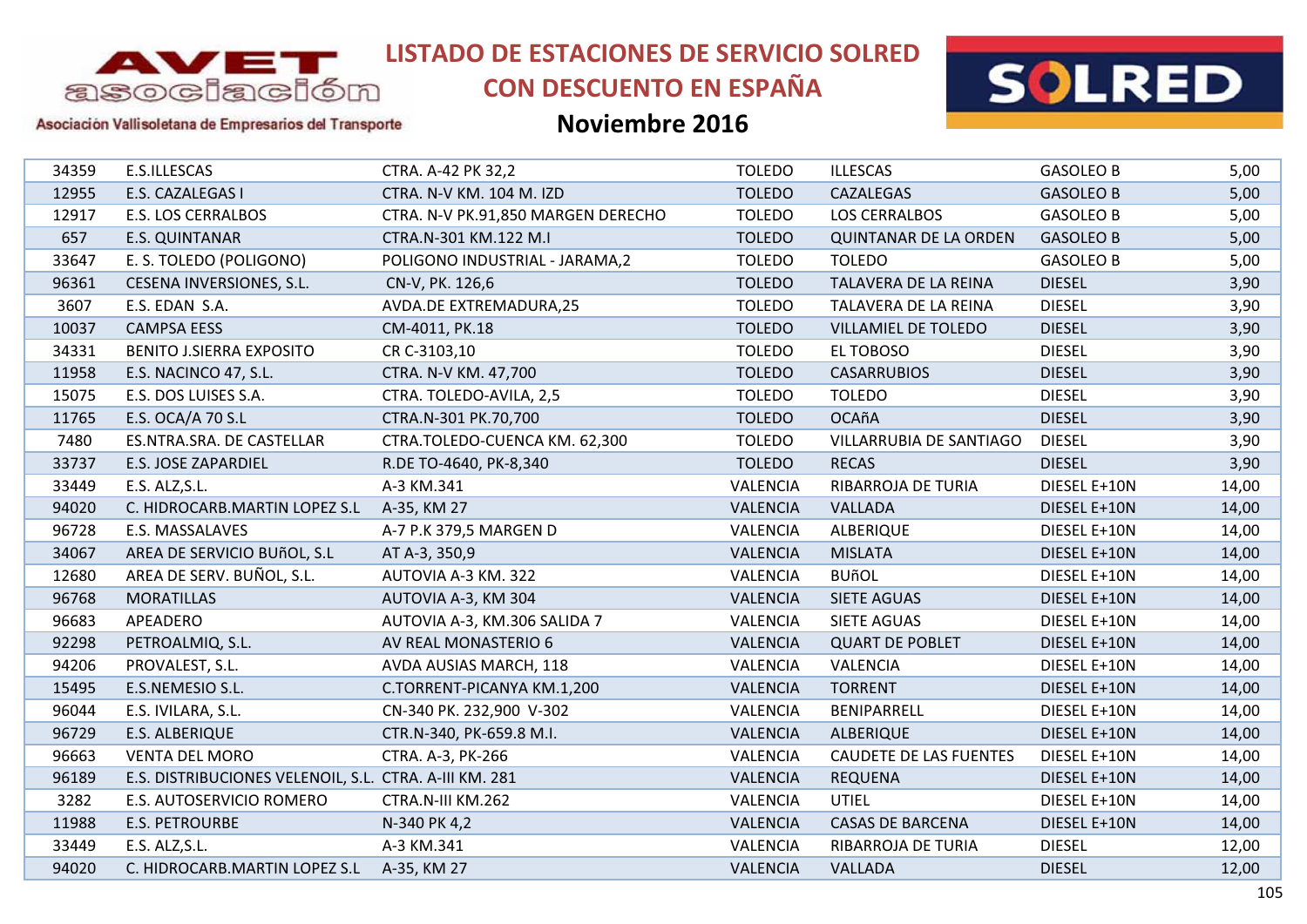

# **CON DESCUENTO EN ESPAÑA**



#### Asociación Vallisoletana de Empresarios del Transporte

| 96728 | E.S. MASSALAVES                                        | A-7 P.K 379,5 MARGEN D         | VALENCIA        | <b>ALBERIQUE</b>              | <b>DIESEL</b> | 12,00 |
|-------|--------------------------------------------------------|--------------------------------|-----------------|-------------------------------|---------------|-------|
| 34067 | AREA DE SERVICIO BUñOL, S.L                            | AT A-3, 350,9                  | <b>VALENCIA</b> | <b>MISLATA</b>                | <b>DIESEL</b> | 12,00 |
| 12680 | AREA DE SERV. BUÑOL, S.L.                              | AUTOVIA A-3 KM. 322            | <b>VALENCIA</b> | <b>BUñOL</b>                  | <b>DIESEL</b> | 12,00 |
| 96768 | <b>MORATILLAS</b>                                      | AUTOVIA A-3, KM 304            | <b>VALENCIA</b> | <b>SIETE AGUAS</b>            | <b>DIESEL</b> | 12,00 |
| 96683 | APEADERO                                               | AUTOVIA A-3, KM.306 SALIDA 7   | <b>VALENCIA</b> | <b>SIETE AGUAS</b>            | <b>DIESEL</b> | 12,00 |
| 92298 | PETROALMIQ, S.L.                                       | AV REAL MONASTERIO 6           | <b>VALENCIA</b> | <b>QUART DE POBLET</b>        | <b>DIESEL</b> | 12,00 |
| 94206 | PROVALEST, S.L.                                        | AVDA AUSIAS MARCH, 118         | VALENCIA        | <b>VALENCIA</b>               | <b>DIESEL</b> | 12,00 |
| 15495 | E.S.NEMESIO S.L.                                       | C.TORRENT-PICANYA KM.1,200     | <b>VALENCIA</b> | <b>TORRENT</b>                | <b>DIESEL</b> | 12,00 |
| 96044 | E.S. IVILARA, S.L.                                     | CN-340 PK. 232,900 V-302       | VALENCIA        | BENIPARRELL                   | <b>DIESEL</b> | 12,00 |
| 11675 | CIA.HIDRO.MARTIN LOPEZ S.L                             | CR. N-430, 630,8               | <b>VALENCIA</b> | <b>MONTESA</b>                | <b>DIESEL</b> | 12,00 |
| 96729 | E.S. ALBERIQUE                                         | CTR.N-340, PK-659.8 M.I.       | VALENCIA        | <b>ALBERIQUE</b>              | <b>DIESEL</b> | 12,00 |
| 96663 | <b>VENTA DEL MORO</b>                                  | CTRA. A-3, PK-266              | <b>VALENCIA</b> | <b>CAUDETE DE LAS FUENTES</b> | <b>DIESEL</b> | 12,00 |
| 96189 | E.S. DISTRIBUCIONES VELENOIL, S.L. CTRA. A-III KM. 281 |                                | VALENCIA        | <b>REQUENA</b>                | <b>DIESEL</b> | 12,00 |
| 3282  | E.S. AUTOSERVICIO ROMERO                               | CTRA.N-III KM.262              | <b>VALENCIA</b> | <b>UTIEL</b>                  | <b>DIESEL</b> | 12,00 |
| 11988 | <b>E.S. PETROURBE</b>                                  | N-340 PK 4,2                   | VALENCIA        | <b>CASAS DE BARCENA</b>       | <b>DIESEL</b> | 12,00 |
| 33206 | <b>AFRILUC 2012, S.L.</b>                              | AT A-3, 348                    | <b>VALENCIA</b> | <b>QUART DE POBLET</b>        | <b>DIESEL</b> | 10,00 |
| 12645 | <b>REBOLLAR</b>                                        | AUTOVIA A-3, KM 297            | VALENCIA        | <b>EL REBOLLAR</b>            | <b>DIESEL</b> | 10,00 |
| 34135 | SILLA POLIGONO                                         | AVDA. ESPIOCA, 3               | <b>VALENCIA</b> | <b>SILLA</b>                  | <b>DIESEL</b> | 10,00 |
| 12641 | GASOLEOS DEL LEVANTE, S.L                              | C/ CAMINO VIEJO DE MASAMAGRELL | VALENCIA        | PLAYA POBLA DE FARNAL         | <b>DIESEL</b> | 10,00 |
| 34068 | AREA DE SERVICIO BUÑOL SL II                           | C/ SAN ANTONIO, 14             | <b>VALENCIA</b> | <b>MISLATA</b>                | <b>DIESEL</b> | 10,00 |
| 13505 | ASAMA CAMPANAR, S.L                                    | C/VALLE DE LA BALLESTERA, 44   | VALENCIA        | VALENCIA                      | <b>DIESEL</b> | 10,00 |
| 5905  | E.S. ADEMUZ                                            | C-324 PK 9,7                   | <b>VALENCIA</b> | <b>PATERNA</b>                | <b>DIESEL</b> | 10,00 |
| 12994 | MERCAVALENCIA                                          | <b>CARRETERA EN CORTS, 231</b> | VALENCIA        | VALENCIA                      | <b>DIESEL</b> | 10,00 |
| 12034 | E.S. OLLER                                             | CL. OLLER, 1, PG.MUNIC.PATERNA | <b>VALENCIA</b> | <b>PATERNA</b>                | <b>DIESEL</b> | 10,00 |
| 10484 | <b>GESINSA CARBURANTES S.L</b>                         | CR C-3322,90                   | VALENCIA        | VILAMARXANT                   | <b>DIESEL</b> | 10,00 |
| 92270 | E.S. AIELO                                             | CR CV-40 PK 14                 | <b>VALENCIA</b> | AIELO DE MALFERIT             | <b>DIESEL</b> | 10,00 |
| 4557  | <b>MARIA NIEVES GARCIA</b>                             | CR N-430,625                   | VALENCIA        | <b>MOGENTE</b>                | <b>DIESEL</b> | 10,00 |
| 33126 | RETANER, S.L.                                          | CR. CV-370, P.K 6,8            | <b>VALENCIA</b> | <b>MANISES</b>                | <b>DIESEL</b> | 10,00 |
| 33898 | ISABEL NAVARRO E HIJOS, S.L.                           | CR.MADRID-VALENCIA, PK.276     | VALENCIA        | <b>REQUENA</b>                | <b>DIESEL</b> | 10,00 |
| 97040 | A. SOLARES LEVANTINAS, S.L                             | CRT VALENCIA ADEMUZ PK 23,3    | <b>VALENCIA</b> | <b>LLIRIA</b>                 | <b>DIESEL</b> | 10,00 |
| 96124 | E.S. CHIVA                                             | CRT. A-III PK 337              | VALENCIA        | <b>CHIVA</b>                  | <b>DIESEL</b> | 10,00 |
| 96114 | E.S. ALFAFAR                                           | CTRA N-332 PK-282,800          | <b>VALENCIA</b> | <b>ALFAFAR</b>                | <b>DIESEL</b> | 10,00 |
|       |                                                        |                                |                 |                               |               |       |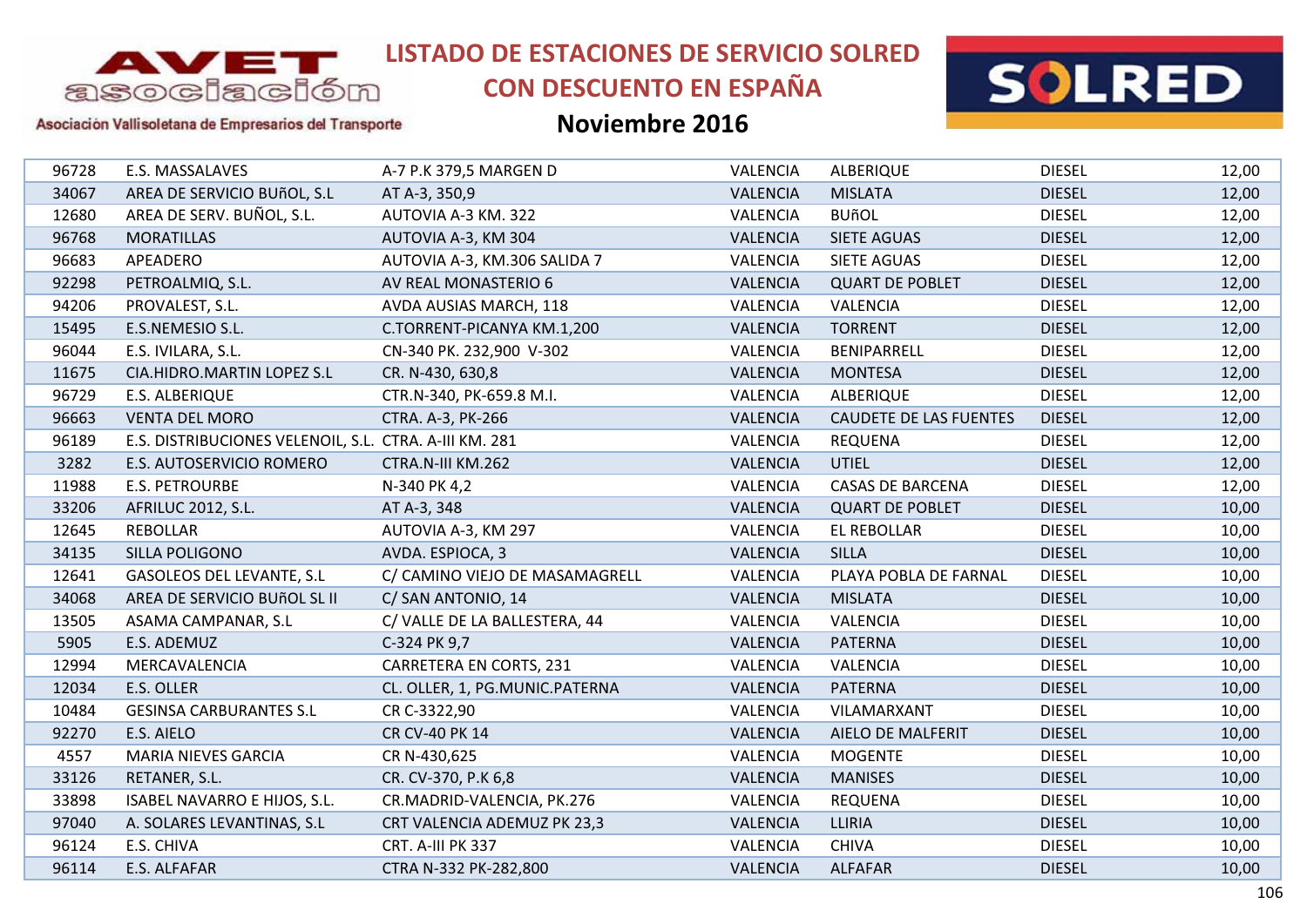

# **CON DESCUENTO EN ESPAÑA**



#### Asociación Vallisoletana de Empresarios del Transporte

| 34200 | E.S. RED AZUL S.A.                                | CTRA. NAZARET OLIVA KM.21              | <b>VALENCIA</b> | <b>EL PERELLO</b>     | <b>DIESEL</b>    | 10,00 |
|-------|---------------------------------------------------|----------------------------------------|-----------------|-----------------------|------------------|-------|
| 33082 | <b>E.S HIJOS D ANTONIO PONS</b>                   | CTRA. N-III, KM-260                    | <b>VALENCIA</b> | <b>UTIEL</b>          | <b>DIESEL</b>    | 10,00 |
| 96790 | E.S. EL TOLL, S.L.                                | CTRA.CV-405 PK.3,5 P.I.TOLL DE LA ALBE | VALENCIA        | <b>TORRENTE</b>       | <b>DIESEL</b>    | 10,00 |
| 96093 | E.S. LA ROTONDA, S.L.                             | PG.IND. VII SECTOR SUR PARCELA 29      | <b>VALENCIA</b> | <b>SILLA</b>          | <b>DIESEL</b>    | 10,00 |
| 34201 | E.S. MEDINA Y VALERO S.L.                         | VIRGEN DEL ROSARIO, S.N.               | VALENCIA        | <b>AYORA</b>          | <b>DIESEL</b>    | 10,00 |
| 34204 | <b>COMBUSTIBLES PICASSENT, SL</b>                 | $C/$ ABADIA, 13                        | <b>VALENCIA</b> | <b>PICASSENT</b>      | <b>DIESEL</b>    | 9,00  |
| 34570 | E.S. COTES S.L                                    | C.V. 42 KM 7 POL. IND. COTES           | VALENCIA        | ALGEMESI              | <b>DIESEL</b>    | 8,00  |
| 96838 | <b>GASOLINERA DE CAMPOROBLES</b>                  | AV. CONSTITUCION S/N                   | VALENCIA        | <b>REQUENA</b>        | <b>DIESEL</b>    | 7,00  |
| 34655 | <b>EE.SS RIPOLL SL</b>                            | AVDA. DEL MEDITERRANEO ESQ. C.ROBELLS  | VALENCIA        | ALBUIXECH             | <b>DIESEL</b>    | 7,00  |
| 33047 | <b>E.S. LAS MORERAS</b>                           | CAMINO DE LAS MORERAS, 58              | <b>VALENCIA</b> | <b>VALENCIA</b>       | <b>DIESEL</b>    | 7,00  |
| 34345 | FERNANDO VERDU E HIJOS, SL                        | CL AVDA. LA VALL D'ALBAIDA, 55         | VALENCIA        | <b>GANDIA</b>         | <b>DIESEL</b>    | 7,00  |
| 10796 | E.S. FUENTE DEL JARRO                             | CL. CIUDAD DE LIRIA, 15-PGNO.          | <b>VALENCIA</b> | <b>PATERNA</b>        | <b>DIESEL</b>    | 7,00  |
| 12484 | E.S. VARA DE QUART                                | CL. TRAGINERS, 2                       | <b>VALENCIA</b> | <b>VALENCIA</b>       | <b>DIESEL</b>    | 7,00  |
| 33449 | E.S. ALZ, S.L.                                    | A-3 KM.341                             | <b>VALENCIA</b> | RIBARROJA DE TURIA    | <b>GASOLEO B</b> | 5,00  |
| 96728 | E.S. MASSALAVES                                   | A-7 P.K 379,5 MARGEN D                 | VALENCIA        | ALBERIQUE             | <b>GASOLEO B</b> | 5,00  |
| 96373 | E.S. ARCHIDUQUE CARLOS                            | ARCHIDUQUE CARLOS, 70                  | <b>VALENCIA</b> | <b>VALENCIA</b>       | <b>DIESEL</b>    | 5,00  |
| 96373 | <b>E.S. ARCHIDUQUE CARLOS</b>                     | ARCHIDUQUE CARLOS, 70                  | VALENCIA        | VALENCIA              | <b>GASOLEO B</b> | 5,00  |
| 12645 | <b>REBOLLAR</b>                                   | AUTOVIA A-3, KM 297                    | <b>VALENCIA</b> | <b>EL REBOLLAR</b>    | <b>GASOLEO B</b> | 5,00  |
| 96768 | <b>MORATILLAS</b>                                 | AUTOVIA A-3, KM 304                    | VALENCIA        | SIETE AGUAS           | <b>GASOLEO B</b> | 5,00  |
| 96683 | APEADERO                                          | AUTOVIA A-3, KM.306 SALIDA 7           | <b>VALENCIA</b> | <b>SIETE AGUAS</b>    | <b>GASOLEO B</b> | 5,00  |
| 13333 | AFRILUC 2012 S.L                                  | AV ALBUFERA, 66                        | <b>VALENCIA</b> | <b>ALFAFAR</b>        | <b>DIESEL</b>    | 5,00  |
| 13333 | AFRILUC 2012 S.L                                  | AV ALBUFERA, 66                        | <b>VALENCIA</b> | <b>ALFAFAR</b>        | <b>GASOLEO B</b> | 5,00  |
| 96871 | E.S.BIP BIP PUERTO SAGUNTO                        | AV JUAN DE AUSTRIA, 2                  | VALENCIA        | PUERTO SAGUNTO        | <b>DIESEL</b>    | 5,00  |
| 10208 | E.S. LA ELIANA                                    | AV.CAMP DEL TURIA, S/N                 | <b>VALENCIA</b> | <b>LA ELIANA</b>      | <b>DIESEL</b>    | 5,00  |
| 10208 | E.S. LA ELIANA                                    | AV.CAMP DEL TURIA, S/N                 | VALENCIA        | LA ELIANA             | <b>GASOLEO B</b> | 5,00  |
| 94848 | MARI I SOUCASE, S.L.                              | AV.GENERALIDAD VALENCIANA, 20          | <b>VALENCIA</b> | CATARROJA             | <b>DIESEL</b>    | 5,00  |
| 33584 | E.S. MANISES                                      | AVD. DEL AEROPUERTO, 19                | VALENCIA        | <b>MANISES</b>        | <b>DIESEL</b>    | 5,00  |
| 33584 | E.S. MANISES                                      | AVD. DEL AEROPUERTO, 19                | <b>VALENCIA</b> | <b>MANISES</b>        | <b>GASOLEO B</b> | 5,00  |
| 93500 | SUM. LEVANTINOS HIDROCARBURO, AVDA. BARCELONA, 49 |                                        | VALENCIA        | <b>MUSEROS</b>        | <b>DIESEL</b>    | 5,00  |
| 96071 | CARBURANTES LA ROTONDA, S.L.                      | AVDA. CABAñAL,25                       | <b>VALENCIA</b> | <b>VALENCIA</b>       | <b>DIESEL</b>    | 5,00  |
| 1094  | E.S. L'ALCUDIA                                    | AVDA. CASTILLA, 6                      | <b>VALENCIA</b> | L'ALCUDIA DE CRESPINS | <b>DIESEL</b>    | 5,00  |
| 1094  | E.S. L'ALCUDIA                                    | AVDA. CASTILLA, 6                      | <b>VALENCIA</b> | L'ALCUDIA DE CRESPINS | <b>GASOLEO B</b> | 5,00  |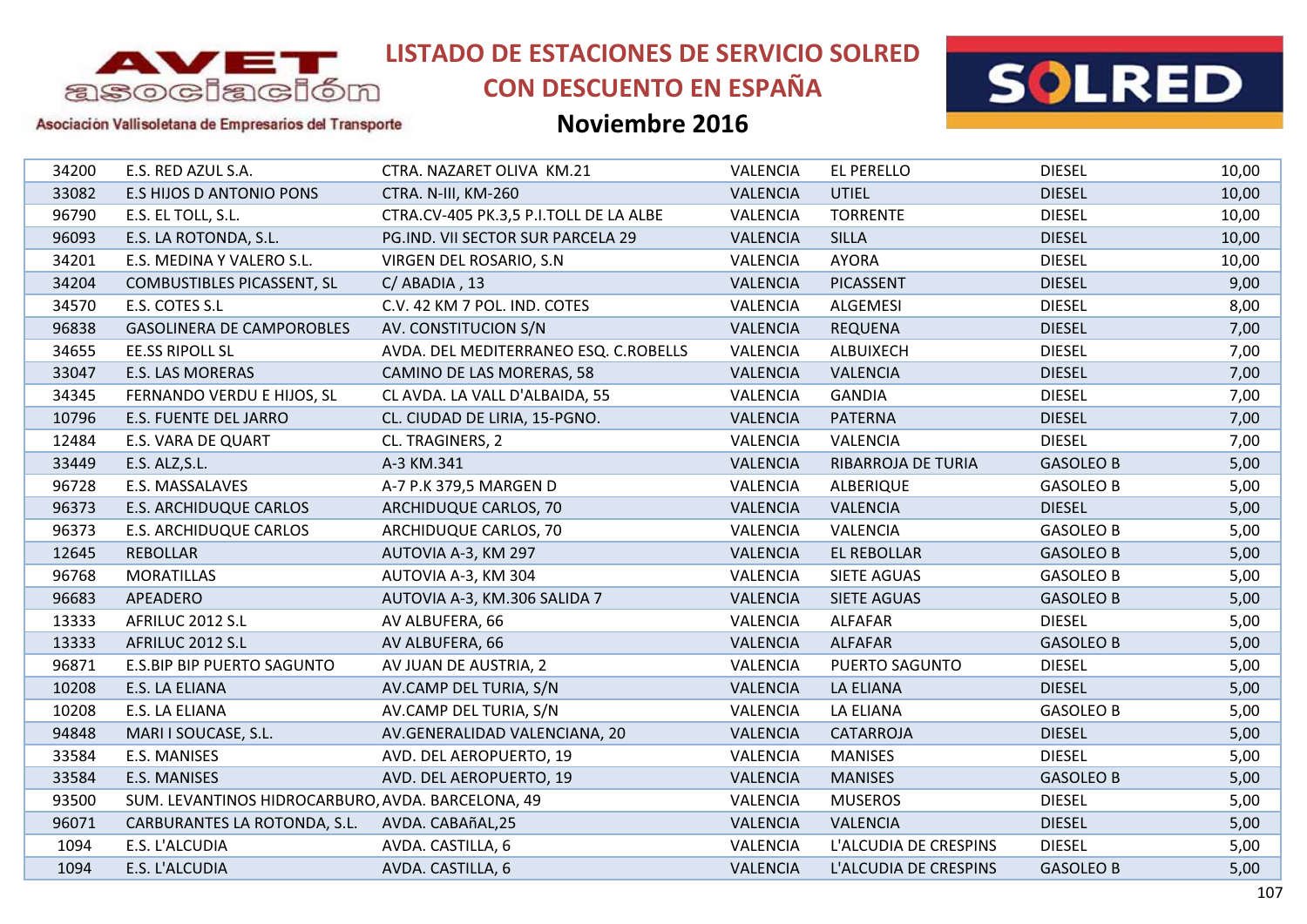

# **CON DESCUENTO EN ESPAÑA**



#### Asociación Vallisoletana de Empresarios del Transporte

| 34522 | E.S. GASOLPER, S.L.            | AVDA. DOS DE MAYO, 207                 | VALENCIA        | <b>ONTENIENTE</b> | <b>DIESEL</b>    | 5,00 |
|-------|--------------------------------|----------------------------------------|-----------------|-------------------|------------------|------|
| 34135 | SILLA POLIGONO                 | AVDA. ESPIOCA, 3                       | <b>VALENCIA</b> | <b>SILLA</b>      | <b>GASOLEO B</b> | 5,00 |
| 33600 | E. S. MATEMAR SUECA            | AVDA. GANDIENT, 18                     | VALENCIA        | <b>SUECA</b>      | <b>DIESEL</b>    | 5,00 |
| 33600 | E. S. MATEMAR SUECA            | AVDA. GANDIENT, 18                     | <b>VALENCIA</b> | <b>SUECA</b>      | <b>GASOLEO B</b> | 5,00 |
| 92615 | E.S. BENIFERRI                 | AVDA.CORTES VALENCIANAS,3              | <b>VALENCIA</b> | <b>VALENCIA</b>   | <b>DIESEL</b>    | 5,00 |
| 92615 | E.S. BENIFERRI                 | AVDA.CORTES VALENCIANAS,3              | <b>VALENCIA</b> | <b>VALENCIA</b>   | <b>GASOLEO B</b> | 5,00 |
| 92319 | ALBORAYA PUEBLO                | C POLÍGONO 3, CALLE/ 7                 | VALENCIA        | <b>ALBORAYA</b>   | <b>DIESEL</b>    | 5,00 |
| 92319 | <b>ALBORAYA PUEBLO</b>         | C POLÍGONO 3, CALLE/ 7                 | <b>VALENCIA</b> | <b>ALBORAYA</b>   | <b>GASOLEO B</b> | 5,00 |
| 97009 | MARI I SOUCASE SL              | C/ ACEQUIA DE FAVARA, 2                | VALENCIA        | <b>PAIPORTA</b>   | <b>DIESEL</b>    | 5,00 |
| 11462 | <b>BANON Y VALERO S.L.</b>     | C/ FERNANDO FURIO ROCA, 4              | <b>VALENCIA</b> | <b>TORRENTE</b>   | <b>DIESEL</b>    | 5,00 |
| 96070 | E.S RIPOLL, S.L                | $C/$ IBIZA, 31                         | <b>VALENCIA</b> | <b>VALENCIA</b>   | <b>DIESEL</b>    | 5,00 |
| 97074 | <b>E.S RIU MAGRE</b>           | C/ REPUBLICA ARGENTINA, S/N, P.I       | <b>VALENCIA</b> | ALCUDIA DE CARLET | <b>DIESEL</b>    | 5,00 |
| 97074 | <b>E.S RIU MAGRE</b>           | C/ REPUBLICA ARGENTINA, S/N, P.I       | <b>VALENCIA</b> | ALCUDIA DE CARLET | <b>GASOLEO B</b> | 5,00 |
| 3281  | E.S. HOLCLI SA                 | C/ SANTA BARBARA, 1                    | <b>VALENCIA</b> | CARCAIXENT        | <b>DIESEL</b>    | 5,00 |
| 5860  | <b>E.S. AEROPUERTO MANISES</b> | C/ SANTOS JUSTO Y PASTOR, 49           | VALENCIA        | <b>MANISES</b>    | <b>DIESEL</b>    | 5,00 |
| 5860  | <b>E.S. AEROPUERTO MANISES</b> | C/ SANTOS JUSTO Y PASTOR, 49           | <b>VALENCIA</b> | <b>MANISES</b>    | <b>GASOLEO B</b> | 5,00 |
| 34627 | CAMPSA ESTACIONES DE SERVICIO  | C/ VILLAMARCHANTE S/N                  | <b>VALENCIA</b> | <b>BENAGUACIL</b> | <b>DIESEL</b>    | 5,00 |
| 34627 | CAMPSA ESTACIONES DE SERVICIO  | C/ VILLAMARCHANTE S/N                  | VALENCIA        | <b>BENAGUACIL</b> | <b>GASOLEO B</b> | 5,00 |
| 5905  | E.S. ADEMUZ                    | C-324 PK 9,7                           | VALENCIA        | PATERNA           | <b>GASOLEO B</b> | 5,00 |
| 93461 | E.S.RAFELBUÑOL                 | CAMINO CEBOLLA, 45                     | <b>VALENCIA</b> | RAFELBUÑOL        | <b>DIESEL</b>    | 5,00 |
| 93461 | E.S.RAFELBUÑOL                 | CAMINO CEBOLLA, 45                     | VALENCIA        | RAFELBUÑOL        | <b>GASOLEO B</b> | 5,00 |
| 13273 | E.S. BURJASOT                  | CAMINO DEL PUENTE ROTO, S.N.           | <b>VALENCIA</b> | <b>BURJASOT</b>   | <b>DIESEL</b>    | 5,00 |
| 13273 | E.S. BURJASOT                  | CAMINO DEL PUENTE ROTO, S.N            | VALENCIA        | <b>BURJASOT</b>   | <b>GASOLEO B</b> | 5,00 |
| 12994 | MERCAVALENCIA                  | CARRETERA EN CORTS, 231                | <b>VALENCIA</b> | <b>VALENCIA</b>   | <b>GASOLEO B</b> | 5,00 |
| 31903 | E.S. CADIZ                     | CL CADIZ, 98                           | <b>VALENCIA</b> | <b>VALENCIA</b>   | <b>DIESEL</b>    | 5,00 |
| 31903 | E.S. CADIZ                     | CL CADIZ, 98                           | <b>VALENCIA</b> | <b>VALENCIA</b>   | <b>GASOLEO B</b> | 5,00 |
| 96846 | E.S. NOVA CULLERA              | CL CORBERA S/N BULEVAR DEL XUQUE       | VALENCIA        | <b>CULLERA</b>    | <b>DIESEL</b>    | 5,00 |
| 96846 | <b>E.S. NOVA CULLERA</b>       | CL CORBERA S/N BULEVAR DEL XUQUE       | <b>VALENCIA</b> | <b>CULLERA</b>    | <b>GASOLEO B</b> | 5,00 |
| 96640 | <b>GPV-MAESTRO RODRIGO</b>     | CL MAESTRO RODRIGO, S/N                | VALENCIA        | VALENCIA          | <b>DIESEL</b>    | 5,00 |
| 1469  | <b>E.S. RIPOLL SL</b>          | CL PIO XII 10                          | <b>VALENCIA</b> | <b>VALENCIA</b>   | <b>DIESEL</b>    | 5,00 |
| 96684 | E.S. AVDA. DE ECUADOR          | CL. AV EL ECUADOR(ESQ.GRAL.LLORENS)S/N | VALENCIA        | VALENCIA          | <b>DIESEL</b>    | 5,00 |
| 96684 | E.S. AVDA. DE ECUADOR          | CL. AV EL ECUADOR(ESQ.GRAL.LLORENS)S/N | <b>VALENCIA</b> | <b>VALENCIA</b>   | <b>GASOLEO B</b> | 5,00 |
|       |                                |                                        |                 |                   |                  |      |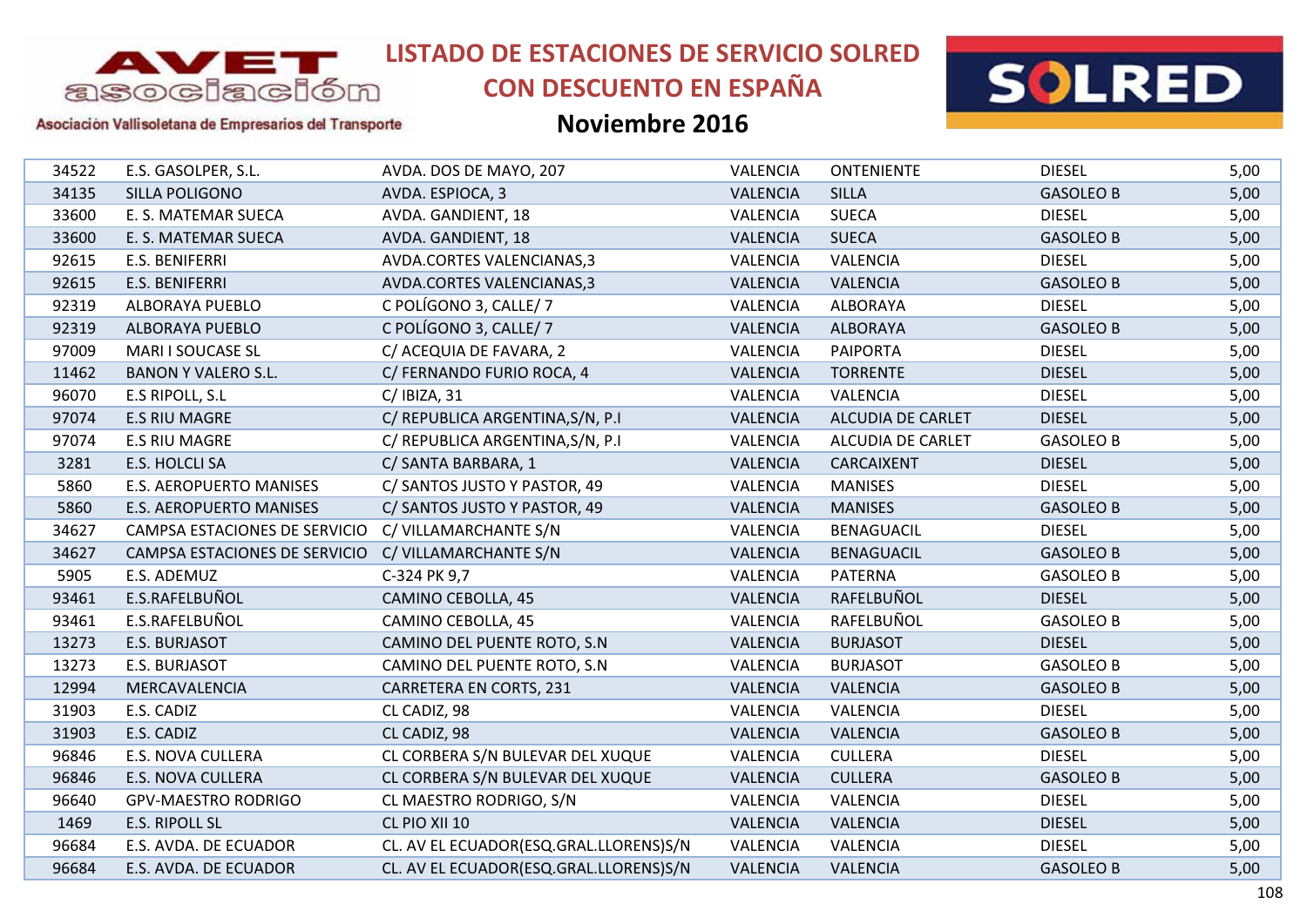

# **CON DESCUENTO EN ESPAÑA**





### Asociación Vallisoletana de Empresarios del Transporte

| 10796 | E.S. FUENTE DEL JARRO          | CL. CIUDAD DE LIRIA, 15-PGNO.          | VALENCIA        | <b>PATERNA</b>                | <b>GASOLEO B</b> | 5,00 |
|-------|--------------------------------|----------------------------------------|-----------------|-------------------------------|------------------|------|
| 12034 | E.S. OLLER                     | CL. OLLER, 1, PG.MUNIC.PATERNA         | <b>VALENCIA</b> | <b>PATERNA</b>                | <b>GASOLEO B</b> | 5,00 |
| 12484 | <b>E.S. VARA DE QUART</b>      | CL. TRAGINERS, 2                       | VALENCIA        | VALENCIA                      | <b>GASOLEO B</b> | 5,00 |
| 5987  | <b>CAMPSA XUQUER</b>           | CLARIANOS, 3                           | <b>VALENCIA</b> | <b>VALENCIA</b>               | <b>DIESEL</b>    | 5,00 |
| 5987  | CAMPSA XUQUER                  | CLARIANOS, 3                           | VALENCIA        | <b>VALENCIA</b>               | <b>GASOLEO B</b> | 5,00 |
| 92270 | E.S. AIELO                     | CR CV-40 PK 14                         | <b>VALENCIA</b> | <b>AIELO DE MALFERIT</b>      | <b>GASOLEO B</b> | 5,00 |
| 33205 | <b>BAñON Y VALERO, S.L</b>     | CR VV-6108, 0,5                        | VALENCIA        | <b>BENAGUACIL</b>             | <b>DIESEL</b>    | 5,00 |
| 31384 | <b>ORRIOLS</b>                 | CR, TAVERNES-ALBORAYA S/N              | <b>VALENCIA</b> | <b>ALBORAYA</b>               | <b>DIESEL</b>    | 5,00 |
| 31384 | <b>ORRIOLS</b>                 | CR, TAVERNES-ALBORAYA S/N              | VALENCIA        | <b>ALBORAYA</b>               | <b>GASOLEO B</b> | 5,00 |
| 11020 | JUAN ANTONIO MARTIN PRIETO     | CR.CV-405 PK12,1 IVP-3067              | VALENCIA        | <b>MONTSERRAT</b>             | <b>DIESEL</b>    | 5,00 |
| 96124 | E.S. CHIVA                     | CRT. A-III PK 337                      | <b>VALENCIA</b> | <b>CHIVA</b>                  | <b>GASOLEO B</b> | 5,00 |
| 34907 | E.S. TERESA SIGNES SEGURA      | CTR. ALMANSA-GANDIA, SN                | <b>VALENCIA</b> | QUATRETONDA                   | <b>DIESEL</b>    | 5,00 |
| 96739 | E.S. CAMPOLIVAR                | CTR. CV-3103(C.O.KINEPOLIS)            | VALENCIA        | <b>PATERNA</b>                | <b>DIESEL</b>    | 5,00 |
| 96739 | <b>E.S. CAMPOLIVAR</b>         | CTR. CV-3103(C.O.KINEPOLIS)            | <b>VALENCIA</b> | <b>PATERNA</b>                | <b>GASOLEO B</b> | 5,00 |
| 33906 | <b>MANUEL MARTINEZ SANCHIS</b> | CTR. CV-333, PK-4                      | VALENCIA        | CATARROJA                     | <b>DIESEL</b>    | 5,00 |
| 96048 | E.S. GRUPO MAICAS PEIRO, S.L   | CTR.ANTIGUA DE BARCELONA, 4            | <b>VALENCIA</b> | RAFELBUñOL                    | <b>DIESEL</b>    | 5,00 |
| 96729 | E.S. ALBERIQUE                 | CTR.N-340, PK-659.8 M.I.               | VALENCIA        | <b>ALBERIQUE</b>              | <b>GASOLEO B</b> | 5,00 |
| 96114 | E.S. ALFAFAR                   | CTRA N-332 PK-282,800                  | <b>VALENCIA</b> | <b>ALFAFAR</b>                | <b>GASOLEO B</b> | 5,00 |
| 96663 | <b>VENTA DEL MORO</b>          | CTRA. A-3, PK-266                      | VALENCIA        | <b>CAUDETE DE LAS FUENTES</b> | <b>GASOLEO B</b> | 5,00 |
| 33455 | E.S. MUSEROS                   | CTRA. BARCELONA KM.9,800               | <b>VALENCIA</b> | <b>MUSEROS</b>                | <b>DIESEL</b>    | 5,00 |
| 33455 | E.S. MUSEROS                   | CTRA. BARCELONA KM.9,800               | VALENCIA        | <b>MUSEROS</b>                | <b>GASOLEO B</b> | 5,00 |
| 92246 | E.S. LA TORRETA                | CTRA. CANALS-TORRECERDA VV2041 KM. 0.8 | <b>VALENCIA</b> | <b>CANALS</b>                 | <b>DIESEL</b>    | 5,00 |
| 92246 | <b>E.S. LA TORRETA</b>         | CTRA. CANALS-TORRECERDA VV2041 KM. 0.8 | VALENCIA        | <b>CANALS</b>                 | <b>GASOLEO B</b> | 5,00 |
| 97072 | <b>CARLET</b>                  | CTRA. CREU NEGRA, 8                    | <b>VALENCIA</b> | <b>CARLET</b>                 | <b>DIESEL</b>    | 5,00 |
| 97072 | <b>CARLET</b>                  | CTRA. CREU NEGRA, 8                    | VALENCIA        | <b>CARLET</b>                 | <b>GASOLEO B</b> | 5,00 |
| 34495 | E.S. RED AZUL S.A.             | CTRA. LIRIA TABERNES KM.19,650         | <b>VALENCIA</b> | <b>ALZIRA</b>                 | <b>DIESEL</b>    | 5,00 |
| 34160 | E.S. BERNABE MARI, S.A         | CTRA. MASIA DEL JUEZ PK.0,600          | VALENCIA        | <b>TORRENTE</b>               | <b>DIESEL</b>    | 5,00 |
| 31375 | E.S.G.OCHANDO C.B.             | CTRA. N-322 PK.353,5                   | <b>VALENCIA</b> | EL PONTON-REQUENA             | <b>DIESEL</b>    | 5,00 |
| 96354 | J.A.MARQUEZ FERNANDEZ          | CTRA. N-332 PK 224,2                   | VALENCIA        | <b>GANDIA</b>                 | <b>DIESEL</b>    | 5,00 |
| 34604 | <b>E.S. GANDIA PUERTO</b>      | CTRA. NAZARET-OLIVA, S-N               | VALENCIA        | <b>GRAO-GANDIA</b>            | <b>DIESEL</b>    | 5,00 |
| 34604 | <b>E.S. GANDIA PUERTO</b>      | CTRA. NAZARET-OLIVA, S-N               | VALENCIA        | <b>GRAO-GANDIA</b>            | <b>GASOLEO B</b> | 5,00 |
| 15167 | E.S. PICANYA                   | CTRA. TORRENT-VALENCIA, S/N            | <b>VALENCIA</b> | <b>PICANYA</b>                | <b>DIESEL</b>    | 5,00 |
|       |                                |                                        |                 |                               |                  |      |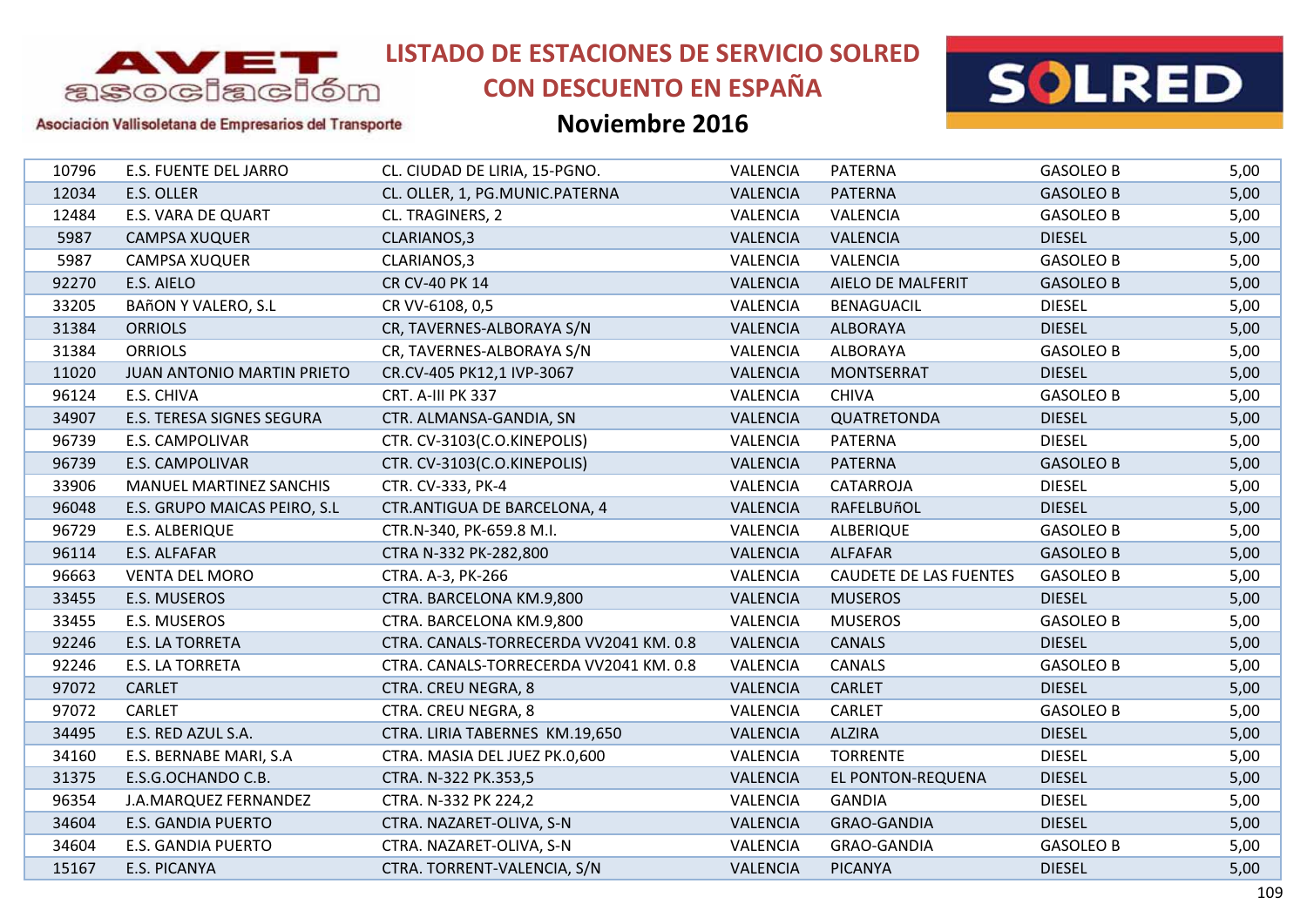

## **CON DESCUENTO EN ESPAÑA**



#### Asociación Vallisoletana de Empresarios del Transporte

| 15167 | E.S. PICANYA                   | CTRA. TORRENT-VALENCIA, S/N    | VALENCIA        | <b>PICANYA</b>    | <b>GASOLEO B</b> | 5,00 |
|-------|--------------------------------|--------------------------------|-----------------|-------------------|------------------|------|
| 97078 | <b>PAIPORTA</b>                | CTRA.BENETUSSER, 80            | <b>VALENCIA</b> | <b>PAIPORTA</b>   | <b>DIESEL</b>    | 5,00 |
| 97078 | <b>PAIPORTA</b>                | CTRA.BENETUSSER, 80            | VALENCIA        | <b>PAIPORTA</b>   | <b>GASOLEO B</b> | 5,00 |
| 34521 | E.S.RED AZUL S.A.              | CTRA.LIRIA TABERNES KM.22,400  | <b>VALENCIA</b> | <b>ALZIRA</b>     | <b>DIESEL</b>    | 5,00 |
| 1513  | <b>E.S. REQUENA</b>            | CTRA.MADRID-VALENCIA, PK.275   | VALENCIA        | <b>REQUENA</b>    | <b>DIESEL</b>    | 5,00 |
| 1513  | <b>E.S. REQUENA</b>            | CTRA.MADRID-VALENCIA, PK.275   | <b>VALENCIA</b> | <b>REQUENA</b>    | <b>GASOLEO B</b> | 5,00 |
| 15626 | CARBURANTE SAGUNTO, S.L.       | CTRA.VALENCIA-BARCELONA, PK.22 | VALENCIA        | SAGUNTO           | <b>DIESEL</b>    | 5,00 |
| 12679 | E.S.BUÑOL PUEBLO               | CTRA.VP-3031, KM.1             | <b>VALENCIA</b> | <b>BUñOL</b>      | <b>DIESEL</b>    | 5,00 |
| 12679 | E.S.BUÑOL PUEBLO               | CTRA.VP-3031, KM.1             | VALENCIA        | <b>BUñOL</b>      | <b>GASOLEO B</b> | 5,00 |
| 33248 | E. S. LLIRIA                   | LLANO DEL ARCO, S-N            | <b>VALENCIA</b> | LLIRIA            | <b>DIESEL</b>    | 5,00 |
| 33248 | E. S. LLIRIA                   | LLANO DEL ARCO, S-N            | <b>VALENCIA</b> | LLIRIA            | <b>GASOLEO B</b> | 5,00 |
| 96565 | E.S. OLIVA AGRUP.              | N-332 PK 182,1                 | <b>VALENCIA</b> | <b>OLIVA</b>      | <b>DIESEL</b>    | 5,00 |
| 96565 | E.S. OLIVA AGRUP.              | N-332 PK 182,1                 | VALENCIA        | <b>OLIVA</b>      | <b>GASOLEO B</b> | 5,00 |
| 96520 | E.S.ALBORAYA                   | PARTIDA DE VERA 98             | <b>VALENCIA</b> | <b>ALBORAYA</b>   | <b>DIESEL</b>    | 5,00 |
| 96520 | E.S.ALBORAYA                   | PARTIDA DE VERA 98             | VALENCIA        | <b>ALBORAYA</b>   | <b>GASOLEO B</b> | 5,00 |
| 31560 | <b>E.S. TORRENTE</b>           | PICANYA, 25                    | <b>VALENCIA</b> | <b>TORRENTE</b>   | <b>DIESEL</b>    | 5,00 |
| 31560 | <b>E.S. TORRENTE</b>           | PICANYA, 25                    | <b>VALENCIA</b> | <b>TORRENTE</b>   | <b>GASOLEO B</b> | 5,00 |
| 1184  | U.S. ALZIRA                    | PLAZA DE ALICANTE, SN          | <b>VALENCIA</b> | <b>ALZIRA</b>     | <b>DIESEL</b>    | 5,00 |
| 1184  | U.S. ALZIRA                    | PLAZA DE ALICANTE, SN          | VALENCIA        | <b>ALZIRA</b>     | <b>GASOLEO B</b> | 5,00 |
| 12242 | <b>CASA BESO</b>               | PSO DE CORTES VALENC SN        | <b>VALENCIA</b> | VALLADA           | <b>DIESEL</b>    | 5,00 |
| 96107 | F. RAFAEL FENOLLOSA LUCIA      | AV BARCELONA, 107              | VALENCIA        | <b>MUSEROS</b>    | <b>DIESEL</b>    | 3,90 |
| 33452 | E.S. GARCIA SANCHIS, S.L.      | AV. NUEVE DE OCTUBRE 44        | <b>VALENCIA</b> | PUERTO DE SAGUNTO | <b>DIESEL</b>    | 3,90 |
| 15496 | E.S. HERBAXAL S.L.             | AVDA. ALBUFERA, 11             | <b>VALENCIA</b> | <b>ALFAFAR</b>    | <b>DIESEL</b>    | 3,90 |
| 7377  | E.S. ISABEL BELDA ESPI         | C/EL PALLETER, 10              | <b>VALENCIA</b> | <b>PICASENT</b>   | <b>DIESEL</b>    | 3,90 |
| 34118 | E.S. VALMOTOR                  | C/ SAN ONOFRE S/N              | VALENCIA        | ALDAYA            | <b>DIESEL</b>    | 3,90 |
| 96460 | E.S. BAÑON Y VALERO, S.L.      | <b>CAMINO DEL LLARI</b>        | <b>VALENCIA</b> | MASAMAGRELL       | <b>DIESEL</b>    | 3,90 |
| 34181 | <b>ESTACION TURIAGAS, S.L.</b> | CL AVENIDA VALENCIA S/N        | VALENCIA        | ADEMUZ            | <b>DIESEL</b>    | 3,90 |
| 96145 | E.S. BANON Y VALERO, S.L.      | CL DOLORES MARQUES,50          | <b>VALENCIA</b> | <b>VALENCIA</b>   | <b>DIESEL</b>    | 3,90 |
| 96370 | COSTAVAL S.L.                  | CR ALGINET-ALGEM PK3,5         | <b>VALENCIA</b> | <b>ALGEMESI</b>   | <b>DIESEL</b>    | 3,90 |
| 13356 | E.S. DESMOND WHITE, S.L.       | CR.N-332 PK.238                | <b>VALENCIA</b> | TAV.DE VALLDIGNA  | <b>DIESEL</b>    | 3,90 |
| 1219  | <b>GOMEZ VILLALBA SL</b>       | CRTA NACIONAL 330, KM 272      | VALENCIA        | CASTIELFABIB      | <b>DIESEL</b>    | 3,90 |
| 10120 | E.S. HNOS.FRIGOLS LILA S.L     | CRTA VV-3076 PK. 4,300         | <b>VALENCIA</b> | <b>CHELLA</b>     | <b>DIESEL</b>    | 3,90 |
|       |                                |                                |                 |                   |                  |      |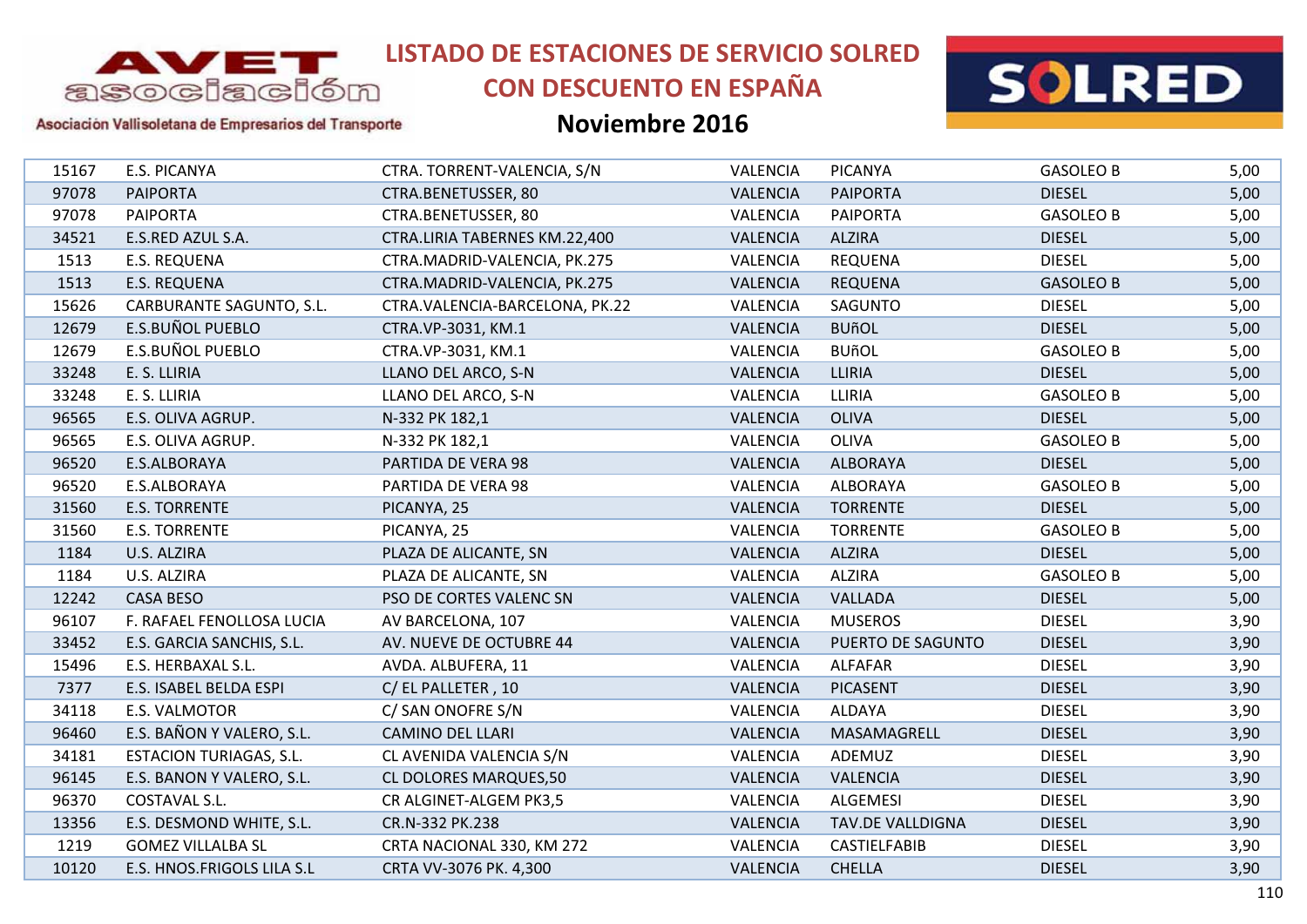

# **CON DESCUENTO EN ESPAÑA**



#### Asociación Vallisoletana de Empresarios del Transporte

| 15462 | SUCESORES DAVER, S.L.          | CT.ALBORACHE-SILLA PK 9,4         | VALENCIA        | <b>TURIS</b>                      | <b>DIESEL</b> | 3,90  |
|-------|--------------------------------|-----------------------------------|-----------------|-----------------------------------|---------------|-------|
| 12547 | E.S. ALBORACHE, S.L.           | CT.BUÑOL-C.DE PALLAS, PK-4.9      | <b>VALENCIA</b> | <b>ALBORACHE</b>                  | <b>DIESEL</b> | 3,90  |
| 5687  | <b>FRANCISCA MARIA SORIANO</b> | CTR. VP-6116, PK-29.0             | VALENCIA        | PEDRALBA                          | <b>DIESEL</b> | 3,90  |
| 33801 | E.S. AMADO, S.L.               | CTRA C-234, KM-38                 | <b>VALENCIA</b> | <b>CASINOS</b>                    | <b>DIESEL</b> | 3,90  |
| 15493 | E.S. SUMIPETROL, S.L.          | CTRA. LLOSA DE RANES, S-N         | VALENCIA        | <b>XATIVA</b>                     | <b>DIESEL</b> | 3,90  |
| 96369 | E.S. GARDOAN 63, S.L.          | CTRA. N-3400, PK-927.474          | <b>VALENCIA</b> | <b>SAGUNTO</b>                    | <b>DIESEL</b> | 3,90  |
| 33453 | E.S. GARCIA SANCHIS, S.L.      | CTRA.V-7014 KM.3,800              | <b>VALENCIA</b> | PUERTO SAGUNTO                    | <b>DIESEL</b> | 3,90  |
| 6289  | E.S. CAMPORROBLES, S.L.        | CTRA-DE MIRA, S/N                 | <b>VALENCIA</b> | <b>CAMPORROBLES</b>               | <b>DIESEL</b> | 3,90  |
| 33996 | E.S.LA SAFOR S.L.              | CV 60 PK 29                       | VALENCIA        | ALMISERAT                         | <b>DIESEL</b> | 3,90  |
| 96356 | <b>E.S. CENTROLID</b>          | AVDA. DEL EURO S/N                | VALLADOLID      | VALLADOLID                        | DIESEL E+10N  | 14,00 |
| 96971 | POLIGAS, S.L.                  | C/PLATA,41                        | VALLADOLID      | VALLADOLID                        | DIESEL E+10N  | 14,00 |
| 2315  | <b>CARLOS SANTIAGO GARCIA</b>  | CR N-601, 149                     | VALLADOLID      | <b>OLMEDO</b>                     | DIESEL E+10N  | 14,00 |
| 11432 | E.S. CARBURANTES YAGUE S.L     | CRTRA. N-VI MADRID-CORUñA, KM.202 | VALLADOLID      | <b>MOTA DEL MARQUES</b>           | DIESEL E+10N  | 14,00 |
| 11296 | E.S. SIMANCAS                  | CT N-620 PK 132,6 (M.I)           | VALLADOLID      | <b>SIMANCAS</b>                   | DIESEL E+10N  | 14,00 |
| 31091 | E.S. EL CERRO                  | CTR. SEGOVIA CI-601, PK-19.2      | VALLADOLID      | VALLADOLID                        | DIESEL E+10N  | 14,00 |
| 12653 | <b>RAMIRO</b>                  | CTRA. A-6, KM 154                 | VALLADOLID      | MEDINA DEL CAMPO                  | DIESEL E+10N  | 14,00 |
| 12600 | VEGA DE VALDETRONCO            | CTRA. A-6, KM 193,8               | VALLADOLID      | VEGA DE VALDETRONCO               | DIESEL E+10N  | 14,00 |
| 7160  | DISTROIL GASOLEOS, S.L.        | CTRA. N 620, KM 102               | VALLADOLID      | <b>CUBILLAS DE SANTA MARTA</b>    | DIESEL E+10N  | 14,00 |
| 15482 | E.S. EL CARRO                  | CTRA. N-620 KM. 142               | VALLADOLID      | VILLAMARCIEL                      | DIESEL E+10N  | 14,00 |
| 96356 | <b>E.S. CENTROLID</b>          | AVDA. DEL EURO S/N                | VALLADOLID      | VALLADOLID                        | <b>DIESEL</b> | 12,00 |
| 96971 | POLIGAS, S.L.                  | C/PLATA,41                        | VALLADOLID      | VALLADOLID                        | <b>DIESEL</b> | 12,00 |
| 2315  | <b>CARLOS SANTIAGO GARCIA</b>  | CR N-601, 149                     | VALLADOLID      | <b>OLMEDO</b>                     | <b>DIESEL</b> | 12,00 |
| 11432 | E.S. CARBURANTES YAGUE S.L     | CRTRA. N-VI MADRID-CORUñA, KM.202 | VALLADOLID      | <b>MOTA DEL MARQUES</b>           | <b>DIESEL</b> | 12,00 |
| 11296 | E.S. SIMANCAS                  | CT N-620 PK 132,6 (M.I)           | VALLADOLID      | <b>SIMANCAS</b>                   | <b>DIESEL</b> | 12,00 |
| 31091 | E.S. EL CERRO                  | CTR. SEGOVIA CI-601, PK-19.2      | VALLADOLID      | VALLADOLID                        | <b>DIESEL</b> | 12,00 |
| 12653 | RAMIRO                         | CTRA. A-6, KM 154                 | VALLADOLID      | MEDINA DEL CAMPO                  | <b>DIESEL</b> | 12,00 |
| 12600 | VEGA DE VALDETRONCO            | CTRA. A-6, KM 193,8               | VALLADOLID      | VEGA DE VALDETRONCO               | <b>DIESEL</b> | 12,00 |
| 7160  | DISTROIL GASOLEOS, S.L.        | CTRA. N 620, KM 102               | VALLADOLID      | <b>CUBILLAS DE SANTA MARTA</b>    | <b>DIESEL</b> | 12,00 |
| 15482 | E.S. EL CARRO                  | CTRA. N-620 KM. 142               | VALLADOLID      | VILLAMARCIEL                      | <b>DIESEL</b> | 12,00 |
| 94753 | E.S. LA SECUOYA, S.L.          | A-6, PK 211 M.I.                  | VALLADOLID      | VILLARDEFRADES, VALLADOLII DIESEL |               | 10,00 |
| 34112 | <b>TORDESILLAS</b>             | AVDA. DE PORTUGAL, 7-47100        | VALLADOLID      | <b>TORDESILLAS</b>                | <b>DIESEL</b> | 10,00 |
| 3619  | E.S. DISCARPE, S.L             | AVDA. ESCALONA, 19                | VALLADOLID      | PEñAFIEL                          | <b>DIESEL</b> | 10,00 |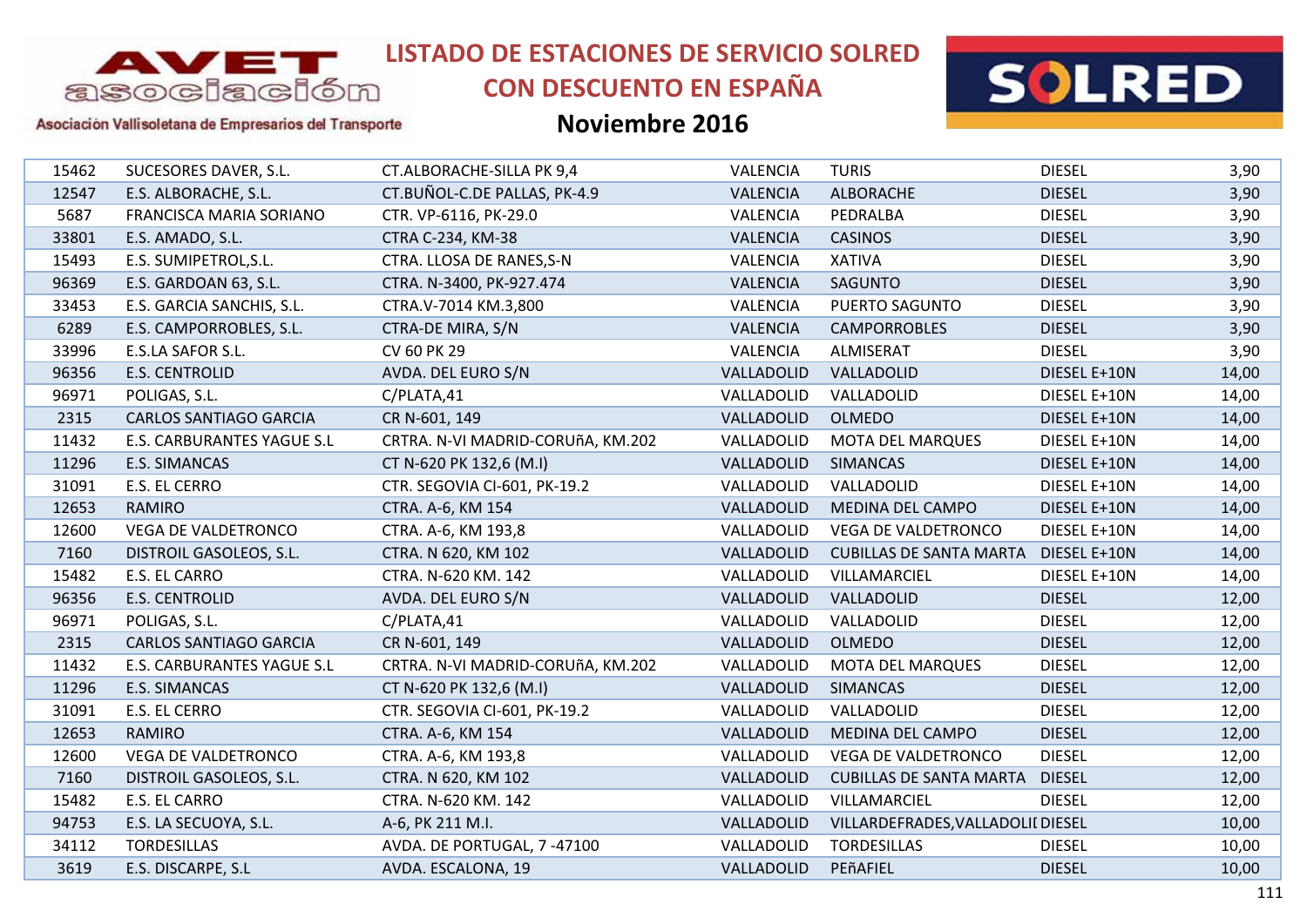

# **CON DESCUENTO EN ESPAÑA**



#### Asociación Vallisoletana de Empresarios del Transporte

| 11528 | CARLOS ALONSO SAN JOSE   | C.ZARAGOZA-PORTUGAL, N-122 PK.312,700 | VALLADOLID | PADILLA DE DUERO                  | <b>DIESEL</b>    | 10,00 |
|-------|--------------------------|---------------------------------------|------------|-----------------------------------|------------------|-------|
| 5031  | E.S. ARRABAL DE PORTILLO | CL-601 VALLADOLID-SEGOVIA KM.22,7     | VALLADOLID | <b>ARRABAL DE PORTILLO</b>        | <b>DIESEL</b>    | 10,00 |
| 3878  | JAYCER, C.B.             | CR N-122, 329, 1                      | VALLADOLID | <b>QUINTANILLA ONESIMO</b>        | <b>DIESEL</b>    | 10,00 |
| 5693  | ROGONOIL, S.L.           | CR N-6, 141                           | VALLADOLID | <b>ATAQUINES</b>                  | <b>DIESEL</b>    | 10,00 |
| 12560 | PINOS DEL RASO           | CR N-601, KM 173,85                   | VALLADOLID | PEDRAJAS DEL PORTILLO             | <b>DIESEL</b>    | 10,00 |
| 96645 | A.S. LOS NOGALES, S.L.   | CR VP-6701 VILLAESTER-PEDROSA DEL REY | VALLADOLID | PEDROSA DEL REY                   | <b>DIESEL</b>    | 10,00 |
| 11551 | E.S. RICO MATEO, S.L     | N-601 KM 159,4                        | VALLADOLID | ALCAZAREN                         | <b>DIESEL</b>    | 10,00 |
| 34228 | E.S. MOJADOS             | N-601 KM-169 MADRID-LEON              | VALLADOLID | <b>MOJADOS</b>                    | <b>DIESEL</b>    | 10,00 |
| 33097 | VILLARDEFRADES.          | N-VI KM 216, MADRID-CORUÑA            | VALLADOLID | VILLARDEFRADES                    | <b>DIESEL</b>    | 10,00 |
| 2301  | A.S.EL CAÑUELO, S.L.     | N-VI, PK.158                          | VALLADOLID | MEDINA DEL CAMPO                  | <b>DIESEL</b>    | 10,00 |
| 34524 | E. S. ARGALES            | POLIGONO INDUSTRIAL ARGALES, PARC. 38 | VALLADOLID | <b>ARGALES</b>                    | <b>DIESEL</b>    | 10,00 |
| 33874 | E.S. LA FLECHA           | AVD. SALAMANCA, 34                    | VALLADOLID | ARROYO DE LA ENCOMIENDA DIESEL    |                  | 7,00  |
| 34113 | <b>MEDINA PUEBLO</b>     | AVDA. DE LA CONSTITUCION, 54          | VALLADOLID | MEDINA DEL CAMPO                  | <b>DIESEL</b>    | 7,00  |
| 33601 | C.E.S. MEDINA DEL CAMPO  | CTRA. N-6, PK-157,3                   | VALLADOLID | MEDINA DEL CAMPO                  | <b>DIESEL</b>    | 7,00  |
| 33349 | E.S. CABEZÓN             | CTRA.BURGOS-PORTUGAL PK.112           | VALLADOLID | <b>CABEZON DE PISUERGA</b>        | <b>DIESEL</b>    | 7,00  |
| 34111 | PUENTE COLGANTE          | PUENTE COLGANTE, 12                   | VALLADOLID | VALLADOLID                        | <b>DIESEL</b>    | 7,00  |
| 34393 | E.S. VALLADOLID          | AV. DE BURGOS, 100                    | VALLADOLID | VALLADOLID                        | <b>DIESEL</b>    | 5,00  |
| 34393 | E.S. VALLADOLID          | AV. DE BURGOS, 100                    | VALLADOLID | VALLADOLID                        | <b>GASOLEO B</b> | 5,00  |
| 33874 | E.S. LA FLECHA           | AVD. SALAMANCA, 34                    | VALLADOLID | ARROYO DE LA ENCOMIENDA GASOLEO B |                  | 5,00  |
| 97033 | LA HISPANIDAD            | AVDA SALAMANCA, 80                    | VALLADOLID | VALLADOLID                        | <b>DIESEL</b>    | 5,00  |
| 97033 | LA HISPANIDAD            | AVDA SALAMANCA, 80                    | VALLADOLID | VALLADOLID                        | <b>GASOLEO B</b> | 5,00  |
| 34333 | E.S. COVATRA             | AVDA. BURGOS, 33                      | VALLADOLID | VALLADOLID                        | <b>DIESEL</b>    | 5,00  |
| 34333 | E.S. COVATRA             | AVDA. BURGOS, 33                      | VALLADOLID | VALLADOLID                        | <b>GASOLEO B</b> | 5,00  |
| 34113 | <b>MEDINA PUEBLO</b>     | AVDA. DE LA CONSTITUCION, 54          | VALLADOLID | MEDINA DEL CAMPO                  | <b>GASOLEO B</b> | 5,00  |
| 34112 | <b>TORDESILLAS</b>       | AVDA. DE PORTUGAL, 7 -47100           | VALLADOLID | <b>TORDESILLAS</b>                | <b>GASOLEO B</b> | 5,00  |
| 96356 | <b>E.S. CENTROLID</b>    | AVDA. DEL EURO S/N                    | VALLADOLID | VALLADOLID                        | <b>GASOLEO B</b> | 5,00  |
| 33058 | E.S. ROA GOMEZ, S.L.     | AVDA. PALENCIA, 35                    | VALLADOLID | VALLADOLID                        | <b>DIESEL</b>    | 5,00  |
| 34562 | E.S. ISCAR               | C-112 CUELLAR-OLMEDO, PK.21           | VALLADOLID | <b>ISCAR</b>                      | <b>DIESEL</b>    | 5,00  |
| 34562 | E.S. ISCAR               | C-112 CUELLAR-OLMEDO, PK.21           | VALLADOLID | <b>ISCAR</b>                      | <b>GASOLEO B</b> | 5,00  |
| 11552 | E.S. LAS VILLAS          | CAMINO VIEJO DE SIMANCAS, 46          | VALLADOLID | VALLADOLID                        | <b>DIESEL</b>    | 5,00  |
| 11552 | E.S. LAS VILLAS          | CAMINO VIEJO DE SIMANCAS, 46          | VALLADOLID | VALLADOLID                        | <b>GASOLEO B</b> | 5,00  |
| 5031  | E.S. ARRABAL DE PORTILLO | CL-601 VALLADOLID-SEGOVIA KM.22,7     | VALLADOLID | <b>ARRABAL DE PORTILLO</b>        | <b>GASOLEO B</b> | 5,00  |
|       |                          |                                       |            |                                   |                  |       |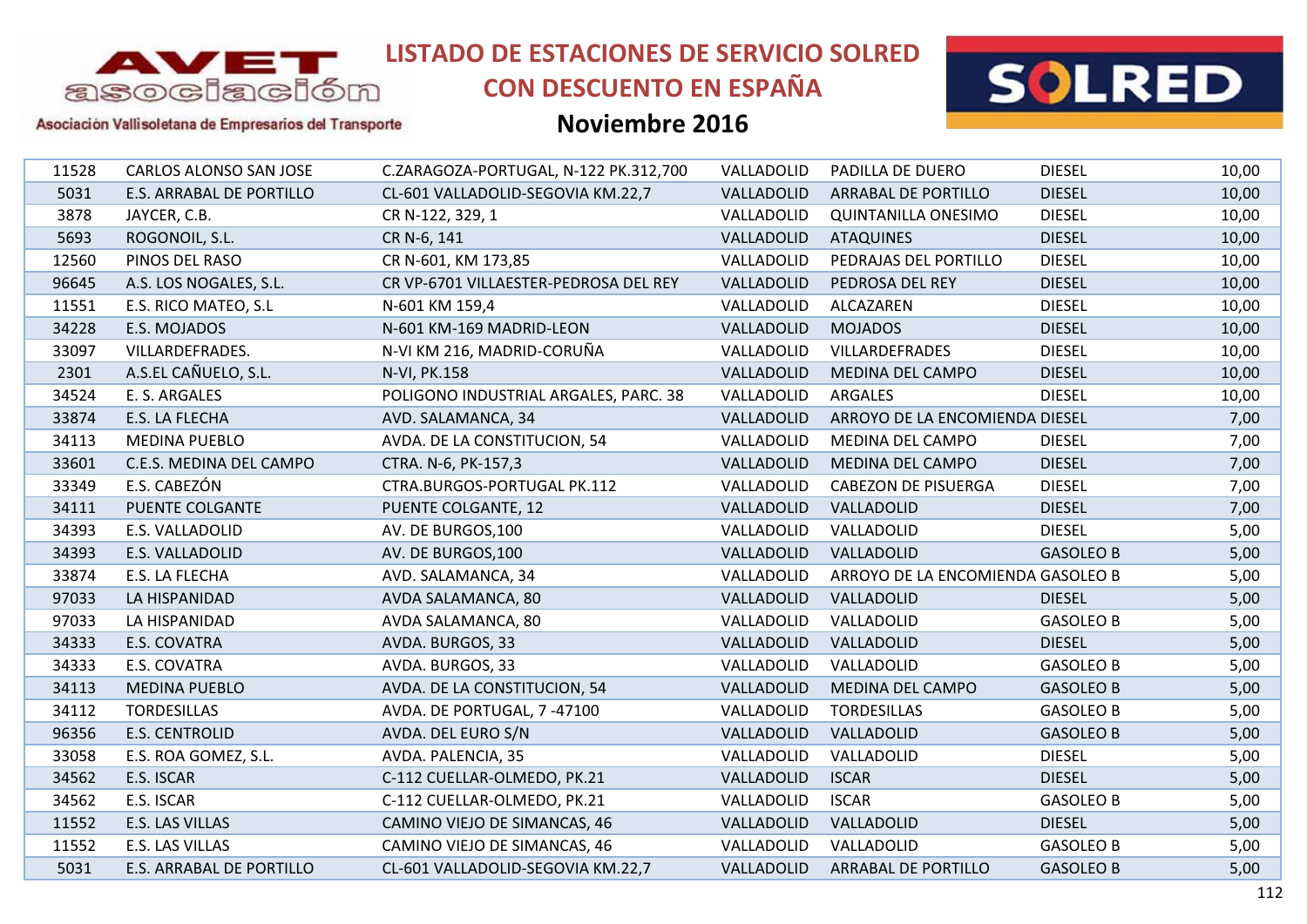

## **CON DESCUENTO EN ESPAÑA**



#### Asociación Vallisoletana de Empresarios del Transporte

| 15150 | <b>GONZALO PEREZ OLPECERES</b> | CR L-122 CAMPASPERO N-122 10          | VALLADOLID     | <b>COGECES DEL MONTE</b>       | <b>DIESEL</b>    | 5,00  |
|-------|--------------------------------|---------------------------------------|----------------|--------------------------------|------------------|-------|
| 12560 | PINOS DEL RASO                 | CR N-601, KM 173,85                   | VALLADOLID     | PEDRAJAS DEL PORTILLO          | <b>GASOLEO B</b> | 5,00  |
| 12778 | E.S. MONTE MANANTIAL, S.L      | CR. N-6 PK 224,66                     | VALLADOLID     | <b>VILLANUEVA CABALLEROS</b>   | <b>DIESEL</b>    | 5,00  |
| 11296 | E.S. SIMANCAS                  | CT N-620 PK 132,6 (M.I)               | VALLADOLID     | <b>SIMANCAS</b>                | <b>GASOLEO B</b> | 5,00  |
| 96794 | E.S. CASASOLA                  | CT.VILLABAÑEZ ESQ. RONDA ESTE S/N     | VALLADOLID     | VALLADOLID                     | <b>DIESEL</b>    | 5,00  |
| 96794 | E.S. CASASOLA                  | CT.VILLABAÑEZ ESQ. RONDA ESTE S/N     | VALLADOLID     | VALLADOLID                     | <b>GASOLEO B</b> | 5,00  |
| 31091 | E.S. EL CERRO                  | CTR. SEGOVIA CI-601, PK-19.2          | VALLADOLID     | VALLADOLID                     | <b>GASOLEO B</b> | 5,00  |
| 12653 | <b>RAMIRO</b>                  | CTRA. A-6, KM 154                     | VALLADOLID     | MEDINA DEL CAMPO               | <b>GASOLEO B</b> | 5,00  |
| 12600 | <b>VEGA DE VALDETRONCO</b>     | CTRA. A-6, KM 193,8                   | VALLADOLID     | <b>VEGA DE VALDETRONCO</b>     | <b>GASOLEO B</b> | 5,00  |
| 34311 | E.S. EL PINAR, S.L.            | CTRA. C-610 P.K. 4,2                  | VALLADOLID     | VALLADOLID                     | <b>DIESEL</b>    | 5,00  |
| 96207 | MONTE LAS ENCINAS, S.L         | CTRA. MADRID-LA CORUñA, PK.223        | VALLADOLID     | <b>V.DE LOS CABALLEROS</b>     | <b>DIESEL</b>    | 5,00  |
| 33601 | C.E.S. MEDINA DEL CAMPO        | CTRA. N-6, PK-157,3                   | VALLADOLID     | MEDINA DEL CAMPO               | <b>GASOLEO B</b> | 5,00  |
| 15482 | E.S. EL CARRO                  | CTRA. N-620 KM. 142                   | VALLADOLID     | VILLAMARCIEL                   | <b>GASOLEO B</b> | 5,00  |
| 33349 | E.S. CABEZÓN                   | CTRA.BURGOS-PORTUGAL PK.112           | VALLADOLID     | <b>CABEZON DE PISUERGA</b>     | <b>GASOLEO B</b> | 5,00  |
| 34228 | E.S. MOJADOS                   | N-601 KM-169 MADRID-LEON              | VALLADOLID     | <b>MOJADOS</b>                 | <b>GASOLEO B</b> | 5,00  |
| 2741  | <b>E.S RONDA ESTE</b>          | N-601 PK 187                          | VALLADOLID     | VALLADOLID                     | <b>DIESEL</b>    | 5,00  |
| 2741  | <b>E.S RONDA ESTE</b>          | N-601 PK 187                          | VALLADOLID     | VALLADOLID                     | <b>GASOLEO B</b> | 5,00  |
| 33097 | VILLARDEFRADES.                | N-VI KM 216, MADRID-CORUÑA            | VALLADOLID     | VILLARDEFRADES                 | <b>GASOLEO B</b> | 5,00  |
| 34524 | E. S. ARGALES                  | POLIGONO INDUSTRIAL ARGALES, PARC. 38 | VALLADOLID     | ARGALES                        | <b>GASOLEO B</b> | 5,00  |
| 34111 | PUENTE COLGANTE                | PUENTE COLGANTE, 12                   | VALLADOLID     | VALLADOLID                     | <b>GASOLEO B</b> | 5,00  |
| 33502 | <b>EL CARMEN</b>               | PZA.VIRGEN DEL CARMEN,3               | VALLADOLID     | VALLADOLID                     | <b>DIESEL</b>    | 5,00  |
| 33502 | <b>EL CARMEN</b>               | PZA.VIRGEN DEL CARMEN,3               | VALLADOLID     | VALLADOLID                     | <b>GASOLEO B</b> | 5,00  |
| 96206 | E.S.CARB.DE MEDINA S.L.        | S.VIC.DE PALACIO VA 8905              | VALLADOLID     | S.V.DEL P.                     | <b>DIESEL</b>    | 5,00  |
| 93321 | E.S. VALLADOLID                | CTRA.N-620 PK 128,5                   | VALLADOLID     | ARROYO DE LA ENCOMIENDA DIESEL |                  | 4,20  |
| 31263 | E.S.AMOREBIETA A-8 M.D.        | A-8, PK-100, 00                       | <b>VIZCAYA</b> | <b>AMOREBIETA</b>              | DIESEL E+10N     | 14,00 |
| 31264 | E.S.AMOREBIETA A-8 M.I.        | A-8, PK-100, 00                       | <b>VIZCAYA</b> | AMOREBIETA                     | DIESEL E+10N     | 14,00 |
| 33855 | E.S. ARKALDO, S.L.             | CTRA. N-625 PK.373,400                | <b>VIZCAYA</b> | ARRANKUDIAGA                   | DIESEL E+10N     | 14,00 |
| 31263 | E.S.AMOREBIETA A-8 M.D.        | A-8, PK-100, 00                       | <b>VIZCAYA</b> | <b>AMOREBIETA</b>              | <b>DIESEL</b>    | 12,00 |
| 31264 | E.S.AMOREBIETA A-8 M.I.        | A-8, PK-100, 00                       | <b>VIZCAYA</b> | <b>AMOREBIETA</b>              | <b>DIESEL</b>    | 12,00 |
| 33855 | E.S. ARKALDO, S.L.             | CTRA. N-625 PK.373,400                | <b>VIZCAYA</b> | ARRANKUDIAGA                   | <b>DIESEL</b>    | 12,00 |
| 96389 | E.S. UGALDEBIETA IZD.          | AUTOVIA A-8 PK 131                    | VIZCAYA        | <b>ABANTO Y CIERVANA</b>       | <b>DIESEL</b>    | 10,00 |
| 96388 | E.S. UGALDEBIETA DRCHO.        | <b>AUTOVIA A-8 PK 131</b>             | <b>VIZCAYA</b> | <b>ABANTO Y CIERVANA</b>       | <b>DIESEL</b>    | 10,00 |
|       |                                |                                       |                |                                |                  |       |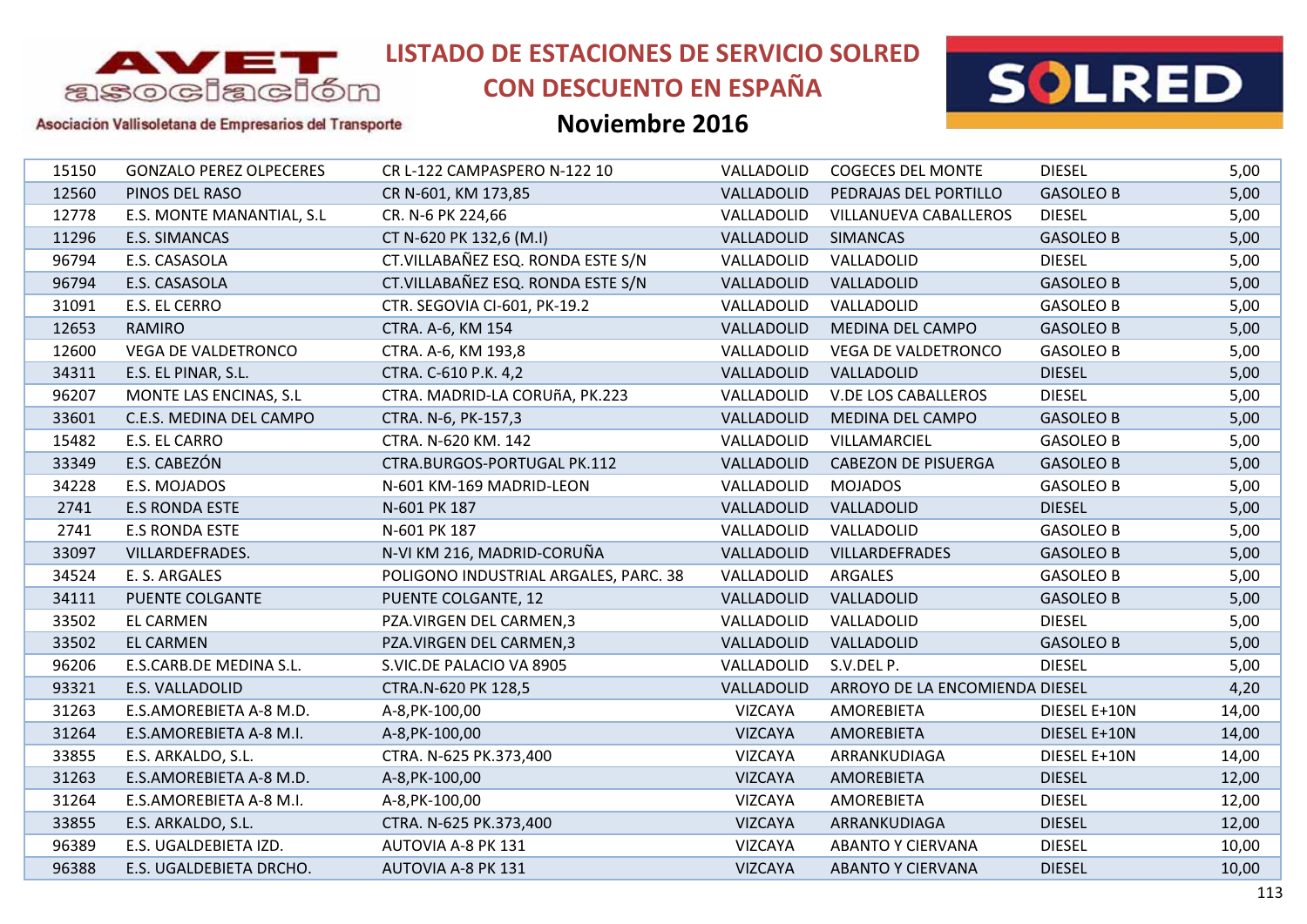

## **CON DESCUENTO EN ESPAÑA**



#### Asociación Vallisoletana de Empresarios del Transporte

| <b>DIESEL</b><br>96154<br>E.S. APARCABISA<br>BARRIO EL JUNCAL S/N APARCAVISA<br><b>VIZCAYA</b><br><b>VALLE DE TRAPAGA</b><br><b>DIESEL</b><br>96992<br><b>VIZCAYA</b><br><b>SESTAO</b><br>E.S. GALINDO M.I.<br>CR.BARACALDO-S.SALVADOR, PK.9,2<br><b>SESTAO</b><br><b>DIESEL</b><br>31031<br>CAMPSA GALINDO M.D<br>CTRA. BARACALD-S.SALVADOR VALLE K 9,2<br><b>VIZCAYA</b><br>96203<br><b>VIZCAYA</b><br><b>MUNGUIA</b><br><b>DIESEL</b><br>LAGUNFER, S.L.<br>CTRA. BILBAO-BERMEO, PK.20<br>5453<br><b>E.S. AMOREBIETA</b><br>N-634 PK.93 B.BOROA S/N<br><b>VIZCAYA</b><br><b>AMOREBIETA</b><br><b>DIESEL</b><br>BURCEÑA-BARACALDO<br>E.S. BURCEÑA<br><b>DIESEL</b><br>3482<br><b>VIZCAYA</b><br>ZUMALACARREGUI, SN<br><b>DIESEL</b><br>31529<br>E.S. GOIRI S.A.<br><b>B.GOIRI S-N</b><br><b>VIZCAYA</b><br>SAN MIGUEL DE BASAURI<br>33259<br>E.S. LEMONA<br>CN-240 PK 16<br><b>VIZCAYA</b><br>LEMONA<br><b>DIESEL</b><br>4584<br>CR N-634 (BARRIO OLABARRI), 99,9<br><b>DIESEL</b><br>LAN BIDE ZARRA S.L<br><b>VIZCAYA</b><br><b>GALDAKAO</b><br><b>DIESEL</b><br>33416<br>E.S. ARRIGORRIAGA IZQ<br>A-68, PK.6 DIREC. Z/BI<br><b>VIZCAYA</b><br>ARRIGORRIAGA<br>33416<br>E.S. ARRIGORRIAGA IZQ<br>A-68, PK.6 DIREC. Z/BI<br>VIZCAYA<br>ARRIGORRIAGA<br><b>GASOLEO B</b><br>31263<br>E.S.AMOREBIETA A-8 M.D.<br>A-8, PK-100, 00<br><b>VIZCAYA</b><br><b>AMOREBIETA</b><br><b>GASOLEO B</b><br><b>VIZCAYA</b><br>31264<br>E.S.AMOREBIETA A-8 M.I.<br>AMOREBIETA<br><b>GASOLEO B</b><br>A-8, PK-100, 00<br>5530<br>E.S. ARTXANDA<br>ALTO DE ENEKURI, PK.5<br><b>VIZCAYA</b><br><b>ERANDIO</b><br><b>DIESEL</b><br>5530<br>E.S. ARTXANDA<br>ALTO DE ENEKURI, PK.5<br><b>VIZCAYA</b><br><b>ERANDIO</b><br><b>GASOLEO B</b><br>33417<br>AP-68 (BILBAO-ZARAGOZA), KM.6<br><b>VIZCAYA</b><br><b>DIESEL</b><br>ARRIGORRIAGA DCHO.<br>ARRIGORRIAGA<br>AP-68 (BILBAO-ZARAGOZA), KM.6<br>33417<br>ARRIGORRIAGA DCHO.<br><b>VIZCAYA</b><br>ARRIGORRIAGA<br><b>GASOLEO B</b><br>96389<br><b>VIZCAYA</b><br>E.S. UGALDEBIETA IZD.<br>AUTOVIA A-8 PK 131<br><b>ABANTO Y CIERVANA</b><br><b>GASOLEO B</b><br>96388<br>VIZCAYA<br>E.S. UGALDEBIETA DRCHO.<br>AUTOVIA A-8 PK 131<br><b>ABANTO Y CIERVANA</b><br><b>GASOLEO B</b><br><b>BILBAO</b><br><b>DIESEL</b><br>34065<br>E.S.BUENAVISTA<br>AV MONTEVIDEO, 50<br><b>VIZCAYA</b><br><b>BILBAO</b><br>34065<br>E.S.BUENAVISTA<br>AV MONTEVIDEO, 50<br><b>VIZCAYA</b><br><b>GASOLEO B</b><br>7539<br>E.S. BEGA-ZAR, S.L.<br><b>BARRIO ATXONDOA KM. 51</b><br><b>VIZCAYA</b><br><b>MARKINA</b><br><b>DIESEL</b><br>96154<br>E.S. APARCABISA<br>BARRIO EL JUNCAL S/N APARCAVISA<br><b>VIZCAYA</b><br><b>VALLE DE TRAPAGA</b><br><b>GASOLEO B</b><br>34376<br><b>E.S. IURRETA</b><br>C/MASPE, 32<br><b>VIZCAYA</b><br><b>IURRETA</b><br><b>DIESEL</b><br>34376<br><b>E.S. IURRETA</b><br>C/MASPE, 32<br><b>VIZCAYA</b><br><b>IURRETA</b><br><b>GASOLEO B</b><br>96685<br>CL. DE LA RIBERA, 11<br><b>VIZCAYA</b><br><b>BARACALDO</b><br><b>DIESEL</b><br>E.S. IBARRETA<br>VIZCAYA<br><b>GASOLEO B</b><br>96685<br>E.S. IBARRETA<br>CL. DE LA RIBERA, 11<br><b>BARACALDO</b><br>33259<br>E.S. LEMONA<br>CN-240 PK 16<br><b>VIZCAYA</b><br><b>LEMONA</b><br><b>GASOLEO B</b><br>96948<br><b>E.S. GUTURRIBAI</b><br>CR-N634 P.K 101,800 M.I<br><b>VIZCAYA</b><br><b>GALDAKAO</b><br><b>DIESEL</b><br>96948<br><b>E.S. GUTURRIBAI</b><br>CR-N634 P.K 101,800 M.I<br><b>VIZCAYA</b><br><b>GALDAKAO</b><br><b>GASOLEO B</b><br>96992<br><b>VIZCAYA</b><br><b>SESTAO</b><br><b>GASOLEO B</b><br>E.S. GALINDO M.I.<br>CR.BARACALDO-S.SALVADOR, PK.9,2<br>96595<br><b>E.S.ENEKURI DERECHO</b><br><b>CTR.BILBAO-PLENCIA PK 55</b><br><b>VIZCAYA</b><br><b>ERANDIO</b><br><b>DIESEL</b> |  |  |  |       |
|----------------------------------------------------------------------------------------------------------------------------------------------------------------------------------------------------------------------------------------------------------------------------------------------------------------------------------------------------------------------------------------------------------------------------------------------------------------------------------------------------------------------------------------------------------------------------------------------------------------------------------------------------------------------------------------------------------------------------------------------------------------------------------------------------------------------------------------------------------------------------------------------------------------------------------------------------------------------------------------------------------------------------------------------------------------------------------------------------------------------------------------------------------------------------------------------------------------------------------------------------------------------------------------------------------------------------------------------------------------------------------------------------------------------------------------------------------------------------------------------------------------------------------------------------------------------------------------------------------------------------------------------------------------------------------------------------------------------------------------------------------------------------------------------------------------------------------------------------------------------------------------------------------------------------------------------------------------------------------------------------------------------------------------------------------------------------------------------------------------------------------------------------------------------------------------------------------------------------------------------------------------------------------------------------------------------------------------------------------------------------------------------------------------------------------------------------------------------------------------------------------------------------------------------------------------------------------------------------------------------------------------------------------------------------------------------------------------------------------------------------------------------------------------------------------------------------------------------------------------------------------------------------------------------------------------------------------------------------------------------------------------------------------------------------------------------------------------------------------------------------------------------------------------------------------------------------------------------------------------------------------------------------------------------------------------------------------------------------------------------------------------------------------------------------------------------------------------------------------------------------------------------------------------------------------------------------------------------------------------------------------------------------------------------------------------------------------|--|--|--|-------|
|                                                                                                                                                                                                                                                                                                                                                                                                                                                                                                                                                                                                                                                                                                                                                                                                                                                                                                                                                                                                                                                                                                                                                                                                                                                                                                                                                                                                                                                                                                                                                                                                                                                                                                                                                                                                                                                                                                                                                                                                                                                                                                                                                                                                                                                                                                                                                                                                                                                                                                                                                                                                                                                                                                                                                                                                                                                                                                                                                                                                                                                                                                                                                                                                                                                                                                                                                                                                                                                                                                                                                                                                                                                                                                          |  |  |  | 10,00 |
|                                                                                                                                                                                                                                                                                                                                                                                                                                                                                                                                                                                                                                                                                                                                                                                                                                                                                                                                                                                                                                                                                                                                                                                                                                                                                                                                                                                                                                                                                                                                                                                                                                                                                                                                                                                                                                                                                                                                                                                                                                                                                                                                                                                                                                                                                                                                                                                                                                                                                                                                                                                                                                                                                                                                                                                                                                                                                                                                                                                                                                                                                                                                                                                                                                                                                                                                                                                                                                                                                                                                                                                                                                                                                                          |  |  |  | 10,00 |
|                                                                                                                                                                                                                                                                                                                                                                                                                                                                                                                                                                                                                                                                                                                                                                                                                                                                                                                                                                                                                                                                                                                                                                                                                                                                                                                                                                                                                                                                                                                                                                                                                                                                                                                                                                                                                                                                                                                                                                                                                                                                                                                                                                                                                                                                                                                                                                                                                                                                                                                                                                                                                                                                                                                                                                                                                                                                                                                                                                                                                                                                                                                                                                                                                                                                                                                                                                                                                                                                                                                                                                                                                                                                                                          |  |  |  | 10,00 |
|                                                                                                                                                                                                                                                                                                                                                                                                                                                                                                                                                                                                                                                                                                                                                                                                                                                                                                                                                                                                                                                                                                                                                                                                                                                                                                                                                                                                                                                                                                                                                                                                                                                                                                                                                                                                                                                                                                                                                                                                                                                                                                                                                                                                                                                                                                                                                                                                                                                                                                                                                                                                                                                                                                                                                                                                                                                                                                                                                                                                                                                                                                                                                                                                                                                                                                                                                                                                                                                                                                                                                                                                                                                                                                          |  |  |  | 10,00 |
|                                                                                                                                                                                                                                                                                                                                                                                                                                                                                                                                                                                                                                                                                                                                                                                                                                                                                                                                                                                                                                                                                                                                                                                                                                                                                                                                                                                                                                                                                                                                                                                                                                                                                                                                                                                                                                                                                                                                                                                                                                                                                                                                                                                                                                                                                                                                                                                                                                                                                                                                                                                                                                                                                                                                                                                                                                                                                                                                                                                                                                                                                                                                                                                                                                                                                                                                                                                                                                                                                                                                                                                                                                                                                                          |  |  |  | 10,00 |
|                                                                                                                                                                                                                                                                                                                                                                                                                                                                                                                                                                                                                                                                                                                                                                                                                                                                                                                                                                                                                                                                                                                                                                                                                                                                                                                                                                                                                                                                                                                                                                                                                                                                                                                                                                                                                                                                                                                                                                                                                                                                                                                                                                                                                                                                                                                                                                                                                                                                                                                                                                                                                                                                                                                                                                                                                                                                                                                                                                                                                                                                                                                                                                                                                                                                                                                                                                                                                                                                                                                                                                                                                                                                                                          |  |  |  | 10,00 |
|                                                                                                                                                                                                                                                                                                                                                                                                                                                                                                                                                                                                                                                                                                                                                                                                                                                                                                                                                                                                                                                                                                                                                                                                                                                                                                                                                                                                                                                                                                                                                                                                                                                                                                                                                                                                                                                                                                                                                                                                                                                                                                                                                                                                                                                                                                                                                                                                                                                                                                                                                                                                                                                                                                                                                                                                                                                                                                                                                                                                                                                                                                                                                                                                                                                                                                                                                                                                                                                                                                                                                                                                                                                                                                          |  |  |  | 7,00  |
|                                                                                                                                                                                                                                                                                                                                                                                                                                                                                                                                                                                                                                                                                                                                                                                                                                                                                                                                                                                                                                                                                                                                                                                                                                                                                                                                                                                                                                                                                                                                                                                                                                                                                                                                                                                                                                                                                                                                                                                                                                                                                                                                                                                                                                                                                                                                                                                                                                                                                                                                                                                                                                                                                                                                                                                                                                                                                                                                                                                                                                                                                                                                                                                                                                                                                                                                                                                                                                                                                                                                                                                                                                                                                                          |  |  |  | 7,00  |
|                                                                                                                                                                                                                                                                                                                                                                                                                                                                                                                                                                                                                                                                                                                                                                                                                                                                                                                                                                                                                                                                                                                                                                                                                                                                                                                                                                                                                                                                                                                                                                                                                                                                                                                                                                                                                                                                                                                                                                                                                                                                                                                                                                                                                                                                                                                                                                                                                                                                                                                                                                                                                                                                                                                                                                                                                                                                                                                                                                                                                                                                                                                                                                                                                                                                                                                                                                                                                                                                                                                                                                                                                                                                                                          |  |  |  | 7,00  |
|                                                                                                                                                                                                                                                                                                                                                                                                                                                                                                                                                                                                                                                                                                                                                                                                                                                                                                                                                                                                                                                                                                                                                                                                                                                                                                                                                                                                                                                                                                                                                                                                                                                                                                                                                                                                                                                                                                                                                                                                                                                                                                                                                                                                                                                                                                                                                                                                                                                                                                                                                                                                                                                                                                                                                                                                                                                                                                                                                                                                                                                                                                                                                                                                                                                                                                                                                                                                                                                                                                                                                                                                                                                                                                          |  |  |  | 5,00  |
|                                                                                                                                                                                                                                                                                                                                                                                                                                                                                                                                                                                                                                                                                                                                                                                                                                                                                                                                                                                                                                                                                                                                                                                                                                                                                                                                                                                                                                                                                                                                                                                                                                                                                                                                                                                                                                                                                                                                                                                                                                                                                                                                                                                                                                                                                                                                                                                                                                                                                                                                                                                                                                                                                                                                                                                                                                                                                                                                                                                                                                                                                                                                                                                                                                                                                                                                                                                                                                                                                                                                                                                                                                                                                                          |  |  |  | 5,00  |
|                                                                                                                                                                                                                                                                                                                                                                                                                                                                                                                                                                                                                                                                                                                                                                                                                                                                                                                                                                                                                                                                                                                                                                                                                                                                                                                                                                                                                                                                                                                                                                                                                                                                                                                                                                                                                                                                                                                                                                                                                                                                                                                                                                                                                                                                                                                                                                                                                                                                                                                                                                                                                                                                                                                                                                                                                                                                                                                                                                                                                                                                                                                                                                                                                                                                                                                                                                                                                                                                                                                                                                                                                                                                                                          |  |  |  | 5,00  |
|                                                                                                                                                                                                                                                                                                                                                                                                                                                                                                                                                                                                                                                                                                                                                                                                                                                                                                                                                                                                                                                                                                                                                                                                                                                                                                                                                                                                                                                                                                                                                                                                                                                                                                                                                                                                                                                                                                                                                                                                                                                                                                                                                                                                                                                                                                                                                                                                                                                                                                                                                                                                                                                                                                                                                                                                                                                                                                                                                                                                                                                                                                                                                                                                                                                                                                                                                                                                                                                                                                                                                                                                                                                                                                          |  |  |  | 5,00  |
|                                                                                                                                                                                                                                                                                                                                                                                                                                                                                                                                                                                                                                                                                                                                                                                                                                                                                                                                                                                                                                                                                                                                                                                                                                                                                                                                                                                                                                                                                                                                                                                                                                                                                                                                                                                                                                                                                                                                                                                                                                                                                                                                                                                                                                                                                                                                                                                                                                                                                                                                                                                                                                                                                                                                                                                                                                                                                                                                                                                                                                                                                                                                                                                                                                                                                                                                                                                                                                                                                                                                                                                                                                                                                                          |  |  |  | 5,00  |
|                                                                                                                                                                                                                                                                                                                                                                                                                                                                                                                                                                                                                                                                                                                                                                                                                                                                                                                                                                                                                                                                                                                                                                                                                                                                                                                                                                                                                                                                                                                                                                                                                                                                                                                                                                                                                                                                                                                                                                                                                                                                                                                                                                                                                                                                                                                                                                                                                                                                                                                                                                                                                                                                                                                                                                                                                                                                                                                                                                                                                                                                                                                                                                                                                                                                                                                                                                                                                                                                                                                                                                                                                                                                                                          |  |  |  | 5,00  |
|                                                                                                                                                                                                                                                                                                                                                                                                                                                                                                                                                                                                                                                                                                                                                                                                                                                                                                                                                                                                                                                                                                                                                                                                                                                                                                                                                                                                                                                                                                                                                                                                                                                                                                                                                                                                                                                                                                                                                                                                                                                                                                                                                                                                                                                                                                                                                                                                                                                                                                                                                                                                                                                                                                                                                                                                                                                                                                                                                                                                                                                                                                                                                                                                                                                                                                                                                                                                                                                                                                                                                                                                                                                                                                          |  |  |  | 5,00  |
|                                                                                                                                                                                                                                                                                                                                                                                                                                                                                                                                                                                                                                                                                                                                                                                                                                                                                                                                                                                                                                                                                                                                                                                                                                                                                                                                                                                                                                                                                                                                                                                                                                                                                                                                                                                                                                                                                                                                                                                                                                                                                                                                                                                                                                                                                                                                                                                                                                                                                                                                                                                                                                                                                                                                                                                                                                                                                                                                                                                                                                                                                                                                                                                                                                                                                                                                                                                                                                                                                                                                                                                                                                                                                                          |  |  |  | 5,00  |
|                                                                                                                                                                                                                                                                                                                                                                                                                                                                                                                                                                                                                                                                                                                                                                                                                                                                                                                                                                                                                                                                                                                                                                                                                                                                                                                                                                                                                                                                                                                                                                                                                                                                                                                                                                                                                                                                                                                                                                                                                                                                                                                                                                                                                                                                                                                                                                                                                                                                                                                                                                                                                                                                                                                                                                                                                                                                                                                                                                                                                                                                                                                                                                                                                                                                                                                                                                                                                                                                                                                                                                                                                                                                                                          |  |  |  | 5,00  |
|                                                                                                                                                                                                                                                                                                                                                                                                                                                                                                                                                                                                                                                                                                                                                                                                                                                                                                                                                                                                                                                                                                                                                                                                                                                                                                                                                                                                                                                                                                                                                                                                                                                                                                                                                                                                                                                                                                                                                                                                                                                                                                                                                                                                                                                                                                                                                                                                                                                                                                                                                                                                                                                                                                                                                                                                                                                                                                                                                                                                                                                                                                                                                                                                                                                                                                                                                                                                                                                                                                                                                                                                                                                                                                          |  |  |  | 5,00  |
|                                                                                                                                                                                                                                                                                                                                                                                                                                                                                                                                                                                                                                                                                                                                                                                                                                                                                                                                                                                                                                                                                                                                                                                                                                                                                                                                                                                                                                                                                                                                                                                                                                                                                                                                                                                                                                                                                                                                                                                                                                                                                                                                                                                                                                                                                                                                                                                                                                                                                                                                                                                                                                                                                                                                                                                                                                                                                                                                                                                                                                                                                                                                                                                                                                                                                                                                                                                                                                                                                                                                                                                                                                                                                                          |  |  |  | 5,00  |
|                                                                                                                                                                                                                                                                                                                                                                                                                                                                                                                                                                                                                                                                                                                                                                                                                                                                                                                                                                                                                                                                                                                                                                                                                                                                                                                                                                                                                                                                                                                                                                                                                                                                                                                                                                                                                                                                                                                                                                                                                                                                                                                                                                                                                                                                                                                                                                                                                                                                                                                                                                                                                                                                                                                                                                                                                                                                                                                                                                                                                                                                                                                                                                                                                                                                                                                                                                                                                                                                                                                                                                                                                                                                                                          |  |  |  | 5,00  |
|                                                                                                                                                                                                                                                                                                                                                                                                                                                                                                                                                                                                                                                                                                                                                                                                                                                                                                                                                                                                                                                                                                                                                                                                                                                                                                                                                                                                                                                                                                                                                                                                                                                                                                                                                                                                                                                                                                                                                                                                                                                                                                                                                                                                                                                                                                                                                                                                                                                                                                                                                                                                                                                                                                                                                                                                                                                                                                                                                                                                                                                                                                                                                                                                                                                                                                                                                                                                                                                                                                                                                                                                                                                                                                          |  |  |  | 5,00  |
|                                                                                                                                                                                                                                                                                                                                                                                                                                                                                                                                                                                                                                                                                                                                                                                                                                                                                                                                                                                                                                                                                                                                                                                                                                                                                                                                                                                                                                                                                                                                                                                                                                                                                                                                                                                                                                                                                                                                                                                                                                                                                                                                                                                                                                                                                                                                                                                                                                                                                                                                                                                                                                                                                                                                                                                                                                                                                                                                                                                                                                                                                                                                                                                                                                                                                                                                                                                                                                                                                                                                                                                                                                                                                                          |  |  |  | 5,00  |
|                                                                                                                                                                                                                                                                                                                                                                                                                                                                                                                                                                                                                                                                                                                                                                                                                                                                                                                                                                                                                                                                                                                                                                                                                                                                                                                                                                                                                                                                                                                                                                                                                                                                                                                                                                                                                                                                                                                                                                                                                                                                                                                                                                                                                                                                                                                                                                                                                                                                                                                                                                                                                                                                                                                                                                                                                                                                                                                                                                                                                                                                                                                                                                                                                                                                                                                                                                                                                                                                                                                                                                                                                                                                                                          |  |  |  | 5,00  |
|                                                                                                                                                                                                                                                                                                                                                                                                                                                                                                                                                                                                                                                                                                                                                                                                                                                                                                                                                                                                                                                                                                                                                                                                                                                                                                                                                                                                                                                                                                                                                                                                                                                                                                                                                                                                                                                                                                                                                                                                                                                                                                                                                                                                                                                                                                                                                                                                                                                                                                                                                                                                                                                                                                                                                                                                                                                                                                                                                                                                                                                                                                                                                                                                                                                                                                                                                                                                                                                                                                                                                                                                                                                                                                          |  |  |  | 5,00  |
|                                                                                                                                                                                                                                                                                                                                                                                                                                                                                                                                                                                                                                                                                                                                                                                                                                                                                                                                                                                                                                                                                                                                                                                                                                                                                                                                                                                                                                                                                                                                                                                                                                                                                                                                                                                                                                                                                                                                                                                                                                                                                                                                                                                                                                                                                                                                                                                                                                                                                                                                                                                                                                                                                                                                                                                                                                                                                                                                                                                                                                                                                                                                                                                                                                                                                                                                                                                                                                                                                                                                                                                                                                                                                                          |  |  |  | 5,00  |
|                                                                                                                                                                                                                                                                                                                                                                                                                                                                                                                                                                                                                                                                                                                                                                                                                                                                                                                                                                                                                                                                                                                                                                                                                                                                                                                                                                                                                                                                                                                                                                                                                                                                                                                                                                                                                                                                                                                                                                                                                                                                                                                                                                                                                                                                                                                                                                                                                                                                                                                                                                                                                                                                                                                                                                                                                                                                                                                                                                                                                                                                                                                                                                                                                                                                                                                                                                                                                                                                                                                                                                                                                                                                                                          |  |  |  | 5,00  |
|                                                                                                                                                                                                                                                                                                                                                                                                                                                                                                                                                                                                                                                                                                                                                                                                                                                                                                                                                                                                                                                                                                                                                                                                                                                                                                                                                                                                                                                                                                                                                                                                                                                                                                                                                                                                                                                                                                                                                                                                                                                                                                                                                                                                                                                                                                                                                                                                                                                                                                                                                                                                                                                                                                                                                                                                                                                                                                                                                                                                                                                                                                                                                                                                                                                                                                                                                                                                                                                                                                                                                                                                                                                                                                          |  |  |  | 5,00  |
|                                                                                                                                                                                                                                                                                                                                                                                                                                                                                                                                                                                                                                                                                                                                                                                                                                                                                                                                                                                                                                                                                                                                                                                                                                                                                                                                                                                                                                                                                                                                                                                                                                                                                                                                                                                                                                                                                                                                                                                                                                                                                                                                                                                                                                                                                                                                                                                                                                                                                                                                                                                                                                                                                                                                                                                                                                                                                                                                                                                                                                                                                                                                                                                                                                                                                                                                                                                                                                                                                                                                                                                                                                                                                                          |  |  |  | 5,00  |
|                                                                                                                                                                                                                                                                                                                                                                                                                                                                                                                                                                                                                                                                                                                                                                                                                                                                                                                                                                                                                                                                                                                                                                                                                                                                                                                                                                                                                                                                                                                                                                                                                                                                                                                                                                                                                                                                                                                                                                                                                                                                                                                                                                                                                                                                                                                                                                                                                                                                                                                                                                                                                                                                                                                                                                                                                                                                                                                                                                                                                                                                                                                                                                                                                                                                                                                                                                                                                                                                                                                                                                                                                                                                                                          |  |  |  | 5,00  |
|                                                                                                                                                                                                                                                                                                                                                                                                                                                                                                                                                                                                                                                                                                                                                                                                                                                                                                                                                                                                                                                                                                                                                                                                                                                                                                                                                                                                                                                                                                                                                                                                                                                                                                                                                                                                                                                                                                                                                                                                                                                                                                                                                                                                                                                                                                                                                                                                                                                                                                                                                                                                                                                                                                                                                                                                                                                                                                                                                                                                                                                                                                                                                                                                                                                                                                                                                                                                                                                                                                                                                                                                                                                                                                          |  |  |  | 5,00  |
|                                                                                                                                                                                                                                                                                                                                                                                                                                                                                                                                                                                                                                                                                                                                                                                                                                                                                                                                                                                                                                                                                                                                                                                                                                                                                                                                                                                                                                                                                                                                                                                                                                                                                                                                                                                                                                                                                                                                                                                                                                                                                                                                                                                                                                                                                                                                                                                                                                                                                                                                                                                                                                                                                                                                                                                                                                                                                                                                                                                                                                                                                                                                                                                                                                                                                                                                                                                                                                                                                                                                                                                                                                                                                                          |  |  |  | 5,00  |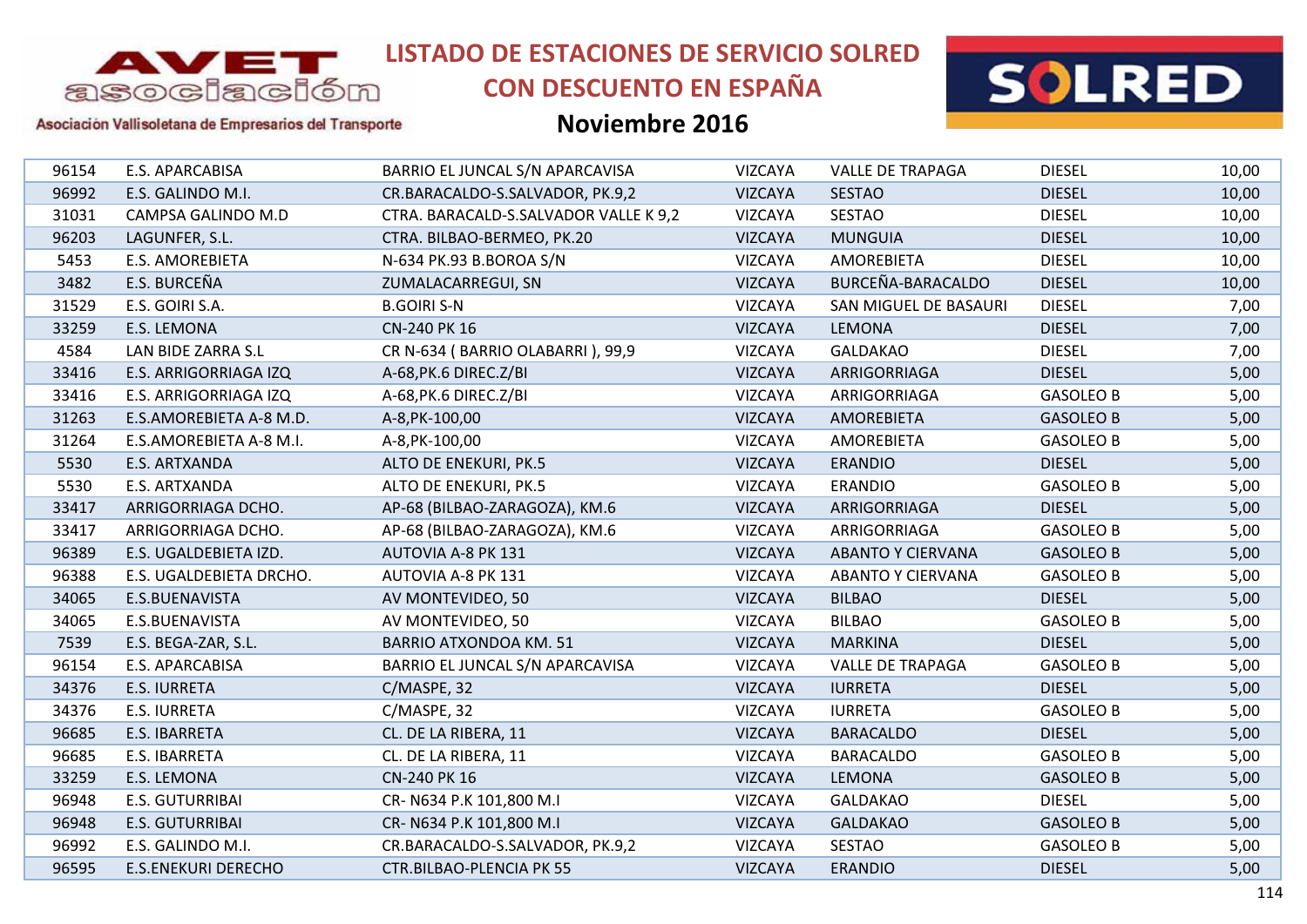

# **CON DESCUENTO EN ESPAÑA**



#### Asociación Vallisoletana de Empresarios del Transporte

| 96595 | <b>E.S.ENEKURI DERECHO</b>  | <b>CTR.BILBAO-PLENCIA PK 55</b>       | <b>VIZCAYA</b> | <b>ERANDIO</b>            | <b>GASOLEO B</b> | 5,00 |
|-------|-----------------------------|---------------------------------------|----------------|---------------------------|------------------|------|
| 12250 | E.S. ASUA                   | CTRA ASUA-LOIU N 57                   | <b>VIZCAYA</b> | <b>ERANDIO</b>            | <b>DIESEL</b>    | 5,00 |
| 12250 | E.S. ASUA                   | CTRA ASUA-LOIU N 57                   | <b>VIZCAYA</b> | <b>ERANDIO</b>            | <b>GASOLEO B</b> | 5,00 |
| 31031 | CAMPSA GALINDO M.D          | CTRA. BARACALD-S.SALVADOR VALLE K 9,2 | <b>VIZCAYA</b> | <b>SESTAO</b>             | <b>GASOLEO B</b> | 5,00 |
| 12989 | E.S. MUNDAKA                | CTRA. BI-2235PK 48,50                 | <b>VIZCAYA</b> | <b>MUNDAKA</b>            | <b>DIESEL</b>    | 5,00 |
| 12989 | E.S. MUNDAKA                | CTRA. BI-2235PK 48,50                 | <b>VIZCAYA</b> | <b>MUNDAKA</b>            | <b>GASOLEO B</b> | 5,00 |
| 15979 | E.S. ARTEBAKARRA            | CTRA. BI-3715, PK 10                  | <b>VIZCAYA</b> | DERIO- ARTEBAKARRA        | <b>DIESEL</b>    | 5,00 |
| 15979 | E.S. ARTEBAKARRA            | CTRA. BI-3715, PK 10                  | <b>VIZCAYA</b> | <b>DERIO- ARTEBAKARRA</b> | <b>GASOLEO B</b> | 5,00 |
| 12988 | E.S.BERMEO                  | CTRA. BI-631 PK. 35                   | <b>VIZCAYA</b> | <b>BERMEO</b>             | <b>DIESEL</b>    | 5,00 |
| 12988 | E.S.BERMEO                  | CTRA. BI-631 PK. 35                   | <b>VIZCAYA</b> | <b>BERMEO</b>             | <b>GASOLEO B</b> | 5,00 |
| 96198 | E.S. MARKINA                | CTRA. BI-633 KM. 45,9                 | VIZCAYA        | <b>MARKINA</b>            | <b>DIESEL</b>    | 5,00 |
| 96198 | E.S. MARKINA                | CTRA. BI-633 KM. 45,9                 | <b>VIZCAYA</b> | <b>MARKINA</b>            | <b>GASOLEO B</b> | 5,00 |
| 33040 | <b>E.S. ENEKURI</b>         | CTRA. BILBAO-PLENZIA KM.6             | <b>VIZCAYA</b> | <b>ERANDIO</b>            | <b>DIESEL</b>    | 5,00 |
| 33040 | <b>E.S. ENEKURI</b>         | CTRA. BILBAO-PLENZIA KM.6             | <b>VIZCAYA</b> | <b>ERANDIO</b>            | <b>GASOLEO B</b> | 5,00 |
| 7651  | E.S. SURTIDOR CADAGUA       | CTRA. BILBAO-REINOSA                  | <b>VIZCAYA</b> | ALONSOTEGUI               | <b>DIESEL</b>    | 5,00 |
| 33333 | AUTO SERVICIO BILBAO, S.A   | CTRA. N-634, KM-106,400               | <b>VIZCAYA</b> | <b>ETXEBARRI</b>          | <b>DIESEL</b>    | 5,00 |
| 5529  | E.S. CASAL                  | CTRA.634 PK.127,2                     | <b>VIZCAYA</b> | <b>ABANTO Y CIERVANA</b>  | <b>DIESEL</b>    | 5,00 |
| 5529  | E.S. CASAL                  | CTRA.634 PK.127,2                     | <b>VIZCAYA</b> | <b>ABANTO Y CIERVANA</b>  | <b>GASOLEO B</b> | 5,00 |
| 33551 | E.S. ARDANTZA S.A.          | CTRA.BI-110 PLENCIA-URDULIZ, 23       | <b>VIZCAYA</b> | <b>PLENCIA</b>            | <b>DIESEL</b>    | 5,00 |
| 96153 | ES JOGONE SL                | CTRA.MUNGUIA-PLENCIA KM.18            | <b>VIZCAYA</b> | <b>MUNGUIA</b>            | <b>DIESEL</b>    | 5,00 |
| 2709  | E.S. GALDACANO              | CTRA.N-634(SAN SEBASTIÁN-LA CORUÑA)   | <b>VIZCAYA</b> | <b>GALDACANO</b>          | <b>DIESEL</b>    | 5,00 |
| 2709  | E.S. GALDACANO              | CTRA.N-634(SAN SEBASTIÁN-LA CORUÑA)   | <b>VIZCAYA</b> | <b>GALDACANO</b>          | <b>GASOLEO B</b> | 5,00 |
| 34374 | E.S. SODUPE                 | CTRA.VI-636 PK 15,5                   | VIZCAYA        | SODUPE                    | <b>DIESEL</b>    | 5,00 |
| 34374 | E.S. SODUPE                 | CTRA.VI-636 PK 15,5                   | <b>VIZCAYA</b> | SODUPE                    | <b>GASOLEO B</b> | 5,00 |
| 34064 | E.S GASOLINERA SESTAO, S.L. | CHAVARRI, 115                         | <b>VIZCAYA</b> | SESTAO                    | <b>DIESEL</b>    | 5,00 |
| 96594 | E.S. LOIU                   | KATEA LOÍU ETORBIDEA, 10              | <b>VIZCAYA</b> | LOÍU                      | <b>DIESEL</b>    | 5,00 |
| 96594 | E.S. LOIU                   | KATEA LOÍU ETORBIDEA, 10              | <b>VIZCAYA</b> | LOÍU                      | <b>GASOLEO B</b> | 5,00 |
| 96592 | <b>E.S. CRUCES</b>          | MUNOA S/N (M.I)                       | <b>VIZCAYA</b> | <b>BARACALDO</b>          | <b>DIESEL</b>    | 5,00 |
| 96592 | <b>E.S. CRUCES</b>          | MUNOA S/N (M.I)                       | VIZCAYA        | <b>BARACALDO</b>          | <b>GASOLEO B</b> | 5,00 |
| 96596 | E.S.POZUETA                 | N-240 PK 16 (M.I)                     | <b>VIZCAYA</b> | <b>LEMONA</b>             | <b>DIESEL</b>    | 5,00 |
| 96596 | E.S.POZUETA                 | N-240 PK 16 (M.I)                     | <b>VIZCAYA</b> | LEMONA                    | <b>GASOLEO B</b> | 5,00 |
| 5453  | <b>E.S. AMOREBIETA</b>      | N-634 PK.93 B.BOROA S/N               | <b>VIZCAYA</b> | <b>AMOREBIETA</b>         | <b>GASOLEO B</b> | 5,00 |
|       |                             |                                       |                |                           |                  |      |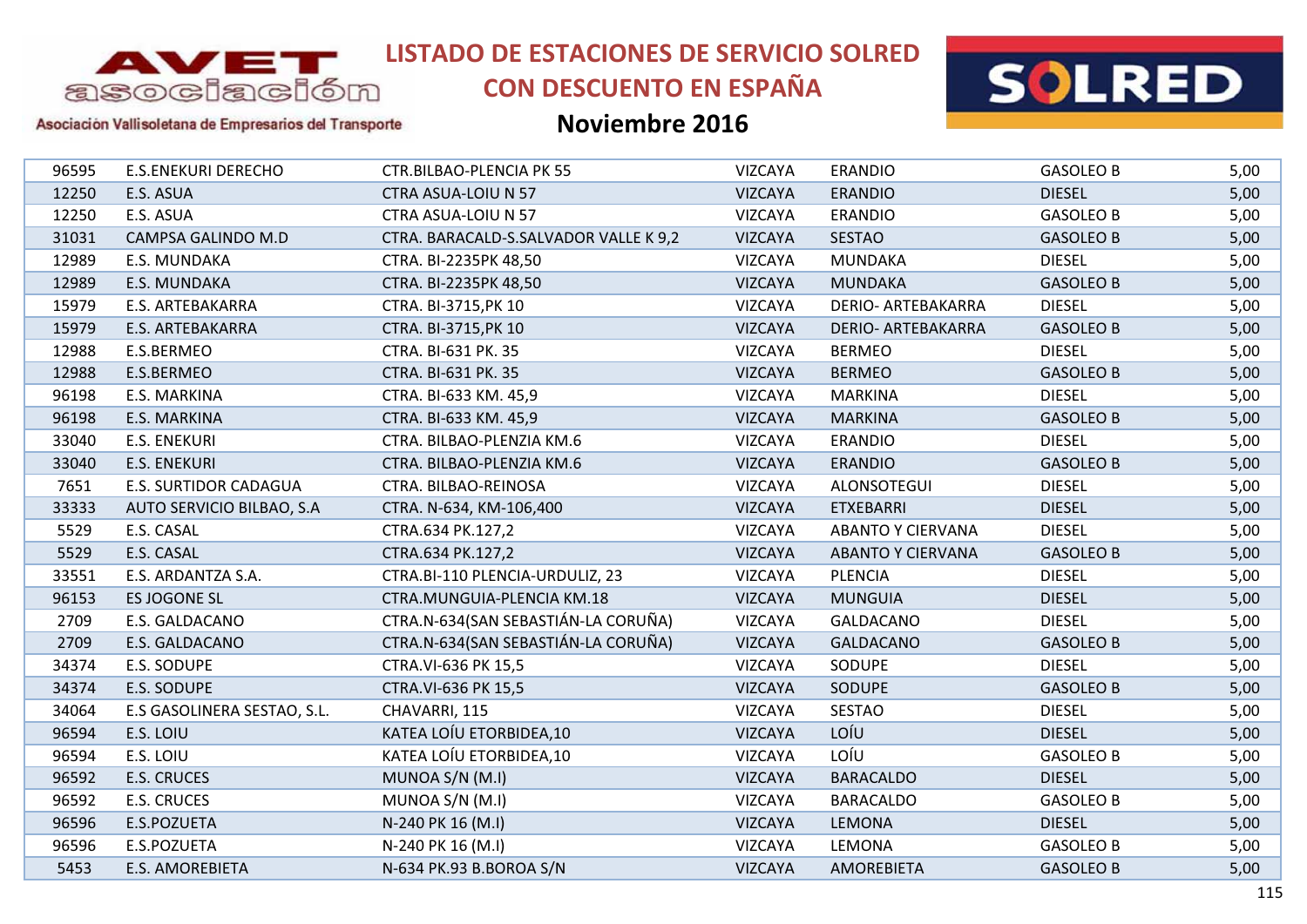

# **CON DESCUENTO EN ESPAÑA**



### Asociación Vallisoletana de Empresarios del Transporte

| 96788 | <b>E.S. SANTURCE</b>       | PG. BALPARDA EL ARBOL, 22-23           | VIZCAYA        | <b>SANTURCE</b>                        | <b>DIESEL</b>    | 5,00  |
|-------|----------------------------|----------------------------------------|----------------|----------------------------------------|------------------|-------|
| 96788 | <b>E.S. SANTURCE</b>       | PG. BALPARDA EL ARBOL, 22-23           | <b>VIZCAYA</b> | <b>SANTURCE</b>                        | <b>GASOLEO B</b> | 5,00  |
| 5532  | E.S. AXPE                  | RIBERA DE AXPE, 19                     | VIZCAYA        | <b>ERANDIO</b>                         | <b>DIESEL</b>    | 5,00  |
| 5532  | E.S. AXPE                  | RIBERA DE AXPE, 19                     | <b>VIZCAYA</b> | <b>ERANDIO</b>                         | <b>GASOLEO B</b> | 5,00  |
| 3482  | E.S. BURCEÑA               | ZUMALACARREGUI, SN                     | <b>VIZCAYA</b> | BURCEÑA-BARACALDO                      | <b>GASOLEO B</b> | 5,00  |
| 4272  | E.S. BIDE BARRI, S.L.      | CL IPARAGUIRRE, 108                    | <b>VIZCAYA</b> | <b>LEJONA</b>                          | <b>DIESEL</b>    | 3,90  |
| 11705 | E.S. GETXOGASO S.A         | ERROTATXU INDUSTRIALD.ZG.              | <b>VIZCAYA</b> | GETXO-BIZKAIA                          | <b>DIESEL</b>    | 3,90  |
| 33038 | E.S. LAN BIDE ZARRA        | IRUBIDE, 13                            | VIZCAYA        | <b>GALDACANO</b>                       | <b>DIESEL</b>    | 3,90  |
| 96305 | <b>E.S. GUERNILAN</b>      | P.I. TXAPORTA, S/N                     | <b>VIZCAYA</b> | <b>GUERNIKA</b>                        | <b>DIESEL</b>    | 3,90  |
| 96507 | ES QUINTANILLA DE URZ      | AUTOVIA, A-52 KM 15,80                 | ZAMORA         | <b>QUINTANILLA DE URZ</b>              | DIESEL E+10N     | 14,00 |
| 33488 | E.S. FERTOL, S.R.L.        | CR N-122, 453,8 D                      | ZAMORA         | <b>VILLAGODIO</b>                      | DIESEL E+10N     | 14,00 |
| 12589 | E.S. TRUCHA 3, S.L.        | CTRA. N-631 P.K. 43,600                | ZAMORA         | <b>OTERO DE BODAS</b>                  | DIESEL E+10N     | 14,00 |
| 34227 | <b>E.S. FERTOL SRL</b>     | N-122 PK.516,7                         | ZAMORA         | <b>ALCAñICES</b>                       | DIESEL E+10N     | 14,00 |
| 33077 | E.S. E.F.C., S.L.          | N-525, PK-103                          | ZAMORA         | LUBIAN-PADORNELO                       | DIESEL E+10N     | 14,00 |
| 11785 | E.S. GESTOSO SRL           | N-630 GIJON-SEVILLA, PK.210,100        | ZAMORA         | S.CRISTOBAL DE ENTREVIñAS DIESEL E+10N |                  | 14,00 |
| 33268 | E.S. BENAVENTE             | N-VI PK.261,7                          | ZAMORA         | <b>BENAVENTE</b>                       | DIESEL E+10N     | 14,00 |
| 96507 | ES QUINTANILLA DE URZ      | AUTOVIA, A-52 KM 15,80                 | ZAMORA         | <b>QUINTANILLA DE URZ</b>              | <b>DIESEL</b>    | 12,00 |
| 33488 | E.S. FERTOL, S.R.L.        | CR N-122, 453,8 D                      | ZAMORA         | <b>VILLAGODIO</b>                      | <b>DIESEL</b>    | 12,00 |
| 3523  | PETROCORNER RETAIL, SL.    | CR N-525, 84,5                         | ZAMORA         | <b>CASTRO DE SANABRIA</b>              | <b>DIESEL</b>    | 12,00 |
| 12589 | E.S. TRUCHA 3, S.L.        | CTRA. N-631 P.K. 43,600                | ZAMORA         | OTERO DE BODAS                         | <b>DIESEL</b>    | 12,00 |
| 34227 | <b>E.S. FERTOL SRL</b>     | N-122 PK.516,7                         | ZAMORA         | ALCAñICES                              | <b>DIESEL</b>    | 12,00 |
| 33077 | E.S. E.F.C., S.L.          | N-525, PK-103                          | ZAMORA         | LUBIAN-PADORNELO                       | <b>DIESEL</b>    | 12,00 |
| 11785 | E.S. GESTOSO SRL           | N-630 GIJON-SEVILLA, PK.210,100        | ZAMORA         | S.CRISTOBAL DE ENTREVIñAS DIESEL       |                  | 12,00 |
| 33268 | <b>E.S. BENAVENTE</b>      | N-VI PK.261,7                          | ZAMORA         | <b>BENAVENTE</b>                       | <b>DIESEL</b>    | 12,00 |
| 34371 | E.S. TORO                  | AV. LUIS RODRIGUEZ DE MIGUEL, 34       | ZAMORA         | <b>TORO</b>                            | <b>DIESEL</b>    | 10,00 |
| 4991  | E.S. COMBUSCYL, S.L.       | CTRA. N-620, PK.207,7                  | ZAMORA         | CANIZAL                                | <b>DIESEL</b>    | 10,00 |
| 33147 | DIEZ RAMOS E HIJOS, S.L.   | CR ZA-527 34,9                         | ZAMORA         | BERMILLO DE SAYAGO                     | <b>DIESEL</b>    | 7,00  |
| 33885 | TERA GASOLINERA S.L        | CR. N-525, 31,5 D                      | ZAMORA         | <b>CAMARZANA DE TERA</b>               | <b>DIESEL</b>    | 7,00  |
| 96698 | <b>E.S. TORRE VALLE II</b> | CTR. A-6, PK-273                       | ZAMORA         | <b>TORRE DEL VALLE</b>                 | <b>DIESEL</b>    | 7,00  |
| 96507 | ES QUINTANILLA DE URZ      | AUTOVIA, A-52 KM 15,80                 | ZAMORA         | <b>QUINTANILLA DE URZ</b>              | <b>GASOLEO B</b> | 5,00  |
| 34371 | E.S. TORO                  | AV. LUIS RODRIGUEZ DE MIGUEL, 34       | ZAMORA         | <b>TORO</b>                            | <b>GASOLEO B</b> | 5,00  |
| 97032 | <b>CUESTA DEL BOLON</b>    | C/VILLALPANDO ESQ.C/CUESTA DEL BOLON13 | ZAMORA         | <b>ZAMORA</b>                          | <b>DIESEL</b>    | 5,00  |
|       |                            |                                        |                |                                        |                  |       |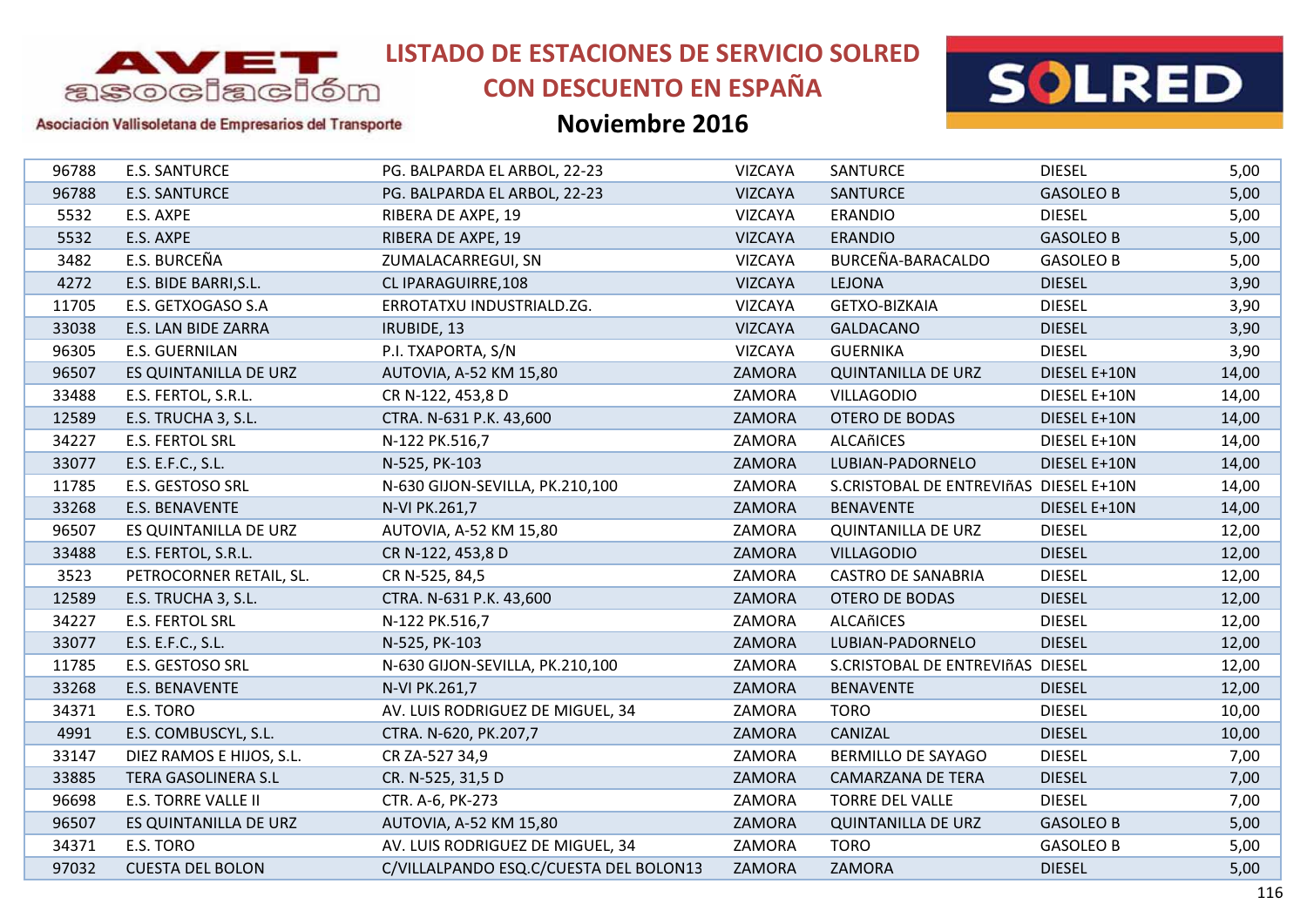

## **CON DESCUENTO EN ESPAÑA**





### Asociación Vallisoletana de Empresarios del Transporte

| 97032 | <b>CUESTA DEL BOLON</b>                                 | C/VILLALPANDO ESQ.C/CUESTA DEL BOLON13 | ZAMORA   | ZAMORA                        | <b>GASOLEO B</b> | 5,00  |
|-------|---------------------------------------------------------|----------------------------------------|----------|-------------------------------|------------------|-------|
| 96698 | <b>E.S. TORRE VALLE II</b>                              | CTR. A-6, PK-273                       | ZAMORA   | <b>TORRE DEL VALLE</b>        | <b>GASOLEO B</b> | 5,00  |
| 96697 | E.S. TORRE VALLE I                                      | CTR. A-6, PK-273. M.D.                 | ZAMORA   | <b>TORRE DEL VALLE</b>        | <b>DIESEL</b>    | 5,00  |
| 96697 | <b>E.S. TORRE VALLE I</b>                               | CTR. A-6, PK-273. M.D.                 | ZAMORA   | <b>TORRE DEL VALLE</b>        | <b>GASOLEO B</b> | 5,00  |
| 33438 | SUMINISTROS CUCOALVA, S.L.                              | CTRA TORO-SALAMANCA, PK 21             | ZAMORA   | LA BOVEDA DE TORO             | <b>DIESEL</b>    | 5,00  |
| 34137 | E.S VILLANUEVA ROANROES, S.L                            | CTRA. N-610 P.K. 81,80 M.I             | ZAMORA   | VILLANUEVA DEL CAMPO          | <b>DIESEL</b>    | 5,00  |
| 12476 | E.S. PETROLEOS ADAL S.L.                                | N-630 GIJON-SEVILLA PK. 220.870        | ZAMORA   | <b>CASTROPEPE</b>             | <b>DIESEL</b>    | 5,00  |
| 33268 | E.S. BENAVENTE                                          | N-VI PK.261,7                          | ZAMORA   | <b>BENAVENTE</b>              | <b>GASOLEO B</b> | 5,00  |
| 93504 | CAFESTORE, S.A.U.                                       | CR.A-52 BENAVENTE-ORENSE, PK-15.8      | ZAMORA   | <b>QUINTANILLA DE URZ</b>     | <b>DIESEL</b>    | 3,90  |
| 96140 | SERVIAREAS 2000, S.L.                                   | CTR. ZAMORA-PALENCIA, PK-49            | ZAMORA   | <b>VILLALPANDO</b>            | <b>DIESEL</b>    | 3,90  |
| 34273 | E.S. SEGUIN Y DIEGO, S.L.                               | CTRA. C-519 P.K. 35                    | ZAMORA   | <b>FUENTESAUCO</b>            | <b>DIESEL</b>    | 3,90  |
| 31199 | <b>GERMAN GARCIA ORTIZ</b>                              | CTRA.ZAMORA-SEGOVIA KM.7               | ZAMORA   | <b>CASASECA DE LAS CHANAS</b> | <b>DIESEL</b>    | 3,90  |
| 12471 | CAMPSA ESTACIONES DE SERVICIO, A-2, KM 280              |                                        | ZARAGOZA | CALATORAO                     | DIESEL E+10N     | 14,00 |
| 96371 | ES PINSEQUE-ZOILO RIOS, S.A.                            | A-68, PK.258, 20                       | ZARAGOZA | <b>PINSEQUE</b>               | DIESEL E+10N     | 14,00 |
| 33459 | E.S. CASABLANCA ARAGON                                  | AUTOPISTA ALFAJARIN KM 12              | ZARAGOZA | PUEBLA DE ALFINDEN            | DIESEL E+10N     | 14,00 |
| 12933 | CALATORAO 280 ZARAGOZA                                  | AUTOVIA A-2, KM 280                    | ZARAGOZA | <b>CALATORAO</b>              | DIESEL E+10N     | 14,00 |
| 4192  | SERVIARAGON GESTION, S.L.                               | AV AUGUSTA BILBILIS, 15                | ZARAGOZA | CALATAYUD                     | DIESEL E+10N     | 14,00 |
| 97015 | ASOCIAD.COOPERATIV.BOLEA LATOI AVDA. DIAGONAL S/N PLAZA |                                        | ZARAGOZA | ZARAGOZA                      | DIESEL E+10N     | 14,00 |
| 96744 | E.S. PLAZA                                              | AVDA. DIAGONAL, N-9                    | ZARAGOZA | ZARAGOZA                      | DIESEL E+10N     | 14,00 |
| 34315 | SERVIARAGON GESTION, SL.                                | CL PASEO DE LA CONSTITUCION SN         | ZARAGOZA | EJEA DE LOS CABALLEROS        | DIESEL E+10N     | 14,00 |
| 96541 | <b>CASABLANCA NORTE</b>                                 | CR A-2 P.K 333,80 M.I                  | ZARAGOZA | LA PUEBLA DE ALFINDEN         | DIESEL E+10N     | 14,00 |
| 12092 | GASOLEOS PLAZA, S.L.                                    | CR. A-220, 3,6                         | ZARAGOZA | ALMUNIA DE DÑA.GODIN          | DIESEL E+10N     | 14,00 |
| 96757 | E.S. PTO. CAVERO                                        | CTR. A-2, PK-239,750                   | ZARAGOZA | CALATAYUD                     | DIESEL E+10N     | 14,00 |
| 96766 | E.S. ARAGON                                             | CTR. A-68, PK-258.250 M.D.             | ZARAGOZA | ZARAGOZA                      | DIESEL E+10N     | 14,00 |
| 15077 | SERVIARAGON GESTION, S.L.                               | CTRA. A 129 KM 4,10                    | ZARAGOZA | VILLAMAYOR DE DIEGO           | DIESEL E+10N     | 14,00 |
| 34061 | E.S. MIRAVEGAS, S.A.                                    | CTRA. A-68, PK-265                     | ZARAGOZA | <b>ALAGON</b>                 | DIESEL E+10N     | 14,00 |
| 34474 | E. S. EL CID                                            | CTRA. DE HUESCA KM. 506,5              | ZARAGOZA | ZARAGOZA                      | DIESEL E+10N     | 14,00 |
| 34211 | E.S. MAMBLAS                                            | CTRA. MONTAñANA KM.06                  | ZARAGOZA | ZARAGOZA                      | DIESEL E+10N     | 14,00 |
| 7566  | CAMPSA ES, S.A.                                         | CTRA. N-232 KM 276,3, MD               | ZARAGOZA | PEDROLA I                     | DIESEL E+10N     | 14,00 |
| 34473 | E. S. VALDESPARTERA                                     | CTRA. N-330, KM. 491                   | ZARAGOZA | ZARAGOZA                      | DIESEL E+10N     | 14,00 |
| 7567  | E.S. RAUSAN, S.A.                                       | CTRA. N-II, PK-341                     | ZARAGOZA | ALFAJARIN                     | DIESEL E+10N     | 14,00 |
| 96580 | <b>E.S EUROPA POLIGONO</b>                              | N-232 PK 246                           | ZARAGOZA | ZARAGOZA                      | DIESEL E+10N     | 14,00 |
|       |                                                         |                                        |          |                               |                  |       |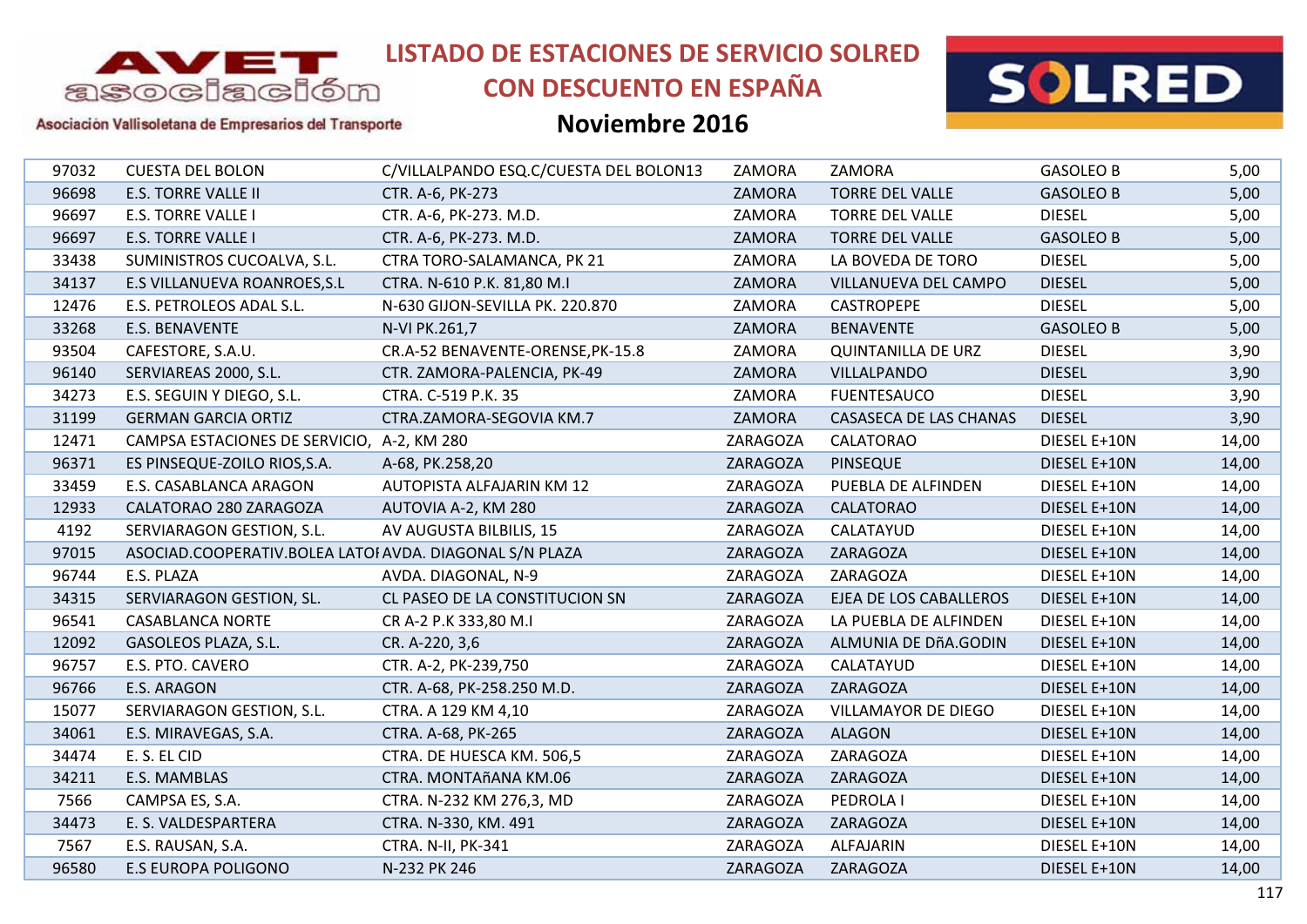

# **CON DESCUENTO EN ESPAÑA**



Asociación Vallisoletana de Empresarios del Transporte

| 34210 | E.S. MALPICA                                            | N-II KM.330,9                    | ZARAGOZA | ZARAGOZA                   | DIESEL E+10N  | 14,00 |
|-------|---------------------------------------------------------|----------------------------------|----------|----------------------------|---------------|-------|
| 4267  | E.S. JOSE BLAS GARRIDO LAPUENTE, PASEO DE JUSTICIA, 1   |                                  | ZARAGOZA | <b>FUENTES DE EBRO</b>     | DIESEL E+10N  | 14,00 |
| 12471 | CAMPSA ESTACIONES DE SERVICIO, A-2, KM 280              |                                  | ZARAGOZA | <b>CALATORAO</b>           | <b>DIESEL</b> | 12,00 |
| 96371 | ES PINSEQUE-ZOILO RIOS, S.A.                            | A-68, PK.258,20                  | ZARAGOZA | <b>PINSEQUE</b>            | <b>DIESEL</b> | 12,00 |
| 33459 | E.S. CASABLANCA ARAGON                                  | <b>AUTOPISTA ALFAJARIN KM 12</b> | ZARAGOZA | PUEBLA DE ALFINDEN         | <b>DIESEL</b> | 12,00 |
| 12933 | CALATORAO 280 ZARAGOZA                                  | AUTOVIA A-2, KM 280              | ZARAGOZA | <b>CALATORAO</b>           | <b>DIESEL</b> | 12,00 |
| 4192  | SERVIARAGON GESTION, S.L.                               | AV AUGUSTA BILBILIS, 15          | ZARAGOZA | CALATAYUD                  | <b>DIESEL</b> | 12,00 |
| 97015 | ASOCIAD.COOPERATIV.BOLEA LATOI AVDA. DIAGONAL S/N PLAZA |                                  | ZARAGOZA | ZARAGOZA                   | <b>DIESEL</b> | 12,00 |
| 96744 | E.S. PLAZA                                              | AVDA. DIAGONAL, N-9              | ZARAGOZA | ZARAGOZA                   | <b>DIESEL</b> | 12,00 |
| 34315 | SERVIARAGON GESTION, SL.                                | CL PASEO DE LA CONSTITUCION SN   | ZARAGOZA | EJEA DE LOS CABALLEROS     | <b>DIESEL</b> | 12,00 |
| 96541 | <b>CASABLANCA NORTE</b>                                 | CR A-2 P.K 333,80 M.I            | ZARAGOZA | LA PUEBLA DE ALFINDEN      | <b>DIESEL</b> | 12,00 |
| 12092 | GASOLEOS PLAZA, S.L.                                    | CR. A-220, 3,6                   | ZARAGOZA | ALMUNIA DE DñA.GODIN       | <b>DIESEL</b> | 12,00 |
| 96757 | E.S. PTO. CAVERO                                        | CTR. A-2, PK-239,750             | ZARAGOZA | CALATAYUD                  | <b>DIESEL</b> | 12,00 |
| 96766 | E.S. ARAGON                                             | CTR. A-68, PK-258.250 M.D.       | ZARAGOZA | ZARAGOZA                   | <b>DIESEL</b> | 12,00 |
| 15077 | SERVIARAGON GESTION, S.L.                               | CTRA. A 129 KM 4,10              | ZARAGOZA | <b>VILLAMAYOR DE DIEGO</b> | <b>DIESEL</b> | 12,00 |
| 34061 | E.S. MIRAVEGAS, S.A.                                    | CTRA. A-68, PK-265               | ZARAGOZA | <b>ALAGON</b>              | <b>DIESEL</b> | 12,00 |
| 34474 | E. S. EL CID                                            | CTRA. DE HUESCA KM. 506,5        | ZARAGOZA | ZARAGOZA                   | <b>DIESEL</b> | 12,00 |
| 34211 | E.S. MAMBLAS                                            | CTRA. MONTAñANA KM.06            | ZARAGOZA | ZARAGOZA                   | <b>DIESEL</b> | 12,00 |
| 7566  | CAMPSA ES, S.A.                                         | CTRA. N-232 KM 276,3, MD         | ZARAGOZA | PEDROLA I                  | <b>DIESEL</b> | 12,00 |
| 34473 | E. S. VALDESPARTERA                                     | CTRA. N-330, KM. 491             | ZARAGOZA | ZARAGOZA                   | <b>DIESEL</b> | 12,00 |
| 7567  | E.S. RAUSAN, S.A.                                       | CTRA. N-II, PK-341               | ZARAGOZA | ALFAJARIN                  | <b>DIESEL</b> | 12,00 |
| 96580 | <b>E.S EUROPA POLIGONO</b>                              | N-232 PK 246                     | ZARAGOZA | ZARAGOZA                   | <b>DIESEL</b> | 12,00 |
| 34210 | E.S. MALPICA                                            | N-II KM.330,9                    | ZARAGOZA | ZARAGOZA                   | <b>DIESEL</b> | 12,00 |
| 4267  | E.S. JOSE BLAS GARRIDO LAPUENTE, PASEO DE JUSTICIA, 1   |                                  | ZARAGOZA | <b>FUENTES DE EBRO</b>     | <b>DIESEL</b> | 12,00 |
| 900   | E.S. EL PORTAZGO                                        | AUTOVIA LOGROñO, KM. 0,300       | ZARAGOZA | ZARAGOZA                   | <b>DIESEL</b> | 10,00 |
| 4563  | E.S. EL CISNE                                           | AUTOVIA MADRID, KM-309           | ZARAGOZA | ZARAGOZA                   | <b>DIESEL</b> | 10,00 |
| 50080 | E.S. SAN JUAN BOSCO S.A.                                | AV JOSE ATARES Nº 3              | ZARAGOZA | ZARAGOZA                   | <b>DIESEL</b> | 10,00 |
| 96733 | MONTECANAL                                              | AVDA DE LA ILUSTRACIÓN           | ZARAGOZA | ZARAGOZA                   | <b>DIESEL</b> | 10,00 |
| 96938 | E.S. SAN JUAN BOSCO, S.A.                               | AVDA. JOSE ATARES, 18 DPDO       | ZARAGOZA | ZARAGOZA                   | <b>DIESEL</b> | 10,00 |
| 33101 | CAMPSA ES, SA.                                          | CR A2, 327,8                     | ZARAGOZA | ZARAGOZA                   | <b>DIESEL</b> | 10,00 |
| 96579 | <b>CAMPSA ES SA</b>                                     | CR N-232 PK 276 MI               | ZARAGOZA | PEDROLA                    | <b>DIESEL</b> | 10,00 |
| 11697 | E.S. RINCON DE LA BARCA                                 | CTRA. C-230 PK. 1,8              | ZARAGOZA | <b>CASPE</b>               | <b>DIESEL</b> | 10,00 |
|       |                                                         |                                  |          |                            |               |       |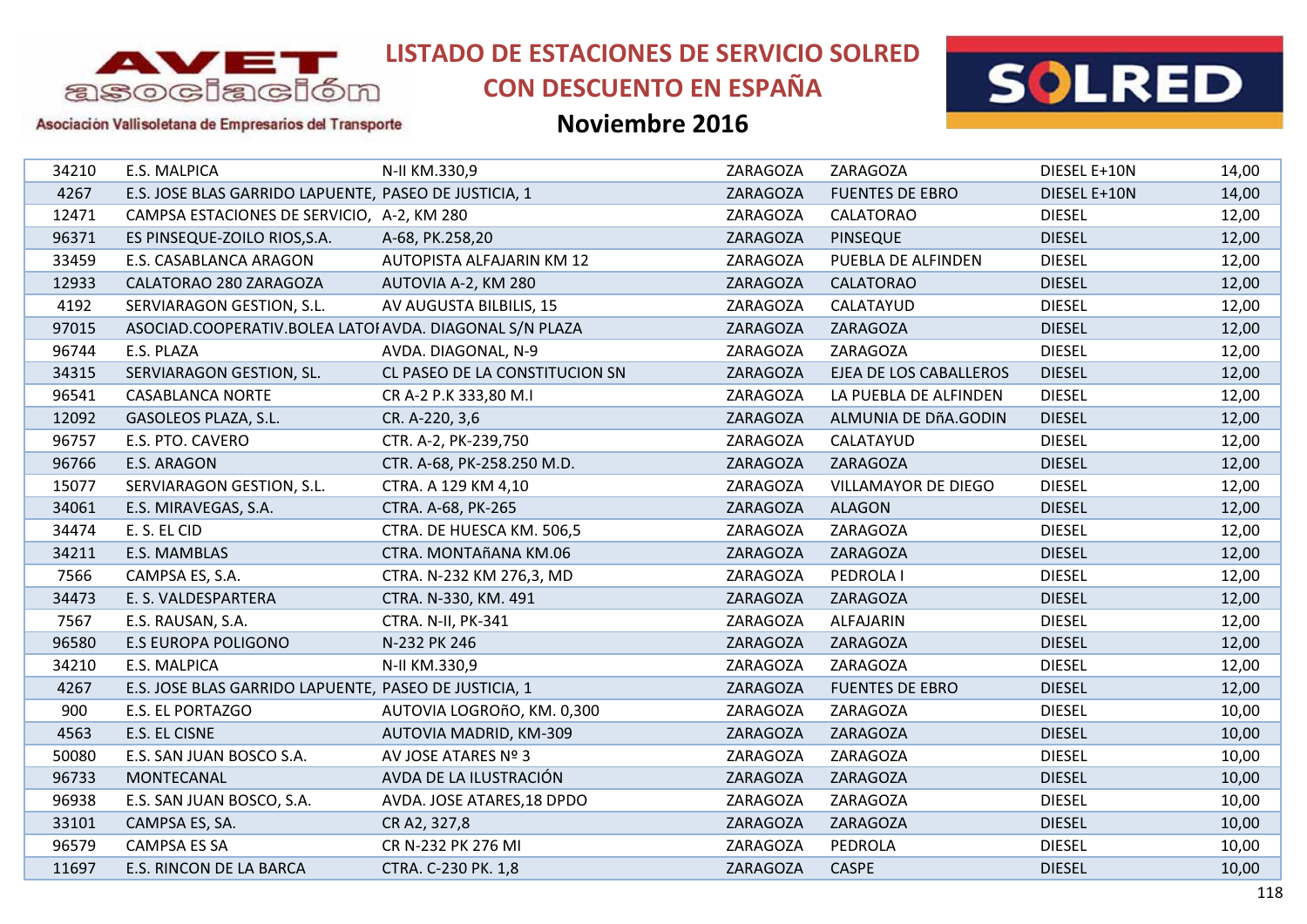

# **CON DESCUENTO EN ESPAÑA**



#### Asociación Vallisoletana de Empresarios del Transporte

| 34062 | E.S. GRAN ZUFARIA                          | CTRA. N-330 PK.524               | ZARAGOZA | <b>ZUERA</b>          | <b>DIESEL</b>    | 10,00 |
|-------|--------------------------------------------|----------------------------------|----------|-----------------------|------------------|-------|
| 15130 | <b>E.S. SAN ANTONIO</b>                    | CTRA.SAGUNTO-BURGOS KM.256       | ZARAGOZA | CALATAYUD             | <b>DIESEL</b>    | 10,00 |
| 12369 | E.S. LA LAGUNA                             | N-122 PK, 53,500                 | ZARAGOZA | <b>AGON</b>           | <b>DIESEL</b>    | 10,00 |
| 12209 | E.S. CAMINO VIEJO                          | N-232 PK. 291,250                | ZARAGOZA | <b>MALLEN</b>         | <b>DIESEL</b>    | 10,00 |
| 34419 | <b>CRED PORTAL DE MONEGROS</b>             | N-II, KM 354                     | ZARAGOZA | <b>OSERA DE EBRO</b>  | <b>DIESEL</b>    | 10,00 |
| 5698  | E.S. NTRA. SRA. PUEYO, S.A                 | CTRA. AUTONOMICA A-222, PK-28,8  | ZARAGOZA | <b>BELCHITE</b>       | <b>DIESEL</b>    | 7,00  |
| 7358  | E.S. BURGO DE EBRO                         | CTRA.N-232 PK.225,5              | ZARAGOZA | EL BURGO DE EBRO      | <b>DIESEL</b>    | 7,00  |
| 12471 | CAMPSA ESTACIONES DE SERVICIO, A-2, KM 280 |                                  | ZARAGOZA | <b>CALATORAO</b>      | <b>GASOLEO B</b> | 5,00  |
| 33413 | <b>E.S. GALLUR DERECHO</b>                 | A-68 PK.254 DIREC.B/Z            | ZARAGOZA | <b>GALLUR</b>         | <b>DIESEL</b>    | 5,00  |
| 33413 | E.S. GALLUR DERECHO                        | A-68 PK.254 DIREC.B/Z            | ZARAGOZA | <b>GALLUR</b>         | <b>GASOLEO B</b> | 5,00  |
| 33424 | E.S. SOBRADIEL IZQUIERDO                   | AP-68 PK.283 DIREC.Z/B           | ZARAGOZA | SOBRADIEL             | <b>DIESEL</b>    | 5,00  |
| 33424 | E.S. SOBRADIEL IZQUIERDO                   | AP-68 PK.283 DIREC.Z/B           | ZARAGOZA | SOBRADIEL             | <b>GASOLEO B</b> | 5,00  |
| 33412 | E.S. GALLUR IZQUIERDO                      | AP-68 PK-254 DIR.-Z/B            | ZARAGOZA | <b>GALLUR</b>         | <b>DIESEL</b>    | 5,00  |
| 33412 | E.S. GALLUR IZQUIERDO                      | AP-68 PK-254 DIR.-Z/B            | ZARAGOZA | <b>GALLUR</b>         | <b>GASOLEO B</b> | 5,00  |
| 33459 | E.S. CASABLANCA ARAGON                     | <b>AUTOPISTA ALFAJARIN KM 12</b> | ZARAGOZA | PUEBLA DE ALFINDEN    | <b>GASOLEO B</b> | 5,00  |
| 12933 | CALATORAO 280 ZARAGOZA                     | AUTOVIA A-2, KM 280              | ZARAGOZA | <b>CALATORAO</b>      | <b>GASOLEO B</b> | 5,00  |
| 96761 | ECO ZARAGOZA                               | AV. CASABLANCA 11                | ZARAGOZA | ZARAGOZA              | <b>DIESEL</b>    | 5,00  |
| 96761 | ECO ZARAGOZA                               | AV. CASABLANCA 11                | ZARAGOZA | ZARAGOZA              | <b>GASOLEO B</b> | 5,00  |
| 96733 | MONTECANAL                                 | AVDA DE LA ILUSTRACIÓN           | ZARAGOZA | ZARAGOZA              | <b>GASOLEO B</b> | 5,00  |
| 13314 | E.S. COMPROMISO DE CASPE                   | AVDA. COMPROMISO CASPE, 131      | ZARAGOZA | ZARAGOZA              | <b>DIESEL</b>    | 5,00  |
| 13314 | E.S. COMPROMISO DE CASPE                   | AVDA. COMPROMISO CASPE, 131      | ZARAGOZA | ZARAGOZA              | <b>GASOLEO B</b> | 5,00  |
| 96744 | E.S. PLAZA                                 | AVDA. DIAGONAL, N-9              | ZARAGOZA | ZARAGOZA              | <b>GASOLEO B</b> | 5,00  |
| 34007 | <b>GPV-CASABLANCA II</b>                   | AVDA. HISPANIDAD, 15             | ZARAGOZA | ZARAGOZA              | <b>DIESEL</b>    | 5,00  |
| 33423 | E.S. SOBRADIEL DERECHO                     | BI-ZARA.AP-68 PK.283 D.B/Z       | ZARAGOZA | SOBRADIEL             | <b>DIESEL</b>    | 5,00  |
| 33423 | E.S. SOBRADIEL DERECHO                     | BI-ZARA.AP-68 PK.283 D.B/Z       | ZARAGOZA | SOBRADIEL             | <b>GASOLEO B</b> | 5,00  |
| 6725  | E.S. SERRANO OCHOA, S.L.                   | CL. CARRERA CABALLOS, 74         | ZARAGOZA | <b>ALAGON</b>         | <b>DIESEL</b>    | 5,00  |
| 96541 | <b>CASABLANCA NORTE</b>                    | CR A-2 P.K 333,80 M.I            | ZARAGOZA | LA PUEBLA DE ALFINDEN | <b>GASOLEO B</b> | 5,00  |
| 4588  | E.S. DAROCA                                | CT.SAGUNTO-BURGOS, PK-220, 2     | ZARAGOZA | <b>DAROCA</b>         | <b>DIESEL</b>    | 5,00  |
| 4588  | E.S. DAROCA                                | CT.SAGUNTO-BURGOS, PK-220, 2     | ZARAGOZA | <b>DAROCA</b>         | <b>GASOLEO B</b> | 5,00  |
| 96757 | E.S. PTO. CAVERO                           | CTR. A-2, PK-239,750             | ZARAGOZA | CALATAYUD             | <b>GASOLEO B</b> | 5,00  |
| 15540 | E.S. SASTAGO, S.A.                         | CTRA. A-221, KM 81,5.            | ZARAGOZA | <b>ESCATRON</b>       | <b>DIESEL</b>    | 5,00  |
| 34474 | E. S. EL CID                               | CTRA. DE HUESCA KM. 506,5        | ZARAGOZA | ZARAGOZA              | <b>GASOLEO B</b> | 5,00  |
|       |                                            |                                  |          |                       |                  |       |